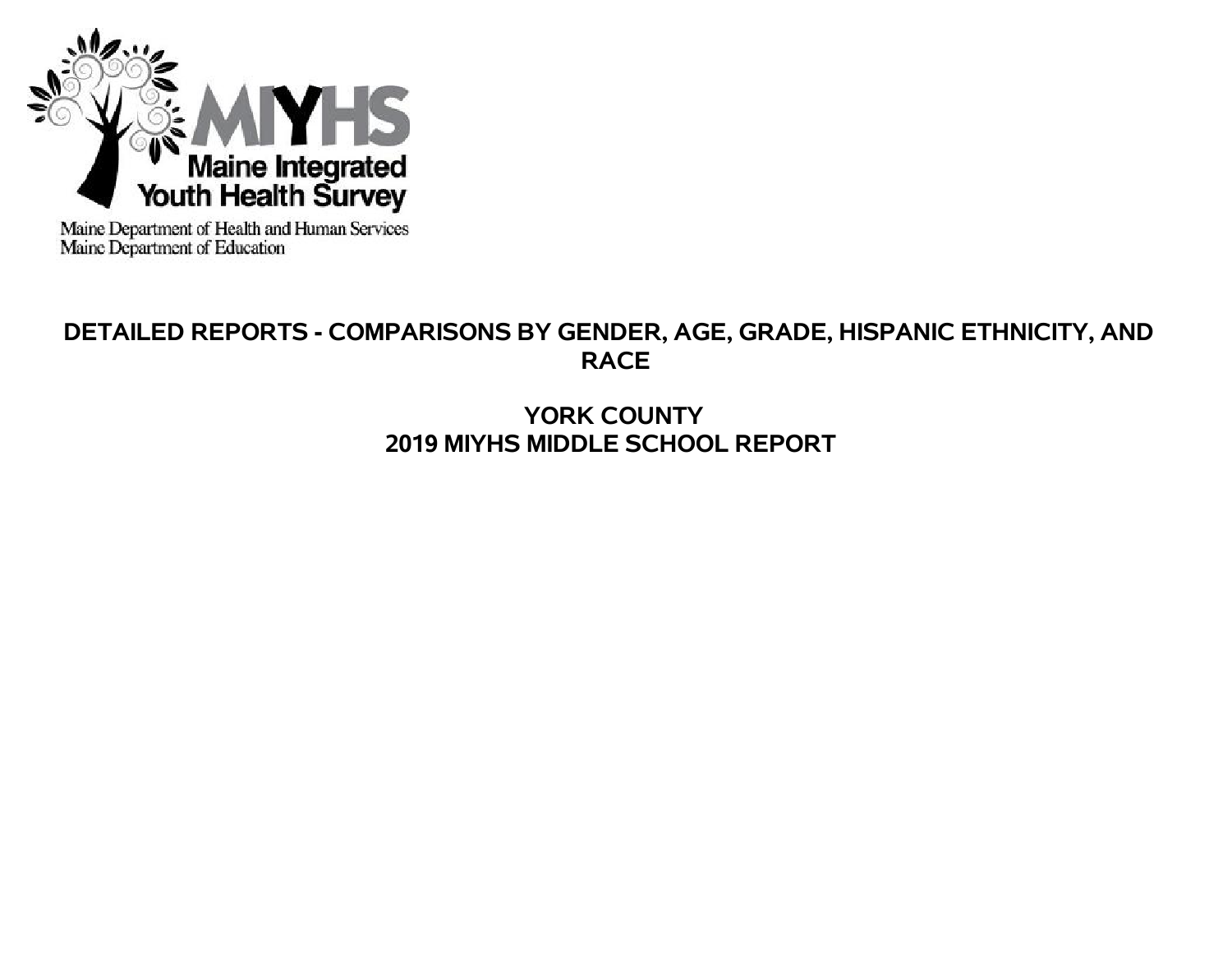|                                           | %     | <b>CI</b>           | N     | n     |
|-------------------------------------------|-------|---------------------|-------|-------|
|                                           |       |                     |       |       |
| Total                                     | 15.4% |                     | 4,238 | 3,093 |
| ----Sex----                               |       |                     |       |       |
| Female                                    | 47.8% | $(46.4\% - 49.2\%)$ | 2,027 | 1,565 |
| Male                                      | 51.1% | $(49.5\% - 52.7\%)$ | 2,166 | 1,492 |
| Missing                                   | 1.1%  | $(0.7\% - 1.4\%)$   | 45    | 36    |
| ----Grade----                             |       |                     |       |       |
| Grade 7                                   | 48.3% | $(42.0\% - 54.7\%)$ | 2,049 | 1,589 |
| Grade 8                                   | 50.5% | $(44.3\% - 56.8\%)$ | 2,142 | 1,466 |
| Missing                                   | 1.1%  | $(0.6\% - 1.6\%)$   | 48    | 38    |
| ----Age----                               |       |                     |       |       |
| 12 or younger                             | 28.4% | $(23.9\% - 33.0\%)$ | 1,205 | 937   |
| 13                                        | 49.6% | $(47.7\% - 51.4\%)$ | 2,100 | 1,509 |
| 14 or older                               | 21.8% | $(18.8\% - 24.8\%)$ | 922   | 640   |
| Missing                                   | 0.3%  | $(0.0\% - 0.5\%)$   | 11    | 7     |
| ----Hispanic Ethnicity----                |       |                     |       |       |
| Hispanic                                  | 2.0%  | $(1.6\% - 2.4\%)$   | 85    | 147   |
| Non-Hispanic                              | 90.9% | $(89.8\% - 92.1\%)$ | 3,854 | 2,725 |
| Missing                                   | 7.1%  | $(6.0\% - 8.1\%)$   | 299   | 221   |
| ----Race----                              |       |                     |       |       |
| American Indian or Alaskan Native         | 1.9%  | $(1.4\% - 2.4\%)$   | 79    | 121   |
| Asian                                     | 1.1%  | $(0.8\% - 1.5\%)$   | 49    | 78    |
| <b>Black or African American</b>          | 1.2%  | $(0.8\% - 1.7\%)$   | 52    | 84    |
| Native Hawaiian or Other Pacific Islander | 0.3%  | $(0.2\% - 0.4\%)$   | 12    | 18    |
| White                                     | 90.2% | $(88.4\% - 91.9\%)$ | 3,821 | 2,527 |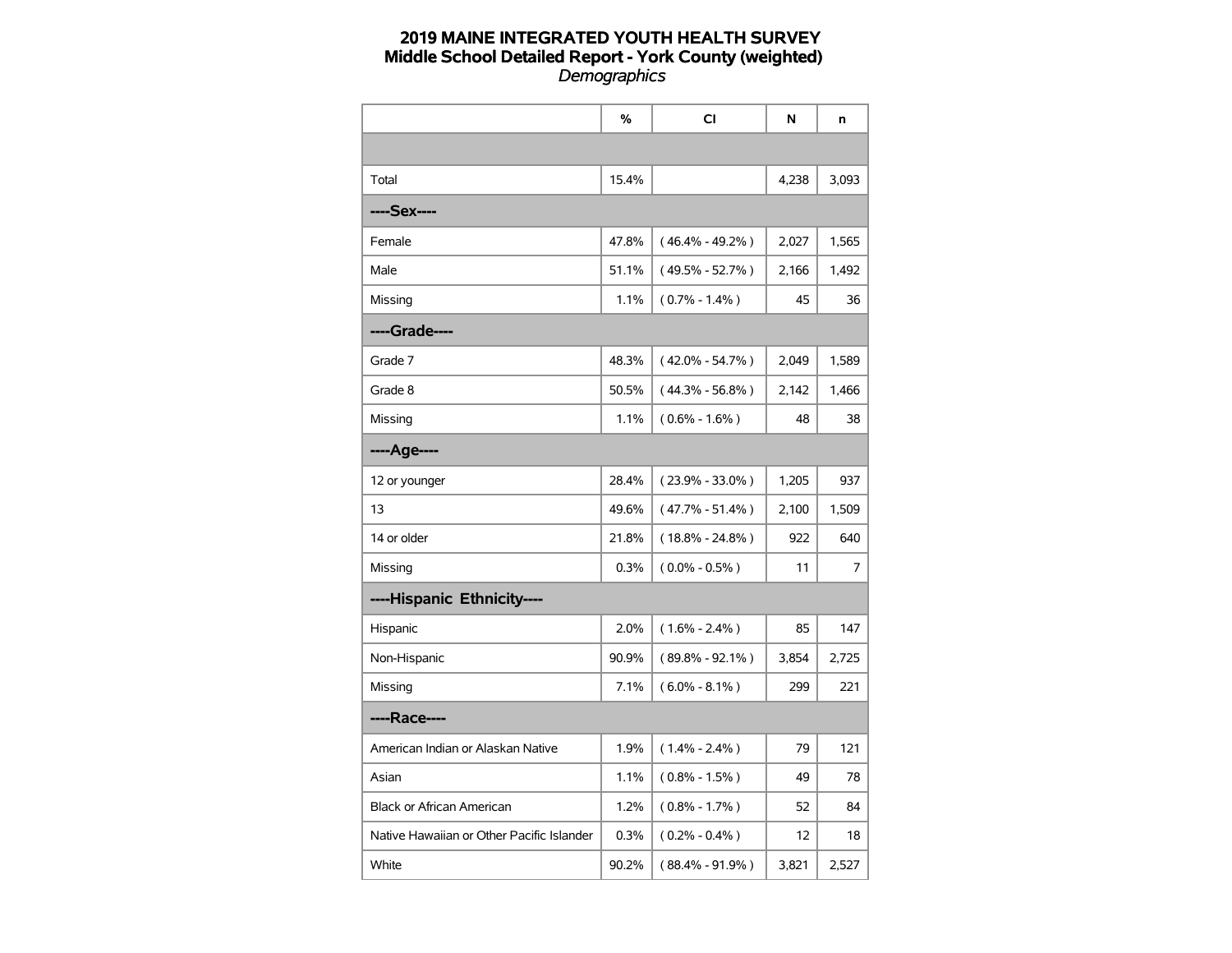|                | %    | CI                | N   |     |
|----------------|------|-------------------|-----|-----|
| Multiple Races | 2.4% | $(1.8\% - 3.0\%)$ | 102 | 167 |
| Missing        | 2.9% | $(2.4\% - 3.4\%)$ | 123 | 98  |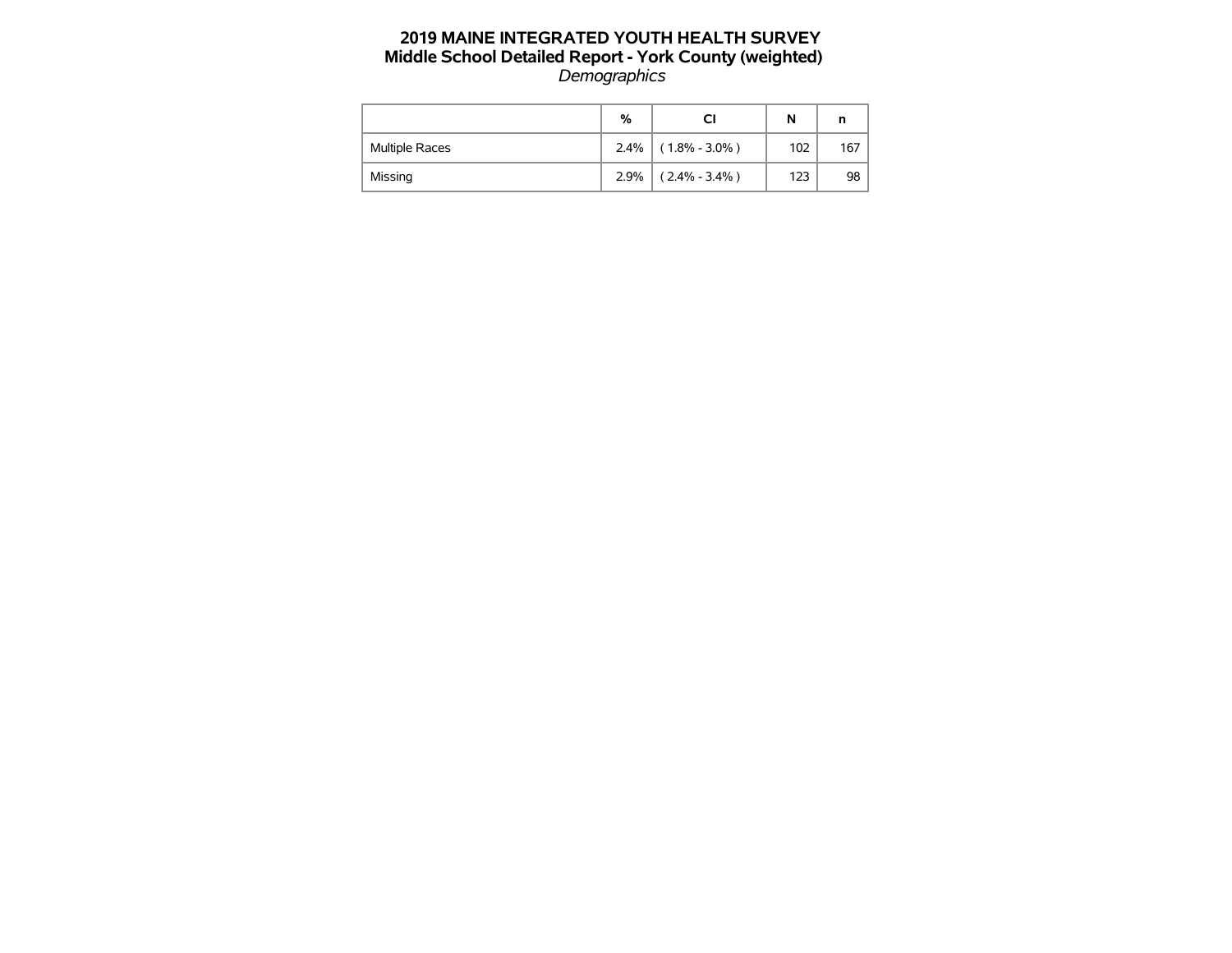*Percentage of students who were overweight (i.e., at or above the 85th percentile but below the 95th percentile for body mass index, by age and sex) -- SELF-REPORTED HEIGHT/WEIGHT (mnowt)*

|                                           | <b>Total</b>  |                        |        |               | <b>Female</b>               |        | <b>Male</b> |                             |        |  |
|-------------------------------------------|---------------|------------------------|--------|---------------|-----------------------------|--------|-------------|-----------------------------|--------|--|
|                                           | $\frac{0}{0}$ | N<br><b>CI</b>         |        | %             | <b>CI</b>                   | N      | %           | <b>CI</b>                   | N.     |  |
|                                           |               |                        |        |               |                             |        |             |                             |        |  |
| Total                                     |               | $16.3\%$ (13.1%-19.5%) |        |               | 563 13.9% (10.3%-17.5%)     |        |             | 234 18.5% (14.4%-22.7%)     | 330    |  |
| ----Age----                               |               |                        |        |               |                             |        |             |                             |        |  |
| 12 or younger                             |               | 15.6% (13.1%-18.0%)    |        | 148 14.1%     | $(8.9\% - 19.4\%)$          | 69     |             | 17.0% (12.7%-21.4%)         | 79     |  |
| 13                                        |               | 17.0% (12.1%-22.0%)    |        |               | 294   14.5%   (10.0%-19.0%) |        |             | 124   19.5%   (13.3%-25.7%) | 170    |  |
| 14 or older                               |               | 15.6% (11.5%-19.7%)    |        | $121$   12.1% | $(7.3\% - 16.9\%)$          | 41     |             | $ 18.2\% $ (12.2%-24.2%)    | 81     |  |
| ----Grade----                             |               |                        |        |               |                             |        |             |                             |        |  |
| Grade 7                                   |               | 15.0% (12.5%-17.5%)    |        | 243 12.5%     | $(8.3\% - 16.8\%)$          | 95     |             | 17.3% (13.6%-20.9%)         | 148    |  |
| Grade 8                                   |               | 17.3% (12.8%-21.9%)    |        |               | $314 15.2\% $ (10.6%-19.8%) |        |             | 139 19.5% (14.0%-25.1%)     | 175    |  |
| ----Hispanic Ethnicity----                |               |                        |        |               |                             |        |             |                             |        |  |
| Hispanic                                  | 17.4%         | $(1.8\% - 33.1\%)$     | 10     | $\ast$        | $\ast$                      | $\ast$ | $\ast$      | $\ast$                      | $\ast$ |  |
| Non-Hispanic                              |               | 16.4% (13.0%-19.9%)    |        |               | 526 14.1% (10.4%-17.9%)     |        |             | 220 18.5% (14.0%-23.0%)     | 306    |  |
| ----Race----                              |               |                        |        |               |                             |        |             |                             |        |  |
| American Indian or Alaskan Native         | 16.8%         | $(5.6\% - 28.0\%)$     | 10     | $\ast$        | $\ast$                      | $\ast$ | $\ast$      | $\ast$                      | $\ast$ |  |
| Asian                                     | $\ast$        | $\ast$                 | $\ast$ | $\ast$        | $\ast$                      | $\ast$ | $\ast$      | $\ast$                      | $\ast$ |  |
| <b>Black or African American</b>          | 20.1%         | $(1.8\% - 38.4\%)$     | 6      | $\ast$        | $\ast$                      | $\ast$ | $\ast$      | $\ast$                      | $\ast$ |  |
| Native Hawaiian or Other Pacific Islander | $\ast$        | $\ast$                 | $\ast$ | $\ast$        | $\ast$                      | $\ast$ | $\ast$      | $\ast$                      | $\ast$ |  |
| White                                     | 16.2%         | $(13.4\% - 18.9\%)$    | 507    | 13.8%         | $(10.2\% - 17.5\%)$         | 209    | 18.3%       | $(14.5\% - 22.1\%)$         | 298    |  |
| <b>Multiple Races</b>                     | 18.4%         | $(8.9\% - 27.8\%)$     | 17     | $\ast$        | $\ast$                      | $\ast$ | $\ast$      | $\ast$                      | $\ast$ |  |

*\*Estimate suppressed due to small cell sizes. ^Data by sex, hispanic ethnicity, and race are not shown due to small cell sizes in several categories.*

*CI = 95% Confidence Interval*

*N = Number of students who were overweight (i.e., at or above the 85th percentile but below the 95th percentile for body mass index, by age and sex) -- SELF-REPORTED HEIGHT/WEIGHT (weighted). Note: Due to missing data, the sum of demographic categories may not equal the overall total.*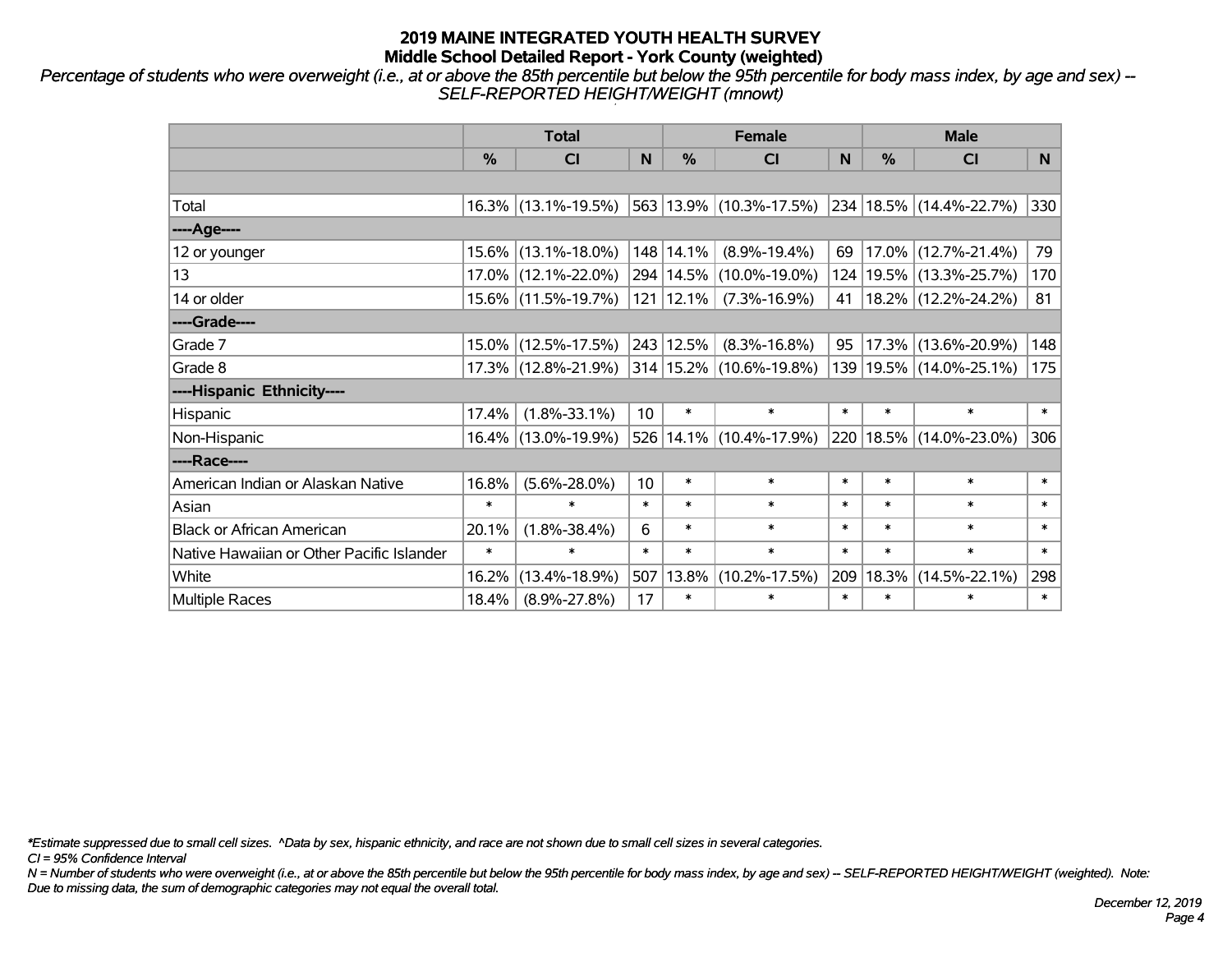*Percentage of students who were obese (i.e., at or above the 95th percentile for body mass index, by age and sex) -- SELF-REPORTED HEIGHT/WEIGHT (mnobese)*

|                                           |               | <b>Total</b>           |        | <b>Female</b> |                     | <b>Male</b> |               |                         |                |
|-------------------------------------------|---------------|------------------------|--------|---------------|---------------------|-------------|---------------|-------------------------|----------------|
|                                           | $\frac{0}{0}$ | C <sub>l</sub>         | N      | $\frac{0}{0}$ | <b>CI</b>           | N           | $\frac{0}{0}$ | <b>CI</b>               | N              |
|                                           |               |                        |        |               |                     |             |               |                         |                |
| Total                                     |               | 13.3% (10.4%-16.1%)    | 459    | 8.9%          | $(5.9\% - 11.8\%)$  |             |               | 149 17.4% (13.4%-21.4%) | 309            |
| ----Age----                               |               |                        |        |               |                     |             |               |                         |                |
| 12 or younger                             | 13.8%         | $(7.7\% - 19.9\%)$     |        | 131 10.2%     | $(4.6\% - 15.9\%)$  | 50          | 17.6%         | $(10.7\% - 24.6\%)$     | 82             |
| 13                                        | 11.9%         | $(9.2\% - 14.6\%)$     | 206    | 7.7%          | $(4.2\% - 11.2\%)$  | 66          |               | 16.0% (11.8%-20.2%)     | 139            |
| 14 or older                               | $15.6\%$      | $(11.6\% - 19.6\%)$    | 122    | 9.9%          | $(4.3\% - 15.6\%)$  | 33          |               | 19.9% (13.4%-26.5%)     | 88             |
| ----Grade----                             |               |                        |        |               |                     |             |               |                         |                |
| Grade 7                                   | 13.4%         | $(9.5\% - 17.3\%)$     | 216    | 9.0%          | $(5.0\% - 13.1\%)$  | 68          | 17.2%         | $(12.5\% - 22.0\%)$     | 148            |
| Grade 8                                   |               | $13.0\%$ (10.1%-15.8%) | 235    | 8.7%          | $(5.6\% - 11.8\%)$  | 80          |               | 17.3% (12.2%-22.4%)     | 155            |
| ----Hispanic Ethnicity----                |               |                        |        |               |                     |             |               |                         |                |
| Hispanic                                  | 22.2%         | $(14.9\% - 29.4\%)$    | 12     | 20.8%         | $(10.3\% - 31.4\%)$ | 6           | 23.4%         | $(11.3\% - 35.4\%)$     | $\overline{7}$ |
| Non-Hispanic                              | 12.9%         | $(9.9\% - 15.8\%)$     | 412    | 8.7%          | $(5.8\% - 11.5\%)$  | 135         |               | 16.8% (12.9%-20.7%)     | 277            |
| ----Race----                              |               |                        |        |               |                     |             |               |                         |                |
| American Indian or Alaskan Native         | 29.0%         | $(10.5\% - 47.5\%)$    | 18     | $\ast$        | $\ast$              | $\ast$      | $\ast$        | $\ast$                  | $\pmb{\ast}$   |
| Asian                                     | $\ast$        | $\ast$                 | $\ast$ | $\ast$        | $\ast$              | $\ast$      | $\ast$        | $\ast$                  | $\ast$         |
| <b>Black or African American</b>          | 39.5%         | $(27.7\% - 51.3\%)$    | 11     | $\ast$        | $\ast$              | $\ast$      | $\ast$        | $\ast$                  | $\ast$         |
| Native Hawaiian or Other Pacific Islander | $\ast$        | $\ast$                 | $\ast$ | $\ast$        | $\ast$              | $\ast$      | $\ast$        | $\ast$                  | $\pmb{\ast}$   |
| White                                     | 12.4%         | $(9.4\% - 15.4\%)$     | 389    | 8.4%          | $(5.3\% - 11.5\%)$  | 127         | 16.1%         | $(12.0\% - 20.3\%)$     | 262            |
| Multiple Races                            | $17.2\%$      | $(10.5\% - 23.8\%)$    | 16     | $\ast$        | $\ast$              | $\ast$      | $\ast$        | $\ast$                  | $\ast$         |

*\*Estimate suppressed due to small cell sizes. ^Data by sex, hispanic ethnicity, and race are not shown due to small cell sizes in several categories.*

*CI = 95% Confidence Interval*

*N = Number of students who were obese (i.e., at or above the 95th percentile for body mass index, by age and sex) -- SELF-REPORTED HEIGHT/WEIGHT (weighted). Note: Due to missing data, the sum of demographic categories may not equal the overall total.*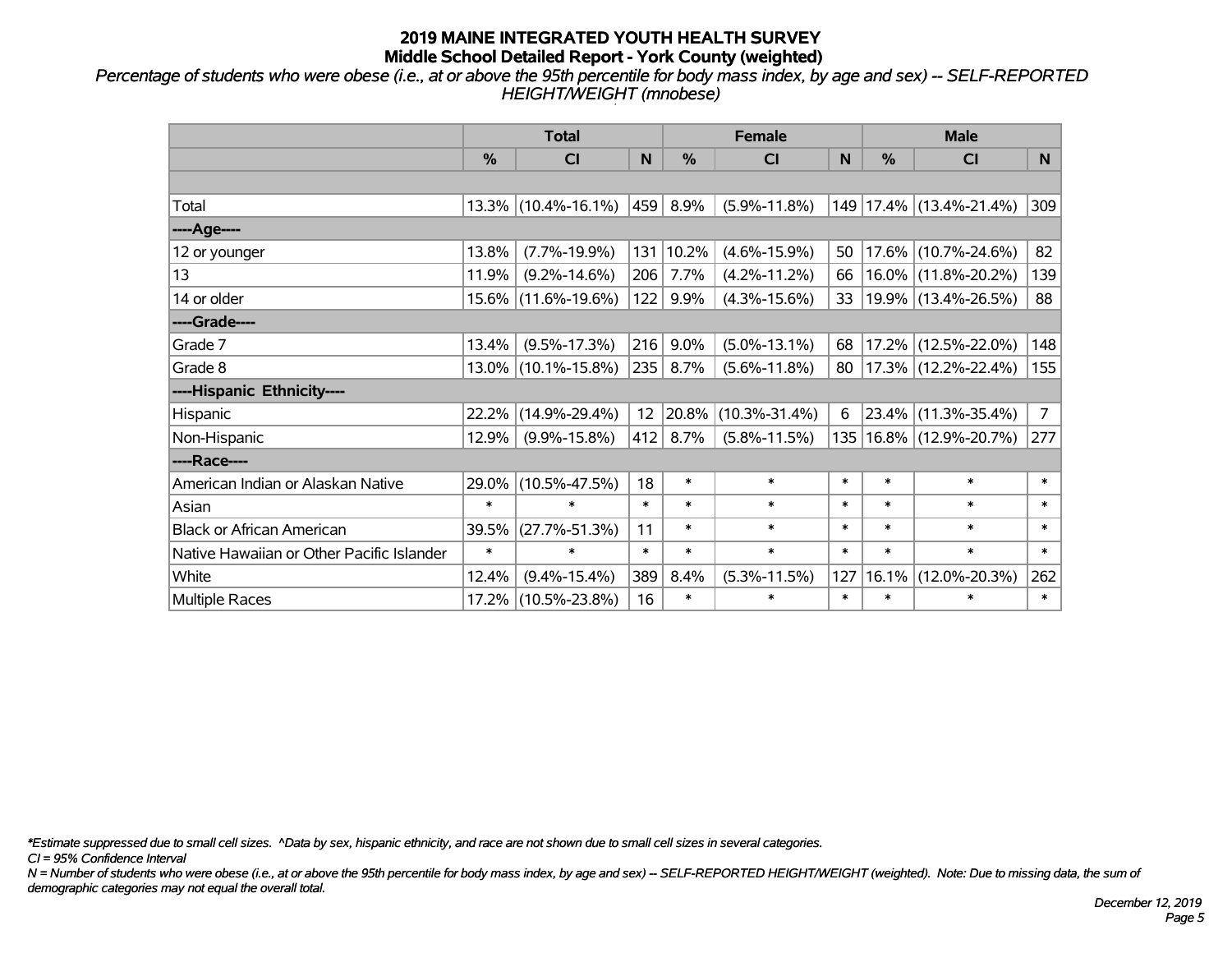*Percentage of students who were either overweight or obese (i.e. at or above the 85th percentile for body mass index, by age and sex) -- SELF-REPORTED HEIGHT/WEIGHT (mnowtob)*

|                                           |               | <b>Total</b>           |        |        | <b>Female</b>               |        | <b>Male</b>   |                         |        |  |
|-------------------------------------------|---------------|------------------------|--------|--------|-----------------------------|--------|---------------|-------------------------|--------|--|
|                                           | $\frac{0}{0}$ | <b>CI</b><br>N         |        | %      | <b>CI</b>                   | N      | $\frac{0}{0}$ | <b>CI</b>               | N.     |  |
|                                           |               |                        |        |        |                             |        |               |                         |        |  |
| Total                                     |               | 29.6% (24.5%-34.6%)    |        |        | $1,022$ 22.8% (17.4%-28.2%) |        |               | 383 35.9% (29.0%-42.9%) | 639    |  |
| ----Age----                               |               |                        |        |        |                             |        |               |                         |        |  |
| 12 or younger                             | 29.4%         | $(22.8\% - 36.0\%)$    | 279    |        | 24.4% (16.9%-31.8%)         |        |               | 119 34.7% (27.2%-42.1%) | 161    |  |
| 13                                        |               | 28.9% (22.4%-35.4%)    | 500    |        | $22.2\%$ (15.3%-29.1%)      |        |               | 191 35.5% (27.0%-44.1%) | 310    |  |
| 14 or older                               |               | $31.2\%$ (25.1%-37.3%) | 243    |        | $ 22.0\% $ (14.4%-29.7%)    |        |               | 74 38.1% (27.2%-49.1%)  | 169    |  |
| ----Grade----                             |               |                        |        |        |                             |        |               |                         |        |  |
| Grade 7                                   |               | 28.4% (23.2%-33.6%)    | 459    |        | 21.5% (15.6%-27.5%)         |        | 163 34.5%     | $(28.3\% - 40.7\%)$     | 295    |  |
| Grade 8                                   |               | $30.3\%$ (24.2%-36.5%) | 549    |        | $ 23.9\% $ (17.6%-30.2%)    |        |               | 219 36.8% (27.5%-46.2%) | 330    |  |
| ----Hispanic Ethnicity----                |               |                        |        |        |                             |        |               |                         |        |  |
| Hispanic                                  | 39.6%         | $(23.5\% - 55.6\%)$    | 22     | 35.7%  | $(15.1\% - 56.2\%)$         | 9      | 43.2%         | $(20.1\% - 66.3\%)$     | 13     |  |
| Non-Hispanic                              |               | 29.3% (23.9%-34.6%)    | 938    |        | 22.8% (17.5%-28.1%)         |        |               | 355 35.4% (28.1%-42.6%) | 583    |  |
| ----Race----                              |               |                        |        |        |                             |        |               |                         |        |  |
| American Indian or Alaskan Native         | 45.8%         | $(26.3\% - 65.3\%)$    | 28     | 29.9%  | $(8.6\% - 51.2\%)$          | 8      | 59.3%         | $(35.7\% - 82.9\%)$     | 20     |  |
| Asian                                     | 21.9%         | $(8.3\% - 35.5\%)$     | 8      | $\ast$ | $\ast$                      | $\ast$ | $\ast$        | $\ast$                  | $\ast$ |  |
| <b>Black or African American</b>          | 59.6%         | $(43.3\% - 75.9\%)$    | 17     | $\ast$ | $\ast$                      | $\ast$ | $\ast$        | $\ast$                  | $\ast$ |  |
| Native Hawaiian or Other Pacific Islander | $\ast$        | $\ast$                 | $\ast$ | $\ast$ | $\ast$                      | $\ast$ | $\ast$        | $\ast$                  | $\ast$ |  |
| White                                     | 28.6%         | $(23.8\% - 33.3\%)$    | 896    | 22.2%  | $(16.6\% - 27.9\%)$         |        | 337 34.5%     | $(27.9\% - 41.1\%)$     | 560    |  |
| Multiple Races                            |               | 35.5% (25.0%-46.0%)    | 34     | 18.7%  | $(5.4\% - 31.9\%)$          | 8      |               | $51.0\%$ (29.4%-72.6%)  | 25     |  |

*\*Estimate suppressed due to small cell sizes. ^Data by sex, hispanic ethnicity, and race are not shown due to small cell sizes in several categories.*

*CI = 95% Confidence Interval*

*N = Number of students who were either overweight or obese (i.e. at or above the 85th percentile for body mass index, by age and sex) -- SELF-REPORTED HEIGHT/WEIGHT (weighted). Note: Due to missing data, the sum of demographic categories may not equal the overall total.*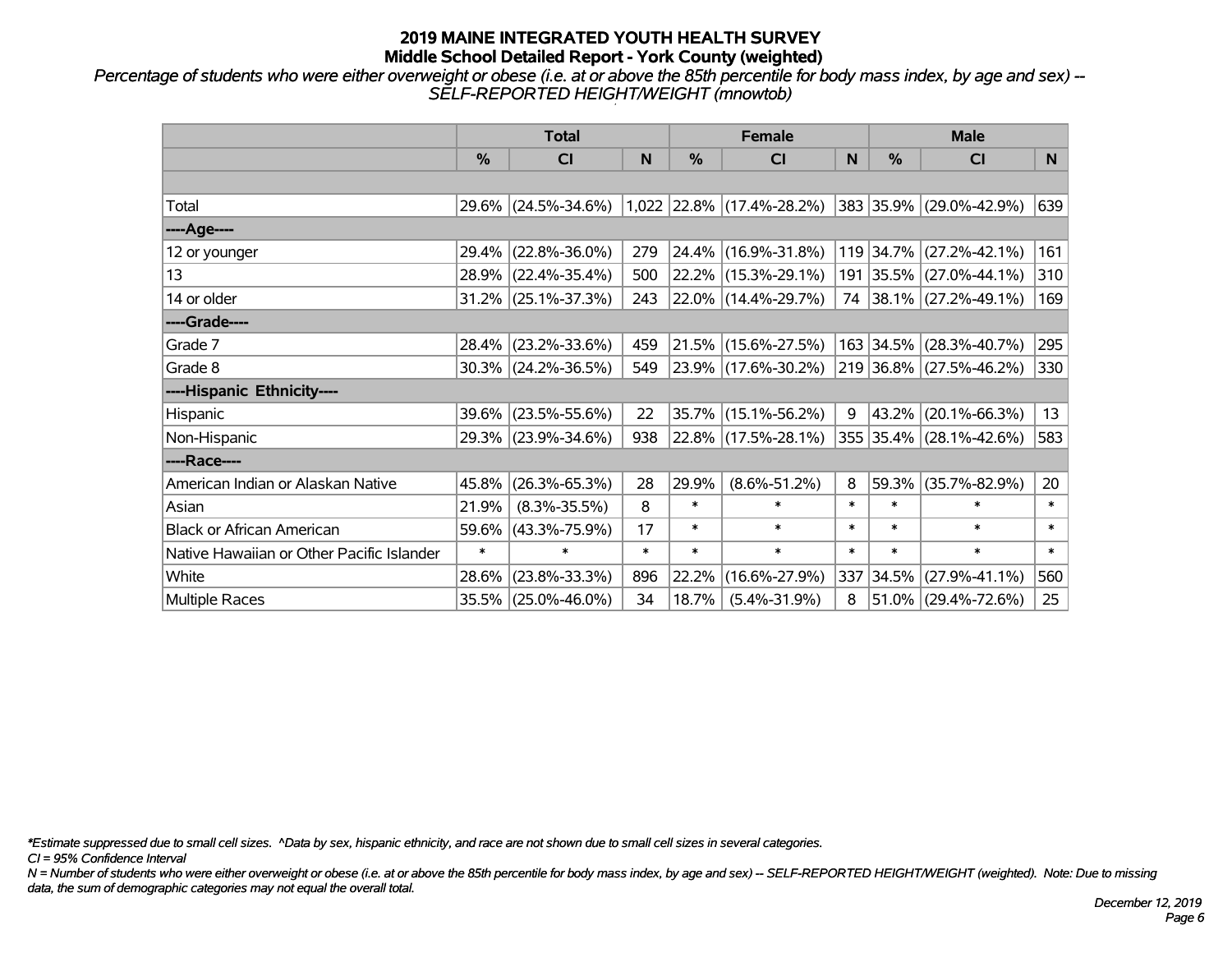*Percentage of students who were at a healthy weight (i.e., at or above the 5th percentile but below the 85th percentile for body mass index, by age and sex) -- SELF-REPORTED HEIGHT/WEIGHT (mnhlthwt)*

|                                           | <b>Total</b> |                        |        |            | <b>Female</b>                                            |        | <b>Male</b> |                           |        |  |
|-------------------------------------------|--------------|------------------------|--------|------------|----------------------------------------------------------|--------|-------------|---------------------------|--------|--|
|                                           | %            | <b>CI</b>              | N      | %          | <b>CI</b>                                                | N      | %           | <b>CI</b>                 | N.     |  |
|                                           |              |                        |        |            |                                                          |        |             |                           |        |  |
| Total                                     |              | $67.9\%$ (63.1%-72.6%) |        |            | $ 2,347 75.4\% $ (70.5%-80.3%) 1,268 60.7% (54.2%-67.2%) |        |             |                           | 1,079  |  |
| ----Age----                               |              |                        |        |            |                                                          |        |             |                           |        |  |
| 12 or younger                             | 67.1%        | $(60.8\% - 73.5\%)$    | 638    |            | 73.8% (67.2%-80.3%)                                      | 359    | $ 60.1\% $  | $(51.8\% - 68.4\%)$       | 278    |  |
| 13                                        |              | 68.7% (62.1%-75.3%)    |        |            | 1,188 75.8% (68.9%-82.6%)                                | 650    |             | 61.7% (53.4%-70.0%)       | 538    |  |
| 14 or older                               |              | 66.9% (60.8%-73.0%)    | 521    |            | 76.8% (68.7%-84.9%)                                      | 258    |             | 59.4% (49.4%-69.3%)       | 263    |  |
| ----Grade----                             |              |                        |        |            |                                                          |        |             |                           |        |  |
| Grade 7                                   |              | 68.5% (63.0%-73.9%)    |        |            | $1,106$ 76.4% (71.1%-81.7%)                              | 580    |             | $61.4\%$ (54.2%-68.7%)    | 526    |  |
| Grade 8                                   |              | $67.7\%$ (62.1%-73.3%) |        |            | $ 1,226 74.5\%  (68.5\% - 80.5\%)$                       | 681    |             | 60.8% (52.9%-68.7%)       | 544    |  |
| ----Hispanic Ethnicity----                |              |                        |        |            |                                                          |        |             |                           |        |  |
| Hispanic                                  |              | $60.4\%$ (44.4%-76.5%) | 34     | $ 64.3\% $ | $(43.8\% - 84.9\%)$                                      | 17     | 56.8%       | $(33.7\% - 79.9\%)$       | 16     |  |
| Non-Hispanic                              |              | 68.1% (62.9%-73.2%)    |        |            | 2,182 75.5% (70.5%-80.6%)                                |        |             | 1,175 61.0% (54.2%-67.9%) | 1,007  |  |
| ----Race----                              |              |                        |        |            |                                                          |        |             |                           |        |  |
| American Indian or Alaskan Native         | 49.5%        | $(31.6\% - 67.3\%)$    | 31     | 67.3%      | $(41.8\% - 92.8\%)$                                      | 19     | 34.4%       | $(15.7\% - 53.0\%)$       | 12     |  |
| Asian                                     | 78.1%        | $(64.5\% - 91.7\%)$    | 28     | $\ast$     | $\ast$                                                   | $\ast$ | $\ast$      | $\ast$                    | $\ast$ |  |
| <b>Black or African American</b>          | 40.4%        | $(24.1\% - 56.7\%)$    | 11     | $\ast$     | $\ast$                                                   | $\ast$ | $\ast$      | $\ast$                    | $\ast$ |  |
| Native Hawaiian or Other Pacific Islander | $\ast$       | $\ast$                 | $\ast$ | $\ast$     | $\ast$                                                   | $\ast$ | $\ast$      | $\ast$                    | $\ast$ |  |
| White                                     | 68.9%        | $(64.5\% - 73.2\%)$    | 2,162  | 76.0%      | $(71.1\% - 80.8\%)$                                      | 1,150  | $ 62.3\% $  | $(56.2\% - 68.3\%)$       | 1,012  |  |
| Multiple Races                            |              | $62.0\%$ (49.2%-74.7%) | 59     |            | 78.2% (66.3%-90.0%)                                      | 35     |             | 47.1% (25.2%-69.1%)       | 23     |  |

*\*Estimate suppressed due to small cell sizes. ^Data by sex, hispanic ethnicity, and race are not shown due to small cell sizes in several categories.*

*CI = 95% Confidence Interval*

*N = Number of students who were at a healthy weight (i.e., at or above the 5th percentile but below the 85th percentile for body mass index, by age and sex) -- SELF-REPORTED HEIGHT/WEIGHT (weighted). Note: Due to missing data, the sum of demographic categories may not equal the overall total.*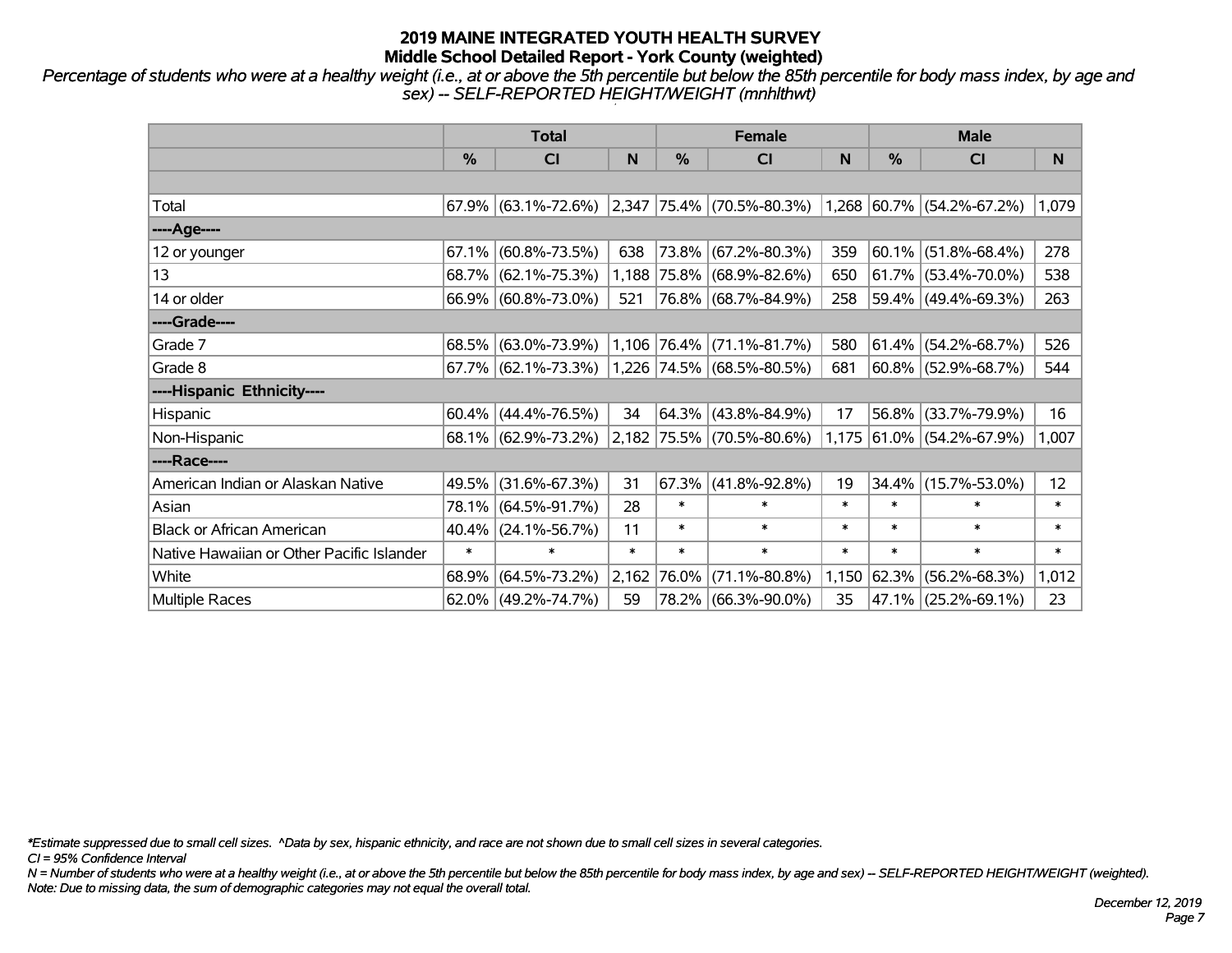#### **2019 MAINE INTEGRATED YOUTH HEALTH SURVEY Middle School Detailed Report - York County (weighted)** *What language is spoken most often at home? (Select only one response.) (mn8b) Percentage of students who answered something other than 'English'*

|                                           |        | <b>Total</b>        |        |               | <b>Female</b>       | <b>Male</b>  |               |                     |        |
|-------------------------------------------|--------|---------------------|--------|---------------|---------------------|--------------|---------------|---------------------|--------|
|                                           | %      | <b>CI</b>           | N      | $\frac{9}{6}$ | <b>CI</b>           | $\mathsf{N}$ | $\frac{0}{0}$ | <b>CI</b>           | N      |
|                                           |        |                     |        |               |                     |              |               |                     |        |
| Total                                     | 2.6%   | $(1.7\% - 3.5\%)$   | 108    | 2.2%          | $(1.3\% - 3.0\%)$   | 43           | 2.9%          | $(1.5\% - 4.3\%)$   | 62     |
| ----Age----                               |        |                     |        |               |                     |              |               |                     |        |
| 12 or younger                             | 2.8%   | $(2.1\% - 3.4\%)$   | 33     | 2.8%          | $(1.6\% - 4.1\%)$   | 17           | 2.5%          | $(1.4\% - 3.7\%)$   | 15     |
| 13                                        | 2.1%   | $(1.0\% - 3.2\%)$   | 44     | 1.5%          | $(0.7\% - 2.3\%)$   | 15           | 2.7%          | $(0.9\% - 4.6\%)$   | 28     |
| 14 or older                               | 3.3%   | $(1.7\% - 5.0\%)$   | 31     | 2.9%          | $(1.0\% - 4.8\%)$   | 11           | 3.5%          | $(1.6\% - 5.3\%)$   | 18     |
| ----Grade----                             |        |                     |        |               |                     |              |               |                     |        |
| Grade 7                                   | 2.6%   | $(1.7\% - 3.5\%)$   | 53     | 2.5%          | $(1.3\% - 3.6\%)$   | 24           | 2.7%          | $(1.3\% - 4.1\%)$   | 29     |
| Grade 8                                   | 2.4%   | $(1.5\% - 3.3\%)$   | 51     | 1.8%          | $(1.0\% - 2.6\%)$   | 19           | 2.9%          | $(1.4\% - 4.3\%)$   | 31     |
| ----Hispanic Ethnicity----                |        |                     |        |               |                     |              |               |                     |        |
| Hispanic                                  | 15.4%  | $(10.5\% - 20.4\%)$ | 12     | $\ast$        | $\ast$              | $\ast$       | $\ast$        | $\ast$              | $\ast$ |
| Non-Hispanic                              | 2.1%   | $(1.4\% - 2.8\%)$   | 81     | 1.9%          | $(1.2\% - 2.5\%)$   | 35           | 2.3%          | $(1.0\% - 3.5\%)$   | 44     |
| ----Race----                              |        |                     |        |               |                     |              |               |                     |        |
| American Indian or Alaskan Native         | $\ast$ | $\ast$              | $\ast$ | $\ast$        | $\ast$              | $\ast$       | $\ast$        | $\ast$              | $\ast$ |
| Asian                                     | 45.1%  | $(27.3\% - 62.9\%)$ | 21     | 38.5%         | $(17.8\% - 59.1\%)$ |              | 10 51.5%      | $(23.8\% - 79.3\%)$ | 11     |
| <b>Black or African American</b>          | 19.8%  | $(8.3\% - 31.3\%)$  | 10     | $\ast$        | $\ast$              | $\ast$       | $\ast$        | $\ast$              | $\ast$ |
| Native Hawaiian or Other Pacific Islander | 49.4%  | $(13.1\% - 85.7\%)$ | 6      | $\ast$        | $\ast$              | $\ast$       | $\ast$        | $\ast$              | $\ast$ |
| White                                     | 1.2%   | $(0.7\% - 1.8\%)$   | 47     | 1.0%          | $(0.5\% - 1.4\%)$   | 18           | 1.4%          | $(0.6\% - 2.3\%)$   | 28     |
| <b>Multiple Races</b>                     | $\ast$ | $\ast$              | $\ast$ | $\ast$        | $\ast$              | $\ast$       | $\ast$        | $\ast$              | $\ast$ |

*\*Estimate suppressed due to small cell sizes. ^Data by sex, hispanic ethnicity, and race are not shown due to small cell sizes in several categories.*

*CI = 95% Confidence Interval*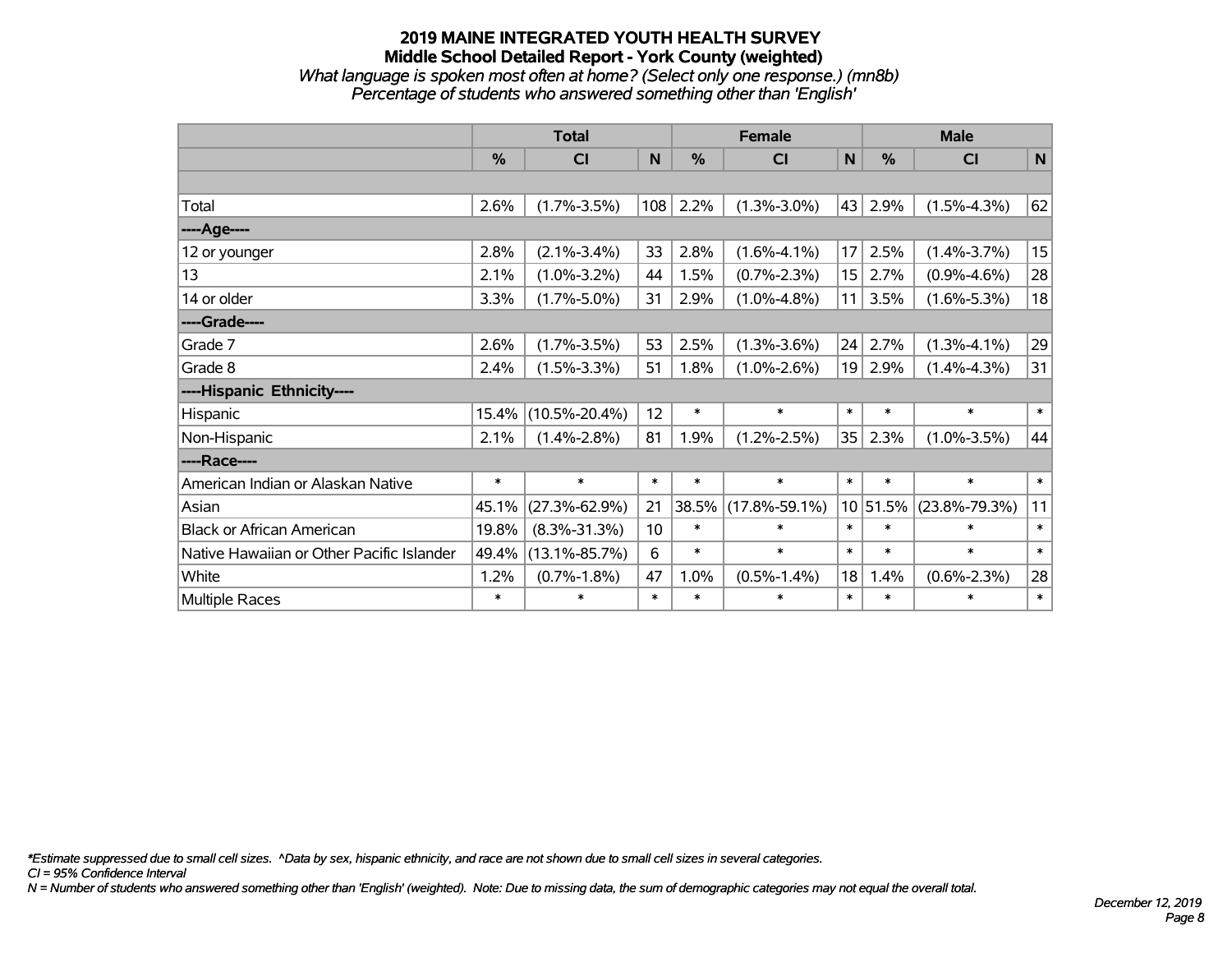*During the past 30 days, where did you usually sleep? (mn187a\_2)*

*Percentage of students who reported housing instability (anything other than 'In my parent's or guardian's home' or school housing)*

|                                           |         | <b>Total</b>      |        | <b>Female</b> |                              | <b>Male</b>    |         |                         |                |
|-------------------------------------------|---------|-------------------|--------|---------------|------------------------------|----------------|---------|-------------------------|----------------|
|                                           | %       | N<br>CI           |        | %             | <b>CI</b>                    | N <sub>1</sub> | %       | <b>CI</b>               | N              |
|                                           |         |                   |        |               |                              |                |         |                         |                |
| Total                                     | 1.6%    | $(1.0\% - 2.1\%)$ |        |               | $66 1.5\% $ (0.8%-2.1%)      |                |         | $30 1.6\% $ (1.0%-2.3%) | 35             |
| ----Age----                               |         |                   |        |               |                              |                |         |                         |                |
| 12 or younger                             | 1.7%    | $(0.3\% - 3.2\%)$ |        |               | $20 1.6\% $ (0.0%-3.4%)      |                | 10 1.8% | $(0.3\% - 3.3\%)$       | 10             |
| 13                                        | 1.4%    | $(0.7\% - 2.1\%)$ |        |               | $29 1.1\% $ (0.6%-1.7%)      |                | 12 1.6% | $(0.6\% - 2.7\%)$       | 17             |
| 14 or older                               | $1.8\%$ | $(0.9\% - 2.7\%)$ |        |               | $16$ 2.2% (0.4%-3.9%)        |                |         | $8 1.4\% $ (0.1%-2.8%)  | $\overline{7}$ |
| ----Grade----                             |         |                   |        |               |                              |                |         |                         |                |
| Grade 7                                   | 1.9%    | $(0.9\% - 2.9\%)$ |        |               | 39 1.5% (0.3%-2.7%)          |                | 14 2.4% | $(1.3\% - 3.4\%)$       | 25             |
| Grade 8                                   | $1.2\%$ | $(0.9\% - 1.5\%)$ |        |               | $ 25 1.5\%  (1.0\% - 1.9\%)$ |                |         | $16 0.8\% $ (0.2%-1.5%) | 9              |
| ----Hispanic Ethnicity----                |         |                   |        |               |                              |                |         |                         |                |
| Hispanic                                  | $\ast$  | $\ast$            | $\ast$ | $\ast$        | $\ast$                       | $\ast$         | $\ast$  | $\ast$                  | $\ast$         |
| Non-Hispanic                              | $1.3\%$ | $(0.9\% - 1.8\%)$ | 51     |               | $1.4\%$ (0.7%-2.1%)          |                | 26 1.3% | $(0.8\% - 1.8\%)$       | 26             |
| ----Race----                              |         |                   |        |               |                              |                |         |                         |                |
| American Indian or Alaskan Native         | $\ast$  | $\ast$            | $\ast$ | $\ast$        | $\ast$                       | $\ast$         | $\ast$  | $\ast$                  | $\ast$         |
| Asian                                     | $\ast$  | $\ast$            | $\ast$ | $\ast$        | $\ast$                       | $\ast$         | $\ast$  | $\ast$                  | $\ast$         |
| <b>Black or African American</b>          | $\ast$  | $\ast$            | $\ast$ | $\ast$        | $\ast$                       | $\ast$         | $\ast$  | $\ast$                  | $\ast$         |
| Native Hawaiian or Other Pacific Islander | $\ast$  | $\ast$            | $\ast$ | $\ast$        | $\ast$                       | $\ast$         | $\ast$  | $\ast$                  | $\ast$         |
| White                                     | 1.2%    | $(0.6\% - 1.7\%)$ | 44     | 1.1%          | $(0.4\% - 1.8\%)$            | 20             | 1.2%    | $(0.6\% - 1.8\%)$       | 24             |
| <b>Multiple Races</b>                     | $\ast$  | $\ast$            | $\ast$ | $\ast$        | $\ast$                       | $\ast$         | $\ast$  | $\ast$                  | $\ast$         |

*\*Estimate suppressed due to small cell sizes. ^Data by sex, hispanic ethnicity, and race are not shown due to small cell sizes in several categories.*

*CI = 95% Confidence Interval*

*N = Number of students who reported housing instability (anything other than 'In my parent's or guardian's home' or school housing) (weighted). Note: Due to missing data, the sum of demographic categories may not equal the overall total.*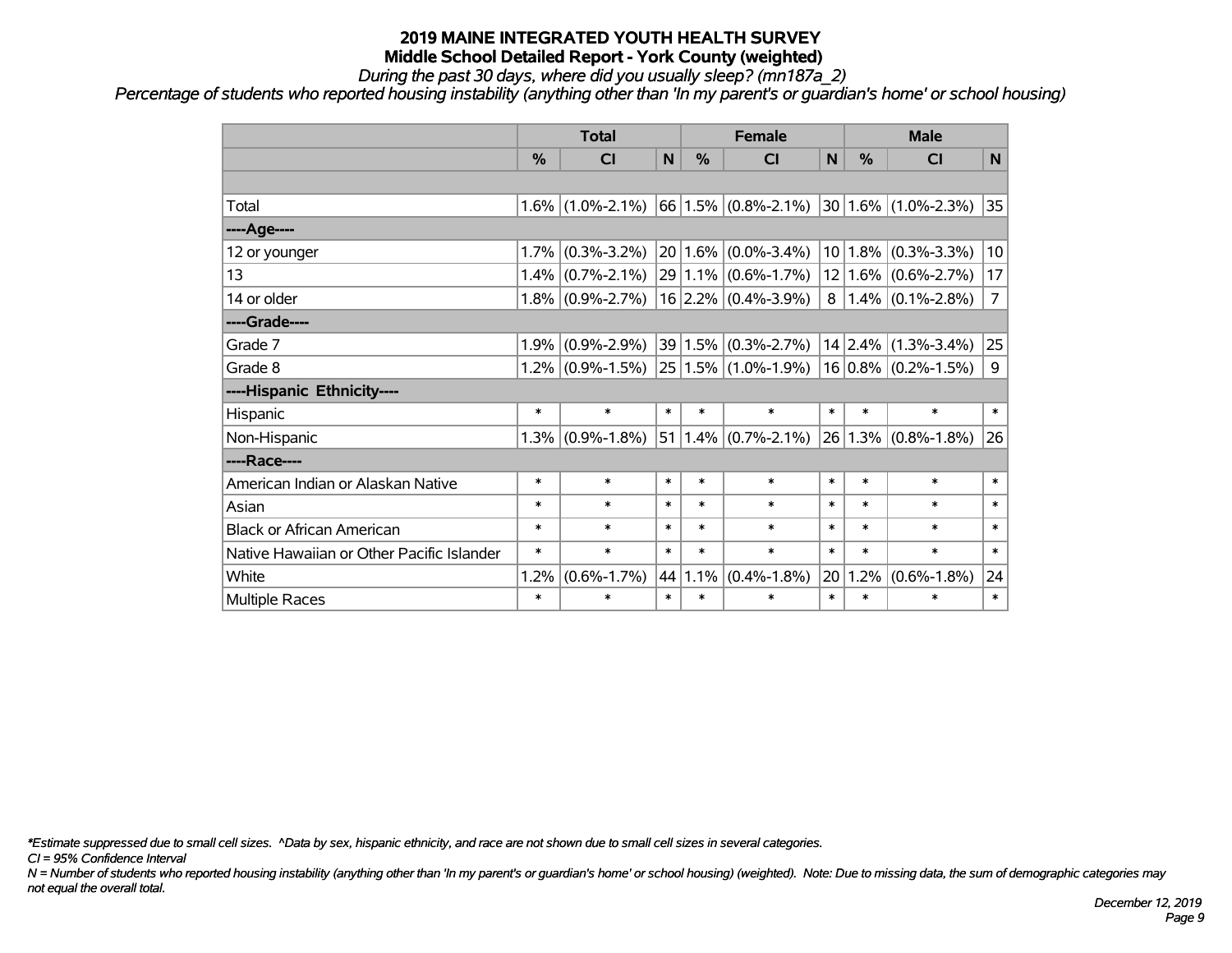*How often do you wear a seat belt when riding in a car? (mn10) Percentage of students who answered 'Never' or 'Rarely'*

|                                           |               | <b>Total</b>        |        | <b>Female</b> |        |        | <b>Male</b> |        |        |
|-------------------------------------------|---------------|---------------------|--------|---------------|--------|--------|-------------|--------|--------|
|                                           | $\frac{0}{2}$ | CI                  | N      | %             | CI N   |        | %           | CI N   |        |
|                                           |               |                     |        |               |        |        |             |        |        |
| Total                                     | 1.0%          | $(0.7\% - 1.3\%)$   | 42     | $\ast$        | $\ast$ | $\ast$ | $\ast$      | $\ast$ | $\ast$ |
| ---- Age----                              |               |                     |        |               |        |        |             |        |        |
| 12 or younger                             | 0.7%          | $(0.0\% - 1.5\%)$   | 9      | $\ast$        | $\ast$ | $\ast$ | $\ast$      | $\ast$ | $\ast$ |
| 13                                        | 0.8%          | $(0.1\% - 1.5\%)$   | 17     | $\ast$        | $\ast$ | $\ast$ | $\ast$      | $\ast$ | $\ast$ |
| 14 or older                               | 1.8%          | $(0.7\% - 3.0\%)$   | 17     | $\ast$        | $\ast$ | $\ast$ | $\ast$      | $\ast$ | $\ast$ |
| ----Grade----                             |               |                     |        |               |        |        |             |        |        |
| Grade 7                                   | 0.8%          | $(0.0\% - 1.5\%)$   | 16     | $\ast$        | $\ast$ | $\ast$ | $\ast$      | $\ast$ | $\ast$ |
| Grade 8                                   | 1.2%          | $(0.5\% - 1.9\%)$   | 25     | $\ast$        | $\ast$ | $\ast$ | $\ast$      | $\ast$ | $\ast$ |
| ----Hispanic Ethnicity----                |               |                     |        |               |        |        |             |        |        |
| Hispanic                                  | $\ast$        | $\ast$              | $\ast$ | $\ast$        | $\ast$ | $\ast$ | $\ast$      | $\ast$ | ∗      |
| Non-Hispanic                              | 0.8%          | $(0.4\% - 1.1\%)$   | 30     | $\ast$        | $\ast$ | $\ast$ | $\ast$      | $\ast$ | $\ast$ |
| ----Race----                              |               |                     |        |               |        |        |             |        |        |
| American Indian or Alaskan Native         | $\ast$        | $\ast$              | $\ast$ | $\ast$        | $\ast$ | $\ast$ | $\ast$      | $\ast$ | $\ast$ |
| Asian                                     | $\ast$        | $\ast$              | $\ast$ | $\ast$        | $\ast$ | $\ast$ | $\ast$      | $\ast$ | $\ast$ |
| <b>Black or African American</b>          | $\ast$        | $\ast$              | $\ast$ | $\ast$        | $\ast$ | $\ast$ | $\ast$      | $\ast$ | $\ast$ |
| Native Hawaiian or Other Pacific Islander | 44.9%         | $(11.5\% - 78.3\%)$ | 7      | $\ast$        | $\ast$ | $\ast$ | $\ast$      | $\ast$ | $\ast$ |
| White                                     | 0.8%          | $(0.3\% - 1.2\%)$   | 30     | $\ast$        | $\ast$ | $\ast$ | $\ast$      | $\ast$ | $\ast$ |
| <b>Multiple Races</b>                     | $\ast$        | *                   | $\ast$ | $\ast$        | $\ast$ | $\ast$ | $\ast$      | $\ast$ | $\ast$ |

*\*Estimate suppressed due to small cell sizes. ^Data by sex, hispanic ethnicity, and race are not shown due to small cell sizes in several categories.*

*CI = 95% Confidence Interval*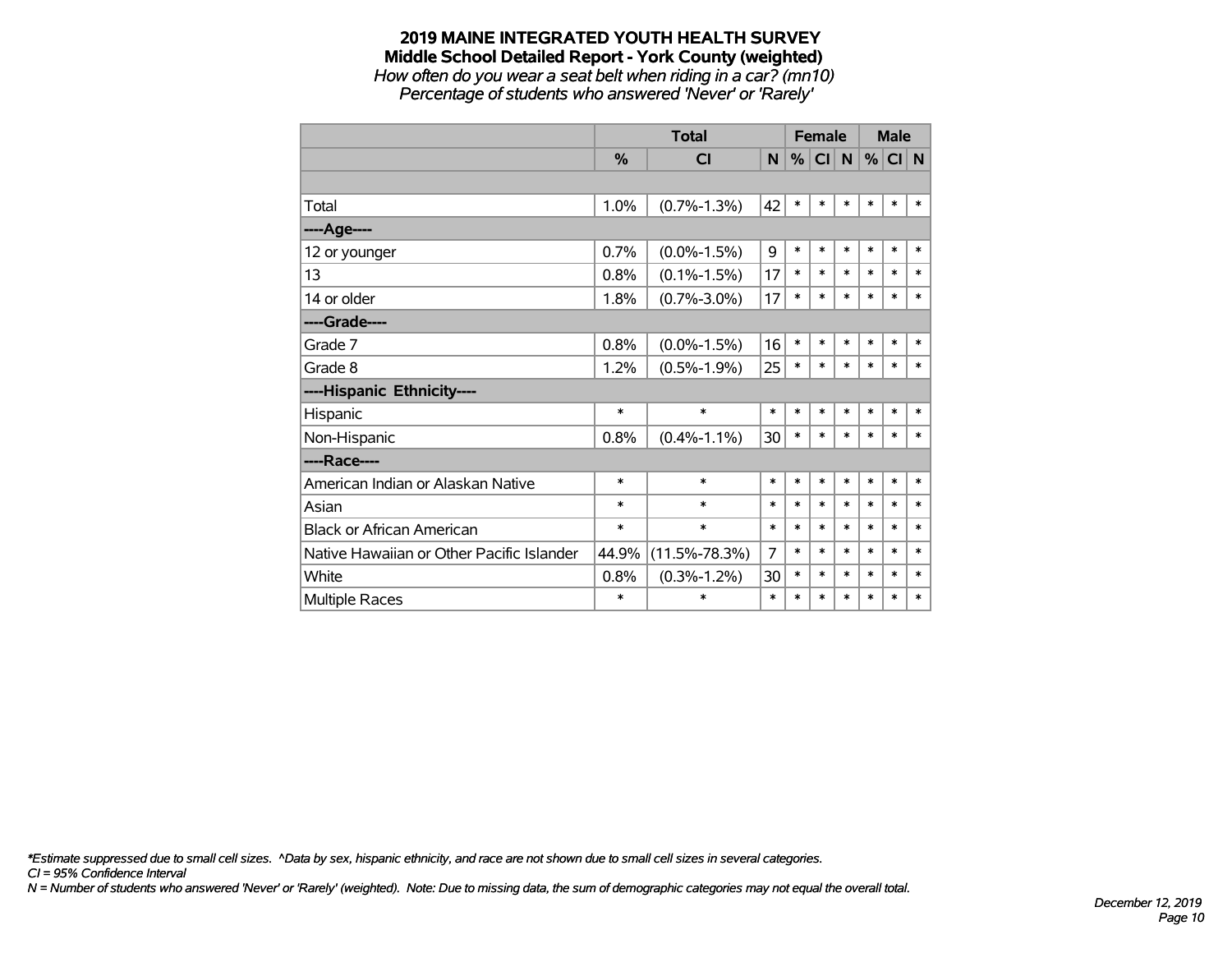#### **2019 MAINE INTEGRATED YOUTH HEALTH SURVEY Middle School Detailed Report - York County (weighted)** *How often do you wear a seat belt when riding in a car? (mn10\_2) Percentage of students who answered 'Always'*

|                                           | <b>Total</b> |                        |        |             | <b>Female</b>                                                              |        | <b>Male</b> |                           |        |  |
|-------------------------------------------|--------------|------------------------|--------|-------------|----------------------------------------------------------------------------|--------|-------------|---------------------------|--------|--|
|                                           | $\%$         | <b>CI</b>              | N      | %           | <b>CI</b>                                                                  | N      | %           | <b>CI</b>                 | N      |  |
|                                           |              |                        |        |             |                                                                            |        |             |                           |        |  |
| Total                                     |              |                        |        |             | $82.7\%$ (80.3%-85.0%) 3,473 86.5% (83.9%-89.1%) 1,747 79.4% (76.0%-82.8%) |        |             |                           | 1,701  |  |
| ----Age----                               |              |                        |        |             |                                                                            |        |             |                           |        |  |
| 12 or younger                             | 85.1%        | $(83.0\% - 87.2\%)$    |        | 1,020 87.1% | $(81.9\% - 92.3\%)$                                                        | 508    | 83.5%       | $(77.7\% - 89.3\%)$       | 506    |  |
| 13                                        |              | 84.3% (80.7%-87.9%)    |        | 1,760 89.2% | $(86.1\% - 92.3\%)$                                                        | 933    |             | 79.3% (74.1%-84.6%)       | 813    |  |
| 14 or older                               |              | 76.2% (72.7%-79.6%)    | 693    |             | 79.1% (74.4%-83.8%)                                                        | 307    |             | 74.9% (69.7%-80.1%)       | 382    |  |
| ----Grade----                             |              |                        |        |             |                                                                            |        |             |                           |        |  |
| Grade 7                                   | 83.8%        | $(81.4\% - 86.2\%)$    |        |             | $1,713$ 88.2% (84.6%-91.8%)                                                | 846    | 80.2%       | $(76.0\% - 84.3\%)$       | 854    |  |
| Grade 8                                   |              | $82.2\%$ (78.6%-85.7%) |        |             | $1,754$ 85.5% (81.3%-89.7%)                                                | 902    |             | 79.3% (75.7%-83.0%)       | 844    |  |
| ----Hispanic Ethnicity----                |              |                        |        |             |                                                                            |        |             |                           |        |  |
| Hispanic                                  | 66.3%        | $(57.4\% - 75.2\%)$    | 57     | 67.2%       | $(45.1\% - 89.3\%)$                                                        | 32     | 67.1%       | $(47.2\% - 86.9\%)$       | 25     |  |
| Non-Hispanic                              |              | $83.0\%$ (80.6%-85.4%) |        |             | 3,197 86.8% (84.3%-89.3%)                                                  |        |             | 1,610 79.7% (76.7%-82.6%) | 1,566  |  |
| ----Race----                              |              |                        |        |             |                                                                            |        |             |                           |        |  |
| American Indian or Alaskan Native         | 70.8%        | $(57.7\% - 83.9\%)$    | 54     | 68.0%       | $(53.2\% - 82.8\%)$                                                        | 25     | 72.5%       | $(56.6\% - 88.4\%)$       | 29     |  |
| Asian                                     | 87.4%        | $(80.9\% - 93.9\%)$    | 45     | $\ast$      | $\ast$                                                                     | $\ast$ | $\ast$      | $\ast$                    | $\ast$ |  |
| <b>Black or African American</b>          | 76.9%        | $(69.7\% - 84.2\%)$    | 44     | $\ast$      | $\ast$                                                                     | $\ast$ | $\ast$      | $\ast$                    | $\ast$ |  |
| Native Hawaiian or Other Pacific Islander | $\ast$       | $\ast$                 | $\ast$ | $\ast$      | $\ast$                                                                     | $\ast$ | $\ast$      | $\ast$                    | $\ast$ |  |
| White                                     | 83.6%        | $(81.4\% - 85.8\%)$    |        | 3,192 87.7% | $(85.1\% - 90.2\%)$                                                        | 1,600  | 80.3%       | $(77.2\% - 83.3\%)$       | 1,571  |  |
| Multiple Races                            |              | 79.4% (62.5%-96.3%)    | 75     |             | 73.2% (46.9%-99.4%)                                                        | 35     |             | 86.0% (75.3%-96.8%)       | 39     |  |

*\*Estimate suppressed due to small cell sizes. ^Data by sex, hispanic ethnicity, and race are not shown due to small cell sizes in several categories.*

*CI = 95% Confidence Interval*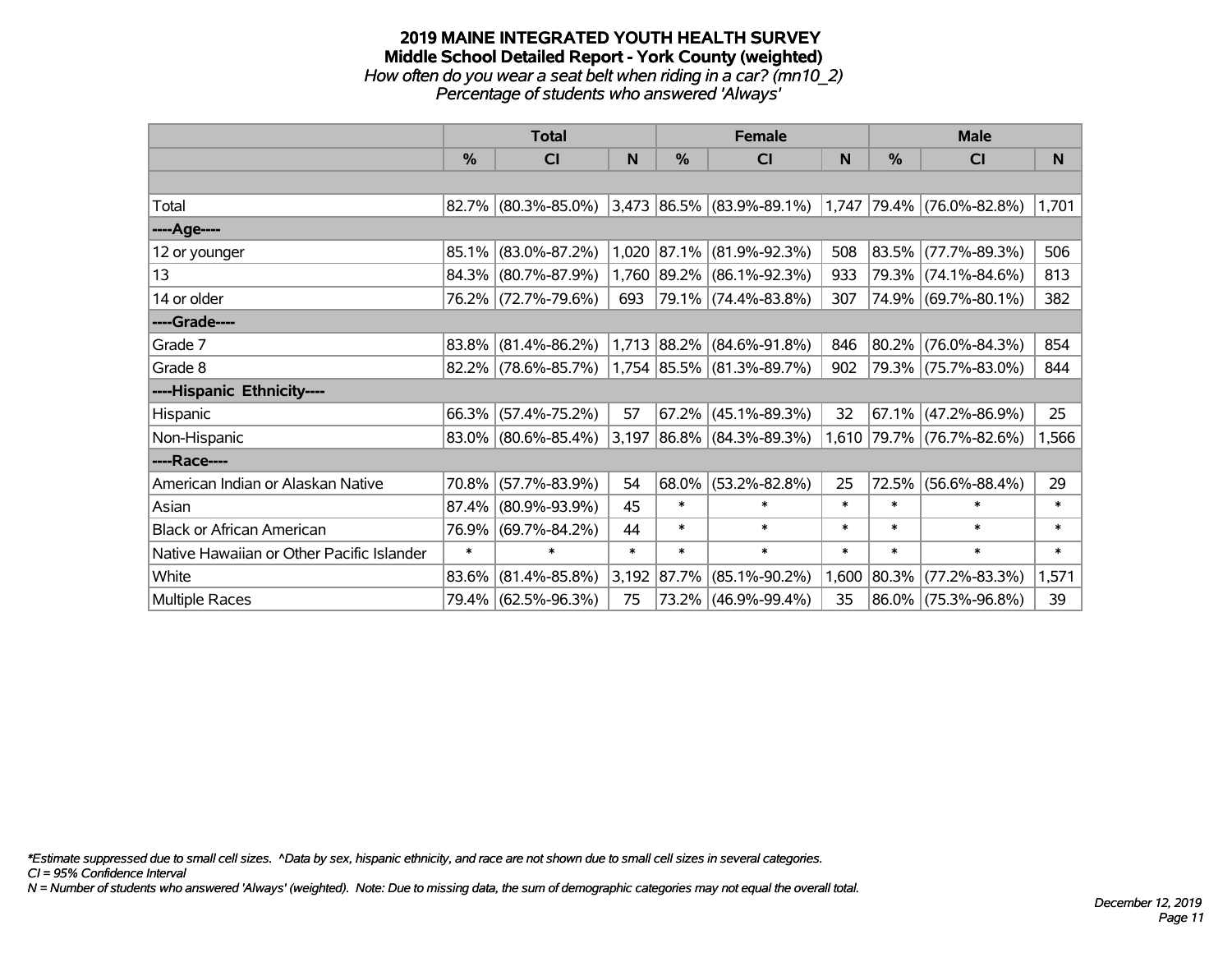## *Have you ever ridden in a car or other vehicle driven by someone who had been drinking alcohol? (mn11) Percentage of students who answered 'Yes'*

|                                           |               | <b>Total</b>                                |        |               | <b>Female</b>            |                 | <b>Male</b> |                              |        |  |
|-------------------------------------------|---------------|---------------------------------------------|--------|---------------|--------------------------|-----------------|-------------|------------------------------|--------|--|
|                                           | $\frac{0}{0}$ | CI                                          | N      | $\frac{9}{6}$ | <b>CI</b>                | N               | %           | <b>CI</b>                    | N.     |  |
|                                           |               |                                             |        |               |                          |                 |             |                              |        |  |
| Total                                     |               | 23.2% (19.8%-26.7%) 969 28.7% (23.3%-34.1%) |        |               |                          |                 |             | $ 573 18.1\% $ (14.1%-22.2%) | 386    |  |
| ----Age----                               |               |                                             |        |               |                          |                 |             |                              |        |  |
| 12 or younger                             | $22.4\%$      | $(16.1\% - 28.7\%)$                         |        |               | 264 26.1% (18.6%-33.7%)  | 159             | 18.3%       | $(10.9\% - 25.7\%)$          | 102    |  |
| 13                                        |               | 22.4% (18.6%-26.1%)                         |        |               | 463 28.3% (21.8%-34.8%)  |                 |             | 284   16.6%   (13.0%-20.1%)  | 173    |  |
| 14 or older                               |               | 26.4% (19.9%-32.9%)                         |        |               | 238 33.8% (26.8%-40.7%)  |                 |             | 131 20.9% (12.5%-29.3%)      | 108    |  |
| ----Grade----                             |               |                                             |        |               |                          |                 |             |                              |        |  |
| Grade 7                                   | $21.1\%$      | $(16.6\% - 25.6\%)$                         |        |               | 423 25.8% (19.7%-31.8%)  | 243             |             | 16.6% (11.4%-21.9%)          | 173    |  |
| Grade 8                                   |               | 25.7% (21.7%-29.6%)                         |        |               | 539 31.3% (24.5%-38.1%)  |                 |             | 328 20.0% (13.9%-26.1%)      | 208    |  |
| ----Hispanic Ethnicity----                |               |                                             |        |               |                          |                 |             |                              |        |  |
| Hispanic                                  | 34.1%         | $(21.9\% - 46.2\%)$                         | 25     |               | $ 40.9\% $ (21.8%-60.0%) |                 |             | 15 26.8% (15.6%-38.0%)       | 8      |  |
| Non-Hispanic                              |               | 23.6% (19.7%-27.5%)                         |        |               | 894 29.8% (23.3%-36.2%)  | 541             |             | 17.9% (14.2%-21.6%)          | 347    |  |
| ----Race----                              |               |                                             |        |               |                          |                 |             |                              |        |  |
| American Indian or Alaskan Native         |               | 26.5% (12.1%-41.0%)                         | 21     |               | 27.1% (14.7%-39.4%)      | 10 <sup>1</sup> | 26.1%       | $(5.8\% - 46.3\%)$           | 11     |  |
| Asian                                     | 21.8%         | $(10.2\% - 33.3\%)$                         | 9      | $\ast$        | $\ast$                   | $\ast$          | $\ast$      | $\ast$                       | $\ast$ |  |
| <b>Black or African American</b>          | 17.1%         | $(3.3\% - 31.0\%)$                          | 8      | $\ast$        | $\ast$                   | $\ast$          | $\ast$      | $\ast$                       | $\ast$ |  |
| Native Hawaiian or Other Pacific Islander | $\ast$        | $\ast$                                      | $\ast$ | $\ast$        | $\ast$                   | $\ast$          | $\ast$      | $\ast$                       | $\ast$ |  |
| White                                     |               | 23.4% (19.5%-27.3%)                         |        | 875 29.5%     | $(23.4\% - 35.5\%)$      | 524             | 17.8%       | $(14.0\% - 21.7\%)$          | 341    |  |
| Multiple Races                            |               | 29.1% (16.9%-41.4%)                         | 31     |               | $ 32.7\% $ (22.1%-43.3%) |                 | 16 26.5%    | $(2.7\% - 50.3\%)$           | 14     |  |

*\*Estimate suppressed due to small cell sizes. ^Data by sex, hispanic ethnicity, and race are not shown due to small cell sizes in several categories.*

*CI = 95% Confidence Interval*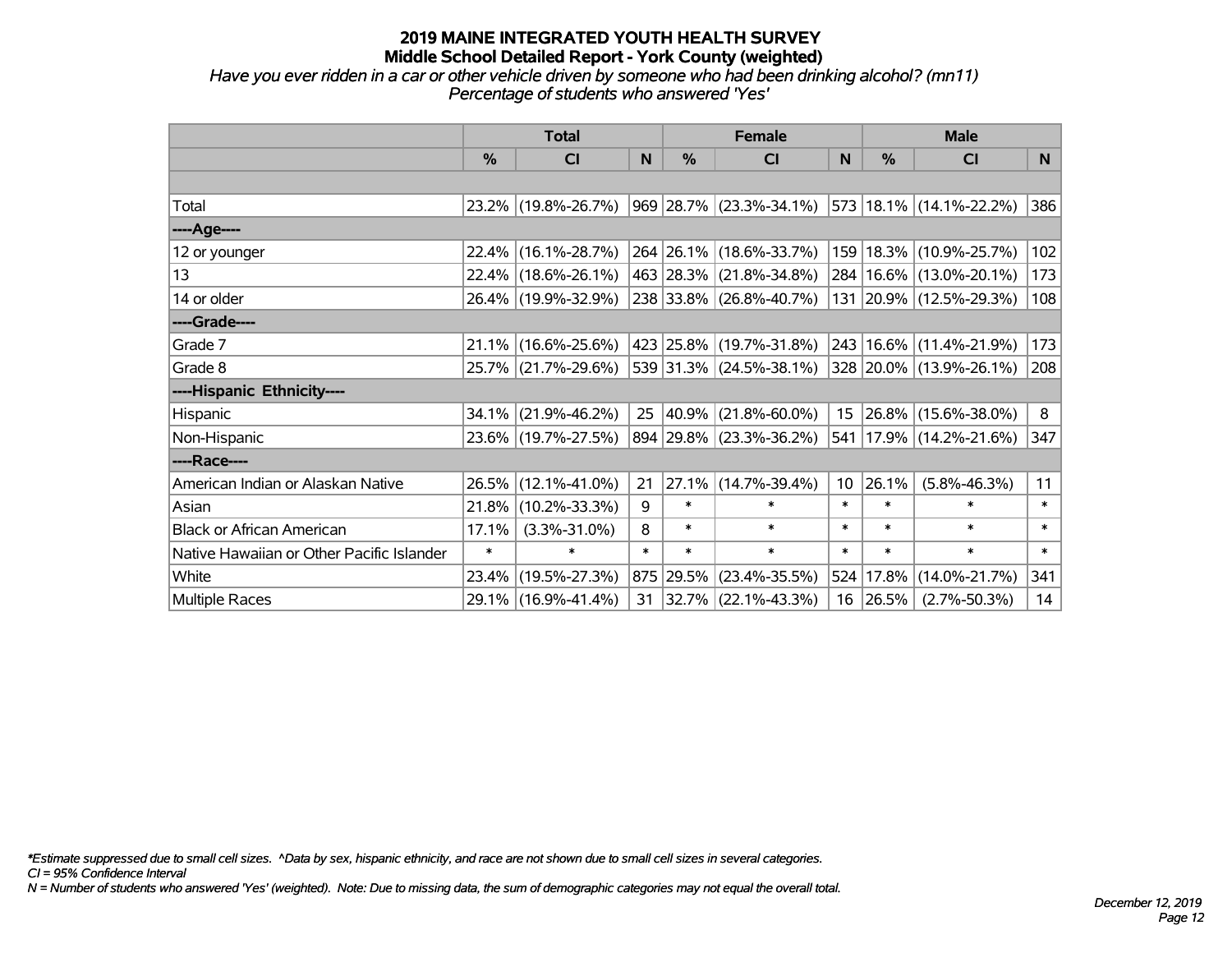*Have you ever ridden in a car or other vehicle driven by someone who had been taking illegal drugs such as marijuana, cocaine, heroin, or LSD? (mn12a)*

*Percentage of students who answered 'Yes'*

|                                           |               | <b>Total</b>          |        |             | <b>Female</b>               | <b>Male</b> |         |                         |        |
|-------------------------------------------|---------------|-----------------------|--------|-------------|-----------------------------|-------------|---------|-------------------------|--------|
|                                           | $\frac{0}{0}$ | CI                    | N      | %           | <b>CI</b>                   | N           | %       | <b>CI</b>               | N      |
|                                           |               |                       |        |             |                             |             |         |                         |        |
| Total                                     | 9.9%          | $(7.3\% - 12.5\%)$    |        | 417 11.2%   | $(8.6\% - 13.7\%)$          | 223         | 9.0%    | $(5.3\% - 12.6\%)$      | 193    |
| ----Age----                               |               |                       |        |             |                             |             |         |                         |        |
| 12 or younger                             | 7.2%          | $(5.0\% - 9.5\%)$     | 86     | 6.9%        | $(2.9\% - 11.0\%)$          | 42          | 7.8%    | $(4.6\% - 10.9\%)$      | 45     |
| 13                                        | 8.9%          | $(7.1\% - 10.7\%)$    |        | 185   10.9% | $(7.6\% - 14.1\%)$          | 109         | 7.2%    | $(3.0\% - 11.4\%)$      | 76     |
| 14 or older                               |               | 15.4% (7.9%-22.9%)    |        |             | 142   18.3%   (13.2%-23.5%) | 72          |         | $ 13.3\% $ (2.5%-24.0%) | 70     |
| ----Grade----                             |               |                       |        |             |                             |             |         |                         |        |
| Grade 7                                   | 7.7%          | $(5.3\% - 10.2\%)$    | 155    | 8.6%        | $(5.2\% - 12.1\%)$          | 81          | 7.1%    | $(3.4\% - 10.8\%)$      | 75     |
| Grade 8                                   |               | $12.2\%$ (9.1%-15.2%) |        |             | 259 13.5% (10.7%-16.2%)     |             |         | 143 11.0% (6.5%-15.5%)  | 116    |
| ----Hispanic Ethnicity----                |               |                       |        |             |                             |             |         |                         |        |
| Hispanic                                  | 16.4%         | $(6.4\% - 26.3\%)$    | 13     | $\ast$      | $\ast$                      | $\ast$      | $\ast$  | $\ast$                  | $\ast$ |
| Non-Hispanic                              |               | $10.1\%$ (7.1%-13.1%) |        | 385 11.5%   | $(8.6\% - 14.4\%)$          | 209         | $9.0\%$ | $(4.9\% - 13.2\%)$      | 176    |
| ----Race----                              |               |                       |        |             |                             |             |         |                         |        |
| American Indian or Alaskan Native         | 14.7%         | $(5.8\% - 23.6\%)$    | 12     | 15.9%       | $(7.2\% - 24.6\%)$          | 6           | 13.7%   | $(0.0\% - 27.9\%)$      | 6      |
| Asian                                     | $\ast$        | $\ast$                | $\ast$ | $\ast$      | $\ast$                      | $\ast$      | $\ast$  | $\ast$                  | $\ast$ |
| <b>Black or African American</b>          | $\ast$        | $\ast$                | $\ast$ | $\ast$      | $\ast$                      | $\ast$      | $\ast$  | $\ast$                  | $\ast$ |
| Native Hawaiian or Other Pacific Islander | $\ast$        | $\ast$                | $\ast$ | $\ast$      | $\ast$                      | $\ast$      | $\ast$  | $\ast$                  | $\ast$ |
| White                                     | 10.0%         | $(7.0\% - 13.0\%)$    |        | 375 11.0%   | $(7.8\% - 14.2\%)$          | 196         | 9.2%    | $(5.1\% - 13.4\%)$      | 179    |
| <b>Multiple Races</b>                     |               | 15.5% (7.9%-23.1%)    | 17     |             | $ 23.7\% $ (10.4%-37.0%)    | 11          | 9.4%    | $(0.0\% - 19.5\%)$      | 6      |

*\*Estimate suppressed due to small cell sizes. ^Data by sex, hispanic ethnicity, and race are not shown due to small cell sizes in several categories.*

*CI = 95% Confidence Interval*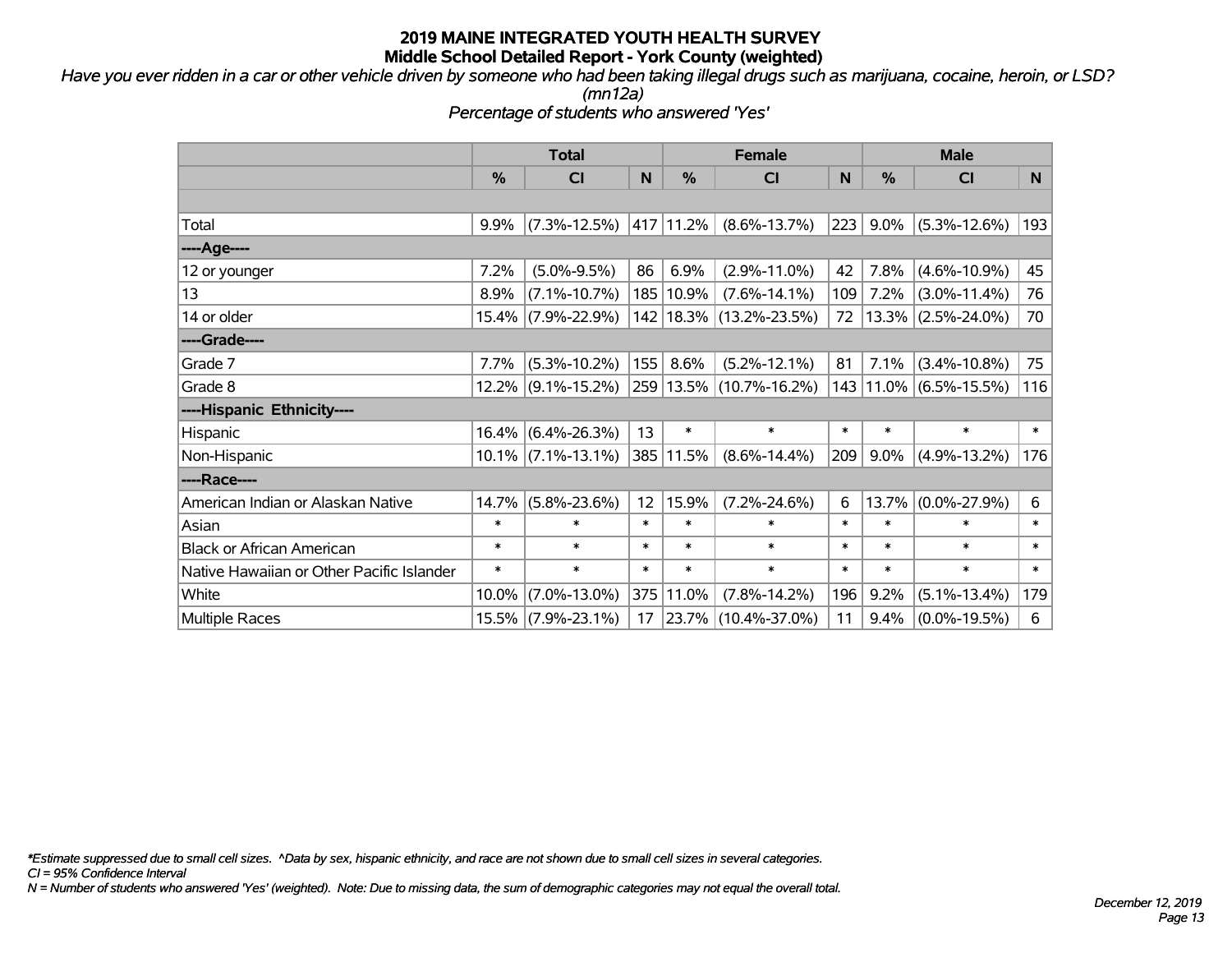*Has violence in your home, or the threat of violence, ever made you want to leave your home, even just for a short while? (mn18) Percentage of students who answered 'Yes'*

|                                           | <b>Total</b> |                        |        | <b>Female</b> | <b>Male</b>                 |        |           |                         |                 |
|-------------------------------------------|--------------|------------------------|--------|---------------|-----------------------------|--------|-----------|-------------------------|-----------------|
|                                           | %            | CI                     | N      | %             | <b>CI</b>                   | N      | %         | <b>CI</b>               | N <sub>1</sub>  |
|                                           |              |                        |        |               |                             |        |           |                         |                 |
| Total                                     |              | $17.9\%$ (14.1%-21.8%) |        |               | 746 20.7% (15.8%-25.6%)     |        |           | 416 14.7% (10.8%-18.6%) | 311             |
| ----Age----                               |              |                        |        |               |                             |        |           |                         |                 |
| 12 or younger                             |              | 17.3% (13.3%-21.3%)    |        |               | 205 19.4% (16.0%-22.9%)     | 112    | 14.9%     | $(9.2\% - 20.6\%)$      | 89              |
| 13                                        |              | 16.6% (12.9%-20.3%)    |        |               | 344   18.8%   (13.6%-24.0%) |        | 195 13.9% | $(9.6\% - 18.1\%)$      | 140             |
| 14 or older                               |              | 21.2% (13.6%-28.8%)    |        |               | 193 26.8% (17.0%-36.7%)     | 105    | 16.2%     | $(9.6\% - 22.7\%)$      | 82              |
| ----Grade----                             |              |                        |        |               |                             |        |           |                         |                 |
| Grade 7                                   |              | 17.0% (13.1%-20.9%)    |        |               | 341   17.5%   (14.2%-20.8%) | 166    | 15.8%     | $(10.9\% - 20.6\%)$     | 164             |
| Grade 8                                   |              | 18.7% (13.0%-24.4%)    |        |               | 397 23.7% (15.5%-31.8%)     |        | 249 13.3% | $(8.1\% - 18.6\%)$      | 141             |
| ----Hispanic Ethnicity----                |              |                        |        |               |                             |        |           |                         |                 |
| Hispanic                                  | 39.7%        | $(29.4\% - 49.9\%)$    | 36     | 47.1%         | $(36.5\% - 57.7\%)$         | 23     | 29.1%     | $(15.1\% - 43.2\%)$     | 12 <sup>2</sup> |
| Non-Hispanic                              |              | 17.1% (13.3%-20.9%)    |        |               | 653 20.0% (15.0%-25.0%)     |        |           | 369 14.1% (10.2%-18.1%) | 275             |
| ----Race----                              |              |                        |        |               |                             |        |           |                         |                 |
| American Indian or Alaskan Native         | 31.7%        | $(15.2\% - 48.3\%)$    | 24     | 39.2%         | $(15.8\% - 62.7\%)$         | 14     | 22.7%     | $(0.0\% - 46.4\%)$      | 9               |
| Asian                                     | 19.8%        | $(4.5\% - 35.1\%)$     | 10     | $\ast$        | $\ast$                      | $\ast$ | $\ast$    | $\ast$                  | $\ast$          |
| <b>Black or African American</b>          | 26.0%        | $(16.6\% - 35.5\%)$    | 14     | $\ast$        | $\ast$                      | $\ast$ | $\ast$    | $\ast$                  | $\ast$          |
| Native Hawaiian or Other Pacific Islander | $\ast$       | $\ast$                 | $\ast$ | $\ast$        | $\ast$                      | $\ast$ | $\ast$    | $\ast$                  | $\pmb{\ast}$    |
| White                                     | 17.1%        | $(13.3\% - 20.8\%)$    |        | 647 19.7%     | $(15.0\% - 24.5\%)$         | 359    | 14.1%     | $(10.0\% - 18.2\%)$     | 273             |
| Multiple Races                            |              | $37.3\%$ (23.6%-50.9%) |        |               | 34 35.7% (22.2%-49.2%)      | 17     |           | 38.9% (16.1%-61.8%)     | 18              |

*\*Estimate suppressed due to small cell sizes. ^Data by sex, hispanic ethnicity, and race are not shown due to small cell sizes in several categories.*

*CI = 95% Confidence Interval*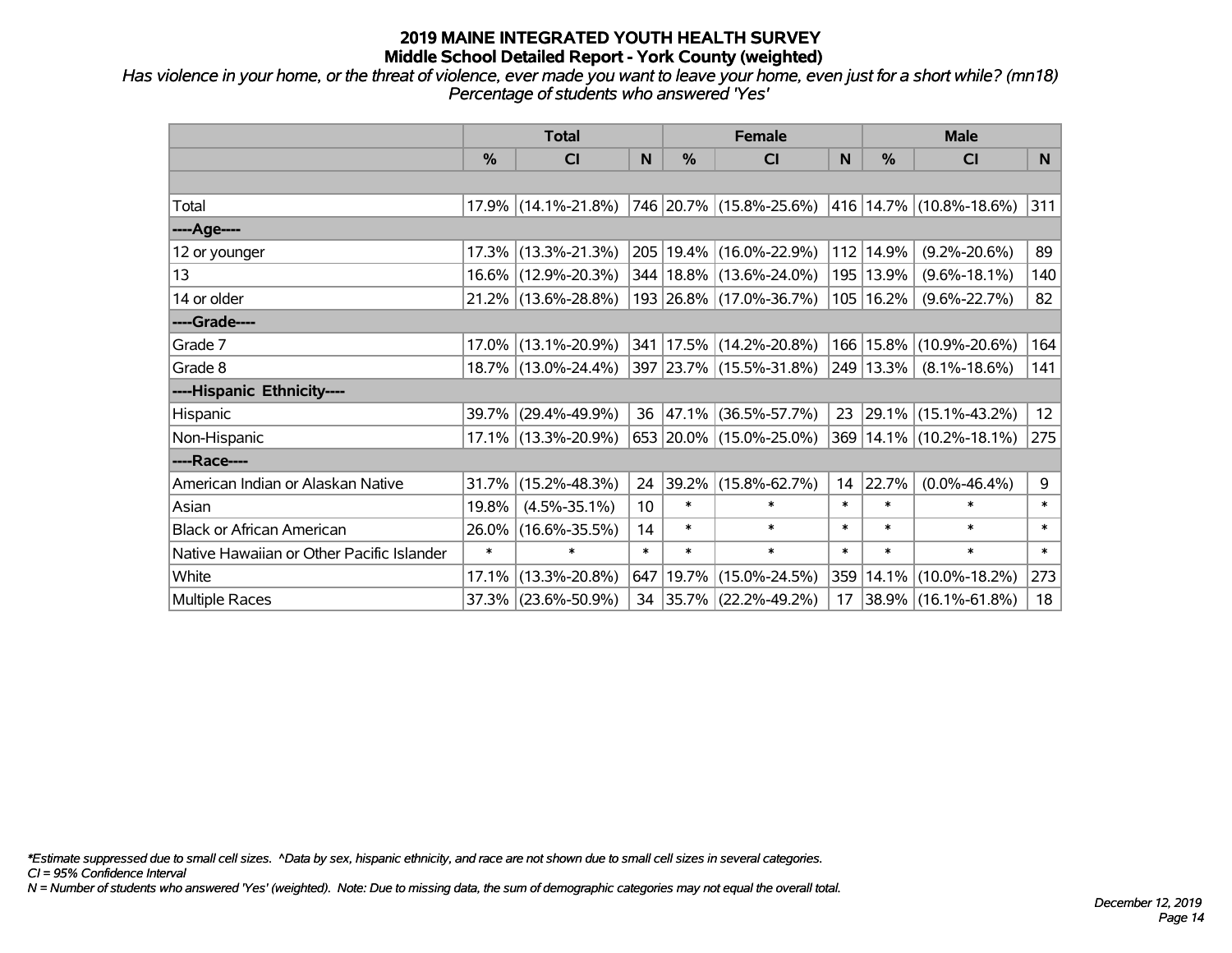*Do you agree or disagree with the following statement? I feel safe at my school. (mn21) Percentage of students who answered 'Strongly agree' or 'Agree'*

|                                           |       | <b>Total</b>           |       |               | <b>Female</b>                                         |        | <b>Male</b> |                           |        |  |
|-------------------------------------------|-------|------------------------|-------|---------------|-------------------------------------------------------|--------|-------------|---------------------------|--------|--|
|                                           | $\%$  | <b>CI</b>              | N     | $\frac{0}{0}$ | <b>CI</b>                                             | N      | %           | <b>CI</b>                 | N.     |  |
|                                           |       |                        |       |               |                                                       |        |             |                           |        |  |
| Total                                     |       | 86.0% (82.4%-89.6%)    |       |               | $3,591$ 84.4% (80.1%-88.7%) 1,688 88.1% (84.6%-91.6%) |        |             |                           | 1,879  |  |
| ----Age----                               |       |                        |       |               |                                                       |        |             |                           |        |  |
| 12 or younger                             | 87.5% | $(84.0\% - 91.1\%)$    |       |               | 1,042 86.8% (83.1%-90.4%)                             | 514    | 89.1%       | $(84.8\% - 93.4\%)$       | 520    |  |
| 13                                        |       | 86.7% (82.4%-91.0%)    |       |               | 1,795 84.9% (80.2%-89.5%)                             | 865    |             | 89.2% (84.2%-94.2%)       | 920    |  |
| 14 or older                               |       | $82.4\%$ (78.2%-86.6%) | 746   |               | 80.0% (73.1%-86.9%)                                   | 309    |             | 84.5% (80.8%-88.3%)       | 433    |  |
| ----Grade----                             |       |                        |       |               |                                                       |        |             |                           |        |  |
| Grade 7                                   | 87.6% | $(84.0\% - 91.2\%)$    |       |               | 1,772 86.8% (83.3%-90.2%)                             | 822    | 89.2%       | $(85.0\% - 93.5\%)$       | 940    |  |
| Grade 8                                   |       | 84.4% (80.4%-88.4%)    |       |               | 1,782 82.2% (76.6%-87.8%)                             | 859    |             | 87.0% (83.5%-90.4%)       | 915    |  |
| ----Hispanic Ethnicity----                |       |                        |       |               |                                                       |        |             |                           |        |  |
| Hispanic                                  | 79.2% | $(70.5\% - 87.9\%)$    | 66    | 79.0%         | $(66.2\% - 91.8\%)$                                   | 33     | 81.1%       | $(75.4\% - 86.8\%)$       | 31     |  |
| Non-Hispanic                              |       | 86.4% (82.5%-90.4%)    |       |               | 3,289 84.5% (79.8%-89.1%)                             |        |             | 1,543 88.6% (85.0%-92.3%) | 1,728  |  |
| ----Race----                              |       |                        |       |               |                                                       |        |             |                           |        |  |
| American Indian or Alaskan Native         |       | 74.4% (65.8%-83.0%)    | 57    | 65.6%         | $(51.7\% - 79.6\%)$                                   | 24     | 83.6%       | $(72.5\% - 94.8\%)$       | 33     |  |
| Asian                                     | 83.4% | $(71.7\% - 95.2\%)$    | 39    | $\ast$        | $\ast$                                                | $\ast$ | $\ast$      | $\ast$                    | $\ast$ |  |
| <b>Black or African American</b>          | 79.2% | $(71.9\% - 86.5\%)$    | 37    | $\ast$        | $\ast$                                                | $\ast$ | $\ast$      | $\ast$                    | $\ast$ |  |
| Native Hawaiian or Other Pacific Islander | 48.6% | $(12.8\% - 84.4\%)$    | 6     | $\ast$        | $\ast$                                                | $\ast$ | $\ast$      | $\ast$                    | $\ast$ |  |
| White                                     | 86.7% | $(83.1\% - 90.3\%)$    | 3,274 | 85.0%         | $(80.9\% - 89.2\%)$                                   | 1,528  | $ 88.9\% $  | $(85.2\% - 92.6\%)$       | 1,727  |  |
| <b>Multiple Races</b>                     |       | 76.3% (68.5%-84.0%)    | 74    |               | 75.0% (63.4%-86.6%)                                   | 35     |             | 77.2% (62.2%-92.2%)       | 38     |  |

*\*Estimate suppressed due to small cell sizes. ^Data by sex, hispanic ethnicity, and race are not shown due to small cell sizes in several categories.*

*CI = 95% Confidence Interval*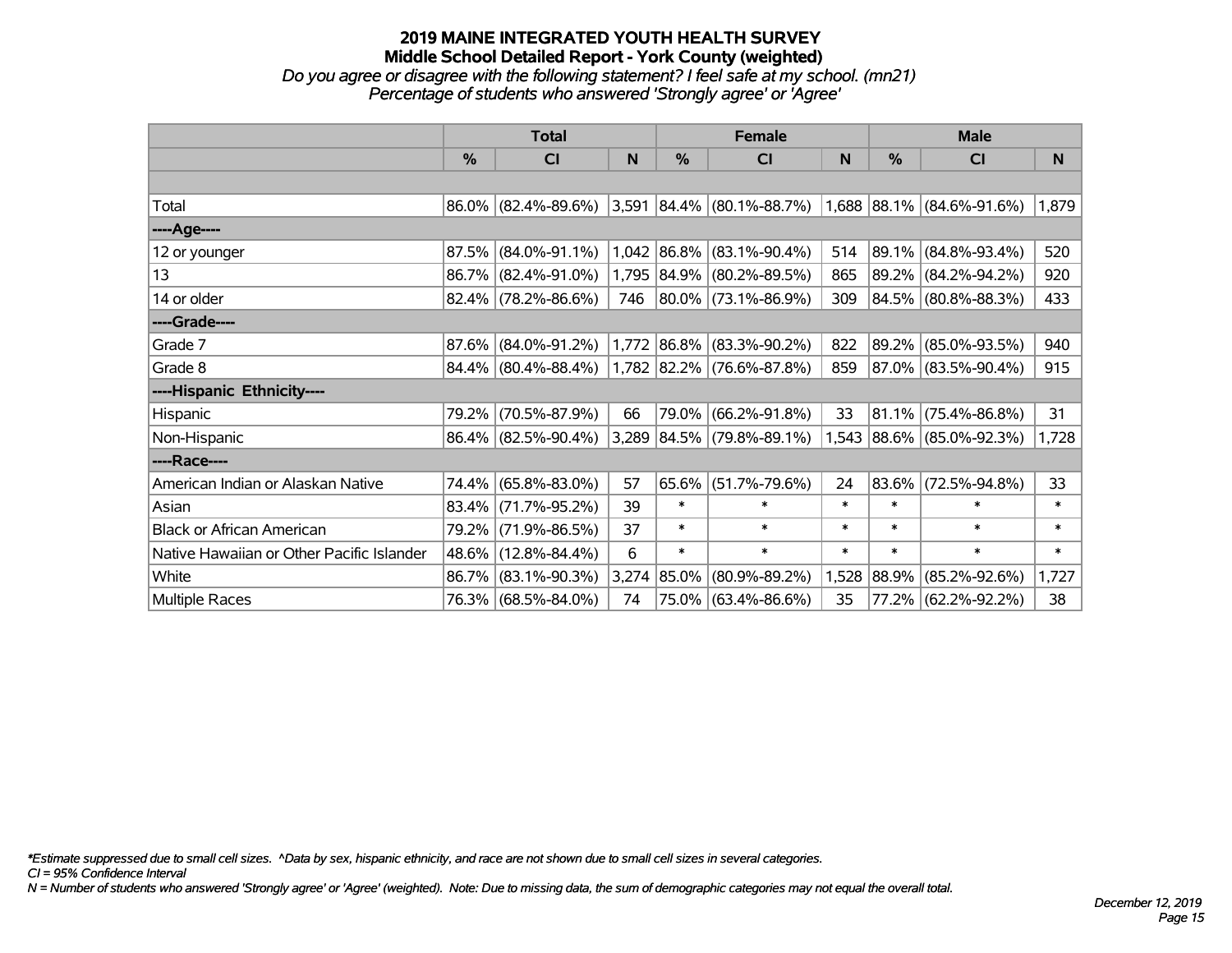#### **2019 MAINE INTEGRATED YOUTH HEALTH SURVEY Middle School Detailed Report - York County (weighted)** *Have you ever been bullied on school property? (mn22) Percentage of students who answered 'Yes'*

|                                           | <b>Total</b> |                     |        | <b>Female</b> | <b>Male</b>                 |        |        |                             |                |
|-------------------------------------------|--------------|---------------------|--------|---------------|-----------------------------|--------|--------|-----------------------------|----------------|
|                                           | $\%$         | CI                  | N      | $\frac{0}{0}$ | <b>CI</b>                   | N      | $\%$   | <b>CI</b>                   | N.             |
|                                           |              |                     |        |               |                             |        |        |                             |                |
| Total                                     |              | 45.0% (39.3%-50.7%) |        |               | $1,881$ 50.8% (43.9%-57.6%) |        |        | $1,018$ 39.0% (33.0%-44.9%) | 832            |
| ----Age----                               |              |                     |        |               |                             |        |        |                             |                |
| 12 or younger                             | 45.5%        | $(40.5\% - 50.6\%)$ | 543    |               | 49.4% (42.6%-56.2%)         | 292    |        | 40.7% (32.5%-48.8%)         | 239            |
| 13                                        |              | 44.1% (37.9%-50.3%) | 913    |               | $50.6\%$ (42.7%-58.6%)      | 517    |        | $37.1\%$ (31.1%-43.0%)      | 381            |
| 14 or older                               |              | 46.2% (38.6%-53.9%) | 422    |               | 52.9% (45.3%-60.5%)         | 207    |        | 40.9% (32.4%-49.4%)         | 211            |
| ----Grade----                             |              |                     |        |               |                             |        |        |                             |                |
| Grade 7                                   | 44.1%        | $(39.3\% - 48.9\%)$ | 893    |               | 49.4% (42.1%-56.8%)         | 467    |        | 38.9% (33.0%-44.8%)         | 412            |
| Grade 8                                   |              | 45.7% (38.3%-53.2%) | 968    |               | $51.8\%$ (44.0%-59.7%)      | 545    |        | 39.1% (31.6%-46.6%)         | 410            |
| ----Hispanic Ethnicity----                |              |                     |        |               |                             |        |        |                             |                |
| Hispanic                                  | 49.5%        | $(41.7\% - 57.4\%)$ | 41     |               | $55.3\%$ (42.9%-67.6%)      | 24     |        | 40.6% (20.7%-60.6%)         | 15             |
| Non-Hispanic                              |              | 44.8% (38.7%-50.9%) |        |               | 1,709 51.1% (43.8%-58.4%)   | 935    |        | 38.5% (32.2%-44.8%)         | 751            |
| ----Race----                              |              |                     |        |               |                             |        |        |                             |                |
| American Indian or Alaskan Native         | 56.1%        | $(41.6\% - 70.7\%)$ | 44     |               | $58.2\%$ (41.6%-74.9%)      | 22     |        | 53.5% (38.5%-68.5%)         | 22             |
| Asian                                     | 39.6%        | $(28.5\% - 50.6\%)$ | 19     |               | 43.2% (27.1%-59.4%)         | 11     |        | 33.1% (13.6%-52.5%)         | 7 <sup>7</sup> |
| <b>Black or African American</b>          | 36.7%        | $(28.5\% - 44.9\%)$ | 18     |               | 38.6% (29.7%-47.6%)         | 9      |        | $30.9\%$ (17.3%-44.5%)      | 7 <sup>1</sup> |
| Native Hawaiian or Other Pacific Islander | $\ast$       | $\ast$              | $\ast$ | $\ast$        | $\ast$                      | $\ast$ | $\ast$ | $\ast$                      | $*$            |
| White                                     | 44.5%        | $(38.4\% - 50.7\%)$ | 1,683  |               | $50.5\%$ (43.3%-57.8%)      | 910    |        | 38.5% (32.3%-44.7%)         | 747            |
| Multiple Races                            |              | 53.9% (43.3%-64.6%) | 53     |               | $62.9\%$ (50.4%-75.4%)      | 30     |        | 46.0% (31.0%-61.0%)         | 23             |

*\*Estimate suppressed due to small cell sizes. ^Data by sex, hispanic ethnicity, and race are not shown due to small cell sizes in several categories.*

*CI = 95% Confidence Interval*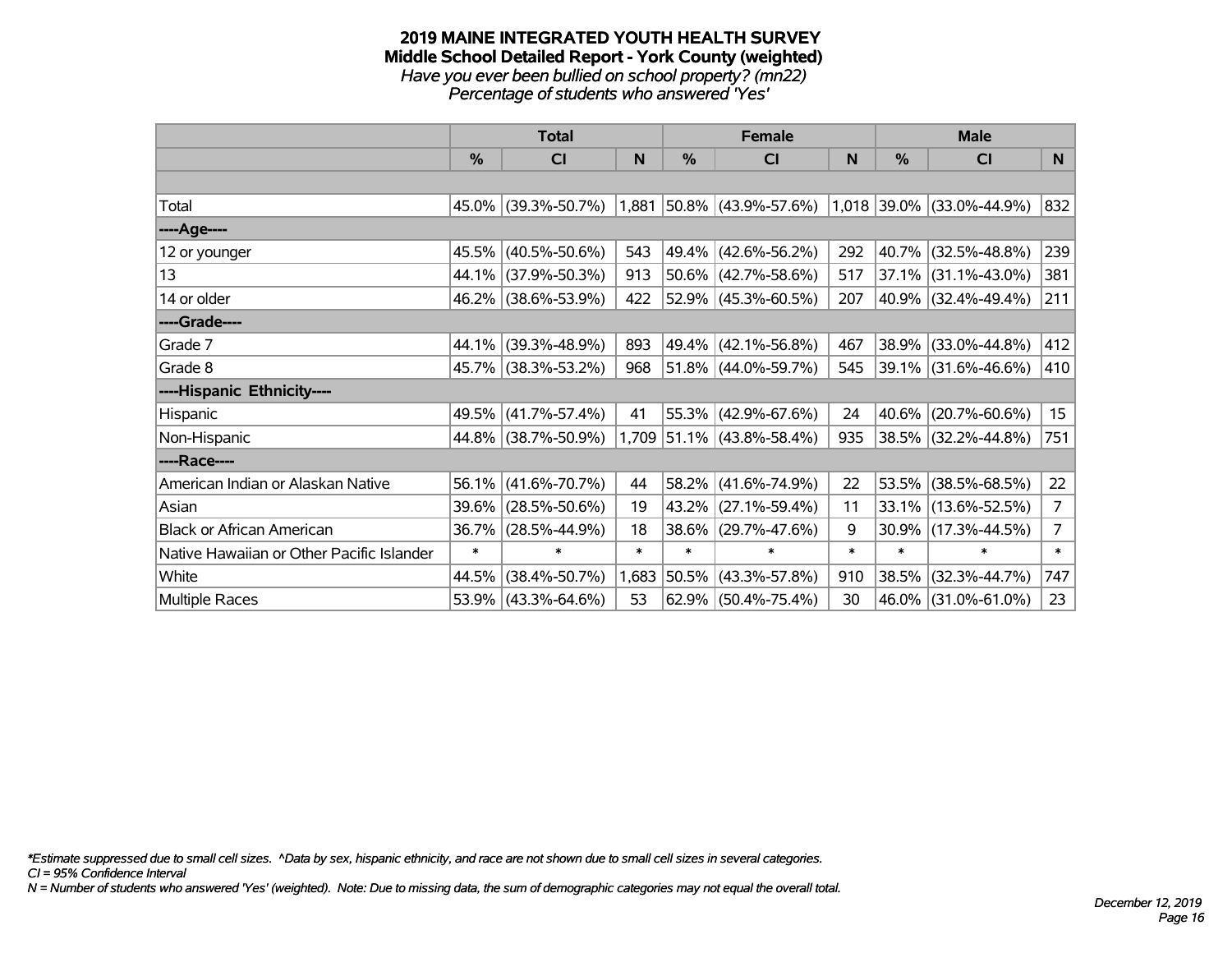*Have you ever felt so sad or hopeless almost every day for two weeks or more in a row that you stopped doing some usual activities? (mn153) Percentage of students who answered 'Yes'*

|                                           | <b>Total</b>  |                        |                  |               | <b>Female</b>            |        | <b>Male</b> |                             |                |  |
|-------------------------------------------|---------------|------------------------|------------------|---------------|--------------------------|--------|-------------|-----------------------------|----------------|--|
|                                           | $\frac{0}{0}$ | C <sub>l</sub>         | N                | $\frac{0}{0}$ | <b>CI</b>                | N      | %           | <b>CI</b>                   | N <sub>1</sub> |  |
|                                           |               |                        |                  |               |                          |        |             |                             |                |  |
| Total                                     |               | 23.9% (20.0%-27.9%)    |                  |               | 996 31.5% (25.7%-37.3%)  |        |             | 630 15.9% (12.0%-19.8%)     | 337            |  |
| ----Age----                               |               |                        |                  |               |                          |        |             |                             |                |  |
| 12 or younger                             |               | 19.4% (14.7%-24.2%)    |                  |               | 230 28.3% (20.2%-36.4%)  | 161    | 10.2%       | $(5.6\% - 14.8\%)$          | 61             |  |
| 13                                        |               | 23.3% (18.9%-27.6%)    |                  |               | 479 30.1% (23.8%-36.3%)  |        |             | 314   15.4%   (11.2%-19.7%) | 154            |  |
| 14 or older                               |               | $31.4\%$ (24.8%-38.0%) |                  |               | 287 40.4% (33.8%-46.9%)  |        |             | 156 23.5% (15.4%-31.5%)     | 122            |  |
| ----Grade----                             |               |                        |                  |               |                          |        |             |                             |                |  |
| Grade 7                                   |               | 19.9% (15.5%-24.3%)    |                  |               | 400 27.1% (20.3%-33.8%)  | 257    | 12.8%       | $(7.6\% - 17.9\%)$          | 133            |  |
| Grade 8                                   |               | 27.5% (22.2%-32.8%)    |                  |               | 585 35.1% (27.4%-42.7%)  |        |             | 367   19.2%   (13.7%-24.6%) | 204            |  |
| ----Hispanic Ethnicity----                |               |                        |                  |               |                          |        |             |                             |                |  |
| Hispanic                                  |               | $40.3\%$ (26.8%-53.9%) | 35               |               | 46.9% (33.7%-60.0%)      | 23     |             | $33.1\%$ (13.4%-52.8%)      | 13             |  |
| Non-Hispanic                              |               | 23.6% (19.6%-27.7%)    |                  |               | 899 31.7% (25.6%-37.9%)  | 581    |             | 15.1% (11.2%-19.0%)         | 294            |  |
| ----Race----                              |               |                        |                  |               |                          |        |             |                             |                |  |
| American Indian or Alaskan Native         |               | 38.8% (29.2%-48.5%)    | 30               | 40.8%         | $(26.6\% - 55.0\%)$      | 15     | 35.4%       | $(21.6\% - 49.1\%)$         | 14             |  |
| Asian                                     | 28.9%         | $(11.9\% - 46.0\%)$    | 15 <sub>15</sub> | 31.4%         | $(5.9\% - 56.9\%)$       | 8      | 23.5%       | $(0.0\% - 48.8\%)$          | 6              |  |
| <b>Black or African American</b>          |               | 27.2% (15.4%-39.1%)    | 15               | $\ast$        | $\ast$                   | $\ast$ | $\ast$      | $\ast$                      | $\pmb{\ast}$   |  |
| Native Hawaiian or Other Pacific Islander | $\ast$        | $\ast$                 | $\ast$           | $\ast$        | $\ast$                   | $\ast$ | $\ast$      | $\ast$                      | $\ast$         |  |
| White                                     |               | 23.1% (19.0%-27.1%)    |                  | 873 30.6%     | $(24.6\% - 36.6\%)$      | 554    | 15.1%       | $(11.4\% - 18.8\%)$         | 293            |  |
| <b>Multiple Races</b>                     |               | 36.3% (25.1%-47.5%)    | 33               |               | $ 41.7\% $ (27.8%-55.6%) | 20     |             | 30.3% (10.6%-50.0%)         | 13             |  |

*\*Estimate suppressed due to small cell sizes. ^Data by sex, hispanic ethnicity, and race are not shown due to small cell sizes in several categories.*

*CI = 95% Confidence Interval*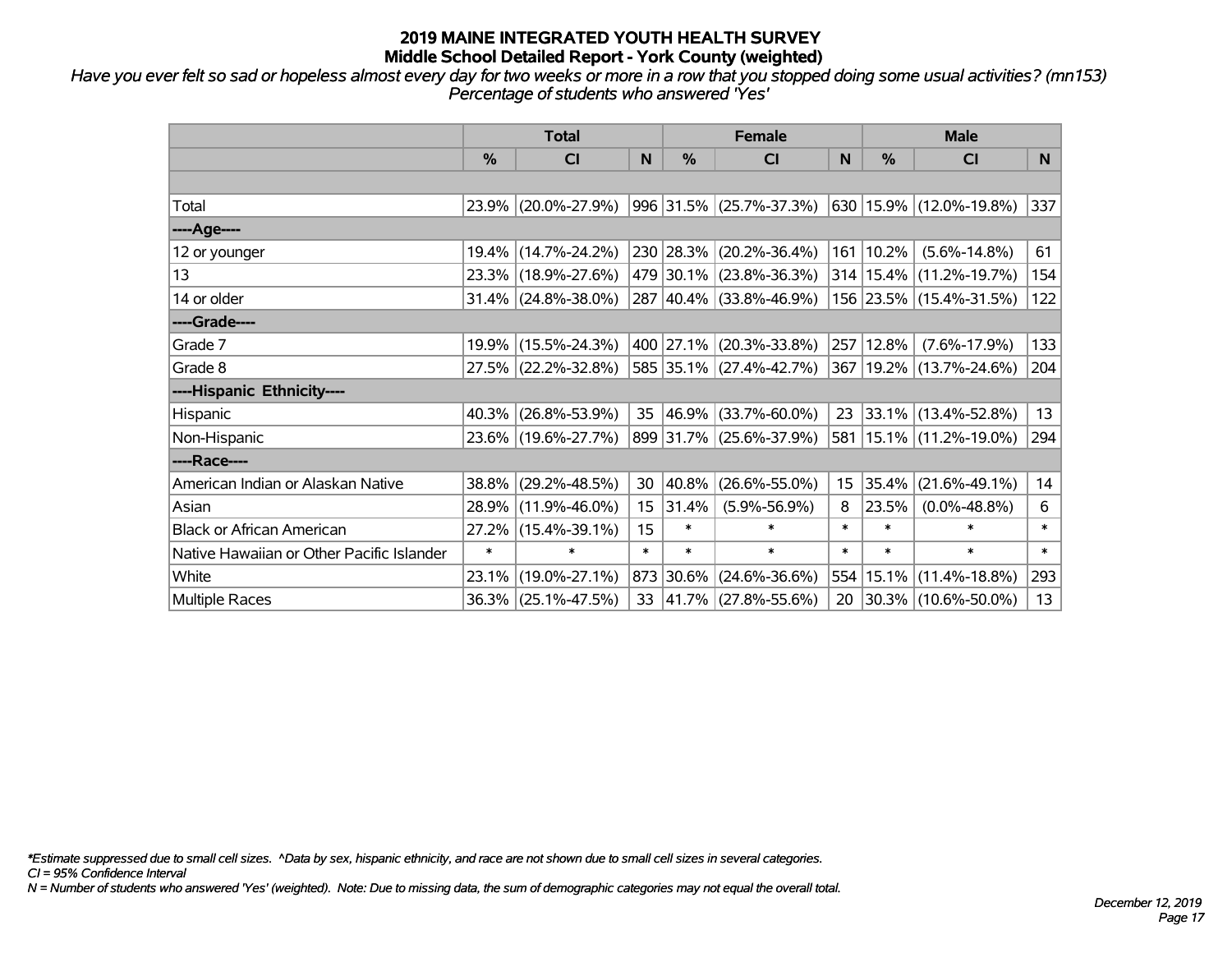*When you have felt sad or hopeless, from whom did you get help? (Select only one response.) (mn154b) Among students who have ever felt sad or hopeless, the percentage of students who answered that they got help from an adult*

|                                           | <b>Total</b>  |                        |        | <b>Female</b> | <b>Male</b>                                     |        |           |                         |        |
|-------------------------------------------|---------------|------------------------|--------|---------------|-------------------------------------------------|--------|-----------|-------------------------|--------|
|                                           | $\frac{0}{0}$ | <b>CI</b>              | N      | $\frac{0}{0}$ | <b>CI</b>                                       | N      | %         | <b>CI</b>               | N      |
|                                           |               |                        |        |               |                                                 |        |           |                         |        |
| Total                                     |               | $33.2\%$ (28.2%-38.2%) |        |               | 789 32.4% (26.1%-38.7%) 429 34.9% (28.9%-41.0%) |        |           |                         | 356    |
| ----Age----                               |               |                        |        |               |                                                 |        |           |                         |        |
| 12 or younger                             | 35.3%         | $(27.6\% - 43.1\%)$    |        |               | 243 33.5% (24.7%-42.3%)                         |        | 124 38.7% | $(28.6\% - 48.7\%)$     | 120    |
| 13                                        | 34.6%         | $(27.3\% - 41.9\%)$    |        |               | 388 35.2% (27.7%-42.7%)                         |        |           | 235 34.2% (22.1%-46.3%) | 150    |
| 14 or older                               |               | 28.0% (18.1%-38.0%)    |        |               | 158 24.8% (12.8%-36.8%)                         |        |           | 70 32.1% (20.5%-43.6%)  | 87     |
| ----Grade----                             |               |                        |        |               |                                                 |        |           |                         |        |
| Grade 7                                   | 37.3%         | $(33.0\% - 41.6\%)$    |        | 421 37.0%     | $(29.1\% - 44.8\%)$                             |        | 217 38.3% | $(32.5\% - 44.2\%)$     | 201    |
| Grade 8                                   |               | 29.5% (21.6%-37.5%)    |        |               | 366 28.6% (20.0%-37.3%)                         |        |           | 209 31.5% (21.7%-41.4%) | 155    |
| ----Hispanic Ethnicity----                |               |                        |        |               |                                                 |        |           |                         |        |
| Hispanic                                  | 27.3%         | $(15.0\% - 39.5\%)$    |        | 18 26.5%      | $(13.5\% - 39.6\%)$                             | 10     | 25.5%     | $(6.4\% - 44.6\%)$      | 8      |
| Non-Hispanic                              |               | 33.5% (27.9%-39.0%)    |        |               | 722 33.0% (25.6%-40.4%)                         |        |           | 401 34.9% (28.5%-41.3%) | 319    |
| ----Race----                              |               |                        |        |               |                                                 |        |           |                         |        |
| American Indian or Alaskan Native         | 24.4%         | $(11.3\% - 37.6\%)$    | 12     | 26.0%         | $(0.8\% - 51.1\%)$                              | 6      | 23.9%     | $(7.3\% - 40.6\%)$      | 6      |
| Asian                                     | 34.5%         | $(18.2\% - 50.8\%)$    | 12     | $\ast$        | $\ast$                                          | $\ast$ | $\ast$    | $\ast$                  | $\ast$ |
| <b>Black or African American</b>          | $\ast$        | $\ast$                 | $\ast$ | $\ast$        | $\ast$                                          | $\ast$ | $\ast$    | $\ast$                  | $\ast$ |
| Native Hawaiian or Other Pacific Islander | $\ast$        | $\ast$                 | $\ast$ | $\ast$        | $\ast$                                          | $\ast$ | $\ast$    | $\ast$                  | $\ast$ |
| White                                     | 34.0%         | $(28.7\% - 39.3\%)$    | 729    | $33.2\%$      | $(25.9\% - 40.5\%)$                             | 393    | 35.9%     | $(29.9\% - 42.0\%)$     | 333    |
| <b>Multiple Races</b>                     |               | 25.8% (11.5%-40.2%)    | 15     | $\ast$        | $\ast$                                          | $\ast$ | $\ast$    | $\ast$                  | $\ast$ |

*\*Estimate suppressed due to small cell sizes. ^Data by sex, hispanic ethnicity, and race are not shown due to small cell sizes in several categories.*

*CI = 95% Confidence Interval*

*N = Among students who have ever felt sad or hopeless, the number of students who answered that they got help from an adult (weighted). Note: Due to missing data, the sum of demographic categories may not equal the overall total.*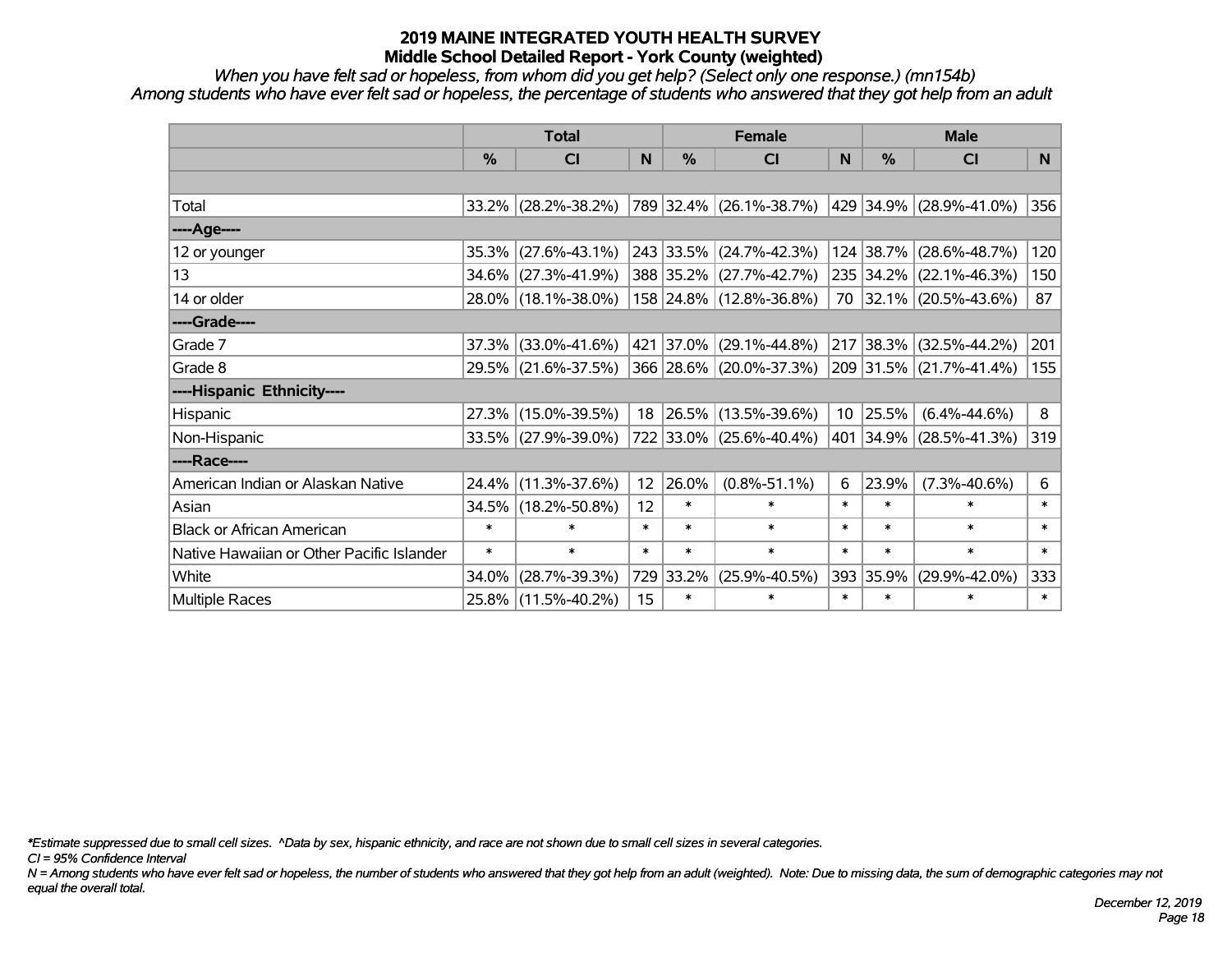*When you have felt sad or hopeless, from whom did you get help? (Select only one response.) (mn154b\_2)*

*Among students who have ever felt sad or hopeless, the percentage of students who answered that they got help from a teacher or other school staff*

|                                           | <b>Total</b> |                     |        | <b>Female</b> |                           |        | <b>Male</b>     |                              |        |
|-------------------------------------------|--------------|---------------------|--------|---------------|---------------------------|--------|-----------------|------------------------------|--------|
|                                           | %            | <b>CI</b>           | N      | %             | <b>CI</b>                 | N      | $\%$            | <b>CI</b>                    | N      |
|                                           |              |                     |        |               |                           |        |                 |                              |        |
| Total                                     | 2.3%         | $(1.5\% - 3.1\%)$   |        |               | $ 54 2.7\% $ (1.0%-4.4%)  |        |                 | $ 36 1.7\%  (0.1\% - 3.4\%)$ | 17     |
| ----Age----                               |              |                     |        |               |                           |        |                 |                              |        |
| 12 or younger                             | 1.3%         | $(0.0\% - 2.8\%)$   | 9      | $\ast$        | $\ast$                    | $\ast$ | $\ast$          | $\ast$                       | $\ast$ |
| 13                                        | 2.7%         | $(1.3\% - 4.0\%)$   | 30     | $\ast$        | $\ast$                    | $\ast$ | $\ast$          | $\ast$                       | $\ast$ |
| 14 or older                               |              | $2.7\%$ (0.7%-4.7%) |        |               | $15 2.3\% $ (0.0%-5.8%)   | 6      | 2.9%            | $(0.0\% - 6.3\%)$            | 8      |
| ----Grade----                             |              |                     |        |               |                           |        |                 |                              |        |
| Grade 7                                   | 2.0%         | $(0.4\% - 3.5\%)$   |        |               | $22 1.9\% $ (0.6%-3.2%)   |        | $11 \,   2.1\%$ | $(0.0\% - 5.2\%)$            | 11     |
| Grade 8                                   | $2.4\%$      | $(1.1\% - 3.8\%)$   |        |               | $30 3.1\% $ (0.5%-5.6%)   |        |                 | $ 22 1.3\% $ (0.0%-3.0%)     | 6      |
| ----Hispanic Ethnicity----                |              |                     |        |               |                           |        |                 |                              |        |
| Hispanic                                  | $\ast$       | $\ast$              | $\ast$ | $\ast$        | $\ast$                    | $\ast$ | $\ast$          | $\ast$                       | $\ast$ |
| Non-Hispanic                              | 2.0%         | $(1.1\% - 2.9\%)$   |        |               | 44 2.5% $(0.8\% - 4.3\%)$ |        | $31 \mid 1.5\%$ | $(0.2\% - 2.7\%)$            | 13     |
| ----Race----                              |              |                     |        |               |                           |        |                 |                              |        |
| American Indian or Alaskan Native         | $\ast$       | $\ast$              | $\ast$ | $\ast$        | $\ast$                    | $\ast$ | $\ast$          | $\ast$                       | $\ast$ |
| Asian                                     | $\ast$       | $\ast$              | $\ast$ | $\ast$        | $\ast$                    | $\ast$ | $\ast$          | $\ast$                       | $\ast$ |
| <b>Black or African American</b>          | $\ast$       | $\ast$              | $\ast$ | $\ast$        | $\ast$                    | $\ast$ | $\ast$          | $\ast$                       | $\ast$ |
| Native Hawaiian or Other Pacific Islander | $\ast$       | $\ast$              | $\ast$ | $\ast$        | $\ast$                    | $\ast$ | $\ast$          | $\ast$                       | $\ast$ |
| White                                     | 2.1%         | $(1.3\% - 2.9\%)$   | 45     | 2.7%          | $(0.9\% - 4.4\%)$         | 32     | 1.4%            | $(0.2\% - 2.7\%)$            | 13     |
| <b>Multiple Races</b>                     | $\ast$       | $\ast$              | $\ast$ | $\ast$        | $\ast$                    | $\ast$ | $\ast$          | $\ast$                       | $\ast$ |

*\*Estimate suppressed due to small cell sizes. ^Data by sex, hispanic ethnicity, and race are not shown due to small cell sizes in several categories.*

*CI = 95% Confidence Interval*

*N = Among students who have ever felt sad or hopeless, the number of students who answered that they got help from a teacher or other school staff (weighted). Note: Due to missing data, the sum of demographic categories may not equal the overall total.*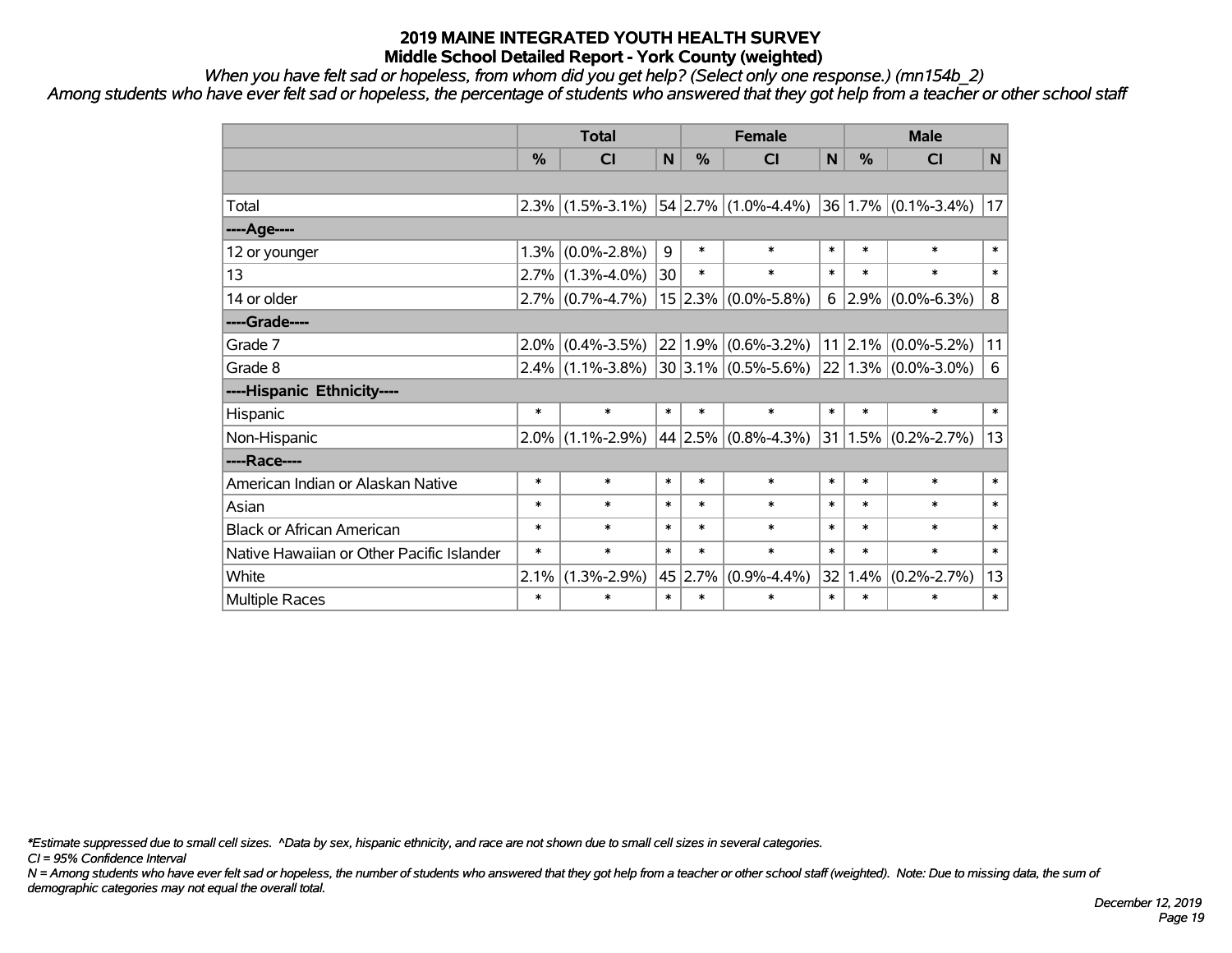#### **2019 MAINE INTEGRATED YOUTH HEALTH SURVEY Middle School Detailed Report - York County (weighted)** *Have you ever seriously thought about killing yourself? (mn25) Percentage of students who answered 'Yes'*

|                                           | <b>Total</b>  |                        |        |            | <b>Female</b>                                             |                 | <b>Male</b>   |                             |                 |  |
|-------------------------------------------|---------------|------------------------|--------|------------|-----------------------------------------------------------|-----------------|---------------|-----------------------------|-----------------|--|
|                                           | $\frac{0}{0}$ | CI                     | N      | $\%$       | <b>CI</b>                                                 | N               | $\frac{0}{0}$ | <b>CI</b>                   | <b>N</b>        |  |
|                                           |               |                        |        |            |                                                           |                 |               |                             |                 |  |
| Total                                     |               | 18.8% (16.6%-20.9%)    |        |            | 780   24.4%   (20.8%-27.9%)   482   12.9%   (10.6%-15.2%) |                 |               |                             | 275             |  |
| ----Age----                               |               |                        |        |            |                                                           |                 |               |                             |                 |  |
| 12 or younger                             |               | 17.4% (14.5%-20.4%)    |        |            | 206 22.4% (16.6%-28.1%)                                   |                 | 130 12.1%     | $(8.2\% - 16.1\%)$          | 71              |  |
| 13                                        |               | 18.1% (16.2%-20.0%)    |        |            | 373 23.3% (19.0%-27.5%)                                   |                 | 236 12.0%     | $(9.2\% - 14.8\%)$          | 124             |  |
| 14 or older                               |               | 22.0% (18.6%-25.4%)    |        |            | 198 30.6% (23.0%-38.1%)                                   |                 |               | 116 15.3% (11.2%-19.3%)     | 79              |  |
| ----Grade----                             |               |                        |        |            |                                                           |                 |               |                             |                 |  |
| Grade 7                                   |               | $16.6\%$ (14.6%-18.6%) |        |            | 332 20.7% (16.8%-24.7%)                                   | 193             | 12.6%         | $(9.9\% - 15.2\%)$          | 133             |  |
| Grade 8                                   |               | 20.8% (18.3%-23.3%)    |        |            | 439 27.6% (23.2%-32.0%)                                   |                 |               | 287   13.1%   (10.6%-15.7%) | 139             |  |
| ----Hispanic Ethnicity----                |               |                        |        |            |                                                           |                 |               |                             |                 |  |
| Hispanic                                  |               | $30.8\%$ (22.4%-39.2%) | 25     | $ 38.0\% $ | $(28.9\% - 47.1\%)$                                       | 16              |               | 22.4% (10.5%-34.3%)         | 8               |  |
| Non-Hispanic                              |               | 18.7% (16.4%-21.1%)    |        |            | 710 24.4% (20.8%-28.0%)                                   |                 |               | 440   12.8%   (10.3%-15.3%) | 251             |  |
| ----Race----                              |               |                        |        |            |                                                           |                 |               |                             |                 |  |
| American Indian or Alaskan Native         |               | 23.6% (16.7%-30.5%)    | 18     | $ 31.4\% $ | $(21.0\% - 41.7\%)$                                       | 12 <sup>2</sup> | 15.4%         | $(3.1\% - 27.7\%)$          | 6               |  |
| Asian                                     |               | 22.7% (13.3%-32.1%)    | 11     | $\ast$     | $\ast$                                                    | $\ast$          | $\ast$        | $\ast$                      | $\ast$          |  |
| <b>Black or African American</b>          |               | 23.4% (12.8%-33.9%)    | 12     | $\ast$     | $\ast$                                                    | $\ast$          | $\ast$        | $\ast$                      | $\ast$          |  |
| Native Hawaiian or Other Pacific Islander | $\ast$        | $\ast$                 | $\ast$ | $\ast$     | $\ast$                                                    | $\ast$          | $\ast$        | $\ast$                      | $\ast$          |  |
| White                                     | $18.4\%$      | $(16.0\% - 20.7\%)$    |        | 690 23.7%  | $(20.0\% - 27.5\%)$                                       | 421             |               | 12.7% (10.4%-15.1%)         | 248             |  |
| <b>Multiple Races</b>                     |               | 29.4% (22.6%-36.2%)    | 29     |            | $ 40.6\% $ (31.6%-49.6%)                                  | 19              |               | 19.4% (14.3%-24.4%)         | 10 <sup>°</sup> |  |

*\*Estimate suppressed due to small cell sizes. ^Data by sex, hispanic ethnicity, and race are not shown due to small cell sizes in several categories.*

*CI = 95% Confidence Interval*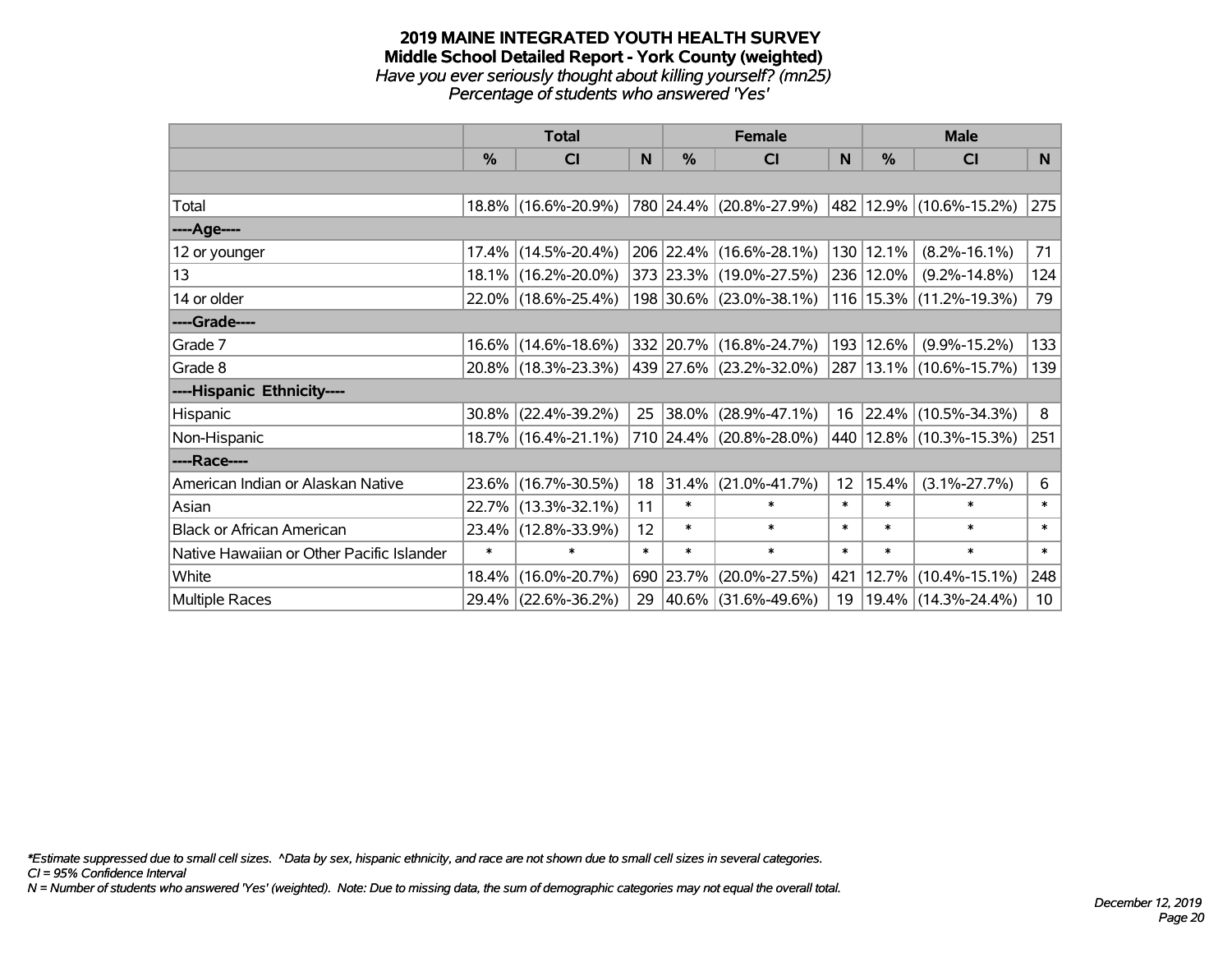*Have you ever done something to purposely hurt yourself without wanting to die, such as cutting or burning yourself on purpose? (mn28) Percentage of students who answered 'Yes'*

|                                           | <b>Total</b> |                     |        | <b>Female</b> | <b>Male</b>              |        |                |                     |                |
|-------------------------------------------|--------------|---------------------|--------|---------------|--------------------------|--------|----------------|---------------------|----------------|
|                                           | $\%$         | CI                  | N      | $\%$          | <b>CI</b>                | N      | $\frac{0}{0}$  | <b>CI</b>           | N <sub>1</sub> |
|                                           |              |                     |        |               |                          |        |                |                     |                |
| Total                                     |              | 18.9% (15.1%-22.6%) |        |               | 786 25.1% (18.6%-31.5%)  |        | $ 501 12.1\% $ | $(9.1\% - 15.2\%)$  | 259            |
| ----Age----                               |              |                     |        |               |                          |        |                |                     |                |
| 12 or younger                             | 17.0%        | $(13.7\% - 20.3\%)$ |        |               | 203 23.2% (16.8%-29.6%)  | 134    | 9.8%           | $(8.3\% - 11.3\%)$  | 59             |
| 13                                        |              | 18.8% (14.3%-23.3%) |        |               | 389 23.2% (15.7%-30.7%)  | 241    | 13.6%          | $(9.0\% - 18.1\%)$  | 138            |
| 14 or older                               |              | 21.4% (14.9%-27.9%) |        |               | 193 33.3% (23.7%-42.9%)  |        | 126 11.7%      | $(5.6\% - 17.9\%)$  | 60             |
| ----Grade----                             |              |                     |        |               |                          |        |                |                     |                |
| Grade 7                                   | 17.2%        | $(13.8\% - 20.5\%)$ |        |               | 347 20.8% (16.0%-25.6%)  | 198    | 13.0%          | $(9.2\% - 16.8\%)$  | 136            |
| Grade 8                                   |              | 20.2% (14.9%-25.6%) |        |               | 430 28.7% (19.3%-38.2%)  |        | 298 11.3%      | $(7.2\% - 15.4\%)$  | 121            |
| ----Hispanic Ethnicity----                |              |                     |        |               |                          |        |                |                     |                |
| <b>Hispanic</b>                           | 38.7%        | $(27.2\% - 50.2\%)$ | 35     | 46.3%         | $(32.7\% - 59.9\%)$      | 23     | 30.6%          | $(16.8\% - 44.4\%)$ | 12             |
| Non-Hispanic                              |              | 18.1% (14.1%-22.2%) |        |               | 692 24.7% (17.5%-31.9%)  |        | 451   11.1%    | $(8.1\% - 14.1\%)$  | 218            |
| ----Race----                              |              |                     |        |               |                          |        |                |                     |                |
| American Indian or Alaskan Native         |              | 26.1% (14.9%-37.3%) | 20     | 37.9%         | $(23.6\% - 52.1\%)$      | 14     | 16.0%          | $(5.5\% - 26.5\%)$  | 6              |
| Asian                                     | 22.1%        | $(11.7\% - 32.5\%)$ | 11     | $\ast$        | $\ast$                   | $\ast$ | $\ast$         | $\ast$              | $\ast$         |
| <b>Black or African American</b>          |              | 24.3% (12.7%-35.9%) | 14     | $\ast$        | $\ast$                   | $\ast$ | $\ast$         | $\ast$              | $\ast$         |
| Native Hawaiian or Other Pacific Islander | $\ast$       | $\ast$              | $\ast$ | $\ast$        | $\ast$                   | $\ast$ | $\ast$         | $\ast$              | $\ast$         |
| White                                     | 18.1%        | $(14.3\% - 21.8\%)$ |        | 685 24.1%     | $(17.5\% - 30.7\%)$      | 434    | 11.5%          | $(8.6\% - 14.4\%)$  | 225            |
| Multiple Races                            |              | 32.4% (17.9%-46.8%) | 30     |               | $ 36.5\% $ (21.4%-51.6%) |        | 18 27.9%       | $(9.1\% - 46.8\%)$  | 13             |

*\*Estimate suppressed due to small cell sizes. ^Data by sex, hispanic ethnicity, and race are not shown due to small cell sizes in several categories.*

*CI = 95% Confidence Interval*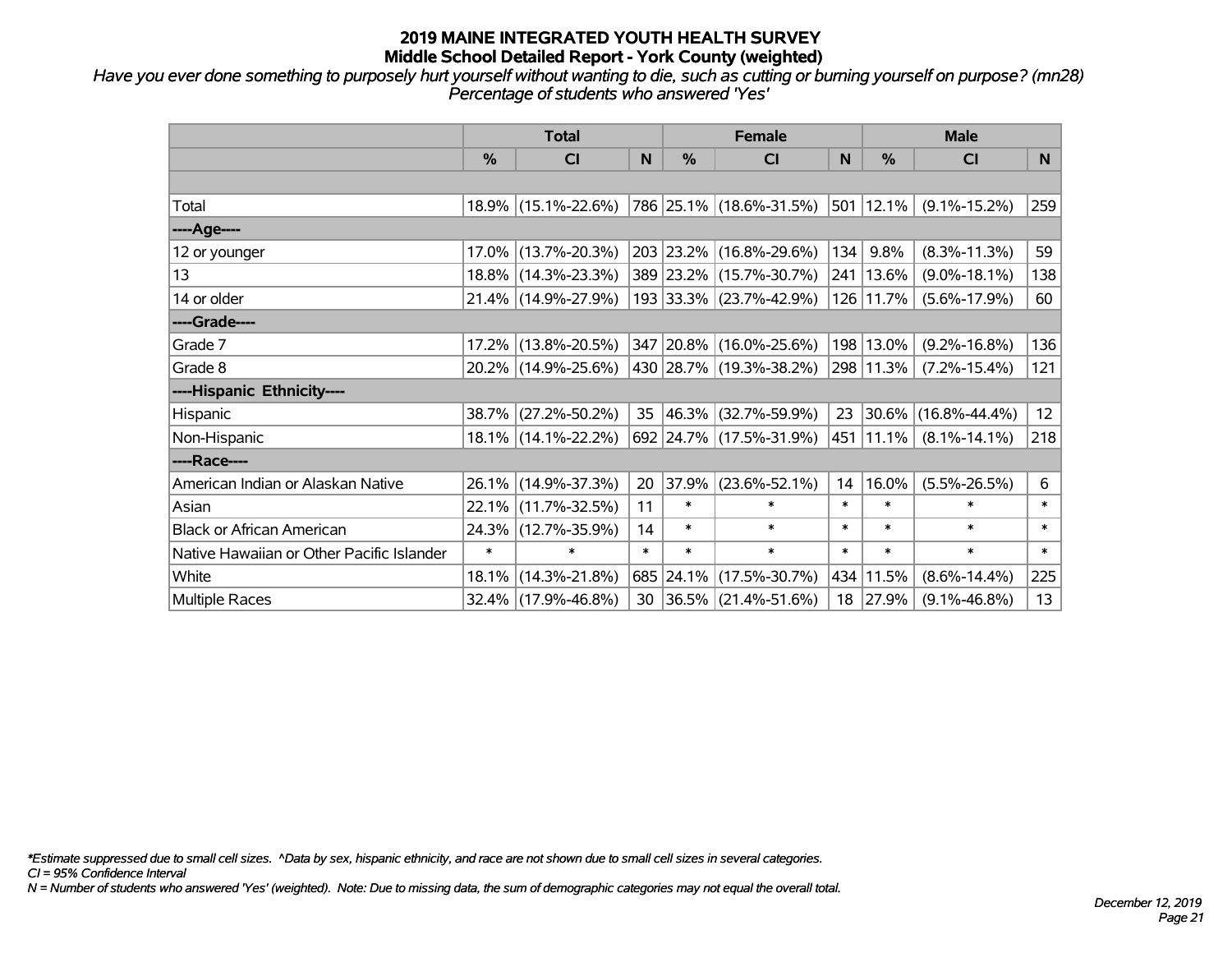#### **2019 MAINE INTEGRATED YOUTH HEALTH SURVEY Middle School Detailed Report - York County (weighted)** *During the past 30 days, on how many days did you smoke cigarettes? (mn29) Percentage of students who answered at least 1 day*

|                                           | <b>Total</b> |                     |        | <b>Female</b> |                                         |                | <b>Male</b> |                     |              |
|-------------------------------------------|--------------|---------------------|--------|---------------|-----------------------------------------|----------------|-------------|---------------------|--------------|
|                                           | $\%$         | <b>CI</b>           | N      | %             | <b>CI</b>                               | N              | $\%$        | <b>CI</b>           | N            |
|                                           |              |                     |        |               |                                         |                |             |                     |              |
| Total                                     |              | $1.0\%$ (0.6%-1.3%) |        |               | 40 0.8% (0.2%-1.4%) 15 1.0% (0.5%-1.5%) |                |             |                     | 22           |
| ----Age----                               |              |                     |        |               |                                         |                |             |                     |              |
| 12 or younger                             | 0.7%         | $(0.3\% - 1.1\%)$   | 9      | $\ast$        | $\ast$                                  | $\ast$         | $\ast$      | $\ast$              | $\ast$       |
| 13                                        |              | $0.7\%$ (0.3%-1.2%) | 15     | $\ast$        | $\ast$                                  | $\ast$         | $\ast$      | $\ast$              | $\ast$       |
| 14 or older                               |              | $1.7\%$ (0.4%-3.0%) |        | 16 1.5%       | $(0.0\% - 3.2\%)$                       | 6              |             | $1.9\%$ (0.7%-3.2%) | 10           |
| ----Grade----                             |              |                     |        |               |                                         |                |             |                     |              |
| Grade 7                                   | 0.7%         | $(0.4\% - 0.9\%)$   |        | $14 0.9\%$    | $(0.2\% - 1.6\%)$                       | 8              | 0.5%        | $(0.1\% - 1.0\%)$   | 6            |
| Grade 8                                   |              | $1.2\%$ (0.7%-1.7%) |        |               | $ 25 0.7\% $ (0.0%-1.3%)                | $\overline{7}$ |             | $1.6\%$ (0.9%-2.2%) | 16           |
| ----Hispanic Ethnicity----                |              |                     |        |               |                                         |                |             |                     |              |
| Hispanic                                  | $\ast$       | $\ast$              | $\ast$ | ∗             | $\ast$                                  | $\ast$         | $\ast$      | $\ast$              | $\ast$       |
| Non-Hispanic                              |              | $0.8\%$ (0.5%-1.1%) |        |               | 30 0.5% (0.0%-0.9%)                     | 9              |             | $1.0\%$ (0.5%-1.5%) | 20           |
| ----Race----                              |              |                     |        |               |                                         |                |             |                     |              |
| American Indian or Alaskan Native         | $\ast$       | $\ast$              | $\ast$ | $\ast$        | $\ast$                                  | $\ast$         | $\ast$      | $\ast$              | $\ast$       |
| Asian                                     | $\ast$       | $\ast$              | $\ast$ | $\ast$        | $\ast$                                  | $\ast$         | $\ast$      | $\ast$              | $\ast$       |
| <b>Black or African American</b>          | $\ast$       | $\ast$              | $\ast$ | $\ast$        | $\ast$                                  | $\ast$         | $\ast$      | $\ast$              | $\ast$       |
| Native Hawaiian or Other Pacific Islander | $\ast$       | $\ast$              | $\ast$ | $\ast$        | $\ast$                                  | $\ast$         | $\ast$      | $\ast$              | $\ast$       |
| White                                     | 0.9%         | $(0.6\% - 1.2\%)$   |        | 34 0.8%       | $(0.1\% - 1.4\%)$                       |                | 14 0.9%     | $(0.4\% - 1.4\%)$   | 18           |
| Multiple Races                            | $\ast$       | $\ast$              | $\ast$ | $\ast$        | $\ast$                                  | $\ast$         | $\ast$      | $\ast$              | $\pmb{\ast}$ |

*\*Estimate suppressed due to small cell sizes. ^Data by sex, hispanic ethnicity, and race are not shown due to small cell sizes in several categories.*

*CI = 95% Confidence Interval*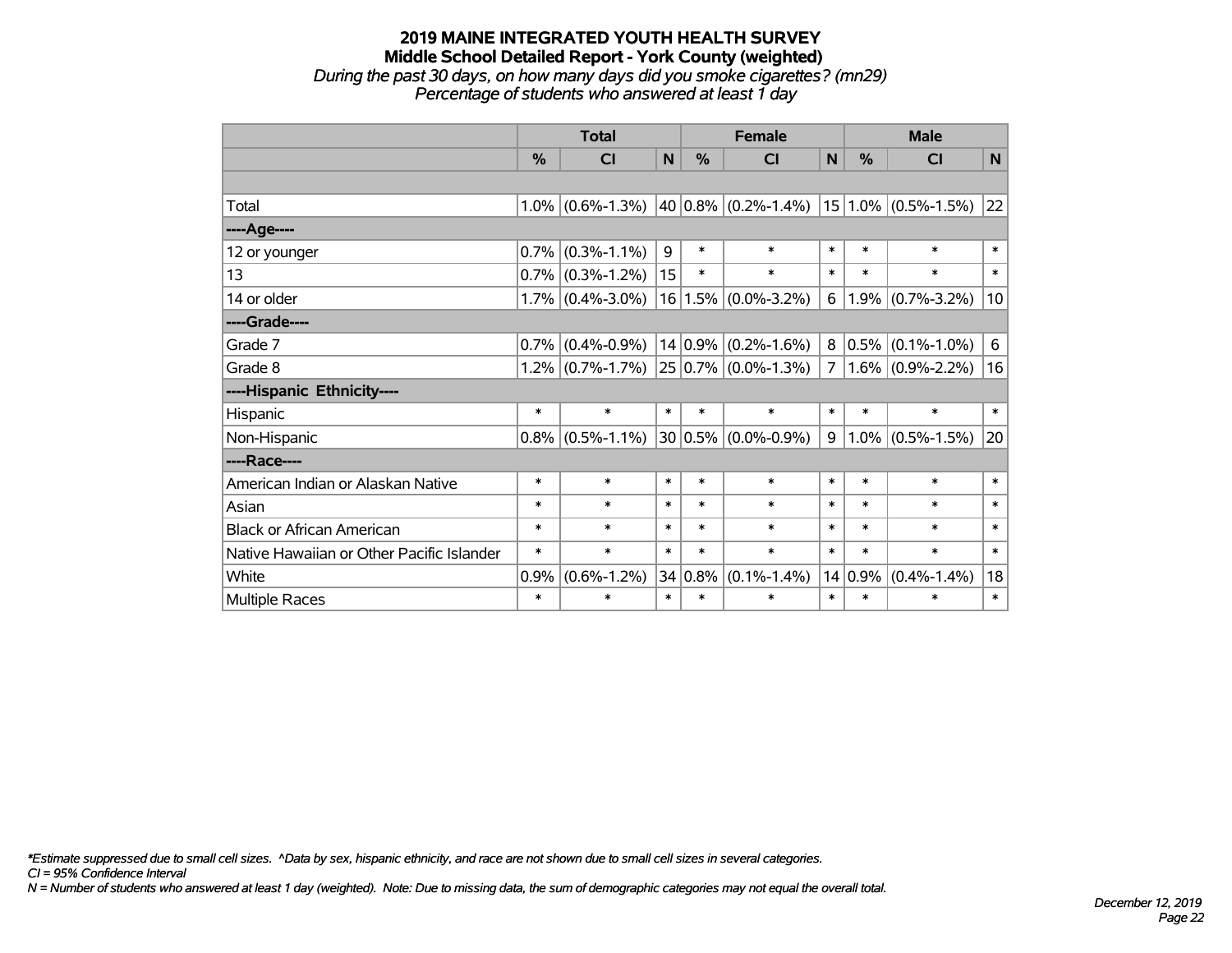*How old were you when you smoked a whole cigarette for the first time? (mn32)*

*Among students who have smoked a whole cigarette, the percentage of students who answered before age 11*

|                                           | <b>Total</b>  |                     |        | <b>Female</b> | <b>Male</b>                |              |               |                        |             |
|-------------------------------------------|---------------|---------------------|--------|---------------|----------------------------|--------------|---------------|------------------------|-------------|
|                                           | $\frac{0}{0}$ | <b>CI</b>           | N      | %             | <b>CI</b>                  | $\mathsf{N}$ | $\frac{0}{0}$ | <b>CI</b>              | $\mathbf N$ |
|                                           |               |                     |        |               |                            |              |               |                        |             |
| Total                                     |               | 36.8% (25.7%-47.9%) |        |               | 40   26.9%   (17.0%-36.8%) |              |               | 15 50.0% (33.8%-66.2%) | 24          |
| ----Age----                               |               |                     |        |               |                            |              |               |                        |             |
| 12 or younger                             | 39.4%         | $(19.8\% - 59.0\%)$ | 11     | $\ast$        | $\ast$                     | $\ast$       | $\ast$        | $\ast$                 | $\ast$      |
| 13                                        | 45.1%         | $(35.9\% - 54.4\%)$ |        | 19 38.9%      | $(20.5\% - 57.3\%)$        | 9            | 58.3%         | $(32.5\% - 84.0\%)$    | 10          |
| 14 or older                               | 26.3%         | $(8.9\% - 43.8\%)$  | 11     | $\ast$        | $\ast$                     | $\ast$       | $\ast$        | $\ast$                 | $\ast$      |
| ----Grade----                             |               |                     |        |               |                            |              |               |                        |             |
| Grade 7                                   | 47.1%         | $(28.6\% - 65.5\%)$ | 18     | $\ast$        | $\ast$                     | $\ast$       | $\ast$        | $\ast$                 | $\ast$      |
| Grade 8                                   |               | 28.2% (16.3%-40.2%) |        |               | 20 25.4% (12.7%-38.0%)     |              | 10 32.3%      | $(9.1\% - 55.6\%)$     | 9           |
| ----Hispanic Ethnicity----                |               |                     |        |               |                            |              |               |                        |             |
| Hispanic                                  | $\ast$        | $\ast$              | $\ast$ | $\ast$        | $\ast$                     | $\ast$       | $\ast$        | $\ast$                 | $\ast$      |
| Non-Hispanic                              |               | 35.5% (24.9%-46.0%) |        |               | 33 25.1% (13.7%-36.6%)     |              | 12 49.7%      | $(33.0\% - 66.4\%)$    | 20          |
| ----Race----                              |               |                     |        |               |                            |              |               |                        |             |
| American Indian or Alaskan Native         | $\ast$        | $\ast$              | $\ast$ | $\ast$        | $\ast$                     | $\ast$       | $\ast$        | $\ast$                 | $\ast$      |
| Asian                                     | $\ast$        | $\ast$              | $\ast$ | $\ast$        | $\ast$                     | $\ast$       | $\ast$        | $\ast$                 | $\ast$      |
| <b>Black or African American</b>          | $\ast$        | $\ast$              | $\ast$ | $\ast$        | $\ast$                     | $\ast$       | $\ast$        | $\ast$                 | $\ast$      |
| Native Hawaiian or Other Pacific Islander | $\ast$        | $\ast$              | $\ast$ | $\ast$        | $\ast$                     | $\ast$       | $\ast$        | $\ast$                 | $\ast$      |
| White                                     | 37.2%         | $(27.7\% - 46.6\%)$ |        | 33 24.1%      | $(7.6\% - 40.6\%)$         | 11           | 54.2%         | $(41.2\% - 67.1\%)$    | 22          |
| Multiple Races                            | $\ast$        | $\ast$              | $\ast$ | $\ast$        | $\ast$                     | $\ast$       | $\ast$        | $\ast$                 | $\ast$      |

*\*Estimate suppressed due to small cell sizes. ^Data by sex, hispanic ethnicity, and race are not shown due to small cell sizes in several categories.*

*CI = 95% Confidence Interval*

*N = Among students who have smoked a whole cigarette, the number of students who answered before age 11 (weighted). Note: Due to missing data, the sum of demographic categories may not equal the overall total.*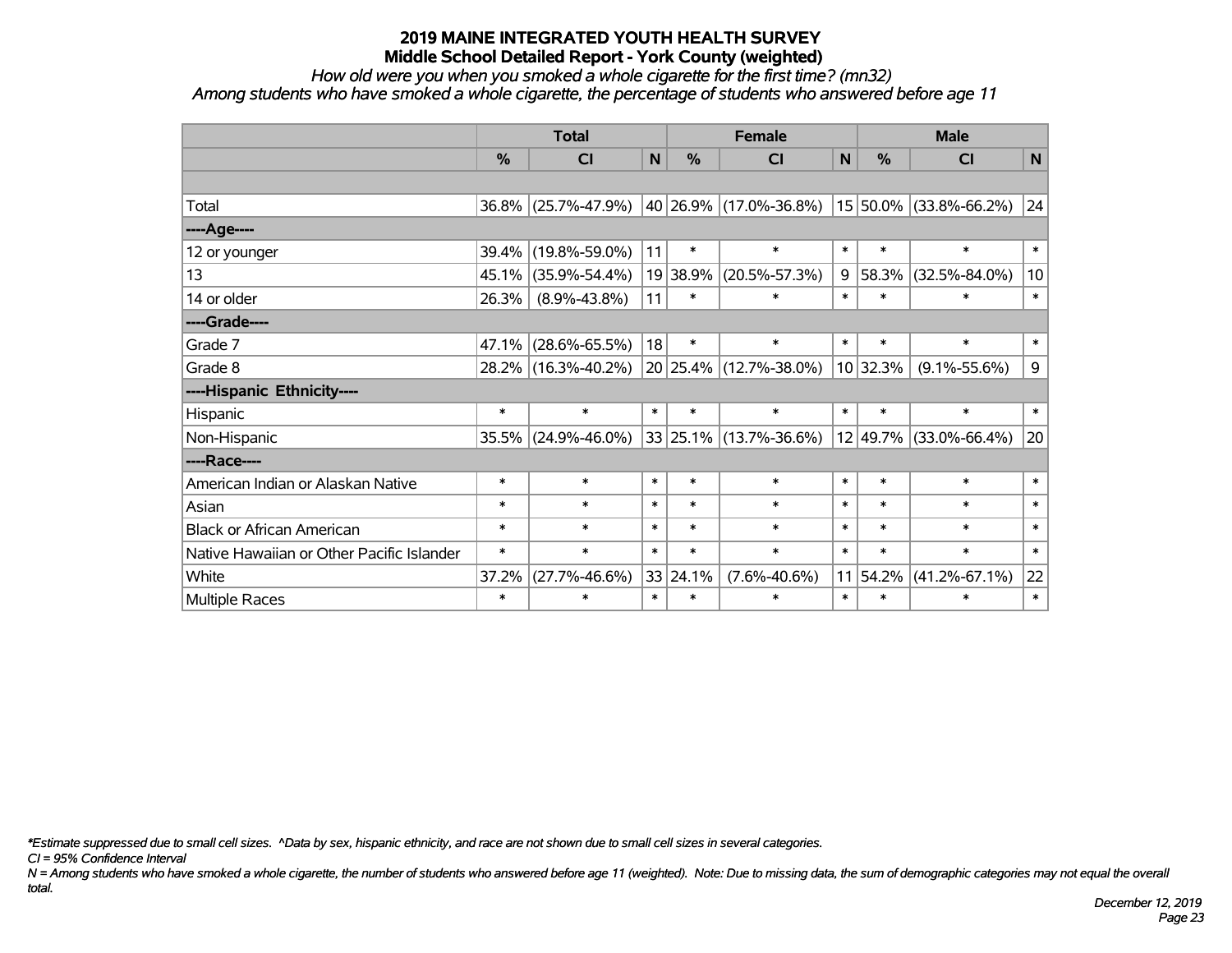#### **2019 MAINE INTEGRATED YOUTH HEALTH SURVEY Middle School Detailed Report - York County (weighted)** *How old were you when you smoked a whole cigarette for the first time? (mn32\_2) Percentage of students who answered before age 11*

|                                           | <b>Total</b> |                     |              | <b>Female</b> |                          |              | <b>Male</b> |                          |              |  |
|-------------------------------------------|--------------|---------------------|--------------|---------------|--------------------------|--------------|-------------|--------------------------|--------------|--|
|                                           | %            | <b>CI</b>           | $\mathsf{N}$ | %             | <b>CI</b>                | $\mathsf{N}$ | %           | <b>CI</b>                | N            |  |
|                                           |              |                     |              |               |                          |              |             |                          |              |  |
| Total                                     |              | $1.0\%$ (0.6%-1.4%) |              |               | $ 40 0.8\% $ (0.4%-1.1%) |              |             | $ 15 1.1\% $ (0.5%-1.8%) | 24           |  |
| ----Age----                               |              |                     |              |               |                          |              |             |                          |              |  |
| 12 or younger                             | 0.9%         | $(0.5\% - 1.4\%)$   | 11           | $\ast$        | $\ast$                   | $\ast$       | $\ast$      | $\ast$                   | $\ast$       |  |
| 13                                        |              | $0.9\%$ (0.6%-1.3%) |              | 19 0.9%       | $(0.4\% - 1.3\%)$        | 9            | 1.0%        | $(0.4\% - 1.5\%)$        | 10           |  |
| 14 or older                               |              | $1.2\%$ (0.2%-2.1%) | 11           | $\ast$        | $\ast$                   | $\ast$       | $\ast$      | $\ast$                   | $\ast$       |  |
| ----Grade----                             |              |                     |              |               |                          |              |             |                          |              |  |
| Grade 7                                   | $0.9\%$      | $(0.5\% - 1.2\%)$   |              |               | $18 0.6\% $ (0.2%-1.0%)  | 6            | 1.1%        | $(0.6\% - 1.7\%)$        | 12           |  |
| Grade 8                                   |              | $0.9\%$ (0.4%-1.5%) |              |               | $20 0.9\% $ (0.2%-1.7%)  |              |             | $10 0.9\% $ (0.1%-1.7%)  | 9            |  |
| ----Hispanic Ethnicity----                |              |                     |              |               |                          |              |             |                          |              |  |
| Hispanic                                  | $\ast$       | $\ast$              | $\ast$       | $\ast$        | $\ast$                   | $\ast$       | $\ast$      | $\ast$                   | $\ast$       |  |
| Non-Hispanic                              | $0.9\%$      | $(0.5\% - 1.2\%)$   |              |               | $33 0.7\% $ (0.3%-1.1%)  |              | $12 1.0\% $ | $(0.5\% - 1.6\%)$        | 20           |  |
| ----Race----                              |              |                     |              |               |                          |              |             |                          |              |  |
| American Indian or Alaskan Native         | $\ast$       | $\ast$              | $\ast$       | $\ast$        | $\ast$                   | $\ast$       | $\ast$      | $\ast$                   | $\ast$       |  |
| Asian                                     | $\ast$       | $\ast$              | $\ast$       | $\ast$        | $\ast$                   | $\ast$       | $\ast$      | $\ast$                   | $\ast$       |  |
| <b>Black or African American</b>          | $\ast$       | $\ast$              | $\ast$       | $\ast$        | $\ast$                   | $\ast$       | $\ast$      | $\ast$                   | $\ast$       |  |
| Native Hawaiian or Other Pacific Islander | $\ast$       | $\ast$              | $\ast$       | $\ast$        | $\ast$                   | $\ast$       | $\ast$      | $\ast$                   | $\ast$       |  |
| White                                     | 0.9%         | $(0.5\% - 1.2\%)$   | 33           | 0.6%          | $(0.1\% - 1.1\%)$        | 11           | 1.2%        | $(0.6\% - 1.7\%)$        | 22           |  |
| Multiple Races                            | $\ast$       | $\ast$              | $\ast$       | $\ast$        | $\ast$                   | $\ast$       | $\ast$      | $\ast$                   | $\pmb{\ast}$ |  |

*\*Estimate suppressed due to small cell sizes. ^Data by sex, hispanic ethnicity, and race are not shown due to small cell sizes in several categories.*

*CI = 95% Confidence Interval*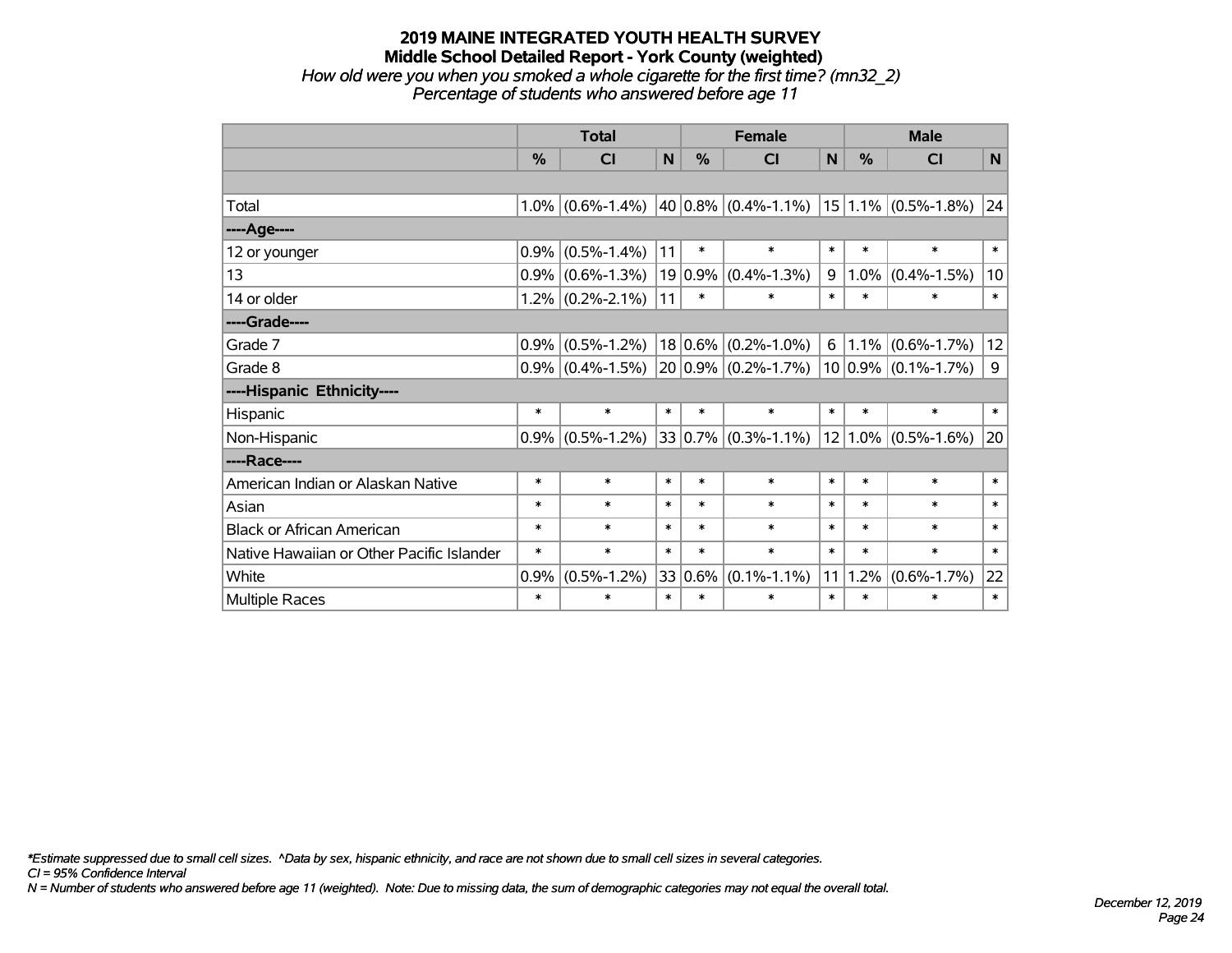*During the past 30 days, on how many days did you use chewing tobacco, snuff, dip, snus, or dissolvable tobacco products, such as Copenhagen, Grizzly, Skoal, or Camel Snus? (Do not count any electronic vapor products.) (mn181a) Percentage of students who answered at least 1 day*

|                                           | <b>Total</b>  |                    |                |               | <b>Female</b>                 |        | <b>Male</b> |                             |              |  |
|-------------------------------------------|---------------|--------------------|----------------|---------------|-------------------------------|--------|-------------|-----------------------------|--------------|--|
|                                           | $\frac{0}{0}$ | CI                 | N              | $\frac{0}{0}$ | CI                            | N      | %           | CI                          | $\mathsf{N}$ |  |
|                                           |               |                    |                |               |                               |        |             |                             |              |  |
| Total                                     | 1.6%          | $(0.8\% - 2.4\%)$  |                |               | 67   1.0%   $(0.4\% - 1.7\%)$ |        |             | $21 2.1\% $ (0.9%-3.3%)     | 44           |  |
| ----Age----                               |               |                    |                |               |                               |        |             |                             |              |  |
| 12 or younger                             | 1.2%          | $(0.6\% - 1.8\%)$  | 14             | $\ast$        | $\ast$                        | $\ast$ | $\ast$      | $\ast$                      | $\ast$       |  |
| 13                                        | 1.2%          | $(0.7\% - 1.7\%)$  |                |               | $26 0.7\% $ (0.1%-1.3%)       | 7      | 1.8%        | $(1.0\% - 2.5\%)$           | 18           |  |
| 14 or older                               | 2.7%          | $(0.9\% - 4.5\%)$  |                |               | $25 2.1\% $ (0.3%-4.0%)       |        |             | $8$  2.9% $(0.9\% - 5.0\%)$ | 15           |  |
| ----Grade----                             |               |                    |                |               |                               |        |             |                             |              |  |
| Grade 7                                   | 1.3%          | $(0.5\% - 2.0\%)$  |                | $26 0.8\% $   | $(0.5\% - 1.2\%)$             | 8      | 1.6%        | $(0.3\% - 3.0\%)$           | 17           |  |
| Grade 8                                   | 1.8%          | $(0.8\% - 2.8\%)$  |                |               | $37 1.2\% $ (0.1%-2.3%)       |        |             | $13 2.2\% $ (0.9%-3.6%)     | 24           |  |
| ----Hispanic Ethnicity----                |               |                    |                |               |                               |        |             |                             |              |  |
| Hispanic                                  | 7.9%          | $(2.4\% - 13.4\%)$ | $\overline{7}$ | $\ast$        | $\ast$                        | $\ast$ | $\ast$      | $\ast$                      | $\ast$       |  |
| Non-Hispanic                              | 1.3%          | $(0.7\% - 1.9\%)$  |                |               | $50 0.9\% $ (0.5%-1.4%)       |        |             | $17 1.7\% $ (0.6%-2.7%)     | 32           |  |
| ----Race----                              |               |                    |                |               |                               |        |             |                             |              |  |
| American Indian or Alaskan Native         | *             | $\ast$             | $\ast$         | $\ast$        | $\ast$                        | $\ast$ | $\ast$      | $\ast$                      | $\ast$       |  |
| Asian                                     | *             | $\ast$             | $\ast$         | $\ast$        | $\ast$                        | $\ast$ | $\ast$      | $\ast$                      | $\ast$       |  |
| <b>Black or African American</b>          | 11.5%         | $(0.3\% - 22.8\%)$ | 6              | $\ast$        | $\ast$                        | $\ast$ | $\ast$      | $\ast$                      | $\ast$       |  |
| Native Hawaiian or Other Pacific Islander | *             | $\ast$             | $\ast$         | $\ast$        | $\ast$                        | $\ast$ | $\ast$      | $\ast$                      | $\ast$       |  |
| White                                     | 1.3%          | $(0.6\% - 2.1\%)$  | 51             | 0.9%          | $(0.4\% - 1.4\%)$             | 16     | 1.8%        | $(0.7\% - 2.9\%)$           | 34           |  |
| Multiple Races                            | $\ast$        | $\ast$             | $\ast$         | $\ast$        | $\ast$                        | $\ast$ | $\ast$      | $\ast$                      | $\ast$       |  |

*\*Estimate suppressed due to small cell sizes. ^Data by sex, hispanic ethnicity, and race are not shown due to small cell sizes in several categories.*

*CI = 95% Confidence Interval*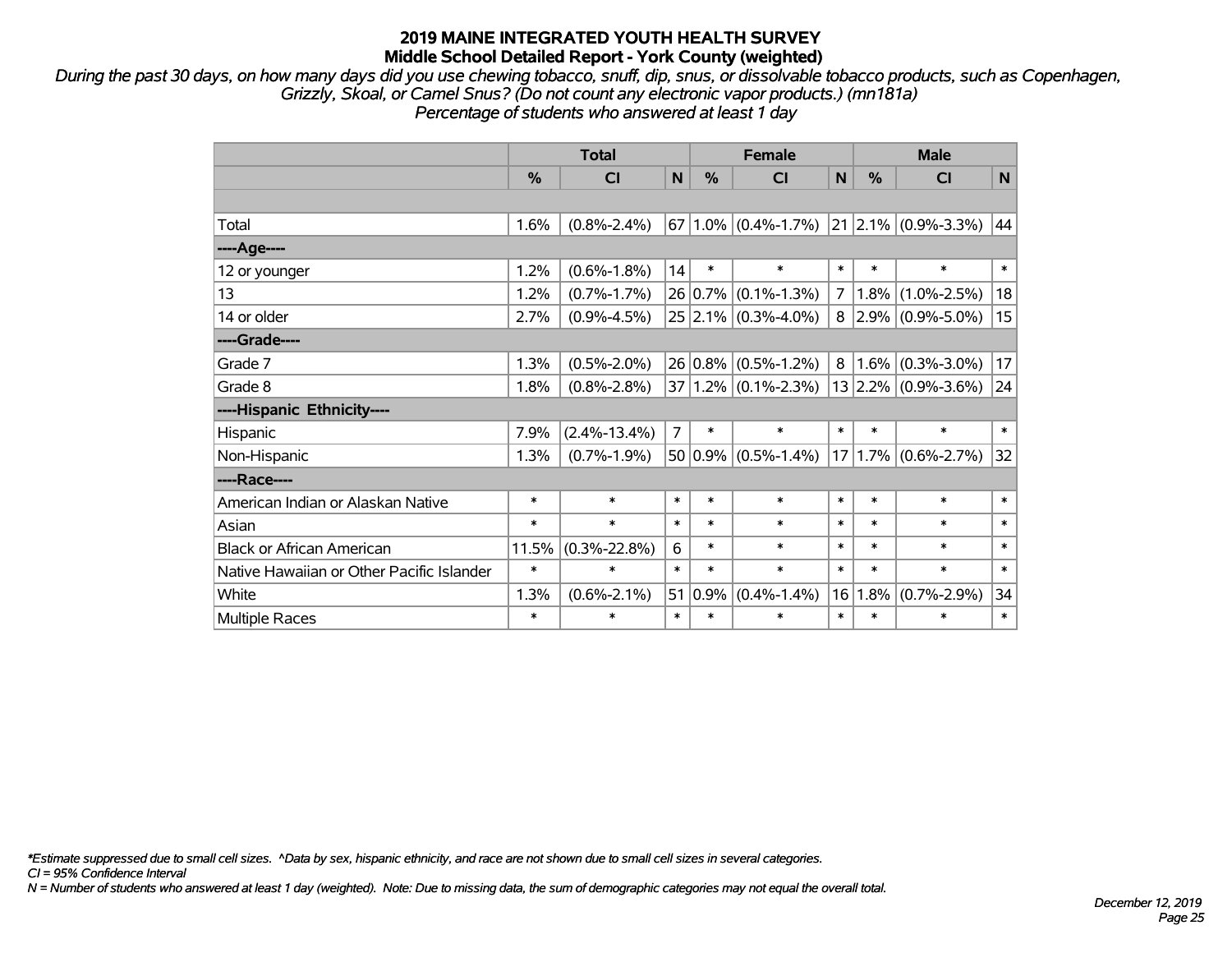*During the past 30 days, on how many days did you smoke cigars, cigarillos, or little cigars? (mn30) Percentage of students who answered at least 1 day*

|                                           |               | <b>Total</b>            | <b>Female</b> |               |                                                   | <b>Male</b> |        |                         |        |
|-------------------------------------------|---------------|-------------------------|---------------|---------------|---------------------------------------------------|-------------|--------|-------------------------|--------|
|                                           | $\frac{0}{0}$ | $\overline{\mathsf{C}}$ | N             | $\frac{0}{0}$ | <b>CI</b>                                         | N           | $\%$   | <b>CI</b>               | N      |
|                                           |               |                         |               |               |                                                   |             |        |                         |        |
| Total                                     | 1.2%          | $(0.7\% - 1.7\%)$       |               |               | $50 0.6\% $ (0.2%-1.1%)   13   1.7%   (0.9%-2.4%) |             |        |                         | 35     |
| ---- Age----                              |               |                         |               |               |                                                   |             |        |                         |        |
| 12 or younger                             | 1.3%          | $(0.6\% - 1.9\%)$       | 15            | $\ast$        | $\ast$                                            | $\ast$      | $\ast$ | $\ast$                  | $\ast$ |
| 13                                        | 0.8%          | $(0.2\% - 1.5\%)$       | 18            | $\ast$        | $\ast$                                            | $\ast$      | $\ast$ | $\ast$                  | $\ast$ |
| 14 or older                               | 1.8%          | $(1.2\% - 2.5\%)$       |               | $17 1.6\% $   | $(0.0\% - 3.3\%)$                                 | 6           |        | $1.9\%$ (1.2%-2.6%)     | 10     |
| ----Grade----                             |               |                         |               |               |                                                   |             |        |                         |        |
| Grade 7                                   | 1.2%          | $(0.4\% - 2.0\%)$       | 24            | $\ast$        | $\ast$                                            | $\ast$      | $\ast$ | $\ast$                  | $\ast$ |
| Grade 8                                   | 1.1%          | $(0.6\% - 1.5\%)$       |               |               | $23 0.7\% $ (0.1%-1.3%)                           | 8           | 1.4%   | $(0.3\% - 2.5\%)$       | 15     |
| ----Hispanic Ethnicity----                |               |                         |               |               |                                                   |             |        |                         |        |
| Hispanic                                  | 7.1%          | $(2.9\% - 11.3\%)$      | 6             | $\ast$        | $\ast$                                            | $\ast$      | $\ast$ | $\ast$                  | $\ast$ |
| Non-Hispanic                              | $1.0\%$       | $(0.6\% - 1.5\%)$       |               |               | $39 0.6\% $ (0.2%-1.1%)                           |             |        | $12 1.3\% $ (0.6%-2.1%) | 26     |
| ----Race----                              |               |                         |               |               |                                                   |             |        |                         |        |
| American Indian or Alaskan Native         | $\ast$        | $\ast$                  | $\ast$        | $\ast$        | $\ast$                                            | $\ast$      | $\ast$ | $\ast$                  | $\ast$ |
| Asian                                     | $\ast$        | $\ast$                  | $\ast$        | $\ast$        | $\ast$                                            | $\ast$      | $\ast$ | $\ast$                  | $\ast$ |
| <b>Black or African American</b>          | $\ast$        | $\ast$                  | $\ast$        | $\ast$        | $\ast$                                            | $\ast$      | $\ast$ | $\ast$                  | $\ast$ |
| Native Hawaiian or Other Pacific Islander | $\ast$        | $\ast$                  | $\ast$        | $\ast$        | $\ast$                                            | $\ast$      | $\ast$ | $\ast$                  | $\ast$ |
| White                                     | 1.0%          | $(0.5\% - 1.5\%)$       |               | 39 0.6%       | $(0.1\% - 1.2\%)$                                 | 11          | 1.3%   | $(0.6\% - 2.1\%)$       | 25     |
| Multiple Races                            | $\ast$        | $\ast$                  | $\ast$        | $\ast$        | $\ast$                                            | $\ast$      | $\ast$ | $\ast$                  | $\ast$ |

*\*Estimate suppressed due to small cell sizes. ^Data by sex, hispanic ethnicity, and race are not shown due to small cell sizes in several categories.*

*CI = 95% Confidence Interval*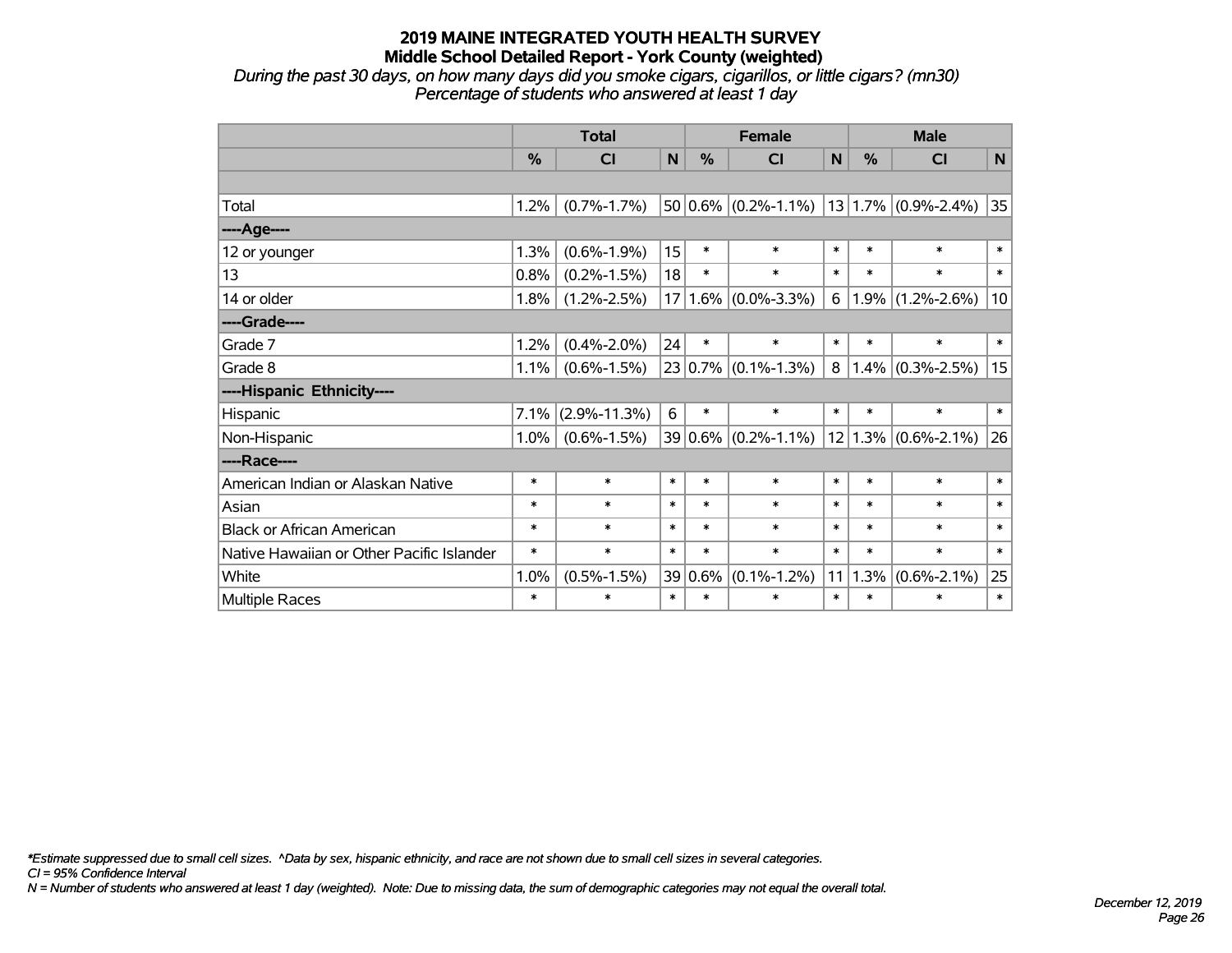*During the past 7 days, on how many days were you in the same room with someone who was smoking cigarettes? (mn33a) Percentage of students who answered at least 1 day*

|                                           | <b>Total</b> |                     |        |           | <b>Female</b>                                             |                 | <b>Male</b>   |                         |        |
|-------------------------------------------|--------------|---------------------|--------|-----------|-----------------------------------------------------------|-----------------|---------------|-------------------------|--------|
|                                           | $\%$         | <b>CI</b>           | N      | $\%$      | <b>CI</b>                                                 | N               | $\frac{0}{0}$ | <b>CI</b>               | N      |
|                                           |              |                     |        |           |                                                           |                 |               |                         |        |
| Total                                     |              | 19.5% (15.2%-23.8%) |        |           | $ 816 21.0\% $ (16.3%-25.7%) $ 421 18.1\% $ (13.8%-22.4%) |                 |               |                         | 386    |
| ----Age----                               |              |                     |        |           |                                                           |                 |               |                         |        |
| 12 or younger                             |              | 19.2% (15.0%-23.4%) |        |           | 227 20.3% (14.1%-26.5%)                                   | 119             | 17.9%         | $(13.6\% - 22.2\%)$     | 105    |
| 13                                        |              | 17.9% (13.0%-22.8%) |        |           | 372 18.7% (13.7%-23.7%)                                   |                 |               | 192 17.2% (12.1%-22.3%) | 177    |
| 14 or older                               |              | 23.5% (16.7%-30.2%) |        |           | 214 27.8% (20.0%-35.5%)                                   |                 |               | 108 20.1% (13.4%-26.8%) | 104    |
| ----Grade----                             |              |                     |        |           |                                                           |                 |               |                         |        |
| Grade 7                                   |              | 18.8% (14.3%-23.3%) |        |           | 379 19.1% (13.8%-24.4%)                                   | 181             |               | $18.4\%$ (13.8%-23.1%)  | 194    |
| Grade 8                                   |              | 20.1% (15.8%-24.4%) |        |           | 427 22.6% (17.6%-27.6%)                                   |                 |               | 237 17.6% (13.2%-22.0%) | 185    |
| ----Hispanic Ethnicity----                |              |                     |        |           |                                                           |                 |               |                         |        |
| Hispanic                                  | 28.9%        | $(20.3\% - 37.4\%)$ |        | 24 31.4%  | $(20.8\% - 42.0\%)$                                       | 14              |               | 27.2% (15.4%-39.0%)     | 10     |
| Non-Hispanic                              |              | 19.9% (15.4%-24.3%) |        |           | 757 21.5% (16.9%-26.1%)                                   |                 |               | 394 18.4% (13.6%-23.2%) | 358    |
| ----Race----                              |              |                     |        |           |                                                           |                 |               |                         |        |
| American Indian or Alaskan Native         | 31.5%        | $(22.0\% - 41.0\%)$ | 25     | 31.6%     | $(18.0\% - 45.1\%)$                                       | 12 <sub>2</sub> | 30.4%         | $(18.3\% - 42.4\%)$     | 12     |
| Asian                                     | 16.7%        | $(8.0\% - 25.4\%)$  | 8      | $\ast$    | $\ast$                                                    | $\ast$          | $\ast$        | $\ast$                  | $\ast$ |
| <b>Black or African American</b>          | 19.0%        | $(12.0\% - 26.0\%)$ | 10     | $\ast$    | $\ast$                                                    | $\ast$          | $\ast$        | $\ast$                  | $\ast$ |
| Native Hawaiian or Other Pacific Islander | $\ast$       | $\ast$              | $\ast$ | $\ast$    | $\ast$                                                    | $\ast$          | $\ast$        | $\ast$                  | $\ast$ |
| White                                     | 19.2%        | $(14.8\% - 23.6\%)$ |        | 725 20.6% | $(16.0\% - 25.2\%)$                                       | 371             | 17.9%         | $(13.2\% - 22.5\%)$     | 346    |
| Multiple Races                            |              | 24.3% (15.4%-33.3%) |        |           | 25 31.5% (17.5%-45.5%)                                    | 15              | 17.1%         | $(8.8\% - 25.3\%)$      | 9      |

*\*Estimate suppressed due to small cell sizes. ^Data by sex, hispanic ethnicity, and race are not shown due to small cell sizes in several categories.*

*CI = 95% Confidence Interval*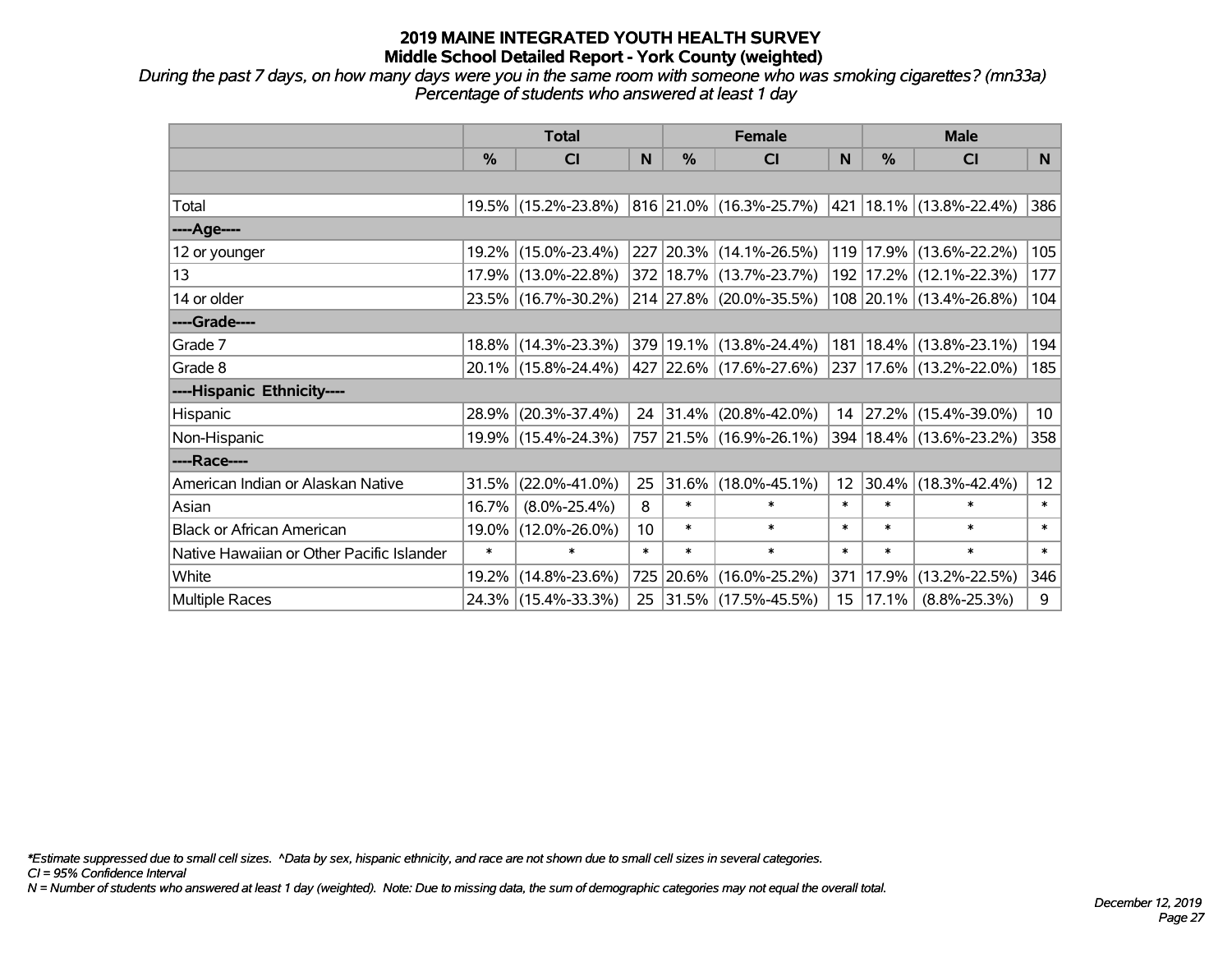*During the past 7 days, on how many days were you in the same car with someone who was smoking cigarettes? (mn56a) Percentage of students who answered at least 1 day*

|                                           | <b>Total</b> |                        |        |           | <b>Female</b>                                            | <b>Male</b> |               |                             |        |
|-------------------------------------------|--------------|------------------------|--------|-----------|----------------------------------------------------------|-------------|---------------|-----------------------------|--------|
|                                           | %            | <b>CI</b>              | N      | %         | <b>CI</b>                                                | N           | $\frac{0}{0}$ | <b>CI</b>                   | N      |
|                                           |              |                        |        |           |                                                          |             |               |                             |        |
| Total                                     |              | $13.5\%$ (10.4%-16.6%) |        |           | 566 15.3% (11.0%-19.6%)                                  |             |               | $ 307 11.6\% $ (8.1%-15.0%) | 248    |
| ----Age----                               |              |                        |        |           |                                                          |             |               |                             |        |
| 12 or younger                             | 13.7%        | $(8.9\% - 18.5\%)$     |        | 163 16.2% | $(9.8\% - 22.7\%)$                                       | 98          |               | $10.6\%$ (5.3%-15.9%)       | 61     |
| 13                                        | 12.3%        | $(9.1\% - 15.5\%)$     |        | 255 12.9% | $(7.5\% - 18.4\%)$                                       |             |               | 130 11.5% (8.3%-14.7%)      | 120    |
| 14 or older                               |              | 15.7% (11.2%-20.2%)    |        |           | 144 20.0% (13.9%-26.0%)                                  | 79          |               | $ 12.3\% $ (5.5%-19.1%)     | 64     |
| ----Grade----                             |              |                        |        |           |                                                          |             |               |                             |        |
| Grade 7                                   | 14.2%        | $(10.4\% - 18.1\%)$    |        | 286 16.0% | $(11.0\% - 21.1\%)$                                      |             |               | 150 12.3% (8.2%-16.5%)      | 130    |
| Grade 8                                   | 12.6%        | $(9.3\% - 15.9\%)$     |        |           | 267   14.7%   (10.6%-18.9%)   156   10.3%   (5.3%-15.3%) |             |               |                             | 108    |
| ----Hispanic Ethnicity----                |              |                        |        |           |                                                          |             |               |                             |        |
| Hispanic                                  | 27.9%        | $(16.7\% - 39.1\%)$    | 22     | $\ast$    | $\ast$                                                   | $\ast$      | $\ast$        | $\ast$                      | $\ast$ |
| Non-Hispanic                              |              | 13.3% (10.1%-16.6%)    |        |           | $505 15.4\%  (10.6\% - 20.1\%)$                          |             | 280   11.3%   | $(7.8\% - 14.9\%)$          | 220    |
| ----Race----                              |              |                        |        |           |                                                          |             |               |                             |        |
| American Indian or Alaskan Native         | 17.3%        | $(8.7\% - 25.8\%)$     | 14     | $\ast$    | $\ast$                                                   | $\ast$      | $\ast$        | $\ast$                      | $\ast$ |
| Asian                                     | $\ast$       | $\ast$                 | $\ast$ | $\ast$    | $\ast$                                                   | $\ast$      | $\ast$        | $\ast$                      | $\ast$ |
| <b>Black or African American</b>          | 15.8%        | $(0.7\% - 30.9\%)$     | 8      | $\ast$    | $\ast$                                                   | $\ast$      | $\ast$        | $\ast$                      | $\ast$ |
| Native Hawaiian or Other Pacific Islander | $\ast$       | $\ast$                 | $\ast$ | $\ast$    | $\ast$                                                   | $\ast$      | $\ast$        | $\ast$                      | $\ast$ |
| White                                     | 13.1%        | $(10.2\% - 15.9\%)$    | 490    | 14.8%     | $(10.5\% - 19.2\%)$                                      |             | 264 11.2%     | $(8.0\% - 14.4\%)$          | 217    |
| Multiple Races                            |              | 25.3% (12.5%-38.1%)    | 29     |           | $ 33.3\% $ (14.0%-52.5%)                                 | 16          |               | $ 17.7\% $ (5.6%-29.8%)     | 11     |

*\*Estimate suppressed due to small cell sizes. ^Data by sex, hispanic ethnicity, and race are not shown due to small cell sizes in several categories.*

*CI = 95% Confidence Interval*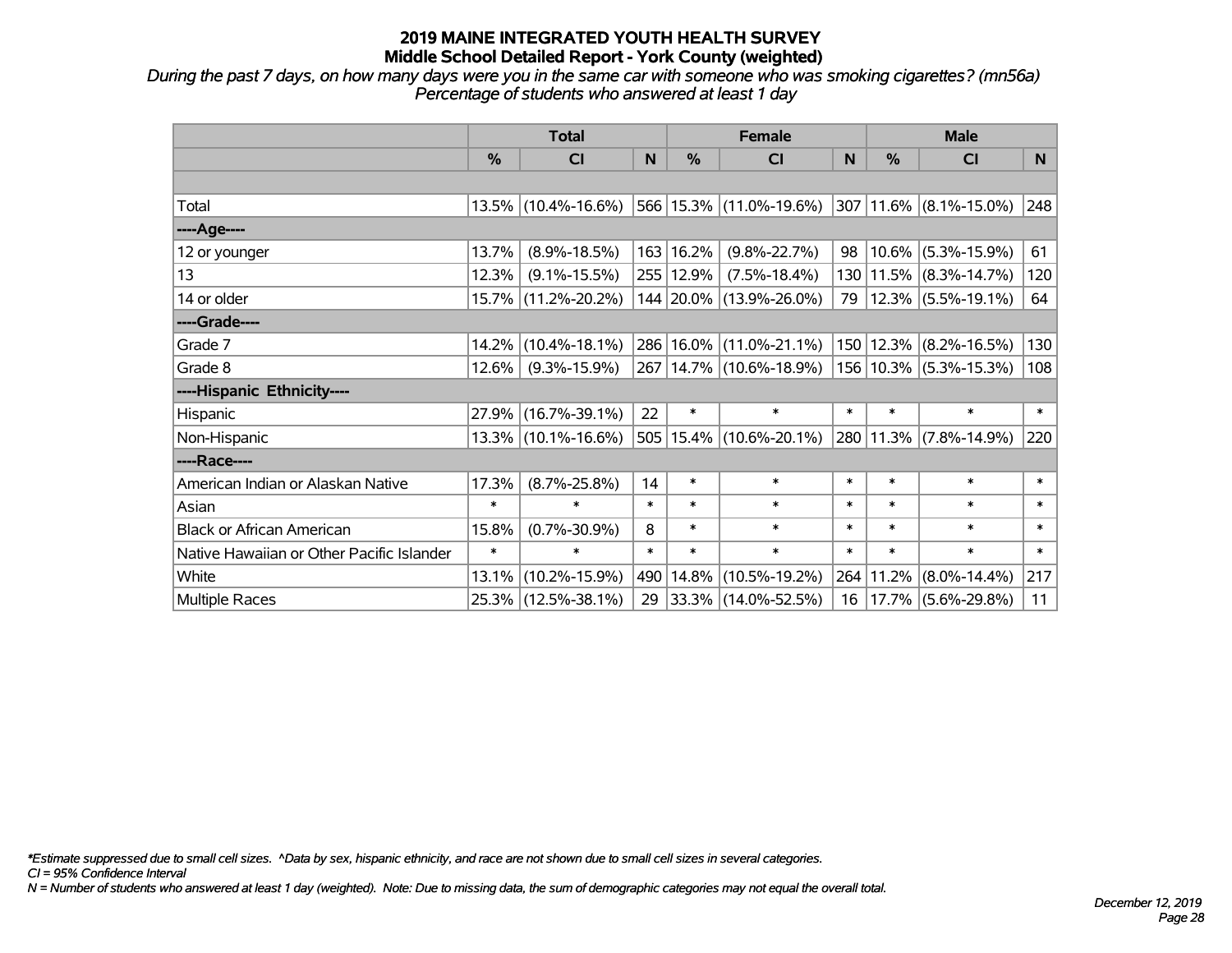#### **2019 MAINE INTEGRATED YOUTH HEALTH SURVEY Middle School Detailed Report - York County (weighted)** *Besides yourself, does anyone who lives in your home smoke cigarettes now? (mn57) Percentage of students who answered 'Yes'*

|                                           | <b>Total</b>  |                     |        |        | <b>Female</b>               |        |               | <b>Male</b>             |        |  |  |
|-------------------------------------------|---------------|---------------------|--------|--------|-----------------------------|--------|---------------|-------------------------|--------|--|--|
|                                           | $\frac{0}{0}$ | CI                  | N      | %      | CI                          | N      | $\frac{0}{0}$ | <b>CI</b>               | N.     |  |  |
|                                           |               |                     |        |        |                             |        |               |                         |        |  |  |
| Total                                     |               | 29.9% (23.6%-36.2%) |        |        | $1,245$ 31.3% (24.3%-38.2%) |        |               | 624 28.7% (21.5%-36.0%) | 611    |  |  |
| ----Age----                               |               |                     |        |        |                             |        |               |                         |        |  |  |
| 12 or younger                             | 31.7%         | $(23.2\% - 40.1\%)$ | 376    | 36.5%  | $(23.0\% - 50.0\%)$         |        |               | 221 26.3% (18.9%-33.6%) | 149    |  |  |
| 13                                        |               | 28.7% (22.1%-35.2%) | 588    |        | 28.3% (21.5%-35.0%)         |        |               | 283 29.4% (21.2%-37.6%) | 302    |  |  |
| 14 or older                               |               | 30.0% (20.7%-39.2%) | 274    |        | $ 30.8\% $ (24.0%-37.5%)    |        |               | 121 29.2% (16.7%-41.7%) | 152    |  |  |
| ----Grade----                             |               |                     |        |        |                             |        |               |                         |        |  |  |
| Grade 7                                   | 31.9%         | $(25.0\% - 38.9\%)$ | 637    | 35.8%  | $(26.6\% - 44.9\%)$         |        |               | 335 28.4% (22.1%-34.8%) | 296    |  |  |
| Grade 8                                   |               | 28.1% (21.1%-35.0%) | 591    |        | 27.3% (20.6%-34.0%)         |        |               | 287 28.9% (19.5%-38.3%) | 300    |  |  |
| ----Hispanic Ethnicity----                |               |                     |        |        |                             |        |               |                         |        |  |  |
| Hispanic                                  | 37.8%         | $(25.3\% - 50.3\%)$ | 29     | 38.9%  | $(23.6\% - 54.2\%)$         | 15     | $ 34.9\% $    | $(13.1\% - 56.7\%)$     | 13     |  |  |
| Non-Hispanic                              |               | 30.0% (23.1%-36.9%) |        |        | 1,131 31.5% (24.0%-38.9%)   |        |               | 571 28.7% (20.7%-36.6%) | 553    |  |  |
| ----Race----                              |               |                     |        |        |                             |        |               |                         |        |  |  |
| American Indian or Alaskan Native         | 45.0%         | $(30.7\% - 59.3\%)$ | 35     | 42.7%  | $(27.5\% - 57.8\%)$         | 16     | 47.1%         | $(28.8\% - 65.3\%)$     | 19     |  |  |
| Asian                                     | 16.7%         | $(4.0\% - 29.5\%)$  | 7      | $\ast$ | $\ast$                      | $\ast$ | $\ast$        | $\ast$                  | $\ast$ |  |  |
| <b>Black or African American</b>          | 35.1%         | $(5.3\% - 65.0\%)$  | 17     | 31.3%  | $(3.1\% - 59.4\%)$          | 7      | 36.5%         | $(0.2\% - 72.7\%)$      | 8      |  |  |
| Native Hawaiian or Other Pacific Islander | $\ast$        | $\ast$              | $\ast$ | $\ast$ | $\ast$                      | $\ast$ | $\ast$        | $\ast$                  | $\ast$ |  |  |
| White                                     | 29.5%         | $(23.6\% - 35.3\%)$ | 1,099  | 30.8%  | $(23.6\% - 37.9\%)$         |        | 546 28.4%     | $(22.2\% - 34.6\%)$     | 545    |  |  |
| Multiple Races                            |               | 33.8% (11.2%-56.3%) | 37     |        | 38.9% (18.2%-59.6%)         | 19     | 28.3%         | $(0.6\% - 56.0\%)$      | 17     |  |  |

*\*Estimate suppressed due to small cell sizes. ^Data by sex, hispanic ethnicity, and race are not shown due to small cell sizes in several categories.*

*CI = 95% Confidence Interval*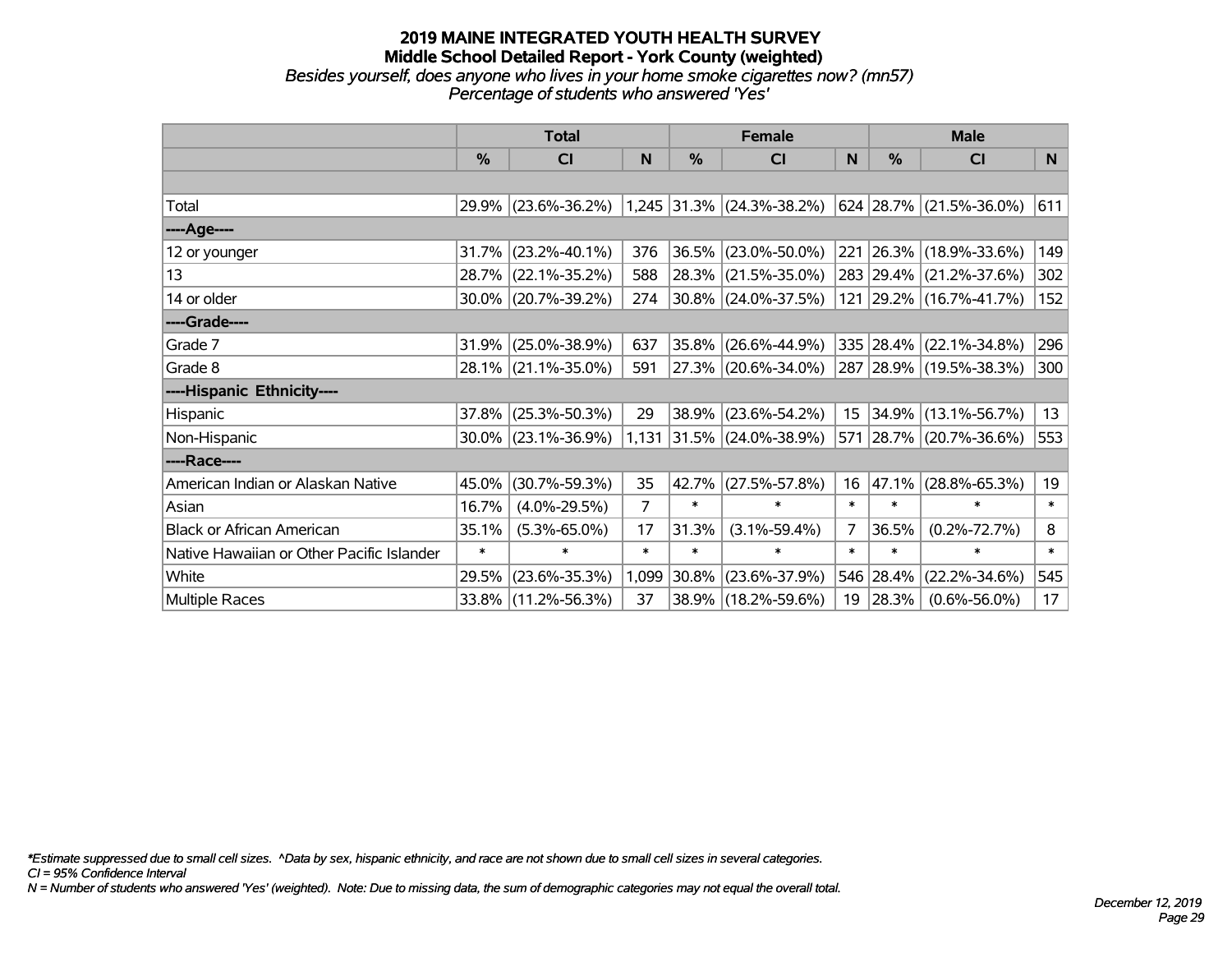#### **2019 MAINE INTEGRATED YOUTH HEALTH SURVEY Middle School Detailed Report - York County (weighted)** *If you wanted to get some cigarettes, how easy would it be for you to get some? (mn37)*

*Percentage of students who answered 'Sort of easy' or 'Very easy'*

|                                           | <b>Total</b>  |                     |        |        | <b>Female</b>                                   |        | <b>Male</b> |                             |                 |  |
|-------------------------------------------|---------------|---------------------|--------|--------|-------------------------------------------------|--------|-------------|-----------------------------|-----------------|--|
|                                           | $\frac{0}{0}$ | <b>CI</b>           | N      | $\%$   | <b>CI</b>                                       | N      | $\%$        | <b>CI</b>                   | N <sub>1</sub>  |  |
|                                           |               |                     |        |        |                                                 |        |             |                             |                 |  |
| Total                                     |               | 22.9% (20.0%-25.8%) |        |        | $\vert$ 945 $\vert$ 23.4% $\vert$ (20.0%-26.8%) |        |             | 464   22.3%   (18.8%-25.8%) | 470             |  |
| ----Age----                               |               |                     |        |        |                                                 |        |             |                             |                 |  |
| 12 or younger                             |               | 18.2% (13.9%-22.5%) |        |        | 212 18.3% (11.6%-24.9%)                         | 105    |             | 18.0% (14.2%-21.9%)         | 104             |  |
| 13                                        |               | 22.4% (19.7%-25.0%) |        |        | 458 23.0% (20.3%-25.7%)                         |        |             | 234 21.7% (17.7%-25.8%)     | 219             |  |
| 14 or older                               |               | 29.9% (26.5%-33.2%) |        |        | 272 32.1% (29.3%-35.0%)                         |        |             | 125 27.9% (23.6%-32.3%)     | 144             |  |
| ----Grade----                             |               |                     |        |        |                                                 |        |             |                             |                 |  |
| Grade 7                                   |               | 19.4% (15.6%-23.2%) |        |        | 384 20.5% (15.3%-25.6%)                         | 190    | 18.3%       | $(14.5\% - 22.2\%)$         | 190             |  |
| Grade 8                                   |               | 26.0% (23.0%-28.9%) |        |        | 547 25.8% (22.9%-28.7%)                         |        |             | 271 25.9% (21.8%-30.0%)     | 270             |  |
| ----Hispanic Ethnicity----                |               |                     |        |        |                                                 |        |             |                             |                 |  |
| Hispanic                                  | 33.5%         | $(25.9\% - 41.0\%)$ | 27     |        | 30.7% (24.2%-37.2%)                             |        | 13 35.9%    | $(19.6\% - 52.2\%)$         | 13              |  |
| Non-Hispanic                              |               | 22.8% (19.8%-25.8%) |        |        | 861 23.3% (19.6%-27.0%)                         |        |             | 424 22.2% (18.6%-25.8%)     | 427             |  |
| ----Race----                              |               |                     |        |        |                                                 |        |             |                             |                 |  |
| American Indian or Alaskan Native         | 26.4%         | $(21.3\% - 31.6\%)$ | 20     | 22.9%  | $(13.3\% - 32.4\%)$                             | 8      | 30.3%       | $(19.0\% - 41.6\%)$         | 12 <sub>2</sub> |  |
| Asian                                     | 15.9%         | $(7.5\% - 24.4\%)$  | 8      | $\ast$ | $\ast$                                          | $\ast$ | $\ast$      | $\ast$                      | $\ast$          |  |
| <b>Black or African American</b>          | 32.9%         | $(16.8\% - 49.0\%)$ | 17     | 23.5%  | $(13.7\% - 33.3\%)$                             | 6      | 42.0%       | $(21.1\% - 62.8\%)$         | 10 <sub>1</sub> |  |
| Native Hawaiian or Other Pacific Islander | $\ast$        | $\ast$              | $\ast$ | $\ast$ | $\ast$                                          | $\ast$ | $\ast$      | $\ast$                      | $\ast$          |  |
| White                                     | $22.6\%$      | $(19.7\% - 25.4\%)$ |        |        | 842 23.0% (19.7%-26.4%)                         | 410    | 22.0%       | $(18.4\% - 25.6\%)$         | 422             |  |
| Multiple Races                            |               | 25.4% (18.0%-32.9%) | 25     |        | $ 31.0\% $ (23.1%-38.9%)                        | 14     | 19.8%       | $(7.9\% - 31.6\%)$          | 10              |  |

*\*Estimate suppressed due to small cell sizes. ^Data by sex, hispanic ethnicity, and race are not shown due to small cell sizes in several categories.*

*CI = 95% Confidence Interval*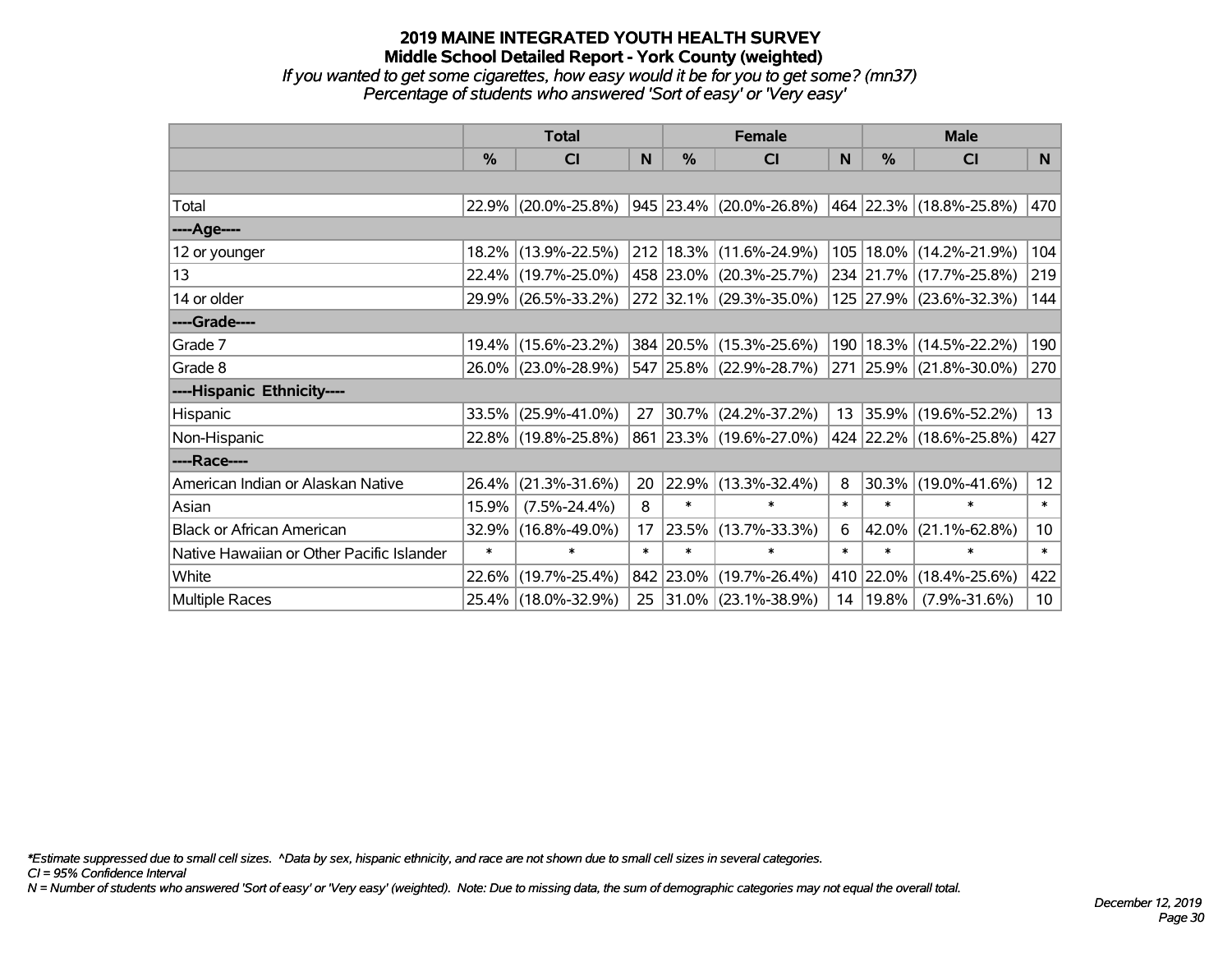#### *Do you think that you will try a cigarette soon? (mn47)*

*Percentage of students who answered 'I definitely will', 'I probably will' or 'I probably will not'*

|                                           | <b>Total</b> |                                             |             |           | <b>Female</b>               |        | <b>Male</b> |                         |        |  |
|-------------------------------------------|--------------|---------------------------------------------|-------------|-----------|-----------------------------|--------|-------------|-------------------------|--------|--|
|                                           | $\%$         | <b>CI</b>                                   | $\mathbf N$ | $\%$      | <b>CI</b>                   | N      | $\%$        | <b>CI</b>               | N      |  |
|                                           |              |                                             |             |           |                             |        |             |                         |        |  |
| Total                                     |              | 18.1% (14.3%-21.9%) 762 18.1% (13.0%-23.2%) |             |           |                             |        |             | 363 17.6% (14.0%-21.2%) | 380    |  |
| ----Age----                               |              |                                             |             |           |                             |        |             |                         |        |  |
| 12 or younger                             | 14.2%        | $(9.8\% - 18.6\%)$                          |             | 170 12.6% | $(8.8\% - 16.4\%)$          | 77     | 15.7%       | $(9.6\% - 21.9\%)$      | 90     |  |
| 13                                        |              | 18.9% (13.0%-24.7%)                         |             |           | 391   19.7%   (11.6%-27.7%) | 197    |             | 17.0% (12.7%-21.3%)     | 178    |  |
| 14 or older                               |              | 21.8% (16.9%-26.6%)                         |             |           | 200 22.5% (18.2%-26.9%)     |        |             | 89 21.2% (14.4%-28.0%)  | 112    |  |
| ----Grade----                             |              |                                             |             |           |                             |        |             |                         |        |  |
| Grade 7                                   |              | 14.7% (10.4%-19.0%)                         |             | 295 13.8% | $(9.1\% - 18.5\%)$          | 130    | $15.0\%$    | $(10.5\% - 19.4\%)$     | 158    |  |
| Grade 8                                   |              | 21.1% (17.0%-25.3%)                         |             |           | 449 22.0% (15.5%-28.6%)     |        |             | 233 19.6% (14.5%-24.6%) | 206    |  |
| ----Hispanic Ethnicity----                |              |                                             |             |           |                             |        |             |                         |        |  |
| Hispanic                                  |              | $30.0\%$ (21.7%-38.3%)                      | 24          |           | $ 44.0\% $ (35.1%-52.8%)    | 17     | 17.3%       | $(3.4\% - 31.2\%)$      | 6      |  |
| Non-Hispanic                              |              | 17.9% (14.0%-21.7%)                         |             |           | 680   18.2%   (12.6%-23.7%) | 331    |             | 17.1% (13.9%-20.4%)     | 334    |  |
| ----Race----                              |              |                                             |             |           |                             |        |             |                         |        |  |
| American Indian or Alaskan Native         | 18.2%        | $(9.1\% - 27.3\%)$                          | 14          | 14.7%     | $(5.1\% - 24.3\%)$          | 6      | 21.5%       | $(5.4\% - 37.6\%)$      | 9      |  |
| Asian                                     | 21.8%        | $(5.1\% - 38.5\%)$                          | 9           | $\ast$    | $\ast$                      | $\ast$ | $\ast$      | $\ast$                  | $\ast$ |  |
| <b>Black or African American</b>          | 32.3%        | $(19.4\% - 45.2\%)$                         | 15          | 34.2%     | $(22.2\% - 46.1\%)$         | 8      | 33.3%       | $(2.6\% - 64.1\%)$      | 8      |  |
| Native Hawaiian or Other Pacific Islander | $\ast$       | $\ast$                                      | $\ast$      | $\ast$    | $\ast$                      | $\ast$ | $\ast$      | $\ast$                  | $\ast$ |  |
| White                                     |              | 17.6% (13.5%-21.8%)                         | 663         |           | 17.8% (12.1%-23.5%)         | 318    | 16.8%       | $(13.1\% - 20.5\%)$     | 326    |  |
| <b>Multiple Races</b>                     |              | 19.7% (11.2%-28.2%)                         | 22          |           | $ 18.9\% $ (10.6%-27.3%)    | 9      | 20.7%       | $(6.6\% - 34.8\%)$      | 13     |  |

*\*Estimate suppressed due to small cell sizes. ^Data by sex, hispanic ethnicity, and race are not shown due to small cell sizes in several categories.*

*CI = 95% Confidence Interval*

*N = Number of students who answered 'I definitely will', 'I probably will' or 'I probably will not' (weighted). Note: Due to missing data, the sum of demographic categories may not equal the overall total.*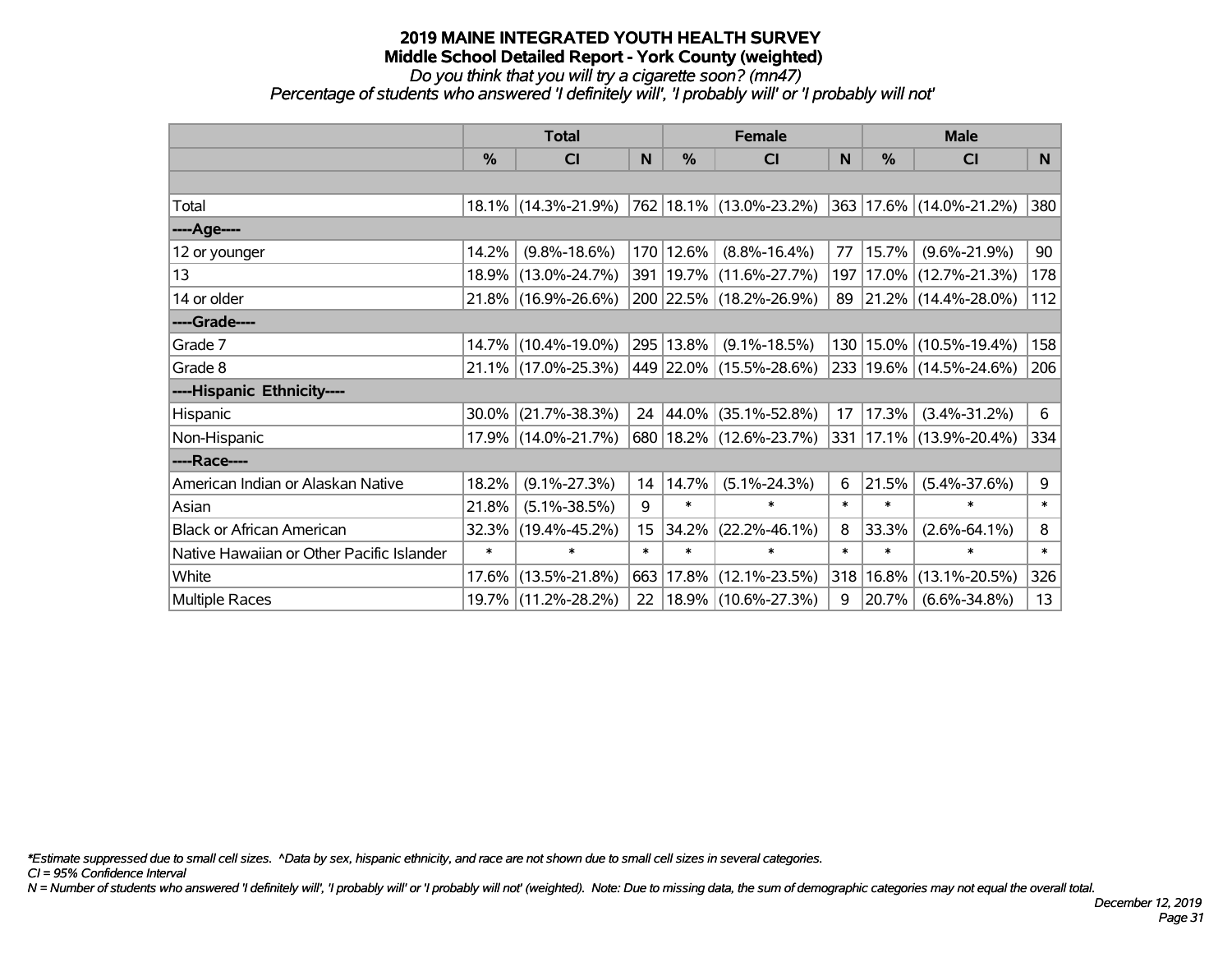#### *Do you think you will smoke a cigarette at any time during the next year? (mn48) Percentage of students who answered 'I definitely will', 'I probably will' or 'I probably will not'*

|                                           | <b>Total</b> |                     |        |               | <b>Female</b>               |        | <b>Male</b>   |                         |        |  |
|-------------------------------------------|--------------|---------------------|--------|---------------|-----------------------------|--------|---------------|-------------------------|--------|--|
|                                           | %            | <b>CI</b>           | N      | $\frac{9}{6}$ | <b>CI</b>                   | N      | $\frac{0}{0}$ | <b>CI</b>               | N.     |  |
|                                           |              |                     |        |               |                             |        |               |                         |        |  |
| Total                                     |              | 15.6% (12.2%-19.0%) |        |               | 654 16.0% (11.6%-20.4%)     |        |               | 321 14.7% (10.8%-18.6%) | 317    |  |
| ----Age----                               |              |                     |        |               |                             |        |               |                         |        |  |
| 12 or younger                             | 10.7%        | $(6.8\% - 14.7\%)$  | 129    | 9.0%          | $(5.3\% - 12.7\%)$          | 55     | 12.4%         | $(7.3\% - 17.5\%)$      | 71     |  |
| 13                                        |              | 16.4% (11.8%-21.0%) |        |               | 338   18.5%   (11.4%-25.7%) | 185    | 13.4%         | $(9.4\% - 17.4\%)$      | 140    |  |
| 14 or older                               |              | 20.3% (14.7%-25.9%) |        |               | 187 20.4% (14.0%-26.9%)     |        |               | 81 20.0% (13.5%-26.6%)  | 105    |  |
| ----Grade----                             |              |                     |        |               |                             |        |               |                         |        |  |
| Grade 7                                   | 11.0%        | $(7.3\% - 14.7\%)$  |        | 220 10.5%     | $(6.3\% - 14.7\%)$          | 98     | 11.1%         | $(7.2\% - 15.0\%)$      | 117    |  |
| Grade 8                                   |              | 19.6% (15.6%-23.7%) |        |               | 418 21.0% (14.5%-27.5%)     |        |               | 223 17.5% (12.1%-22.8%) | 183    |  |
| ----Hispanic Ethnicity----                |              |                     |        |               |                             |        |               |                         |        |  |
| Hispanic                                  |              | 27.2% (18.5%-35.9%) | 22     | $\ast$        | $\ast$                      | $\ast$ | $\ast$        | $\ast$                  | $\ast$ |  |
| Non-Hispanic                              |              | 15.5% (12.1%-18.9%) |        |               | 588 16.0% (11.4%-20.6%)     | 291    |               | 14.5% (10.6%-18.3%)     | 282    |  |
| ----Race----                              |              |                     |        |               |                             |        |               |                         |        |  |
| American Indian or Alaskan Native         | 18.3%        | $(5.7\% - 31.0\%)$  | 14     | $\ast$        | $\ast$                      | $\ast$ | $\ast$        | $\ast$                  | $\ast$ |  |
| Asian                                     | $\ast$       | $\ast$              | $\ast$ | $\ast$        | $\ast$                      | $\ast$ | $\ast$        | $\ast$                  | $\ast$ |  |
| <b>Black or African American</b>          | 24.8%        | $(7.9\% - 41.8\%)$  | 12     | $\ast$        | $\ast$                      | $\ast$ | $\ast$        | $\ast$                  | $\ast$ |  |
| Native Hawaiian or Other Pacific Islander | $\ast$       | $\ast$              | $\ast$ | $\ast$        | $\ast$                      | $\ast$ | $\ast$        | $\ast$                  | $\ast$ |  |
| White                                     |              | 15.3% (11.7%-18.9%) |        | 574 15.9%     | $(11.0\% - 20.7\%)$         | 283    | 14.2%         | $(10.2\% - 18.2\%)$     | 275    |  |
| <b>Multiple Races</b>                     |              | 19.8% (12.3%-27.3%) | 22     | 17.4%         | $(4.7\% - 30.1\%)$          | 9      | 20.3%         | $(9.8\% - 30.8\%)$      | 13     |  |

*\*Estimate suppressed due to small cell sizes. ^Data by sex, hispanic ethnicity, and race are not shown due to small cell sizes in several categories.*

*CI = 95% Confidence Interval*

*N = Number of students who answered 'I definitely will', 'I probably will' or 'I probably will not' (weighted). Note: Due to missing data, the sum of demographic categories may not equal the overall total.*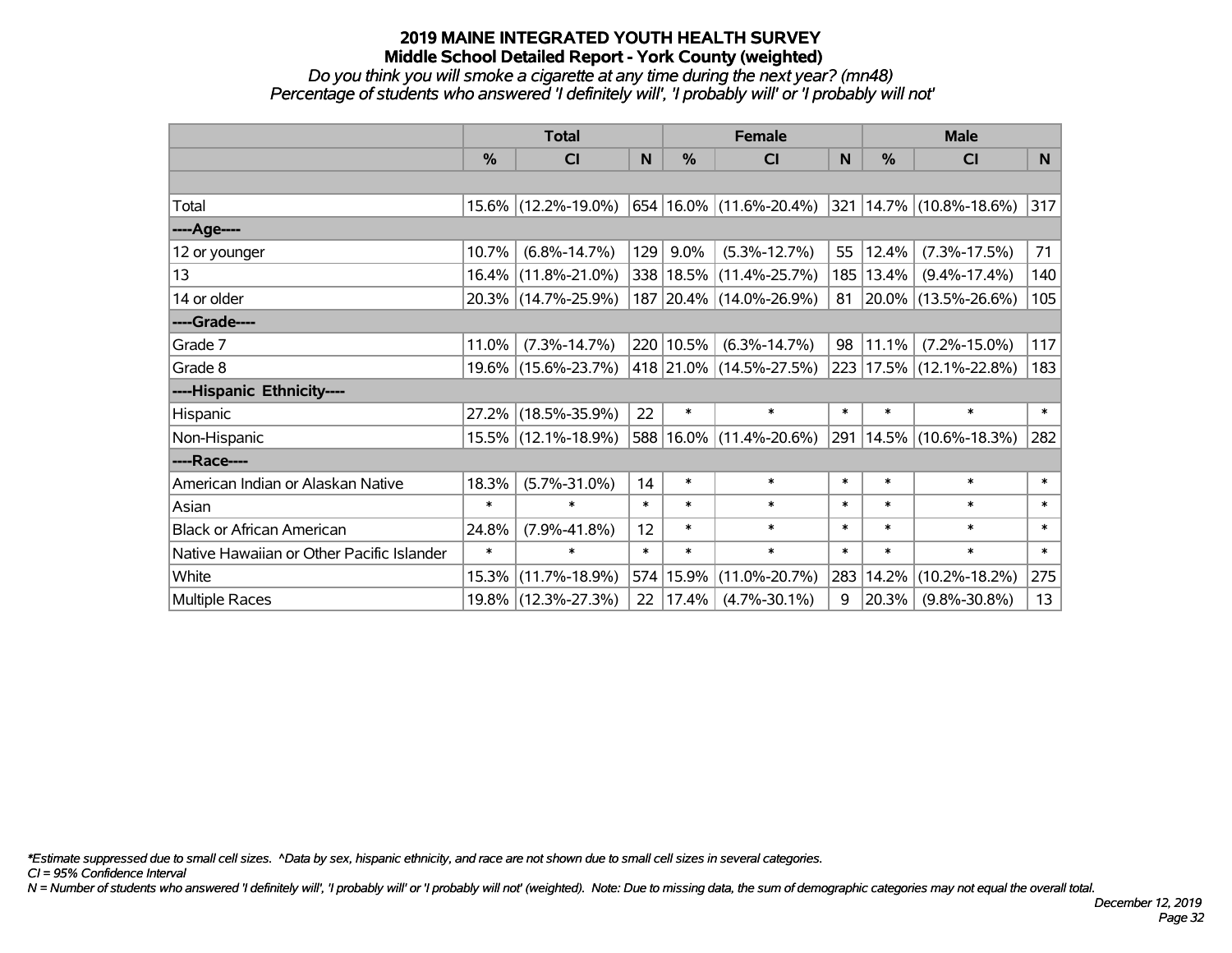#### **2019 MAINE INTEGRATED YOUTH HEALTH SURVEY Middle School Detailed Report - York County (weighted)** *Do you think you will smoke a cigarette at any time during the next year? (mn48\_2) Percentage of students who answered 'I definitely will not'*

|                                           | <b>Total</b> |                                                  |        |             | <b>Female</b>             |        | <b>Male</b> |                           |        |  |
|-------------------------------------------|--------------|--------------------------------------------------|--------|-------------|---------------------------|--------|-------------|---------------------------|--------|--|
|                                           | $\%$         | <b>CI</b>                                        | N      | $\%$        | <b>CI</b>                 | N      | $\%$        | <b>CI</b>                 | N      |  |
|                                           |              |                                                  |        |             |                           |        |             |                           |        |  |
| Total                                     |              | $84.4\%$ (81.0%-87.8%) 3,541 84.0% (79.6%-88.4%) |        |             |                           |        |             | 1,684 85.3% (81.4%-89.2%) | 1,840  |  |
| ----Age----                               |              |                                                  |        |             |                           |        |             |                           |        |  |
| 12 or younger                             | 89.3%        | $(85.3\% - 93.2\%)$                              | 1,071  |             | $ 91.0\% $ (87.3%-94.7%)  | 556    | 87.6%       | $(82.5\% - 92.7\%)$       | 503    |  |
| 13                                        |              | 83.6% (79.0%-88.2%)                              |        |             | 1,724 81.5% (74.3%-88.6%) | 814    |             | 86.6% (82.6%-90.6%)       | 905    |  |
| 14 or older                               |              | 79.7% (74.1%-85.3%)                              | 735    |             | 79.6% (73.1%-86.0%)       | 314    |             | 80.0% (73.4%-86.5%)       | 421    |  |
| ----Grade----                             |              |                                                  |        |             |                           |        |             |                           |        |  |
| Grade 7                                   | 89.0%        | $(85.3\% - 92.7\%)$                              | 1,781  |             | $ 89.5\% $ (85.3%-93.7%)  | 836    |             | 88.9% (85.0%-92.8%)       | 937    |  |
| Grade 8                                   |              | $80.4\%$ (76.3%-84.4%)                           |        |             | 1,710 79.0% (72.5%-85.5%) | 839    |             | 82.5% (77.2%-87.9%)       | 867    |  |
| ----Hispanic Ethnicity----                |              |                                                  |        |             |                           |        |             |                           |        |  |
| Hispanic                                  | 72.8%        | $(64.1\% - 81.5\%)$                              | 58     | $\ast$      | $\ast$                    | $\ast$ | $\ast$      | $\ast$                    | $\ast$ |  |
| Non-Hispanic                              |              | 84.5% (81.1%-87.9%)                              |        |             | 3,208 84.0% (79.4%-88.6%) |        |             | 1,528 85.5% (81.7%-89.4%) | 1,668  |  |
| ----Race----                              |              |                                                  |        |             |                           |        |             |                           |        |  |
| American Indian or Alaskan Native         | 81.7%        | $(69.0\% - 94.3\%)$                              | 64     | $\ast$      | $\ast$                    | $\ast$ | *           | $\ast$                    | $\ast$ |  |
| Asian                                     | $\ast$       | $\ast$                                           | $\ast$ | $\ast$      | $\ast$                    | $\ast$ | $\ast$      | $\ast$                    | $\ast$ |  |
| <b>Black or African American</b>          | 75.2%        | $(58.2\% - 92.1\%)$                              | 36     | $\ast$      | $\ast$                    | $\ast$ | $\ast$      | $\ast$                    | $\ast$ |  |
| Native Hawaiian or Other Pacific Islander | $\ast$       | $\ast$                                           | $\ast$ | $\ast$      | $\ast$                    | $\ast$ | $\ast$      | $\ast$                    | $\ast$ |  |
| White                                     | 84.7%        | $(81.1\% - 88.3\%)$                              |        | 3,176 84.1% | $(79.3\% - 89.0\%)$       | 1,500  | 85.8%       | $(81.8\% - 89.8\%)$       | 1,664  |  |
| Multiple Races                            |              | $80.2\%$ (72.7%-87.7%)                           | 91     |             | 82.6% (69.9%-95.3%)       | 41     |             | 79.7% (69.2%-90.2%)       | 50     |  |

*\*Estimate suppressed due to small cell sizes. ^Data by sex, hispanic ethnicity, and race are not shown due to small cell sizes in several categories.*

*CI = 95% Confidence Interval*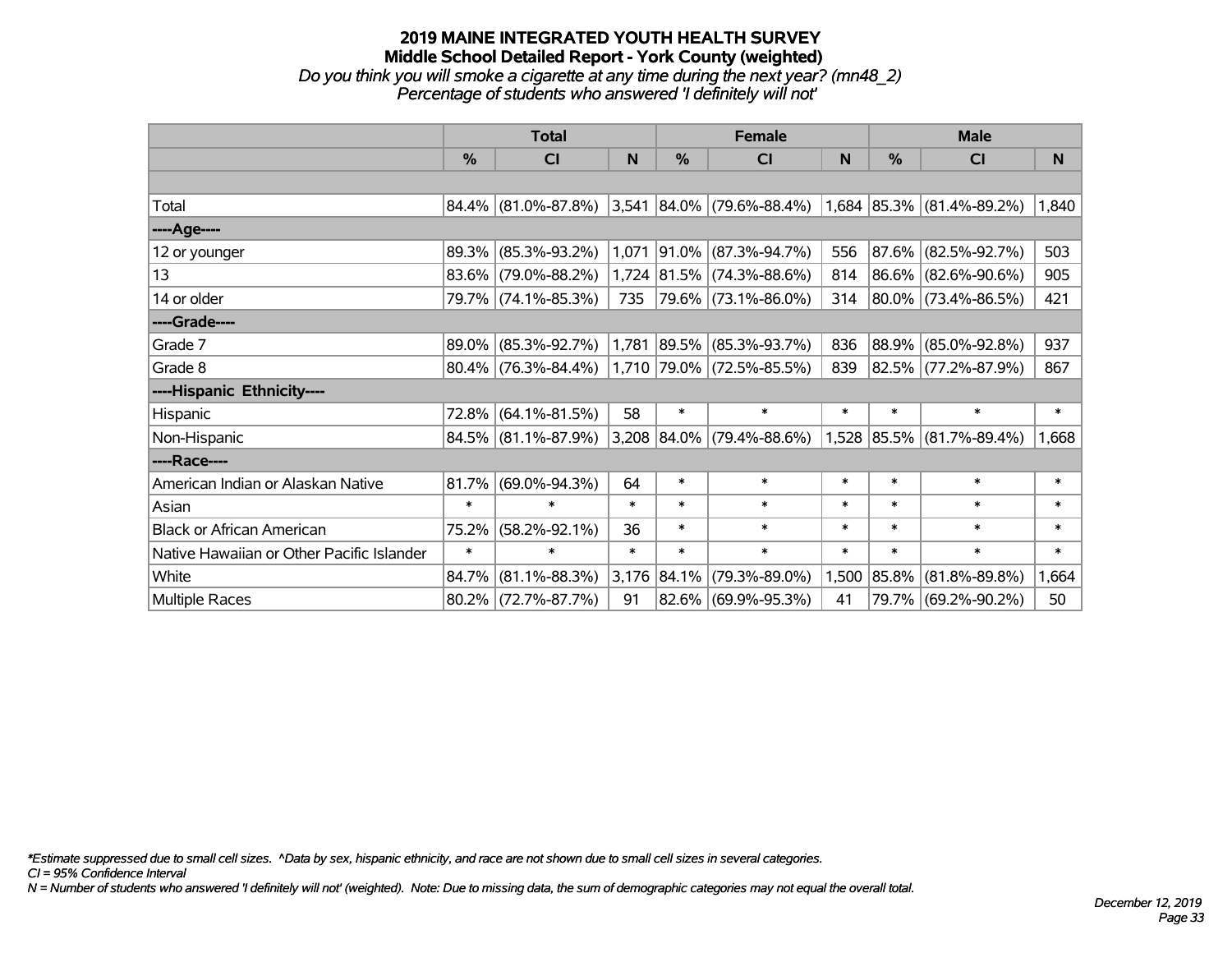#### **2019 MAINE INTEGRATED YOUTH HEALTH SURVEY Middle School Detailed Report - York County (weighted)** *If one of your best friends offered you a cigarette, would you smoke it? (mn51)*

# *Percentage of students who answered 'Definitely yes', 'Probably yes' or 'Probably not'*

|                                           | <b>Total</b>  |                                             |                 |            | <b>Female</b>               |        | <b>Male</b> |                             |                |  |
|-------------------------------------------|---------------|---------------------------------------------|-----------------|------------|-----------------------------|--------|-------------|-----------------------------|----------------|--|
|                                           | $\frac{0}{0}$ | <b>CI</b>                                   | N               | %          | <b>CI</b>                   | N      | %           | <b>CI</b>                   | N <sub>1</sub> |  |
|                                           |               |                                             |                 |            |                             |        |             |                             |                |  |
| Total                                     |               | 19.5% (15.8%-23.2%)                         |                 |            | 815 20.6% (15.2%-26.0%)     |        |             | 413   18.1%   (15.0%-21.2%) | 386            |  |
| ----Age----                               |               |                                             |                 |            |                             |        |             |                             |                |  |
| 12 or younger                             | $15.1\%$      | $(10.2\% - 20.0\%)$                         |                 |            | 180   16.0%   (11.1%-20.9%) | 97     | 13.9%       | $(8.9\% - 19.0\%)$          | 79             |  |
| 13                                        |               | 18.8% (13.6%-23.9%)                         |                 |            | 387 21.8% (14.4%-29.2%)     |        |             | 219   15.2%   (10.4%-20.0%) | 157            |  |
| 14 or older                               |               | 27.0% (21.2%-32.7%)                         |                 |            | 248 24.6% (19.3%-30.0%)     |        |             | 97 28.6% (18.7%-38.5%)      | 150            |  |
| ----Grade----                             |               |                                             |                 |            |                             |        |             |                             |                |  |
| Grade 7                                   | $15.2\%$      | $(11.0\% - 19.4\%)$                         |                 |            | 305 16.4% (12.0%-20.9%)     |        | 154 13.9%   | $(9.7\% - 18.0\%)$          | 145            |  |
| Grade 8                                   |               | 23.3% (19.2%-27.4%) 493 24.5% (17.0%-32.0%) |                 |            |                             |        |             | 259 21.6% (16.4%-26.9%)     | 225            |  |
| ----Hispanic Ethnicity----                |               |                                             |                 |            |                             |        |             |                             |                |  |
| Hispanic                                  |               | 26.5% (18.6%-34.4%)                         | 21              | $\ast$     | $\ast$                      | $\ast$ | $\ast$      | $\ast$                      | $\ast$         |  |
| Non-Hispanic                              |               | 19.0% (15.6%-22.5%)                         |                 |            | 721 20.1% (14.5%-25.7%)     | 365    |             | 17.8% (14.7%-20.9%)         | 346            |  |
| ----Race----                              |               |                                             |                 |            |                             |        |             |                             |                |  |
| American Indian or Alaskan Native         | 13.5%         | $(3.9\% - 23.1\%)$                          | 10 <sup>1</sup> | $\ast$     | $\ast$                      | $\ast$ | $\ast$      | $\ast$                      | $\ast$         |  |
| Asian                                     | 15.0%         | $(0.0\% - 30.4\%)$                          | 6               | $\ast$     | $\ast$                      | $\ast$ | $\ast$      | $\ast$                      | $\ast$         |  |
| <b>Black or African American</b>          | 27.2%         | $(9.2\% - 45.2\%)$                          | 13              | 27.1%      | $(8.5\% - 45.7\%)$          | 6      | 26.4%       | $(1.3\% - 51.5\%)$          | 6              |  |
| Native Hawaiian or Other Pacific Islander | $\ast$        | $\ast$                                      | $\ast$          | $\ast$     | $\ast$                      | $\ast$ | $\ast$      | $\ast$                      | $\ast$         |  |
| White                                     | $19.6\%$      | $(15.5\% - 23.6\%)$                         | 732             | 20.6%      | $(14.3\% - 26.8\%)$         | 367    | 18.2%       | $(14.7\% - 21.7\%)$         | 351            |  |
| <b>Multiple Races</b>                     |               | 17.6% (12.4%-22.8%)                         | 19              | $ 19.4\% $ | $(9.2\% - 29.5\%)$          | 9      | 14.5%       | $(6.1\% - 22.9\%)$          | 8              |  |

*\*Estimate suppressed due to small cell sizes. ^Data by sex, hispanic ethnicity, and race are not shown due to small cell sizes in several categories.*

*CI = 95% Confidence Interval*

*N = Number of students who answered 'Definitely yes', 'Probably yes' or 'Probably not' (weighted). Note: Due to missing data, the sum of demographic categories may not equal the overall total.*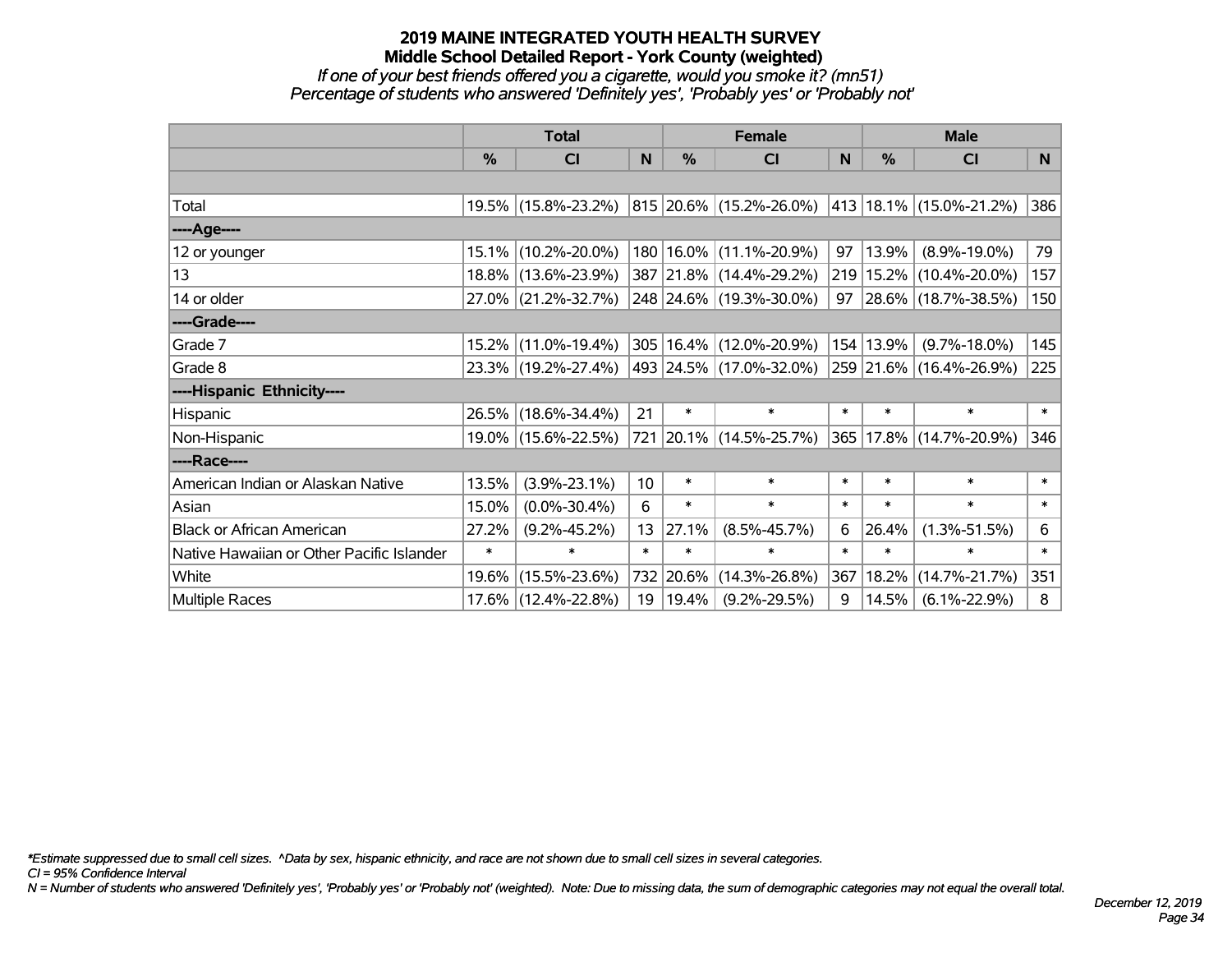*During the past 12 months, were you taught in any of your classes about the dangers of tobacco use? (mn156) Percentage of students who answered 'Yes'*

|                                           | <b>Total</b> |                                               |        |             | <b>Female</b>               |        | <b>Male</b> |                           |          |  |
|-------------------------------------------|--------------|-----------------------------------------------|--------|-------------|-----------------------------|--------|-------------|---------------------------|----------|--|
|                                           | $\%$         | <b>CI</b>                                     | N      | $\%$        | <b>CI</b>                   | N      | $\%$        | <b>CI</b>                 | <b>N</b> |  |
|                                           |              |                                               |        |             |                             |        |             |                           |          |  |
| Total                                     |              | 55.4% (46.2%-64.5%) 2,328 52.8% (43.2%-62.4%) |        |             |                             |        |             | 1,063 58.6% (48.8%-68.4%) | 1,260    |  |
| ----Age----                               |              |                                               |        |             |                             |        |             |                           |          |  |
| 12 or younger                             | 50.2%        | $(38.8\% - 61.6\%)$                           | 602    | 48.6%       | $(36.5\% - 60.7\%)$         | 295    | 52.9%       | $(37.7\% - 68.0\%)$       | 304      |  |
| 13                                        |              | $57.3\%$ (48.1%-66.5%)                        | 1,187  |             | 54.7% (43.8%-65.5%)         | 553    |             | $60.8\%$ (52.6%-68.9%)    | 631      |  |
| 14 or older                               |              | $57.3\%$ (47.2%-67.5%)                        | 528    |             | $ 54.4\% $ (42.8%-66.1%)    | 215    |             | 59.7% (46.3%-73.0%)       | 314      |  |
| ----Grade----                             |              |                                               |        |             |                             |        |             |                           |          |  |
| Grade 7                                   | 51.0%        | $(37.8\% - 64.2\%)$                           |        | 1,028 49.6% | $(34.9\% - 64.4\%)$         | 467    | $52.6\%$    | $(38.9\% - 66.4\%)$       | 556      |  |
| Grade 8                                   |              | $59.4\%$ (50.1%-68.6%)                        |        |             | 1,259 55.7% (46.8%-64.5%)   | 591    |             | 64.0% (53.9%-74.1%)       | 668      |  |
| ----Hispanic Ethnicity----                |              |                                               |        |             |                             |        |             |                           |          |  |
| Hispanic                                  | 46.5%        | $(31.8\% - 61.3\%)$                           | 37     | 46.4%       | $(23.1\% - 69.6\%)$         | 18     | 51.4%       | $(34.0\% - 68.8\%)$       | 19       |  |
| Non-Hispanic                              |              | 55.4% (45.7%-65.1%)                           |        |             | $2,109$ 52.8% (42.4%-63.2%) | 966    |             | 58.6% (48.9%-68.3%)       | 1,141    |  |
| ----Race----                              |              |                                               |        |             |                             |        |             |                           |          |  |
| American Indian or Alaskan Native         | 65.9%        | $(53.4\% - 78.4\%)$                           | 53     | 75.6%       | $(61.2\% - 90.1\%)$         | 29     | 57.0%       | $(38.4\% - 75.6\%)$       | 24       |  |
| Asian                                     | 70.8%        | $(51.4\% - 90.3\%)$                           | 30     | $\ast$      | $\ast$                      | $\ast$ | $\ast$      | $\ast$                    | $\ast$   |  |
| <b>Black or African American</b>          | 49.7%        | $(28.1\% - 71.2\%)$                           | 22     | 47.2%       | $(20.8\% - 73.5\%)$         | 9      | 52.8%       | $(29.7\% - 76.0\%)$       | 12       |  |
| Native Hawaiian or Other Pacific Islander | $\ast$       | $\ast$                                        | $\ast$ | $\ast$      | $\ast$                      | $\ast$ | $\ast$      | $\ast$                    | $\ast$   |  |
| White                                     | 55.2%        | $(45.7\% - 64.6\%)$                           | 2,077  | 52.6%       | $(42.7\% - 62.5\%)$         | 943    | 58.4%       | $(48.4\% - 68.3\%)$       | 1,129    |  |
| Multiple Races                            |              | $56.7\%$ (46.3%-67.1%)                        | 63     |             | $53.5\%$ (45.2%-61.9%)      | 26     |             | $60.1\%$ (40.3%-80.0%)    | 38       |  |

*\*Estimate suppressed due to small cell sizes. ^Data by sex, hispanic ethnicity, and race are not shown due to small cell sizes in several categories.*

*CI = 95% Confidence Interval*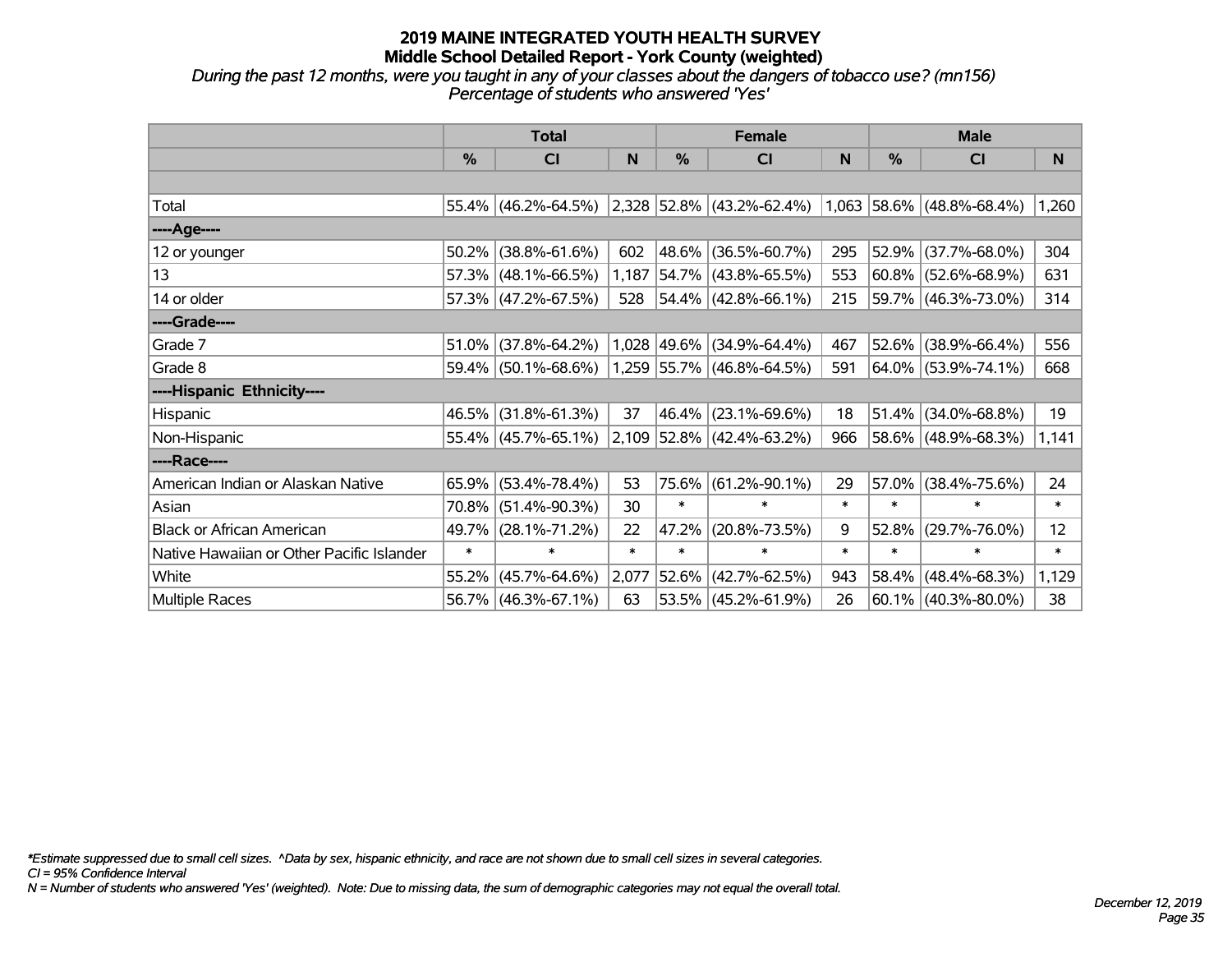*How much do you think people risk harming themselves (physically or in other ways) if they smoke one or more packs of cigarettes per day? (mn36) Percentage of students who answered 'No risk' or 'Slight risk'*

|                                           |        | <b>Total</b>        |        | <b>Female</b> |                    | <b>Male</b> |               |                                                  |        |
|-------------------------------------------|--------|---------------------|--------|---------------|--------------------|-------------|---------------|--------------------------------------------------|--------|
|                                           | %      | <b>CI</b>           | N      | %             | <b>CI</b>          | N           | $\frac{0}{0}$ | <b>CI</b>                                        | N.     |
|                                           |        |                     |        |               |                    |             |               |                                                  |        |
| Total                                     |        | 12.1% (10.8%-13.5%) | 503    | 9.9%          |                    |             |               | $(8.1\% - 11.6\%)$   195   13.9%   (12.2%-15.6%) | 294    |
| ----Age----                               |        |                     |        |               |                    |             |               |                                                  |        |
| 12 or younger                             | 11.8%  | $(9.8\% - 13.8\%)$  | 137    | 11.6%         | $(8.7\% - 14.5\%)$ | 67          | 12.2%         | $(9.8\% - 14.6\%)$                               | 70     |
| 13                                        | 11.8%  | $(9.7\% - 14.0\%)$  | 245    | 9.5%          | $(6.2\% - 12.8\%)$ | 97          |               | 13.4% (11.3%-15.6%)                              | 138    |
| 14 or older                               |        | 13.1% (10.2%-16.0%) | 119    | 8.1%          | $(4.2\% - 12.0\%)$ | 31          |               | 16.4% (14.2%-18.6%)                              | 84     |
| ----Grade----                             |        |                     |        |               |                    |             |               |                                                  |        |
| Grade 7                                   | 12.7%  | $(10.9\% - 14.5\%)$ | 252    | 11.7%         | $(9.1\% - 14.4\%)$ | 108         |               | 13.2% (10.5%-15.9%)                              | 137    |
| Grade 8                                   | 11.3%  | $(9.9\% - 12.8\%)$  | 240    | 8.2%          | $(5.9\% - 10.5\%)$ | 86          |               | 14.2% (12.5%-15.8%)                              | 149    |
| ----Hispanic Ethnicity----                |        |                     |        |               |                    |             |               |                                                  |        |
| Hispanic                                  | 20.1%  | $(16.0\% - 24.1\%)$ | 17     | $\ast$        | $\ast$             | $\ast$      | $\ast$        | $\ast$                                           | $\ast$ |
| Non-Hispanic                              |        | 11.5% (10.3%-12.8%) | 437    | 9.2%          | $(7.5\% - 10.8\%)$ | 167         |               | 13.5% (11.9%-15.1%)                              | 262    |
| ----Race----                              |        |                     |        |               |                    |             |               |                                                  |        |
| American Indian or Alaskan Native         | 15.0%  | $(11.5\% - 18.5\%)$ | 12     | 15.1%         | $(8.2\% - 21.9\%)$ | 6           | 15.1%         | $(8.0\% - 22.2\%)$                               | 6      |
| Asian                                     | 17.3%  | $(7.1\% - 27.4\%)$  | 8      | $\ast$        | $\ast$             | $\ast$      | $\ast$        | $\ast$                                           | $\ast$ |
| <b>Black or African American</b>          | 19.1%  | $(14.2\% - 24.0\%)$ | 10     | $\ast$        | $\ast$             | $\ast$      | $\ast$        | $\ast$                                           | $\ast$ |
| Native Hawaiian or Other Pacific Islander | $\ast$ | $\ast$              | $\ast$ | $\ast$        | $\ast$             | $\ast$      | $\ast$        | $\ast$                                           | $\ast$ |
| White                                     | 11.5%  | $(10.2\% - 12.7\%)$ | 429    | 9.3%          | $(7.7\% - 10.9\%)$ | 166         | 13.2%         | $(11.4\% - 14.9\%)$                              | 254    |
| <b>Multiple Races</b>                     |        | 17.0% (10.6%-23.5%) | 17     | $\ast$        | $\ast$             | $\ast$      | $\ast$        | $\ast$                                           | $\ast$ |

*\*Estimate suppressed due to small cell sizes. ^Data by sex, hispanic ethnicity, and race are not shown due to small cell sizes in several categories.*

*CI = 95% Confidence Interval*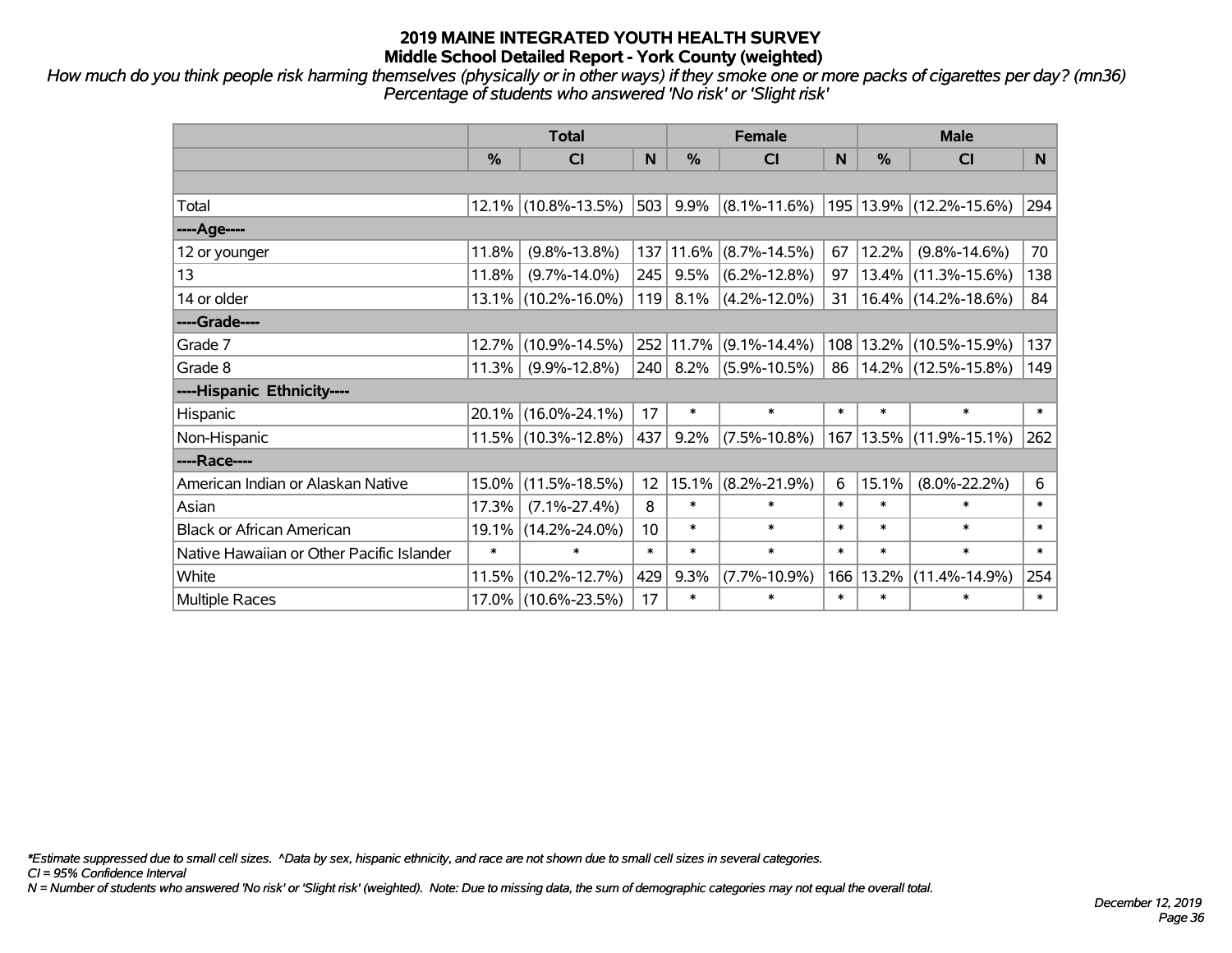#### **2019 MAINE INTEGRATED YOUTH HEALTH SURVEY Middle School Detailed Report - York County (weighted)** *How wrong do you think it is for someone your age to smoke cigarettes? (mn58) Percentage of students who answered 'A little bit wrong' or 'Not wrong at all'*

|                                           | <b>Total</b>  |                    |        |               | <b>Female</b>      | <b>Male</b> |               |                         |        |
|-------------------------------------------|---------------|--------------------|--------|---------------|--------------------|-------------|---------------|-------------------------|--------|
|                                           | $\frac{9}{6}$ | CI                 | N      | $\frac{0}{0}$ | <b>CI</b>          | N           | $\frac{0}{0}$ | <b>CI</b>               | N      |
|                                           |               |                    |        |               |                    |             |               |                         |        |
| Total                                     | 4.2%          | $(2.7\% - 5.6\%)$  | 175    | 3.9%          | $(2.0\% - 5.7\%)$  |             |               | 78 4.0% (2.8%-5.3%)     | 87     |
| ----Age----                               |               |                    |        |               |                    |             |               |                         |        |
| 12 or younger                             | 3.9%          | $(1.5\% - 6.3\%)$  | 47     | 3.9%          | $(0.8\% - 7.0\%)$  |             | 24 3.6%       | $(1.2\% - 6.0\%)$       | 21     |
| 13                                        | 3.2%          | $(1.6\% - 4.9\%)$  | 66     | 2.6%          | $(1.0\% - 4.2\%)$  |             |               | $26 3.3\% $ (1.1%-5.4%) | 34     |
| 14 or older                               | 6.6%          | $(5.3\% - 7.9\%)$  | 61     | $7.0\%$       | $(3.2\% - 10.9\%)$ |             |               | $28 6.1\% $ (4.0%-8.3%) | 32     |
| ----Grade----                             |               |                    |        |               |                    |             |               |                         |        |
| Grade 7                                   | 3.5%          | $(1.1\% - 6.0\%)$  | 71     | 3.5%          | $(0.5\% - 6.4\%)$  |             | 33 3.2%       | $(0.8\% - 5.5\%)$       | 34     |
| Grade 8                                   | 4.5%          | $(3.6\% - 5.4\%)$  | 95     | 4.3%          | $(2.6\% - 5.9\%)$  |             |               | $45 4.3\% $ (3.1%-5.5%) | 45     |
| ----Hispanic Ethnicity----                |               |                    |        |               |                    |             |               |                         |        |
| Hispanic                                  | 8.4%          | $(2.5\% - 14.4\%)$ | 7      | $\ast$        | $\ast$             | $\ast$      | $\ast$        | $\ast$                  | $\ast$ |
| Non-Hispanic                              | 4.0%          | $(2.4\% - 5.7\%)$  | 154    | 3.8%          | $(1.7\% - 6.0\%)$  |             | 70 3.9%       | $(2.6\% - 5.2\%)$       | 76     |
| ----Race----                              |               |                    |        |               |                    |             |               |                         |        |
| American Indian or Alaskan Native         | $\ast$        | $\ast$             | $\ast$ | $\ast$        | $\ast$             | $\ast$      | $\ast$        | $\ast$                  | $\ast$ |
| Asian                                     | $\ast$        | $\ast$             | $\ast$ | $\ast$        | $\ast$             | $\ast$      | $\ast$        | $\ast$                  | $\ast$ |
| <b>Black or African American</b>          | $\ast$        | $\ast$             | $\ast$ | $\ast$        | $\ast$             | $\ast$      | $\ast$        | $\ast$                  | $\ast$ |
| Native Hawaiian or Other Pacific Islander | *             | $\ast$             | $\ast$ | $\ast$        | $\ast$             | $\ast$      | $\ast$        | $\ast$                  | $\ast$ |
| White                                     | 3.9%          | $(2.3\% - 5.5\%)$  |        | 146 3.9%      | $(1.9\% - 5.9\%)$  |             | 69 3.5%       | $(1.9\% - 5.1\%)$       | 68     |
| <b>Multiple Races</b>                     | $8.4\%$       | $(1.8\% - 14.9\%)$ | 9      | $\ast$        | $\ast$             | $\ast$      | $\ast$        | $\ast$                  | $\ast$ |

*\*Estimate suppressed due to small cell sizes. ^Data by sex, hispanic ethnicity, and race are not shown due to small cell sizes in several categories.*

*CI = 95% Confidence Interval*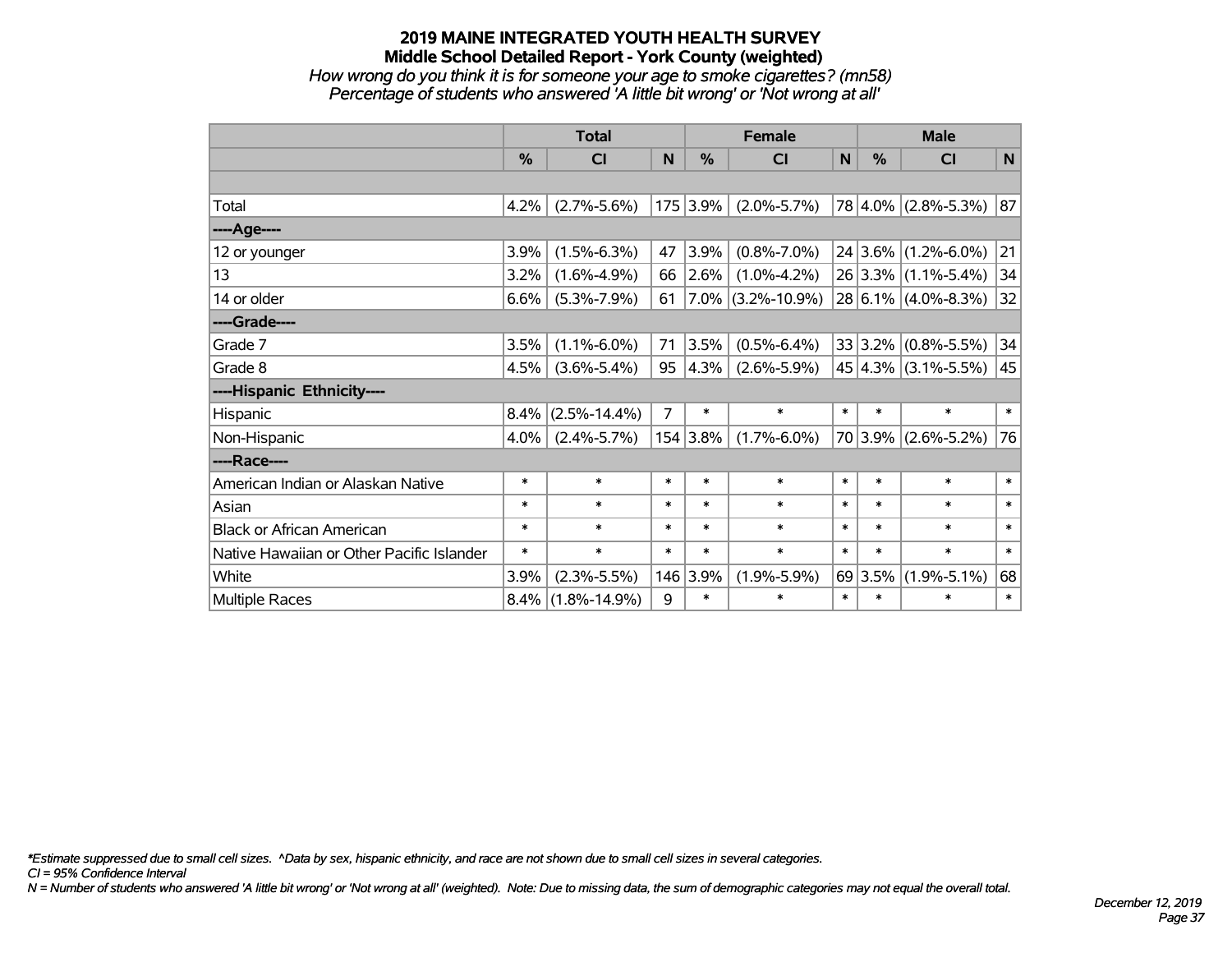# **2019 MAINE INTEGRATED YOUTH HEALTH SURVEY Middle School Detailed Report - York County (weighted)** *How wrong do your parents feel it would be for you to smoke cigarettes? (mn35)*

*Percentage of students who answered 'A little bit wrong' or 'Not wrong at all'*

|                                           | <b>Total</b> |                    |        |         | <b>Female</b>          | <b>Male</b> |               |                         |        |
|-------------------------------------------|--------------|--------------------|--------|---------|------------------------|-------------|---------------|-------------------------|--------|
|                                           | %            | <b>CI</b>          | N      | %       | C <sub>1</sub>         | N           | $\frac{0}{0}$ | <b>CI</b>               | N      |
|                                           |              |                    |        |         |                        |             |               |                         |        |
| Total                                     | 2.8%         | $(1.7\% - 3.9\%)$  | 117    | $3.3\%$ | $(1.9\% - 4.7\%)$      |             |               | $67$ 2.1% (1.1%-3.1%)   | 45     |
| ---- Age----                              |              |                    |        |         |                        |             |               |                         |        |
| 12 or younger                             | 3.2%         | $(0.6\% - 5.8\%)$  | 38     | 3.9%    | $(0.5\% - 7.3\%)$      |             | 24 2.5%       | $(0.1\% - 4.8\%)$       | 14     |
| 13                                        | 2.0%         | $(0.8\% - 3.2\%)$  | 41     | 1.7%    | $(0.4\% - 3.0\%)$      |             |               | $17 1.9\% $ (0.0%-3.8%) | 20     |
| 14 or older                               | 4.2%         | $(2.5\% - 5.8\%)$  | 38     |         | $ 6.5\% $ (2.4%-10.6%) |             |               | $26$ 2.1% (0.1%-4.2%)   | 11     |
| ----Grade----                             |              |                    |        |         |                        |             |               |                         |        |
| Grade 7                                   | 2.5%         | $(0.5\% - 4.5\%)$  | 50     | 3.3%    | $(0.0\% - 6.7\%)$      | 31          | 1.8%          | $(0.5\% - 3.1\%)$       | 19     |
| Grade 8                                   | 2.9%         | $(1.7\% - 4.2\%)$  | 62     | 3.4%    | $(1.8\% - 4.9\%)$      |             |               | $35 2.1\% $ (0.5%-3.7%) | 21     |
| ----Hispanic Ethnicity----                |              |                    |        |         |                        |             |               |                         |        |
| Hispanic                                  | $8.0\%$      | $(1.7\% - 14.2\%)$ | 6      | $\ast$  | $\ast$                 | $\ast$      | $\ast$        | $\ast$                  | $\ast$ |
| Non-Hispanic                              | 2.6%         | $(1.4\% - 3.9\%)$  | 99     | 3.0%    | $(1.2\% - 4.8\%)$      |             |               | $55$ 2.1% (1.0%-3.2%)   | 40     |
| ----Race----                              |              |                    |        |         |                        |             |               |                         |        |
| American Indian or Alaskan Native         | $\ast$       | $\ast$             | $\ast$ | $\ast$  | $\ast$                 | $\ast$      | $\ast$        | $\ast$                  | $\ast$ |
| Asian                                     | $\ast$       | $\ast$             | $\ast$ | $\ast$  | $\ast$                 | $\ast$      | $\ast$        | $\ast$                  | $\ast$ |
| <b>Black or African American</b>          | $\ast$       | $\ast$             | $\ast$ | $\ast$  | $\ast$                 | $\ast$      | $\ast$        | $\ast$                  | $\ast$ |
| Native Hawaiian or Other Pacific Islander | *            | $\ast$             | $\ast$ | $\ast$  | $\ast$                 | $\ast$      | $\ast$        | $\ast$                  | $\ast$ |
| White                                     | 2.7%         | $(1.4\% - 3.9\%)$  | 99     | 3.5%    | $(1.9\% - 5.2\%)$      | 63          | 1.7%          | $(0.6\% - 2.8\%)$       | 32     |
| Multiple Races                            | $7.2\%$      | $(1.5\% - 12.8\%)$ | 8      | $\ast$  | $\ast$                 | $\ast$      | $\ast$        | $\ast$                  | $\ast$ |

*\*Estimate suppressed due to small cell sizes. ^Data by sex, hispanic ethnicity, and race are not shown due to small cell sizes in several categories.*

*CI = 95% Confidence Interval*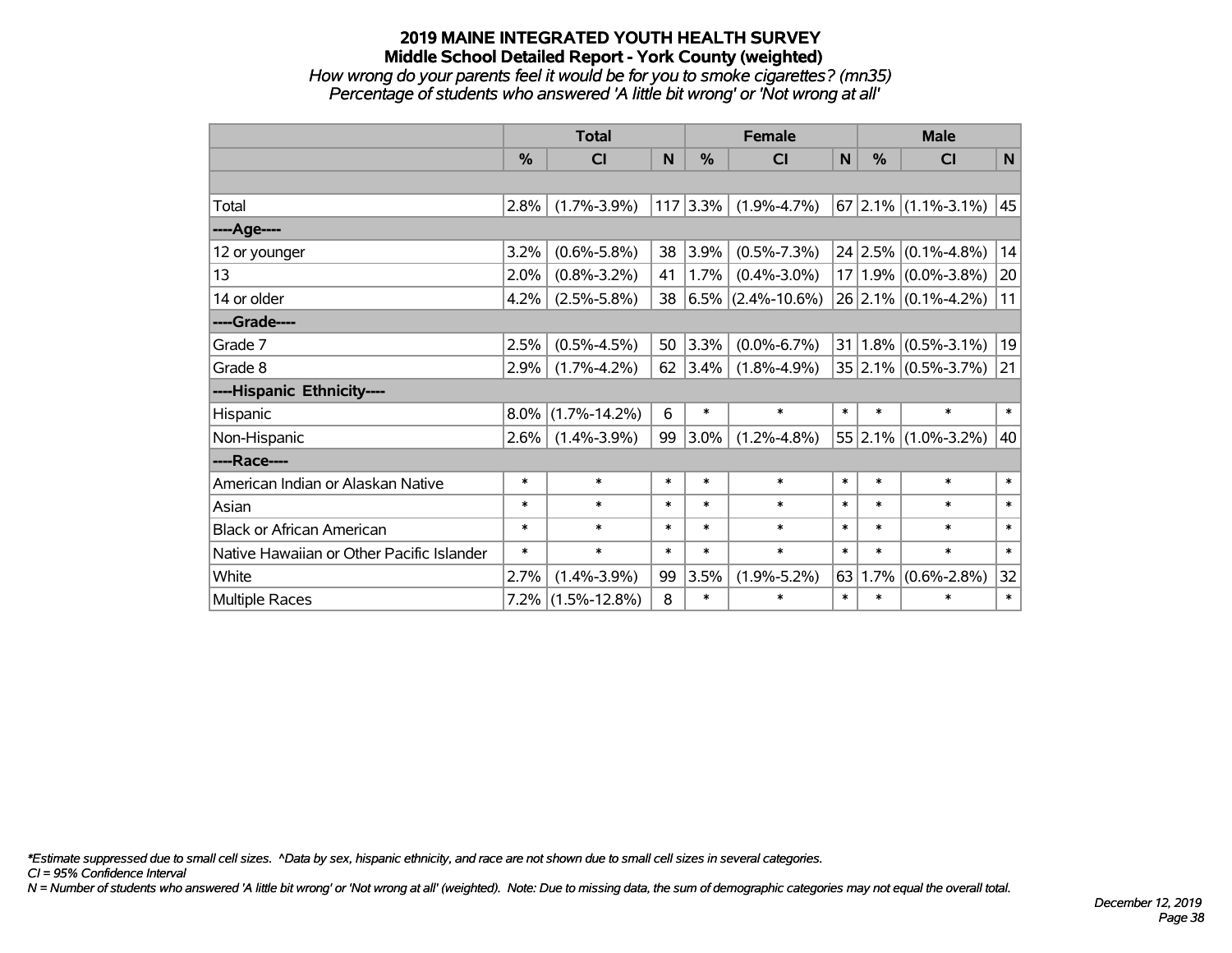#### **2019 MAINE INTEGRATED YOUTH HEALTH SURVEY Middle School Detailed Report - York County (weighted)** *How wrong do your friends feel it would be for you to smoke cigarettes? (mn172) Percentage of students who answered 'A little bit wrong' or 'Not wrong at all'*

|                                           | <b>Total</b>  |                     |                |             | <b>Female</b>               | <b>Male</b>     |        |                                  |                |
|-------------------------------------------|---------------|---------------------|----------------|-------------|-----------------------------|-----------------|--------|----------------------------------|----------------|
|                                           | $\frac{0}{0}$ | CI                  | N              | %           | <b>CI</b>                   | N               | %      | <b>CI</b>                        | N              |
|                                           |               |                     |                |             |                             |                 |        |                                  |                |
| Total                                     |               | 15.2% (11.6%-18.9%) |                |             | 632   15.6%   (11.3%-20.0%) |                 |        | $ 311 14.7\%  (10.8\% - 18.7\%)$ | 312            |
| ----Age----                               |               |                     |                |             |                             |                 |        |                                  |                |
| 12 or younger                             | 13.4%         | $(6.6\% - 20.2\%)$  |                | 159 11.7%   | $(5.4\% - 17.9\%)$          | 70              | 15.7%  | $(7.2\% - 24.1\%)$               | 88             |
| 13                                        | 13.3%         | $(9.2\% - 17.5\%)$  |                | $272$ 14.1% | $(8.5\% - 19.7\%)$          | 141             | 12.2%  | $(7.8\% - 16.5\%)$               | 124            |
| 14 or older                               |               | 22.0% (18.3%-25.7%) |                |             | 201 25.7% (19.9%-31.6%)     |                 |        | 100   19.1%   (15.2%-22.9%)      | 100            |
| ----Grade----                             |               |                     |                |             |                             |                 |        |                                  |                |
| Grade 7                                   | 12.2%         | $(6.7\% - 17.8\%)$  |                | 243 11.6%   | $(6.5\% - 16.8\%)$          | 108             | 13.0%  | $(6.3\% - 19.7\%)$               | 135            |
| Grade 8                                   |               | 18.1% (14.6%-21.7%) |                |             | 380 19.3% (14.1%-24.4%)     |                 |        | 203 16.5% (12.5%-20.5%)          | 169            |
| ----Hispanic Ethnicity----                |               |                     |                |             |                             |                 |        |                                  |                |
| Hispanic                                  | 12.9%         | $(5.9\% - 19.9\%)$  | 10             | $\ast$      | $\ast$                      | $\ast$          | $\ast$ | $\ast$                           | $\ast$         |
| Non-Hispanic                              |               | 15.3% (11.5%-19.2%) |                |             | 576 16.1% (11.2%-20.9%)     | 291             |        | $14.6\%$ (10.7%-18.5%)           | 278            |
| ----Race----                              |               |                     |                |             |                             |                 |        |                                  |                |
| American Indian or Alaskan Native         | 17.2%         | $(7.7\% - 26.7\%)$  | 14             | 16.1%       | $(4.3\% - 27.9\%)$          | 6               | 18.3%  | $(3.1\% - 33.5\%)$               | $\overline{7}$ |
| Asian                                     | 20.8%         | $(0.0\% - 42.1\%)$  | 9              | $\ast$      | $\ast$                      | $\ast$          | $\ast$ | $\ast$                           | $\ast$         |
| <b>Black or African American</b>          | 14.2%         | $(3.1\% - 25.4\%)$  | $\overline{7}$ | $\ast$      | $\ast$                      | $\ast$          | $\ast$ | $\ast$                           | $\ast$         |
| Native Hawaiian or Other Pacific Islander | $\ast$        | $\ast$              | $\ast$         | $\ast$      | $\ast$                      | $\ast$          | $\ast$ | $\ast$                           | $\ast$         |
| White                                     | 14.7%         | $(11.0\% - 18.5\%)$ |                | 546 15.3%   | $(10.7\% - 19.9\%)$         | 272             | 14.0%  | $(10.1\% - 18.0\%)$              | 267            |
| Multiple Races                            |               | 22.4% (14.0%-30.7%) |                |             | 25 24.0% (13.6%-34.3%)      | 12 <sup>2</sup> | 19.8%  | $(7.7\% - 31.8\%)$               | 12             |

*\*Estimate suppressed due to small cell sizes. ^Data by sex, hispanic ethnicity, and race are not shown due to small cell sizes in several categories.*

*CI = 95% Confidence Interval*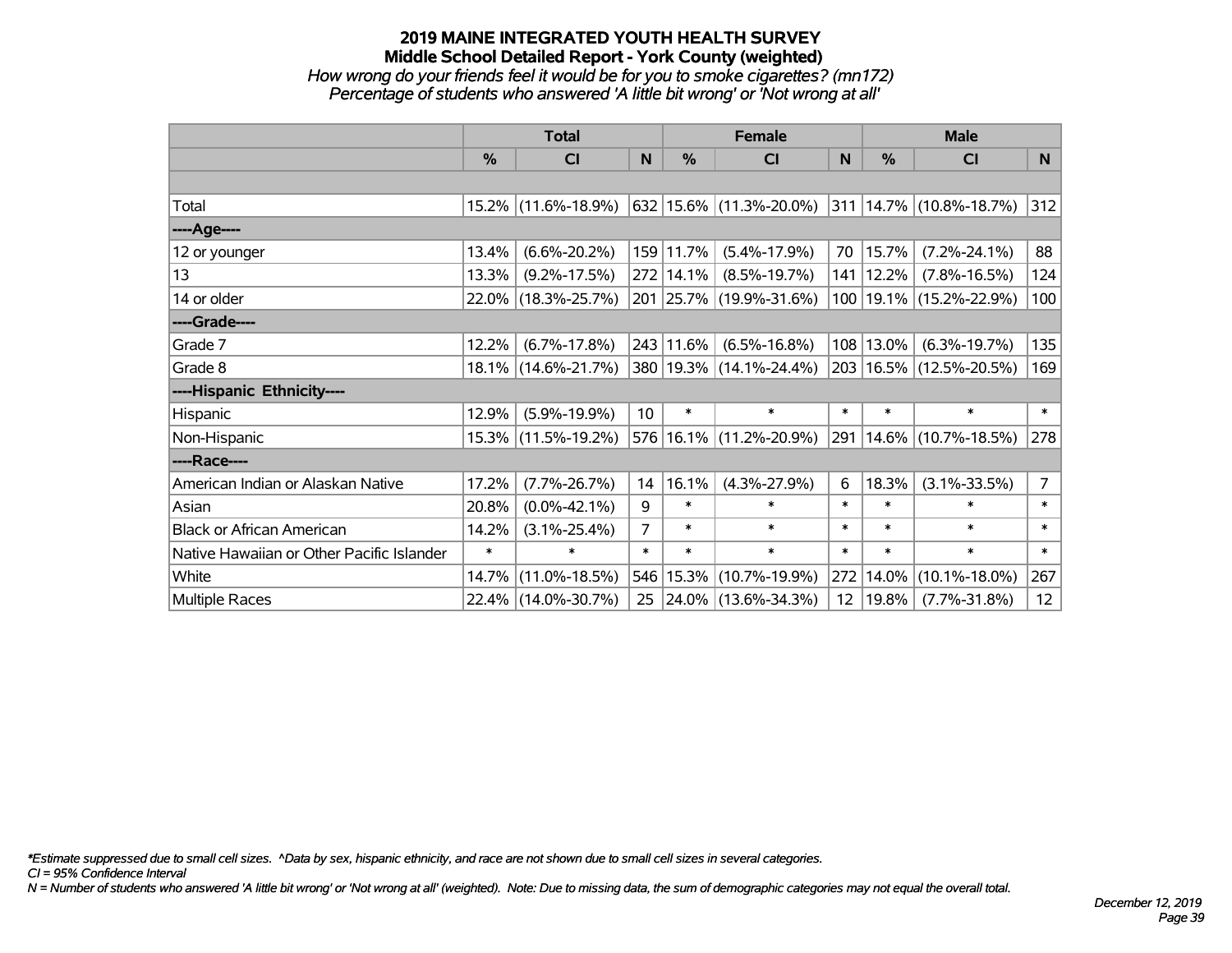#### **2019 MAINE INTEGRATED YOUTH HEALTH SURVEY Middle School Detailed Report - York County (weighted)** *Have you ever used an electronic vapor product? (mn173) Percentage of students who answered 'Yes'*

|                                           | <b>Total</b>  |                     |        |           | <b>Female</b>                                                     |        |             | <b>Male</b>                 |          |
|-------------------------------------------|---------------|---------------------|--------|-----------|-------------------------------------------------------------------|--------|-------------|-----------------------------|----------|
|                                           | $\frac{0}{0}$ | CI                  | N      | $\%$      | <b>CI</b>                                                         | N      | %           | <b>CI</b>                   | <b>N</b> |
|                                           |               |                     |        |           |                                                                   |        |             |                             |          |
| Total                                     |               | 16.9% (13.6%-20.1%) |        |           | $\vert$ 694   18.0%   (12.8%-23.1%)   352   15.7%   (13.2%-18.1%) |        |             |                             | 331      |
| ----Age----                               |               |                     |        |           |                                                                   |        |             |                             |          |
| 12 or younger                             | 10.2%         | $(6.4\% - 14.1\%)$  | 119    | 9.9%      | $(6.1\% - 13.7\%)$                                                | 58     | 10.3%       | $(5.2\% - 15.3\%)$          | 57       |
| 13                                        |               | 16.7% (12.6%-20.8%) |        |           | 342 20.0% (13.5%-26.5%)                                           |        | 199   13.2% | $(8.7\% - 17.8\%)$          | 136      |
| 14 or older                               |               | 25.7% (19.8%-31.7%) |        |           | 230 24.9% (18.7%-31.1%)                                           |        |             | 95 26.2% (17.8%-34.6%)      | 134      |
| ----Grade----                             |               |                     |        |           |                                                                   |        |             |                             |          |
| Grade 7                                   | 11.3%         | $(9.0\% - 13.6\%)$  |        | 222 11.5% | $(8.7\% - 14.3\%)$                                                | 105    | 11.0%       | $(8.4\% - 13.5\%)$          | 113      |
| Grade 8                                   |               | 22.0% (17.2%-26.7%) |        |           | 458 23.7% (16.4%-31.0%)                                           |        |             | 247   19.8%   (16.6%-23.0%) | 203      |
| ----Hispanic Ethnicity----                |               |                     |        |           |                                                                   |        |             |                             |          |
| Hispanic                                  |               | 24.5% (18.8%-30.3%) | 19     |           | $ 22.7\% $ (10.2%-35.2%)                                          | 8      | 23.0%       | $(11.0\% - 35.0\%)$         | 8        |
| Non-Hispanic                              |               | 17.2% (13.6%-20.9%) |        |           | $642 \mid 18.4\% \mid (12.6\% - 24.2\%)$                          |        |             | 328 15.9% (13.3%-18.6%)     | 305      |
| ----Race----                              |               |                     |        |           |                                                                   |        |             |                             |          |
| American Indian or Alaskan Native         | 18.5%         | $(5.7\% - 31.3\%)$  | 14     | 17.7%     | $(5.6\% - 29.8\%)$                                                | 6      | 19.3%       | $(1.7\% - 36.9\%)$          | 7        |
| Asian                                     | $\ast$        | $\ast$              | $\ast$ | $\ast$    | $\ast$                                                            | $\ast$ | $\ast$      | $\ast$                      | $\ast$   |
| <b>Black or African American</b>          | 28.4%         | $(16.5\% - 40.2\%)$ | 12     | $\ast$    | $\ast$                                                            | $\ast$ | $\ast$      | $\ast$                      | $\ast$   |
| Native Hawaiian or Other Pacific Islander | $\ast$        | $\ast$              | $\ast$ | $\ast$    | $\ast$                                                            | $\ast$ | $\ast$      | $\ast$                      | $\ast$   |
| White                                     |               | 16.5% (13.2%-19.7%) | 608    | 17.4%     | $(12.1\% - 22.8\%)$                                               | 306    | 15.4%       | $(12.9\% - 17.9\%)$         | 293      |
| <b>Multiple Races</b>                     |               | 25.9% (15.5%-36.3%) | 28     |           | $ 32.9\% $ (18.4%-47.4%)                                          | 16     | 18.7%       | $(3.4\% - 34.1\%)$          | 11       |

*\*Estimate suppressed due to small cell sizes. ^Data by sex, hispanic ethnicity, and race are not shown due to small cell sizes in several categories.*

*CI = 95% Confidence Interval*

*N = Number of students who answered 'Yes' (weighted). Note: Due to missing data, the sum of demographic categories may not equal the overall total.*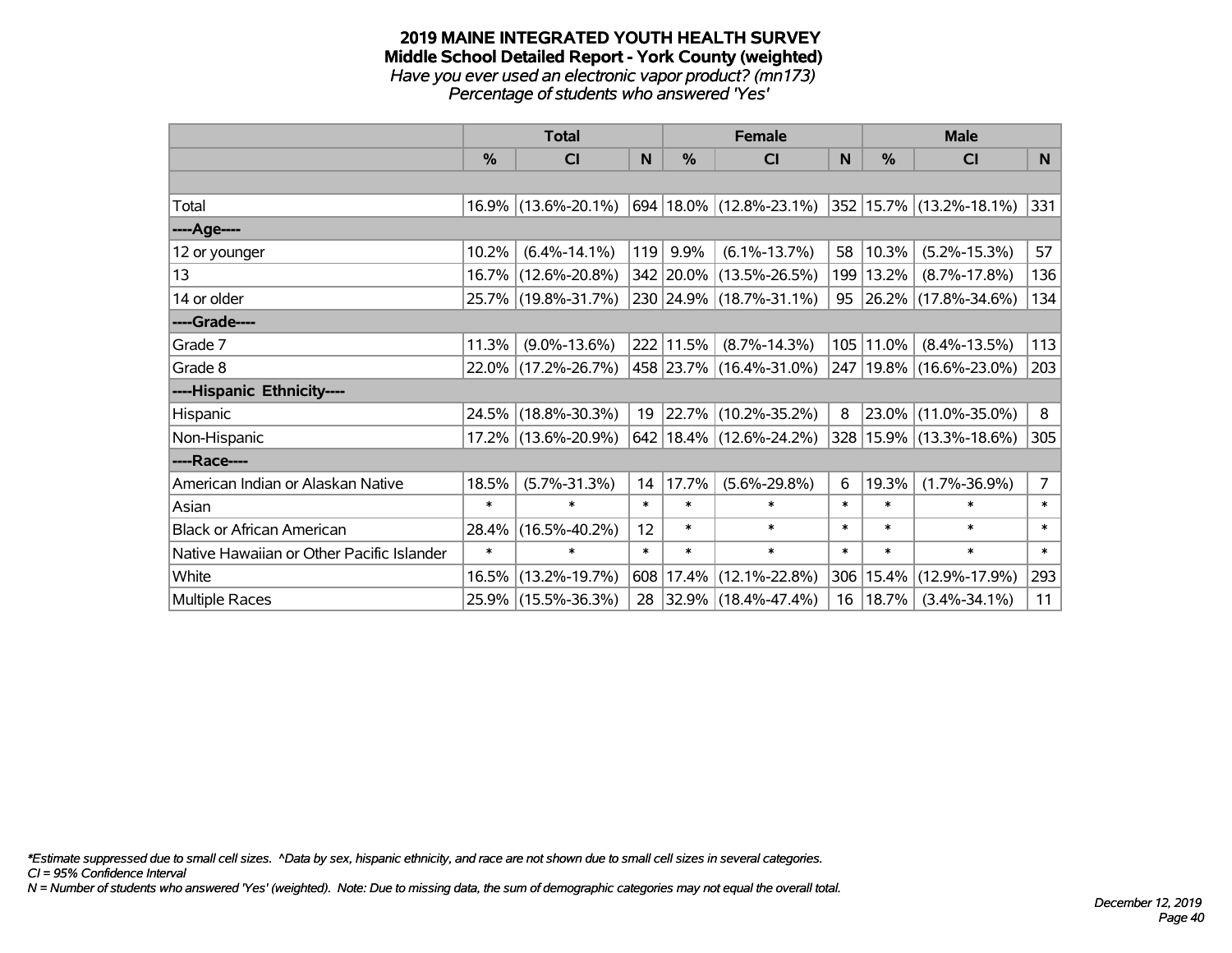*During the past 30 days, on how many days did you use an electronic vapor product? (mn174) Percentage of students who answered at least 1 day*

|                                           | <b>Total</b> |                    |                | <b>Female</b> |                       | <b>Male</b> |               |                    |        |
|-------------------------------------------|--------------|--------------------|----------------|---------------|-----------------------|-------------|---------------|--------------------|--------|
|                                           | $\%$         | <b>CI</b>          | N              | $\frac{0}{0}$ | <b>CI</b>             | N           | $\frac{0}{0}$ | <b>CI</b>          | N      |
|                                           |              |                    |                |               |                       |             |               |                    |        |
| Total                                     | 7.0%         | $(5.0\% - 9.0\%)$  | 290            | 8.6%          | $(5.3\% - 12.0\%)$    | 172         | 5.3%          | $(3.7\% - 6.9\%)$  | 113    |
| ---- Age----                              |              |                    |                |               |                       |             |               |                    |        |
| 12 or younger                             | 4.8%         | $(2.4\% - 7.2\%)$  | 56             | 4.6%          | $(2.2\% - 7.0\%)$     | 27          | 5.2%          | $(2.5\% - 7.8\%)$  | 29     |
| 13                                        | 7.0%         | $(4.5\% - 9.5\%)$  | 144            | 10.1%         | $(5.0\% - 15.2\%)$    | 100         | 3.8%          | $(1.3\% - 6.3\%)$  | 39     |
| 14 or older                               | 9.8%         | $(7.7\% - 11.9\%)$ | 90             |               | $11.1\%$ (8.7%-13.6%) | 44          | 8.6%          | $(5.7\% - 11.6\%)$ | 45     |
| ----Grade----                             |              |                    |                |               |                       |             |               |                    |        |
| Grade 7                                   | 4.3%         | $(2.8\% - 5.9\%)$  | 86             | 4.9%          | $(2.9\% - 6.9\%)$     | 45          | 3.9%          | $(2.0\% - 5.9\%)$  | 41     |
| Grade 8                                   | 9.3%         | $(6.7\% - 11.9\%)$ | 196            |               | $12.0\%$ (7.4%-16.7%) | 126         | 6.2%          | $(4.6\% - 7.8\%)$  | 64     |
| ----Hispanic Ethnicity----                |              |                    |                |               |                       |             |               |                    |        |
| Hispanic                                  | 16.3%        | $(8.6\% - 24.0\%)$ | 12             | $\ast$        | $\ast$                | $\ast$      | $\ast$        | $\ast$             | $\ast$ |
| Non-Hispanic                              | 6.9%         | $(4.7\% - 9.0\%)$  | 259            | 8.8%          | $(5.0\% - 12.5\%)$    | 158         | 5.0%          | $(3.6\% - 6.5\%)$  | 97     |
| ----Race----                              |              |                    |                |               |                       |             |               |                    |        |
| American Indian or Alaskan Native         | 8.7%         | $(0.0\% - 19.0\%)$ | $\overline{7}$ | $\ast$        | $\ast$                | $\ast$      | $\ast$        | $\ast$             | $\ast$ |
| Asian                                     | $\ast$       | $\ast$             | $\ast$         | $\ast$        | $\ast$                | $\ast$      | $\ast$        | $\ast$             | $\ast$ |
| <b>Black or African American</b>          | $\ast$       | $\ast$             | $\ast$         | $\ast$        | $\ast$                | $\ast$      | $\ast$        | $\ast$             | $\ast$ |
| Native Hawaiian or Other Pacific Islander | $\ast$       | $\ast$             | $\ast$         | $\ast$        | $\ast$                | $\ast$      | $\ast$        | $\ast$             | $\ast$ |
| White                                     | 6.4%         | $(4.5\% - 8.3\%)$  | 237            | 8.1%          | $(4.7\% - 11.5\%)$    | 144         | 4.7%          | $(3.3\% - 6.1\%)$  | 90     |
| <b>Multiple Races</b>                     | 18.0%        | $(7.9\% - 28.1\%)$ | 20             | 21.3%         | $(7.3\% - 35.3\%)$    | 11          | 14.0%         | $(2.9\% - 25.1\%)$ | 9      |

*\*Estimate suppressed due to small cell sizes. ^Data by sex, hispanic ethnicity, and race are not shown due to small cell sizes in several categories.*

*CI = 95% Confidence Interval*

*N = Number of students who answered at least 1 day (weighted). Note: Due to missing data, the sum of demographic categories may not equal the overall total.*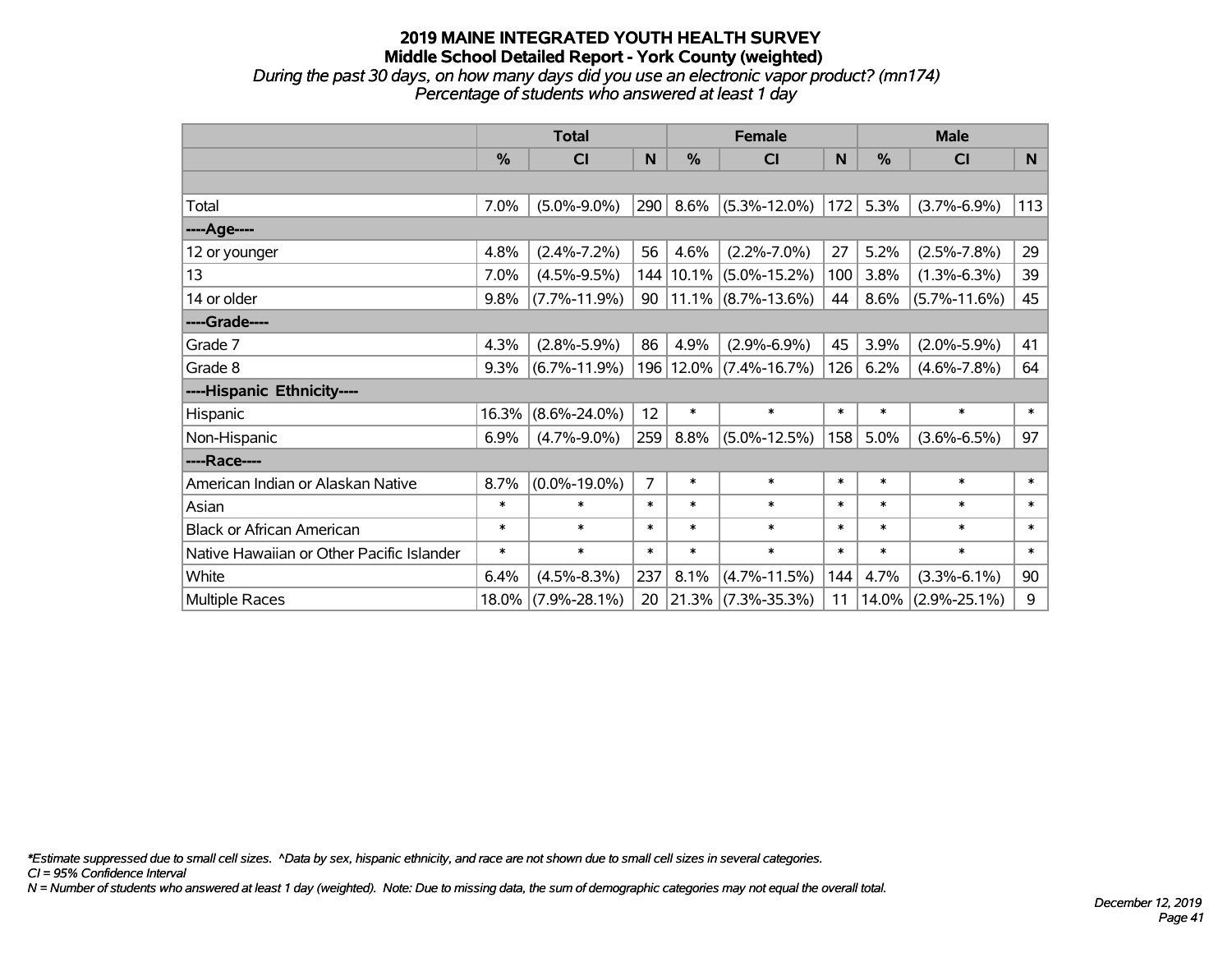*The last time you used an electronic vapor product, what was in the vapor you inhaled? (mn182) Percentage of students who answered 'Nicotine'*

|                                           | <b>Total</b> |                        |              |           | <b>Female</b>           |        | <b>Male</b>   |                         |        |  |
|-------------------------------------------|--------------|------------------------|--------------|-----------|-------------------------|--------|---------------|-------------------------|--------|--|
|                                           | %            | CI                     | $\mathsf{N}$ | %         | <b>CI</b>               | N      | $\frac{0}{0}$ | <b>CI</b>               | N      |  |
|                                           |              |                        |              |           |                         |        |               |                         |        |  |
| Total                                     | 30.2%        | $(23.0\% - 37.4\%)$    |              | 178 34.0% | $(25.4\% - 42.6\%)$     |        |               | 102 26.6% (13.2%-40.0%) | 75     |  |
| ----Age----                               |              |                        |              |           |                         |        |               |                         |        |  |
| 12 or younger                             | 22.3%        | $(10.4\% - 34.2\%)$    | 24           | $\ast$    | $\ast$                  | $\ast$ | $\ast$        | $\ast$                  | $\ast$ |  |
| 13                                        | 33.2%        | $(27.3\% - 39.1\%)$    | 92           | 34.7%     | $(27.1\% - 42.3\%)$     | 60     | 31.5%         | $(18.7\% - 44.3\%)$     | 32     |  |
| 14 or older                               |              | $30.8\%$ (15.1%-46.6%) | 62           | 28.2%     | $(5.0\% - 51.4\%)$      | 22     | 31.9%         | $(8.0\% - 55.9\%)$      | 39     |  |
| ----Grade----                             |              |                        |              |           |                         |        |               |                         |        |  |
| Grade 7                                   | 28.2%        | $(22.9\% - 33.5\%)$    | 51           | 43.6%     | $(31.7\% - 55.6\%)$     | 39     | 13.6%         | $(5.3\% - 21.8\%)$      | 12     |  |
| Grade 8                                   |              | 32.5% (22.2%-42.7%)    |              |           | 127 29.9% (19.5%-40.3%) | 63     |               | 35.6% (15.0%-56.2%)     | 63     |  |
| ----Hispanic Ethnicity----                |              |                        |              |           |                         |        |               |                         |        |  |
| Hispanic                                  | 35.1%        | $(12.5\% - 57.8\%)$    | 7            | $\ast$    | $\ast$                  | $\ast$ | $\ast$        | $\ast$                  | $\ast$ |  |
| Non-Hispanic                              | 30.8%        | $(22.8\% - 38.8\%)$    |              | 165 33.4% | $(23.9\% - 43.0\%)$     | 94     |               | 28.5% (14.6%-42.3%)     | 72     |  |
| ----Race----                              |              |                        |              |           |                         |        |               |                         |        |  |
| American Indian or Alaskan Native         | $\ast$       | $\ast$                 | $\ast$       | $\ast$    | $\ast$                  | $\ast$ | $\ast$        | $\ast$                  | $\ast$ |  |
| Asian                                     | $\ast$       | $\ast$                 | $\ast$       | $\ast$    | $\ast$                  | $\ast$ | $\ast$        | $\ast$                  | $\ast$ |  |
| <b>Black or African American</b>          | $\ast$       | $\ast$                 | $\ast$       | $\ast$    | $\ast$                  | $\ast$ | $\ast$        | $\ast$                  | $\ast$ |  |
| Native Hawaiian or Other Pacific Islander | $\ast$       | $\ast$                 | $\ast$       | $\ast$    | $\ast$                  | $\ast$ | $\ast$        | $\ast$                  | $\ast$ |  |
| White                                     | 32.3%        | $(24.5\% - 40.0\%)$    |              | 164 35.3% | $(25.3\% - 45.4\%)$     | 93     | 29.6%         | $(14.8\% - 44.3\%)$     | 71     |  |
| <b>Multiple Races</b>                     | 25.4%        | $(9.5\% - 41.2\%)$     | 7            | $\ast$    | $\ast$                  | $\ast$ | $\ast$        | $\ast$                  | $\ast$ |  |

*\*Estimate suppressed due to small cell sizes. ^Data by sex, hispanic ethnicity, and race are not shown due to small cell sizes in several categories.*

*CI = 95% Confidence Interval*

*N = Number of students who answered 'Nicotine' (weighted). Note: Due to missing data, the sum of demographic categories may not equal the overall total.*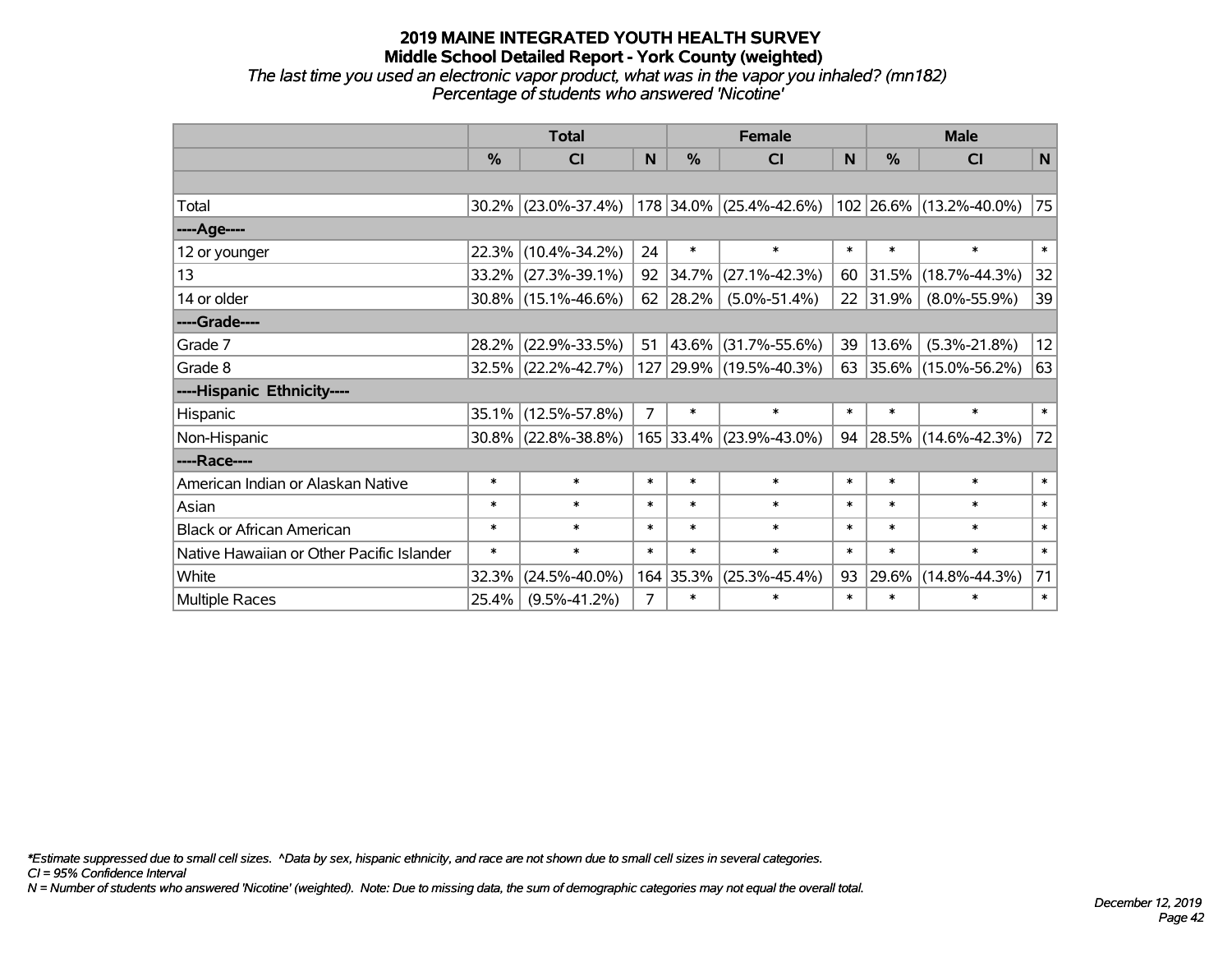*The last time you used an electronic vapor product, what was in the vapor you inhaled? (mn182\_2) Percentage of students who answered 'Marijuana or Hash Oil'*

|                                           |        | <b>Total</b>       |        | <b>Female</b> |        |        | <b>Male</b> |        |        |
|-------------------------------------------|--------|--------------------|--------|---------------|--------|--------|-------------|--------|--------|
|                                           | %      | <b>CI</b>          | N      | %             | CI     | N      | %           | CI N   |        |
|                                           |        |                    |        |               |        |        |             |        |        |
| Total                                     | 5.1%   | $(2.7\% - 7.5\%)$  | 30     | $\ast$        | $\ast$ | $\ast$ | $\ast$      | $\ast$ | *      |
| ---- Age----                              |        |                    |        |               |        |        |             |        |        |
| 12 or younger                             | $\ast$ | $\ast$             | $\ast$ | $\ast$        | $\ast$ | $\ast$ | $\ast$      | $\ast$ | $\ast$ |
| 13                                        | 4.2%   | $(0.7\% - 7.8\%)$  | 12     | $\ast$        | $\ast$ | $\ast$ | $\ast$      | $\ast$ | $\ast$ |
| 14 or older                               | 7.0%   | $(0.5\% - 13.5\%)$ | 14     | $\ast$        | $\ast$ | $\ast$ | $\ast$      | $\ast$ | $\ast$ |
| ----Grade----                             |        |                    |        |               |        |        |             |        |        |
| Grade 7                                   | 3.3%   | $(0.7\% - 5.8\%)$  | 6      | $\ast$        | $\ast$ | $\ast$ | $\ast$      | $\ast$ | *      |
| Grade 8                                   | 5.3%   | $(0.9\% - 9.6\%)$  | 21     | $\ast$        | $\ast$ | $\ast$ | *           | $\ast$ | *      |
| ----Hispanic Ethnicity----                |        |                    |        |               |        |        |             |        |        |
| Hispanic                                  | $\ast$ | $\ast$             | $\ast$ | $\ast$        | $\ast$ | $\ast$ | *           | $\ast$ | *      |
| Non-Hispanic                              | 5.0%   | $(2.0\% - 7.9\%)$  | 27     | $\ast$        | $\ast$ | $\ast$ | $\ast$      | $\ast$ | $\ast$ |
| ----Race----                              |        |                    |        |               |        |        |             |        |        |
| American Indian or Alaskan Native         | $\ast$ | $\ast$             | $\ast$ | $\ast$        | $\ast$ | $\ast$ | $\ast$      | $\ast$ | $\ast$ |
| Asian                                     | $\ast$ | $\ast$             | $\ast$ | $\ast$        | $\ast$ | $\ast$ | $\ast$      | $\ast$ | $\ast$ |
| <b>Black or African American</b>          | $\ast$ | $\ast$             | $\ast$ | $\ast$        | $\ast$ | $\ast$ | $\ast$      | $\ast$ | $\ast$ |
| Native Hawaiian or Other Pacific Islander | $\ast$ | $\ast$             | $\ast$ | $\ast$        | $\ast$ | $\ast$ | $\ast$      | $\ast$ | $\ast$ |
| White                                     | 4.9%   | $(1.9\% - 7.9\%)$  | 25     | $\ast$        | $\ast$ | $\ast$ | *           | $\ast$ | *      |
| <b>Multiple Races</b>                     | $\ast$ | $\ast$             | $\ast$ | $\ast$        | $\ast$ | $\ast$ | $\ast$      | $\ast$ | $\ast$ |

*\*Estimate suppressed due to small cell sizes. ^Data by sex, hispanic ethnicity, and race are not shown due to small cell sizes in several categories.*

*CI = 95% Confidence Interval*

*N = Number of students who answered 'Marijuana or Hash Oil' (weighted). Note: Due to missing data, the sum of demographic categories may not equal the overall total.*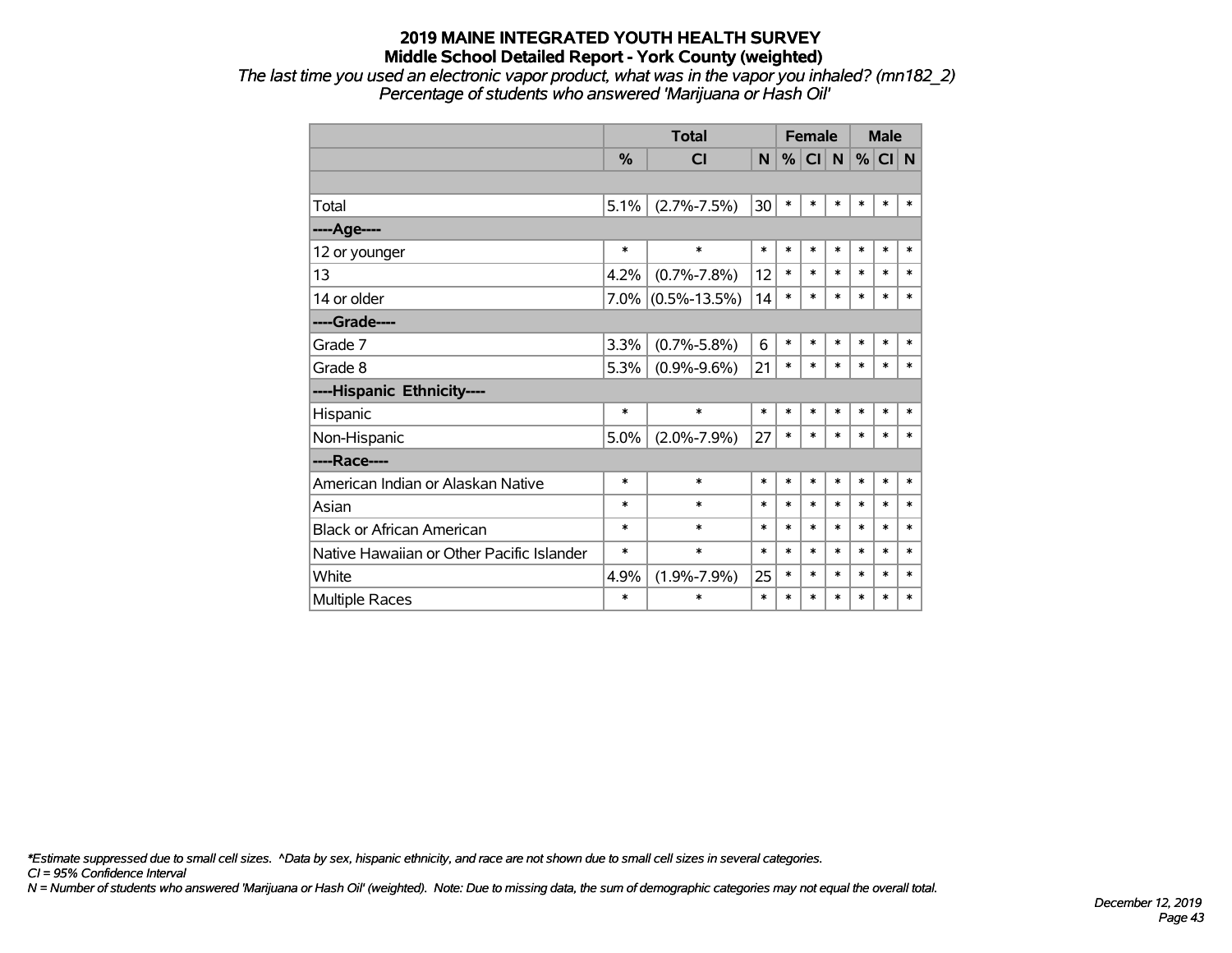*Percentage of students who are susceptible to cigarette use (among all students including those who have tried cigarettes or are current cigarette users) (mntobsus)*

|                                           | <b>Total</b> |                     |        | <b>Female</b> |                           | <b>Male</b>     |           |                         |        |
|-------------------------------------------|--------------|---------------------|--------|---------------|---------------------------|-----------------|-----------|-------------------------|--------|
|                                           | %            | C <sub>l</sub>      | N      | %             | CI                        | N               | %         | <b>CI</b>               | N      |
|                                           |              |                     |        |               |                           |                 |           |                         |        |
| Total                                     | 25.9%        | $(21.7\% - 30.2\%)$ |        |               | 1,077 25.9% (19.7%-32.0%) |                 |           | 515 25.6% (21.5%-29.6%) | 545    |
| ----Age----                               |              |                     |        |               |                           |                 |           |                         |        |
| 12 or younger                             | 21.8%        | $(16.4\% - 27.3\%)$ | 259    |               | 20.9% (15.9%-25.9%)       | 127             | 23.0%     | $(16.0\% - 30.0\%)$     | 130    |
| 13                                        |              | 25.6% (19.3%-31.9%) | 522    |               | 27.0% (16.8%-37.3%)       |                 |           | 267 23.4% (18.9%-27.9%) | 241    |
| 14 or older                               |              | 32.1% (25.0%-39.1%) | 295    |               | $30.7\%$ (25.4%-36.0%)    |                 |           | 121 33.0% (22.3%-43.7%) | 173    |
| ----Grade----                             |              |                     |        |               |                           |                 |           |                         |        |
| Grade 7                                   | 21.6%        | $(17.0\% - 26.2\%)$ | 429    |               | $21.3\%$ (15.9%-26.7%)    |                 | 198 21.7% | $(16.6\% - 26.8\%)$     | 226    |
| Grade 8                                   |              | 29.9% (24.7%-35.1%) | 631    |               | $30.1\%$ (21.1%-39.1%)    |                 |           | 317 29.1% (23.2%-34.9%) | 302    |
| ----Hispanic Ethnicity----                |              |                     |        |               |                           |                 |           |                         |        |
| Hispanic                                  | 34.5%        | $(24.6\% - 44.4\%)$ | 27     | 45.9%         | $(36.5\% - 55.3\%)$       | 18              | 21.6%     | $(7.6\% - 35.5\%)$      | 8      |
| Non-Hispanic                              |              | 25.9% (21.7%-30.1%) | 974    |               | 25.6% (19.1%-32.1%)       |                 |           | 462 25.7% (21.8%-29.5%) | 497    |
| ----Race----                              |              |                     |        |               |                           |                 |           |                         |        |
| American Indian or Alaskan Native         | 19.9%        | $(6.4\% - 33.5\%)$  | 15     | 19.5%         | $(5.8\% - 33.1\%)$        | $\overline{7}$  | 20.4%     | $(0.0\% - 40.9\%)$      | 8      |
| Asian                                     | 24.0%        | $(6.0\% - 42.0\%)$  | 10     | $\ast$        | $\ast$                    | $\ast$          | $\ast$    | $\ast$                  | $\ast$ |
| <b>Black or African American</b>          | 39.4%        | $(23.5\% - 55.3\%)$ | 19     | 45.8%         | $(33.1\% - 58.5\%)$       | 10 <sup>°</sup> | 33.3%     | $(2.6\% - 64.1\%)$      | 8      |
| Native Hawaiian or Other Pacific Islander | $\ast$       | $\ast$              | $\ast$ | $\ast$        | $\ast$                    | $\ast$          | $\ast$    | $\ast$                  | $\ast$ |
| White                                     | 25.6%        | $(21.0\% - 30.2\%)$ | 953    | 25.3%         | $(18.3\% - 32.3\%)$       | 447             | 25.5%     | $(21.3\% - 29.7\%)$     | 490    |
| Multiple Races                            |              | 27.2% (22.0%-32.4%) | 29     |               | 27.6% (15.5%-39.7%)       | 13              |           | 25.5% (14.8%-36.3%)     | 14     |

*\*Estimate suppressed due to small cell sizes. ^Data by sex, hispanic ethnicity, and race are not shown due to small cell sizes in several categories.*

*CI = 95% Confidence Interval*

*N = Number of students who are susceptible to cigarette use (among all students including those who have tried cigarettes or are current cigarette users) (weighted). Note: Due to missing data, the sum of demographic categories may not equal the overall total.*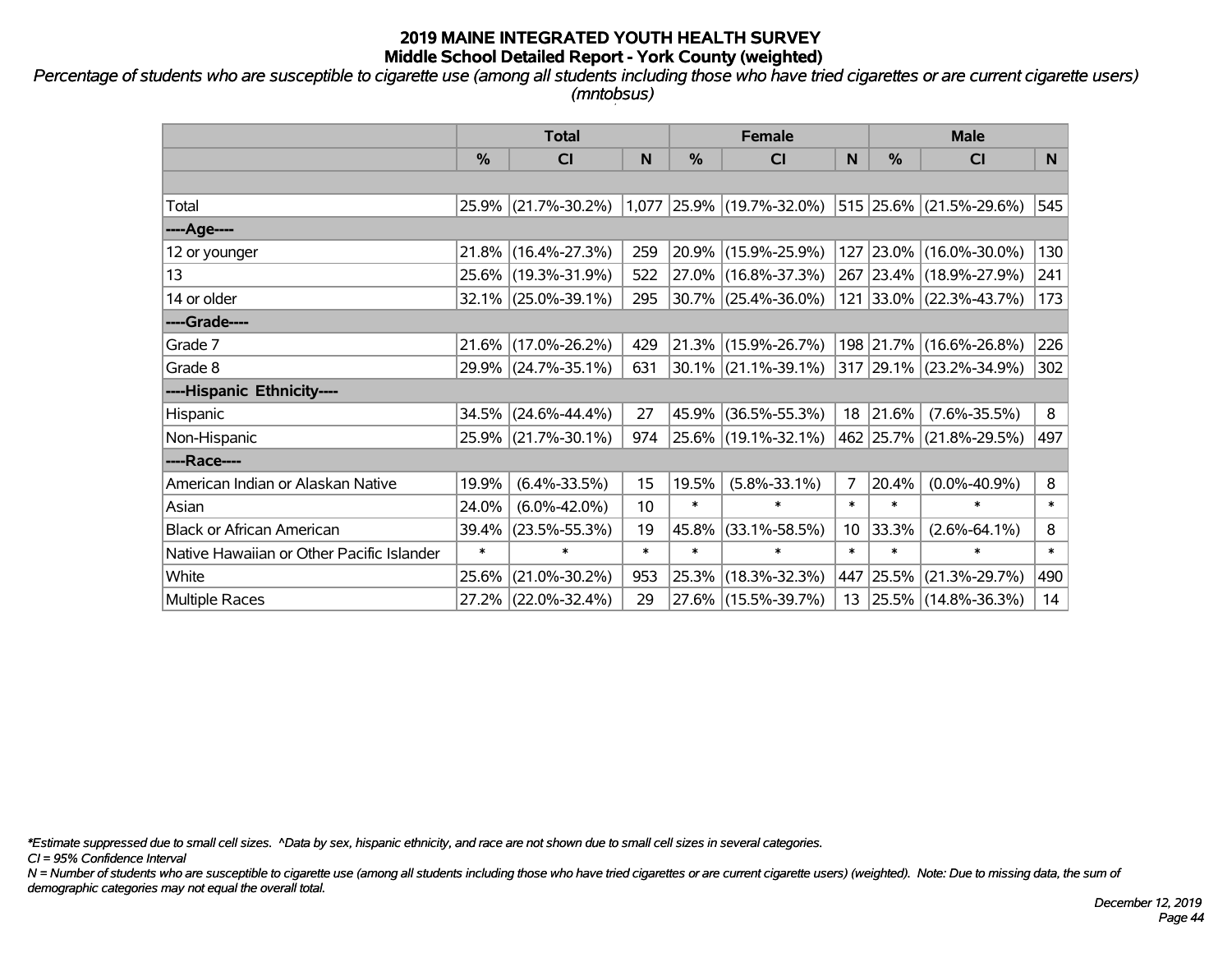*Percentage of students who are susceptible to cigarette use (among students who have never tried cigarettes) (mntobsus\_2)*

|                                           | <b>Total</b> |                        | <b>Female</b> |               |                           |        |           | <b>Male</b>              |             |
|-------------------------------------------|--------------|------------------------|---------------|---------------|---------------------------|--------|-----------|--------------------------|-------------|
|                                           | $\%$         | CI                     | N             | $\frac{0}{0}$ | CI                        | N      | %         | <b>CI</b>                | N           |
|                                           |              |                        |               |               |                           |        |           |                          |             |
| Total                                     |              | 24.3% (20.2%-28.4%)    |               |               | 961  23.8%  (18.0%-29.7%) |        |           | 449 24.5% (20.5%-28.4%)  | 500         |
| ----Age----                               |              |                        |               |               |                           |        |           |                          |             |
| 12 or younger                             |              | $21.1\%$ (15.5%-26.6%) |               |               | 242 19.6% (13.7%-25.4%)   |        | 115 23.1% | $(16.0\% - 30.1\%)$      | 127         |
| 13                                        |              | 24.5% (18.6%-30.4%)    |               |               | 479 25.6% (16.0%-35.3%)   |        |           | 241 22.7% (18.5%-27.0%)  | 228         |
| 14 or older                               |              | 28.3% (21.7%-34.9%)    |               |               | 239 26.1% (20.5%-31.7%)   |        |           | 93 29.8% (19.9%-39.7%)   | 145         |
| ----Grade----                             |              |                        |               |               |                           |        |           |                          |             |
| Grade 7                                   |              | 20.8% (16.4%-25.3%)    |               |               | 400 20.1% (14.7%-25.5%)   |        | 179 21.4% | $(16.4\% - 26.5\%)$      | 218         |
| Grade 8                                   |              | 27.7% (22.6%-32.8%)    |               |               | 552 27.4% (18.5%-36.4%)   |        |           | 270 27.5% (22.2%-32.7%)  | 273         |
| ----Hispanic Ethnicity----                |              |                        |               |               |                           |        |           |                          |             |
| Hispanic                                  |              | 29.7% (16.8%-42.6%)    | 20            | 37.9%         | $(24.2\% - 51.6\%)$       | 12     | 19.5%     | $(4.5\% - 34.4\%)$       | $7^{\circ}$ |
| Non-Hispanic                              |              | 24.3% (20.1%-28.4%)    |               |               | 877 23.6% (17.5%-29.6%)   |        |           | 404 24.7% (20.8%-28.5%)  | 463         |
| ----Race----                              |              |                        |               |               |                           |        |           |                          |             |
| American Indian or Alaskan Native         | 18.4%        | $(3.8\% - 33.0\%)$     | 14            | 16.3%         | $(2.0\% - 30.7\%)$        | 6      | 20.4%     | $(0.0\% - 40.9\%)$       | 8           |
| Asian                                     | 25.5%        | $(7.2\% - 43.8\%)$     | 10            | $\ast$        | $\ast$                    | $\ast$ | $\ast$    | $\ast$                   | $\ast$      |
| <b>Black or African American</b>          | 32.5%        | $(18.0\% - 46.9\%)$    | 13            | $\ast$        | $\ast$                    | $\ast$ | $\ast$    | $\ast$                   | $\ast$      |
| Native Hawaiian or Other Pacific Islander | $\ast$       | $\ast$                 | $\ast$        | $\ast$        | $\ast$                    | $\ast$ | $\ast$    | $\ast$                   | $\ast$      |
| White                                     | 24.1%        | $(19.5\% - 28.7\%)$    |               | 858 23.4%     | $(16.6\% - 30.3\%)$       | 394    | 24.5%     | $(20.3\% - 28.7\%)$      | 455         |
| <b>Multiple Races</b>                     |              | 24.7% (18.8%-30.5%)    |               |               | 25 23.7% (11.1%-36.3%)    | 11     |           | $ 24.0\% $ (15.2%-32.7%) | 13          |

*\*Estimate suppressed due to small cell sizes. ^Data by sex, hispanic ethnicity, and race are not shown due to small cell sizes in several categories.*

*CI = 95% Confidence Interval*

*N = Number of students who are susceptible to cigarette use (among students who have never tried cigarettes) (weighted). Note: Due to missing data, the sum of demographic categories may not equal the overall total.*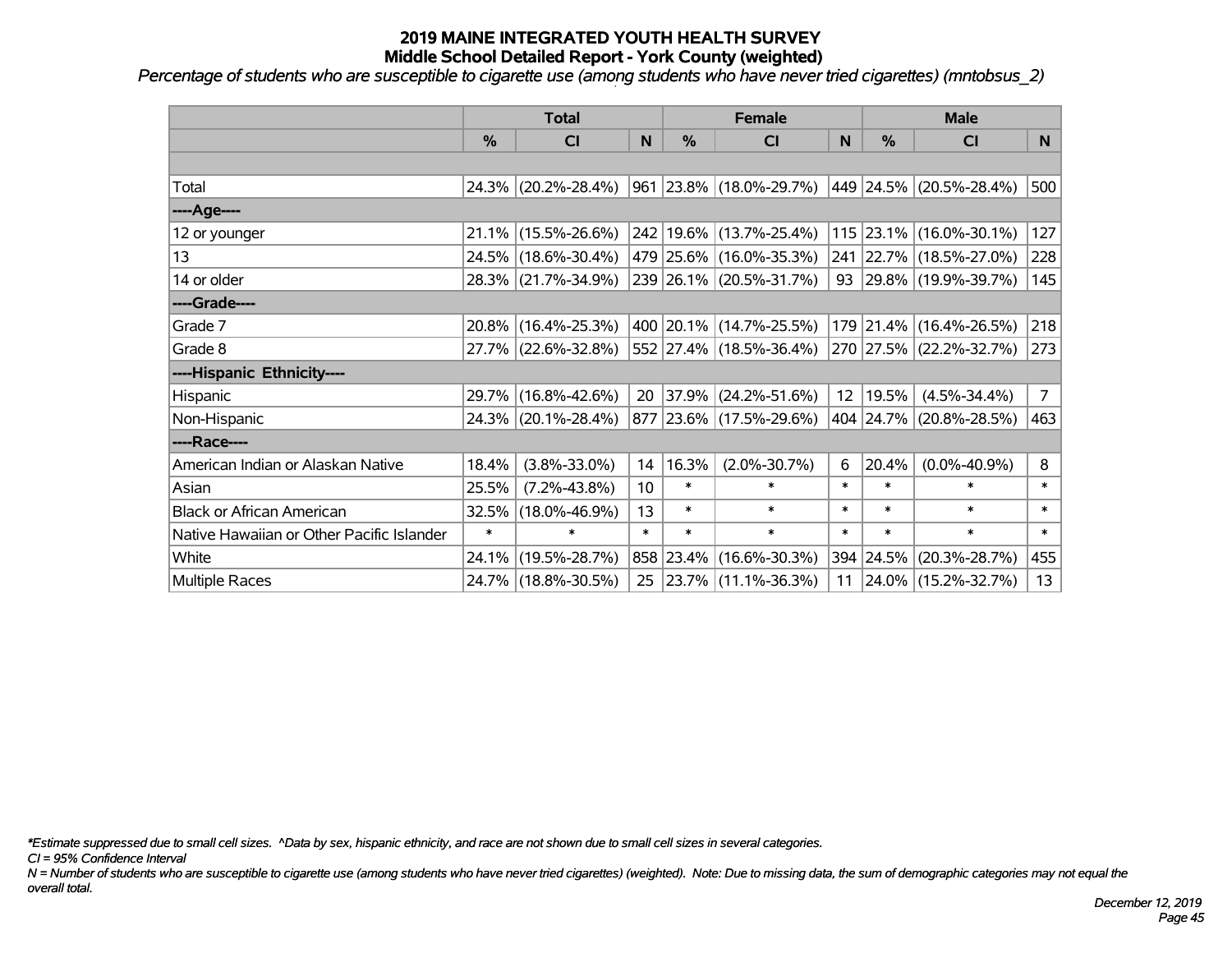*Percentage of students who smoked cigarettes or cigars or used chewing tobacco, snuff, dip, or dissolvable tobacco products on one or more of the past 30 days (mnanytoba)*

|                                           | <b>Total</b> |                    |        |        | <b>Female</b>                                                                               | <b>Male</b>  |             |                           |              |
|-------------------------------------------|--------------|--------------------|--------|--------|---------------------------------------------------------------------------------------------|--------------|-------------|---------------------------|--------------|
|                                           | %            | <b>CI</b>          | N      | %      | <b>CI</b>                                                                                   | $\mathsf{N}$ | %           | <b>CI</b>                 | N            |
|                                           |              |                    |        |        |                                                                                             |              |             |                           |              |
| Total                                     | 2.7%         | $(2.1\% - 3.3\%)$  |        |        | $112$   2.0%   (1.3%-2.6%)                                                                  |              |             | $ 39 3.3\% $ (2.3%-4.2%)  | 69           |
| ----Age----                               |              |                    |        |        |                                                                                             |              |             |                           |              |
| 12 or younger                             | 1.8%         | $(1.0\% - 2.7\%)$  | 21     |        | $1.8\%$ (0.7%-2.9%)                                                                         | 11           |             | $1.6\%$ (0.5%-2.6%)       | 9            |
| 13                                        | 2.1%         | $(1.4\% - 2.8\%)$  | 44     |        | $1.3\%$ (0.4%-2.1%)                                                                         |              |             | $13 2.8\% $ (1.7%-4.0%)   | 29           |
| 14 or older                               | 4.9%         | $(3.3\% - 6.5\%)$  | 44     |        | $4.1\%$ (1.6%-6.6%)                                                                         |              |             | $16 5.5\% $ (4.0%-6.9%)   | 28           |
| ----Grade----                             |              |                    |        |        |                                                                                             |              |             |                           |              |
| Grade 7                                   | 2.0%         | $(1.1\% - 2.8\%)$  | 39     |        | $1.8\%$ (0.9%-2.6%)                                                                         |              |             | $16$   2.1%   (0.8%-3.3%) | $ 22\rangle$ |
| Grade 8                                   | 3.4%         | $(2.5\% - 4.3\%)$  | 72     |        | $\left  2.2\% \right $ (1.1%-3.2%) $\left  23 \right  4.4\% \left  (3.3\% - 5.6\%) \right $ |              |             |                           | 46           |
| ----Hispanic Ethnicity----                |              |                    |        |        |                                                                                             |              |             |                           |              |
| Hispanic                                  | 10.3%        | $(6.2\% - 14.3\%)$ | 8      | $\ast$ | $\ast$                                                                                      | $\ast$       | $\ast$      | $\ast$                    | $\ast$       |
| Non-Hispanic                              | 2.4%         | $(1.9\% - 3.0\%)$  | 92     |        | $1.6\%$ (1.1%-2.2%)                                                                         |              | $30 3.0\% $ | $(2.1\% - 4.0\%)$         | 59           |
| ----Race----                              |              |                    |        |        |                                                                                             |              |             |                           |              |
| American Indian or Alaskan Native         | $\ast$       | $\ast$             | $\ast$ | $\ast$ | $\ast$                                                                                      | $\ast$       | $\ast$      | $\ast$                    | $\ast$       |
| Asian                                     | $\ast$       | $\ast$             | $\ast$ | $\ast$ | $\ast$                                                                                      | $\ast$       | $\ast$      | $\ast$                    | $\ast$       |
| <b>Black or African American</b>          | $\ast$       | $\ast$             | $\ast$ | $\ast$ | $\ast$                                                                                      | $\ast$       | $\ast$      | $\ast$                    | $\ast$       |
| Native Hawaiian or Other Pacific Islander | $\ast$       | $\ast$             | $\ast$ | $\ast$ | $\ast$                                                                                      | $\ast$       | $\ast$      | $\ast$                    | $\ast$       |
| White                                     | 2.5%         | $(1.9\% - 3.1\%)$  | 94     | 1.9%   | $(1.3\% - 2.5\%)$                                                                           |              | 33 3.0%     | $(2.0\% - 4.0\%)$         | 58           |
| Multiple Races                            | $\ast$       | $\ast$             | $\ast$ | $\ast$ | $\ast$                                                                                      | $\ast$       | $\ast$      | $\ast$                    | $\ast$       |

*\*Estimate suppressed due to small cell sizes. ^Data by sex, hispanic ethnicity, and race are not shown due to small cell sizes in several categories.*

*CI = 95% Confidence Interval*

*N = Number of students who smoked cigarettes or cigars or used chewing tobacco, snuff, dip, or dissolvable tobacco products on one or more of the past 30 days (weighted). Note: Due to missing data, the sum of demographic categories may not equal the overall total.*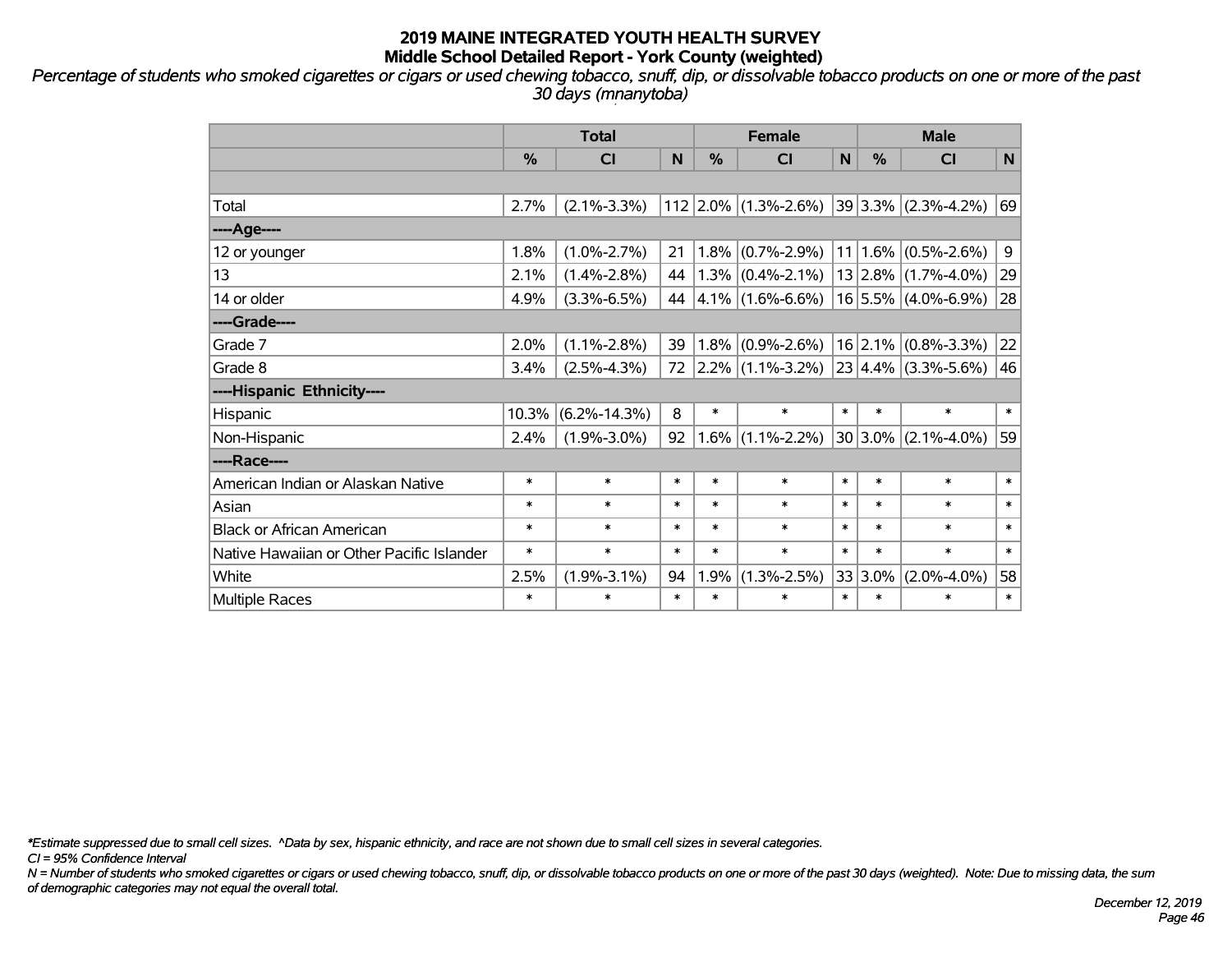*Percentage of students who smoked cigarettes or cigars; used an electronic vapor product; or used chewing tobacco, snuff, dip, or dissolvable tobacco products on one or more of the past 30 days (mnanytob\_2a)*

|                                           | <b>Total</b>  |                       |        | <b>Female</b> | <b>Male</b>         |        |                 |                      |                |
|-------------------------------------------|---------------|-----------------------|--------|---------------|---------------------|--------|-----------------|----------------------|----------------|
|                                           | $\frac{0}{0}$ | C <sub>l</sub>        | N      | %             | C <sub>l</sub>      | N      | $\frac{0}{0}$   | <b>CI</b>            | N <sub>1</sub> |
|                                           |               |                       |        |               |                     |        |                 |                      |                |
| Total                                     | 7.7%          | $(5.7\% - 9.7\%)$     | 313    | 9.3%          | $(6.3\% - 12.2\%)$  |        | 181 6.0%        | $(4.0\% - 8.1\%)$    | 125            |
| ----Age----                               |               |                       |        |               |                     |        |                 |                      |                |
| 12 or younger                             | 5.5%          | $(3.2\% - 7.7\%)$     | 63     | 5.5%          | $(3.5\% - 7.4\%)$   | 32     | 5.1%            | $(2.6\% - 7.7\%)$    | 28             |
| 13                                        | 7.1%          | $(4.6\% - 9.6\%)$     | 142    | 9.8%          | $(4.9\% - 14.7\%)$  |        | $96 \,   4.2\%$ | $(1.4\% - 7.1\%)$    | 43             |
| 14 or older                               |               | $11.7\%$ (8.4%-15.0%) |        | 105 13.8%     | $(10.1\% - 17.6\%)$ |        |                 | 53 9.9% (5.0%-14.8%) | 51             |
| ----Grade----                             |               |                       |        |               |                     |        |                 |                      |                |
| Grade 7                                   | 5.1%          | $(3.4\% - 6.8\%)$     | 99     | 5.6%          | $(3.6\% - 7.6\%)$   | 51     | 4.5%            | $(2.5\% - 6.5\%)$    | 46             |
| Grade 8                                   |               | $10.2\%$ (7.6%-12.7%) |        | 211 12.6%     | $(8.3\% - 16.9\%)$  |        | $130$   7.4%    | $(5.1\% - 9.7\%)$    | 76             |
| ----Hispanic Ethnicity----                |               |                       |        |               |                     |        |                 |                      |                |
| Hispanic                                  | 15.7%         | $(7.4\% - 23.9\%)$    | 11     | $\ast$        | $\ast$              | $\ast$ | $\ast$          | $\ast$               | $\ast$         |
| Non-Hispanic                              | 7.8%          | $(5.6\% - 10.0\%)$    | 288    | 9.4%          | $(6.1\% - 12.8\%)$  |        | 168 6.0%        | $(4.0\% - 8.0\%)$    | 114            |
| ----Race----                              |               |                       |        |               |                     |        |                 |                      |                |
| American Indian or Alaskan Native         | 11.7%         | $(1.7\% - 21.6\%)$    | 9      | $\ast$        | $\ast$              | $\ast$ | $\ast$          | $\ast$               | $\ast$         |
| Asian                                     | $\ast$        | $\ast$                | $\ast$ | $\ast$        | $\ast$              | $\ast$ | $\ast$          | $\ast$               | $\ast$         |
| <b>Black or African American</b>          | $\ast$        | $\ast$                | $\ast$ | $\ast$        | $\ast$              | $\ast$ | $\ast$          | $\ast$               | $\ast$         |
| Native Hawaiian or Other Pacific Islander | $\ast$        | $\ast$                | $\ast$ | $\ast$        | $\ast$              | $\ast$ | $\ast$          | $\ast$               | $\ast$         |
| White                                     | 7.3%          | $(5.2\% - 9.3\%)$     | 265    | 8.7%          | $(5.8\% - 11.7\%)$  |        | 152 5.7%        | $(3.6\% - 7.7\%)$    | 107            |
| <b>Multiple Races</b>                     | 14.5%         | $(6.5\% - 22.6\%)$    | 15     | $\ast$        | $\ast$              | $\ast$ | $\ast$          | $\ast$               | $\ast$         |

*\*Estimate suppressed due to small cell sizes. ^Data by sex, hispanic ethnicity, and race are not shown due to small cell sizes in several categories.*

*CI = 95% Confidence Interval*

*N = Number of students who smoked cigarettes or cigars; used an electronic vapor product; or used chewing tobacco, snuff, dip, or dissolvable tobacco products on one or more of the past 30 days (weighted). Note: Due to missing data, the sum of demographic categories may not equal the overall total.*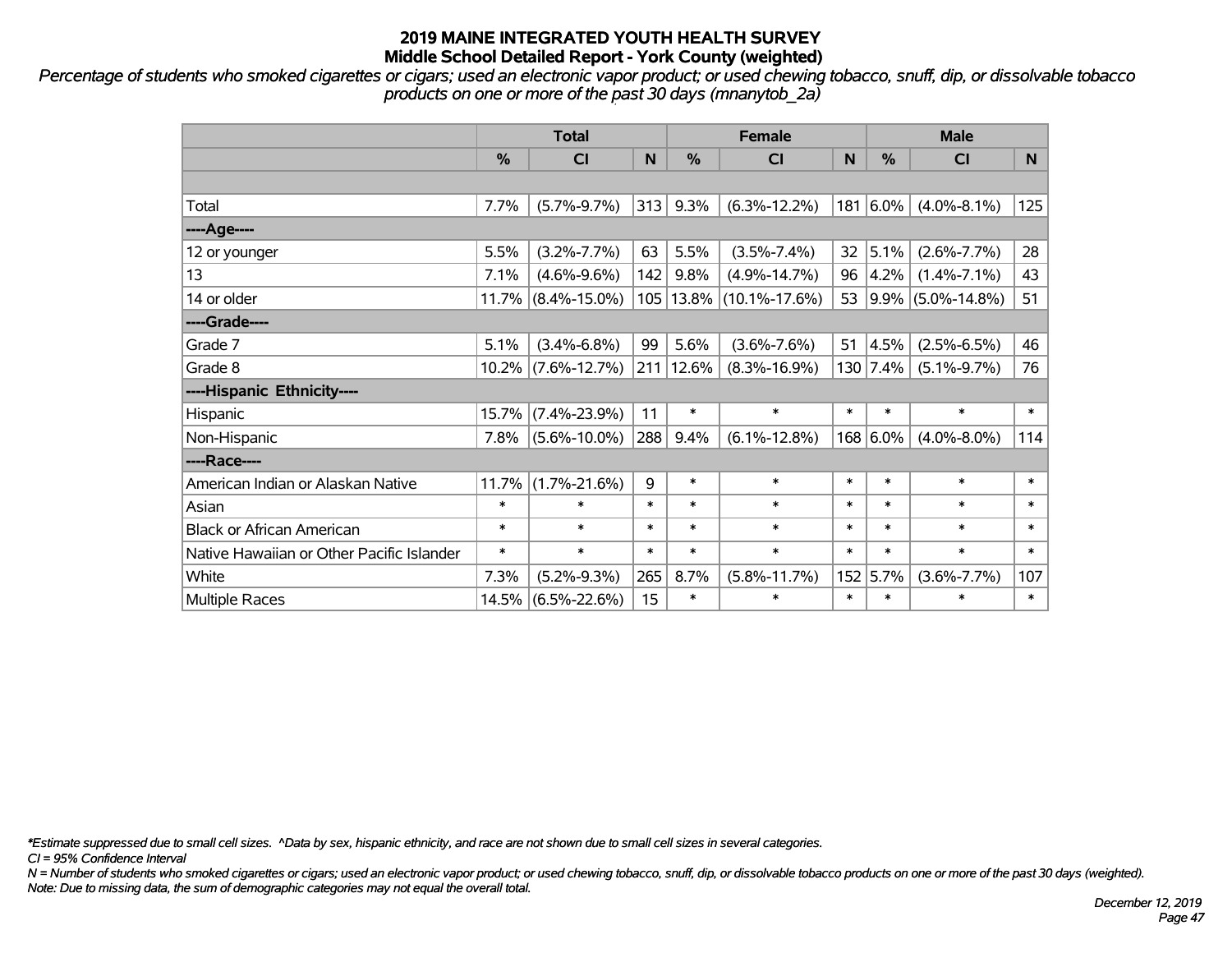*Percentage of students who smoked cigarettes or cigars; used an electronic vapor product with nicotine; or used chewing tobacco, snuff, dip, or dissolvable tobacco products on one or more of the past 30 days (mnanytob\_3)*

|                                           | <b>Total</b> |                     |          |            | <b>Female</b>                         |        | <b>Male</b> |                      |        |  |
|-------------------------------------------|--------------|---------------------|----------|------------|---------------------------------------|--------|-------------|----------------------|--------|--|
|                                           | %            | <b>CI</b>           | <b>N</b> | $\%$       | <b>CI</b>                             | N      | %           | <b>CI</b>            | N      |  |
|                                           |              |                     |          |            |                                       |        |             |                      |        |  |
| Total                                     |              | $3.7\%$ (2.6%-4.8%) |          |            | $147$ 4.1% (2.7%-5.5%)                |        | 78 3.2%     | $(1.8\% - 4.5\%)$    | 65     |  |
| ----Age----                               |              |                     |          |            |                                       |        |             |                      |        |  |
| 12 or younger                             | $2.0\%$      | $(0.7\% - 3.3\%)$   | 23       | $\ast$     | $\ast$                                | $\ast$ | $\ast$      | $\ast$               | $\ast$ |  |
| 13                                        |              | $3.2\%$ (1.6%-4.8%) | 64       | 4.6%       | $(2.0\% - 7.1\%)$                     |        | 44 2.0%     | $(0.5\% - 3.4\%)$    | 20     |  |
| 14 or older                               |              | $6.5\%$ (4.2%-8.7%) | 56       |            | $ 5.2\% $ (1.3%-9.0%)                 |        |             | 19 7.2% (3.7%-10.7%) | 37     |  |
| ----Grade----                             |              |                     |          |            |                                       |        |             |                      |        |  |
| Grade 7                                   | $2.4\%$      | $(1.4\% - 3.4\%)$   | 47       |            | $ 3.5\% $ (1.8%-5.2%)                 |        | 31 1.3%     | $(0.4\% - 2.2\%)$    | 13     |  |
| Grade 8                                   |              | $4.9\%$ (3.3%-6.6%) |          |            | $100$   4.7%   (2.5%-6.9%)            |        | 47 5.2%     | $(2.9\% - 7.4\%)$    | 52     |  |
| ----Hispanic Ethnicity----                |              |                     |          |            |                                       |        |             |                      |        |  |
| Hispanic                                  | $\ast$       | $\ast$              | $\ast$   | $\ast$     | $\ast$                                | $\ast$ | $\ast$      | $\ast$               | $\ast$ |  |
| Non-Hispanic                              | $3.9\%$      | $(2.6\% - 5.1\%)$   |          |            | $141 \mid 4.2\% \mid (2.7\% - 5.8\%)$ |        | 74 3.5%     | $(2.0\% - 4.9\%)$    | 65     |  |
| ----Race----                              |              |                     |          |            |                                       |        |             |                      |        |  |
| American Indian or Alaskan Native         | $\ast$       | $\ast$              | $\ast$   | $\ast$     | $\ast$                                | $\ast$ | $\ast$      | $\ast$               | $\ast$ |  |
| Asian                                     | $\ast$       | $\ast$              | $\ast$   | $\ast$     | $\ast$                                | $\ast$ | $\ast$      | $\ast$               | $\ast$ |  |
| <b>Black or African American</b>          | $\ast$       | $\ast$              | $\ast$   | $\ast$     | $\ast$                                | $\ast$ | $\ast$      | $\ast$               | $\ast$ |  |
| Native Hawaiian or Other Pacific Islander | $\ast$       | $\ast$              | $\ast$   | $\ast$     | $\ast$                                | $\ast$ | $\ast$      | $\ast$               | $\ast$ |  |
| White                                     | 3.7%         | $(2.5\% - 4.8\%)$   |          | 132   4.1% | $(2.6\% - 5.5\%)$                     |        | 70 3.2%     | $(1.8\% - 4.7\%)$    | 60     |  |
| <b>Multiple Races</b>                     | $\ast$       | $\ast$              | $\ast$   | $\ast$     | $\ast$                                | $\ast$ | $\ast$      | $\ast$               | $\ast$ |  |

*\*Estimate suppressed due to small cell sizes. ^Data by sex, hispanic ethnicity, and race are not shown due to small cell sizes in several categories.*

*CI = 95% Confidence Interval*

*N = Number of students who smoked cigarettes or cigars; used an electronic vapor product with nicotine; or used chewing tobacco, snuff, dip, or dissolvable tobacco products on one or more of the past 30 days (weighted). Note: Due to missing data, the sum of demographic categories may not equal the overall total.*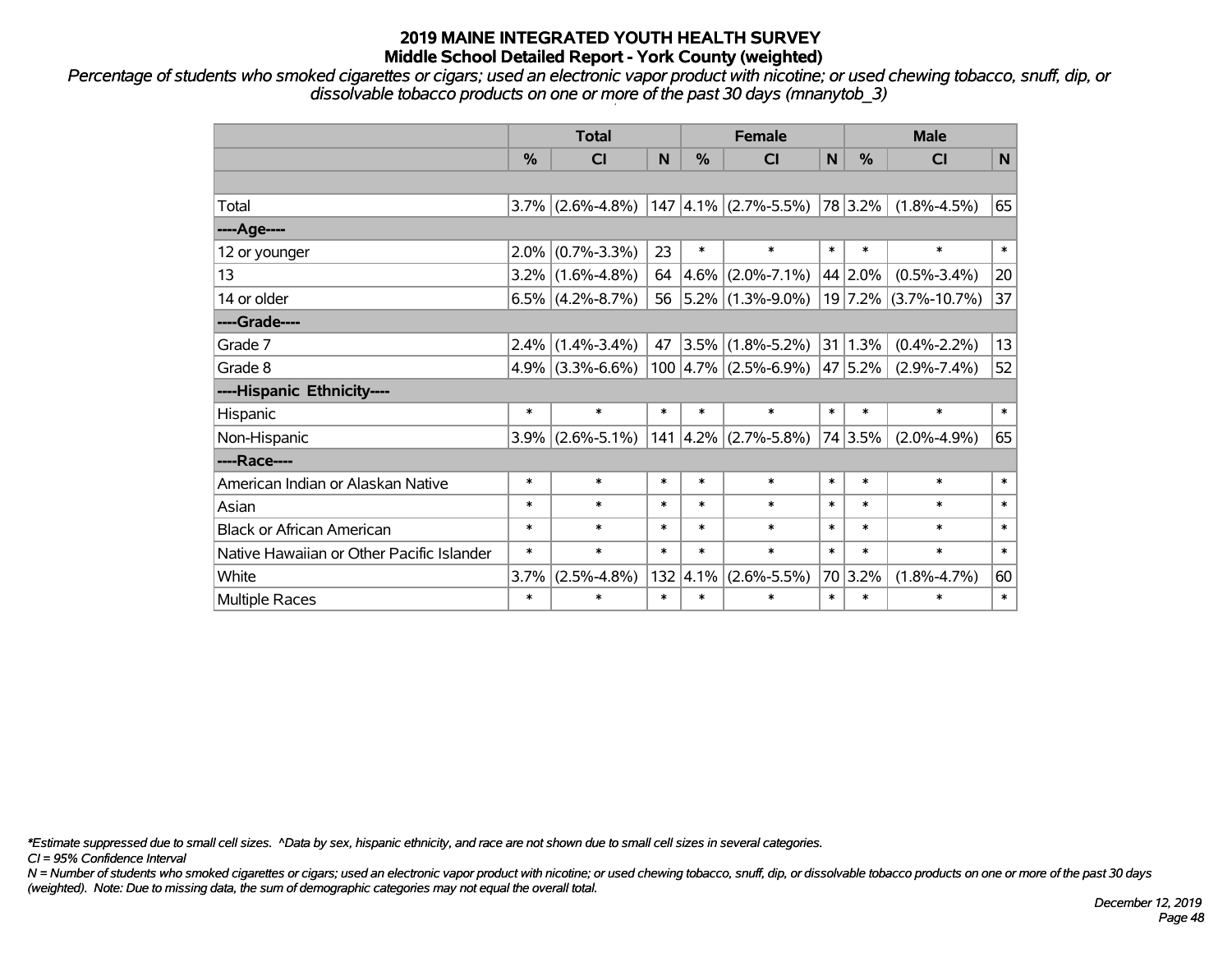#### **2019 MAINE INTEGRATED YOUTH HEALTH SURVEY Middle School Detailed Report - York County (weighted)** *Have you ever had a drink of alcohol, other than a few sips? (mn59a) Percentage of students who answered 'Yes'*

|                                           | <b>Total</b>  |                        |        | <b>Female</b> | <b>Male</b>                 |                 |           |                              |                |
|-------------------------------------------|---------------|------------------------|--------|---------------|-----------------------------|-----------------|-----------|------------------------------|----------------|
|                                           | $\frac{0}{0}$ | <b>CI</b>              | N      | $\frac{0}{0}$ | <b>CI</b>                   | <sub>N</sub>    | %         | <b>CI</b>                    | <b>N</b>       |
|                                           |               |                        |        |               |                             |                 |           |                              |                |
| Total                                     |               | $13.4\%$ (11.3%-15.5%) |        |               | 520   14.1%   (11.2%-17.0%) |                 |           | $ 266 12.6\% $ (10.4%-14.7%) | 247            |
| ----Age----                               |               |                        |        |               |                             |                 |           |                              |                |
| 12 or younger                             | 9.7%          | $(6.9\% - 12.5\%)$     |        | $108$ 11.5%   | $(8.4\% - 14.6\%)$          | 64              | 7.6%      | $(4.7\% - 10.6\%)$           | 41             |
| 13                                        | 12.0%         | $(8.6\% - 15.4\%)$     |        | $232$   12.3% | $(8.7\% - 15.8\%)$          |                 | 118 11.7% | $(7.5\% - 15.8\%)$           | 111            |
| 14 or older                               |               | 20.8% (18.3%-23.3%)    |        |               | 174 22.8% (19.4%-26.2%)     | 81              |           | 19.2% (15.4%-22.9%)          | 91             |
| ----Grade----                             |               |                        |        |               |                             |                 |           |                              |                |
| Grade 7                                   | 9.2%          | $(6.8\% - 11.5\%)$     | 173    | 9.6%          | $(7.0\% - 12.3\%)$          | 86              | 8.5%      | $(5.8\% - 11.3\%)$           | 83             |
| Grade 8                                   |               | $17.1\%$ (14.3%-20.0%) |        |               | 336 18.0% (14.2%-21.8%)     |                 |           | 177   16.2%   (11.9%-20.4%)  | 157            |
| ----Hispanic Ethnicity----                |               |                        |        |               |                             |                 |           |                              |                |
| Hispanic                                  | 28.7%         | $(20.9\% - 36.6\%)$    | 21     |               | $ 33.1\% $ (25.8%-40.5%)    | 13              | 24.0%     | $(8.8\% - 39.2\%)$           | 8              |
| Non-Hispanic                              |               | 13.0% (10.8%-15.3%)    |        |               | 463 13.9% (10.8%-17.0%)     |                 | 239 12.0% | $(9.9\% - 14.2\%)$           | 217            |
| ----Race----                              |               |                        |        |               |                             |                 |           |                              |                |
| American Indian or Alaskan Native         | 24.9%         | $(14.9\% - 34.8\%)$    | 17     | 31.3%         | $(19.9\% - 42.7\%)$         | 11              | 18.8%     | $(4.2\% - 33.4\%)$           | $\overline{7}$ |
| Asian                                     | $\ast$        | $\ast$                 | $\ast$ | $\ast$        | $\ast$                      | $\ast$          | $\ast$    | $\ast$                       | $\ast$         |
| <b>Black or African American</b>          | 26.8%         | $(15.1\% - 38.6\%)$    | 12     | $\ast$        | $\ast$                      | $\ast$          | $\ast$    | $\ast$                       | $\ast$         |
| Native Hawaiian or Other Pacific Islander | $\ast$        | $\ast$                 | $\ast$ | $\ast$        | $\ast$                      | $\ast$          | $\ast$    | $\ast$                       | $\ast$         |
| White                                     | 12.3%         | $(10.2\% - 14.5\%)$    |        | 434 13.0%     | $(10.0\% - 16.0\%)$         |                 | 220 11.6% | $(9.3\% - 13.9\%)$           | 208            |
| Multiple Races                            |               | 23.8% (16.0%-31.6%)    | 21     |               | 25.8% (19.6%-32.0%)         | 12 <sup>2</sup> | 20.9%     | $(4.7\% - 37.1\%)$           | 9              |

*\*Estimate suppressed due to small cell sizes. ^Data by sex, hispanic ethnicity, and race are not shown due to small cell sizes in several categories.*

*CI = 95% Confidence Interval*

*N = Number of students who answered 'Yes' (weighted). Note: Due to missing data, the sum of demographic categories may not equal the overall total.*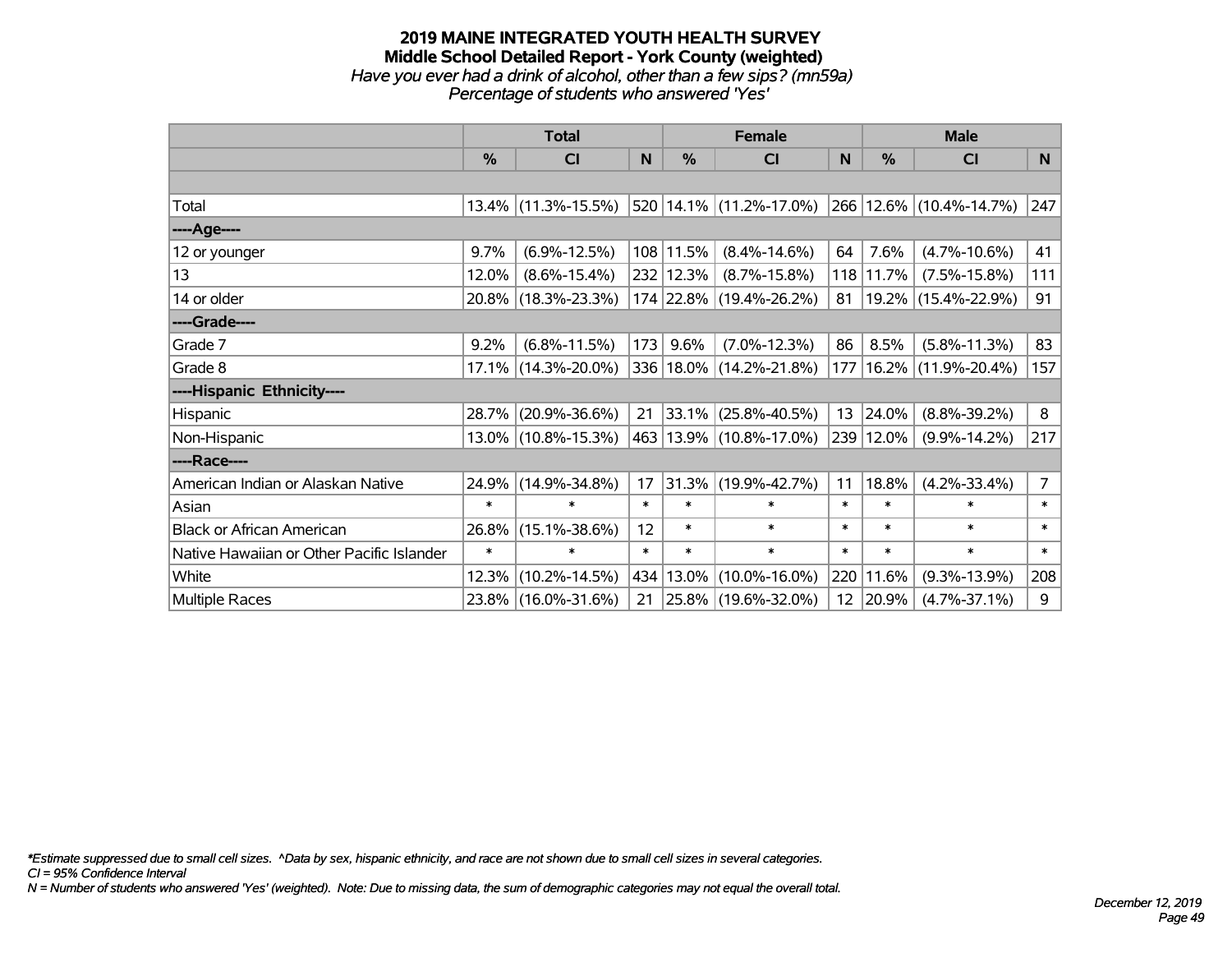*How old were you when you had your first drink of alcohol other than a few sips? (mn60)*

*Among students who have had more than a few sips of alcohol, the percentage of students who answered before age 11*

|                                           | <b>Total</b> |                        |        |           | <b>Female</b>           |        | <b>Male</b>      |                        |        |  |
|-------------------------------------------|--------------|------------------------|--------|-----------|-------------------------|--------|------------------|------------------------|--------|--|
|                                           | %            | <b>CI</b>              | N      | %         | <b>CI</b>               | N      | $\frac{0}{0}$    | <b>CI</b>              | N.     |  |
|                                           |              |                        |        |           |                         |        |                  |                        |        |  |
| Total                                     |              | 33.5% (28.0%-39.0%)    |        |           | 176 26.6% (19.7%-33.4%) |        |                  | 70 41.3% (33.1%-49.5%) | 104    |  |
| ----Age----                               |              |                        |        |           |                         |        |                  |                        |        |  |
| 12 or younger                             | 42.7%        | $(32.4\% - 53.0\%)$    | 46     | 39.8%     | $(26.9\% - 52.6\%)$     |        | $24 \mid 49.1\%$ | $(28.7\% - 69.6\%)$    | 22     |  |
| 13                                        |              | 32.2% (23.6%-40.7%)    | 76     | 27.5%     | $(17.9\% - 37.2\%)$     |        |                  | 33 37.1% (25.7%-48.5%) | 41     |  |
| 14 or older                               |              | 27.1% (19.1%-35.1%)    | 48     | 13.5%     | $(4.4\% - 22.6\%)$      |        |                  | 11 39.6% (28.9%-50.3%) | 37     |  |
| ----Grade----                             |              |                        |        |           |                         |        |                  |                        |        |  |
| Grade 7                                   | 46.3%        | $(39.7\% - 52.9\%)$    | 83     | 43.2%     | $(30.0\% - 56.3\%)$     |        | 36 50.4%         | $(40.8\% - 60.0\%)$    | 45     |  |
| Grade 8                                   |              | 25.2% (18.4%-31.9%)    | 84     |           | 18.2% (12.3%-24.1%)     |        |                  | 32 33.6% (22.3%-45.0%) | 52     |  |
| ----Hispanic Ethnicity----                |              |                        |        |           |                         |        |                  |                        |        |  |
| Hispanic                                  | 48.4%        | $(32.9\% - 64.0\%)$    | 10     | $\ast$    | $\ast$                  | $\ast$ | $\ast$           | $\ast$                 | $\ast$ |  |
| Non-Hispanic                              |              | $30.8\%$ (24.6%-36.9%) |        |           | 143 25.6% (18.8%-32.3%) |        | $61$ 37.2%       | $(27.3\% - 47.1\%)$    | 82     |  |
| ----Race----                              |              |                        |        |           |                         |        |                  |                        |        |  |
| American Indian or Alaskan Native         | 35.9%        | $(17.5\% - 54.3\%)$    | 6      | $\ast$    | $\ast$                  | $\ast$ | $\ast$           | $\ast$                 | $\ast$ |  |
| Asian                                     | $\ast$       | $\ast$                 | $\ast$ | $\ast$    | $\ast$                  | $\ast$ | $\ast$           | $\ast$                 | $\ast$ |  |
| <b>Black or African American</b>          | $\ast$       | $\ast$                 | $\ast$ | $\ast$    | $\ast$                  | $\ast$ | $\ast$           | $\ast$                 | $\ast$ |  |
| Native Hawaiian or Other Pacific Islander | $\ast$       | $\ast$                 | $\ast$ | $\ast$    | $\ast$                  | $\ast$ | $\ast$           | $\ast$                 | $\ast$ |  |
| White                                     | 30.6%        | $(24.3\% - 36.9\%)$    |        | 134 23.5% | $(16.1\% - 31.0\%)$     |        | 51 38.4%         | $(29.0\% - 47.7\%)$    | 81     |  |
| Multiple Races                            |              | 30.4% (15.4%-45.3%)    | 7      | $\ast$    | $\ast$                  | $\ast$ | $\ast$           | $\ast$                 | $\ast$ |  |

*\*Estimate suppressed due to small cell sizes. ^Data by sex, hispanic ethnicity, and race are not shown due to small cell sizes in several categories.*

*CI = 95% Confidence Interval*

*N = Among students who have had more than a few sips of alcohol, the number of students who answered before age 11 (weighted). Note: Due to missing data, the sum of demographic categories may not equal the overall total.*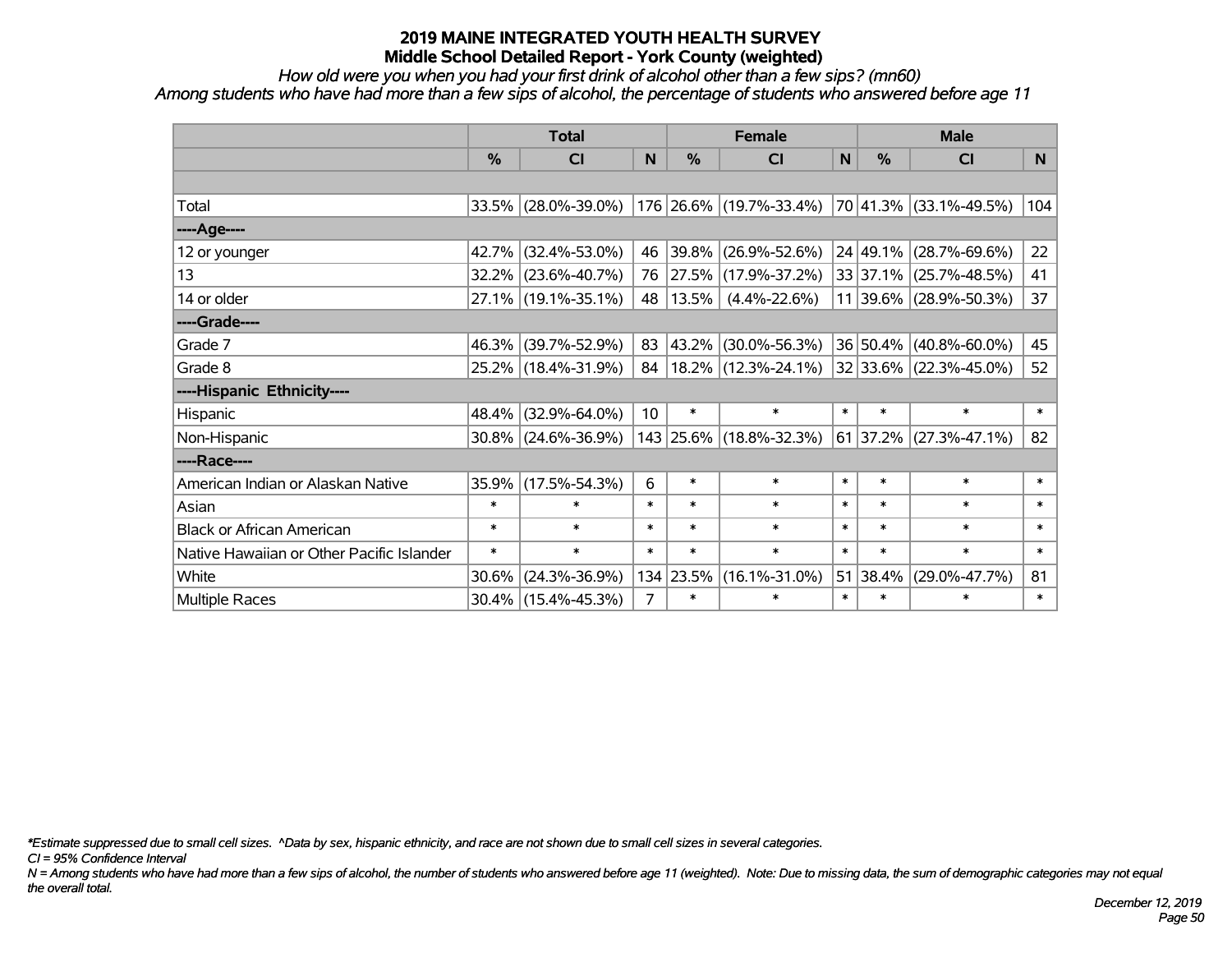#### **2019 MAINE INTEGRATED YOUTH HEALTH SURVEY Middle School Detailed Report - York County (weighted)** *How old were you when you had your first drink of alcohol other than a few sips? (mn60\_2)*

*Percentage of students who answered before age 11*

|                                           | <b>Total</b>  |                    |                |          | <b>Female</b>          |             | <b>Male</b>   |                            |        |  |
|-------------------------------------------|---------------|--------------------|----------------|----------|------------------------|-------------|---------------|----------------------------|--------|--|
|                                           | $\frac{0}{0}$ | CI                 | N              | %        | <b>CI</b>              | $\mathbf N$ | $\frac{0}{0}$ | <b>CI</b>                  | N.     |  |
|                                           |               |                    |                |          |                        |             |               |                            |        |  |
| Total                                     | 4.6%          | $(3.7\% - 5.5\%)$  |                |          | $176$ 3.8% (2.6%-5.0%) |             | 70 5.4%       | $(3.9\% - 6.8\%)$          | 104    |  |
| ----Age----                               |               |                    |                |          |                        |             |               |                            |        |  |
| 12 or younger                             | 4.3%          | $(2.7\% - 5.8\%)$  | 46             | 4.6%     | $(2.8\% - 6.5\%)$      |             | 24 4.0%       | $(2.0\% - 6.1\%)$          | 22     |  |
| 13                                        | 4.0%          | $(2.8\% - 5.2\%)$  | 76             |          | $3.5\%$ (2.2%-4.8%)    |             | 33 4.4%       | $(2.4\% - 6.5\%)$          | 41     |  |
| 14 or older                               | 5.7%          | $(3.9\% - 7.5\%)$  | 48             |          | $3.1\%$ (0.9%-5.3%)    |             |               | $11$   7.8%   (5.2%-10.3%) | 37     |  |
| ----Grade----                             |               |                    |                |          |                        |             |               |                            |        |  |
| Grade 7                                   | 4.5%          | $(3.3\% - 5.8\%)$  | 83             |          | $ 4.3\% $ (2.5%-6.1%)  |             | 36 4.7%       | $(2.8\% - 6.5\%)$          | 45     |  |
| Grade 8                                   | 4.3%          | $(3.3\% - 5.4\%)$  | 84             |          | $ 3.3\% $ (2.1%-4.5%)  |             | 32 5.4%       | $(3.4\% - 7.5\%)$          | 52     |  |
| ----Hispanic Ethnicity----                |               |                    |                |          |                        |             |               |                            |        |  |
| Hispanic                                  | 13.9%         | $(8.3\% - 19.5\%)$ | 10             | $\ast$   | $\ast$                 | $\ast$      | $\ast$        | $\ast$                     | $\ast$ |  |
| Non-Hispanic                              | 4.1%          | $(3.2\% - 5.0\%)$  |                | 143 3.6% | $(2.5\% - 4.7\%)$      |             | 61 4.6%       | $(3.0\% - 6.2\%)$          | 82     |  |
| ----Race----                              |               |                    |                |          |                        |             |               |                            |        |  |
| American Indian or Alaskan Native         | 9.4%          | $(2.6\% - 16.3\%)$ | 6              | $\ast$   | $\ast$                 | $\ast$      | $\ast$        | $\ast$                     | $\ast$ |  |
| Asian                                     | $\ast$        | $\ast$             | $\ast$         | $\ast$   | $\ast$                 | $\ast$      | $\ast$        | $\ast$                     | $\ast$ |  |
| <b>Black or African American</b>          | 17.0%         | $(9.9\% - 24.1\%)$ | 8              | $\ast$   | $\ast$                 | $\ast$      | $\ast$        | $\ast$                     | $\ast$ |  |
| Native Hawaiian or Other Pacific Islander | $\ast$        | $\ast$             | $\ast$         | $\ast$   | $\ast$                 | $\ast$      | $\ast$        | $\ast$                     | $\ast$ |  |
| White                                     | 3.9%          | $(2.9\% - 4.8\%)$  | 134            | 3.1%     | $(1.9\% - 4.3\%)$      | 51          | 4.6%          | $(3.0\% - 6.1\%)$          | 81     |  |
| Multiple Races                            | 7.7%          | $(4.7\% - 10.7\%)$ | $\overline{7}$ | $\ast$   | $\ast$                 | $\ast$      | $\ast$        | $\ast$                     | $\ast$ |  |

*\*Estimate suppressed due to small cell sizes. ^Data by sex, hispanic ethnicity, and race are not shown due to small cell sizes in several categories.*

*CI = 95% Confidence Interval*

*N = Number of students who answered before age 11 (weighted). Note: Due to missing data, the sum of demographic categories may not equal the overall total.*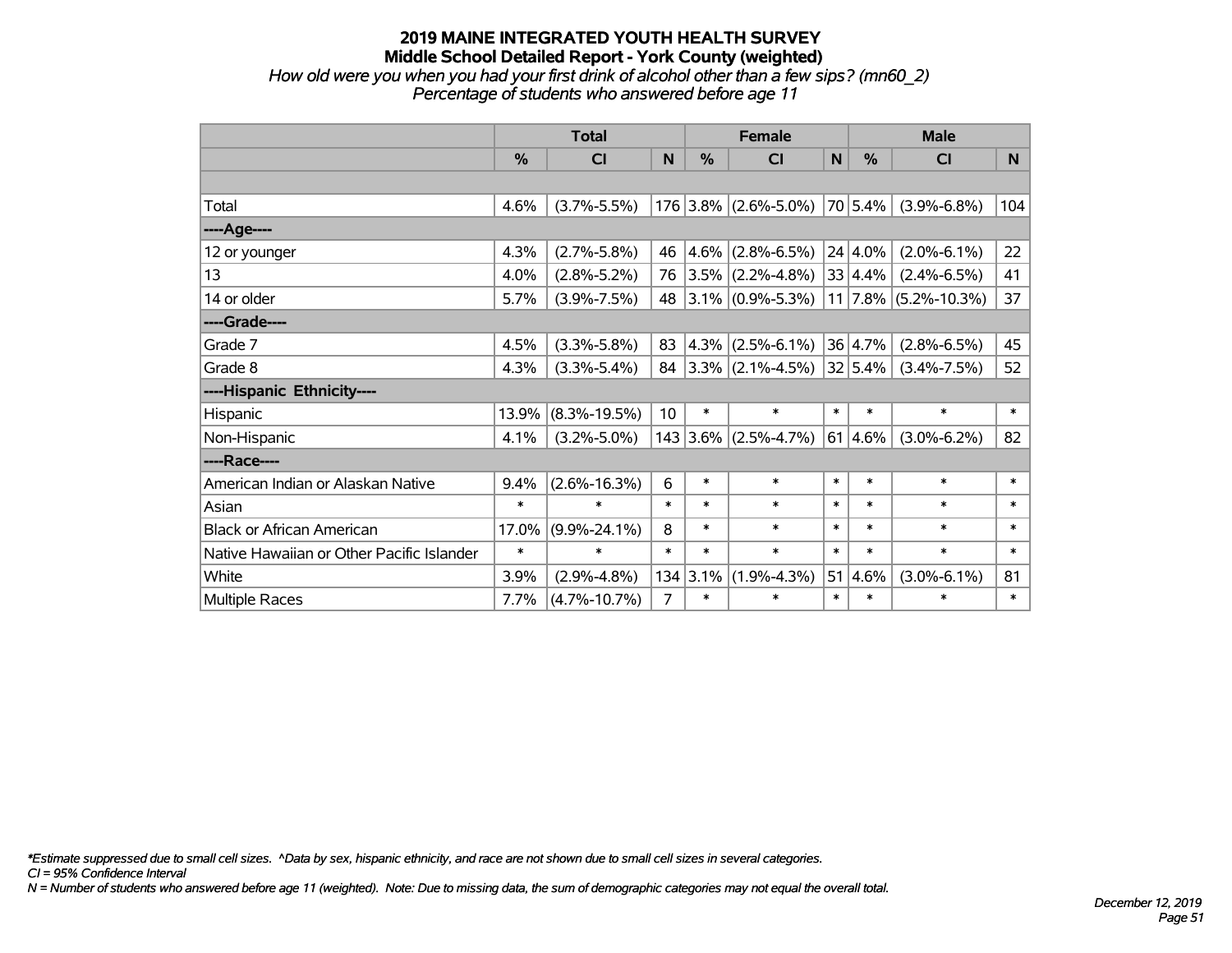*During the past 30 days, on how many days did you have at least one drink of alcohol? (mn61) Percentage of students who answered at least 1 day*

|                                           | <b>Total</b> |                    |                |                     | <b>Female</b>      |        | <b>Male</b> |                         |        |  |
|-------------------------------------------|--------------|--------------------|----------------|---------------------|--------------------|--------|-------------|-------------------------|--------|--|
|                                           | %            | CI                 | N              | %                   | CI                 | N      | %           | <b>CI</b>               | N      |  |
|                                           |              |                    |                |                     |                    |        |             |                         |        |  |
| Total                                     | 3.5%         | $(2.5\% - 4.4\%)$  |                | $141 \,   \, 3.7\%$ | $(2.3\% - 5.2\%)$  |        |             | $72 3.2\% $ (2.0%-4.4%) | 66     |  |
| ----Age----                               |              |                    |                |                     |                    |        |             |                         |        |  |
| 12 or younger                             | 1.7%         | $(1.2\% - 2.3\%)$  | 19             | 1.7%                | $(0.9\% - 2.5\%)$  | 9      |             | $1.6\%$ (0.2%-2.9%)     | 9      |  |
| 13                                        | 3.2%         | $(1.5\% - 4.9\%)$  | 64             | 3.4%                | $(1.4\% - 5.4\%)$  |        |             | 34 2.9% (1.2%-4.7%)     | 29     |  |
| 14 or older                               | 6.2%         | $(4.1\% - 8.3\%)$  | 55             | $ 7.2\% $           | $(3.3\% - 11.2\%)$ |        |             | $27 5.4\% $ (3.4%-7.5%) | 27     |  |
| ----Grade----                             |              |                    |                |                     |                    |        |             |                         |        |  |
| Grade 7                                   | 1.9%         | $(1.2\% - 2.5\%)$  | 36             | 1.9%                | $(1.0\% - 2.7\%)$  |        | 17 1.7%     | $(0.6\% - 2.7\%)$       | 17     |  |
| Grade 8                                   | 5.0%         | $(3.3\% - 6.8\%)$  |                | 104 5.4%            | $(3.1\% - 7.7\%)$  |        |             | $55 4.7\% $ (2.4%-6.9%) | 48     |  |
| ----Hispanic Ethnicity----                |              |                    |                |                     |                    |        |             |                         |        |  |
| Hispanic                                  | 13.2%        | $(9.5\% - 17.0\%)$ | 10             | $\ast$              | $\ast$             | $\ast$ | $\ast$      | $\ast$                  | $\ast$ |  |
| Non-Hispanic                              | 3.3%         | $(2.3\% - 4.4\%)$  |                | $124$ 3.7%          | $(2.3\% - 5.2\%)$  |        |             | 66 2.9% (1.7%-4.1%)     | 55     |  |
| ----Race----                              |              |                    |                |                     |                    |        |             |                         |        |  |
| American Indian or Alaskan Native         | 9.5%         | $(2.2\% - 16.8\%)$ | $\overline{7}$ | $\ast$              | $\ast$             | $\ast$ | $\ast$      | $\ast$                  | $\ast$ |  |
| Asian                                     | $\ast$       | $\ast$             | $\ast$         | $\ast$              | $\ast$             | $\ast$ | $\ast$      | $\ast$                  | $\ast$ |  |
| <b>Black or African American</b>          | $\ast$       | $\ast$             | $\ast$         | $\ast$              | $\ast$             | $\ast$ | $\ast$      | $\ast$                  | $\ast$ |  |
| Native Hawaiian or Other Pacific Islander | $\ast$       | $\ast$             | $\ast$         | $\ast$              | $\ast$             | $\ast$ | $\ast$      | $\ast$                  | $\ast$ |  |
| White                                     | 3.3%         | $(2.3\% - 4.3\%)$  | 119            | 3.6%                | $(2.0\% - 5.1\%)$  |        | 62 2.9%     | $(1.8\% - 4.0\%)$       | 55     |  |
| Multiple Races                            | 6.1%         | $(3.1\% - 9.1\%)$  | 6              | $\ast$              | $\ast$             | $\ast$ | $\ast$      | $\ast$                  | $\ast$ |  |

*\*Estimate suppressed due to small cell sizes. ^Data by sex, hispanic ethnicity, and race are not shown due to small cell sizes in several categories.*

*CI = 95% Confidence Interval*

*N = Number of students who answered at least 1 day (weighted). Note: Due to missing data, the sum of demographic categories may not equal the overall total.*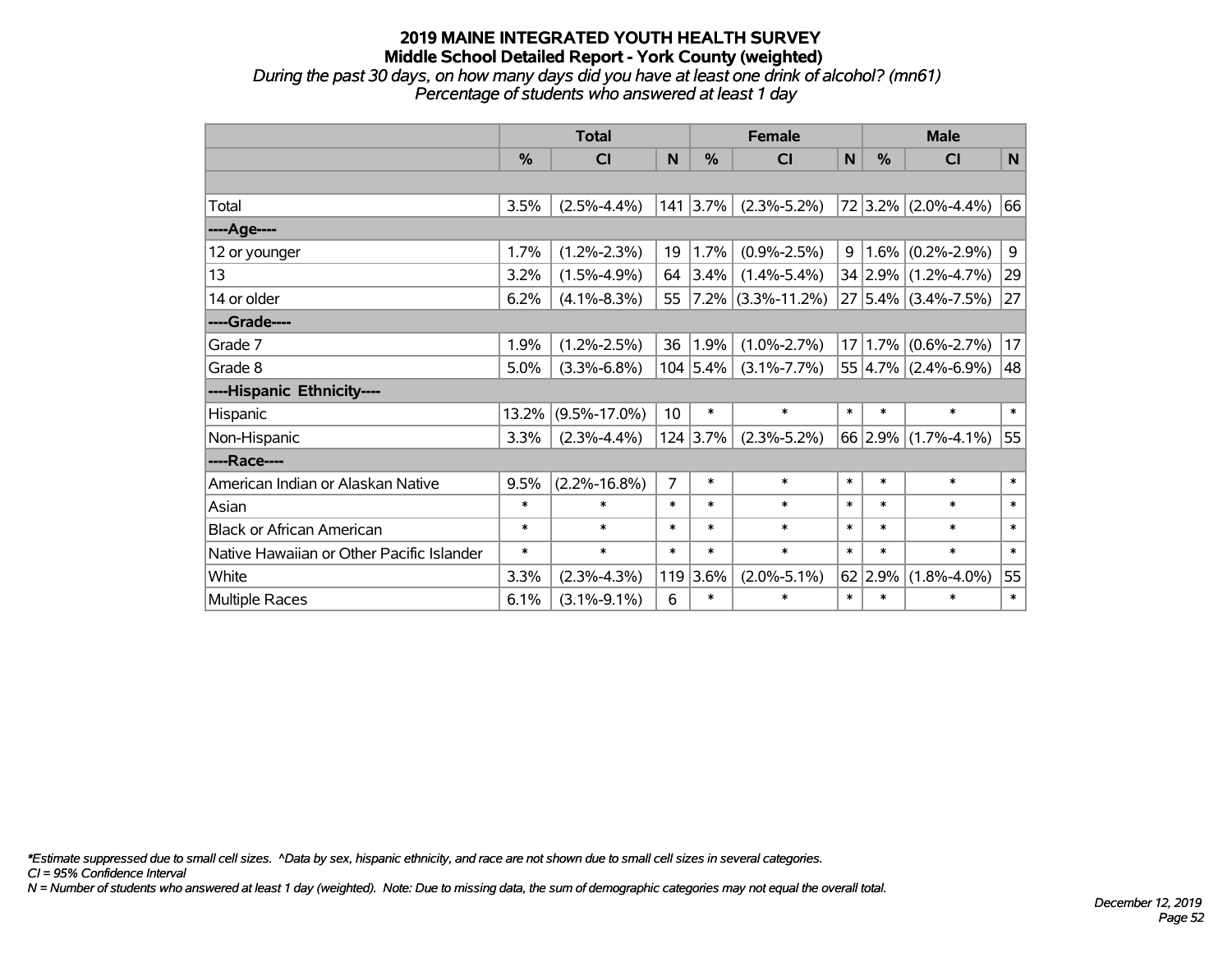*During the past 30 days, on how many days did you have 5 or more drinks of alcohol in a row, that is, within a couple of hours? (mn62a) Percentage of students who answered at least 1 day*

|                                           | <b>Total</b>  |                     |                 |               | <b>Female</b>           |        | <b>Male</b>   |                                                          |        |  |
|-------------------------------------------|---------------|---------------------|-----------------|---------------|-------------------------|--------|---------------|----------------------------------------------------------|--------|--|
|                                           | $\frac{0}{0}$ | <b>CI</b>           | N               | $\frac{0}{0}$ | <b>CI</b>               | N      | $\frac{0}{0}$ | <b>CI</b>                                                | N.     |  |
|                                           |               |                     |                 |               |                         |        |               |                                                          |        |  |
| Total                                     | 1.1%          | $(0.9\% - 1.3\%)$   |                 |               |                         |        |               | $ 45 1.1\% $ (0.5%-1.7%) $ 22 1.0\% $ (0.4%-1.6%) $ 22 $ |        |  |
| ----Age----                               |               |                     |                 |               |                         |        |               |                                                          |        |  |
| 12 or younger                             | 0.7%          | $(0.4\% - 1.0\%)$   | 8               | $\ast$        | $\ast$                  | $\ast$ | $\ast$        | $\ast$                                                   | $\ast$ |  |
| 13                                        | 0.8%          | $(0.3\% - 1.4\%)$   | 17 <sup>2</sup> | $1.0\%$       | $(0.0\% - 2.1\%)$       |        | $11 0.6\% $   | $(0.0\% - 1.2\%)$                                        | 6      |  |
| 14 or older                               |               | $2.2\%$ (1.5%-2.9%) |                 |               | $20 1.5\% $ (0.3%-2.8%) | 6      |               | $ 2.6\% $ (1.7%-3.5%)                                    | 14     |  |
| ----Grade----                             |               |                     |                 |               |                         |        |               |                                                          |        |  |
| Grade 7                                   | 0.6%          | $(0.4\% - 0.9\%)$   | 13              | $\ast$        | $\ast$                  | $\ast$ | $\ast$        | $\ast$                                                   | $\ast$ |  |
| Grade 8                                   | 1.5%          | $(1.0\% - 2.0\%)$   |                 |               | $32 1.5\% $ (0.4%-2.5%) |        |               | $16 1.5\% $ (0.5%-2.5%)                                  | 16     |  |
| ----Hispanic Ethnicity----                |               |                     |                 |               |                         |        |               |                                                          |        |  |
| Hispanic                                  | $\ast$        | $\ast$              | $\ast$          | $\ast$        | $\ast$                  | $\ast$ | $\ast$        | $\ast$                                                   | $\ast$ |  |
| Non-Hispanic                              | 1.0%          | $(0.7\% - 1.3\%)$   |                 | 39 1.2%       | $(0.5\% - 1.8\%)$       |        |               | $21   0.8\%   (0.3\% - 1.4\%)$                           | 16     |  |
| ----Race----                              |               |                     |                 |               |                         |        |               |                                                          |        |  |
| American Indian or Alaskan Native         | $\ast$        | $\ast$              | $\ast$          | $\ast$        | $\ast$                  | $\ast$ | $\ast$        | $\ast$                                                   | $\ast$ |  |
| Asian                                     | $\ast$        | $\ast$              | $\ast$          | $\ast$        | $\ast$                  | $\ast$ | $\ast$        | $\ast$                                                   | $\ast$ |  |
| <b>Black or African American</b>          | $\ast$        | $\ast$              | $\ast$          | $\ast$        | $\ast$                  | $\ast$ | $\ast$        | $\ast$                                                   | $\ast$ |  |
| Native Hawaiian or Other Pacific Islander | $\ast$        | $\ast$              | $\ast$          | $\ast$        | $\ast$                  | $\ast$ | $\ast$        | $\ast$                                                   | $\ast$ |  |
| White                                     | 1.0%          | $(0.7\% - 1.3\%)$   | 36              | 1.0%          | $(0.4\% - 1.7\%)$       |        | $19 0.8\%$    | $(0.3\% - 1.4\%)$                                        | 16     |  |
| Multiple Races                            | $\ast$        | $\ast$              | $\ast$          | $\ast$        | *                       | $\ast$ | $\ast$        | $\ast$                                                   | $\ast$ |  |

*\*Estimate suppressed due to small cell sizes. ^Data by sex, hispanic ethnicity, and race are not shown due to small cell sizes in several categories.*

*CI = 95% Confidence Interval*

*N = Number of students who answered at least 1 day (weighted). Note: Due to missing data, the sum of demographic categories may not equal the overall total.*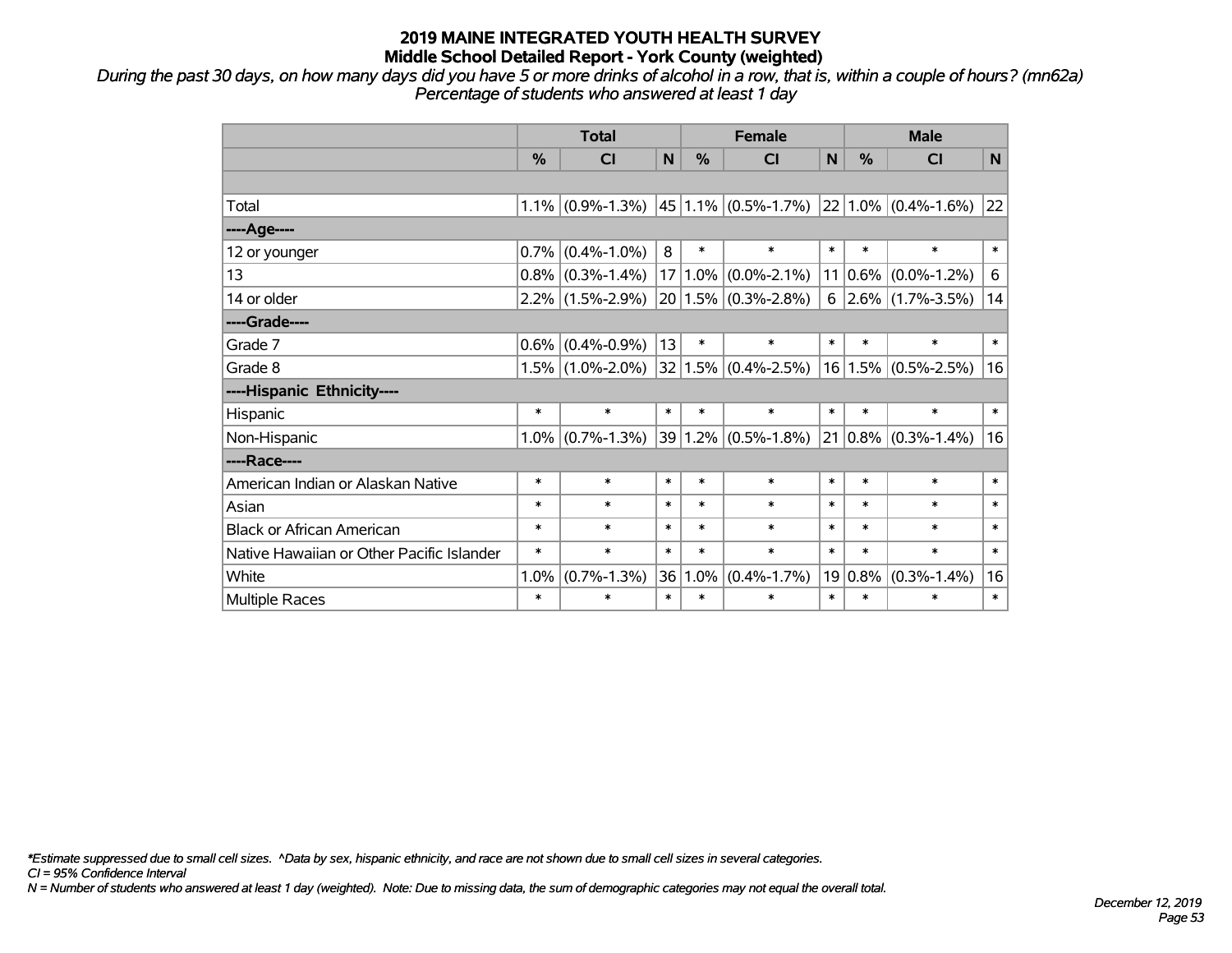*During the past 30 days, how did you usually get the alcohol you drank? (mn63b)*

*Among students who reported alcohol use during the past 30 days, the percentage of students who answered 'Someone gave it to me'*

|                                           | <b>Total</b>  |                     |        |               | <b>Female</b>                                           | <b>Male</b>    |               |                        |                |
|-------------------------------------------|---------------|---------------------|--------|---------------|---------------------------------------------------------|----------------|---------------|------------------------|----------------|
|                                           | $\frac{0}{0}$ | <b>CI</b>           | N      | $\frac{0}{0}$ | <b>CI</b>                                               | N              | $\frac{0}{0}$ | <b>CI</b>              | $\mathsf{N}$   |
|                                           |               |                     |        |               |                                                         |                |               |                        |                |
| Total                                     |               | 26.0% (18.0%-34.0%) |        |               | $ 37 24.6\% $ (14.5%-34.7%) $ 19 28.4\% $ (13.2%-43.6%) |                |               |                        | 18             |
| ---- Age----                              |               |                     |        |               |                                                         |                |               |                        |                |
| 12 or younger                             | $\ast$        | $\ast$              | $\ast$ | $\ast$        | $\ast$                                                  | $\ast$         | $\ast$        | $\ast$                 | $\ast$         |
| 13                                        | 29.6%         | $(20.1\% - 39.1\%)$ |        | 19 32.5%      | $(20.9\% - 44.2\%)$                                     |                | 12 25.5%      | $(8.5\% - 42.5\%)$     | $\overline{7}$ |
| 14 or older                               |               | 29.0% (11.6%-46.4%) |        | 16 23.8%      | $(0.0\% - 47.7\%)$                                      | $\overline{7}$ |               | 34.9% (12.0%-57.8%)    | $\mathsf 9$    |
| ----Grade----                             |               |                     |        |               |                                                         |                |               |                        |                |
| Grade 7                                   | $\ast$        | $\ast$              | $\ast$ | $\ast$        | $\ast$                                                  | $\ast$         | $\ast$        | $\ast$                 | $\ast$         |
| Grade 8                                   |               | 32.0% (22.9%-41.1%) |        |               | $ 34 30.0\% $ (17.5%-42.5%)                             |                |               | 18 34.9% (16.8%-53.1%) | 16             |
| ----Hispanic Ethnicity----                |               |                     |        |               |                                                         |                |               |                        |                |
| Hispanic                                  | $\ast$        | $\ast$              | $\ast$ | $\ast$        | $\ast$                                                  | $\ast$         | $\ast$        | $\ast$                 | $\ast$         |
| Non-Hispanic                              |               | 27.6% (18.6%-36.6%) |        |               | 34 24.6% (14.7%-34.5%)                                  |                |               | 17 32.2% (15.2%-49.1%) | 17             |
| ----Race----                              |               |                     |        |               |                                                         |                |               |                        |                |
| American Indian or Alaskan Native         | $\ast$        | $\ast$              | $\ast$ | $\ast$        | $\ast$                                                  | $\ast$         | $\ast$        | $\ast$                 | $\ast$         |
| Asian                                     | $\ast$        | $\ast$              | $\ast$ | $\ast$        | $\ast$                                                  | $\ast$         | $\ast$        | $\ast$                 | $\ast$         |
| <b>Black or African American</b>          | $\ast$        | $\ast$              | $\ast$ | $\ast$        | $\ast$                                                  | $\ast$         | $\ast$        | $\ast$                 | $\ast$         |
| Native Hawaiian or Other Pacific Islander | $\ast$        | $\ast$              | $\ast$ | $\ast$        | $\ast$                                                  | $\ast$         | $\ast$        | $\ast$                 | $\ast$         |
| White                                     | 26.8%         | $(18.1\% - 35.4\%)$ |        | 32 25.5%      | $(15.8\% - 35.2\%)$                                     |                | 16 28.9%      | $(10.7\% - 47.2\%)$    | 15             |
| Multiple Races                            | $\ast$        | $\ast$              | $\ast$ | $\ast$        | $\ast$                                                  | $\ast$         | $\ast$        | $\ast$                 | $\ast$         |

*\*Estimate suppressed due to small cell sizes. ^Data by sex, hispanic ethnicity, and race are not shown due to small cell sizes in several categories.*

*CI = 95% Confidence Interval*

*N = Among students who reported alcohol use during the past 30 days, the number of students who answered 'Someone gave it to me' (weighted). Note: Due to missing data, the sum of demographic categories may not equal the overall total.*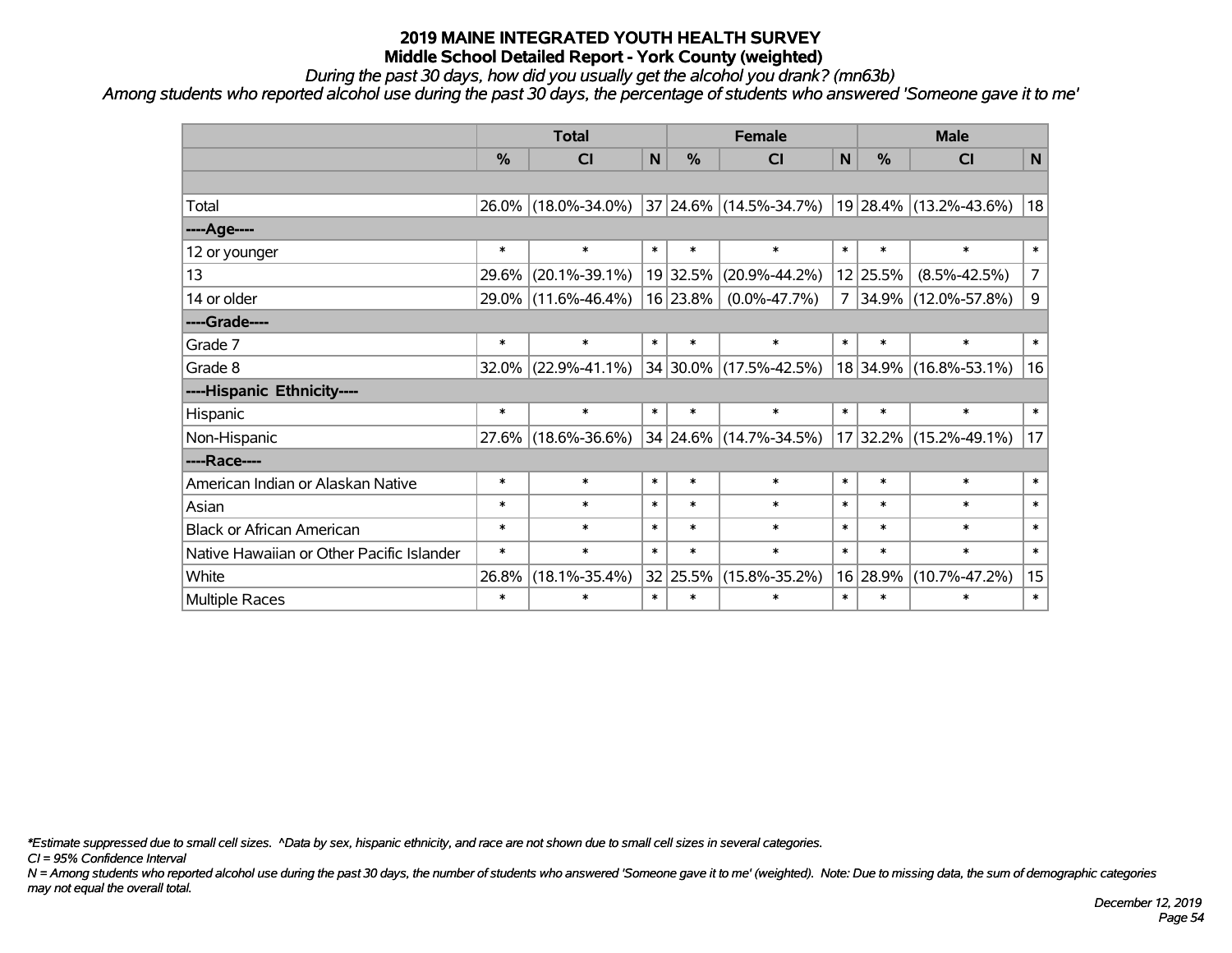### **2019 MAINE INTEGRATED YOUTH HEALTH SURVEY Middle School Detailed Report - York County (weighted)** *If you wanted to get some alcohol, how easy would it be for you to get some? (mn64)*

*Percentage of students who answered 'Sort of easy' or 'Very easy'*

|                                           | <b>Total</b>  |                     |       | <b>Female</b> |                             | <b>Male</b> |               |                          |                 |
|-------------------------------------------|---------------|---------------------|-------|---------------|-----------------------------|-------------|---------------|--------------------------|-----------------|
|                                           | $\frac{0}{0}$ | <b>CI</b>           | N     | $\frac{0}{0}$ | CI                          | ${\sf N}$   | $\frac{0}{0}$ | <b>CI</b>                | N               |
|                                           |               |                     |       |               |                             |             |               |                          |                 |
| Total                                     |               | 35.5% (31.3%-39.7%) |       |               | $1,451$ 36.7% (32.2%-41.1%) | 721         |               | $34.4\%$ (30.0%-38.7%)   | 716             |
| ----Age----                               |               |                     |       |               |                             |             |               |                          |                 |
| 12 or younger                             | 29.0%         | $(24.2\% - 33.7\%)$ | 332   | 30.2%         | $(24.8\% - 35.5\%)$         |             |               | 173 27.5% (22.9%-32.2%)  | 156             |
| 13                                        |               | 35.8% (31.2%-40.3%) | 726   |               | $36.1\%$ (31.1%-41.0%)      |             |               | 363 35.4% (30.2%-40.6%)  | 356             |
| 14 or older                               |               | 43.3% (36.1%-50.5%) | 390   |               | 48.0% (39.7%-56.3%)         |             |               | 185 39.8% (33.1%-46.5%)  | 202             |
| ----Grade----                             |               |                     |       |               |                             |             |               |                          |                 |
| Grade 7                                   | 29.9%         | $(25.7\% - 34.1\%)$ | 582   | 30.4%         | $(25.2\% - 35.7\%)$         |             |               | 277 29.3% (25.9%-32.7%)  | 299             |
| Grade 8                                   |               | 40.7% (35.0%-46.4%) | 856   |               | 42.2% (36.2%-48.1%)         |             |               | 442 39.1% (32.7%-45.6%)  | 407             |
| ----Hispanic Ethnicity----                |               |                     |       |               |                             |             |               |                          |                 |
| Hispanic                                  | 37.4%         | $(29.1\% - 45.7\%)$ | 30    | 34.0%         | $(25.2\% - 42.7\%)$         | 14          |               | $ 39.3\% $ (27.6%-51.0%) | 14              |
| Non-Hispanic                              |               | 35.7% (31.6%-39.9%) |       |               | 1,336 37.2% (32.8%-41.6%)   |             |               | 670 34.3% (29.9%-38.6%)  | 654             |
| ----Race----                              |               |                     |       |               |                             |             |               |                          |                 |
| American Indian or Alaskan Native         | 33.8%         | $(25.3\% - 42.3\%)$ | 25    | 34.6%         | $(24.4\% - 44.8\%)$         | 12          |               | $ 33.6\% $ (20.9%-46.4%) | 13              |
| Asian                                     | 32.3%         | $(17.5\% - 47.2\%)$ | 15    | $\ast$        | $\ast$                      | $\ast$      | $\ast$        | $\ast$                   | $\ast$          |
| <b>Black or African American</b>          | 45.7%         | $(33.9\% - 57.5\%)$ | 23    | 51.4%         | $(37.3\% - 65.5\%)$         | 13          | 41.1%         | $(26.5\% - 55.8\%)$      | 10 <sup>°</sup> |
| Native Hawaiian or Other Pacific Islander | 51.9%         | $(38.0\% - 65.9\%)$ | 6     | $\ast$        | $\ast$                      | $\ast$      | $\ast$        | $\ast$                   | $\ast$          |
| White                                     | 35.5%         | $(31.3\% - 39.7\%)$ | 1,311 | 36.7%         | $(32.2\% - 41.1\%)$         |             | 648 34.3%     | $(29.9\% - 38.7\%)$      | 650             |
| Multiple Races                            |               | 36.3% (23.9%-48.7%) | 36    |               | 38.6% (21.9%-55.2%)         | 18          |               | $ 33.7\% $ (21.3%-46.1%) | 17              |

*\*Estimate suppressed due to small cell sizes. ^Data by sex, hispanic ethnicity, and race are not shown due to small cell sizes in several categories.*

*CI = 95% Confidence Interval*

*N = Number of students who answered 'Sort of easy' or 'Very easy' (weighted). Note: Due to missing data, the sum of demographic categories may not equal the overall total.*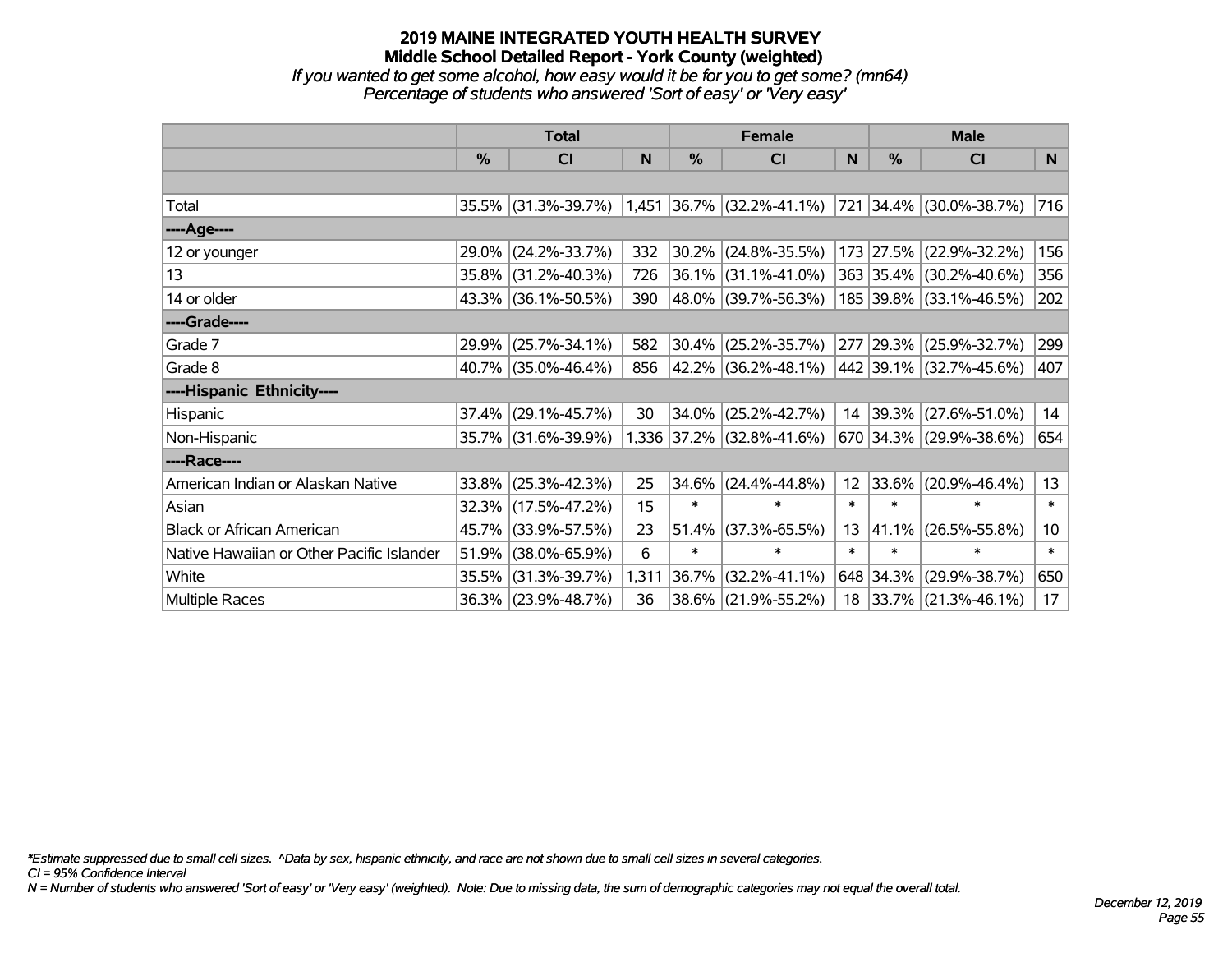*If you drank some alcohol without your parents' permission, would you be caught by your parents? (mn66) Percentage of students who answered 'Probably not' or 'Definitely not'*

|                                           | <b>Total</b> |                     |    | <b>Female</b> | <b>Male</b>                                     |        |           |                              |                |
|-------------------------------------------|--------------|---------------------|----|---------------|-------------------------------------------------|--------|-----------|------------------------------|----------------|
|                                           | $\%$         | <b>CI</b>           | N  | $\%$          | <b>CI</b>                                       | N      | $\%$      | <b>CI</b>                    | <b>N</b>       |
|                                           |              |                     |    |               |                                                 |        |           |                              |                |
| Total                                     |              | 23.4% (21.0%-25.8%) |    |               | $\vert$ 965 $\vert$ 23.9% $\vert$ (21.3%-26.6%) |        |           | $ 476 22.6\% $ (19.5%-25.7%) | 475            |
| ----Age----                               |              |                     |    |               |                                                 |        |           |                              |                |
| 12 or younger                             |              | 16.7% (14.2%-19.2%) |    |               | 194   16.7%   (13.1%-20.3%)                     | 97     |           | 16.3% (12.4%-20.2%)          | 93             |
| 13                                        |              | 22.1% (19.6%-24.6%) |    |               | 454 23.3% (20.1%-26.5%)                         |        |           | 238 20.8% (16.7%-24.8%)      | 210            |
| 14 or older                               |              | 34.9% (29.8%-40.1%) |    |               | 316 36.4% (30.4%-42.4%)                         |        |           | 141 33.6% (28.0%-39.3%)      | 172            |
| ----Grade----                             |              |                     |    |               |                                                 |        |           |                              |                |
| Grade 7                                   |              | 17.2% (15.0%-19.5%) |    |               | 341 17.1% (14.5%-19.7%)                         | 159    | 17.2%     | $(14.7\% - 19.6\%)$          | 177            |
| Grade 8                                   |              | 29.1% (25.8%-32.3%) |    |               | $ 613 30.1\% $ (26.4%-33.8%)                    |        |           | 317 27.8% (22.9%-32.6%)      | 289            |
| ----Hispanic Ethnicity----                |              |                     |    |               |                                                 |        |           |                              |                |
| Hispanic                                  | 29.6%        | $(21.8\% - 37.5\%)$ |    |               | 24 30.0% (21.5%-38.5%)                          |        | 12 31.9%  | $(20.8\% - 43.1\%)$          | 11             |
| Non-Hispanic                              |              | 23.8% (21.1%-26.4%) |    |               | 899 24.5% (21.5%-27.5%)                         |        |           | 447 22.8% (19.3%-26.3%)      | 440            |
| ----Race----                              |              |                     |    |               |                                                 |        |           |                              |                |
| American Indian or Alaskan Native         |              | 25.0% (15.9%-34.1%) | 18 |               | 30.1% (16.1%-44.1%)                             | 11     | 18.5%     | $(10.3\% - 26.6\%)$          | $\overline{7}$ |
| Asian                                     |              | 28.5% (17.9%-39.1%) | 14 | $\ast$        | $\ast$                                          | $\ast$ | $\ast$    | $\ast$                       | $\ast$         |
| <b>Black or African American</b>          | 40.9%        | $(31.6\% - 50.2\%)$ | 21 | 29.9%         | $(17.5\% - 42.2\%)$                             | 7      | 53.7%     | $(41.6\% - 65.8\%)$          | 13             |
| Native Hawaiian or Other Pacific Islander | 52.9%        | $(33.8\% - 72.0\%)$ | 6  | $\ast$        | $\ast$                                          | $\ast$ | $\ast$    | $\ast$                       | $\ast$         |
| White                                     | 22.6%        | $(20.2\% - 25.1\%)$ |    | 844 23.1%     | $(20.2\% - 26.0\%)$                             |        | 413 21.9% | $(18.5\% - 25.3\%)$          | 418            |
| Multiple Races                            |              | 31.5% (23.3%-39.8%) | 31 |               | $ 36.4\% $ (26.5%-46.3%)                        |        |           | 17 27.5% (16.8%-38.2%)       | 14             |

*\*Estimate suppressed due to small cell sizes. ^Data by sex, hispanic ethnicity, and race are not shown due to small cell sizes in several categories.*

*CI = 95% Confidence Interval*

*N = Number of students who answered 'Probably not' or 'Definitely not' (weighted). Note: Due to missing data, the sum of demographic categories may not equal the overall total.*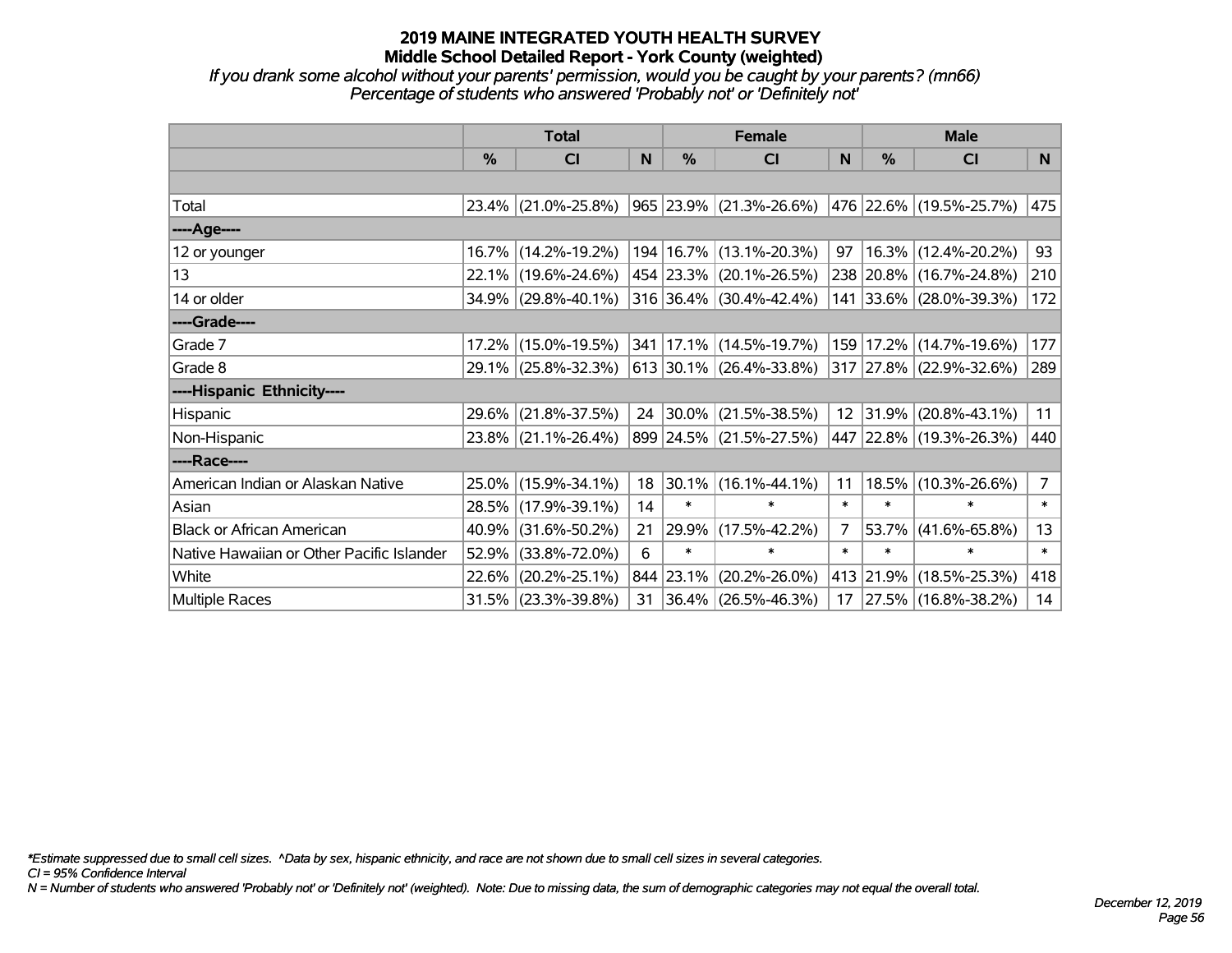*How much do you think people risk harming themselves (physically or in other ways) if they have 1 or 2 drinks of an alcoholic beverage nearly every day? (mn67b)*

*Percentage of students who answered 'No risk' or 'Slight risk'*

|                                           | <b>Total</b> |                     |        | <b>Female</b> |                           | <b>Male</b>     |               |                          |        |
|-------------------------------------------|--------------|---------------------|--------|---------------|---------------------------|-----------------|---------------|--------------------------|--------|
|                                           | %            | <b>CI</b>           | N      | %             | <b>CI</b>                 | N               | $\frac{0}{0}$ | <b>CI</b>                | N.     |
|                                           |              |                     |        |               |                           |                 |               |                          |        |
| Total                                     | $34.6\%$     | $(31.8\% - 37.3\%)$ |        |               | 1,413 32.1% (28.7%-35.5%) | 631             |               | 36.6% (32.9%-40.3%)      | 764    |
| ----Age----                               |              |                     |        |               |                           |                 |               |                          |        |
| 12 or younger                             | 31.2%        | $(26.4\% - 36.1\%)$ | 364    | 31.1%         | $(25.9\% - 36.2\%)$       |                 | 185 31.8%     | $(25.0\% - 38.6\%)$      | 178    |
| 13                                        | 35.7%        | $(31.9\% - 39.4\%)$ | 720    |               | 30.7% (26.4%-34.9%)       |                 |               | 305 39.8% (35.6%-43.9%)  | 400    |
| 14 or older                               |              | 36.6% (30.0%-43.1%) | 325    |               | $37.5\%$ (29.1%-45.9%)    |                 |               | 142 35.7% (22.1%-49.3%)  | 182    |
| ----Grade----                             |              |                     |        |               |                           |                 |               |                          |        |
| Grade 7                                   | 31.2%        | $(27.5\% - 35.0\%)$ | 609    | 28.9%         | $(23.8\% - 34.1\%)$       |                 |               | 266 33.2% (28.1%-38.4%)  | 339    |
| Grade 8                                   |              | 37.9% (34.0%-41.8%) | 786    |               | 34.5% (29.8%-39.3%)       |                 |               | 358 40.6% (31.9%-49.3%)  | 414    |
| ----Hispanic Ethnicity----                |              |                     |        |               |                           |                 |               |                          |        |
| Hispanic                                  | 38.2%        | $(23.7\% - 52.6\%)$ | 29     | 29.1%         | $(10.0\% - 48.3\%)$       | 10 <sup>°</sup> |               | 40.2% (19.1%-61.2%)      | 14     |
| Non-Hispanic                              |              | 34.6% (31.8%-37.3%) |        |               | 1,282 31.9% (28.8%-35.0%) |                 |               | 570 37.0% (33.0%-41.0%)  | 702    |
| ----Race----                              |              |                     |        |               |                           |                 |               |                          |        |
| American Indian or Alaskan Native         | 30.5%        | $(14.3\% - 46.8\%)$ | 24     | 33.0%         | $(12.3\% - 53.6\%)$       | 12 <sup>2</sup> | 28.3%         | $(8.1\% - 48.5\%)$       | 11     |
| Asian                                     | 20.7%        | $(7.0\% - 34.5\%)$  | 9      | $\ast$        | $\ast$                    | $\ast$          | $\ast$        | $\ast$                   | $\ast$ |
| <b>Black or African American</b>          | 34.4%        | $(20.5\% - 48.2\%)$ | 16     | $\ast$        | $\ast$                    | $\ast$          | $\ast$        | $\ast$                   | $\ast$ |
| Native Hawaiian or Other Pacific Islander | $\pmb{\ast}$ | $\ast$              | $\ast$ | $\ast$        | $\ast$                    | $\ast$          | $\ast$        | $\ast$                   | $\ast$ |
| White                                     | 35.0%        | $(31.9\% - 38.0\%)$ | 1,282  | 32.4%         | $(28.1\% - 36.8\%)$       |                 | 569 37.2%     | $(33.1\% - 41.2\%)$      | 699    |
| <b>Multiple Races</b>                     | 33.5%        | $(26.4\% - 40.6\%)$ | 37     | 34.1%         | $(28.9\% - 39.3\%)$       | 16              |               | $ 31.9\% $ (17.1%-46.7%) | 20     |

*\*Estimate suppressed due to small cell sizes. ^Data by sex, hispanic ethnicity, and race are not shown due to small cell sizes in several categories.*

*CI = 95% Confidence Interval*

*N = Number of students who answered 'No risk' or 'Slight risk' (weighted). Note: Due to missing data, the sum of demographic categories may not equal the overall total.*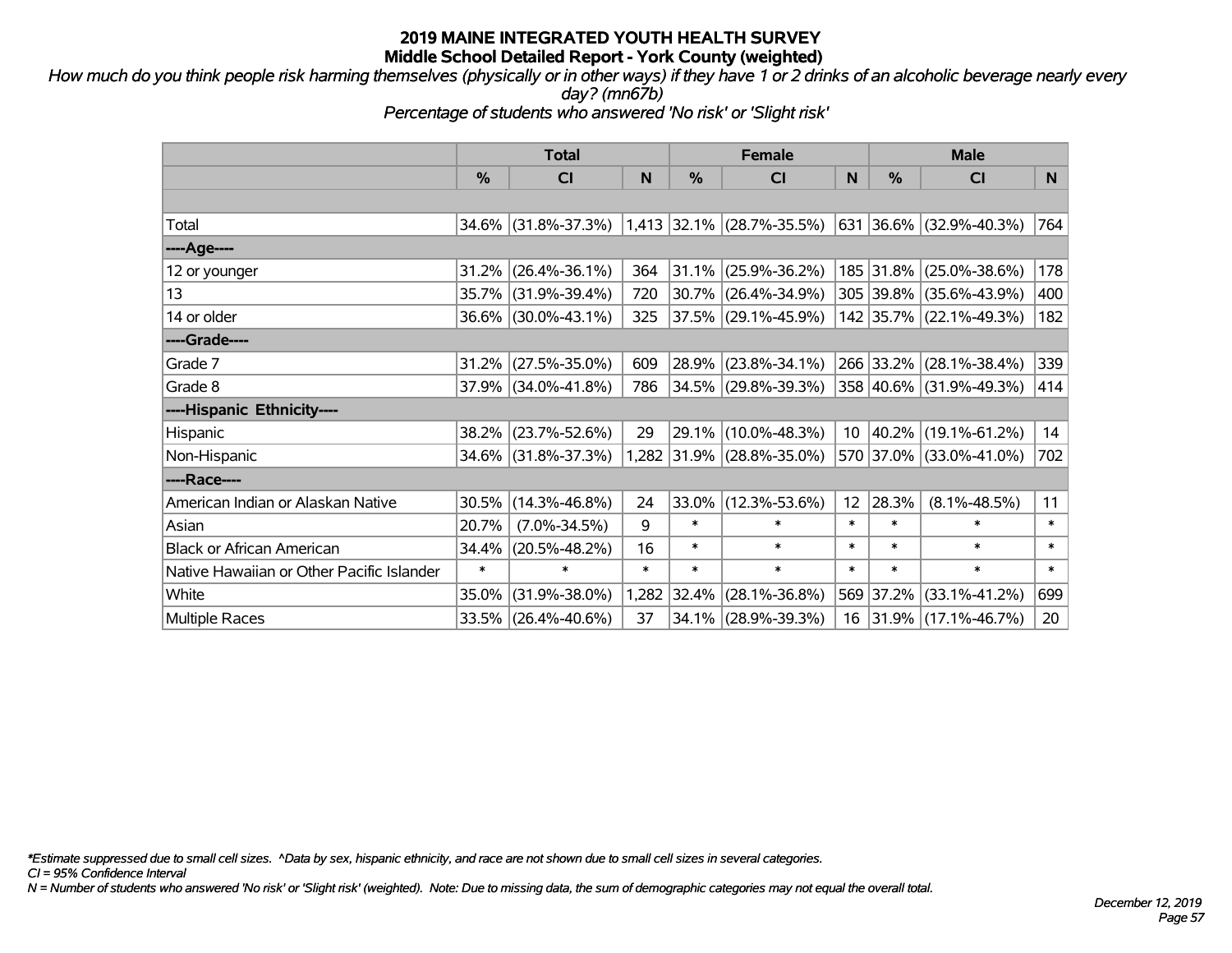*How much do you think people risk harming themselves (physically or in other ways) if they have 5 or more drinks of an alcoholic beverage in a row once or twice a week? (mn68b)*

*Percentage of students who answered 'No risk' or 'Slight risk'*

|                                           | <b>Total</b> |                     |        | <b>Female</b> | <b>Male</b>                 |        |               |                        |        |
|-------------------------------------------|--------------|---------------------|--------|---------------|-----------------------------|--------|---------------|------------------------|--------|
|                                           | %            | C <sub>l</sub>      | N      | $\frac{9}{6}$ | <b>CI</b>                   | N      | $\frac{0}{0}$ | <b>CI</b>              | N      |
|                                           |              |                     |        |               |                             |        |               |                        |        |
| Total                                     |              | 13.1% (10.7%-15.4%) |        |               | 528 13.3% (10.5%-16.1%)     | 260    | $12.8\%$      | $(9.7\% - 16.0\%)$     | 263    |
| ----Age----                               |              |                     |        |               |                             |        |               |                        |        |
| 12 or younger                             | 11.7%        | $(8.5\% - 14.9\%)$  |        | 136 11.4%     | $(6.4\% - 16.3\%)$          | 67     | 12.1%         | $(8.1\% - 16.1\%)$     | 67     |
| 13                                        | 12.6%        | $(9.3\% - 15.8\%)$  |        | 251 11.9%     | $(8.3\% - 15.5\%)$          | 117    | 13.2%         | $(8.6\% - 17.8\%)$     | 131    |
| 14 or older                               |              | 15.7% (11.9%-19.5%) |        |               | 138   19.7%   (11.6%-27.7%) | 76     |               | $12.4\%$ (10.5%-14.3%) | 61     |
| ----Grade----                             |              |                     |        |               |                             |        |               |                        |        |
| Grade 7                                   |              | 12.2% (10.0%-14.3%) |        | 234 11.4%     | $(8.3\% - 14.5\%)$          | 104    | 12.6%         | $(8.8\% - 16.3\%)$     | 126    |
| Grade 8                                   |              | 13.8% (11.1%-16.5%) |        |               | 285   14.9%   (11.5%-18.2%) | 155    | 12.8%         | $(9.9\% - 15.7\%)$     | 128    |
| ----Hispanic Ethnicity----                |              |                     |        |               |                             |        |               |                        |        |
| Hispanic                                  | 14.3%        | $(6.9\% - 21.7\%)$  | 11     | $\ast$        | $\ast$                      | $\ast$ | $\ast$        | $\ast$                 | $\ast$ |
| Non-Hispanic                              |              | 13.0% (10.5%-15.4%) |        |               | 476 13.4% (10.7%-16.0%)     | 238    | 12.8%         | $(9.7\% - 15.9\%)$     | 238    |
| ----Race----                              |              |                     |        |               |                             |        |               |                        |        |
| American Indian or Alaskan Native         | 15.4%        | $(8.6\% - 22.2\%)$  | 12     | $\ast$        | $\ast$                      | $\ast$ | $\ast$        | $\ast$                 | $\ast$ |
| Asian                                     | $\ast$       | $\ast$              | $\ast$ | $\ast$        | $\ast$                      | $\ast$ | $\ast$        | $\ast$                 | $\ast$ |
| <b>Black or African American</b>          | 15.9%        | $(7.0\% - 24.9\%)$  | 8      | $\ast$        | $\ast$                      | $\ast$ | $\ast$        | $\ast$                 | $\ast$ |
| Native Hawaiian or Other Pacific Islander | $\ast$       | $\ast$              | $\ast$ | $\ast$        | $\ast$                      | $\ast$ | $\ast$        | $\ast$                 | $\ast$ |
| White                                     | 13.0%        | $(10.3\% - 15.7\%)$ | 472    | 13.3%         | $(9.9\% - 16.7\%)$          | 233    | 12.8%         | $(9.7\% - 15.9\%)$     | 236    |
| <b>Multiple Races</b>                     | 14.6%        | $(4.2\% - 25.0\%)$  | 16     | $\ast$        | $\ast$                      | $\ast$ | $\ast$        | $\ast$                 | $\ast$ |

*\*Estimate suppressed due to small cell sizes. ^Data by sex, hispanic ethnicity, and race are not shown due to small cell sizes in several categories.*

*CI = 95% Confidence Interval*

*N = Number of students who answered 'No risk' or 'Slight risk' (weighted). Note: Due to missing data, the sum of demographic categories may not equal the overall total.*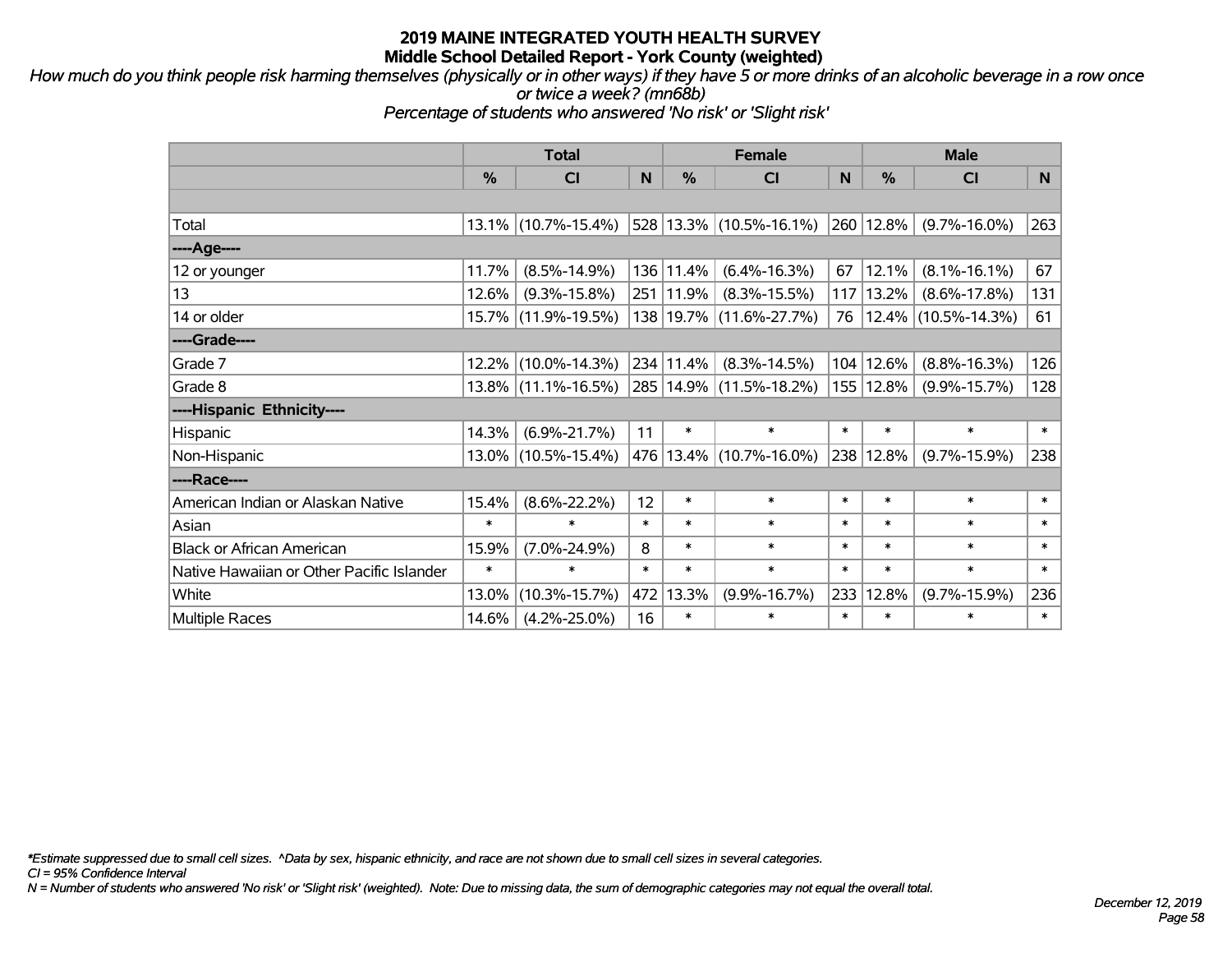*If a kid drank some alcohol in your neighborhood, would he or she be caught by the police? (mn69) Percentage of students who answered 'Probably not' or 'Definitely not'*

|                                           | <b>Total</b> |                        |        |               | <b>Female</b>                                                 |        | <b>Male</b> |                           |        |  |
|-------------------------------------------|--------------|------------------------|--------|---------------|---------------------------------------------------------------|--------|-------------|---------------------------|--------|--|
|                                           | $\%$         | C <sub>l</sub>         | N      | $\frac{0}{0}$ | <b>CI</b>                                                     | N      | %           | <b>CI</b>                 | N      |  |
|                                           |              |                        |        |               |                                                               |        |             |                           |        |  |
| Total                                     |              | $62.0\%$ (57.8%-66.3%) |        |               | $ 2,528 63.8\% 59.3\% - 68.4\% 1,264 60.0\% 54.9\% - 65.2\% $ |        |             |                           | 1,238  |  |
| ----Age----                               |              |                        |        |               |                                                               |        |             |                           |        |  |
| 12 or younger                             | 55.3%        | $(48.2\% - 62.5\%)$    | 644    |               | $52.9\%$ (45.7%-60.0%)                                        | 317    | 58.4%       | $(49.0\% - 67.8\%)$       | 323    |  |
| 13                                        |              | $63.0\%$ (59.2%-66.7%) |        |               | 1,266 66.8% (61.3%-72.2%)                                     | 660    |             | 58.4% (53.2%-63.6%)       | 586    |  |
| 14 or older                               |              | 68.7% (59.5%-77.8%)    | 610    |               | 73.3% (61.7%-84.8%)                                           | 287    |             | $64.9\%$ (54.6%-75.3%)    | 322    |  |
| ----Grade----                             |              |                        |        |               |                                                               |        |             |                           |        |  |
| Grade 7                                   | 55.5%        | $(50.2\% - 60.7\%)$    |        |               | 1,072 54.6% (48.6%-60.6%)                                     | 500    | 56.0%       | $(49.4\% - 62.6\%)$       | 563    |  |
| Grade 8                                   |              | 68.4% (63.6%-73.2%)    |        |               | 1,424 72.1% (67.5%-76.6%)                                     | 761    |             | $ 64.1\% $ (56.6%-71.7%)  | 647    |  |
| ----Hispanic Ethnicity----                |              |                        |        |               |                                                               |        |             |                           |        |  |
| Hispanic                                  | 58.6%        | $(46.1\% - 71.0\%)$    | 44     |               | 64.3% (48.7%-79.9%)                                           | 23     | 47.4%       | $(28.2\% - 66.5\%)$       | 17     |  |
| Non-Hispanic                              |              | 62.9% (58.3%-67.4%)    |        |               | 2,324 65.8% (60.7%-70.9%)                                     |        |             | 1,184 59.9% (54.6%-65.2%) | 1,122  |  |
| ----Race----                              |              |                        |        |               |                                                               |        |             |                           |        |  |
| American Indian or Alaskan Native         | 65.1%        | $(55.6\% - 74.7\%)$    | 49     |               | $62.2\%$ (47.3%-77.1%)                                        | 23     | 68.0%       | $(55.8\% - 80.2\%)$       | 26     |  |
| Asian                                     | 74.3%        | $(62.5\% - 86.1\%)$    | 31     | $\ast$        | $\ast$                                                        | $\ast$ | $\ast$      | $\ast$                    | $\ast$ |  |
| <b>Black or African American</b>          | 56.1%        | $(46.5\% - 65.7\%)$    | 27     | 58.3%         | $(41.3\% - 75.3\%)$                                           | 13     | 50.2%       | $(29.2\% - 71.2\%)$       | 12     |  |
| Native Hawaiian or Other Pacific Islander | $\ast$       | $\ast$                 | $\ast$ | $\ast$        | $\ast$                                                        | $\ast$ | $\ast$      | $\ast$                    | $\ast$ |  |
| White                                     | 62.4%        | $(57.9\% - 66.9\%)$    | 2,278  | 64.4%         | $(59.3\% - 69.4\%)$                                           | 1,136  | $60.3\%$    | $(54.9\% - 65.8\%)$       | 1,121  |  |
| Multiple Races                            | 68.5%        | $(56.8\% - 80.3\%)$    | 75     |               | 83.0% (72.1%-93.9%)                                           | 40     |             | 56.6% (40.8%-72.4%)       | 34     |  |

*\*Estimate suppressed due to small cell sizes. ^Data by sex, hispanic ethnicity, and race are not shown due to small cell sizes in several categories.*

*CI = 95% Confidence Interval*

*N = Number of students who answered 'Probably not' or 'Definitely not' (weighted). Note: Due to missing data, the sum of demographic categories may not equal the overall total.*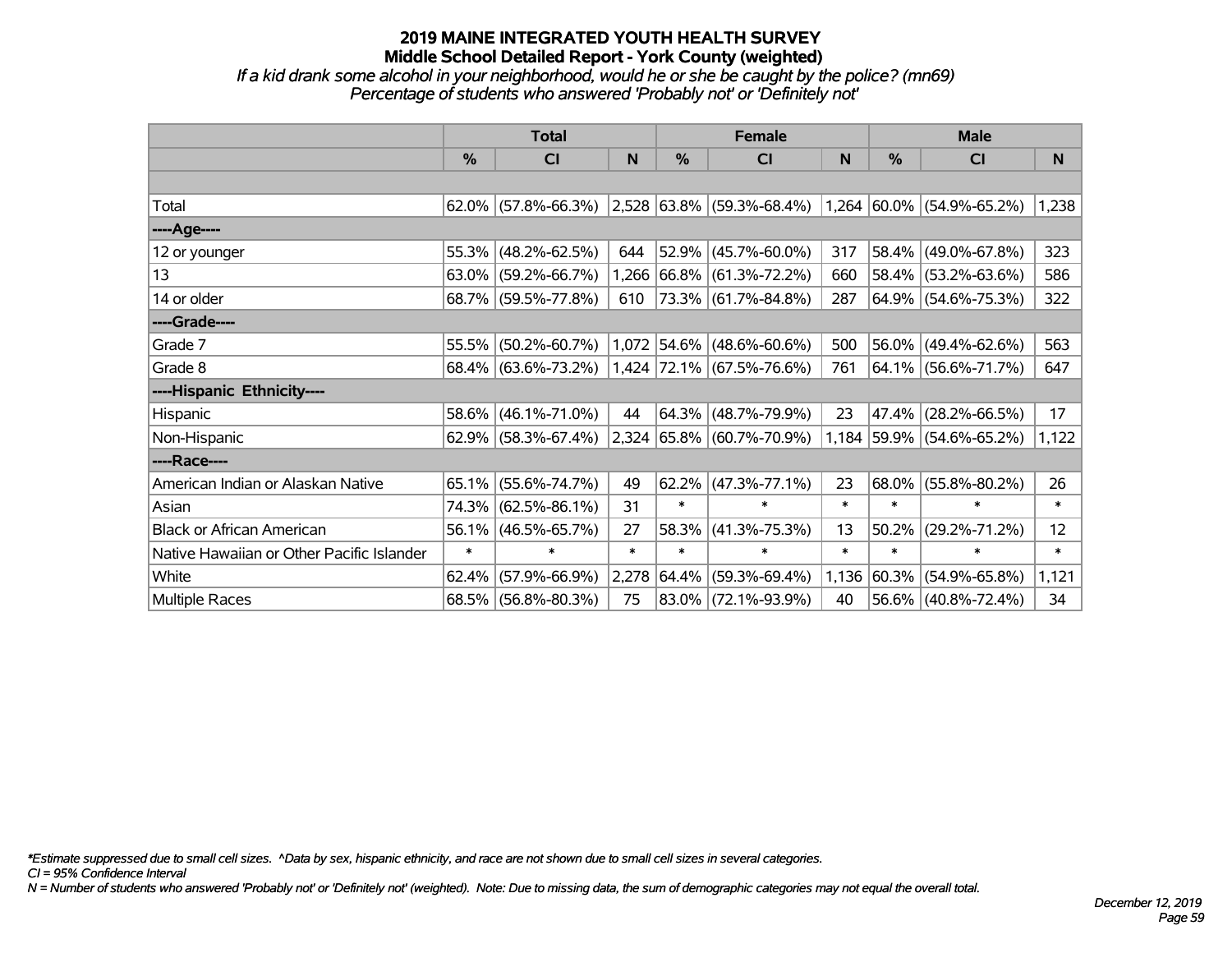*How wrong would most adults over 21 in your neighborhood think it is for kids your age to drink alcohol? (mn71a) Percentage of students who answered 'A little bit wrong' or 'Not wrong at all'*

|                                           | <b>Total</b> |                     |        |           | <b>Female</b>       | <b>Male</b> |               |                       |                |
|-------------------------------------------|--------------|---------------------|--------|-----------|---------------------|-------------|---------------|-----------------------|----------------|
|                                           | %            | <b>CI</b>           | N      | %         | <b>CI</b>           | N           | $\frac{0}{0}$ | <b>CI</b>             | N <sub>1</sub> |
|                                           |              |                     |        |           |                     |             |               |                       |                |
| Total                                     | 9.0%         | $(7.1\% - 10.9\%)$  |        | 371 10.4% | $(7.3\% - 13.5\%)$  | 206         | 7.4%          | $(4.7\% - 10.1\%)$    | 155            |
| ----Age----                               |              |                     |        |           |                     |             |               |                       |                |
| 12 or younger                             | 6.8%         | $(4.7\% - 8.9\%)$   | 79     | 11.0%     | $(7.4\% - 14.7\%)$  | 61          | 3.0%          | $(1.0\% - 5.0\%)$     | 18             |
| 13                                        | 7.8%         | $(5.1\% - 10.6\%)$  | 160    | 8.0%      | $(4.0\% - 12.0\%)$  | 83          | 7.4%          | $(4.5\% - 10.3\%)$    | 74             |
| 14 or older                               | 14.4%        | $(10.3\% - 18.5\%)$ |        | 130 16.0% | $(10.5\% - 21.4\%)$ | 62          |               | $12.2\%$ (6.1%-18.3%) | 62             |
| ----Grade----                             |              |                     |        |           |                     |             |               |                       |                |
| Grade 7                                   | 6.5%         | $(4.9% - 8.2%)$     | 129    | 8.0%      | $(5.7\% - 10.3\%)$  | 74          | 5.1%          | $(3.0\% - 7.2\%)$     | 53             |
| Grade 8                                   | 11.3%        | $(8.5\% - 14.1\%)$  |        | 239 12.6% | $(7.3\% - 17.9\%)$  | 132         | 9.5%          | $(4.8\% - 14.1\%)$    | 100            |
| ----Hispanic Ethnicity----                |              |                     |        |           |                     |             |               |                       |                |
| Hispanic                                  | 17.5%        | $(7.0\% - 28.0\%)$  | 15     | $\ast$    | $\ast$              | $\ast$      | $\ast$        | $\ast$                | $\ast$         |
| Non-Hispanic                              | 9.0%         | $(6.9\% - 11.2\%)$  |        | 343 10.3% | $(7.3\% - 13.4\%)$  | 189         | 7.5%          | $(4.3\% - 10.6\%)$    | 145            |
| ----Race----                              |              |                     |        |           |                     |             |               |                       |                |
| American Indian or Alaskan Native         | 17.9%        | $(10.4\% - 25.3\%)$ | 12     | 15.6%     | $(1.2\% - 30.1\%)$  | 6           | 17.7%         | $(8.5\% - 26.9\%)$    | 6              |
| Asian                                     | $\ast$       | $\ast$              | $\ast$ | $\ast$    | $\ast$              | $\ast$      | $\ast$        | $\ast$                | $\ast$         |
| <b>Black or African American</b>          | 18.3%        | $(11.9\% - 24.7\%)$ | 10     | $\ast$    | $\ast$              | $\ast$      | $\ast$        | $\ast$                | $\ast$         |
| Native Hawaiian or Other Pacific Islander | $\ast$       | $\ast$              | $\ast$ | $\ast$    | $\ast$              | $\ast$      | $\ast$        | $\ast$                | $\ast$         |
| White                                     | 8.5%         | $(6.5\% - 10.4\%)$  | 318    | 9.9%      | $(6.9\% - 12.9\%)$  | 178         | 6.8%          | $(4.1\% - 9.5\%)$     | 131            |
| <b>Multiple Races</b>                     | 13.2%        | $(4.2\% - 22.2\%)$  | 12     | $\ast$    | $\ast$              | $\ast$      | $\ast$        | $\ast$                | $\ast$         |

*\*Estimate suppressed due to small cell sizes. ^Data by sex, hispanic ethnicity, and race are not shown due to small cell sizes in several categories.*

*CI = 95% Confidence Interval*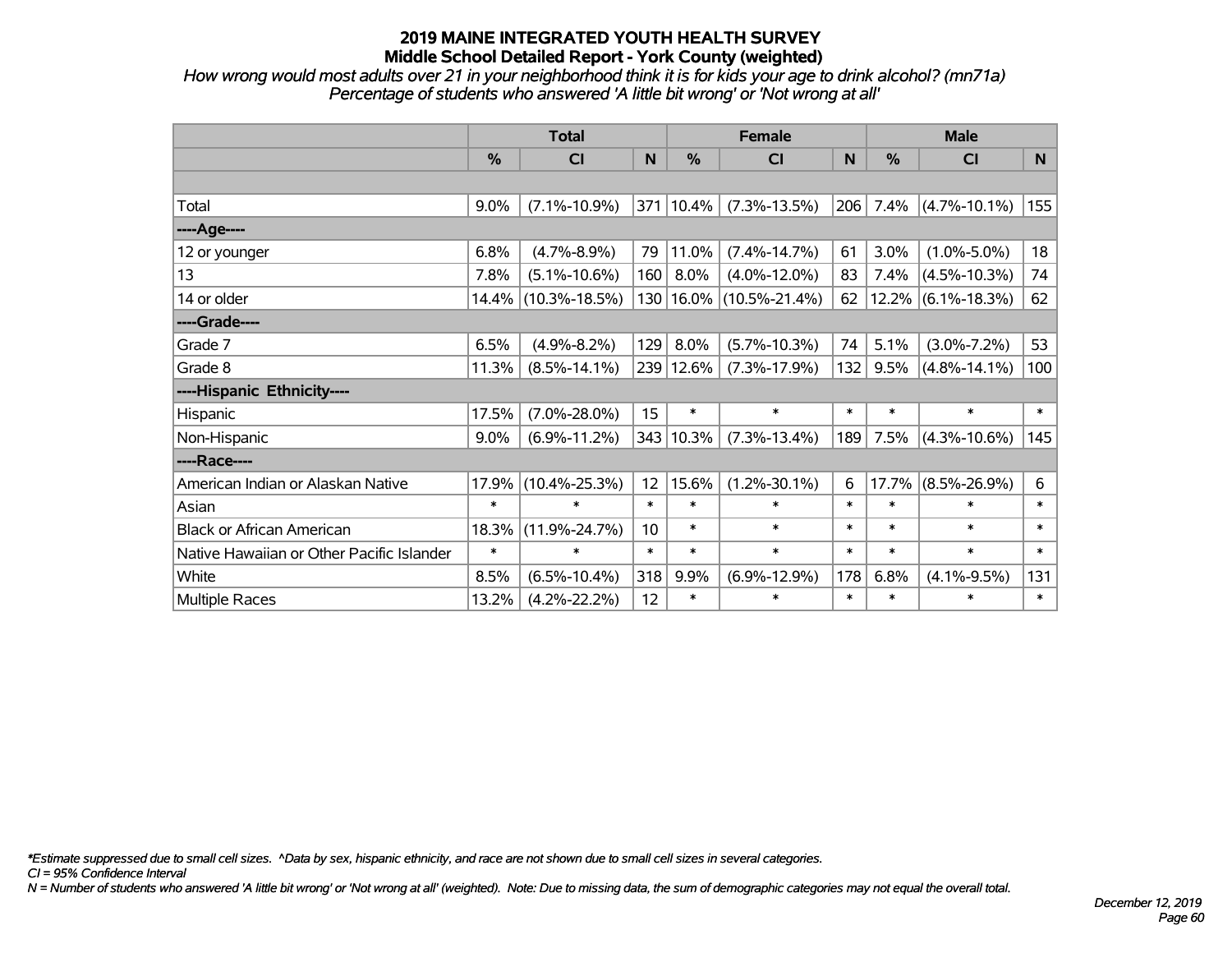*How do you feel about someone your age having 1 or 2 drinks of an alcoholic beverage nearly every day? (mn164) Percentage of students who answered 'Strongly approve' or 'Approve'*

|                                           | <b>Total</b> |                    |                | <b>Female</b> |                                                |        | <b>Male</b> |                            |        |  |
|-------------------------------------------|--------------|--------------------|----------------|---------------|------------------------------------------------|--------|-------------|----------------------------|--------|--|
|                                           | %            | CI                 | N              | %             | <b>CI</b>                                      | N      | %           | <b>CI</b>                  | N      |  |
|                                           |              |                    |                |               |                                                |        |             |                            |        |  |
| Total                                     | 3.4%         | $(2.2\% - 4.7\%)$  |                |               | 139 3.0% (1.8%-4.3%)                           |        |             | $60 3.6\% $ (1.9%-5.4%)    | 74     |  |
| ----Age----                               |              |                    |                |               |                                                |        |             |                            |        |  |
| 12 or younger                             | 3.3%         | $(1.1\% - 5.4\%)$  | 38             | $2.6\%$       | $(0.4\% - 4.9\%)$                              |        |             | $16 3.8\% $ (0.4%-7.1%)    | 21     |  |
| 13                                        | 3.2%         | $(2.3\% - 4.1\%)$  | 64             |               | $ 3.2\% $ (2.2%-4.2%)                          |        |             | $31 3.0\% (1.4\% - 4.7\%)$ | 30     |  |
| 14 or older                               | 4.2%         | $(1.8\% - 6.7\%)$  | 37             |               | $3.2\%$ (1.2%-5.2%)                            |        |             | $13 4.8\% $ (1.6%-8.0%)    | 24     |  |
| ----Grade----                             |              |                    |                |               |                                                |        |             |                            |        |  |
| Grade 7                                   | 3.8%         | $(2.2\% - 5.5\%)$  | 74             | $2.7\%$       | $(0.6\% - 4.7\%)$                              |        |             | $24$   4.5%   (1.9%-7.1%)  | 45     |  |
| Grade 8                                   | 3.1%         | $(1.9\% - 4.3\%)$  | 64             |               | $ 3.4\% $ (2.2%-4.5%) $ 35 2.8\% $ (1.1%-4.5%) |        |             |                            | 27     |  |
| ----Hispanic Ethnicity----                |              |                    |                |               |                                                |        |             |                            |        |  |
| Hispanic                                  | 10.5%        | $(2.2\% - 18.8\%)$ | 8              | $\ast$        | $\ast$                                         | $\ast$ | $\ast$      | $\ast$                     | $\ast$ |  |
| Non-Hispanic                              | 3.2%         | $(1.9\% - 4.5\%)$  |                | 116 2.8%      | $(1.5\% - 4.0\%)$                              |        |             | 49 3.6% (1.7%-5.6%)        | 67     |  |
| ----Race----                              |              |                    |                |               |                                                |        |             |                            |        |  |
| American Indian or Alaskan Native         | $\ast$       | $\ast$             | $\ast$         | $\ast$        | $\ast$                                         | $\ast$ | $\ast$      | $\ast$                     | $\ast$ |  |
| Asian                                     | $\ast$       | $\ast$             | $\ast$         | $\ast$        | $\ast$                                         | $\ast$ | $\ast$      | $\ast$                     | $\ast$ |  |
| <b>Black or African American</b>          | 15.3%        | $(4.8\% - 25.9\%)$ | $\overline{7}$ | $\ast$        | $\ast$                                         | $\ast$ | $\ast$      | $\ast$                     | $\ast$ |  |
| Native Hawaiian or Other Pacific Islander | $\ast$       | $\ast$             | $\ast$         | $\ast$        | $\ast$                                         | $\ast$ | $\ast$      | $\ast$                     | $\ast$ |  |
| White                                     | 3.0%         | $(1.7\% - 4.3\%)$  | 107            | 2.8%          | $(1.3\% - 4.3\%)$                              |        | 49 3.0%     | $(1.2\% - 4.8\%)$          | 55     |  |
| <b>Multiple Races</b>                     | 10.3%        | $(6.1\% - 14.6\%)$ | 11             | $\ast$        | $\ast$                                         | $\ast$ | $\ast$      | $\ast$                     | $\ast$ |  |

*\*Estimate suppressed due to small cell sizes. ^Data by sex, hispanic ethnicity, and race are not shown due to small cell sizes in several categories.*

*CI = 95% Confidence Interval*

*N = Number of students who answered 'Strongly approve' or 'Approve' (weighted). Note: Due to missing data, the sum of demographic categories may not equal the overall total.*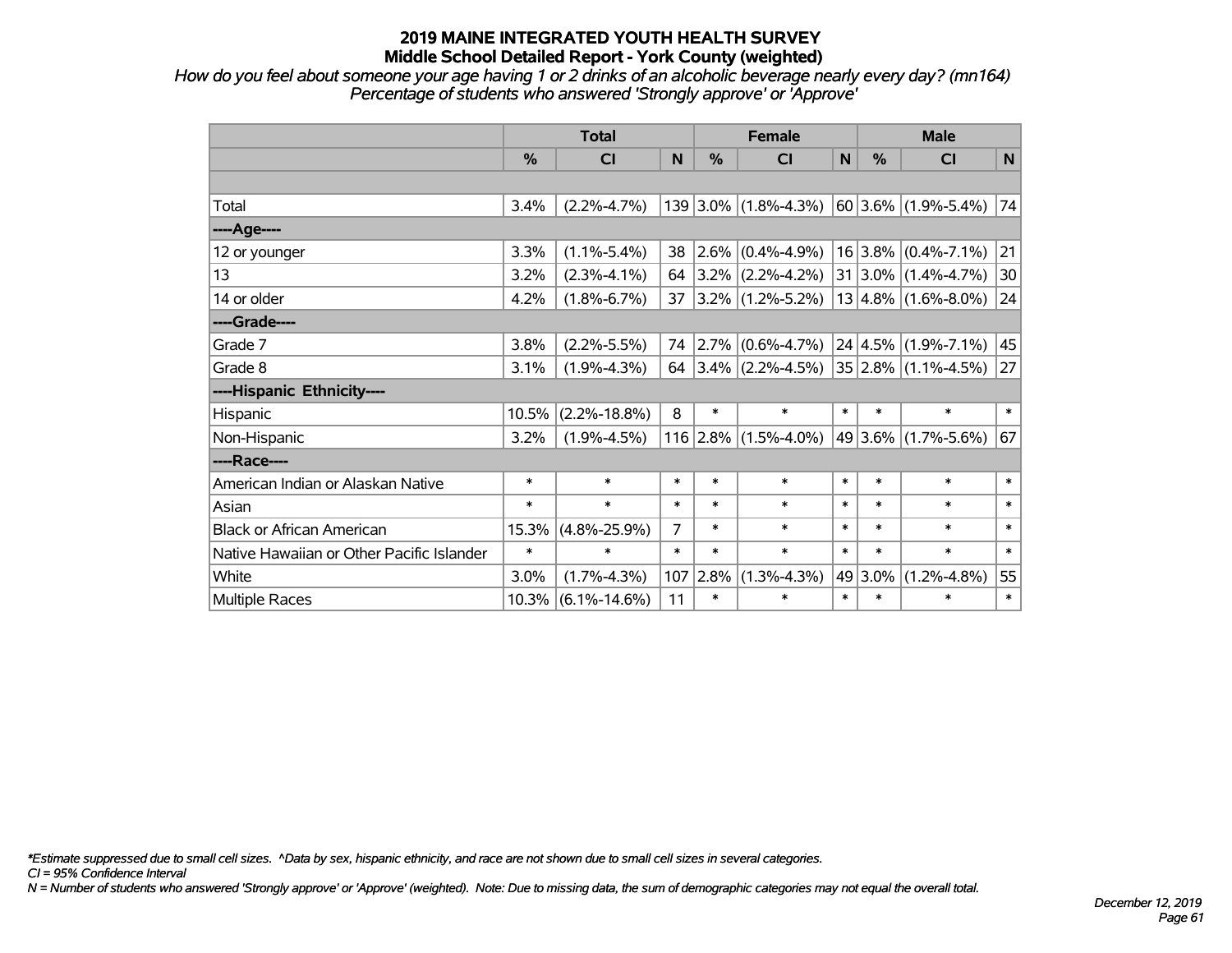*How wrong do your parents feel it would be for you to have 1 or 2 drinks of an alcoholic beverage nearly every day? (mn165) Percentage of students who answered 'A little bit wrong' or 'Not wrong at all'*

|                                           | <b>Total</b> |                    |        | <b>Female</b> |                          |        | <b>Male</b>   |                            |        |  |
|-------------------------------------------|--------------|--------------------|--------|---------------|--------------------------|--------|---------------|----------------------------|--------|--|
|                                           | %            | <b>CI</b>          | N      | %             | <b>CI</b>                | N      | $\frac{0}{0}$ | <b>CI</b>                  | N      |  |
|                                           |              |                    |        |               |                          |        |               |                            |        |  |
| Total                                     | 2.6%         | $(2.0\% - 3.3\%)$  |        |               | $107$ 2.9% (2.3%-3.6%)   |        |               | 58 2.3% (1.4%-3.3%)        | 48     |  |
| ---- Age----                              |              |                    |        |               |                          |        |               |                            |        |  |
| 12 or younger                             | 2.8%         | $(1.8\% - 3.7\%)$  | 32     |               | $3.0\%$ (2.0%-3.9%)      |        |               | $17 2.6\% $ (0.9%-4.2%)    | 15     |  |
| 13                                        | 2.4%         | $(1.2\% - 3.5\%)$  | 48     |               | $ 2.8\% $ (1.7%-3.8%)    |        |               | $28 2.0\% $ (0.1%-3.8%)    | 20     |  |
| 14 or older                               | 3.1%         | $(2.0\% - 4.2\%)$  | 28     |               | $ 3.3\% $ (1.5%-5.0%)    |        |               | $13 2.8\% $ (1.6%-4.0%)    | 14     |  |
| ----Grade----                             |              |                    |        |               |                          |        |               |                            |        |  |
| Grade 7                                   | 2.5%         | $(1.6\% - 3.4\%)$  | 49     |               | $2.9\%$ (1.8%-4.0%)      |        | 27 2.2%       | $(0.8\% - 3.6\%)$          | 22     |  |
| Grade 8                                   | 2.7%         | $(1.9\% - 3.5\%)$  |        |               | 55 $ 3.0\% $ (2.0%-4.0%) |        |               | 31 2.3% (1.4%-3.1%)        | 23     |  |
| ----Hispanic Ethnicity----                |              |                    |        |               |                          |        |               |                            |        |  |
| Hispanic                                  | $\ast$       | $\ast$             | $\ast$ | $\ast$        | $\ast$                   | $\ast$ | $\ast$        | $\ast$                     | $\ast$ |  |
| Non-Hispanic                              | 2.7%         | $(2.0\% - 3.4\%)$  |        | $100$ 3.0%    | $(2.3\% - 3.8\%)$        |        |               | $55 2.3\% (1.4\% - 3.2\%)$ | 43     |  |
| ----Race----                              |              |                    |        |               |                          |        |               |                            |        |  |
| American Indian or Alaskan Native         | $\ast$       | $\ast$             | $\ast$ | $\ast$        | $\ast$                   | $\ast$ | $\ast$        | $\ast$                     | $\ast$ |  |
| Asian                                     | $\ast$       | $\ast$             | $\ast$ | $\ast$        | $\ast$                   | $\ast$ | $\ast$        | $\ast$                     | $\ast$ |  |
| <b>Black or African American</b>          | $\ast$       | $\ast$             | $\ast$ | $\ast$        | $\ast$                   | $\ast$ | $\ast$        | $\ast$                     | $\ast$ |  |
| Native Hawaiian or Other Pacific Islander | $\ast$       | $\ast$             | $\ast$ | $\ast$        | $\ast$                   | $\ast$ | $\ast$        | $\ast$                     | $\ast$ |  |
| White                                     | 2.4%         | $(1.7\% - 3.1\%)$  | 87     | 2.7%          | $(2.0\% - 3.3\%)$        | 47     | 2.1%          | $(1.0\% - 3.2\%)$          | 39     |  |
| Multiple Races                            | $7.7\%$      | $(2.6\% - 12.8\%)$ | 8      | $\ast$        | $\ast$                   | $\ast$ | $\ast$        | $\ast$                     | $\ast$ |  |

*\*Estimate suppressed due to small cell sizes. ^Data by sex, hispanic ethnicity, and race are not shown due to small cell sizes in several categories.*

*CI = 95% Confidence Interval*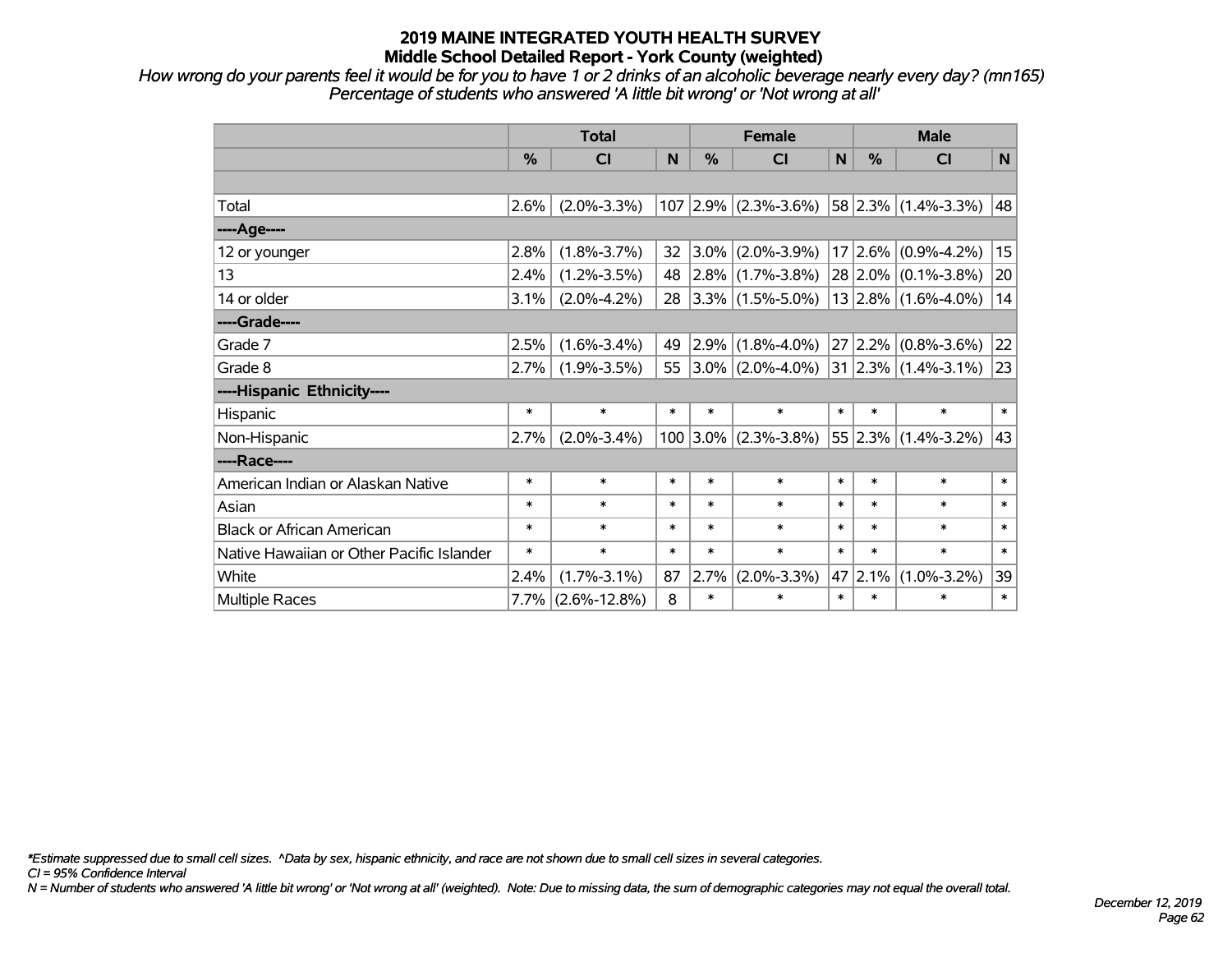*How wrong do your friends feel it would be for you to have 1 or 2 drinks of an alcoholic beverage nearly every day? (mn175) Percentage of students who answered 'A little bit wrong' or 'Not wrong at all'*

|                                           | <b>Total</b> |                     |                |        | <b>Female</b>          |        | <b>Male</b> |                     |        |  |
|-------------------------------------------|--------------|---------------------|----------------|--------|------------------------|--------|-------------|---------------------|--------|--|
|                                           | %            | CI                  | N              | %      | <b>CI</b>              | N      | %           | <b>CI</b>           | N.     |  |
|                                           |              |                     |                |        |                        |        |             |                     |        |  |
| Total                                     | 10.2%        | $(7.3\% - 13.2\%)$  | 415            | 8.8%   | $(4.8\% - 12.7\%)$     |        | 172 11.6%   | $(8.0\% - 15.2\%)$  | 240    |  |
| ----Age----                               |              |                     |                |        |                        |        |             |                     |        |  |
| 12 or younger                             | 8.7%         | $(4.6\% - 12.8\%)$  | 100            | 8.5%   | $(2.6\% - 14.5\%)$     | 50     | 9.0%        | $(5.5\% - 12.4\%)$  | 49     |  |
| 13                                        | 10.5%        | $(6.2\% - 14.8\%)$  | 212            | 9.2%   | $(4.8\% - 13.7\%)$     | 91     | 11.6%       | $(6.4\% - 16.9\%)$  | 118    |  |
| 14 or older                               | 11.9%        | $(6.6\% - 17.1\%)$  | 104            | 8.0%   | $(3.8\% - 12.2\%)$     | 31     | 14.7%       | $(5.6\% - 23.8\%)$  | 72     |  |
| ----Grade----                             |              |                     |                |        |                        |        |             |                     |        |  |
| Grade 7                                   | 7.6%         | $(3.9\% - 11.2\%)$  | 147            | 7.2%   | $(1.9\% - 12.6\%)$     | 66     | 8.0%        | $(4.6\% - 11.4\%)$  | 81     |  |
| Grade 8                                   | 12.4%        | $(8.5\% - 16.3\%)$  |                |        | 255 10.2% (5.8%-14.6%) |        | 106 14.5%   | $(9.1\% - 20.0\%)$  | 145    |  |
| ----Hispanic Ethnicity----                |              |                     |                |        |                        |        |             |                     |        |  |
| Hispanic                                  | 9.8%         | $(4.3\% - 15.4\%)$  | $\overline{7}$ | $\ast$ | $\ast$                 | $\ast$ | $\ast$      | $\ast$              | $\ast$ |  |
| Non-Hispanic                              | 10.1%        | $(6.8\% - 13.3\%)$  | 371            | 8.5%   | $(4.2\% - 12.8\%)$     |        | 152 11.5%   | $(7.7\% - 15.4\%)$  | 216    |  |
| ----Race----                              |              |                     |                |        |                        |        |             |                     |        |  |
| American Indian or Alaskan Native         | 17.3%        | $(7.3\% - 27.4\%)$  | 13             | $\ast$ | $\ast$                 | $\ast$ | $\ast$      | $\ast$              | $\ast$ |  |
| Asian                                     | $\ast$       | $\ast$              | $\ast$         | $\ast$ | $\ast$                 | $\ast$ | $\ast$      | $\ast$              | $\ast$ |  |
| <b>Black or African American</b>          | 16.4%        | $(1.9\% - 30.9\%)$  | 8              | $\ast$ | $\ast$                 | $\ast$ | $\ast$      | $\ast$              | $\ast$ |  |
| Native Hawaiian or Other Pacific Islander | $\ast$       | $\ast$              | $\ast$         | $\ast$ | $\ast$                 | $\ast$ | $\ast$      | $\ast$              | $\ast$ |  |
| White                                     | 9.7%         | $(6.7\% - 12.7\%)$  | 352            | 8.4%   | $(4.2\% - 12.5\%)$     | 147    | 10.9%       | $(7.1\% - 14.7\%)$  | 202    |  |
| <b>Multiple Races</b>                     | 18.3%        | $(11.4\% - 25.2\%)$ | 20             | 13.7%  | $(3.7\% - 23.8\%)$     | 6      | $ 20.4\% $  | $(10.2\% - 30.5\%)$ | 13     |  |

*\*Estimate suppressed due to small cell sizes. ^Data by sex, hispanic ethnicity, and race are not shown due to small cell sizes in several categories.*

*CI = 95% Confidence Interval*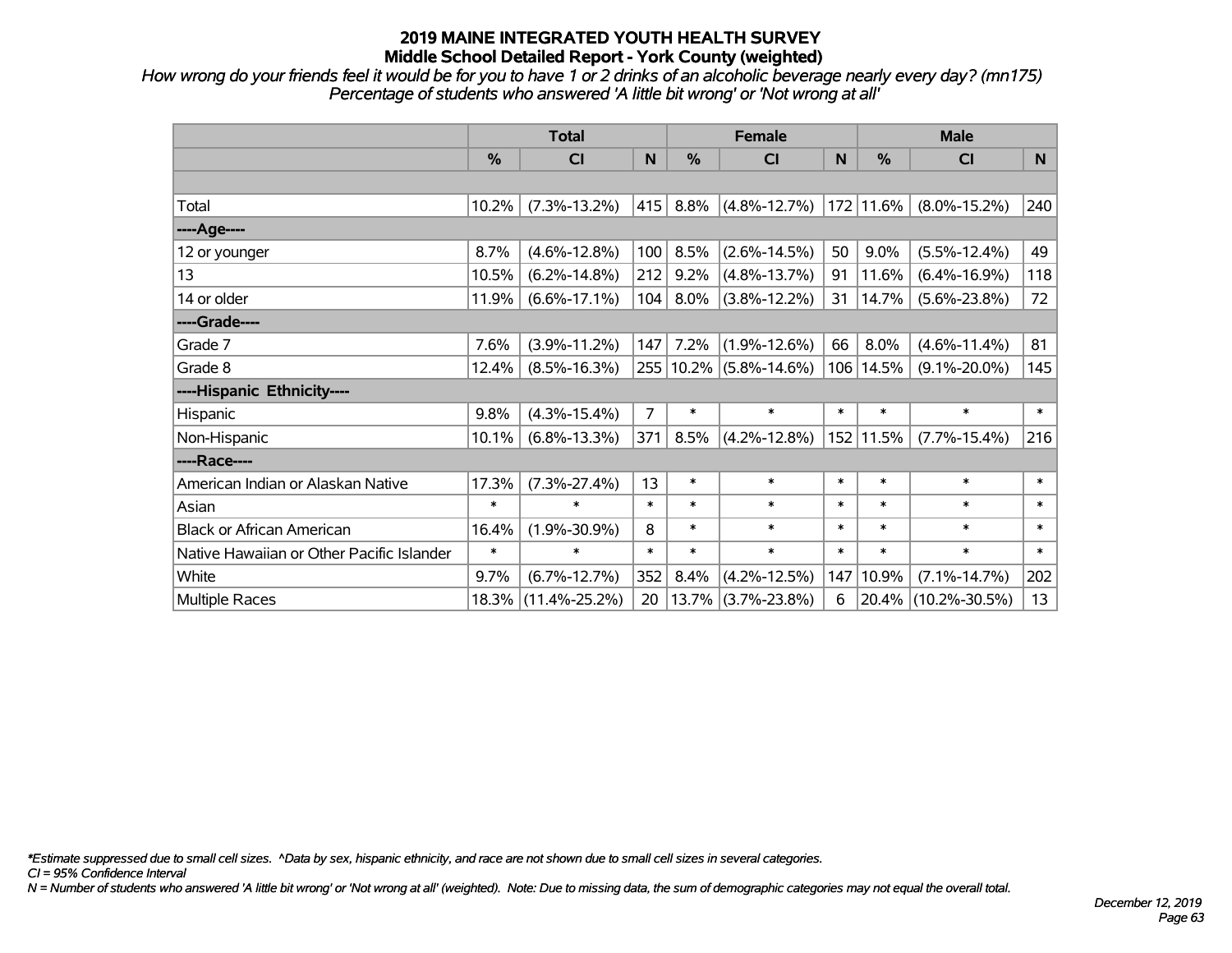#### **2019 MAINE INTEGRATED YOUTH HEALTH SURVEY Middle School Detailed Report - York County (weighted)** *Have you ever used marijuana? (mn74) Percentage of students who answered 'Yes'*

|                                           | <b>Total</b> |                     |        | <b>Female</b> |                             |        | <b>Male</b>   |                    |        |
|-------------------------------------------|--------------|---------------------|--------|---------------|-----------------------------|--------|---------------|--------------------|--------|
|                                           | %            | C <sub>l</sub>      | N      | %             | <b>CI</b>                   | N      | $\frac{0}{0}$ | <b>CI</b>          | N      |
|                                           |              |                     |        |               |                             |        |               |                    |        |
| Total                                     | 7.0%         | $(5.1\% - 9.0\%)$   | 277    | 7.9%          | $(5.3\% - 10.5\%)$          | 152    | 6.2%          | $(4.5\% - 7.9\%)$  | 123    |
| ----Age----                               |              |                     |        |               |                             |        |               |                    |        |
| 12 or younger                             | 3.6%         | $(1.8\% - 5.3\%)$   | 40     | 4.4%          | $(2.0\% - 6.7\%)$           | 25     | 2.8%          | $(1.3\% - 4.3\%)$  | 15     |
| 13                                        | 6.8%         | $(5.2\% - 8.4\%)$   | 133    | 7.6%          | $(4.8\% - 10.3\%)$          | 74     | 6.0%          | $(4.6\% - 7.4\%)$  | 57     |
| 14 or older                               | 11.9%        | $(8.8\% - 15.1\%)$  |        |               | 102   14.4%   (10.3%-18.5%) | 53     | $10.2\%$      | $(6.8\% - 13.6\%)$ | 49     |
| ----Grade----                             |              |                     |        |               |                             |        |               |                    |        |
| Grade 7                                   | 3.6%         | $(2.5\% - 4.7\%)$   | 68     | 4.4%          | $(2.9\% - 5.9\%)$           | 39     | 2.9%          | $(1.8\% - 4.0\%)$  | 29     |
| Grade 8                                   | 10.1%        | $(7.1\% - 13.1\%)$  |        | 201 11.0%     | $(7.0\% - 15.1\%)$          | 110    | 9.2%          | $(6.7\% - 11.7\%)$ | 89     |
| ----Hispanic Ethnicity----                |              |                     |        |               |                             |        |               |                    |        |
| Hispanic                                  | 15.8%        | $(9.1\% - 22.5\%)$  | 12     | $\ast$        | $\ast$                      | $\ast$ | $\ast$        | $\ast$             | $\ast$ |
| Non-Hispanic                              | 6.9%         | $(4.9\% - 8.9\%)$   | 248    | 7.8%          | $(5.0\% - 10.5\%)$          | 136    | 6.1%          | $(4.2\% - 8.0\%)$  | 111    |
| ----Race----                              |              |                     |        |               |                             |        |               |                    |        |
| American Indian or Alaskan Native         | 11.7%        | $(4.6\% - 18.8\%)$  | 8      | $\ast$        | $\ast$                      | $\ast$ | $\ast$        | $\ast$             | $\ast$ |
| Asian                                     | $\ast$       | $\ast$              | $\ast$ | $\ast$        | $\ast$                      | $\ast$ | $\ast$        | $\ast$             | $\ast$ |
| <b>Black or African American</b>          | 13.4%        | $(3.3\% - 23.6\%)$  | 6      | $\ast$        | $\ast$                      | $\ast$ | $\ast$        | $\ast$             | $\ast$ |
| Native Hawaiian or Other Pacific Islander | $\ast$       | $\ast$              | $\ast$ | $\ast$        | $\ast$                      | $\ast$ | $\ast$        | $\ast$             | $\ast$ |
| White                                     | 6.6%         | $(4.7\% - 8.6\%)$   | 236    | 7.4%          | $(4.7\% - 10.2\%)$          | 127    | 5.9%          | $(4.2\% - 7.6\%)$  | 107    |
| Multiple Races                            |              | 16.4% (11.8%-21.1%) | 16     | 19.9%         | $(12.5\% - 27.3\%)$         | 9      | 13.2%         | $(4.7\% - 21.6\%)$ | 6      |

*\*Estimate suppressed due to small cell sizes. ^Data by sex, hispanic ethnicity, and race are not shown due to small cell sizes in several categories.*

*CI = 95% Confidence Interval*

*N = Number of students who answered 'Yes' (weighted). Note: Due to missing data, the sum of demographic categories may not equal the overall total.*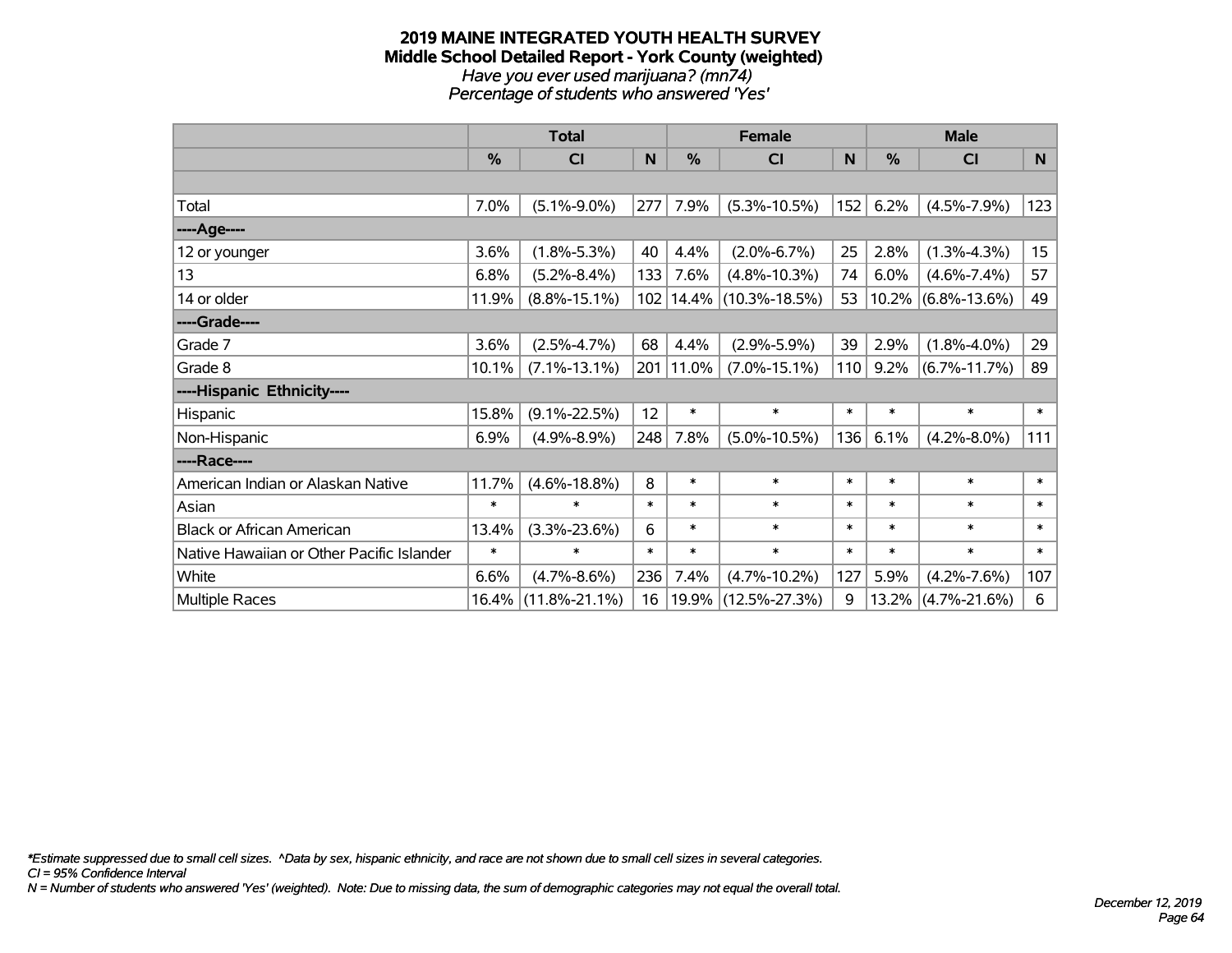# *How old were you when you tried marijuana for the first time? (mn75)*

*Among students who have tried marijuana, the percentage of students who answered before age 11*

|                                           | <b>Total</b>  |                     |        | <b>Female</b> |                           |        | <b>Male</b> |                                              |        |  |
|-------------------------------------------|---------------|---------------------|--------|---------------|---------------------------|--------|-------------|----------------------------------------------|--------|--|
|                                           | $\frac{0}{0}$ | <b>CI</b>           | N      | %             | <b>CI</b>                 | N      | %           | <b>CI</b>                                    | N      |  |
|                                           |               |                     |        |               |                           |        |             |                                              |        |  |
| Total                                     |               | 17.0% (12.7%-21.3%) |        |               |                           |        |             | 49 12.1% (6.5%-17.7%) 19 23.3% (13.8%-32.7%) | 30     |  |
| ----Age----                               |               |                     |        |               |                           |        |             |                                              |        |  |
| 12 or younger                             | 27.3%         | $(14.2\% - 40.3\%)$ | 12     | $\ast$        | $\ast$                    | $\ast$ | $\ast$      | $\ast$                                       | $\ast$ |  |
| 13                                        | 19.7%         | $(13.5\% - 25.9\%)$ |        | 28 17.6%      | $(8.4\% - 26.8\%)$        |        | 14 22.8%    | $(13.8\% - 31.8\%)$                          | 14     |  |
| 14 or older                               | 9.3%          | $(0.9\% - 17.7\%)$  | 9      | $\ast$        | $\ast$                    | $\ast$ | $\ast$      | $\ast$                                       | $\ast$ |  |
| ----Grade----                             |               |                     |        |               |                           |        |             |                                              |        |  |
| Grade 7                                   | 20.8%         | $(12.1\% - 29.5\%)$ |        |               | 15 17.1% (4.8%-29.4%)     |        | 7 25.4%     | $(10.6\% - 40.2\%)$                          | 8      |  |
| Grade 8                                   | 13.9%         | $(9.1\% - 18.7\%)$  |        |               | $29 10.5\% $ (4.3%-16.8%) |        | 12 18.4%    | $(8.1\% - 28.7\%)$                           | 17     |  |
| ----Hispanic Ethnicity----                |               |                     |        |               |                           |        |             |                                              |        |  |
| Hispanic                                  | $\ast$        | $\ast$              | $\ast$ | $\ast$        | $\ast$                    | $\ast$ | $\ast$      | $\ast$                                       | $\ast$ |  |
| Non-Hispanic                              |               | 15.9% (11.3%-20.5%) |        |               | 42 11.1% (4.9%-17.3%)     |        |             | 16 21.8% (12.9%-30.7%)                       | 26     |  |
| ----Race----                              |               |                     |        |               |                           |        |             |                                              |        |  |
| American Indian or Alaskan Native         | $\ast$        | $\ast$              | $\ast$ | $\ast$        | $\ast$                    | $\ast$ | $\ast$      | $\ast$                                       | $\ast$ |  |
| Asian                                     | $\ast$        | $\ast$              | $\ast$ | $\ast$        | $\ast$                    | $\ast$ | $\ast$      | $\ast$                                       | $\ast$ |  |
| <b>Black or African American</b>          | $\ast$        | $\ast$              | $\ast$ | $\ast$        | $\ast$                    | $\ast$ | $\ast$      | $\ast$                                       | $\ast$ |  |
| Native Hawaiian or Other Pacific Islander | $\ast$        | $\ast$              | $\ast$ | $\ast$        | $\ast$                    | $\ast$ | $\ast$      | $\ast$                                       | $\ast$ |  |
| White                                     | 15.2%         | $(10.1\% - 20.3\%)$ | 38     | 12.0%         | $(5.5\% - 18.4\%)$        | 16     | 19.3%       | $(10.4\% - 28.1\%)$                          | 22     |  |
| Multiple Races                            | $\ast$        | $\ast$              | $\ast$ | $\ast$        | $\ast$                    | $\ast$ | $\ast$      | $\ast$                                       | $\ast$ |  |

*\*Estimate suppressed due to small cell sizes. ^Data by sex, hispanic ethnicity, and race are not shown due to small cell sizes in several categories.*

*CI = 95% Confidence Interval*

*N = Among students who have tried marijuana, the number of students who answered before age 11 (weighted). Note: Due to missing data, the sum of demographic categories may not equal the overall total.*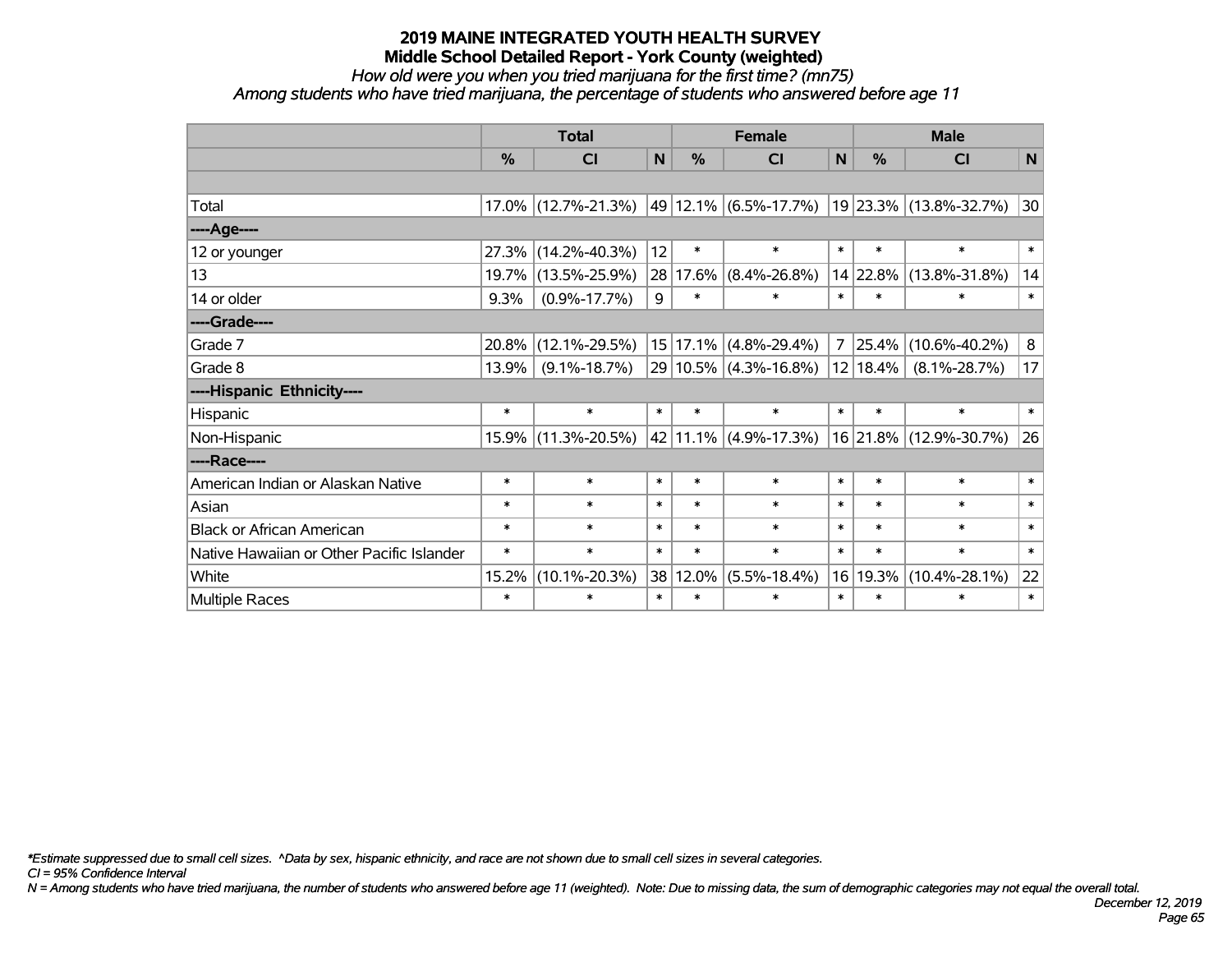# **2019 MAINE INTEGRATED YOUTH HEALTH SURVEY Middle School Detailed Report - York County (weighted)** *How old were you when you tried marijuana for the first time? (mn75\_2)*

*Percentage of students who answered before age 11*

|                                           |        | <b>Total</b>        |        | <b>Female</b> |                         |                | <b>Male</b> |                         |              |
|-------------------------------------------|--------|---------------------|--------|---------------|-------------------------|----------------|-------------|-------------------------|--------------|
|                                           | %      | <b>CI</b>           | N      | %             | <b>CI</b>               | N              | $\%$        | <b>CI</b>               | $\mathsf{N}$ |
|                                           |        |                     |        |               |                         |                |             |                         |              |
| Total                                     | 1.3%   | $(0.8\% - 1.7\%)$   |        |               | 49 1.0% (0.5%-1.5%)     |                |             | $19 1.5\% $ (0.8%-2.3%) | $ 30\rangle$ |
| ----Age----                               |        |                     |        |               |                         |                |             |                         |              |
| 12 or younger                             | 1.1%   | $(0.3\% - 1.8\%)$   | 12     | $\ast$        | $\ast$                  | $\ast$         | $\ast$      | $\ast$                  | $\ast$       |
| 13                                        | 1.4%   | $(0.9\% - 2.0\%)$   | 28     |               | $1.4\%$ (0.4%-2.4%)     | 14             | 1.5%        | $(0.9\% - 2.1\%)$       | 14           |
| 14 or older                               |        | $1.1\%$ (0.0%-2.2%) | 9      | $\ast$        | $\ast$                  | $\ast$         | $\ast$      | $\ast$                  | $\ast$       |
| ----Grade----                             |        |                     |        |               |                         |                |             |                         |              |
| Grade 7                                   | 0.8%   | $(0.4\% - 1.2\%)$   |        |               | $15 0.7\% $ (0.1%-1.3%) | 7 <sup>1</sup> | $0.8\%$     | $(0.3\% - 1.4\%)$       | 8            |
| Grade 8                                   | 1.5%   | $(0.8\% - 2.2\%)$   |        |               | $29 1.2\% $ (0.4%-2.1%) |                |             | $12 1.8\% $ (0.8%-2.8%) | 17           |
| ----Hispanic Ethnicity----                |        |                     |        |               |                         |                |             |                         |              |
| Hispanic                                  | $\ast$ | $\ast$              | $\ast$ | $\ast$        | $\ast$                  | $\ast$         | $\ast$      | $\ast$                  | $\ast$       |
| Non-Hispanic                              | 1.2%   | $(0.7\% - 1.6\%)$   |        |               | $42 0.9\% $ (0.3%-1.4%) | 16             |             | $1.4\%$ (0.8%-2.1%)     | 26           |
| ----Race----                              |        |                     |        |               |                         |                |             |                         |              |
| American Indian or Alaskan Native         | $\ast$ | $\ast$              | $\ast$ | $\ast$        | $\ast$                  | $\ast$         | $\ast$      | $\ast$                  | $\ast$       |
| Asian                                     | $\ast$ | $\ast$              | $\ast$ | $\ast$        | $\ast$                  | $\ast$         | $\ast$      | $\ast$                  | $\ast$       |
| <b>Black or African American</b>          | $\ast$ | $\ast$              | $\ast$ | $\ast$        | $\ast$                  | $\ast$         | $\ast$      | $\ast$                  | $\ast$       |
| Native Hawaiian or Other Pacific Islander | $\ast$ | $\ast$              | $\ast$ | $\ast$        | $\ast$                  | $\ast$         | $\ast$      | $\ast$                  | $\ast$       |
| White                                     | 1.1%   | $(0.7\% - 1.5\%)$   |        | 38 0.9%       | $(0.4\% - 1.5\%)$       | 16             | 1.2%        | $(0.6\% - 1.9\%)$       | 22           |
| Multiple Races                            | $\ast$ | $\ast$              | $\ast$ | $\ast$        | $\ast$                  | $\ast$         | $\ast$      | $\ast$                  | $\ast$       |

*\*Estimate suppressed due to small cell sizes. ^Data by sex, hispanic ethnicity, and race are not shown due to small cell sizes in several categories.*

*CI = 95% Confidence Interval*

*N = Number of students who answered before age 11 (weighted). Note: Due to missing data, the sum of demographic categories may not equal the overall total.*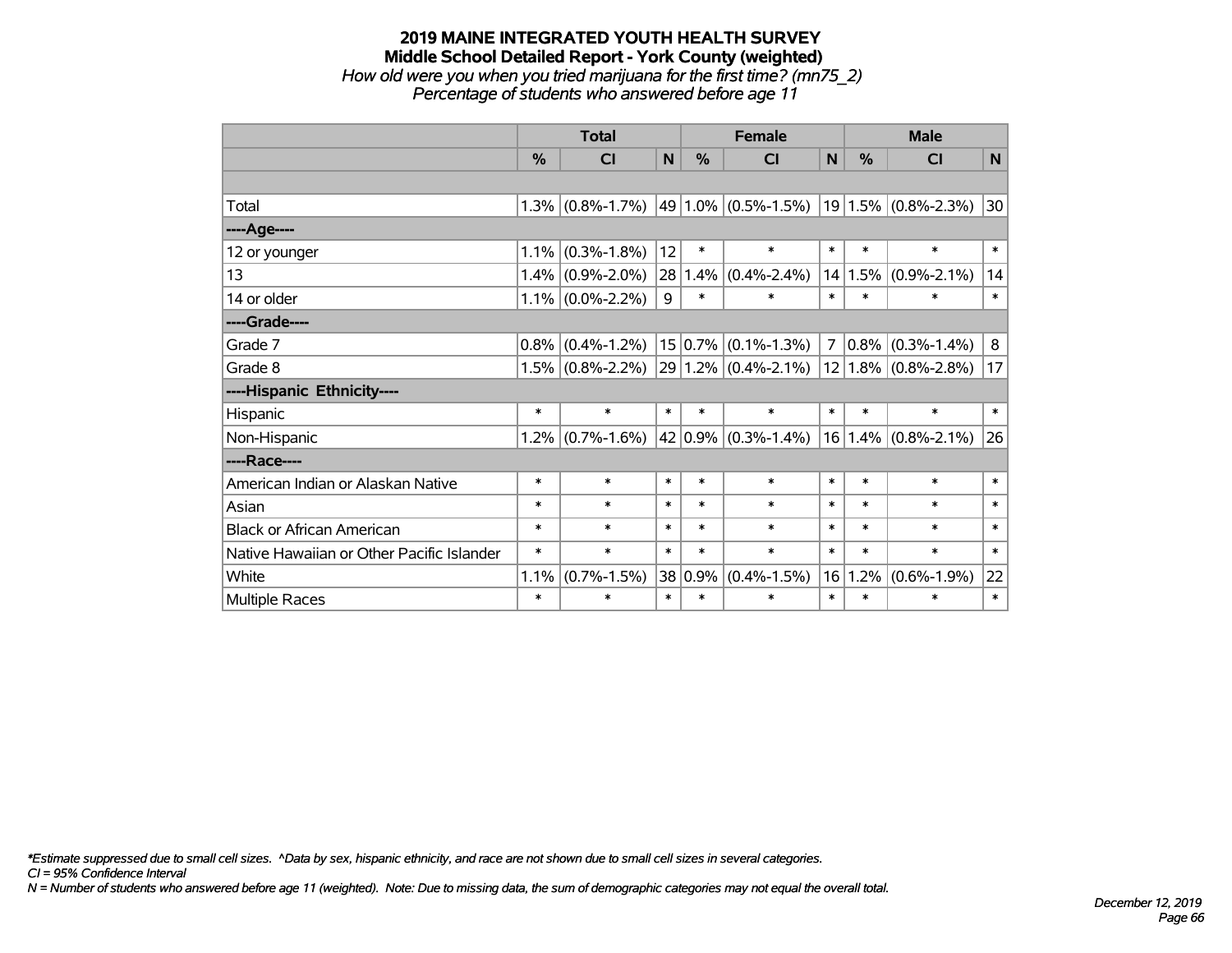#### **2019 MAINE INTEGRATED YOUTH HEALTH SURVEY Middle School Detailed Report - York County (weighted)** *During the past 30 days, how many times did you use marijuana? (mn76)*

*Percentage of students who answered at least 1 time*

|                                           | <b>Total</b>  |                    |        | <b>Female</b> |                        |        | <b>Male</b> |                         |        |  |
|-------------------------------------------|---------------|--------------------|--------|---------------|------------------------|--------|-------------|-------------------------|--------|--|
|                                           | $\frac{0}{0}$ | <b>CI</b>          | N      | $\frac{0}{0}$ | <b>CI</b>              | N      | %           | <b>CI</b>               | N      |  |
|                                           |               |                    |        |               |                        |        |             |                         |        |  |
| Total                                     | 3.3%          | $(2.3\% - 4.3\%)$  |        | 134 3.8%      | $(2.3\% - 5.4\%)$      |        |             | 75 2.7% (1.9%-3.6%)     | 56     |  |
| ---- Age----                              |               |                    |        |               |                        |        |             |                         |        |  |
| 12 or younger                             | 1.6%          | $(0.7\% - 2.5\%)$  | 18     | 2.2%          | $(0.8\% - 3.5\%)$      |        | $12 1.0\% $ | $(0.3\% - 1.8\%)$       | 6      |  |
| 13                                        | 2.7%          | $(1.8\% - 3.7\%)$  | 55     | 2.7%          | $(1.3\% - 4.1\%)$      |        |             | $27 2.6\% $ (1.1%-4.1%) | 25     |  |
| 14 or older                               | 6.8%          | $(3.6\% - 10.1\%)$ | 60     |               | $ 9.1\% $ (4.7%-13.5%) |        |             | $35 5.1\% $ (2.5%-7.7%) | 25     |  |
| ----Grade----                             |               |                    |        |               |                        |        |             |                         |        |  |
| Grade 7                                   | 1.4%          | $(0.8\% - 2.0\%)$  | 28     | 1.9%          | $(0.8\% - 3.0\%)$      |        | $18 1.0\%$  | $(0.4\% - 1.6\%)$       | 10     |  |
| Grade 8                                   | 4.9%          | $(3.3\% - 6.4\%)$  |        | $100$ 5.4%    | $(3.1\% - 7.6\%)$      |        |             | $56 4.2\% $ (2.8%-5.6%) | 42     |  |
| ----Hispanic Ethnicity----                |               |                    |        |               |                        |        |             |                         |        |  |
| Hispanic                                  | 11.2%         | $(5.1\% - 17.3\%)$ | 9      | $\ast$        | $\ast$                 | $\ast$ | $\ast$      | $\ast$                  | $\ast$ |  |
| Non-Hispanic                              | 3.1%          | $(2.2\% - 4.1\%)$  |        | 116 3.7%      | $(2.2\% - 5.1\%)$      |        |             | $66$ 2.6% (1.6%-3.6%)   | 48     |  |
| ----Race----                              |               |                    |        |               |                        |        |             |                         |        |  |
| American Indian or Alaskan Native         | 8.2%          | $(1.1\% - 15.4\%)$ | 6      | $\ast$        | $\ast$                 | $\ast$ | $\ast$      | $\ast$                  | $\ast$ |  |
| Asian                                     | $\ast$        | $\ast$             | $\ast$ | $\ast$        | $\ast$                 | $\ast$ | $\ast$      | $\ast$                  | $\ast$ |  |
| <b>Black or African American</b>          | $\ast$        | $\ast$             | $\ast$ | $\ast$        | $\ast$                 | $\ast$ | $\ast$      | $\ast$                  | $\ast$ |  |
| Native Hawaiian or Other Pacific Islander | $\ast$        | $\ast$             | $\ast$ | $\ast$        | $\ast$                 | $\ast$ | $\ast$      | $\ast$                  | $\ast$ |  |
| White                                     | 3.0%          | $(2.1\% - 3.9\%)$  | 109    | 3.4%          | $(2.0\% - 4.7\%)$      |        | 59 2.6%     | $(1.6\% - 3.5\%)$       | 47     |  |
| Multiple Races                            | 9.2%          | $(6.5\% - 12.0\%)$ | 9      | $\ast$        | $\ast$                 | $\ast$ | $\ast$      | $\ast$                  | $\ast$ |  |

*\*Estimate suppressed due to small cell sizes. ^Data by sex, hispanic ethnicity, and race are not shown due to small cell sizes in several categories.*

*CI = 95% Confidence Interval*

*N = Number of students who answered at least 1 time (weighted). Note: Due to missing data, the sum of demographic categories may not equal the overall total.*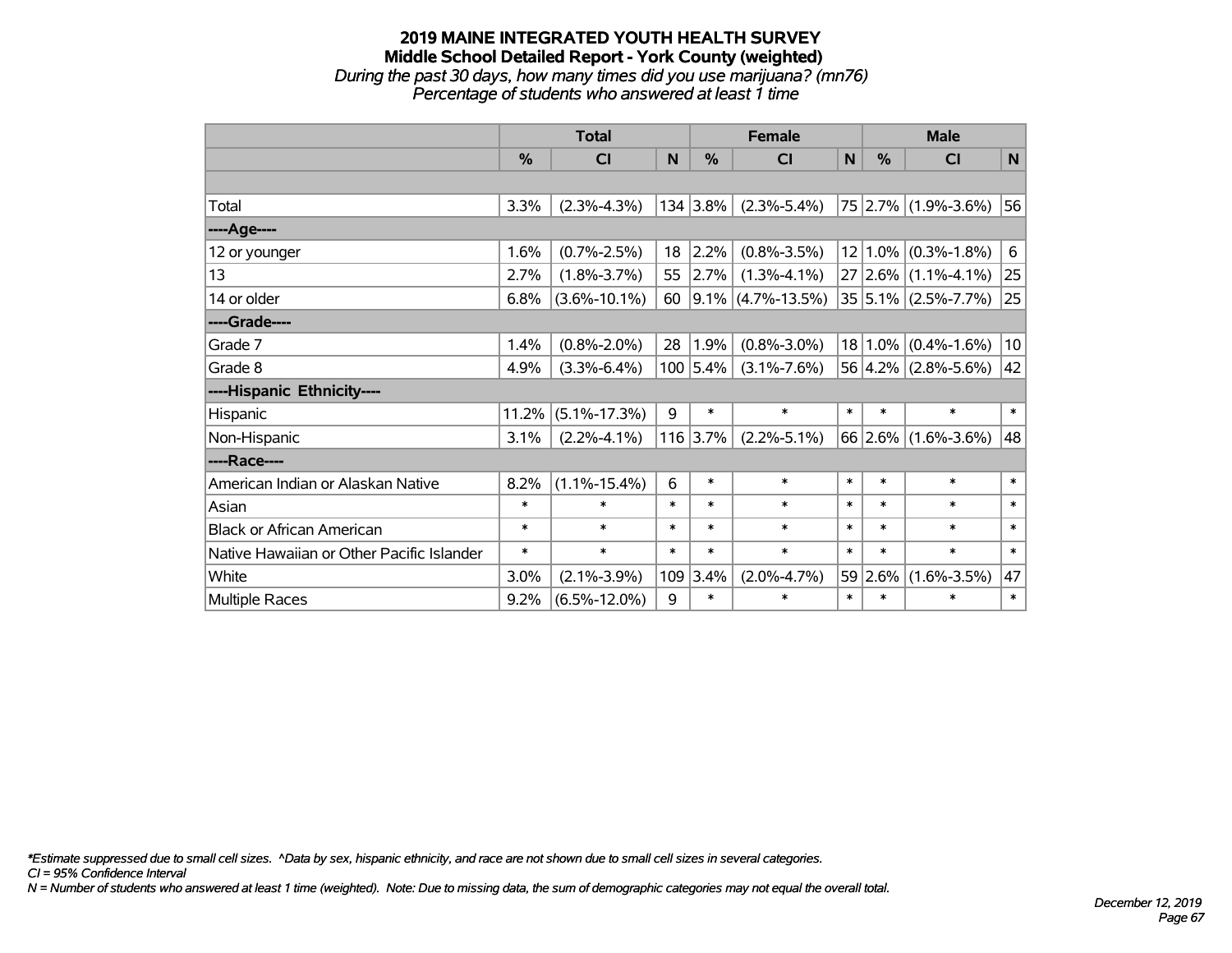*If you wanted to get some marijuana, how easy would it be for you to get some? (mn77) Percentage of students who answered 'Sort of easy' or 'Very easy'*

|                                           | <b>Total</b> |                     |        |               | <b>Female</b>                      |              | <b>Male</b> |                             |                |
|-------------------------------------------|--------------|---------------------|--------|---------------|------------------------------------|--------------|-------------|-----------------------------|----------------|
|                                           | %            | <b>CI</b>           | N      | $\frac{9}{6}$ | <b>CI</b>                          | <sub>N</sub> | %           | <b>CI</b>                   | N.             |
|                                           |              |                     |        |               |                                    |              |             |                             |                |
| Total                                     |              | 16.8% (13.6%-20.0%) |        |               | 677 17.4% (13.3%-21.5%)            |              |             | 341   16.1%   (13.1%-19.2%) | 329            |
| ----Age----                               |              |                     |        |               |                                    |              |             |                             |                |
| 12 or younger                             | 10.8%        | $(7.3\% - 14.4\%)$  |        | 123 11.7%     | $(7.2\% - 16.3\%)$                 | 66           | 9.9%        | $(6.6\% - 13.2\%)$          | 55             |
| 13                                        |              | 16.7% (13.0%-20.5%) |        |               | 337 17.8% (13.0%-22.6%)            | 179          | 15.6%       | $(11.5\% - 19.8\%)$         | 154            |
| 14 or older                               |              | 24.2% (20.5%-28.0%) |        |               | 214 24.6% (19.6%-29.6%)            |              |             | 95 23.7% (19.0%-28.5%)      | 117            |
| ----Grade----                             |              |                     |        |               |                                    |              |             |                             |                |
| Grade 7                                   | 11.1%        | $(8.5\% - 13.7\%)$  |        | 214 12.1%     | $(8.8\% - 15.5\%)$                 | 110          | 10.2%       | $(7.8\% - 12.6\%)$          | 102            |
| Grade 8                                   |              | 21.9% (17.8%-25.9%) |        |               | 453 21.8% (16.2%-27.4%)            |              |             | 228 21.8% (17.0%-26.6%)     | 219            |
| ----Hispanic Ethnicity----                |              |                     |        |               |                                    |              |             |                             |                |
| Hispanic                                  | 24.7%        | $(17.5\% - 32.0\%)$ | 19     |               | $ 26.4\% $ (13.3%-39.5%)           | 11           | 22.3%       | $(12.7\% - 31.8\%)$         | 8              |
| Non-Hispanic                              |              | 16.8% (13.4%-20.2%) |        |               | $624   17.1\%   (12.6\% - 21.6\%)$ |              |             | 309   16.5%   (13.1%-19.8%) | 309            |
| ----Race----                              |              |                     |        |               |                                    |              |             |                             |                |
| American Indian or Alaskan Native         | 24.2%        | $(11.2\% - 37.3\%)$ | 18     | 24.7%         | $(11.6\% - 37.9\%)$                | 9            | 24.2%       | $(7.2\% - 41.1\%)$          | 9              |
| Asian                                     | $\ast$       | $\ast$              | $\ast$ | $\ast$        | $\ast$                             | $\ast$       | $\ast$      | $\ast$                      | $\ast$         |
| <b>Black or African American</b>          | 27.8%        | $(12.0\% - 43.5\%)$ | 14     | 26.2%         | $(8.6\% - 43.7\%)$                 | 6            | 30.2%       | $(12.0\% - 48.5\%)$         | $\overline{7}$ |
| Native Hawaiian or Other Pacific Islander | $\ast$       | $\ast$              | $\ast$ | $\ast$        | $\ast$                             | $\ast$       | $\ast$      | $\ast$                      | $\ast$         |
| White                                     | 16.3%        | $(13.2\% - 19.5\%)$ |        |               | 598 16.7% (12.6%-20.8%)            | 294          | 16.0%       | $(12.8\% - 19.1\%)$         | 298            |
| <b>Multiple Races</b>                     |              | 26.3% (16.8%-35.9%) |        |               | 26 34.3% (21.3%-47.3%)             | 16           |             | 18.2% (10.3%-26.1%)         | 9              |

*\*Estimate suppressed due to small cell sizes. ^Data by sex, hispanic ethnicity, and race are not shown due to small cell sizes in several categories.*

*CI = 95% Confidence Interval*

*N = Number of students who answered 'Sort of easy' or 'Very easy' (weighted). Note: Due to missing data, the sum of demographic categories may not equal the overall total.*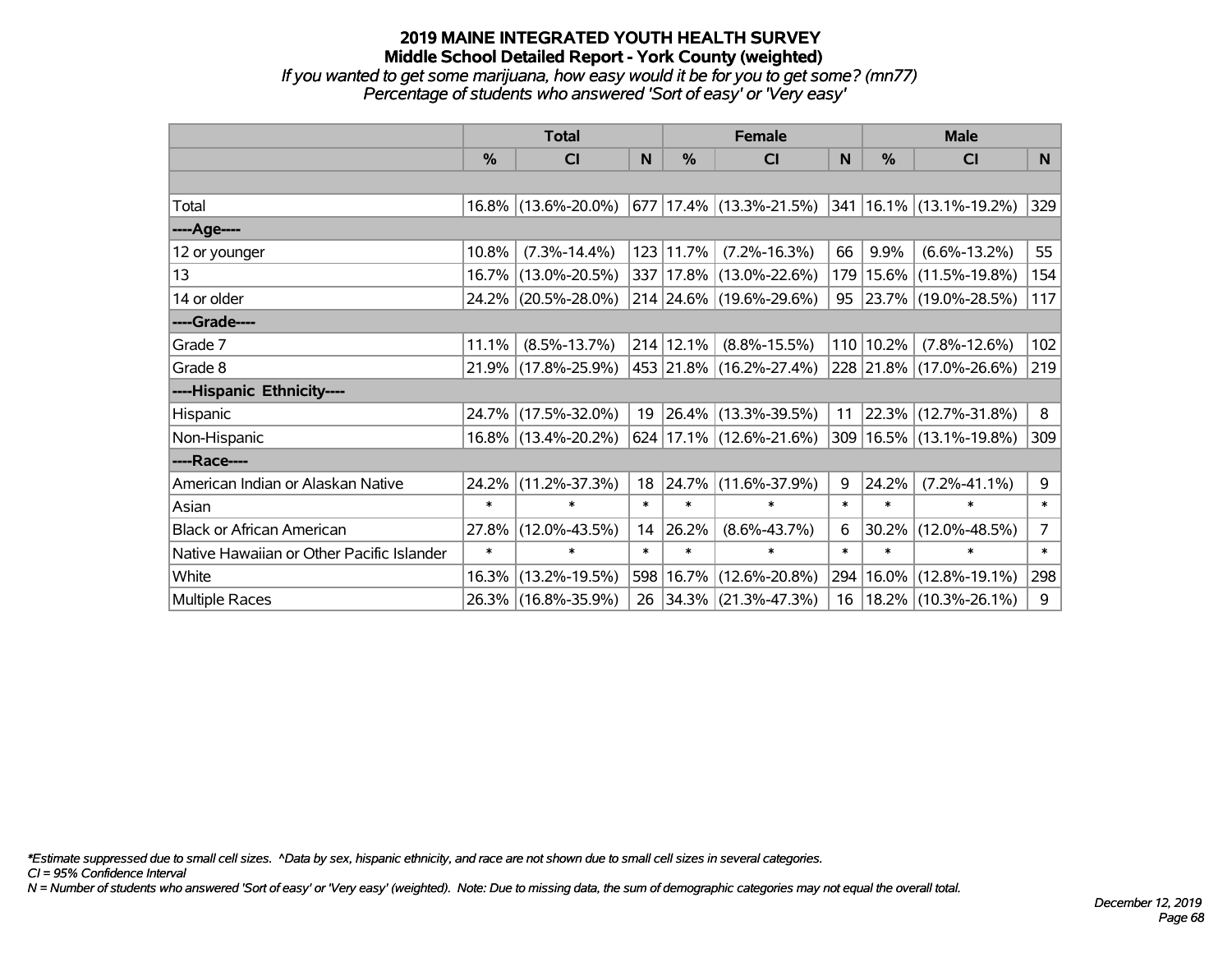#### **2019 MAINE INTEGRATED YOUTH HEALTH SURVEY Middle School Detailed Report - York County (weighted)** *How wrong do your parents feel it would be for you to use marijuana? (mn193)*

*Percentage of students who answered 'A little bit wrong' or 'Not wrong at all'*

|                                           | <b>Total</b> |                    |        | <b>Female</b> |                       |        | <b>Male</b>   |                        |        |  |
|-------------------------------------------|--------------|--------------------|--------|---------------|-----------------------|--------|---------------|------------------------|--------|--|
|                                           | $\%$         | <b>CI</b>          | N      | $\frac{0}{0}$ | <b>CI</b>             | N      | $\frac{0}{0}$ | <b>CI</b>              | N.     |  |
|                                           |              |                    |        |               |                       |        |               |                        |        |  |
| Total                                     | 5.9%         | $(5.0\% - 6.9\%)$  | 241    | 6.3%          | $(5.1\% - 7.6\%)$     |        |               | $125$ 5.6% (4.5%-6.6%) | 115    |  |
| ----Age----                               |              |                    |        |               |                       |        |               |                        |        |  |
| 12 or younger                             | 3.4%         | $(2.2\% - 4.7\%)$  | 39     | 3.4%          | $(1.9\% - 4.9\%)$     | 19     | 3.5%          | $(1.8\% - 5.3\%)$      | 20     |  |
| 13                                        | 6.2%         | $(5.1\% - 7.3\%)$  | 125    | 6.6%          | $(5.1\% - 8.1\%)$     | 66     |               | $ 5.8\% $ (4.4%-7.1%)  | 57     |  |
| 14 or older                               | 8.7%         | $(7.1\% - 10.3\%)$ | 77     |               | $10.2\%$ (7.6%-12.8%) | 39     |               | $ 7.6\% $ (5.9%-9.3%)  | 38     |  |
| ----Grade----                             |              |                    |        |               |                       |        |               |                        |        |  |
| Grade 7                                   | 3.6%         | $(2.8\% - 4.4\%)$  | 71     | 4.2%          | $(3.3\% - 5.0\%)$     | 38     | $3.2\%$       | $(1.5\% - 4.9\%)$      | 32     |  |
| Grade 8                                   | 8.1%         | $(6.5\% - 9.6\%)$  | 167    | 8.3%          | $(5.9\% - 10.7\%)$    | 87     |               | $7.7\%$ (6.2%-9.3%)    | 78     |  |
| ----Hispanic Ethnicity----                |              |                    |        |               |                       |        |               |                        |        |  |
| Hispanic                                  | 7.3%         | $(3.9\% - 10.7\%)$ | 6      | $\ast$        | $\ast$                | $\ast$ | $\ast$        | $\ast$                 | $\ast$ |  |
| Non-Hispanic                              | 5.9%         | $(4.9\% - 6.8\%)$  | 218    | 6.4%          | $(4.8\% - 7.9\%)$     |        | $115$ 5.3%    | $(4.3\% - 6.4\%)$      | 101    |  |
| ----Race----                              |              |                    |        |               |                       |        |               |                        |        |  |
| American Indian or Alaskan Native         | 13.9%        | $(8.0\% - 19.8\%)$ | 10     | $\ast$        | $\ast$                | $\ast$ | $\ast$        | $\ast$                 | $\ast$ |  |
| Asian                                     | $\ast$       | $\ast$             | $\ast$ | $\ast$        | $\ast$                | $\ast$ | $\ast$        | $\ast$                 | $\ast$ |  |
| <b>Black or African American</b>          | $\ast$       | $\ast$             | $\ast$ | $\ast$        | $\ast$                | $\ast$ | $\ast$        | $\ast$                 | $\ast$ |  |
| Native Hawaiian or Other Pacific Islander | $\ast$       | $\ast$             | $\ast$ | $\ast$        | $\ast$                | $\ast$ | $\ast$        | $\ast$                 | $\ast$ |  |
| White                                     | 5.5%         | $(4.6\% - 6.5\%)$  | 204    | 5.9%          | $(4.4\% - 7.4\%)$     | 105    | 5.2%          | $(4.0\% - 6.4\%)$      | 97     |  |
| <b>Multiple Races</b>                     | 9.8%         | $(5.2\% - 14.4\%)$ | 10     | $\ast$        | $\ast$                | $\ast$ | $\ast$        | $\ast$                 | $\ast$ |  |

*\*Estimate suppressed due to small cell sizes. ^Data by sex, hispanic ethnicity, and race are not shown due to small cell sizes in several categories.*

*CI = 95% Confidence Interval*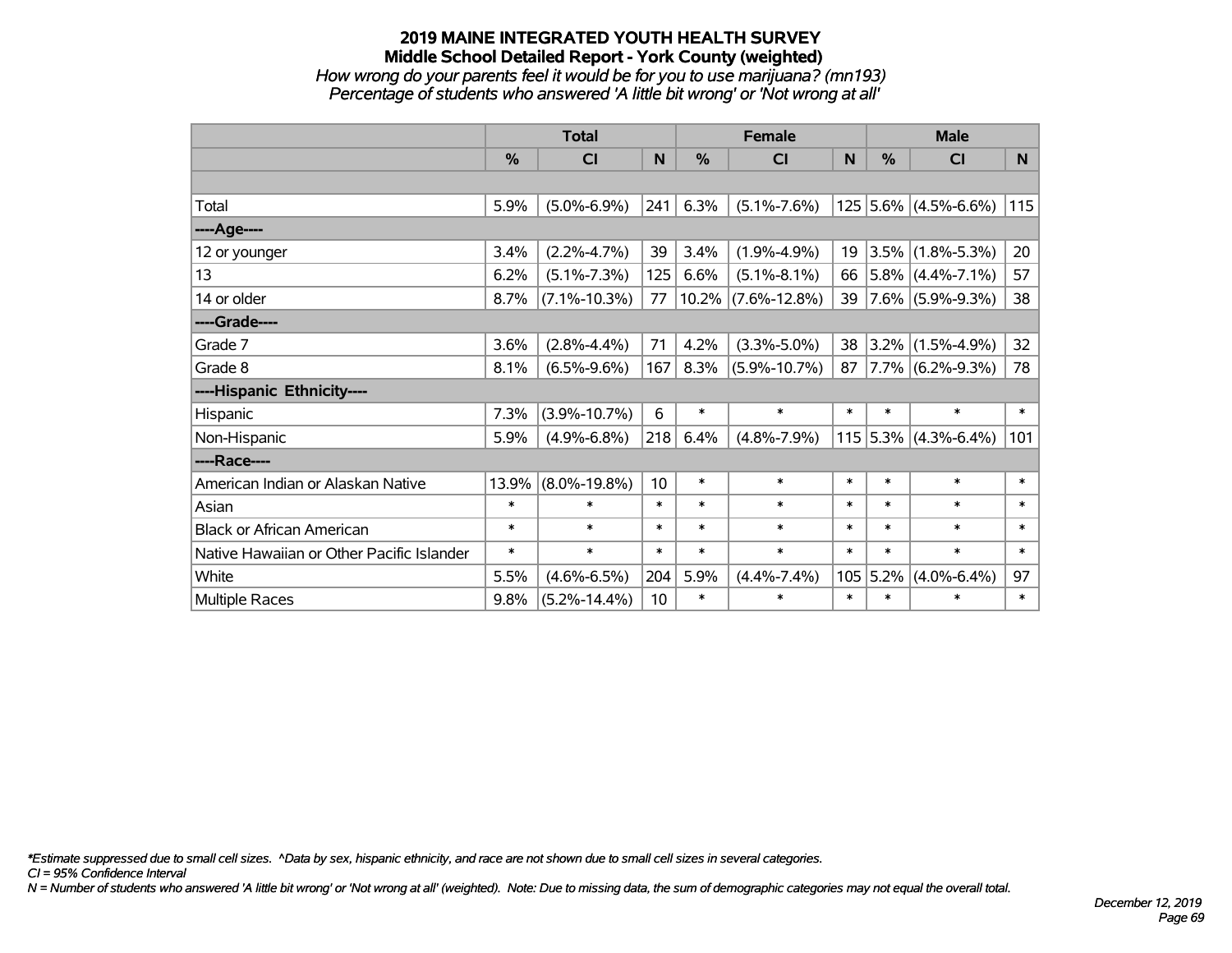*How much do you think people risk harming themselves (physically or in other ways) if they use marijuana once or twice a week? (mn194) Percentage of students who answered 'No risk' or 'Slight risk'*

|                                           | <b>Total</b>  |                     |        | <b>Female</b> |                             |        | <b>Male</b>   |                          |        |
|-------------------------------------------|---------------|---------------------|--------|---------------|-----------------------------|--------|---------------|--------------------------|--------|
|                                           | $\frac{0}{0}$ | <b>CI</b>           | N      | %             | <b>CI</b>                   | N      | $\frac{0}{0}$ | <b>CI</b>                | N.     |
|                                           |               |                     |        |               |                             |        |               |                          |        |
| Total                                     |               | 37.2% (33.5%-40.9%) |        |               | $1,503$ 34.4% (30.6%-38.2%) | 671    |               | $ 39.5\% $ (35.5%-43.5%) | 812    |
| ----Age----                               |               |                     |        |               |                             |        |               |                          |        |
| 12 or younger                             | 31.3%         | $(27.1\% - 35.4\%)$ | 356    | 28.5%         | $(24.5\% - 32.6\%)$         |        | 162 34.0%     | $(27.5\% - 40.5\%)$      | 191    |
| 13                                        |               | 36.7% (31.6%-41.8%) | 737    | 33.0%         | $(27.7\% - 38.3\%)$         |        |               | 329 39.9% (34.5%-45.2%)  | 396    |
| 14 or older                               |               | 45.7% (39.1%-52.2%) | 405    |               | 46.8% (38.2%-55.4%)         |        |               | 181 44.6% (36.2%-53.0%)  | 220    |
| ----Grade----                             |               |                     |        |               |                             |        |               |                          |        |
| Grade 7                                   | 32.0%         | $(28.7\% - 35.3\%)$ | 618    | 28.8%         | $(25.6\% - 32.0\%)$         | 261    | 34.9%         | $(29.8\% - 40.1\%)$      | 352    |
| Grade 8                                   |               | 41.7% (37.3%-46.0%) | 862    |               | $ 39.2\% $ (33.7%-44.8%)    |        |               | 407 43.5% (39.2%-47.8%)  | 443    |
| ----Hispanic Ethnicity----                |               |                     |        |               |                             |        |               |                          |        |
| Hispanic                                  | 41.3%         | $(32.0\% - 50.5\%)$ | 33     | 38.3%         | $(25.9\% - 50.8\%)$         | 15     | 43.4%         | $(32.8\% - 54.1\%)$      | 15     |
| Non-Hispanic                              |               | 37.1% (33.5%-40.7%) |        |               | 1,376 34.2% (30.7%-37.7%)   |        |               | 613 39.6% (35.6%-43.6%)  | 747    |
| ----Race----                              |               |                     |        |               |                             |        |               |                          |        |
| American Indian or Alaskan Native         | 41.9%         | $(31.1\% - 52.6\%)$ | 32     | 39.2%         | $(26.4\% - 52.1\%)$         | 14     | 43.5%         | $(31.4\% - 55.6\%)$      | 16     |
| Asian                                     | 28.5%         | $(14.5\% - 42.5\%)$ | 13     | $\ast$        | $\ast$                      | $\ast$ | $\ast$        | $\ast$                   | $\ast$ |
| <b>Black or African American</b>          | 49.9%         | $(39.6\% - 60.2\%)$ | 24     | 53.9%         | $(41.1\% - 66.6\%)$         | 13     | 42.6%         | $(27.9\% - 57.4\%)$      | 9      |
| Native Hawaiian or Other Pacific Islander | $\ast$        | $\ast$              | $\ast$ | $\ast$        | $\ast$                      | $\ast$ | $\ast$        | $\ast$                   | $\ast$ |
| White                                     | 36.8%         | $(33.2\% - 40.4\%)$ | 1,349  | 34.0%         | $(30.0\% - 37.9\%)$         | 597    | 39.3%         | $(35.4\% - 43.1\%)$      | 737    |
| Multiple Races                            |               | 40.2% (31.5%-49.0%) | 38     | 44.4%         | $(32.3\% - 56.5\%)$         | 21     |               | 35.7% (24.4%-47.0%)      | 17     |

*\*Estimate suppressed due to small cell sizes. ^Data by sex, hispanic ethnicity, and race are not shown due to small cell sizes in several categories.*

*CI = 95% Confidence Interval*

*N = Number of students who answered 'No risk' or 'Slight risk' (weighted). Note: Due to missing data, the sum of demographic categories may not equal the overall total.*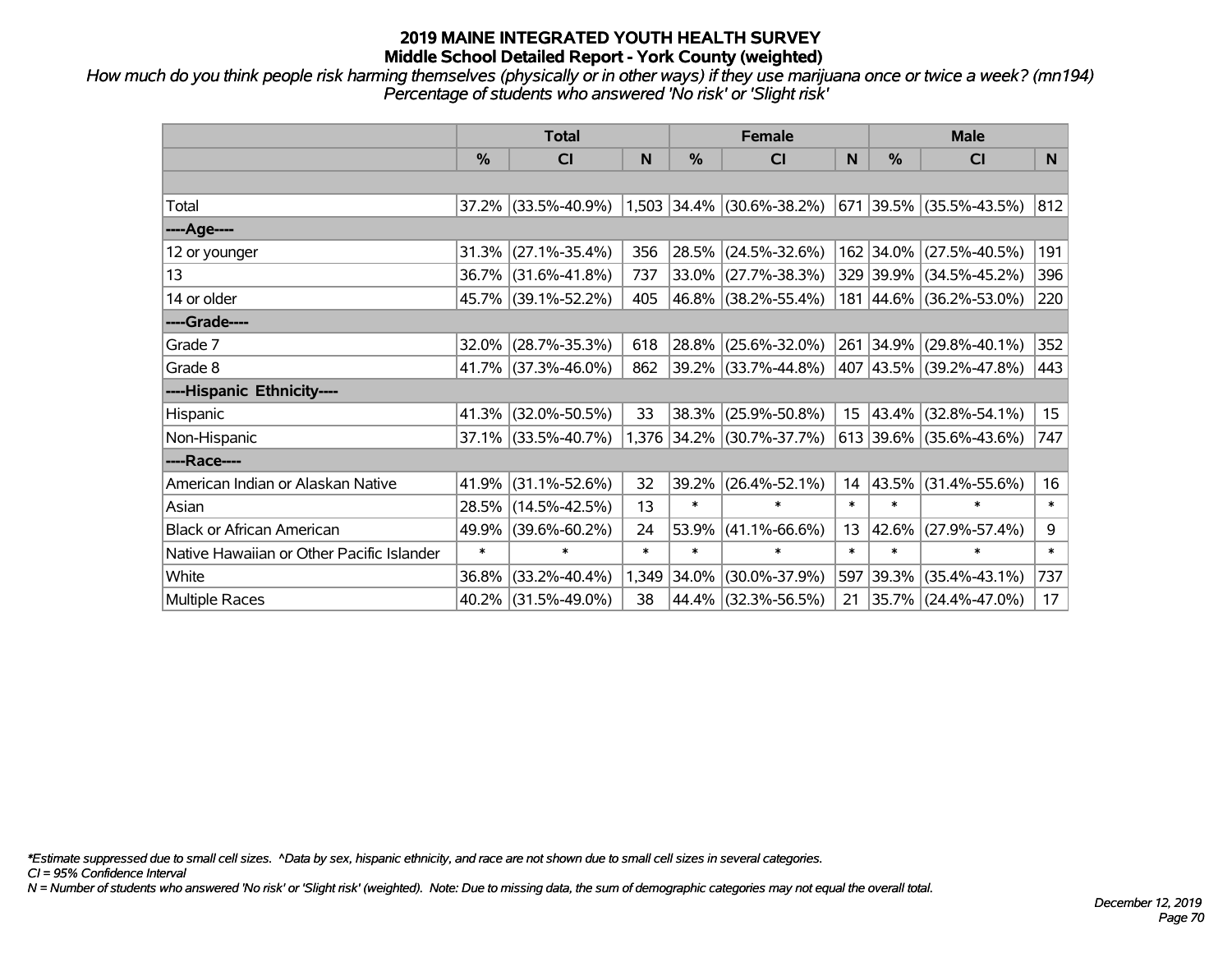### **2019 MAINE INTEGRATED YOUTH HEALTH SURVEY Middle School Detailed Report - York County (weighted)** *How wrong do your friends feel it would be for you to use marijuana? (mn195) Percentage of students who answered 'A little bit wrong' or 'Not wrong at all'*

|                                           | <b>Total</b> |                        |        |        | <b>Female</b>               |                | <b>Male</b> |                         |                 |  |
|-------------------------------------------|--------------|------------------------|--------|--------|-----------------------------|----------------|-------------|-------------------------|-----------------|--|
|                                           | %            | CI                     | N      | $\%$   | <b>CI</b>                   | N              | $\%$        | <b>CI</b>               | N               |  |
|                                           |              |                        |        |        |                             |                |             |                         |                 |  |
| Total                                     |              | $18.3\%$ (13.4%-23.1%) |        |        | 729   17.9%   (12.6%-23.3%) |                |             | 348 18.2% (13.3%-23.2%) | 367             |  |
| ----Age----                               |              |                        |        |        |                             |                |             |                         |                 |  |
| 12 or younger                             | 9.1%         | $(6.1\% - 12.2\%)$     | 103    | 8.2%   | $(4.4\% - 12.0\%)$          | 48             | 9.5%        | $(6.4\% - 12.7\%)$      | 52              |  |
| 13                                        |              | 19.2% (13.0%-25.5%)    |        |        | 382 19.9% (13.2%-26.6%)     | 194            |             | $18.1\%$ (11.2%-24.9%)  | 178             |  |
| 14 or older                               |              | 28.3% (19.6%-37.0%)    |        |        | 244 27.7% (17.9%-37.5%)     |                |             | 106 28.6% (19.8%-37.4%) | 137             |  |
| ----Grade----                             |              |                        |        |        |                             |                |             |                         |                 |  |
| Grade 7                                   | 10.2%        | $(7.5\% - 12.9\%)$     | 195    | 9.4%   | $(6.4\% - 12.5\%)$          | 85             | 11.0%       | $(7.6\% - 14.5\%)$      | 111             |  |
| Grade 8                                   |              | 25.3% (18.2%-32.5%)    |        |        | 511 25.5% (16.6%-34.3%)     |                |             | 263 24.5% (18.3%-30.7%) | 238             |  |
| ----Hispanic Ethnicity----                |              |                        |        |        |                             |                |             |                         |                 |  |
| Hispanic                                  | 19.6%        | $(9.3\% - 30.0\%)$     |        |        | 14 21.1% (11.8%-30.4%)      | $\overline{7}$ | 16.9%       | $(0.0\% - 34.6\%)$      | 6               |  |
| Non-Hispanic                              |              | 18.4% (13.2%-23.6%)    |        |        | 666 18.2% (12.5%-23.9%)     | 322            |             | $18.1\%$ (12.4%-23.7%)  | 331             |  |
| ----Race----                              |              |                        |        |        |                             |                |             |                         |                 |  |
| American Indian or Alaskan Native         | 21.1%        | $(9.6\% - 32.6\%)$     | 16     | 22.5%  | $(3.5\% - 41.6\%)$          | 8              | 19.7%       | $(7.4\% - 32.0\%)$      | 8               |  |
| Asian                                     | 20.6%        | $(4.1\% - 37.2\%)$     | 8      | $\ast$ | $\ast$                      | $\ast$         | $\ast$      | $\ast$                  | $\ast$          |  |
| <b>Black or African American</b>          | 34.3%        | $(15.4\% - 53.2\%)$    | 16     | 25.9%  | $(3.4\% - 48.4\%)$          | 6              | 45.9%       | $(22.8\% - 68.9\%)$     | 10 <sub>1</sub> |  |
| Native Hawaiian or Other Pacific Islander | $\ast$       | ∗                      | $\ast$ | $\ast$ | $\ast$                      | $\ast$         | $\ast$      | $\ast$                  | $\ast$          |  |
| White                                     | 17.4%        | $(12.7\% - 22.2\%)$    |        |        | 624 16.9% (11.6%-22.3%)     | 293            | 17.4%       | $(12.6\% - 22.2\%)$     | 318             |  |
| Multiple Races                            |              | $32.0\%$ (21.1%-42.8%) |        |        | 34 40.7% (26.6%-54.7%)      | 19             | 23.5%       | $(9.4\% - 37.6\%)$      | 14              |  |

*\*Estimate suppressed due to small cell sizes. ^Data by sex, hispanic ethnicity, and race are not shown due to small cell sizes in several categories.*

*CI = 95% Confidence Interval*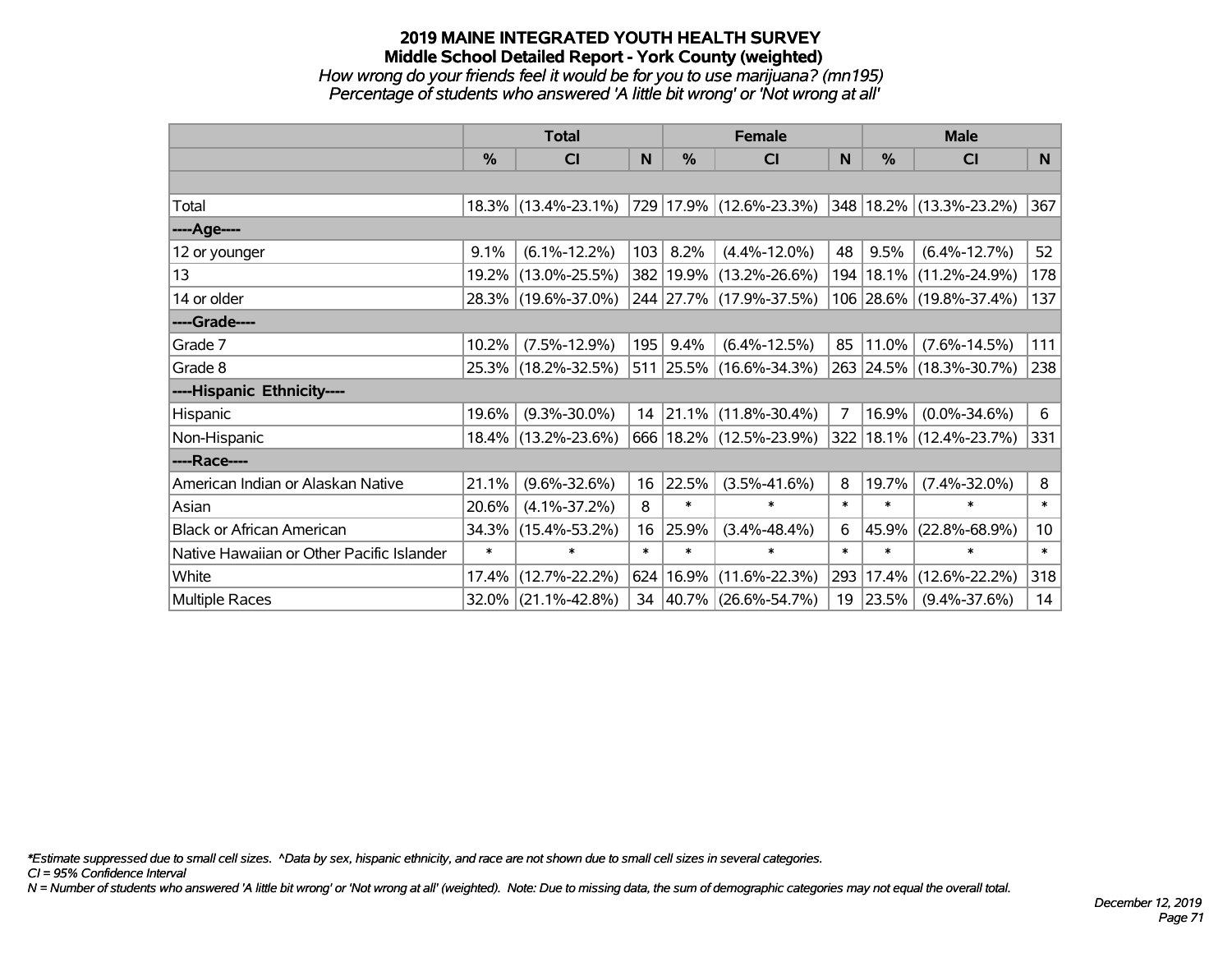# **2019 MAINE INTEGRATED YOUTH HEALTH SURVEY Middle School Detailed Report - York County (weighted)** *If a kid used marijuana in your neighborhood, would he or she be caught by the police? (mn196)*

| Percentage of students who answered 'Probably not' or 'Definitely not' |  |  |
|------------------------------------------------------------------------|--|--|
|                                                                        |  |  |

|                                           | <b>Total</b>  |                                               |        | <b>Female</b> |                             |        | <b>Male</b>   |                         |                |
|-------------------------------------------|---------------|-----------------------------------------------|--------|---------------|-----------------------------|--------|---------------|-------------------------|----------------|
|                                           | $\frac{0}{0}$ | <b>CI</b>                                     | N      | $\frac{0}{0}$ | <b>CI</b>                   | N      | $\frac{0}{0}$ | <b>CI</b>               | N <sub>1</sub> |
|                                           |               |                                               |        |               |                             |        |               |                         |                |
| Total                                     |               | 44.4% (37.9%-51.0%) 1,779 45.6% (38.3%-52.9%) |        |               |                             |        |               | 886 42.8% (36.5%-49.1%) | 866            |
| ----Age----                               |               |                                               |        |               |                             |        |               |                         |                |
| 12 or younger                             | 35.3%         | $(26.9\% - 43.7\%)$                           | 402    | 33.8%         | $(25.1\% - 42.4\%)$         | 197    |               | 36.6% (26.4%-46.8%)     | 197            |
| 13                                        |               | 45.5% (37.5%-53.5%)                           | 906    |               | 47.6% (37.9%-57.2%)         |        |               | 463 42.6% (35.4%-49.9%) | 423            |
| 14 or older                               |               | $54.1\%$ (46.4%-61.9%)                        | 469    |               | 58.5% (45.3%-71.8%)         |        |               | 225 50.5% (43.2%-57.8%) | 242            |
| ----Grade----                             |               |                                               |        |               |                             |        |               |                         |                |
| Grade 7                                   | 36.1%         | $(29.3\% - 42.9\%)$                           | 692    | 34.7%         | $(27.7\% - 41.7\%)$         |        | 312 36.9%     | $(29.5\% - 44.3\%)$     | 369            |
| Grade 8                                   |               | $52.6\%$ (46.1%-59.1%)                        |        |               | $1,066$ 55.3% (47.6%-63.1%) |        |               | 573 49.0% (42.0%-56.0%) | 479            |
| ----Hispanic Ethnicity----                |               |                                               |        |               |                             |        |               |                         |                |
| Hispanic                                  | 54.5%         | $(42.2\% - 66.8\%)$                           | 40     | 53.1%         | $(37.6\% - 68.7\%)$         | 18     | 53.2%         | $(31.9\% - 74.4\%)$     | 19             |
| Non-Hispanic                              |               | 44.6% (37.4%-51.7%)                           |        |               | 1,620 46.6% (38.7%-54.5%)   |        |               | 826 42.2% (35.2%-49.2%) | 776            |
| ----Race----                              |               |                                               |        |               |                             |        |               |                         |                |
| American Indian or Alaskan Native         | 52.1%         | $(40.0\% - 64.2\%)$                           | 39     | 44.5%         | $(24.1\% - 64.9\%)$         | 16     | 59.5%         | $(45.0\% - 73.9\%)$     | 23             |
| Asian                                     | 39.6%         | $(15.4\% - 63.7\%)$                           | 16     | 35.5%         | $(19.5\% - 51.5\%)$         | 8      | 45.5%         | $(0.0\% - 92.1\%)$      | $\overline{7}$ |
| <b>Black or African American</b>          | 43.1%         | $(26.8\% - 59.3\%)$                           | 20     | 51.5%         | $(32.9\% - 70.0\%)$         | 11     | 29.5%         | $(2.8\% - 56.1\%)$      | $\overline{7}$ |
| Native Hawaiian or Other Pacific Islander | $\ast$        | $\ast$                                        | $\ast$ | $\ast$        | $\ast$                      | $\ast$ | $\ast$        | $\ast$                  | $\ast$         |
| White                                     | 44.2%         | $(37.2\% - 51.1\%)$                           | 1,586  | 45.1%         | $(37.2\% - 53.1\%)$         |        | 784 42.7%     | $(36.3\% - 49.1\%)$     | 780            |
| Multiple Races                            |               | 57.6% (48.4%-66.9%)                           | 62     |               | 79.9% (72.4%-87.3%)         | 38     |               | 39.0% (25.8%-52.1%)     | 23             |

*\*Estimate suppressed due to small cell sizes. ^Data by sex, hispanic ethnicity, and race are not shown due to small cell sizes in several categories.*

*CI = 95% Confidence Interval*

*N = Number of students who answered 'Probably not' or 'Definitely not' (weighted). Note: Due to missing data, the sum of demographic categories may not equal the overall total.*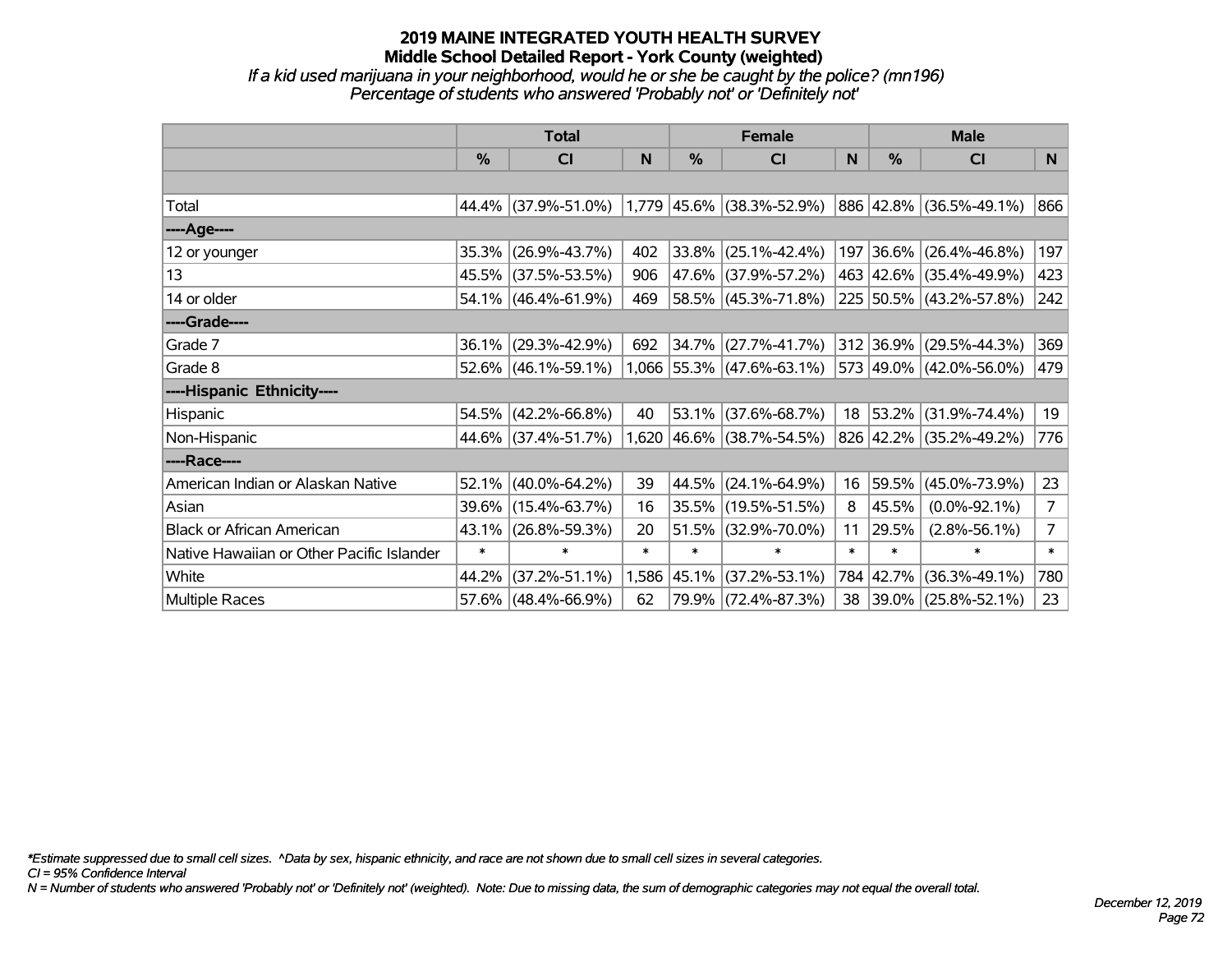*How wrong do you think it is for someone your age to use marijuana? (mn197) Percentage of students who answered 'A little bit wrong' or 'Not wrong at all'*

|                                           | <b>Total</b> |                     |        | <b>Female</b> | <b>Male</b>                 |        |           |                             |                |
|-------------------------------------------|--------------|---------------------|--------|---------------|-----------------------------|--------|-----------|-----------------------------|----------------|
|                                           | %            | CI                  | N      | %             | <b>CI</b>                   | N      | %         | <b>CI</b>                   | N              |
|                                           |              |                     |        |               |                             |        |           |                             |                |
| Total                                     | 12.6%        | $(9.1\% - 16.0\%)$  |        |               | $504 14.0\% $ (10.1%-17.9%) |        | 273 11.1% | $(7.8\% - 14.4\%)$          | 224            |
| ----Age----                               |              |                     |        |               |                             |        |           |                             |                |
| 12 or younger                             | 5.0%         | $(2.7\% - 7.4\%)$   | 58     | 6.1%          | $(3.3\% - 8.9\%)$           | 36     | 3.9%      | $(1.3\% - 6.4\%)$           | 21             |
| 13                                        | 13.9%        | $(9.4\% - 18.3\%)$  |        |               | 276 16.2% (11.2%-21.3%)     | 158    | 11.3%     | $(5.9\% - 16.8\%)$          | 113            |
| 14 or older                               |              | 19.8% (14.5%-25.0%) |        |               | 171 20.3% (13.7%-27.0%)     | 79     |           | 19.1% (13.3%-25.0%)         | 91             |
| ----Grade----                             |              |                     |        |               |                             |        |           |                             |                |
| Grade 7                                   | 6.4%         | $(3.7\% - 9.1\%)$   | 123    | 7.1%          | $(3.9\% - 10.2\%)$          | 64     | 5.9%      | $(3.2\% - 8.6\%)$           | 59             |
| Grade 8                                   |              | 18.1% (13.0%-23.1%) |        |               | 366 20.2% (13.1%-27.2%)     |        |           | 209   15.5%   (11.5%-19.5%) | 151            |
| ----Hispanic Ethnicity----                |              |                     |        |               |                             |        |           |                             |                |
| Hispanic                                  | 19.1%        | $(5.8\% - 32.5\%)$  | 14     | $\ast$        | $\ast$                      | $\ast$ | $\ast$    | $\ast$                      | $\ast$         |
| Non-Hispanic                              | 12.7%        | $(9.1\% - 16.4\%)$  |        |               | 463 14.3% (10.0%-18.6%)     |        | 254 11.2% | $(7.6\% - 14.7\%)$          | 205            |
| ----Race----                              |              |                     |        |               |                             |        |           |                             |                |
| American Indian or Alaskan Native         | 15.1%        | $(7.4\% - 22.8\%)$  | 11     | $\ast$        | $\ast$                      | $\ast$ | $\ast$    | $\ast$                      | $\ast$         |
| Asian                                     | 15.8%        | $(0.0\% - 32.1\%)$  | 6      | $\ast$        | $\ast$                      | $\ast$ | $\ast$    | $\ast$                      | $\ast$         |
| <b>Black or African American</b>          | 17.7%        | $(3.2\% - 32.1\%)$  | 8      | $\ast$        | $\ast$                      | $\ast$ | $\ast$    | $\ast$                      | $\ast$         |
| Native Hawaiian or Other Pacific Islander | $\ast$       | $\ast$              | $\ast$ | $\ast$        | $\ast$                      | $\ast$ | $\ast$    | $\ast$                      | $\ast$         |
| White                                     | 12.2%        | $(8.6\% - 15.7\%)$  | 437    | 13.6%         | $(9.3\% - 17.9\%)$          | 238    | 10.7%     | $(7.4\% - 14.0\%)$          | 195            |
| Multiple Races                            |              | 20.6% (11.3%-30.0%) | 22     |               | $ 28.4\% $ (19.7%-37.1%)    | 13     | 12.9%     | $(0.2\% - 25.5\%)$          | $\overline{7}$ |

*\*Estimate suppressed due to small cell sizes. ^Data by sex, hispanic ethnicity, and race are not shown due to small cell sizes in several categories.*

*CI = 95% Confidence Interval*

*N = Number of students who answered 'A little bit wrong' or 'Not wrong at all' (weighted). Note: Due to missing data, the sum of demographic categories may not equal the overall total.*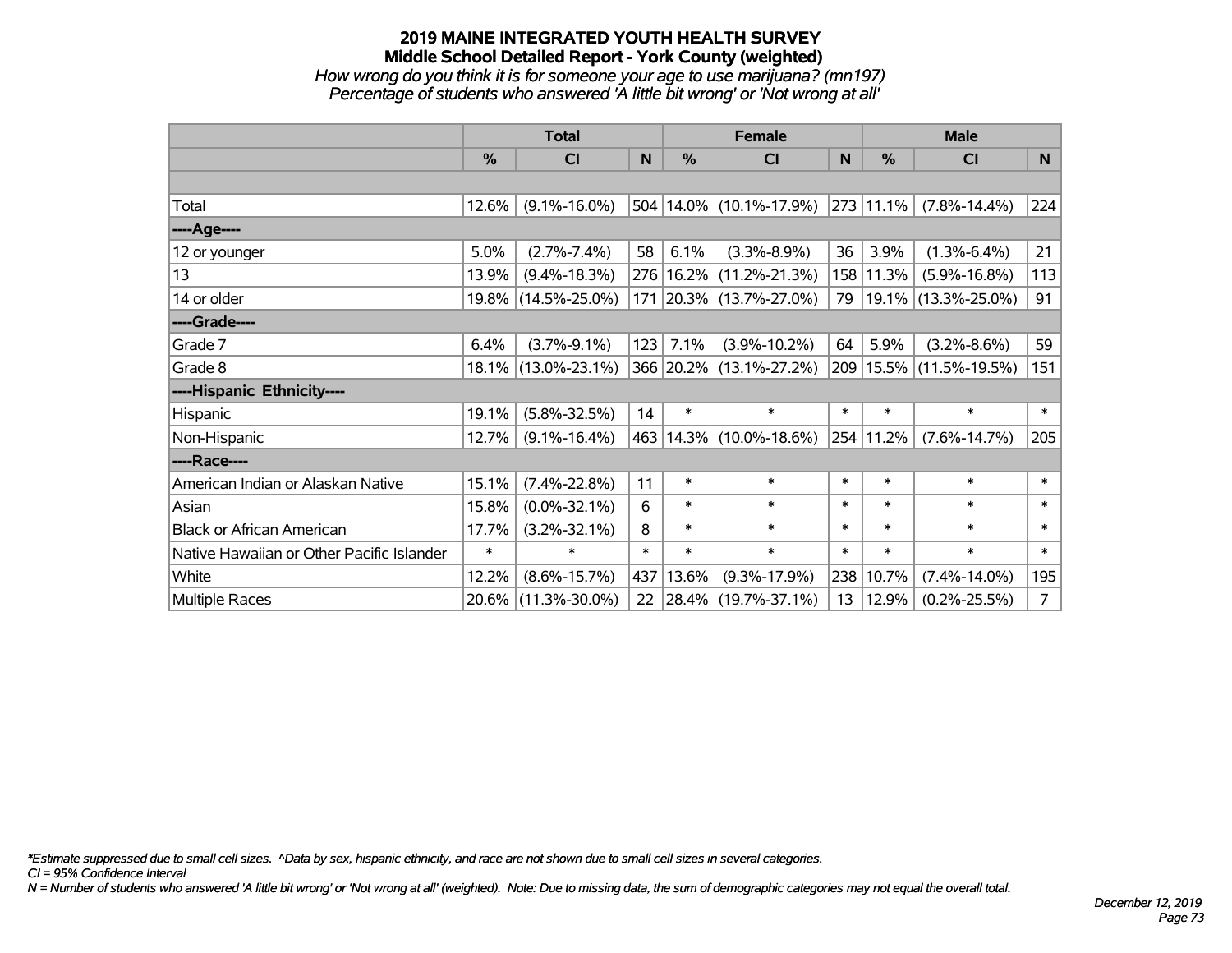*Have you ever sniffed glue, breathed the contents of spray cans, or inhaled any paints or sprays to get high? (mn86a) Percentage of students who answered 'Yes'*

|                                           | <b>Total</b> |                     |        |        | <b>Female</b>          | <b>Male</b>  |              |                      |        |
|-------------------------------------------|--------------|---------------------|--------|--------|------------------------|--------------|--------------|----------------------|--------|
|                                           | %            | <b>CI</b>           | N      | %      | <b>CI</b>              | <sub>N</sub> | %            | <b>CI</b>            | N      |
|                                           |              |                     |        |        |                        |              |              |                      |        |
| Total                                     | 7.4%         | $(5.7\% - 9.0\%)$   | 293    | 8.3%   | $(5.7\% - 11.0\%)$     |              | $161 6.0\% $ | $(4.9\% - 7.1\%)$    | 120    |
| ---- Age----                              |              |                     |        |        |                        |              |              |                      |        |
| 12 or younger                             | 6.6%         | $(4.9\% - 8.2\%)$   | 73     | 7.9%   | $(5.3\% - 10.4\%)$     | 44           | 4.5%         | $(3.1\% - 5.8\%)$    | 24     |
| 13                                        | 6.7%         | $(4.9\% - 8.5\%)$   | 133    | 6.9%   | $(3.7\% - 10.0\%)$     | 68           | 6.2%         | $(4.4\% - 7.9\%)$    | 60     |
| 14 or older                               | 9.9%         | $(7.3\% - 12.4\%)$  | 86     |        | $12.9\%$ (8.8%-17.0%)  | 49           |              | $7.2\%$ (4.3%-10.2%) | 35     |
| ----Grade----                             |              |                     |        |        |                        |              |              |                      |        |
| Grade 7                                   | 6.4%         | $(5.5\% - 7.3\%)$   | 122    | 6.0%   | $(4.7\% - 7.3\%)$      |              | 54 6.5%      | $(5.5\% - 7.4\%)$    | 64     |
| Grade 8                                   | 8.3%         | $(5.6\% - 11.1\%)$  |        |        | 170 10.4% (6.4%-14.5%) |              | $108$ 5.6%   | $(3.1\% - 8.0\%)$    | 55     |
| ----Hispanic Ethnicity----                |              |                     |        |        |                        |              |              |                      |        |
| Hispanic                                  | 14.5%        | $(10.5\% - 18.5\%)$ | 11     | $\ast$ | $\ast$                 | $\ast$       | $\ast$       | $\ast$               | $\ast$ |
| Non-Hispanic                              | 7.2%         | $(5.5\% - 9.0\%)$   | 264    | 8.4%   | $(5.5\% - 11.3\%)$     |              | 150 5.7%     | $(4.4\% - 7.0\%)$    | 105    |
| ----Race----                              |              |                     |        |        |                        |              |              |                      |        |
| American Indian or Alaskan Native         | 13.0%        | $(6.8\% - 19.3\%)$  | 9      | $\ast$ | $\ast$                 | $\ast$       | $\ast$       | $\ast$               | $\ast$ |
| Asian                                     | $\ast$       | $\ast$              | $\ast$ | $\ast$ | $\ast$                 | $\ast$       | $\ast$       | $\ast$               | $\ast$ |
| <b>Black or African American</b>          | 13.4%        | $(4.2\% - 22.5\%)$  | 6      | $\ast$ | $\ast$                 | $\ast$       | $\ast$       | $\ast$               | $\ast$ |
| Native Hawaiian or Other Pacific Islander | $\ast$       | $\ast$              | $\ast$ | $\ast$ | $\ast$                 | $\ast$       | $\ast$       | $\ast$               | $\ast$ |
| White                                     | 7.1%         | $(5.5\% - 8.8\%)$   | 257    | 8.2%   | $(5.6\% - 10.7\%)$     |              | 143 5.6%     | $(4.4\% - 6.9\%)$    | 104    |
| Multiple Races                            | 11.4%        | $(5.6\% - 17.2\%)$  | 10     | $\ast$ | $\ast$                 | $\ast$       | $\ast$       | $\ast$               | $\ast$ |

*\*Estimate suppressed due to small cell sizes. ^Data by sex, hispanic ethnicity, and race are not shown due to small cell sizes in several categories.*

*CI = 95% Confidence Interval*

*N = Number of students who answered 'Yes' (weighted). Note: Due to missing data, the sum of demographic categories may not equal the overall total.*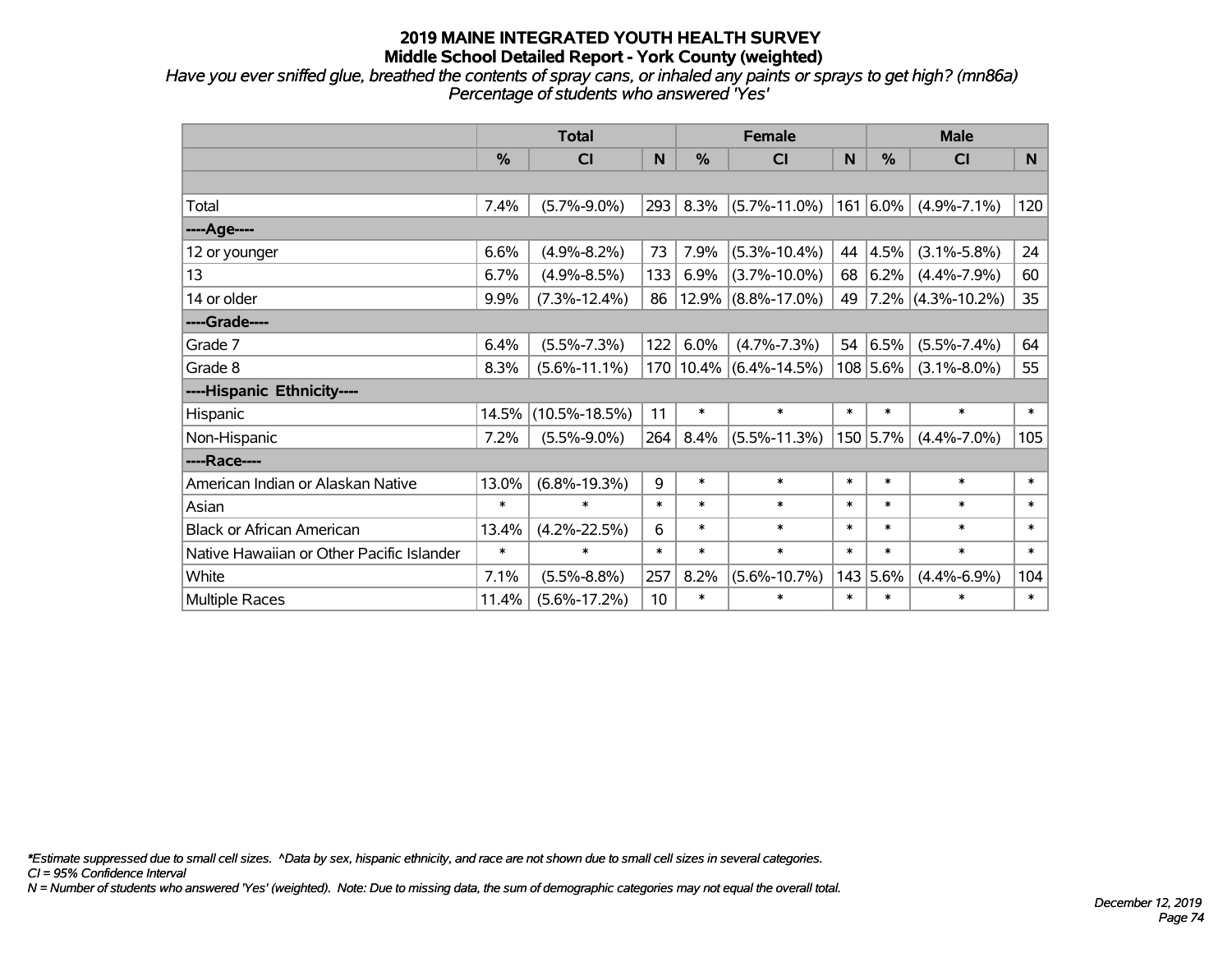*During the past 30 days, how many times did you sniff glue, breathe the contents of spray cans, or inhale any paints or sprays to get high? (mn91a) Percentage of students who answered at least 1 time*

|                                           | <b>Total</b>  |                    |        | <b>Female</b> |                                     |                 | <b>Male</b> |                                             |        |
|-------------------------------------------|---------------|--------------------|--------|---------------|-------------------------------------|-----------------|-------------|---------------------------------------------|--------|
|                                           | $\frac{0}{2}$ | <b>CI</b>          | N      | $\frac{0}{0}$ | <b>CI</b>                           | N               | $\%$        | <b>CI</b>                                   | N      |
|                                           |               |                    |        |               |                                     |                 |             |                                             |        |
| Total                                     | 3.0%          | $(2.0\% - 4.0\%)$  |        |               | 119 3.1% $(1.7\% - 4.5\%)$          |                 |             | $\vert$ 60 $\vert$ 2.6% $\vert$ (1.7%-3.5%) | 52     |
| ----Age----                               |               |                    |        |               |                                     |                 |             |                                             |        |
| 12 or younger                             | 2.9%          | $(1.6\% - 4.3\%)$  | 32     |               | $ 3.5\% $ (1.5%-5.5%)               | 19 <sub>1</sub> | 1.8%        | $(0.5\% - 3.2\%)$                           | 10     |
| 13                                        | 2.7%          | $(1.8\% - 3.7\%)$  | 54     |               | $ 2.3\% $ (0.7%-4.0%)               |                 |             | $23 2.8\% $ (1.8%-3.9%)                     | 28     |
| 14 or older                               | 3.6%          | $(2.0\% - 5.2\%)$  | 31     |               | $4.6\%$ (2.5%-6.7%)                 |                 |             | $18$ 2.8% (1.2%-4.4%)                       | 14     |
| ----Grade----                             |               |                    |        |               |                                     |                 |             |                                             |        |
| Grade 7                                   | 2.9%          | $(2.0\% - 3.9\%)$  | 55     |               | $\vert 2.4\% \vert (1.1\% - 3.7\%)$ |                 |             | $21 3.2\% $ (2.2%-4.2%)                     | 31     |
| Grade 8                                   | 3.0%          | $(1.6\% - 4.5\%)$  | 61     |               | $ 3.8\% $ (1.9%-5.7%)               |                 |             | $ 39 2.0\%  (0.6\% - 3.3\%)$                | 19     |
| ----Hispanic Ethnicity----                |               |                    |        |               |                                     |                 |             |                                             |        |
| Hispanic                                  | 8.1%          | $(3.5\% - 12.7\%)$ | 6      | $\ast$        | $\ast$                              | $\ast$          | $\ast$      | $\ast$                                      | $\ast$ |
| Non-Hispanic                              | 2.8%          | $(1.7\% - 3.9\%)$  |        |               | $103$ 3.0% (1.5%-4.5%)              |                 | 53 2.4%     | $(1.3\% - 3.5\%)$                           | 44     |
| ----Race----                              |               |                    |        |               |                                     |                 |             |                                             |        |
| American Indian or Alaskan Native         | $\ast$        | $\ast$             | $\ast$ | $\ast$        | $\ast$                              | $\ast$          | $\ast$      | $\ast$                                      | $\ast$ |
| Asian                                     | $\ast$        | $\ast$             | $\ast$ | $\ast$        | $\ast$                              | $\ast$          | $\ast$      | $\ast$                                      | $\ast$ |
| <b>Black or African American</b>          | $\ast$        | $\ast$             | $\ast$ | $\ast$        | $\ast$                              | $\ast$          | $\ast$      | $\ast$                                      | $\ast$ |
| Native Hawaiian or Other Pacific Islander | $\ast$        | $\ast$             | $\ast$ | $\ast$        | $\ast$                              | $\ast$          | $\ast$      | $\ast$                                      | $\ast$ |
| White                                     | 2.8%          | $(1.8\% - 3.8\%)$  | 101    | $3.0\%$       | $(1.6\% - 4.4\%)$                   |                 | 52 2.3%     | $(1.3\% - 3.3\%)$                           | 42     |
| Multiple Races                            | $6.8\%$       | $(3.0\% - 10.5\%)$ | 6      | $\ast$        | $\ast$                              | $\ast$          | $\ast$      | $\ast$                                      | $\ast$ |

*\*Estimate suppressed due to small cell sizes. ^Data by sex, hispanic ethnicity, and race are not shown due to small cell sizes in several categories.*

*CI = 95% Confidence Interval*

*N = Number of students who answered at least 1 time (weighted). Note: Due to missing data, the sum of demographic categories may not equal the overall total.*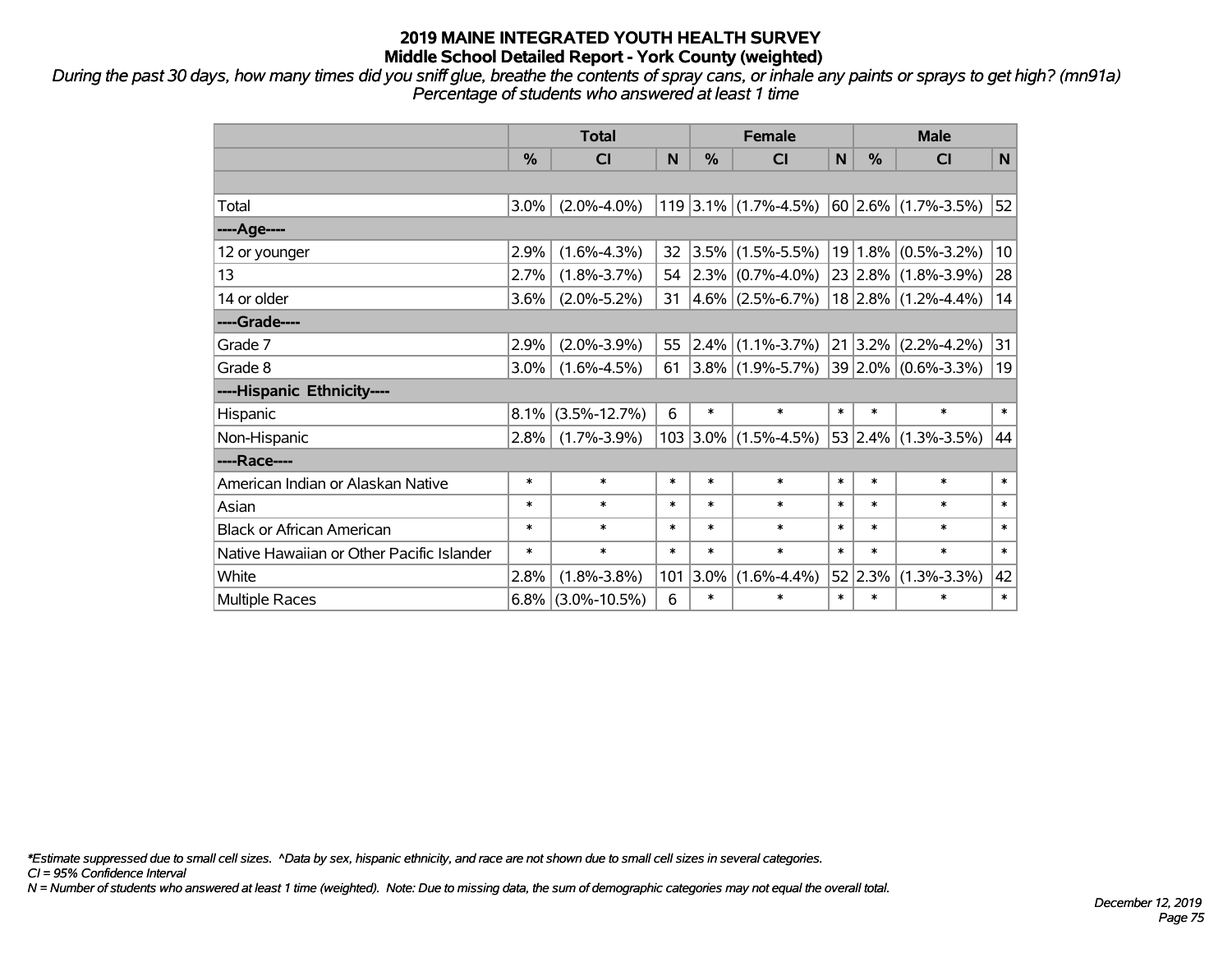*Have you ever taken prescription pain medicine without a doctor's prescription or differently than how a doctor told you to use it? (mn183) Percentage of students who answered 'Yes'*

|                                           | <b>Total</b> |                    |        | <b>Female</b> | <b>Male</b>        |        |        |                    |        |
|-------------------------------------------|--------------|--------------------|--------|---------------|--------------------|--------|--------|--------------------|--------|
|                                           | $\%$         | <b>CI</b>          | N      | %             | CI                 | N      | %      | <b>CI</b>          | N.     |
|                                           |              |                    |        |               |                    |        |        |                    |        |
| Total                                     | 6.9%         | $(5.8\% - 8.1\%)$  | 281    | 7.6%          | $(5.9\% - 9.3\%)$  | 149    | 6.0%   | $(4.0\% - 8.0\%)$  | 123    |
| ----Age----                               |              |                    |        |               |                    |        |        |                    |        |
| 12 or younger                             | 6.4%         | $(4.6\% - 8.2\%)$  | 73     | 8.5%          | $(6.2\% - 10.8\%)$ | 49     | 4.2%   | $(2.1\% - 6.3\%)$  | 23     |
| 13                                        | 6.4%         | $(5.2\% - 7.5\%)$  | 129    | 6.3%          | $(4.4\% - 8.1\%)$  | 63     | 6.1%   | $(4.5\% - 7.7\%)$  | 61     |
| 14 or older                               | 8.8%         | $(6.6\% - 11.0\%)$ | 78     | 9.7%          | $(6.8\% - 12.5\%)$ | 37     | 7.9%   | $(3.9\% - 11.9\%)$ | 39     |
| ----Grade----                             |              |                    |        |               |                    |        |        |                    |        |
| Grade 7                                   | 6.0%         | $(4.9\% - 7.2\%)$  | 118    | 7.1%          | $(5.3\% - 8.9\%)$  | 65     | 5.0%   | $(3.4\% - 6.5\%)$  | 50     |
| Grade 8                                   | 7.8%         | $(6.1\% - 9.6\%)$  | 162    | 8.1%          | $(5.9\% - 10.2\%)$ | 84     | 7.1%   | $(4.2\% - 10.1\%)$ | 73     |
| ----Hispanic Ethnicity----                |              |                    |        |               |                    |        |        |                    |        |
| Hispanic                                  | 11.6%        | $(5.4\% - 17.7\%)$ | 9      | $\ast$        | $\ast$             | $\ast$ | $\ast$ | $\ast$             | $\ast$ |
| Non-Hispanic                              | 6.7%         | $(5.6\% - 7.9\%)$  | 250    | 7.5%          | $(5.8\% - 9.1\%)$  | 135    | 5.8%   | $(3.7\% - 7.8\%)$  | 109    |
| ----Race----                              |              |                    |        |               |                    |        |        |                    |        |
| American Indian or Alaskan Native         | 14.2%        | $(8.3\% - 20.1\%)$ | 10     | $\ast$        | $\ast$             | $\ast$ | $\ast$ | $\ast$             | $\ast$ |
| Asian                                     | $\ast$       | $\ast$             | $\ast$ | $\ast$        | $\ast$             | $\ast$ | $\ast$ | $\ast$             | $\ast$ |
| <b>Black or African American</b>          | $\ast$       | $\ast$             | $\ast$ | $\ast$        | $\ast$             | $\ast$ | $\ast$ | $\ast$             | $\ast$ |
| Native Hawaiian or Other Pacific Islander | $\ast$       | $\ast$             | $\ast$ | $\ast$        | $\ast$             | $\ast$ | $\ast$ | $\ast$             | $\ast$ |
| White                                     | 6.4%         | $(5.1\% - 7.6\%)$  | 235    | 7.0%          | $(5.5\% - 8.5\%)$  | 124    | 5.6%   | $(3.5\% - 7.7\%)$  | 105    |
| Multiple Races                            | $13.4\%$     | $(4.2\% - 22.5\%)$ | 13     | $ 15.6\% $    | $(4.1\% - 27.1\%)$ | 7      | 11.4%  | $(3.2\% - 19.6\%)$ | 6      |

*\*Estimate suppressed due to small cell sizes. ^Data by sex, hispanic ethnicity, and race are not shown due to small cell sizes in several categories.*

*CI = 95% Confidence Interval*

*N = Number of students who answered 'Yes' (weighted). Note: Due to missing data, the sum of demographic categories may not equal the overall total.*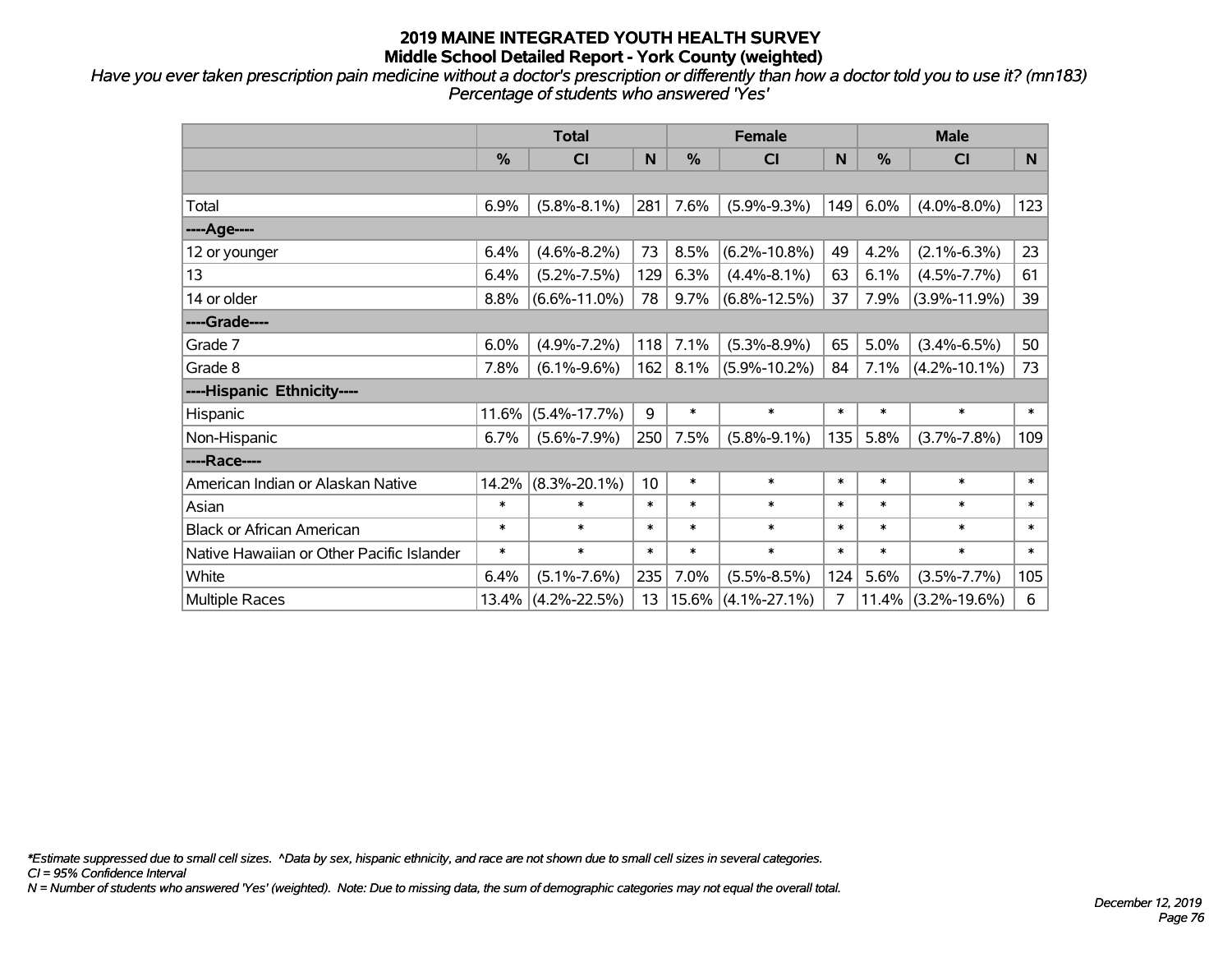*During the past 30 days, how many times did you take a prescription drug (such as OxyContin, Percocet, Vicodin, codeine, Adderall, Ritalin, or Xanax) without a doctor's prescription? (mn88a)*

*Percentage of students who answered at least 1 time*

|                                           | <b>Total</b> |                     |        | <b>Female</b> |                                                                                |        | <b>Male</b>   |                          |        |
|-------------------------------------------|--------------|---------------------|--------|---------------|--------------------------------------------------------------------------------|--------|---------------|--------------------------|--------|
|                                           | %            | <b>CI</b>           | N      | %             | <b>CI</b>                                                                      | N      | $\frac{0}{0}$ | <b>CI</b>                | N      |
|                                           |              |                     |        |               |                                                                                |        |               |                          |        |
| Total                                     |              | $2.7\%$ (1.8%-3.5%) |        |               | $107$ 2.7% (1.6%-3.9%) 54 2.3% (1.1%-3.6%)                                     |        |               |                          | 47     |
| ----Age----                               |              |                     |        |               |                                                                                |        |               |                          |        |
| 12 or younger                             |              | $2.5\%$ (1.5%-3.5%) | 28     |               | $ 2.8\% $ (1.4%-4.3%)                                                          |        |               | $16 1.5\% $ (0.6%-2.4%)  | 8      |
| 13                                        |              | $2.3\%$ (1.7%-3.0%) | 47     |               | $\vert 2.3\% \vert (1.6\% - 3.0\%) \vert 23 \vert 2.2\% \vert (1.1\% - 3.3\%)$ |        |               |                          | 22     |
| 14 or older                               |              | $3.7\%$ (1.3%-6.1%) | 33     |               | $ 3.8\% $ (0.6%-7.1%)                                                          |        |               | $15 3.5\% $ (0.4%-6.6%)  | 17     |
| ----Grade----                             |              |                     |        |               |                                                                                |        |               |                          |        |
| Grade 7                                   |              | $2.7\%$ (1.9%-3.5%) | 52     |               | $2.9\%$ (1.8%-4.1%) 27 2.2%                                                    |        |               | $(1.1\% - 3.2\%)$        | 22     |
| Grade 8                                   |              | $2.6\%$ (1.2%-4.1%) |        |               | 54 2.5% $(0.8\% - 4.2\%)$ 26 2.5% $(0.7\% - 4.3\%)$                            |        |               |                          | 25     |
| ----Hispanic Ethnicity----                |              |                     |        |               |                                                                                |        |               |                          |        |
| Hispanic                                  | $\ast$       | $\ast$              | $\ast$ | $\ast$        | $\ast$                                                                         | $\ast$ | $\ast$        | $\ast$                   | $\ast$ |
| Non-Hispanic                              |              | $2.5\%$ (1.6%-3.3%) | 91     | $2.8\%$       | $(1.7\% - 3.9\%)$                                                              |        |               | $ 50 2.0\% $ (0.8%-3.1%) | 37     |
| ----Race----                              |              |                     |        |               |                                                                                |        |               |                          |        |
| American Indian or Alaskan Native         | $\ast$       | $\ast$              | $\ast$ | $\ast$        | $\ast$                                                                         | $\ast$ | $\ast$        | $\ast$                   | $\ast$ |
| Asian                                     | $\ast$       | $\ast$              | $\ast$ | $\ast$        | $\ast$                                                                         | $\ast$ | $\ast$        | $\ast$                   | $\ast$ |
| <b>Black or African American</b>          | $\ast$       | $\ast$              | $\ast$ | $\ast$        | $\ast$                                                                         | $\ast$ | $\ast$        | $\ast$                   | $\ast$ |
| Native Hawaiian or Other Pacific Islander | $\ast$       | $\ast$              | $\ast$ | $\ast$        | $\ast$                                                                         | $\ast$ | $\ast$        | $\ast$                   | $\ast$ |
| White                                     | 2.4%         | $(1.6\% - 3.2\%)$   | 88     | 2.6%          | $(1.5\% - 3.7\%)$                                                              |        | 46 2.0%       | $(0.9\% - 3.0\%)$        | 37     |
| <b>Multiple Races</b>                     | $\ast$       | $\ast$              | $\ast$ | $\ast$        | $\ast$                                                                         | $\ast$ | $\ast$        | $\ast$                   | $\ast$ |

*\*Estimate suppressed due to small cell sizes. ^Data by sex, hispanic ethnicity, and race are not shown due to small cell sizes in several categories.*

*CI = 95% Confidence Interval*

*N = Number of students who answered at least 1 time (weighted). Note: Due to missing data, the sum of demographic categories may not equal the overall total.*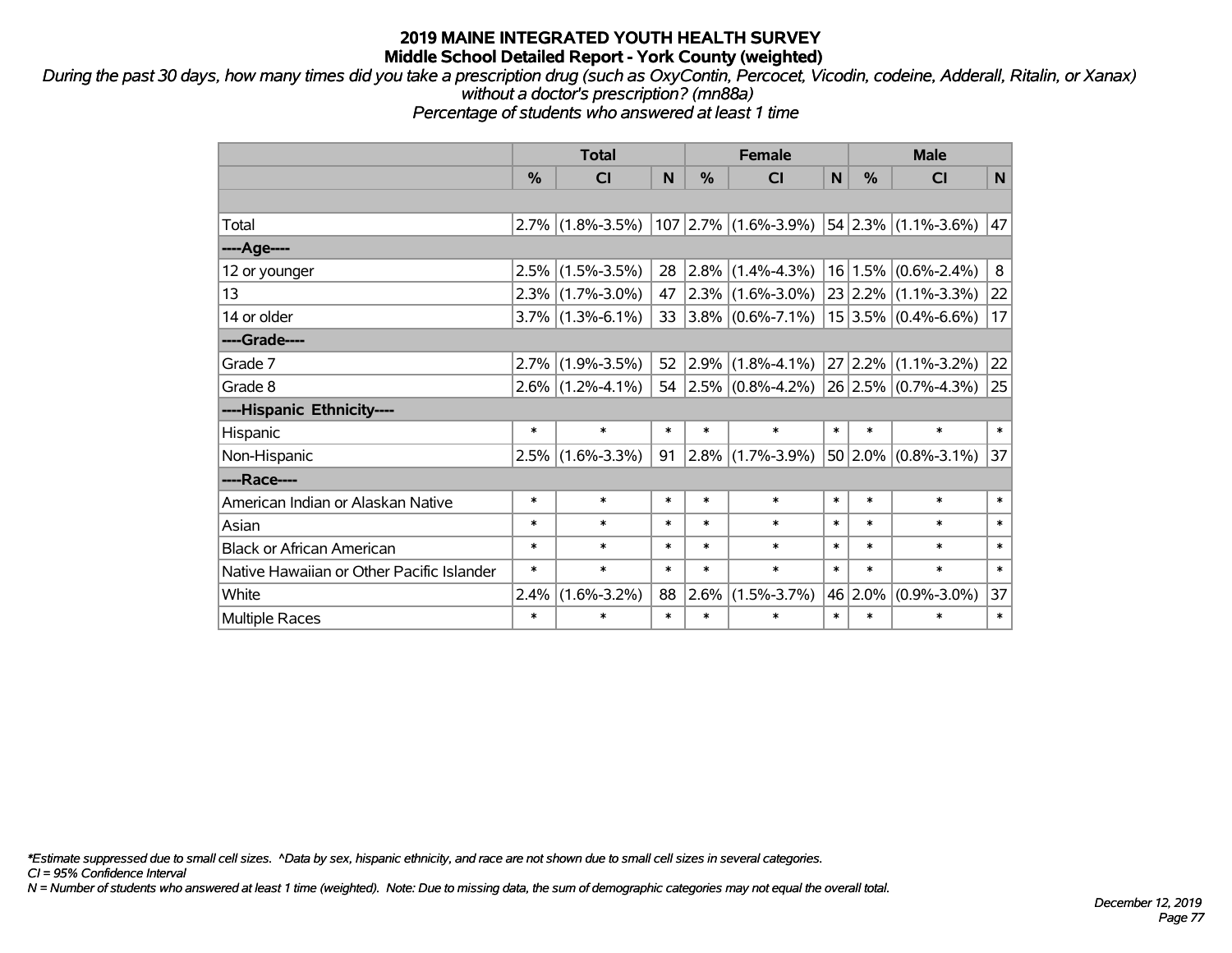*How wrong do your parents feel it would be for you to take prescription drugs not prescribed to you? (mn176) Percentage of students who answered 'A little bit wrong' or 'Not wrong at all'*

|                                           | <b>Total</b> |                    |        |        | <b>Female</b>                         |              |               | <b>Male</b>                    |        |  |  |
|-------------------------------------------|--------------|--------------------|--------|--------|---------------------------------------|--------------|---------------|--------------------------------|--------|--|--|
|                                           | %            | CI                 | N      | %      | <b>CI</b>                             | $\mathsf{N}$ | $\frac{0}{0}$ | <b>CI</b>                      | N      |  |  |
|                                           |              |                    |        |        |                                       |              |               |                                |        |  |  |
| Total                                     | 2.9%         | $(2.0\% - 3.9\%)$  |        |        | 116 2.6% (1.2%-4.0%)                  |              |               | 50 3.4% $(2.0\% - 4.7\%)$      | 67     |  |  |
| ---- Age----                              |              |                    |        |        |                                       |              |               |                                |        |  |  |
| 12 or younger                             | 4.5%         | $(2.2\% - 6.7\%)$  | 50     |        | $ 3.8\% $ (1.3%-6.2%)                 |              |               | $22 5.3\% $ (1.8%-8.9%)        | 28     |  |  |
| 13                                        | 1.8%         | $(0.6\% - 2.9\%)$  | 34     |        | $(1.4\%)(0.4\% - 2.3\%)$              |              |               | $13$   2.2%   (0.1%-4.3%)      | 21     |  |  |
| 14 or older                               | 3.7%         | $(2.1\% - 5.3\%)$  | 32     |        | $3.8\%$ (0.0%-7.9%)                   |              |               | $15 3.6\% $ (0.6%-6.5%)        | 17     |  |  |
| ----Grade----                             |              |                    |        |        |                                       |              |               |                                |        |  |  |
| Grade 7                                   | 3.7%         | $(2.2\% - 5.2\%)$  | 69     |        | $ 3.2\% $ (1.3%-5.0%)                 |              |               | $28 4.2\% $ (1.9%-6.5%)        | 41     |  |  |
| Grade 8                                   | 2.3%         | $(0.9\% - 3.6\%)$  |        |        | 46 $\left  2.1\% \right $ (0.1%-4.1%) |              |               | $21   2.5\%   (0.3\% - 4.8\%)$ | 24     |  |  |
| ----Hispanic Ethnicity----                |              |                    |        |        |                                       |              |               |                                |        |  |  |
| Hispanic                                  | $\ast$       | $\ast$             | $\ast$ | $\ast$ | $\ast$                                | $\ast$       | $\ast$        | $\ast$                         | $\ast$ |  |  |
| Non-Hispanic                              | 2.9%         | $(1.6\% - 4.2\%)$  |        |        | $103$ 2.6% (1.1%-4.2%)                |              | 46 3.2%       | $(1.5\% - 4.9\%)$              | 57     |  |  |
| ----Race----                              |              |                    |        |        |                                       |              |               |                                |        |  |  |
| American Indian or Alaskan Native         | $\ast$       | $\ast$             | $\ast$ | $\ast$ | $\ast$                                | $\ast$       | $\ast$        | $\ast$                         | $\ast$ |  |  |
| Asian                                     | $\ast$       | $\ast$             | $\ast$ | $\ast$ | $\ast$                                | $\ast$       | $\ast$        | $\ast$                         | $\ast$ |  |  |
| <b>Black or African American</b>          | $\ast$       | $\ast$             | $\ast$ | $\ast$ | $\ast$                                | $\ast$       | $\ast$        | $\ast$                         | $\ast$ |  |  |
| Native Hawaiian or Other Pacific Islander | $\ast$       | $\ast$             | $\ast$ | $\ast$ | $\ast$                                | $\ast$       | $\ast$        | $\ast$                         | $\ast$ |  |  |
| White                                     | 2.8%         | $(1.6\% - 4.0\%)$  | 98     | 2.6%   | $(1.1\% - 4.2\%)$                     |              | 45 2.9%       | $(1.3\% - 4.6\%)$              | 53     |  |  |
| <b>Multiple Races</b>                     | $6.1\%$      | $(0.0\% - 13.4\%)$ | 6      | $\ast$ | $\ast$                                | $\ast$       | $\ast$        | $\ast$                         | $\ast$ |  |  |

*\*Estimate suppressed due to small cell sizes. ^Data by sex, hispanic ethnicity, and race are not shown due to small cell sizes in several categories.*

*CI = 95% Confidence Interval*

*N = Number of students who answered 'A little bit wrong' or 'Not wrong at all' (weighted). Note: Due to missing data, the sum of demographic categories may not equal the overall total.*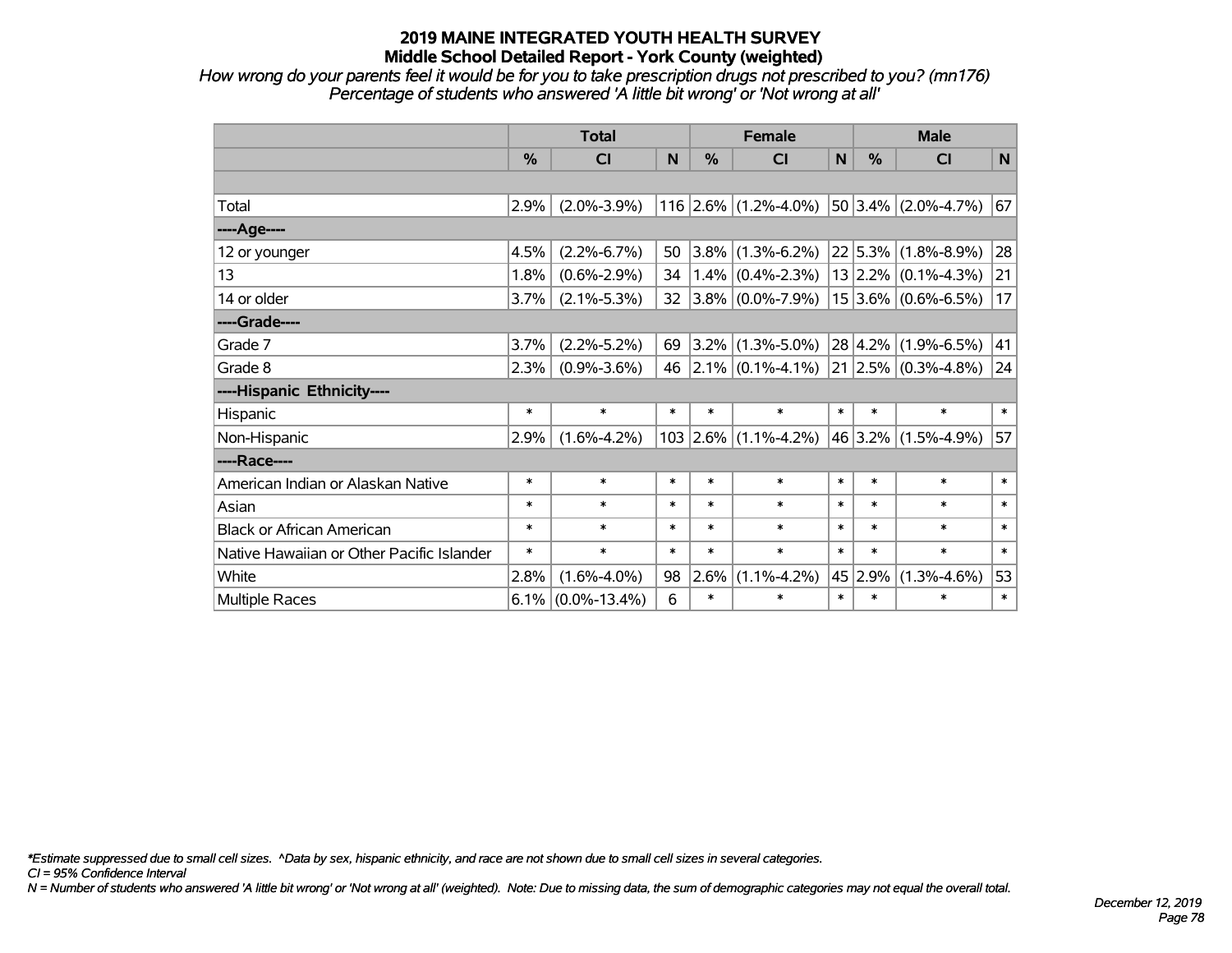*How wrong do your friends feel it would be for you to take prescription drugs not prescribed to you? (mn177) Percentage of students who answered 'A little bit wrong' or 'Not wrong at all'*

|                                           | <b>Total</b> |                    |        | <b>Female</b> |                            |        | <b>Male</b> |                         |        |  |
|-------------------------------------------|--------------|--------------------|--------|---------------|----------------------------|--------|-------------|-------------------------|--------|--|
|                                           | %            | <b>CI</b>          | N      | %             | <b>CI</b>                  | N      | %           | <b>CI</b>               | N.     |  |
|                                           |              |                    |        |               |                            |        |             |                         |        |  |
| Total                                     | 8.4%         | $(6.5\% - 10.3\%)$ |        |               | $ 332 7.7\% $ (4.7%-10.6%) | 148    | 8.8%        | $(6.1\% - 11.6\%)$      | 176    |  |
| ----Age----                               |              |                    |        |               |                            |        |             |                         |        |  |
| 12 or younger                             | 8.7%         | $(5.1\% - 12.2\%)$ | 98     |               | $ 8.3\% $ (4.8%-11.8%)     | 48     | 8.7%        | $(4.6\% - 12.7\%)$      | 46     |  |
| 13                                        | 7.8%         | $(5.0\% - 10.6\%)$ |        |               | 154 7.8% (3.8%-11.8%)      | 76     | 7.6%        | $(4.2\% - 10.9\%)$      | 74     |  |
| 14 or older                               | 9.3%         | $(5.8\% - 12.8\%)$ | 81     |               | $ 6.3\% $ (1.6%-11.1%)     | 24     |             | $ 11.7\% $ (4.9%-18.5%) | 57     |  |
| ----Grade----                             |              |                    |        |               |                            |        |             |                         |        |  |
| Grade 7                                   | 8.3%         | $(6.2\% - 10.5\%)$ |        |               | 158 8.4% (5.2%-11.5%)      | 75     | 8.1%        | $(4.4\% - 11.7\%)$      | 79     |  |
| Grade 8                                   | 8.2%         | $(6.0\% - 10.5\%)$ |        |               | $165$ 7.1% (3.2%-11.0%)    | 73     | 9.1%        | $(5.4\% - 12.8\%)$      | 88     |  |
| ----Hispanic Ethnicity----                |              |                    |        |               |                            |        |             |                         |        |  |
| Hispanic                                  | 12.2%        | $(4.0\% - 20.3\%)$ | 9      | $\ast$        | $\ast$                     | $\ast$ | $\ast$      | $\ast$                  | $\ast$ |  |
| Non-Hispanic                              | 8.2%         | $(6.1\% - 10.4\%)$ |        | 297 7.9%      | $(4.8\% - 11.0\%)$         | 139    | 8.4%        | $(5.5\% - 11.2\%)$      | 152    |  |
| ----Race----                              |              |                    |        |               |                            |        |             |                         |        |  |
| American Indian or Alaskan Native         | 16.6%        | $(3.2\% - 29.9\%)$ | 12     | $\ast$        | $\ast$                     | $\ast$ | $\ast$      | $\ast$                  | $\ast$ |  |
| Asian                                     | $\ast$       | $\ast$             | $\ast$ | $\ast$        | $\ast$                     | $\ast$ | $\ast$      | $\ast$                  | $\ast$ |  |
| <b>Black or African American</b>          | $\ast$       | $\ast$             | $\ast$ | $\ast$        | $\ast$                     | $\ast$ | $\ast$      | $\ast$                  | $\ast$ |  |
| Native Hawaiian or Other Pacific Islander | $\ast$       | $\ast$             | $\ast$ | $\ast$        | $\ast$                     | $\ast$ | $\ast$      | $\ast$                  | $\ast$ |  |
| White                                     | 8.0%         | $(5.8\% - 10.2\%)$ |        | 284 7.8%      | $(4.6\% - 11.0\%)$         | 134    | 8.0%        | $(5.2\% - 10.8\%)$      | 144    |  |
| <b>Multiple Races</b>                     | 17.4%        | $(6.1\% - 28.6\%)$ | 18     | $\ast$        | $\ast$                     | $\ast$ | $\ast$      | $\ast$                  | $\ast$ |  |

*\*Estimate suppressed due to small cell sizes. ^Data by sex, hispanic ethnicity, and race are not shown due to small cell sizes in several categories.*

*CI = 95% Confidence Interval*

*N = Number of students who answered 'A little bit wrong' or 'Not wrong at all' (weighted). Note: Due to missing data, the sum of demographic categories may not equal the overall total.*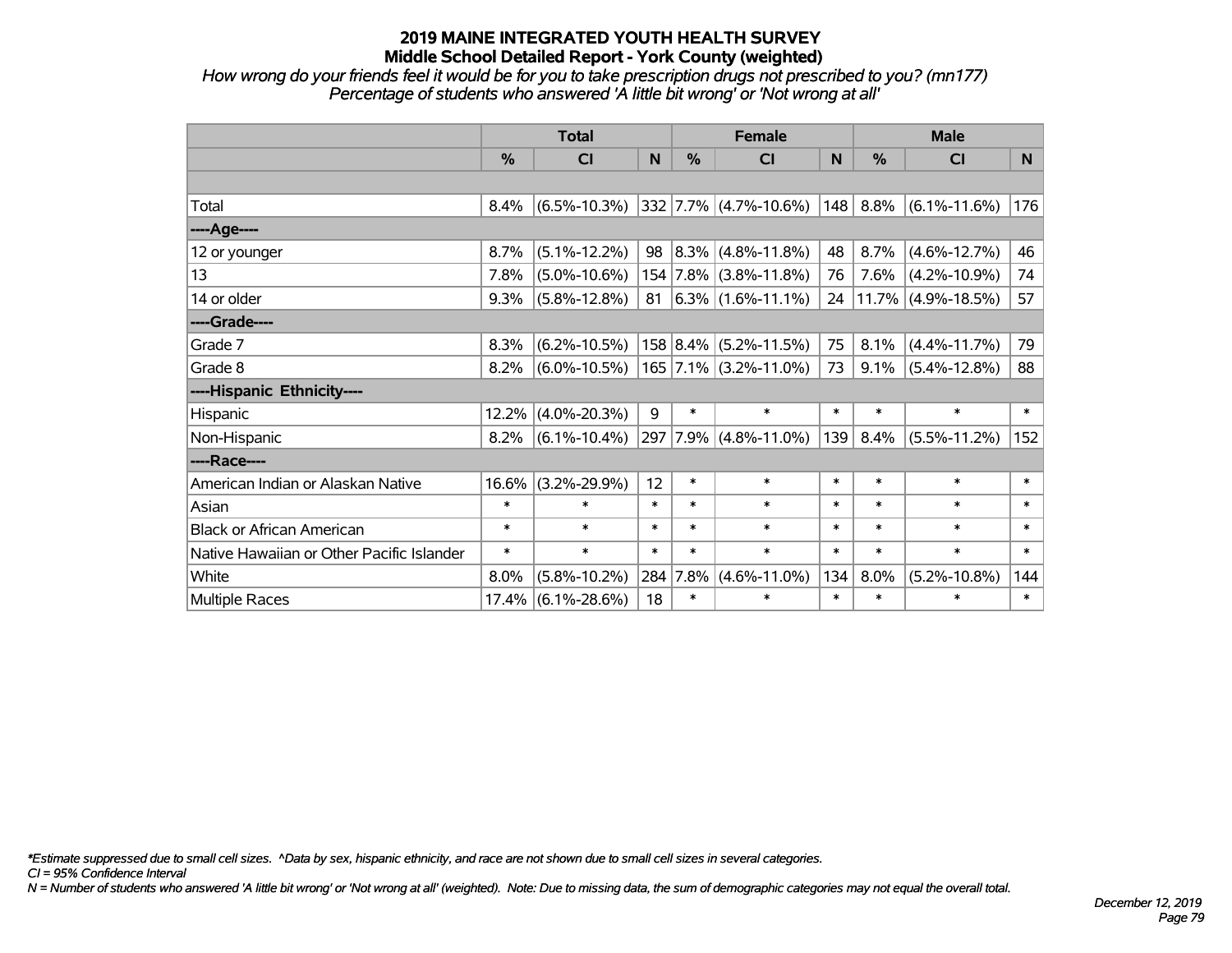*Do you agree or disagree with the following statement? My family has clear rules about alcohol and drug use. (mn90) Percentage of students who answered 'Strongly agree' or 'Agree'*

|                                           | <b>Total</b> |                        |        |               | <b>Female</b>             |              | <b>Male</b> |                           |        |  |
|-------------------------------------------|--------------|------------------------|--------|---------------|---------------------------|--------------|-------------|---------------------------|--------|--|
|                                           | $\%$         | <b>CI</b>              | N      | $\frac{0}{0}$ | <b>CI</b>                 | <sub>N</sub> | %           | <b>CI</b>                 | N      |  |
|                                           |              |                        |        |               |                           |              |             |                           |        |  |
| Total                                     |              | $93.7\%$ (92.4%-95.1%) | 3,667  |               | $ 93.9\% $ (92.8%-95.1%)  |              |             | 1,800 94.1% (92.1%-96.2%) | 1,846  |  |
| ----Age----                               |              |                        |        |               |                           |              |             |                           |        |  |
| 12 or younger                             | 93.2%        | $(90.9\% - 95.6\%)$    | 1,033  | $ 93.4\% $    | $(91.1\% - 95.7\%)$       | 539          | $93.8\%$    | $(90.8\% - 96.8\%)$       | 485    |  |
| 13                                        | 94.6%        | $(92.5\% - 96.6\%)$    |        | 1,834 94.9%   | $(92.3\% - 97.6\%)$       | 912          |             | 95.0% (91.6%-98.4%)       | 910    |  |
| 14 or older                               |              | $92.8\%$ (90.7%-94.8%) | 792    |               | 92.1% (89.0%-95.3%)       | 349          |             | 93.3% (91.1%-95.6%)       | 443    |  |
| ----Grade----                             |              |                        |        |               |                           |              |             |                           |        |  |
| Grade 7                                   | 94.3%        | $(92.1\% - 96.4\%)$    |        | 1,759 94.6%   | $(92.8\% - 96.5\%)$       | 841          | $94.1\%$    | $(91.3\% - 97.0\%)$       | 907    |  |
| Grade 8                                   |              | 93.7% (92.1%-95.3%)    |        |               | 1,866 93.3% (91.7%-94.8%) | 952          |             | 94.8% (92.5%-97.0%)       | 906    |  |
| ----Hispanic Ethnicity----                |              |                        |        |               |                           |              |             |                           |        |  |
| Hispanic                                  | 89.2%        | $(81.0\% - 97.5\%)$    | 63     | $\ast$        | $\ast$                    | $\ast$       | $\ast$      | $\ast$                    | $\ast$ |  |
| Non-Hispanic                              |              | 93.7% (92.2%-95.3%)    |        |               | 3,339 93.8% (92.4%-95.2%) | 1,640        | $ 94.3\% $  | $(92.1\% - 96.6\%)$       | 1,686  |  |
| ----Race----                              |              |                        |        |               |                           |              |             |                           |        |  |
| American Indian or Alaskan Native         | 87.4%        | $(75.6\% - 99.2\%)$    | 64     | $\ast$        | $\ast$                    | $\ast$       | $\ast$      | $\ast$                    | $\ast$ |  |
| Asian                                     | $\ast$       | $\ast$                 | $\ast$ | $\ast$        | $\ast$                    | $\ast$       | $\ast$      | $\ast$                    | $\ast$ |  |
| <b>Black or African American</b>          | $\ast$       | $\ast$                 | $\ast$ | $\ast$        | $\ast$                    | $\ast$       | $\ast$      | $\ast$                    | $\ast$ |  |
| Native Hawaiian or Other Pacific Islander | $\ast$       | $\ast$                 | $\ast$ | $\ast$        | $\ast$                    | $\ast$       | $\ast$      | $\ast$                    | $\ast$ |  |
| White                                     | 94.1%        | $(92.7\% - 95.6\%)$    | 3,310  | 94.3%         | $(93.3\% - 95.4\%)$       | 1,619        | $ 94.7\% $  | $(92.4\% - 97.0\%)$       | 1,677  |  |
| <b>Multiple Races</b>                     |              | 89.1% (82.8%-95.4%)    | 90     | $\ast$        | $\ast$                    | $\ast$       | $\ast$      | $\ast$                    | $\ast$ |  |

*\*Estimate suppressed due to small cell sizes. ^Data by sex, hispanic ethnicity, and race are not shown due to small cell sizes in several categories.*

*CI = 95% Confidence Interval*

*N = Number of students who answered 'Strongly agree' or 'Agree' (weighted). Note: Due to missing data, the sum of demographic categories may not equal the overall total.*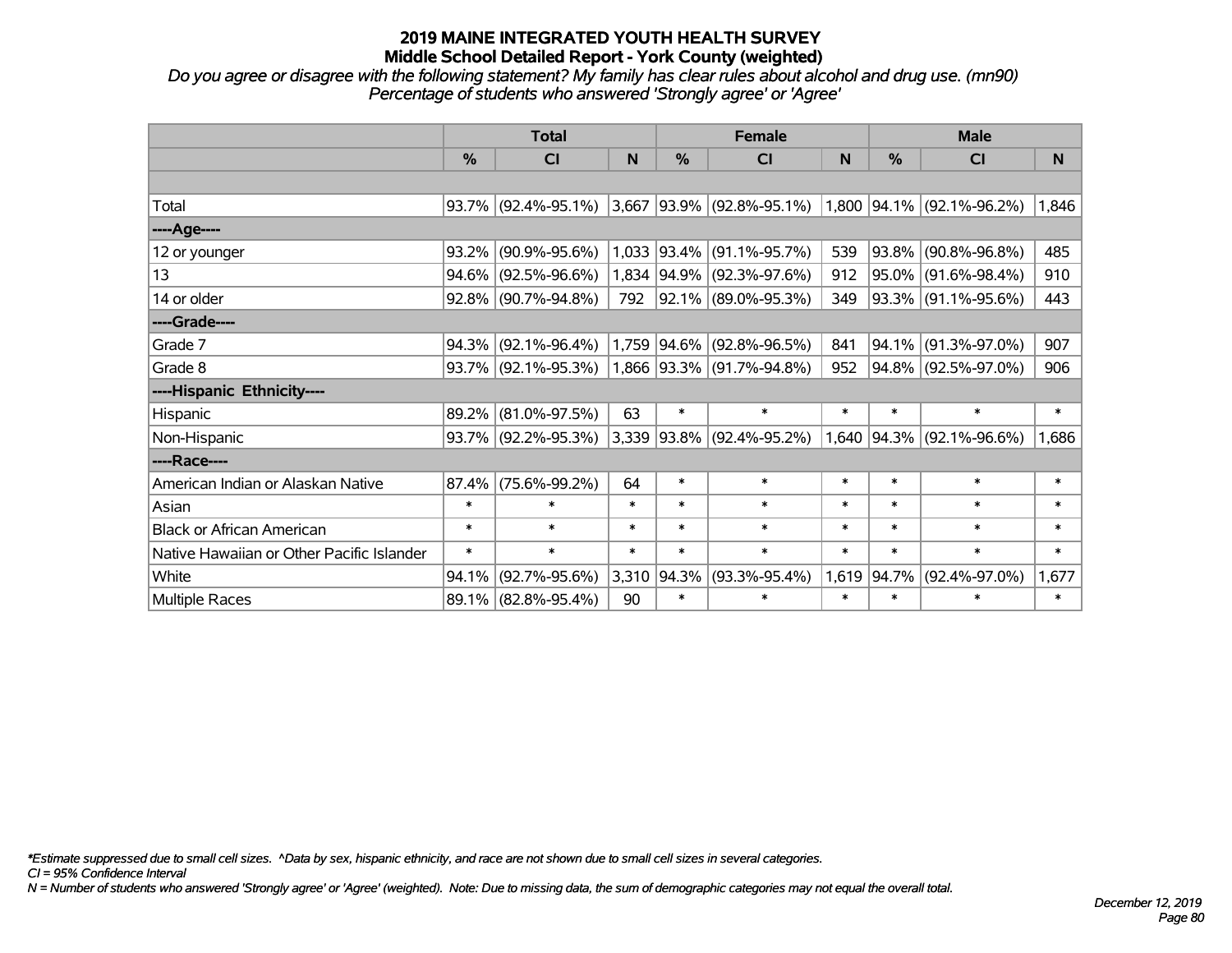*If you wanted to get prescription drugs (such as OxyContin, Percocet, Vicodin, codeine, Adderall, Ritalin, or Xanax) that were not prescribed to you, how easy would it be to get some? (mn184)*

*Percentage of students who answered 'Sort of easy' or 'Very easy'*

|                                           | <b>Total</b>  |                     |                | <b>Female</b> | <b>Male</b>             |        |        |                        |        |
|-------------------------------------------|---------------|---------------------|----------------|---------------|-------------------------|--------|--------|------------------------|--------|
|                                           | $\frac{0}{0}$ | <b>CI</b>           | N              | %             | <b>CI</b>               | N      | $\%$   | <b>CI</b>              | N      |
|                                           |               |                     |                |               |                         |        |        |                        |        |
| Total                                     | 11.9%         | $(9.2\% - 14.6\%)$  |                |               | 463 13.0% (10.6%-15.4%) |        |        | 247 10.4% (7.3%-13.4%) | 202    |
| ----Age----                               |               |                     |                |               |                         |        |        |                        |        |
| 12 or younger                             | 11.8%         | $(7.3\% - 16.3\%)$  | 130            | 10.9%         | $(6.2\% - 15.7\%)$      | 62     |        | $12.7\%$ (8.1%-17.3%)  | 66     |
| 13                                        | 11.5%         | $(9.1\% - 13.9\%)$  | 221            | 12.4%         | $(9.5\% - 15.4\%)$      | 119    | 9.5%   | $(5.3\% - 13.6\%)$     | 90     |
| 14 or older                               | 13.1%         | $(9.7\% - 16.5\%)$  |                |               | 112 17.3% (11.9%-22.7%) | 66     | 9.8%   | $(5.9\% - 13.6\%)$     | 46     |
| ----Grade----                             |               |                     |                |               |                         |        |        |                        |        |
| Grade 7                                   | 10.8%         | $(7.5\% - 14.2\%)$  | 200            | 10.6%         | $(6.3\% - 14.9\%)$      | 92     | 10.7%  | $(7.7\% - 13.8\%)$     | 103    |
| Grade 8                                   | $12.8\%$      | $(10.3\% - 15.3\%)$ |                |               | 256 15.1% (12.0%-18.2%) | 155    | 9.6%   | $(6.7\% - 12.5\%)$     | 91     |
| ----Hispanic Ethnicity----                |               |                     |                |               |                         |        |        |                        |        |
| Hispanic                                  | 13.2%         | $(3.9\% - 22.4\%)$  | $\overline{9}$ | $\ast$        | $\ast$                  | $\ast$ | $\ast$ | $\ast$                 | $\ast$ |
| Non-Hispanic                              | 11.8%         | $(9.3\% - 14.4\%)$  |                |               | 420 13.1% (10.5%-15.8%) |        |        | 228 10.0% (7.4%-12.5%) | 177    |
| ----Race----                              |               |                     |                |               |                         |        |        |                        |        |
| American Indian or Alaskan Native         | 9.7%          | $(0.0\% - 19.5\%)$  | $\overline{7}$ | $\ast$        | $\ast$                  | $\ast$ | $\ast$ | $\ast$                 | $\ast$ |
| Asian                                     | 17.5%         | $(4.3\% - 30.7\%)$  | 7              | $\ast$        | $\ast$                  | $\ast$ | $\ast$ | $\ast$                 | $\ast$ |
| <b>Black or African American</b>          | $\ast$        | *                   | $\ast$         | $\ast$        | $\ast$                  | $\ast$ | $\ast$ | $\ast$                 | $\ast$ |
| Native Hawaiian or Other Pacific Islander | $\ast$        | $\ast$              | $\ast$         | $\ast$        | $\ast$                  | $\ast$ | $\ast$ | $\ast$                 | $\ast$ |
| White                                     | 11.9%         | $(9.2\% - 14.7\%)$  | 418            | 12.7%         | $(10.3\% - 15.1\%)$     | 217    | 10.6%  | $(7.4\% - 13.7\%)$     | 186    |
| <b>Multiple Races</b>                     | 13.5%         | $(5.4\% - 21.6\%)$  | 14             | $\ast$        | $\ast$                  | $\ast$ | $\ast$ | $\ast$                 | $\ast$ |

*\*Estimate suppressed due to small cell sizes. ^Data by sex, hispanic ethnicity, and race are not shown due to small cell sizes in several categories.*

*CI = 95% Confidence Interval*

*N = Number of students who answered 'Sort of easy' or 'Very easy' (weighted). Note: Due to missing data, the sum of demographic categories may not equal the overall total.*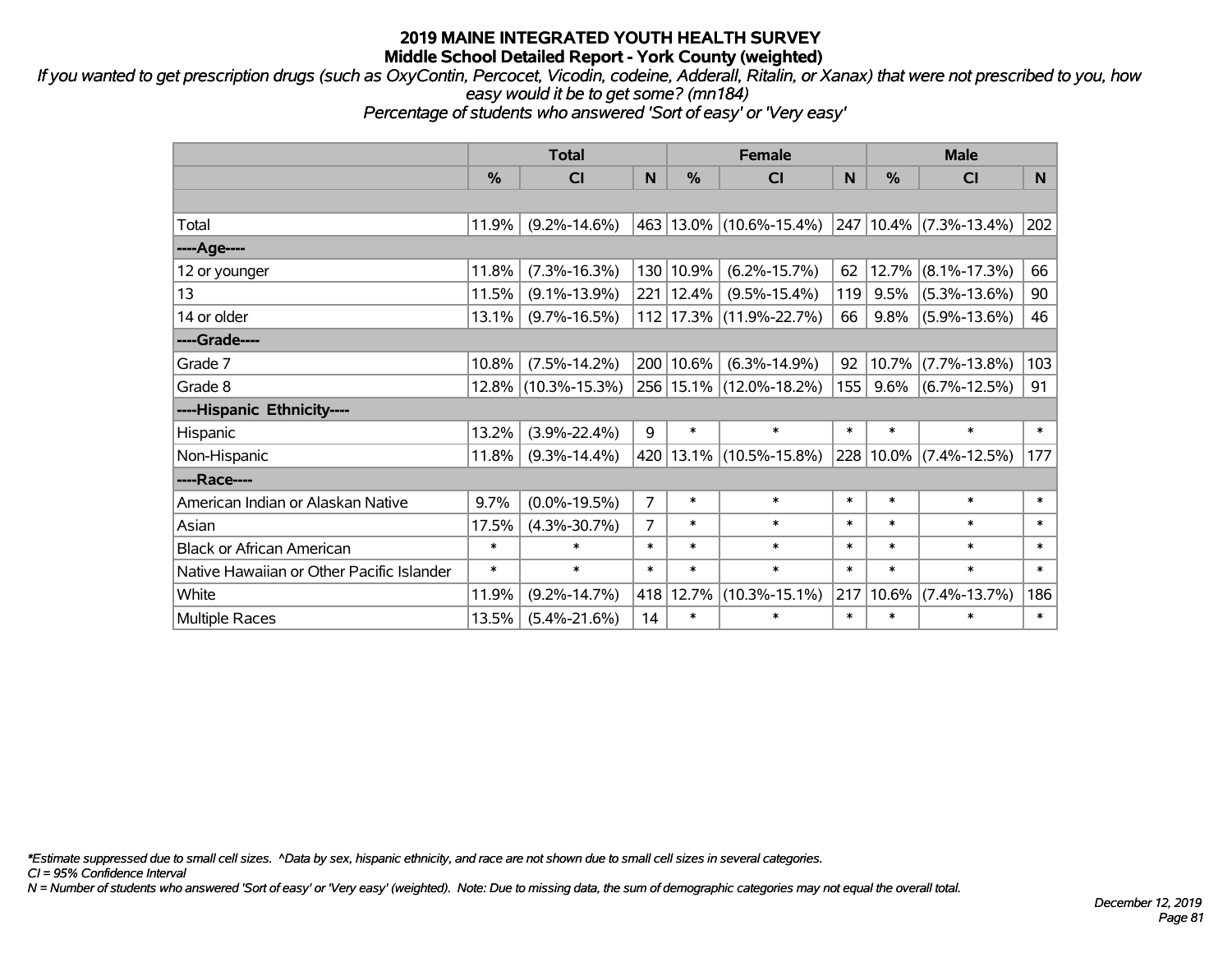*During the past 12 months, do you recall hearing, reading or watching an advertisement about the prevention of substance use? (mn93) Percentage of students who answered 'Yes'*

|                                           | <b>Total</b>  |                        |        |               | <b>Female</b>                      |        | <b>Male</b>   |                           |        |  |
|-------------------------------------------|---------------|------------------------|--------|---------------|------------------------------------|--------|---------------|---------------------------|--------|--|
|                                           | $\frac{0}{0}$ | C <sub>l</sub>         | N      | $\frac{0}{0}$ | C <sub>l</sub>                     | N      | $\frac{0}{0}$ | <b>CI</b>                 | N      |  |
|                                           |               |                        |        |               |                                    |        |               |                           |        |  |
| Total                                     |               | 58.6% (55.3%-61.9%)    |        |               | $ 2,293 56.1\%  (52.7\% - 59.5\%)$ |        |               | 1,074 61.2% (56.5%-65.8%) | 1,198  |  |
| ----Age----                               |               |                        |        |               |                                    |        |               |                           |        |  |
| 12 or younger                             | 55.2%         | $(50.7\% - 59.8\%)$    | 609    |               | 49.8% (45.5%-54.1%)                | 283    | 60.6%         | $(52.8\% - 68.5\%)$       | 315    |  |
| 13                                        |               | $58.9\%$ (54.2%-63.6%) | 1,141  |               | $ 56.8\% $ (51.2%-62.4%)           | 546    |               | $61.6\%$ (55.8%-67.4%)    | 587    |  |
| 14 or older                               |               | $62.1\%$ (58.7%-65.6%) | 535    |               | $ 63.7\% $ (59.2%-68.2%)           | 245    |               | $ 60.8\% $ (55.8%-65.7%)  | 289    |  |
| ----Grade----                             |               |                        |        |               |                                    |        |               |                           |        |  |
| Grade 7                                   | 56.0%         | $(51.6\% - 60.4\%)$    |        |               | $1,035$ 52.4% (47.2%-57.5%)        | 456    | 59.2%         | $(53.1\% - 65.2\%)$       | 568    |  |
| Grade 8                                   |               | $60.8\%$ (56.0%-65.5%) |        |               | $1,221$ 59.5% (55.7%-63.2%)        | 616    |               | 62.6% (54.8%-70.5%)       | 601    |  |
| ----Hispanic Ethnicity----                |               |                        |        |               |                                    |        |               |                           |        |  |
| Hispanic                                  | 53.4%         | $(40.0\% - 66.8\%)$    | 38     | 50.2%         | $(30.1\% - 70.2\%)$                | 17     | 56.4%         | $(39.4\% - 73.3\%)$       | 18     |  |
| Non-Hispanic                              |               | $59.9\%$ (56.1%-63.7%) | 2,131  |               | $ 58.3\% $ (54.6%-62.0%)           |        |               | 1,016 61.6% (56.1%-67.0%) | 1,101  |  |
| ----Race----                              |               |                        |        |               |                                    |        |               |                           |        |  |
| American Indian or Alaskan Native         |               | $63.4\%$ (51.9%-74.9%) | 45     |               | 59.6% (49.0%-70.1%)                | 22     | 67.4%         | $(42.5\% - 92.4\%)$       | 23     |  |
| Asian                                     | $50.2\%$      | $(35.8\% - 64.5\%)$    | 20     | 50.9%         | $(31.7\% - 70.1\%)$                | 12     | 49.2%         | $(25.2\% - 73.1\%)$       | 8      |  |
| <b>Black or African American</b>          | 62.2%         | $(51.3\% - 73.2\%)$    | 28     |               | $65.5\%$ (46.4%-84.6%)             | 14     | $64.8\%$      | $(44.4\% - 85.2\%)$       | 14     |  |
| Native Hawaiian or Other Pacific Islander | $\ast$        | $\ast$                 | $\ast$ | $\ast$        | $\ast$                             | $\ast$ | $\ast$        | $\ast$                    | $\ast$ |  |
| White                                     | 59.0%         | $(55.2\% - 62.9\%)$    | 2,072  | 56.5%         | $(52.7\% - 60.4\%)$                | 968    | 61.5%         | $(55.8\% - 67.2\%)$       | 1,091  |  |
| <b>Multiple Races</b>                     |               | 58.8% (47.6%-70.0%)    | 61     |               | $62.3\%$ (47.5%-77.0%)             | 29     |               | 55.2% (38.0%-72.5%)       | 31     |  |

*\*Estimate suppressed due to small cell sizes. ^Data by sex, hispanic ethnicity, and race are not shown due to small cell sizes in several categories.*

*CI = 95% Confidence Interval*

*N = Number of students who answered 'Yes' (weighted). Note: Due to missing data, the sum of demographic categories may not equal the overall total.*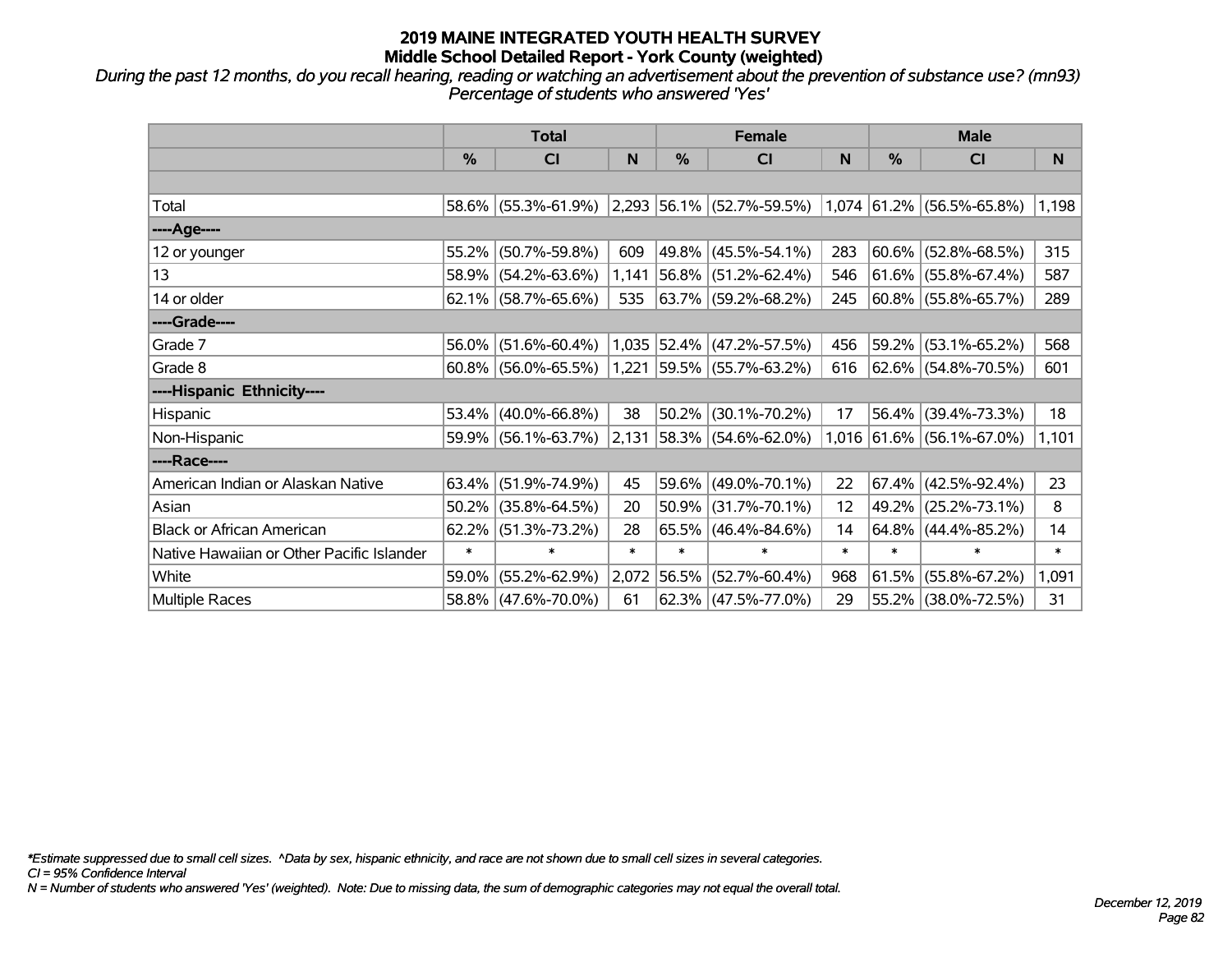*How much do you think people risk harming themselves (physically or in other ways) if they take prescription drugs that are not prescribed to them? (mn95)*

*Percentage of students who answered 'No risk' or 'Slight risk'*

|                                           | <b>Total</b> |                        |        | <b>Female</b> | <b>Male</b>             |                |               |                     |        |
|-------------------------------------------|--------------|------------------------|--------|---------------|-------------------------|----------------|---------------|---------------------|--------|
|                                           | %            | C <sub>l</sub>         | N      | %             | <b>CI</b>               | N              | $\frac{0}{0}$ | <b>CI</b>           | N      |
|                                           |              |                        |        |               |                         |                |               |                     |        |
| Total                                     |              | $11.6\%$ (10.2%-13.1%) |        |               | 453 12.3% (10.2%-14.4%) | 236            | 10.6%         | $(7.7\% - 13.4\%)$  | 205    |
| ----Age----                               |              |                        |        |               |                         |                |               |                     |        |
| 12 or younger                             | 12.0%        | $(9.2\% - 14.9\%)$     |        | 132 14.2%     | $(10.1\% - 18.4\%)$     | 82             | 9.6%          | $(3.2\% - 16.0\%)$  | 49     |
| 13                                        | 9.8%         | $(7.6\% - 12.0\%)$     |        | 190 10.1%     | $(6.6\% - 13.7\%)$      | 97             | 8.5%          | $(5.5\% - 11.5\%)$  | 81     |
| 14 or older                               |              | 15.6% (10.9%-20.3%)    |        | 131 14.9%     | $(7.9\% - 21.9\%)$      | 57             |               | 16.1% (11.9%-20.3%) | 74     |
| ----Grade----                             |              |                        |        |               |                         |                |               |                     |        |
| Grade 7                                   | 11.9%        | $(10.6\% - 13.3\%)$    |        | 221 14.4%     | $(11.3\% - 17.6\%)$     | 128            | 9.4%          | $(5.4\% - 13.4\%)$  | 90     |
| Grade 8                                   | 11.3%        | $(8.9\% - 13.6\%)$     |        | 224 10.6%     | $(8.5\% - 12.7\%)$      | 108            | 11.3%         | $(8.1\% - 14.4\%)$  | 107    |
| ----Hispanic Ethnicity----                |              |                        |        |               |                         |                |               |                     |        |
| Hispanic                                  | 21.7%        | $(11.4\% - 32.1\%)$    | 15     | 21.4%         | $(4.3\% - 38.5\%)$      | $\overline{7}$ | 17.1%         | $(4.5\% - 29.7\%)$  | 6      |
| Non-Hispanic                              | 10.6%        | $(9.0\% - 12.2\%)$     |        | 376 11.3%     | $(8.9\% - 13.6\%)$      | 197            | 9.6%          | $(7.1\% - 12.0\%)$  | 170    |
| ----Race----                              |              |                        |        |               |                         |                |               |                     |        |
| American Indian or Alaskan Native         | 12.2%        | $(2.2\% - 22.2\%)$     | 9      | $\ast$        | $\ast$                  | $\ast$         | $\ast$        | $\ast$              | $\ast$ |
| Asian                                     | $\ast$       | $\ast$                 | $\ast$ | $\ast$        | $\ast$                  | $\ast$         | $\ast$        | $\ast$              | $\ast$ |
| <b>Black or African American</b>          | 12.9%        | $(5.3\% - 20.5\%)$     | 6      | $\ast$        | $\ast$                  | $\ast$         | $\ast$        | $\ast$              | $\ast$ |
| Native Hawaiian or Other Pacific Islander | $\ast$       | $\ast$                 | $\ast$ | $\ast$        | $\ast$                  | $\ast$         | $\ast$        | $\ast$              | $\ast$ |
| White                                     | 11.0%        | $(9.6\% - 12.5\%)$     | 387    | 11.6%         | $(8.9\% - 14.3\%)$      | 199            | 10.2%         | $(7.8\% - 12.5\%)$  | 179    |
| <b>Multiple Races</b>                     | 11.9%        | $(1.2\% - 22.6\%)$     | 12     | $\ast$        | $\ast$                  | $\ast$         | $\ast$        | $\ast$              | $\ast$ |

*\*Estimate suppressed due to small cell sizes. ^Data by sex, hispanic ethnicity, and race are not shown due to small cell sizes in several categories.*

*CI = 95% Confidence Interval*

*N = Number of students who answered 'No risk' or 'Slight risk' (weighted). Note: Due to missing data, the sum of demographic categories may not equal the overall total.*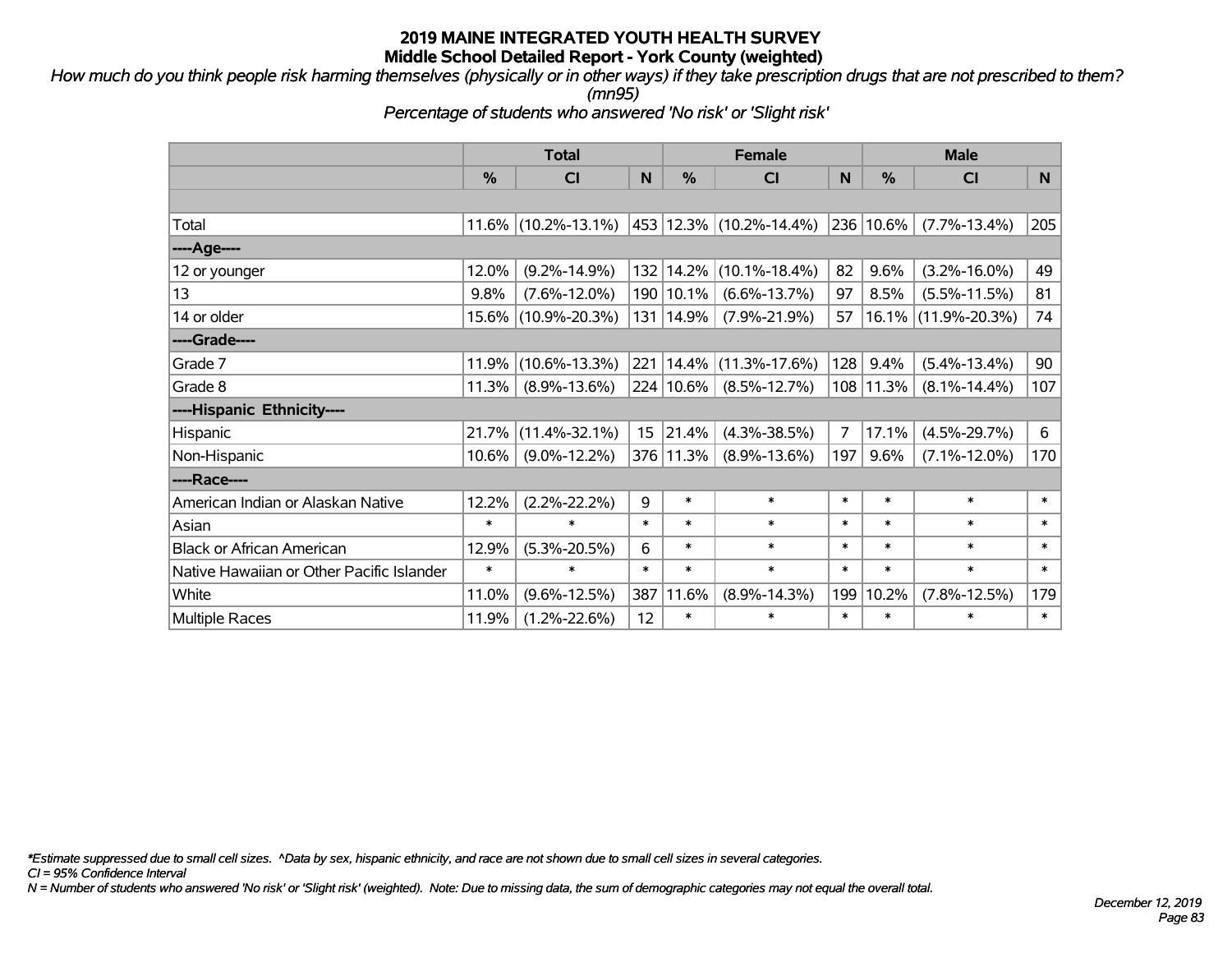# **2019 MAINE INTEGRATED YOUTH HEALTH SURVEY Middle School Detailed Report - York County (weighted)** *How many times in the past year (12 months) have you been drunk or high at school? (mn96)*

*Percentage of students who answered at least 1 time*

|                                           | <b>Total</b> |                    |                |          | <b>Female</b>      |        | <b>Male</b> |                       |        |  |
|-------------------------------------------|--------------|--------------------|----------------|----------|--------------------|--------|-------------|-----------------------|--------|--|
|                                           | %            | <b>CI</b>          | N              | %        | <b>CI</b>          | N      | %           | <b>CI</b>             | N      |  |
|                                           |              |                    |                |          |                    |        |             |                       |        |  |
| Total                                     | 5.6%         | $(3.4\% - 7.7\%)$  | 220            | 5.1%     | $(2.7\% - 7.6\%)$  | 99     | 5.7%        | $(3.6\% - 7.9\%)$     | 113    |  |
| ---- Age----                              |              |                    |                |          |                    |        |             |                       |        |  |
| 12 or younger                             | 4.5%         | $(1.7\% - 7.2\%)$  | 50             | 5.7%     | $(2.3\% - 9.2\%)$  | 33     | 2.4%        | $(0.2\% - 4.7\%)$     | 13     |  |
| 13                                        | 4.8%         | $(3.1\% - 6.5\%)$  | 94             | 4.5%     | $(1.9\% - 7.1\%)$  | 44     | 4.8%        | $(2.9\% - 6.8\%)$     | 47     |  |
| 14 or older                               | 8.8%         | $(5.1\% - 12.6\%)$ | 76             | 5.9%     | $(1.3\% - 10.5\%)$ |        |             | 23 11.3% (7.2%-15.3%) | 54     |  |
| ----Grade----                             |              |                    |                |          |                    |        |             |                       |        |  |
| Grade 7                                   | 4.3%         | $(2.4\% - 6.2\%)$  | 81             | 5.0%     | $(2.7\% - 7.3\%)$  | 44     | 3.4%        | $(1.3\% - 5.4\%)$     | 33     |  |
| Grade 8                                   | 6.7%         | $(3.7\% - 9.6\%)$  | 134            | 5.3%     | $(2.4\% - 8.3\%)$  | 55     | 7.8%        | $(4.6\% - 11.1\%)$    | 75     |  |
| ----Hispanic Ethnicity----                |              |                    |                |          |                    |        |             |                       |        |  |
| Hispanic                                  | 9.1%         | $(0.0\% - 20.0\%)$ | $\overline{7}$ | $\ast$   | $\ast$             | $\ast$ | $\ast$      | $\ast$                | $\ast$ |  |
| Non-Hispanic                              | 5.5%         | $(3.3\% - 7.7\%)$  | 197            | 5.5%     | $(2.8\% - 8.1\%)$  | 96     | 5.2%        | $(3.2\% - 7.2\%)$     | 94     |  |
| ----Race----                              |              |                    |                |          |                    |        |             |                       |        |  |
| American Indian or Alaskan Native         | $\ast$       | $\ast$             | $\ast$         | $\ast$   | $\ast$             | $\ast$ | $\ast$      | $\ast$                | $\ast$ |  |
| Asian                                     | $\ast$       | $\ast$             | $\ast$         | $\ast$   | $\ast$             | $\ast$ | $\ast$      | $\ast$                | $\ast$ |  |
| <b>Black or African American</b>          | $\ast$       | $\ast$             | $\ast$         | $\ast$   | $\ast$             | $\ast$ | $\ast$      | $\ast$                | $\ast$ |  |
| Native Hawaiian or Other Pacific Islander | $\ast$       | $\ast$             | $\ast$         | $\ast$   | $\ast$             | $\ast$ | $\ast$      | $\ast$                | $\ast$ |  |
| White                                     | 5.4%         | $(3.3\% - 7.4\%)$  | 190            | 5.1%     | $(2.5\% - 7.6\%)$  | 87     | 5.4%        | $(3.4\% - 7.3\%)$     | 96     |  |
| Multiple Races                            | 13.4%        | $(5.7\% - 21.1\%)$ | 13             | $12.6\%$ | $(5.2\% - 19.9\%)$ | 6      | 14.4%       | $(2.1\% - 26.7\%)$    | 8      |  |

*\*Estimate suppressed due to small cell sizes. ^Data by sex, hispanic ethnicity, and race are not shown due to small cell sizes in several categories.*

*CI = 95% Confidence Interval*

*N = Number of students who answered at least 1 time (weighted). Note: Due to missing data, the sum of demographic categories may not equal the overall total.*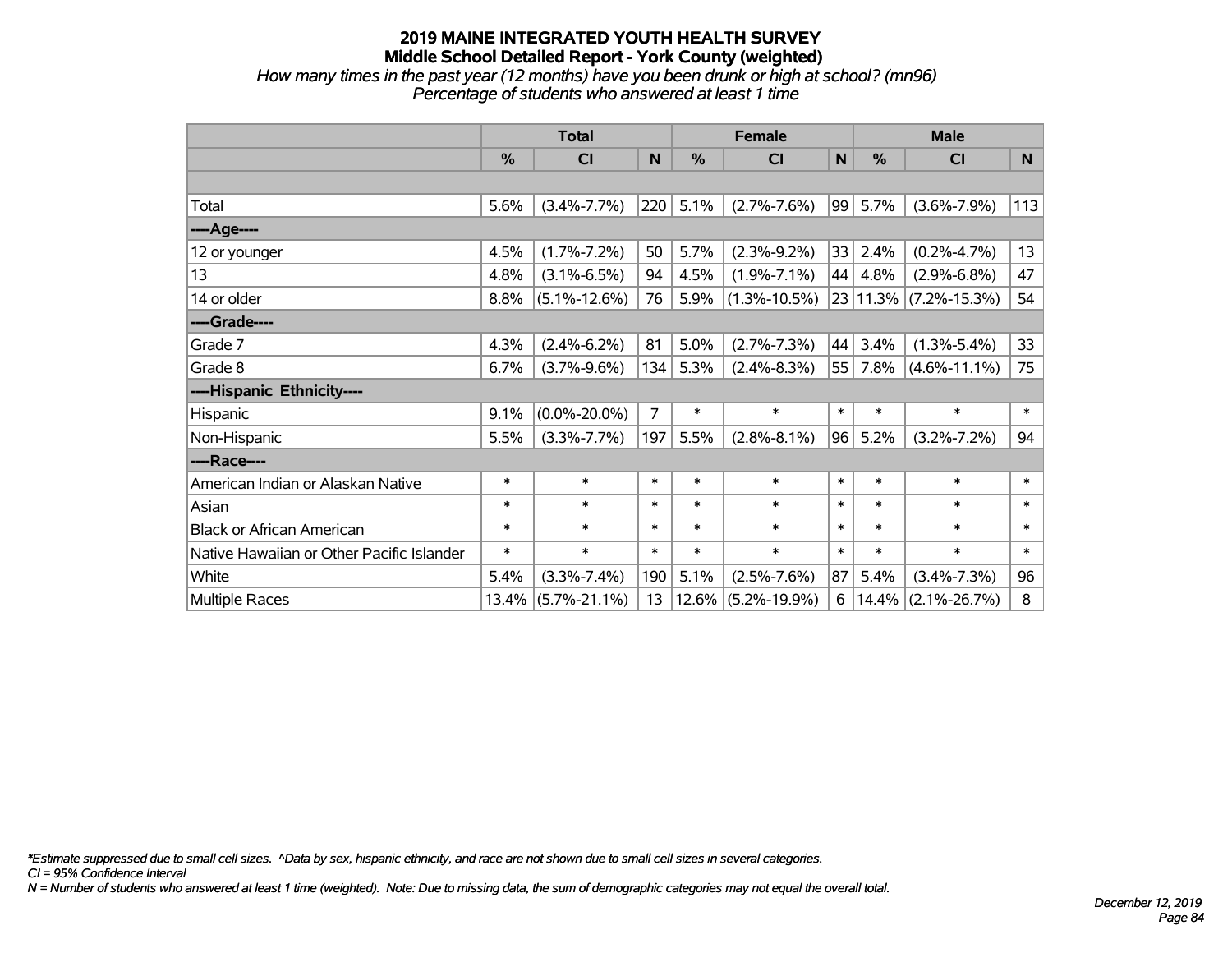# **2019 MAINE INTEGRATED YOUTH HEALTH SURVEY Middle School Detailed Report - York County (weighted)** *Has anyone offered, sold, or given you an illegal drug on school property? (mn97) Percentage of students who answered 'Yes'*

|                                           | <b>Total</b>  |                       | <b>Female</b>  |               |                            | <b>Male</b> |                  |                        |                 |
|-------------------------------------------|---------------|-----------------------|----------------|---------------|----------------------------|-------------|------------------|------------------------|-----------------|
|                                           | $\frac{0}{0}$ | <b>CI</b>             | N              | $\frac{0}{0}$ | <b>CI</b>                  | N           | $\frac{0}{0}$    | <b>CI</b>              | N               |
|                                           |               |                       |                |               |                            |             |                  |                        |                 |
| Total                                     | 8.8%          | $(6.0\% - 11.6\%)$    | 362            | 9.2%          | $(6.0\% - 12.5\%)$         |             | $185 \mid 8.5\%$ | $(5.7\% - 11.4\%)$     | 176             |
| ----Age----                               |               |                       |                |               |                            |             |                  |                        |                 |
| 12 or younger                             | 5.4%          | $(1.5\% - 9.4\%)$     | 63             | 5.4%          | $(1.6\% - 9.1\%)$          | 31          | 5.6%             | $(0.9\% - 10.3\%)$     | 32 <sub>2</sub> |
| 13                                        | 8.3%          | $(5.6\% - 10.9\%)$    | 171            | 8.8%          | $(6.1\% - 11.4\%)$         | 92          | 7.9%             | $(4.4\% - 11.5\%)$     | 79              |
| 14 or older                               |               | $14.1\%$ (6.3%-21.9%) |                |               | 126   16.1%   (4.7%-27.6%) | 63          |                  | $12.8\%$ (6.1%-19.4%)  | 63              |
| ----Grade----                             |               |                       |                |               |                            |             |                  |                        |                 |
| Grade 7                                   | 5.8%          | $(2.7\% - 8.9\%)$     | 115            | 5.5%          | $(2.6\% - 8.4\%)$          | 52          | 6.2%             | $(2.4\% - 10.0\%)$     | 63              |
| Grade 8                                   |               | $11.4\%$ (6.0%-16.9%) |                |               | 240   12.3%   (6.1%-18.6%) |             |                  | 129 10.7% (5.2%-16.2%) | 110             |
| ----Hispanic Ethnicity----                |               |                       |                |               |                            |             |                  |                        |                 |
| Hispanic                                  | 16.4%         | $(9.7\% - 23.1\%)$    | 14             | $\ast$        | $\ast$                     | $\ast$      | $\ast$           | $\ast$                 | $\ast$          |
| Non-Hispanic                              | 8.7%          | $(5.6\% - 11.7\%)$    | 327            | 9.4%          | $(6.0\% - 12.7\%)$         | 173         | 8.1%             | $(5.0\% - 11.1\%)$     | 154             |
| ----Race----                              |               |                       |                |               |                            |             |                  |                        |                 |
| American Indian or Alaskan Native         | 9.2%          | $(1.7\% - 16.6\%)$    | $\overline{7}$ | $\ast$        | $\ast$                     | $\ast$      | $\ast$           | $\ast$                 | $\ast$          |
| Asian                                     | 16.7%         | $(5.7\% - 27.6\%)$    | 8              | $\ast$        | $\ast$                     | $\ast$      | $\ast$           | $\ast$                 | $\ast$          |
| <b>Black or African American</b>          | 13.3%         | $(0.0\% - 30.4\%)$    | $\overline{7}$ | $\ast$        | $\ast$                     | $\ast$      | $\ast$           | $\ast$                 | $\ast$          |
| Native Hawaiian or Other Pacific Islander | $\ast$        | $\ast$                | $\ast$         | $\ast$        | $\ast$                     | $\ast$      | $\ast$           | $\ast$                 | $\ast$          |
| White                                     | 8.5%          | $(5.8\% - 11.3\%)$    | 320            | 9.1%          | $(6.0\% - 12.2\%)$         | 165         | 8.2%             | $(5.5\% - 10.9\%)$     | 155             |
| Multiple Races                            | $\ast$        | $\ast$                | $\ast$         | $\ast$        | $\ast$                     | $\ast$      | $\ast$           | $\ast$                 | $\ast$          |

*\*Estimate suppressed due to small cell sizes. ^Data by sex, hispanic ethnicity, and race are not shown due to small cell sizes in several categories.*

*CI = 95% Confidence Interval*

*N = Number of students who answered 'Yes' (weighted). Note: Due to missing data, the sum of demographic categories may not equal the overall total.*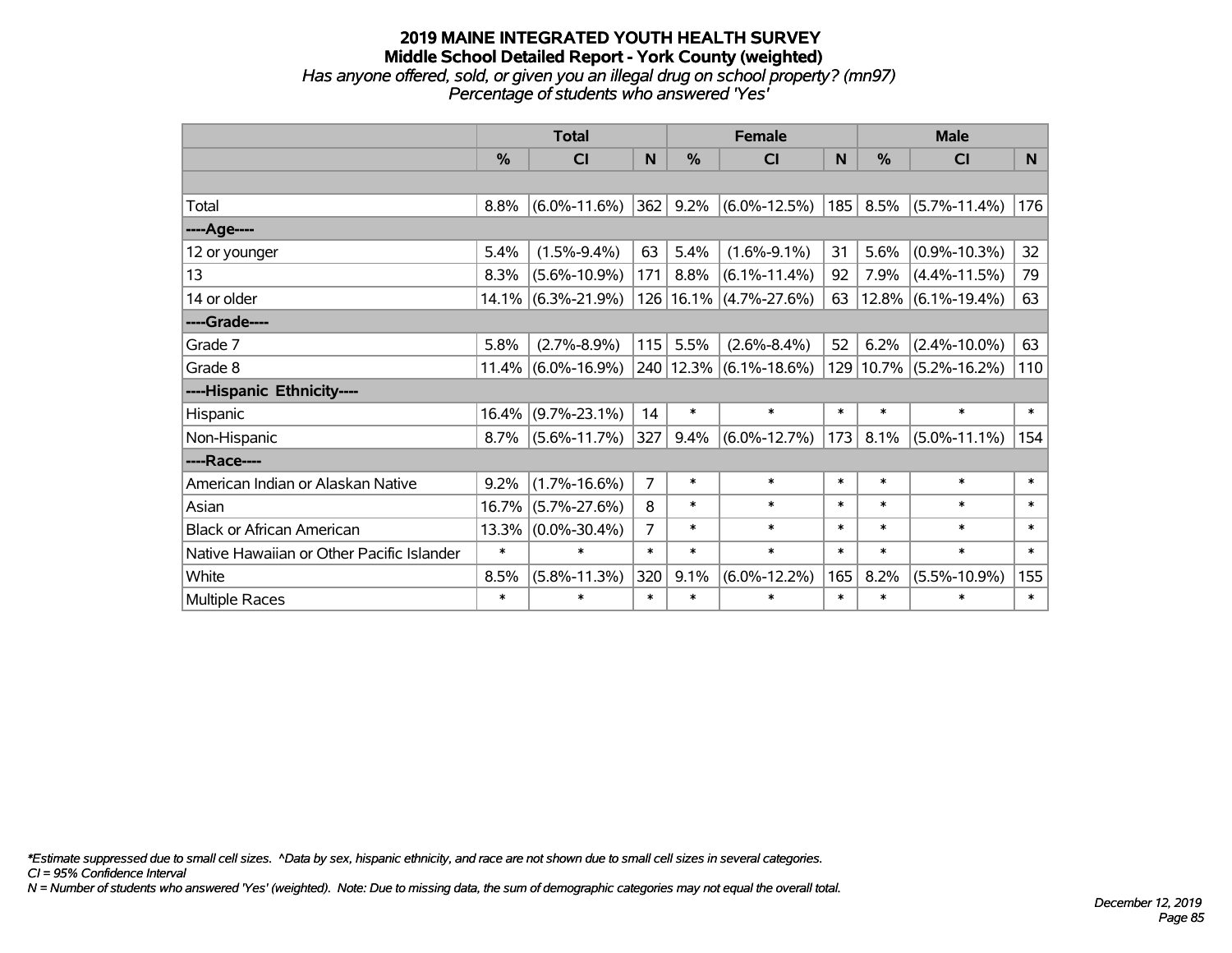#### **2019 MAINE INTEGRATED YOUTH HEALTH SURVEY Middle School Detailed Report - York County (weighted)** *Have you ever had sexual intercourse? (mn100) Percentage of students who answered 'Yes'*

|                                           | <b>Total</b>  |                     |        |               | <b>Female</b>         |        | <b>Male</b> |                       |        |  |
|-------------------------------------------|---------------|---------------------|--------|---------------|-----------------------|--------|-------------|-----------------------|--------|--|
|                                           | $\frac{0}{0}$ | <b>CI</b>           | N      | $\frac{0}{0}$ | <b>CI</b>             | N      | %           | <b>CI</b>             | N      |  |
|                                           |               |                     |        |               |                       |        |             |                       |        |  |
| Total                                     | 6.2%          | $(4.4\% - 7.9\%)$   | 240    | 6.2%          | $(4.0\% - 8.5\%)$     | 118    | 6.0%        | $(4.5\% - 7.5\%)$     | 117    |  |
| ----Age----                               |               |                     |        |               |                       |        |             |                       |        |  |
| 12 or younger                             | 3.8%          | $(2.1\% - 5.6\%)$   | 42     | 5.1%          | $(2.6\% - 7.6\%)$     | 28     | 2.6%        | $(0.8\% - 4.4\%)$     | 14     |  |
| 13                                        | 5.2%          | $(3.7\% - 6.8\%)$   | 101    | 4.8%          | $(2.6\% - 7.0\%)$     | 47     | 5.4%        | $(3.9\% - 6.9\%)$     | 51     |  |
| 14 or older                               | 11.1%         | $(8.5\% - 13.6\%)$  | 94     |               | $11.7\%$ (8.5%-14.9%) | 44     |             | $10.6\%$ (7.2%-13.9%) | 50     |  |
| ----Grade----                             |               |                     |        |               |                       |        |             |                       |        |  |
| Grade 7                                   | 4.1%          | $(2.6\% - 5.5\%)$   | 75     | 5.0%          | $(2.9\% - 7.1\%)$     | 44     | 3.1%        | $(1.9\% - 4.4\%)$     | 30     |  |
| Grade 8                                   | 8.1%          | $(5.9\% - 10.2\%)$  | 161    | 7.4%          | $(4.6\% - 10.2\%)$    | 75     | 8.6%        | $(6.5\% - 10.8\%)$    | 84     |  |
| ----Hispanic Ethnicity----                |               |                     |        |               |                       |        |             |                       |        |  |
| Hispanic                                  | 16.3%         | $(10.2\% - 22.5\%)$ | 12     | $\ast$        | $\ast$                | $\ast$ | $\ast$      | $\ast$                | $\ast$ |  |
| Non-Hispanic                              | 6.0%          | $(4.1\% - 7.9\%)$   | 213    | 6.1%          | $(3.7\% - 8.6\%)$     | 106    | 5.8%        | $(4.3\% - 7.3\%)$     | 105    |  |
| ----Race----                              |               |                     |        |               |                       |        |             |                       |        |  |
| American Indian or Alaskan Native         | 11.5%         | $(7.0\% - 16.1\%)$  | 8      | $\ast$        | $\ast$                | $\ast$ | $\ast$      | $\ast$                | $\ast$ |  |
| Asian                                     | $\ast$        | $\ast$              | $\ast$ | $\ast$        | $\ast$                | $\ast$ | $\ast$      | $\ast$                | $\ast$ |  |
| <b>Black or African American</b>          | $\ast$        | $\ast$              | $\ast$ | $\ast$        | $\ast$                | $\ast$ | $\ast$      | $\ast$                | $\ast$ |  |
| Native Hawaiian or Other Pacific Islander | $\ast$        | $\ast$              | $\ast$ | $\ast$        | $\ast$                | $\ast$ | $\ast$      | $\ast$                | $\ast$ |  |
| White                                     | 5.8%          | $(4.1\% - 7.5\%)$   | 204    | 5.8%          | $(3.6\% - 8.1\%)$     | 100    | 5.7%        | $(4.3\% - 7.2\%)$     | 103    |  |
| Multiple Races                            | 11.5%         | $(6.2\% - 16.8\%)$  | 11     | $\ast$        | $\ast$                | $\ast$ | $\ast$      | $\ast$                | $\ast$ |  |

*\*Estimate suppressed due to small cell sizes. ^Data by sex, hispanic ethnicity, and race are not shown due to small cell sizes in several categories.*

*CI = 95% Confidence Interval*

*N = Number of students who answered 'Yes' (weighted). Note: Due to missing data, the sum of demographic categories may not equal the overall total.*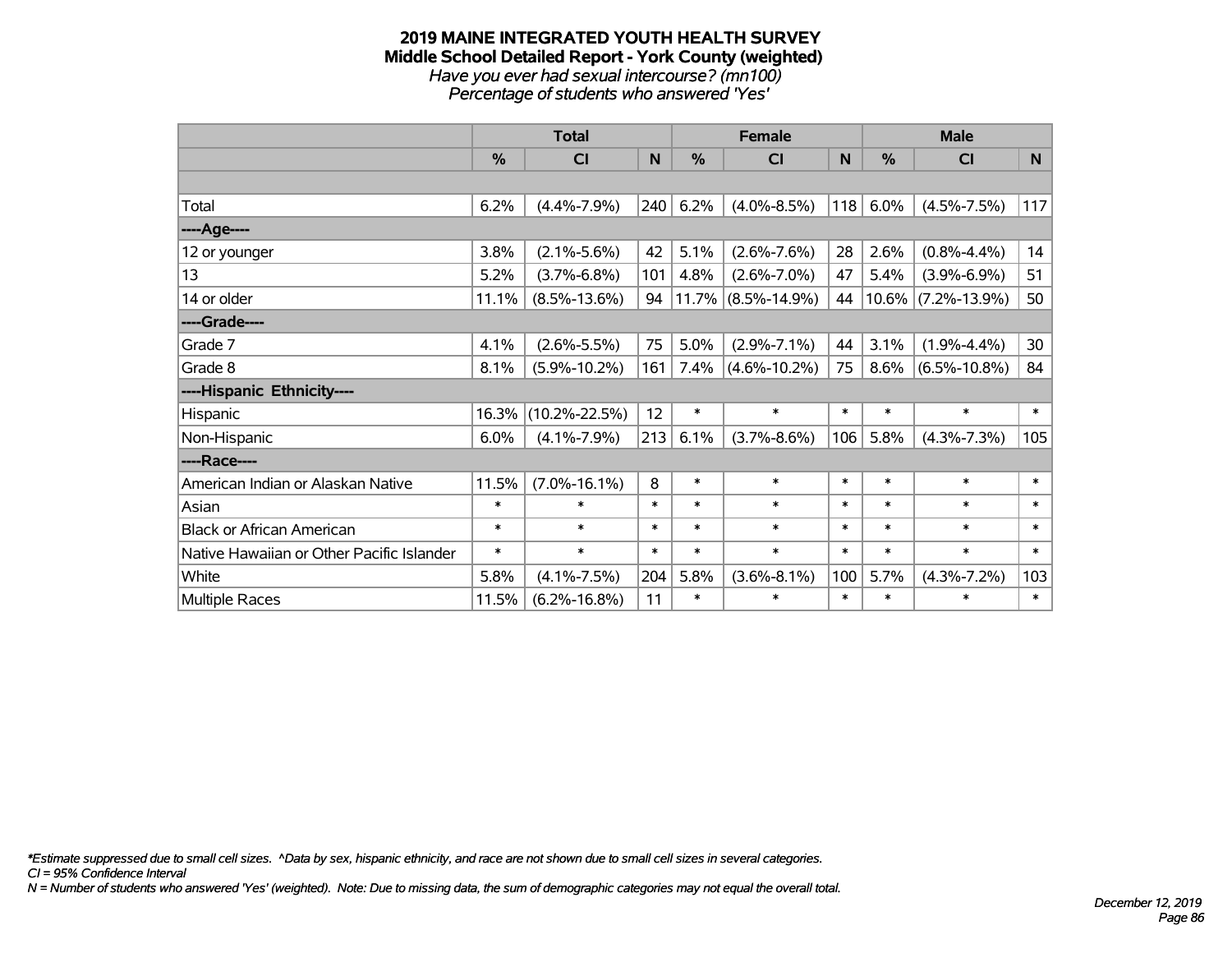*The last time you had sexual intercourse, did you or your partner use a condom? (mn101) Among students who ever had sexual intercourse, the percentage of students who answered 'Yes'*

|                                           | <b>Total</b>  |                     |        |           | <b>Female</b>            | <b>Male</b> |               |                      |        |
|-------------------------------------------|---------------|---------------------|--------|-----------|--------------------------|-------------|---------------|----------------------|--------|
|                                           | $\frac{0}{0}$ | <b>CI</b>           | N      | %         | <b>CI</b>                | N           | $\frac{0}{0}$ | <b>CI</b>            | N      |
|                                           |               |                     |        |           |                          |             |               |                      |        |
| Total                                     |               | 64.5% (53.9%-75.1%) |        |           | 122 55.2% (43.0%-67.4%)  |             | 49 72.8%      | $(59.8\% - 85.8\%)$  | 72     |
| ----Age----                               |               |                     |        |           |                          |             |               |                      |        |
| 12 or younger                             | 50.5%         | $(31.6\% - 69.4\%)$ | 18     | $\ast$    | $\ast$                   | $\ast$      | $\ast$        | $\ast$               | $\ast$ |
| 13                                        | 62.7%         | $(47.4\% - 78.1\%)$ | 54     | 65.2%     | $(50.0\% - 80.4\%)$      |             | 22 61.1%      | $(39.2\% - 83.0\%)$  | 31     |
| 14 or older                               |               | 75.8% (62.0%-89.6%) | 50     | $\ast$    | $\ast$                   | $\ast$      | $\ast$        | $\ast$               | $\ast$ |
| ----Grade----                             |               |                     |        |           |                          |             |               |                      |        |
| Grade 7                                   | 46.8%         | $(28.9\% - 64.6\%)$ | 27     | 35.7%     | $(10.7\% - 60.6\%)$      |             | 10 57.5%      | $(13.4\% - 100.0\%)$ | 17     |
| Grade 8                                   |               | 73.3% (60.2%-86.4%) | 94     |           | $ 64.5\% $ (48.8%-80.2%) |             | 39 81.1%      | $(70.8\% - 91.4\%)$  | 55     |
| ----Hispanic Ethnicity----                |               |                     |        |           |                          |             |               |                      |        |
| Hispanic                                  | $\ast$        | $\ast$              | $\ast$ | $\ast$    | $\ast$                   | $\ast$      | $\ast$        | $\ast$               | $\ast$ |
| Non-Hispanic                              |               | 66.9% (53.5%-80.3%) |        |           | 114 56.6% (39.3%-73.8%)  |             | 45 76.1%      | $(63.7\% - 88.5\%)$  | 69     |
| ----Race----                              |               |                     |        |           |                          |             |               |                      |        |
| American Indian or Alaskan Native         | $\ast$        | $\ast$              | $\ast$ | $\ast$    | $\ast$                   | $\ast$      | $\ast$        | $\ast$               | $\ast$ |
| Asian                                     | $\ast$        | $\ast$              | $\ast$ | $\ast$    | $\ast$                   | $\ast$      | $\ast$        | $\ast$               | $\ast$ |
| <b>Black or African American</b>          | $\ast$        | $\ast$              | $\ast$ | $\ast$    | $\ast$                   | $\ast$      | $\ast$        | $\ast$               | $\ast$ |
| Native Hawaiian or Other Pacific Islander | $\ast$        | $\ast$              | $\ast$ | $\ast$    | $\ast$                   | $\ast$      | $\ast$        | $\ast$               | $\ast$ |
| White                                     | 64.7%         | $(53.0\% - 76.4\%)$ |        | 104 50.2% | $(37.4\% - 63.0\%)$      |             | 35 76.0%      | $(63.4\% - 88.6\%)$  | 68     |
| Multiple Races                            | $\ast$        | $\ast$              | $\ast$ | $\ast$    | $\ast$                   | $\ast$      | $\ast$        | $\ast$               | $\ast$ |

*\*Estimate suppressed due to small cell sizes. ^Data by sex, hispanic ethnicity, and race are not shown due to small cell sizes in several categories.*

*CI = 95% Confidence Interval*

*N = Among students who ever had sexual intercourse, the number of students who answered 'Yes' (weighted). Note: Due to missing data, the sum of demographic categories may not equal the overall total.*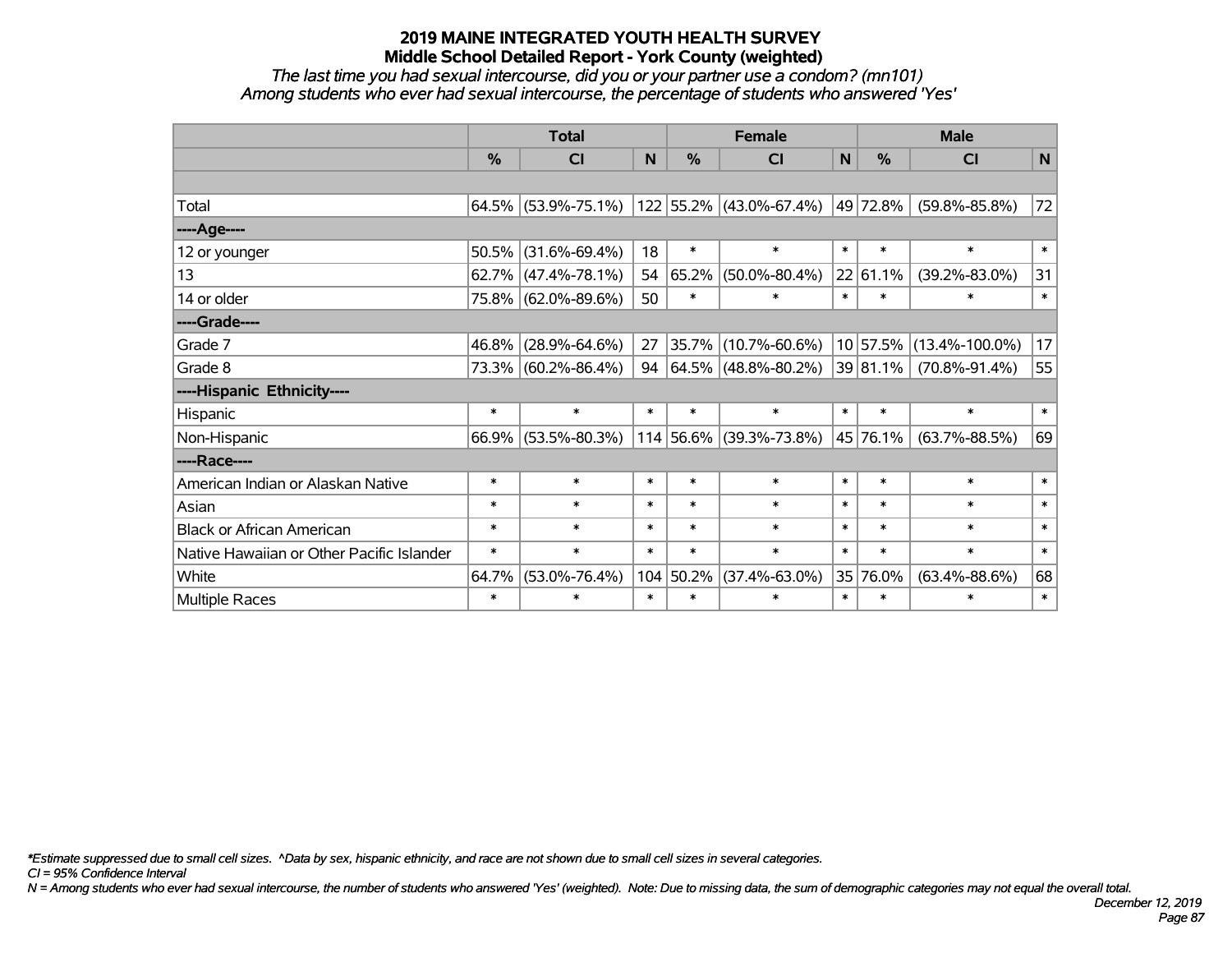*Percentage of students who drank 100% fruit juice and/or ate fruit two or more times per day during the past seven days (mnfruit)*

|                                           | <b>Total</b>  |                     |        | <b>Female</b> | <b>Male</b>               |        |           |                          |                   |
|-------------------------------------------|---------------|---------------------|--------|---------------|---------------------------|--------|-----------|--------------------------|-------------------|
|                                           | $\frac{0}{0}$ | <b>CI</b>           | N      | %             | <b>CI</b>                 | N      | %         | <b>CI</b>                | N                 |
|                                           |               |                     |        |               |                           |        |           |                          |                   |
| Total                                     |               | 37.7% (33.3%-42.0%) |        |               | 1,476 37.8% (33.9%-41.8%) |        |           | 727 37.4% (31.9%-42.9%)  | 733               |
| ----Age----                               |               |                     |        |               |                           |        |           |                          |                   |
| 12 or younger                             | 38.0%         | $(33.1\% - 42.8\%)$ | 418    | 35.5%         | $(30.6\% - 40.3\%)$       |        | 199 40.1% | $(34.7\% - 45.4\%)$      | 211               |
| 13                                        | 37.9%         | $(33.1\% - 42.8\%)$ | 740    | 39.1%         | $(33.4\% - 44.8\%)$       |        |           | 384 37.0% (31.6%-42.4%)  | 352               |
| 14 or older                               |               | 36.7% (30.7%-42.8%) | 316    |               | $ 38.3\% $ (32.8%-43.9%)  |        |           | 145 35.4% (26.3%-44.5%)  | 169               |
| ----Grade----                             |               |                     |        |               |                           |        |           |                          |                   |
| Grade 7                                   | 37.7%         | $(34.0\% - 41.4\%)$ | 708    | 36.3%         | $(32.5\% - 40.0\%)$       |        | 326 39.0% | $(35.0\% - 43.1\%)$      | 374               |
| Grade 8                                   |               | 37.6% (32.0%-43.1%) | 754    |               | $ 39.4\% $ (34.4%-44.3%)  |        |           | 400 35.8% (27.9%-43.6%)  | 349               |
| ----Hispanic Ethnicity----                |               |                     |        |               |                           |        |           |                          |                   |
| Hispanic                                  | 32.9%         | $(18.9\% - 46.9\%)$ | 24     | 33.3%         | $(18.2\% - 48.5\%)$       | 13     |           | $ 32.8\% $ (17.7%-47.9%) | 10 <sup>°</sup>   |
| Non-Hispanic                              |               | 37.7% (33.4%-42.0%) |        |               | 1,356 37.5% (33.6%-41.4%) |        |           | 662 37.8% (32.4%-43.2%)  | 683               |
| ----Race----                              |               |                     |        |               |                           |        |           |                          |                   |
| American Indian or Alaskan Native         | 36.1%         | $(23.9\% - 48.4\%)$ | 25     | 35.0%         | $(21.4\% - 48.6\%)$       | 13     |           | $ 36.1\% $ (22.9%-49.4%) | $12 \overline{ }$ |
| Asian                                     | 42.5%         | $(29.3\% - 55.6\%)$ | 19     | 36.9%         | $(21.3\% - 52.4\%)$       | 9      | 48.9%     | $(24.3\% - 73.4\%)$      | 10 <sup>°</sup>   |
| <b>Black or African American</b>          | 34.2%         | $(16.6\% - 51.7\%)$ | 16     | 32.5%         | $(9.8\% - 55.2\%)$        | 8      | $37.6\%$  | $(17.3\% - 57.8\%)$      | 8                 |
| Native Hawaiian or Other Pacific Islander | $\ast$        | $\ast$              | $\ast$ | $\ast$        | $\ast$                    | $\ast$ | $\ast$    | $\ast$                   | $\ast$            |
| White                                     | 37.8%         | $(33.3\% - 42.3\%)$ | 1,344  | 38.0%         | $(34.0\% - 42.1\%)$       |        | 658 37.6% | $(31.7\% - 43.6\%)$      | 673               |
| Multiple Races                            |               | 34.6% (24.4%-44.9%) | 32     |               | 35.9% (23.9%-47.9%)       |        |           | 16 32.7% (22.1%-43.3%)   | 15 <sub>15</sub>  |

*\*Estimate suppressed due to small cell sizes. ^Data by sex, hispanic ethnicity, and race are not shown due to small cell sizes in several categories.*

*CI = 95% Confidence Interval*

*N = Number of students who drank 100% fruit juice and/or ate fruit two or more times per day during the past seven days (weighted). Note: Due to missing data, the sum of demographic categories may not equal the overall total.*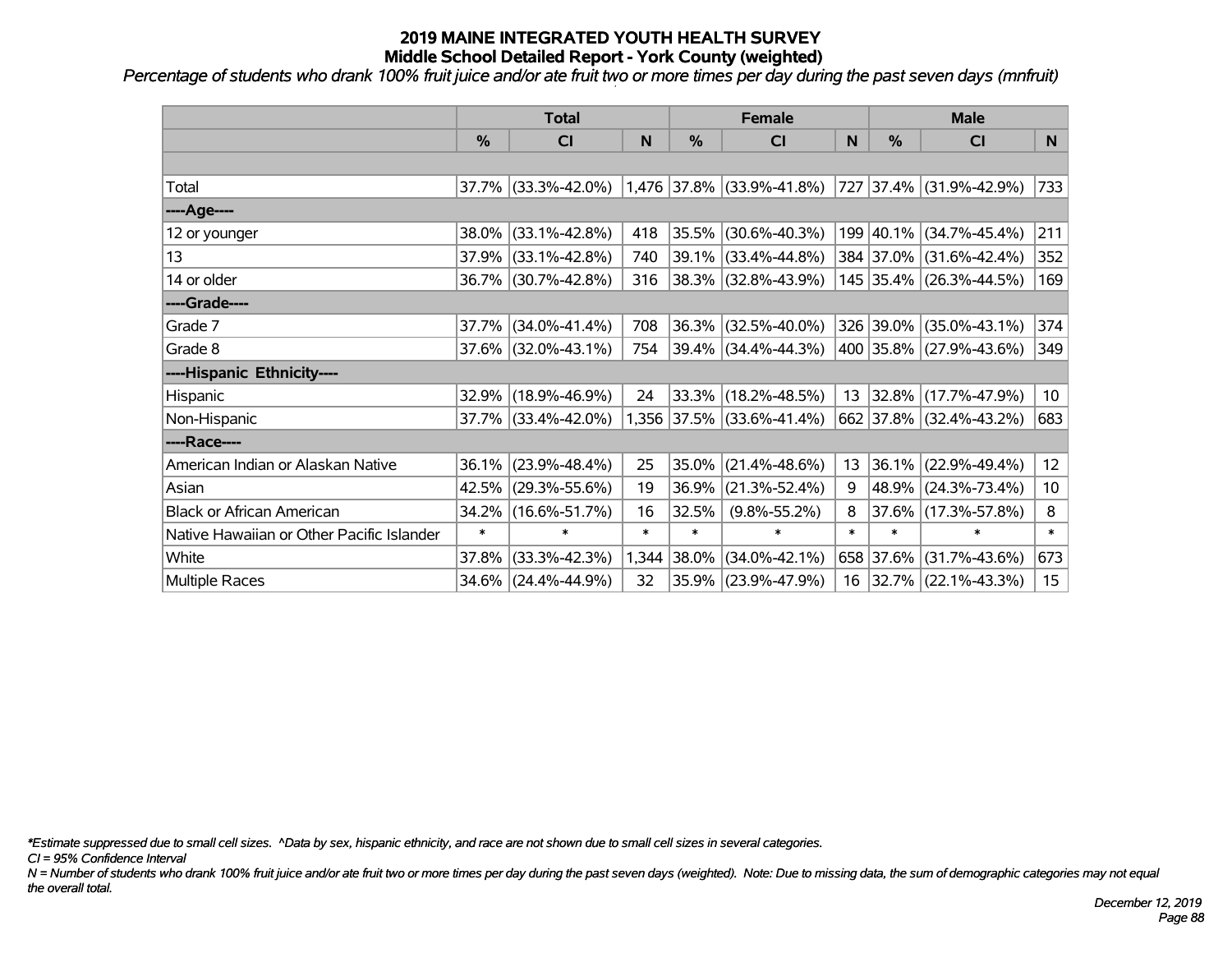*Percentage of students who drank 100% fruit juice and/or ate fruit less then 1 time per day during the past seven days (mnonefrt)*

|                                           | <b>Total</b> |                     | <b>Female</b> |        |                             | <b>Male</b> |            |                         |             |
|-------------------------------------------|--------------|---------------------|---------------|--------|-----------------------------|-------------|------------|-------------------------|-------------|
|                                           | %            | CI                  | N             | %      | <b>CI</b>                   | N           | %          | <b>CI</b>               | N           |
|                                           |              |                     |               |        |                             |             |            |                         |             |
| Total                                     |              | 33.8% (29.0%-38.6%) |               |        | $1,325$ 32.6% (27.7%-37.6%) |             |            | 628 34.9% (29.7%-40.1%) | 683         |
| ----Age----                               |              |                     |               |        |                             |             |            |                         |             |
| 12 or younger                             | 33.4%        | $(29.4\% - 37.4\%)$ | 368           | 33.1%  | $(26.8\% - 39.4\%)$         |             | 186 33.8%  | $(29.3\% - 38.4\%)$     | 178         |
| 13                                        | 32.7%        | $(27.0\% - 38.4\%)$ | 638           | 31.8%  | $(26.2\% - 37.4\%)$         |             |            | 312 33.4% (26.3%-40.4%) | 318         |
| 14 or older                               |              | 36.8% (29.9%-43.7%) | 317           |        | $ 33.8\% $ (27.7%-40.0%)    |             |            | 128 39.3% (31.2%-47.3%) | 187         |
| ----Grade----                             |              |                     |               |        |                             |             |            |                         |             |
| Grade 7                                   | 33.2%        | $(29.7\% - 36.6\%)$ | 623           | 32.5%  | $(27.7\% - 37.4\%)$         |             | 293 33.7%  | $(29.9\% - 37.5\%)$     | 323         |
| Grade 8                                   |              | 34.5% (27.8%-41.2%) | 692           |        | $ 32.6\% $ (26.8%-38.5%)    |             |            | 331 36.3% (28.2%-44.4%) | 354         |
| ----Hispanic Ethnicity----                |              |                     |               |        |                             |             |            |                         |             |
| Hispanic                                  | 35.4%        | $(25.0\% - 45.8\%)$ | 26            | 27.2%  | $(16.7\% - 37.6\%)$         | 11          | $ 43.3\% $ | $(29.6\% - 57.0\%)$     | 13          |
| Non-Hispanic                              |              | 33.4% (28.3%-38.6%) |               |        | 1,203 32.3% (27.2%-37.4%)   |             |            | 570 34.5% (28.9%-40.1%) | 623         |
| ----Race----                              |              |                     |               |        |                             |             |            |                         |             |
| American Indian or Alaskan Native         | 38.1%        | $(27.9\% - 48.2\%)$ | 26            | 35.2%  | $(24.8\% - 45.6\%)$         | 13          | $ 42.0\% $ | $(28.3\% - 55.7\%)$     | 13          |
| Asian                                     | 28.3%        | $(14.7\% - 41.9\%)$ | 13            | $\ast$ | $\ast$                      | $\ast$      | $\ast$     | $\ast$                  | $\ast$      |
| <b>Black or African American</b>          | 44.2%        | $(32.4\% - 56.0\%)$ | 21            | 51.4%  | $(32.8\% - 70.0\%)$         | 12          | 32.3%      | $(22.9\% - 41.7\%)$     | $7^{\circ}$ |
| Native Hawaiian or Other Pacific Islander | $\ast$       | $\ast$              | $\ast$        | $\ast$ | $\ast$                      | $\ast$      | $\ast$     | $\ast$                  | $\ast$      |
| White                                     | 33.4%        | $(28.4\% - 38.4\%)$ | 1,188         | 32.4%  | $(26.8\% - 37.9\%)$         |             | 561 34.4%  | $(29.1\% - 39.7\%)$     | 616         |
| Multiple Races                            |              | 38.8% (30.5%-47.2%) | 36            |        | $30.7\%$ (21.0%-40.4%)      |             |            | 14 47.1% (33.5%-60.8%)  | 22          |

*\*Estimate suppressed due to small cell sizes. ^Data by sex, hispanic ethnicity, and race are not shown due to small cell sizes in several categories.*

*CI = 95% Confidence Interval*

*N = Number of students who drank 100% fruit juice and/or ate fruit less then 1 time per day during the past seven days (weighted). Note: Due to missing data, the sum of demographic categories may not equal the overall total.*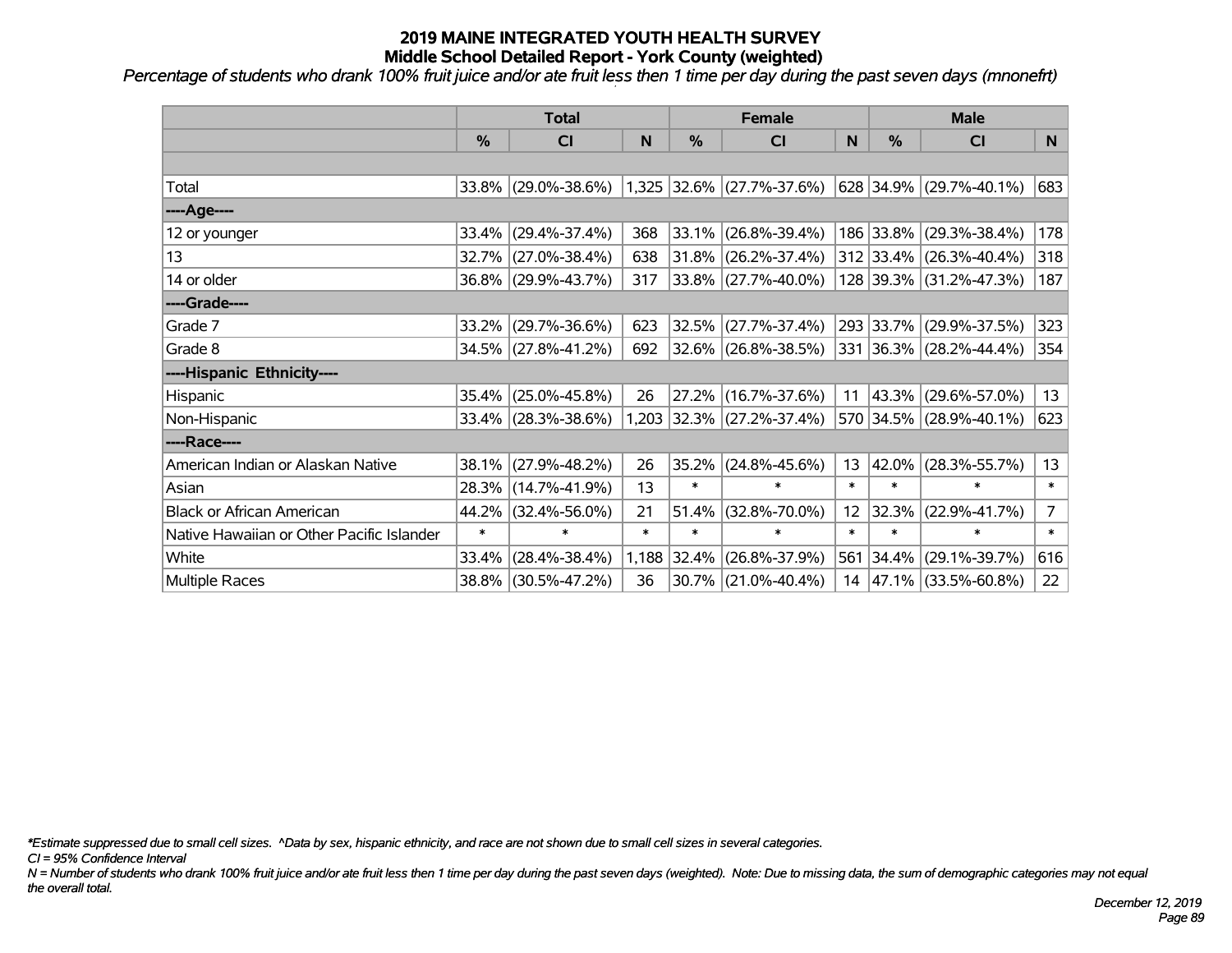*Percentage of students who ate vegetables three or more times per day during the past seven days (mnveg)*

|                                           | <b>Total</b> |                        | <b>Female</b>   |             |                         | <b>Male</b> |               |                             |                |
|-------------------------------------------|--------------|------------------------|-----------------|-------------|-------------------------|-------------|---------------|-----------------------------|----------------|
|                                           | %            | CI                     | N               | %           | <b>CI</b>               | N           | $\frac{0}{0}$ | <b>CI</b>                   | N <sub>1</sub> |
|                                           |              |                        |                 |             |                         |             |               |                             |                |
| Total                                     |              | 14.9% (13.3%-16.6%)    |                 |             | 591 15.2% (13.0%-17.3%) |             |               | 294 14.6% (12.8%-16.5%)     | 289            |
| ----Age----                               |              |                        |                 |             |                         |             |               |                             |                |
| 12 or younger                             |              | 16.1% (13.3%-18.8%)    |                 |             | 179 15.9% (13.3%-18.5%) | 89          | 16.0%         | $(11.4\% - 20.6\%)$         | 86             |
| 13                                        |              | $13.4\%$ (11.2%-15.6%) |                 | $264$ 13.6% | $(9.8\% - 17.5\%)$      | 135         |               | $13.3\%$ (11.9%-14.7%)      | 127            |
| 14 or older                               |              | 16.9% (14.8%-18.9%)    |                 |             | 146 18.1% (15.3%-20.9%) | 70          |               | 15.7% (10.5%-20.9%)         | 74             |
| ----Grade----                             |              |                        |                 |             |                         |             |               |                             |                |
| Grade 7                                   |              | $15.2\%$ (13.4%-17.1%) |                 |             | 290 15.3% (12.1%-18.5%) | 139         | 15.0%         | $(13.1\% - 16.9\%)$         | 146            |
| Grade 8                                   |              | 14.5% (13.0%-16.1%)    |                 |             | 293 15.0% (12.8%-17.2%) |             |               | 154   14.0%   (10.8%-17.2%) | 136            |
| ----Hispanic Ethnicity----                |              |                        |                 |             |                         |             |               |                             |                |
| Hispanic                                  | 13.4%        | $(5.3\% - 21.4\%)$     | 10 <sup>°</sup> | $\ast$      | $\ast$                  | $\ast$      | $\ast$        | $\ast$                      | $\ast$         |
| Non-Hispanic                              |              | 15.1% (13.5%-16.7%)    |                 |             | 546 15.0% (12.9%-17.1%) | 267         |               | 15.1% (13.2%-17.0%)         | 274            |
| ----Race----                              |              |                        |                 |             |                         |             |               |                             |                |
| American Indian or Alaskan Native         | 16.8%        | $(8.5\% - 25.2\%)$     | 12              | $\ast$      | $\ast$                  | $\ast$      | $\ast$        | $\ast$                      | $\ast$         |
| Asian                                     | 16.8%        | $(6.8\% - 26.8\%)$     | 8               | $\ast$      | $\ast$                  | $\ast$      | $\ast$        | $\ast$                      | $\ast$         |
| <b>Black or African American</b>          | $\ast$       | $\ast$                 | $\ast$          | $\ast$      | $\ast$                  | $\ast$      | $\ast$        | $\ast$                      | $\ast$         |
| Native Hawaiian or Other Pacific Islander | $\ast$       | $\ast$                 | $\ast$          | $\ast$      | $\ast$                  | $\ast$      | $\ast$        | $\ast$                      | $\ast$         |
| White                                     | 15.0%        | $(13.3\% - 16.8\%)$    |                 | 540 15.2%   | $(12.8\% - 17.6\%)$     | 266         | 14.9%         | $(12.7\% - 17.1\%)$         | 268            |
| Multiple Races                            | 8.4%         | $(3.9\% - 12.8\%)$     | 8               | $\ast$      | $\ast$                  | $\ast$      | $\ast$        | *                           | $\ast$         |

*\*Estimate suppressed due to small cell sizes. ^Data by sex, hispanic ethnicity, and race are not shown due to small cell sizes in several categories.*

*CI = 95% Confidence Interval*

*N = Number of students who ate vegetables three or more times per day during the past seven days (weighted). Note: Due to missing data, the sum of demographic categories may not equal the overall total.*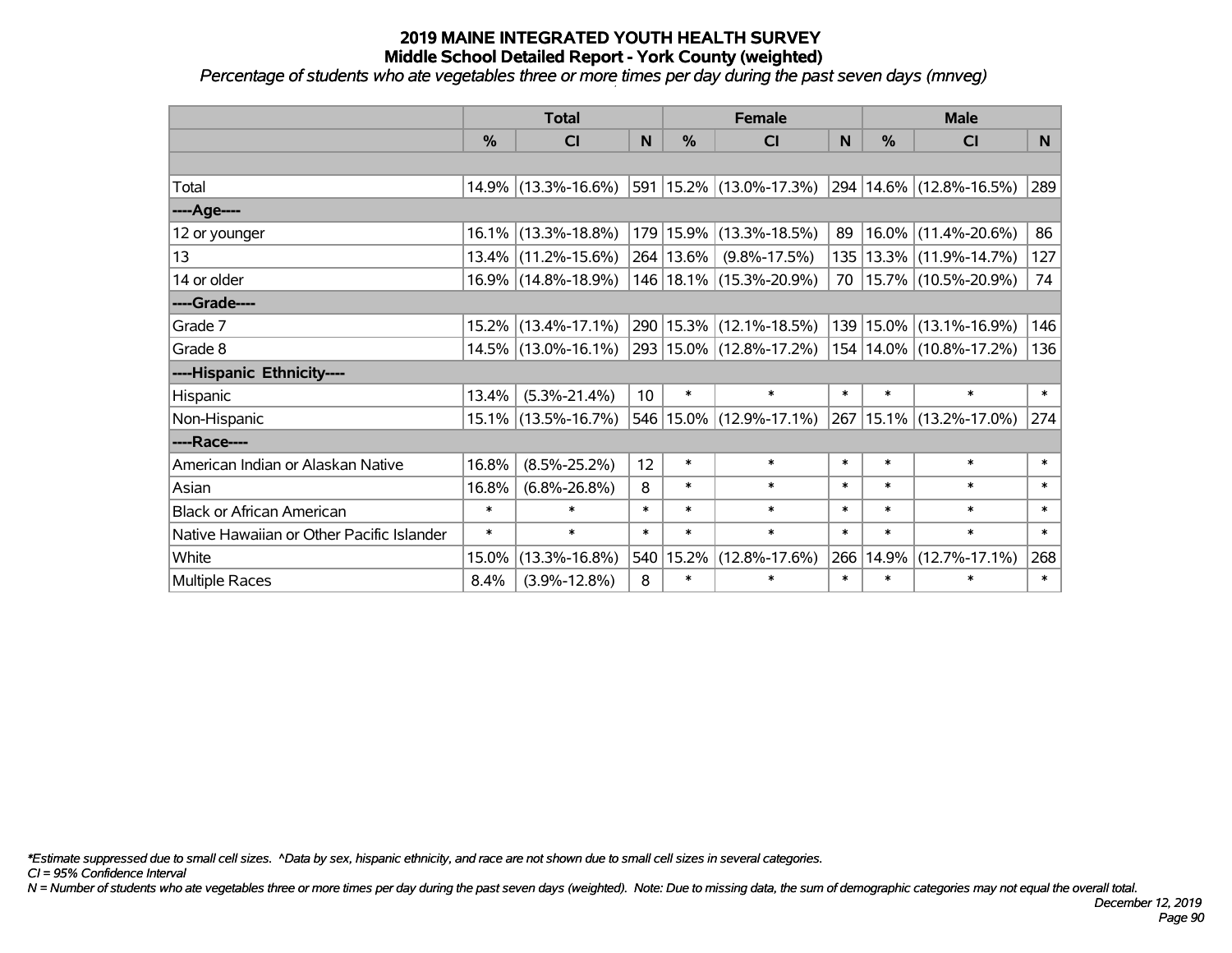*Percentage of students who ate vegetables less than 1 time per day during the past seven days (mnoneveg)*

|                                           | <b>Total</b> |                     |        |               | <b>Female</b>                    |        | <b>Male</b>   |                                  |        |  |
|-------------------------------------------|--------------|---------------------|--------|---------------|----------------------------------|--------|---------------|----------------------------------|--------|--|
|                                           | %            | <b>CI</b>           | N      | $\frac{0}{0}$ | <b>CI</b>                        | N      | $\frac{0}{0}$ | <b>CI</b>                        | N      |  |
|                                           |              |                     |        |               |                                  |        |               |                                  |        |  |
| Total                                     | 51.6%        | $(46.4\% - 56.8\%)$ |        |               | $2,043$ 49.6% (43.4%-55.9%)      |        |               | $ 964 53.5\% $ (49.2%-57.9%)     | 1,056  |  |
| ----Age----                               |              |                     |        |               |                                  |        |               |                                  |        |  |
| 12 or younger                             | 52.5%        | $(47.2\% - 57.8\%)$ | 584    |               | 51.4% (45.5%-57.3%)              |        |               | 289 54.4% (47.6%-61.2%)          | 291    |  |
| 13                                        | 51.8%        | $(46.4\% - 57.3\%)$ | 1,022  |               | 50.0% (43.0%-56.9%)              |        |               | 495 53.1% (48.0%-58.2%)          | 509    |  |
| 14 or older                               | 49.9%        | $(43.0\% - 56.9\%)$ | 432    |               | $ 46.0\% $ (39.1%-53.0%)         |        |               | $178$ 53.5% (45.9%-61.1%)        | 253    |  |
| ----Grade----                             |              |                     |        |               |                                  |        |               |                                  |        |  |
| Grade 7                                   | 52.7%        | $(47.4\% - 58.0\%)$ |        |               | $1,002$ 51.9% (45.6%-58.2%)      |        |               | 470 53.3% (47.8%-58.7%)          | 519    |  |
| Grade 8                                   |              | 50.7% (44.9%-56.5%) |        |               | $1,021$ $ 47.4\% $ (41.0%-53.8%) |        |               | $ 487 54.1\%  (48.5\% - 59.6\%)$ | 526    |  |
| ----Hispanic Ethnicity----                |              |                     |        |               |                                  |        |               |                                  |        |  |
| <b>Hispanic</b>                           | 59.7%        | $(45.9\% - 73.5\%)$ | 45     | 59.2%         | $(45.3\% - 73.1\%)$              | 24     |               | $ 62.6\% $ (47.8%-77.4%)         | 19     |  |
| Non-Hispanic                              | 50.9%        | $(45.8\% - 55.9\%)$ |        |               | 1,844 49.0% (42.7%-55.3%)        |        |               | 872 52.7% (48.7%-56.8%)          | 957    |  |
| ----Race----                              |              |                     |        |               |                                  |        |               |                                  |        |  |
| American Indian or Alaskan Native         | 59.9%        | $(50.1\% - 69.7\%)$ | 42     |               | $56.1\%$ (45.4%-66.7%)           | 19     |               | 64.8% (49.6%-79.9%)              | 22     |  |
| Asian                                     | 48.7%        | $(34.9\% - 62.6\%)$ | 22     |               | 46.8% (34.1%-59.4%)              | 11     |               | $50.8\%$ (26.0%-75.7%)           | 11     |  |
| <b>Black or African American</b>          | 66.1%        | $(46.6\% - 85.7\%)$ | 31     |               | $64.7\%$ (47.1%-82.3%)           | 16     |               | $68.6\%$ (42.4%-94.9%)           | 14     |  |
| Native Hawaiian or Other Pacific Islander | $\ast$       | $\ast$              | $\ast$ | $\ast$        | $\ast$                           | $\ast$ | $\ast$        | $\ast$                           | $\ast$ |  |
| White                                     | 51.3%        | $(46.1\% - 56.5\%)$ | 1,840  | 49.4%         | $(43.2\% - 55.5\%)$              |        | 863 53.1%     | $(48.7\% - 57.6\%)$              | 958    |  |
| <b>Multiple Races</b>                     | 56.8%        | $(47.1\% - 66.5\%)$ | 53     |               | 52.8% (42.4%-63.2%)              |        |               | 24 61.3% (46.3%-76.3%)           | 29     |  |

*\*Estimate suppressed due to small cell sizes. ^Data by sex, hispanic ethnicity, and race are not shown due to small cell sizes in several categories.*

*CI = 95% Confidence Interval*

*N = Number of students who ate vegetables less than 1 time per day during the past seven days (weighted). Note: Due to missing data, the sum of demographic categories may not equal the overall total.*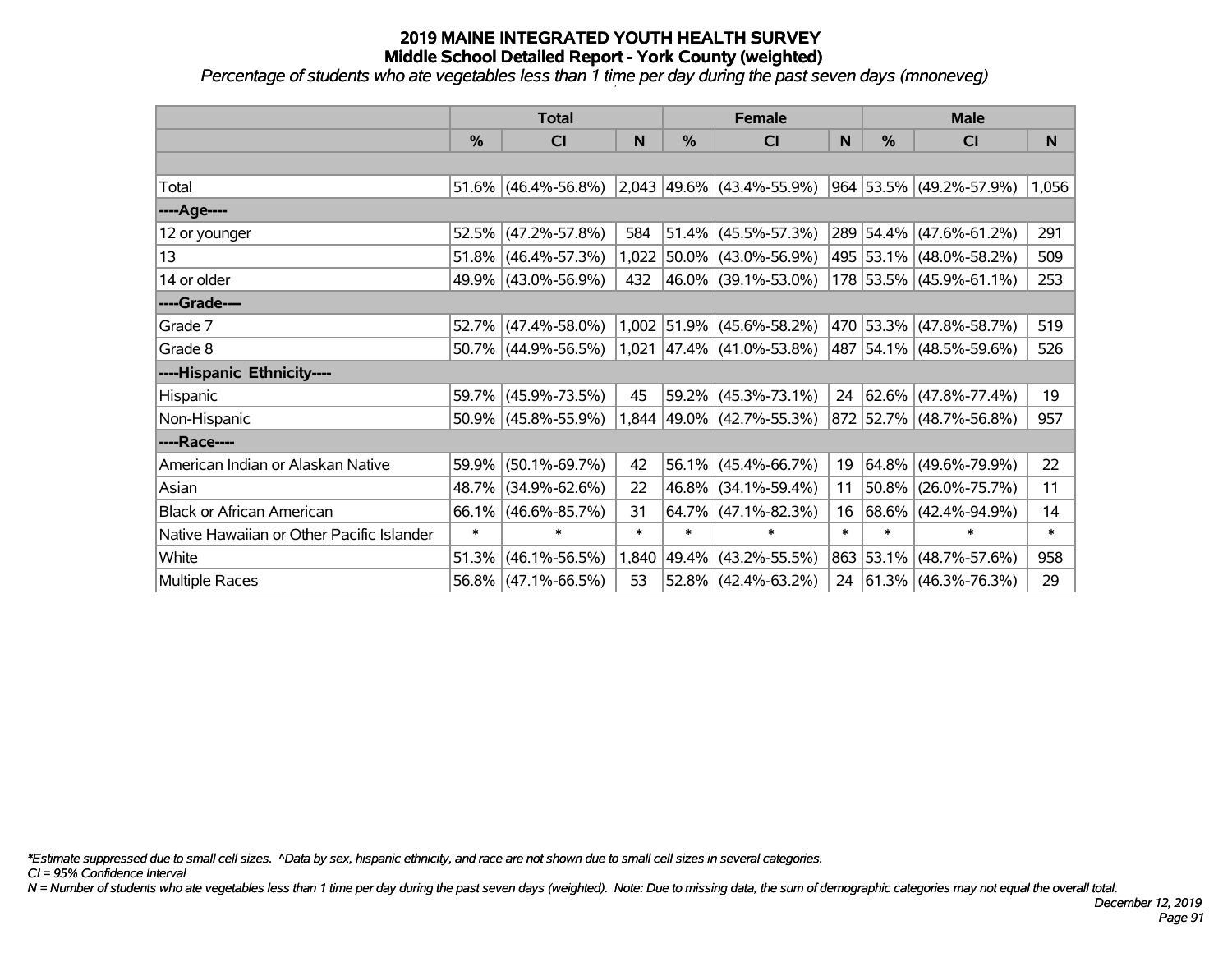*Percentage of students who drank 100% fruit juice, ate fruit and/or ate vegetables five or more times per day during the past seven days (mnfrvg)*

|                                           | <b>Total</b>  |                        |        |           | <b>Female</b>            | <b>Male</b> |           |                            |                |
|-------------------------------------------|---------------|------------------------|--------|-----------|--------------------------|-------------|-----------|----------------------------|----------------|
|                                           | $\frac{0}{0}$ | CI                     | N      | %         | <b>CI</b>                | N           | %         | <b>CI</b>                  | N.             |
|                                           |               |                        |        |           |                          |             |           |                            |                |
| Total                                     |               | 21.3% (18.8%-23.7%)    |        |           | 828 21.8% (19.1%-24.5%)  |             |           | 417 20.5% (17.7%-23.4%)    | 399            |
| ----Age----                               |               |                        |        |           |                          |             |           |                            |                |
| 12 or younger                             |               | 20.8% (17.0%-24.6%)    |        |           | 227 20.7% (16.9%-24.4%)  |             |           | 115 20.6% (15.9%-25.4%)    | 108            |
| 13                                        |               | 21.4% (18.9%-23.8%)    |        |           | 415 21.9% (17.7%-26.2%)  |             |           | 215 20.9% (18.9%-22.9%)    | 198            |
| 14 or older                               |               | 21.6% (17.3%-25.8%)    |        |           | 183 23.2% (19.9%-26.5%)  |             |           | 88   19.7%   (13.1%-26.2%) | 92             |
| ----Grade----                             |               |                        |        |           |                          |             |           |                            |                |
| Grade 7                                   |               | 21.3% (18.9%-23.8%)    |        |           | 398 21.0% (17.3%-24.7%)  |             |           | 188 21.7% (18.8%-24.5%)    | 207            |
| Grade 8                                   |               | 21.1% (18.2%-23.9%)    |        |           | 419 22.5% (19.3%-25.6%)  |             |           | 228 19.2% (14.5%-23.9%)    | 185            |
| ----Hispanic Ethnicity----                |               |                        |        |           |                          |             |           |                            |                |
| Hispanic                                  |               | 21.5% (11.8%-31.2%)    | 15     | $\ast$    | $\ast$                   | $\ast$      | $\ast$    | $\ast$                     | $\ast$         |
| Non-Hispanic                              |               | 21.2% (18.8%-23.5%)    |        |           | 757 21.4% (18.7%-24.0%)  |             |           | 376 20.9% (18.2%-23.5%)    | 374            |
| ----Race----                              |               |                        |        |           |                          |             |           |                            |                |
| American Indian or Alaskan Native         |               | 24.8% (14.4%-35.2%)    | 16     | 26.8%     | $(16.4\% - 37.1\%)$      | 9           | 21.2%     | $(4.9\% - 37.5\%)$         | $\overline{7}$ |
| Asian                                     | 20.9%         | $(5.7\% - 36.0\%)$     | 9      | $\ast$    | $\ast$                   | $\ast$      | $\ast$    | $\ast$                     | $\ast$         |
| <b>Black or African American</b>          | 21.7%         | $(7.5\% - 35.9\%)$     | 10     | $\ast$    | $\ast$                   | $\ast$      | $\ast$    | $\ast$                     | $\ast$         |
| Native Hawaiian or Other Pacific Islander | $\ast$        | $\ast$                 | $\ast$ | $\ast$    | $\ast$                   | $\ast$      | $\ast$    | $\ast$                     | $\ast$         |
| White                                     | 21.3%         | $(18.6\% - 23.9\%)$    |        | 752 21.8% | $(18.8\% - 24.8\%)$      |             | 377 20.7% | $(17.4\% - 23.9\%)$        | 367            |
| <b>Multiple Races</b>                     |               | $21.1\%$ (14.6%-27.6%) | 19     |           | $ 23.1\% $ (14.1%-32.2%) |             | 10 18.3%  | $(9.4\% - 27.2\%)$         | 9              |

*\*Estimate suppressed due to small cell sizes. ^Data by sex, hispanic ethnicity, and race are not shown due to small cell sizes in several categories.*

*CI = 95% Confidence Interval*

*N = Number of students who drank 100% fruit juice, ate fruit and/or ate vegetables five or more times per day during the past seven days (weighted). Note: Due to missing data, the sum of demographic categories may not equal the overall total.*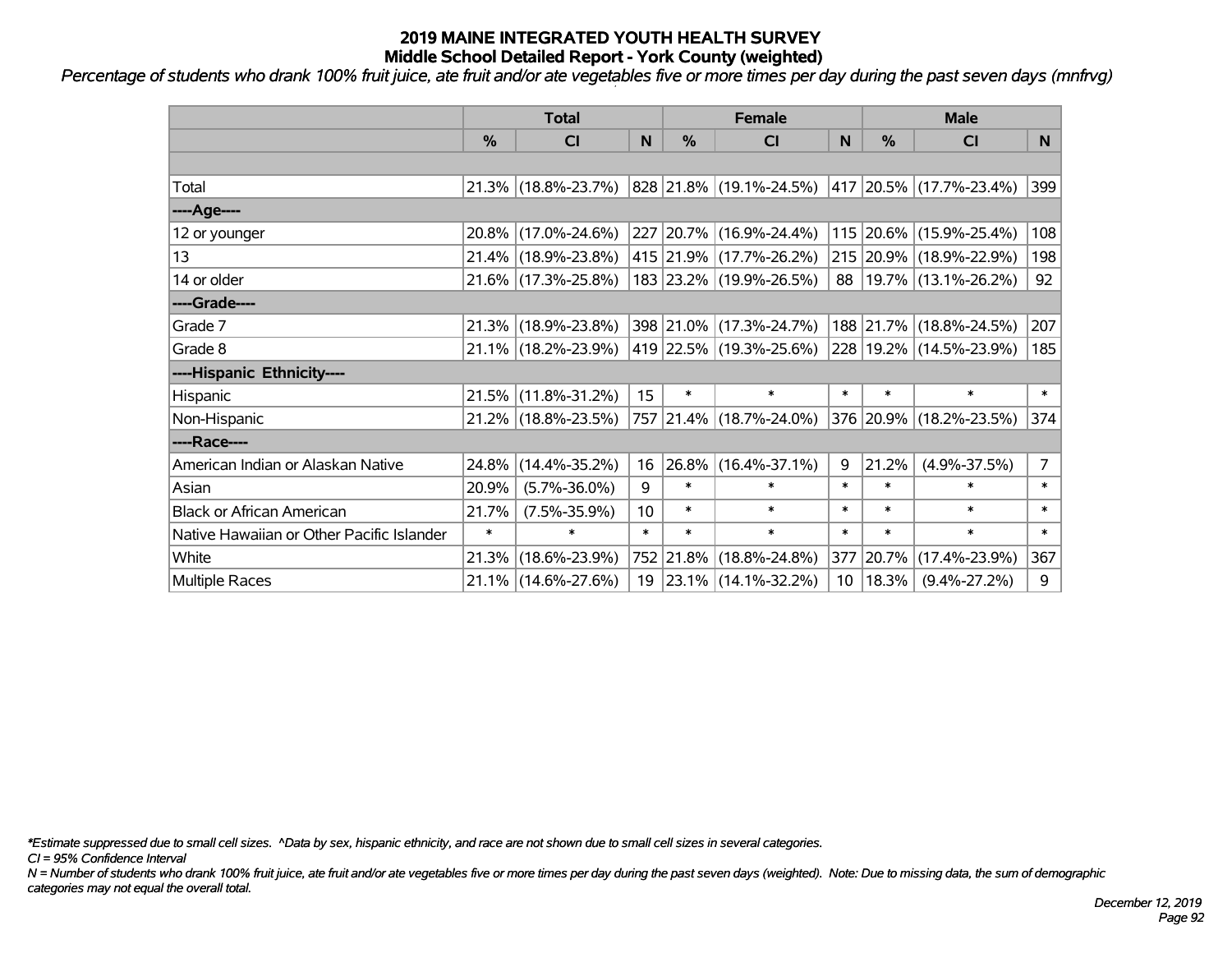*During the past 7 days, how many times did you drink a can, bottle, or glass of soda, sports drink, energy drink, or other sugar-sweetened beverage such as Gatorade, Red Bull, lemonade, sweetened tea or coffee drinks, flavored milk, Snapple, or Sunny D? (Do not count diet soda, other diet drinks, or 100% fruit juice.) (mn159a)*

*Percentage of students who answered at least one time per day in the past week*

|                                           | <b>Total</b>  |                     |        | <b>Female</b> | <b>Male</b>                                                       |        |               |                         |                 |
|-------------------------------------------|---------------|---------------------|--------|---------------|-------------------------------------------------------------------|--------|---------------|-------------------------|-----------------|
|                                           | $\frac{0}{0}$ | <b>CI</b>           | N      | %             | <b>CI</b>                                                         | N      | $\frac{0}{0}$ | <b>CI</b>               | N.              |
|                                           |               |                     |        |               |                                                                   |        |               |                         |                 |
| Total                                     |               | 17.7% (14.9%-20.4%) |        |               | $\vert$ 690   14.3%   (11.1%-17.5%)   274   21.0%   (18.1%-23.8%) |        |               |                         | 409             |
| ----Age----                               |               |                     |        |               |                                                                   |        |               |                         |                 |
| 12 or younger                             | 15.0%         | $(13.1\% - 16.8\%)$ |        | 163 11.4%     | $(9.7\% - 13.1\%)$                                                | 63     | $19.1\%$      | $(15.4\% - 22.8\%)$     | 100             |
| 13                                        |               | 17.2% (14.2%-20.2%) |        | 334 12.5%     | $(8.9\% - 16.1\%)$                                                |        |               | 123 21.8% (18.3%-25.3%) | 206             |
| 14 or older                               |               | 22.2% (16.4%-28.0%) |        |               | 191 23.2% (16.1%-30.4%)                                           |        |               | 88 21.3% (14.3%-28.2%)  | 101             |
| ----Grade----                             |               |                     |        |               |                                                                   |        |               |                         |                 |
| Grade 7                                   |               | 15.8% (14.0%-17.6%) |        | 294 11.2%     | $(9.3\% - 13.2\%)$                                                |        |               | 100 20.2% (17.1%-23.2%) | 192             |
| Grade 8                                   |               | 19.4% (15.4%-23.4%) |        |               | 389   17.1%   (12.3%-21.9%)                                       |        |               | 173 21.7% (16.9%-26.4%) | 210             |
| ----Hispanic Ethnicity----                |               |                     |        |               |                                                                   |        |               |                         |                 |
| Hispanic                                  | $23.3\%$      | $(16.2\% - 30.5\%)$ | 17     | 17.9%         | $(8.4\% - 27.3\%)$                                                | 7      | 31.2%         | $(17.0\% - 45.3\%)$     | 10 <sup>°</sup> |
| Non-Hispanic                              |               | 17.2% (14.2%-20.1%) |        |               | $614 14.0\%  (10.6\% - 17.5\%)$                                   |        |               | 247 20.2% (16.8%-23.6%) | 363             |
| ----Race----                              |               |                     |        |               |                                                                   |        |               |                         |                 |
| American Indian or Alaskan Native         | 27.4%         | $(19.3\% - 35.4\%)$ | 19     | 20.4%         | $(2.8\% - 38.1\%)$                                                | 7      | 35.1%         | $(25.9\% - 44.3\%)$     | 12 <sup>2</sup> |
| Asian                                     | 17.4%         | $(9.0\% - 25.8\%)$  | 8      | $\ast$        | $\ast$                                                            | $\ast$ | $\ast$        | *                       | $\ast$          |
| <b>Black or African American</b>          | 21.6%         | $(7.6\% - 35.5\%)$  | 10     | $\ast$        | $\ast$                                                            | $\ast$ | $\ast$        | $\ast$                  | $\ast$          |
| Native Hawaiian or Other Pacific Islander | $\ast$        | $\ast$              | $\ast$ | $\ast$        | $\ast$                                                            | $\ast$ | $\ast$        | $\ast$                  | $\ast$          |
| White                                     | 17.4%         | $(14.5\% - 20.2\%)$ |        | 614 14.1%     | $(10.9\% - 17.3\%)$                                               | 243    | 20.5%         | $(17.4\% - 23.6\%)$     | 364             |
| <b>Multiple Races</b>                     |               | 16.2% (10.7%-21.6%) |        | 15   13.5%    | $(8.0\% - 19.0\%)$                                                | 6      | 17.8%         | $(5.8\% - 29.7\%)$      | 8               |

*\*Estimate suppressed due to small cell sizes. ^Data by sex, hispanic ethnicity, and race are not shown due to small cell sizes in several categories.*

*CI = 95% Confidence Interval*

*N = Number of students who answered at least one time per day in the past week (weighted). Note: Due to missing data, the sum of demographic categories may not equal the overall total.*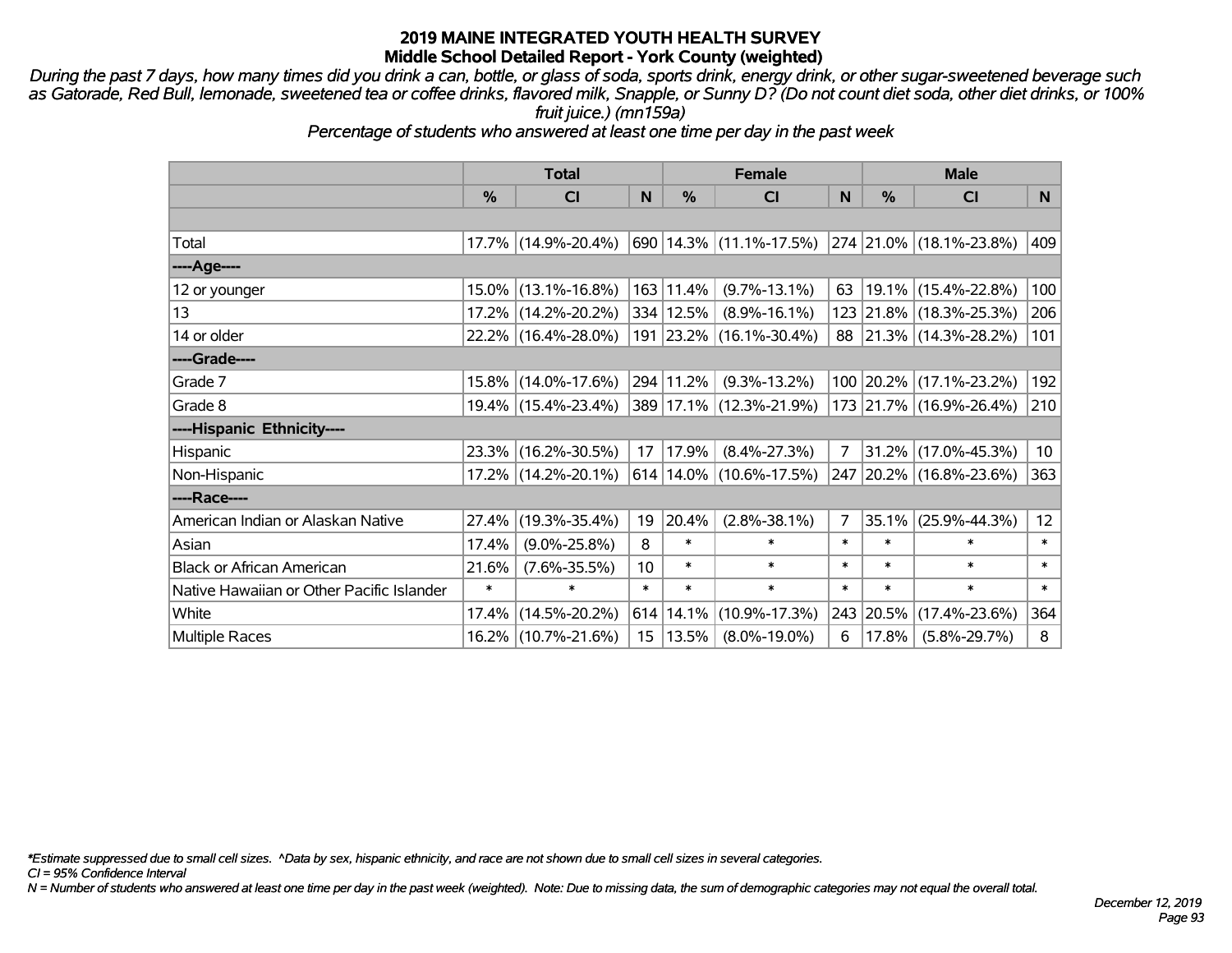*During the past 7 days, on how many days did you eat dinner at home with at least one of your parents or guardians? (mn185b) Percentage of students who answered at least 5 days*

|                                           | <b>Total</b> |                     |        |             | <b>Female</b>               |        | <b>Male</b> |                           |        |  |
|-------------------------------------------|--------------|---------------------|--------|-------------|-----------------------------|--------|-------------|---------------------------|--------|--|
|                                           | $\%$         | CI                  | N      | $\%$        | CI                          | N      | %           | CI                        | N      |  |
|                                           |              |                     |        |             |                             |        |             |                           |        |  |
| Total                                     |              | 79.0% (75.7%-82.4%) |        |             | $3,183$ 77.4% (72.8%-82.1%) |        | 1,532 80.9% | $(77.3\% - 84.5\%)$       | 1,628  |  |
| ----Age----                               |              |                     |        |             |                             |        |             |                           |        |  |
| 12 or younger                             | 82.4%        | $(77.8\% - 87.1\%)$ | 926    | 81.8%       | $(76.4\% - 87.3\%)$         | 456    | 83.5%       | $(78.0\% - 88.9\%)$       | 464    |  |
| 13                                        |              | 79.1% (75.6%-82.5%) | 1,590  | 75.9%       | $(69.2\% - 82.5\%)$         | 782    | $ 82.6\% $  | $(78.7\% - 86.4\%)$       | 798    |  |
| 14 or older                               |              | 74.6% (69.7%-79.6%) | 662    |             | 75.0% (69.3%-80.7%)         | 291    |             | 74.9% (68.2%-81.6%)       | 365    |  |
| ----Grade----                             |              |                     |        |             |                             |        |             |                           |        |  |
| Grade 7                                   | 82.4%        | $(78.5\% - 86.2\%)$ |        | 1,589 81.8% | $(77.7\% - 85.8\%)$         | 760    | 83.1%       | $(78.3\% - 87.8\%)$       | 817    |  |
| Grade 8                                   |              | 75.8% (71.4%-80.1%) |        |             | 1,572 73.5% (66.6%-80.4%)   | 766    |             | 78.7% (75.0%-82.4%)       | 800    |  |
| ----Hispanic Ethnicity----                |              |                     |        |             |                             |        |             |                           |        |  |
| <b>Hispanic</b>                           | 71.2%        | $(63.5\% - 79.0\%)$ | 58     | 66.5%       | $(53.6\% - 79.4\%)$         | 31     | $ 80.4\% $  | $(68.4\% - 92.4\%)$       | 26     |  |
| Non-Hispanic                              |              | 79.0% (75.4%-82.5%) |        |             | 2,934 77.0% (72.3%-81.7%)   |        |             | 1,403 81.0% (77.3%-84.7%) | 1,509  |  |
| ----Race----                              |              |                     |        |             |                             |        |             |                           |        |  |
| American Indian or Alaskan Native         | 71.7%        | $(55.0\% - 88.3\%)$ | 51     | 72.3%       | $(54.1\% - 90.5\%)$         | 25     | 70.3%       | $(48.0\% - 92.5\%)$       | 25     |  |
| Asian                                     | 69.3%        | $(57.3\% - 81.2\%)$ | 37     | $\ast$      | $\ast$                      | $\ast$ | $\ast$      | $\ast$                    | $\ast$ |  |
| <b>Black or African American</b>          | 68.8%        | $(56.9\% - 80.8\%)$ | 36     | 70.8%       | $(57.6\% - 84.1\%)$         | 19     | 68.5%       | $(49.0\% - 88.1\%)$       | 16     |  |
| Native Hawaiian or Other Pacific Islander | $\ast$       | $\ast$              | $\ast$ | $\ast$      | $\ast$                      | $\ast$ | $\ast$      | $\ast$                    | $\ast$ |  |
| White                                     | 79.3%        | $(75.9\% - 82.8\%)$ | 2,914  | 77.7%       | $(72.9\% - 82.4\%)$         | 1,394  | $ 81.2\% $  | $(77.8\% - 84.7\%)$       | 1,500  |  |
| <b>Multiple Races</b>                     |              | 84.5% (77.2%-91.8%) | 73     | *           | $\ast$                      | $\ast$ | $\ast$      | $\ast$                    | $\ast$ |  |

*\*Estimate suppressed due to small cell sizes. ^Data by sex, hispanic ethnicity, and race are not shown due to small cell sizes in several categories.*

*CI = 95% Confidence Interval*

*N = Number of students who answered at least 5 days (weighted). Note: Due to missing data, the sum of demographic categories may not equal the overall total.*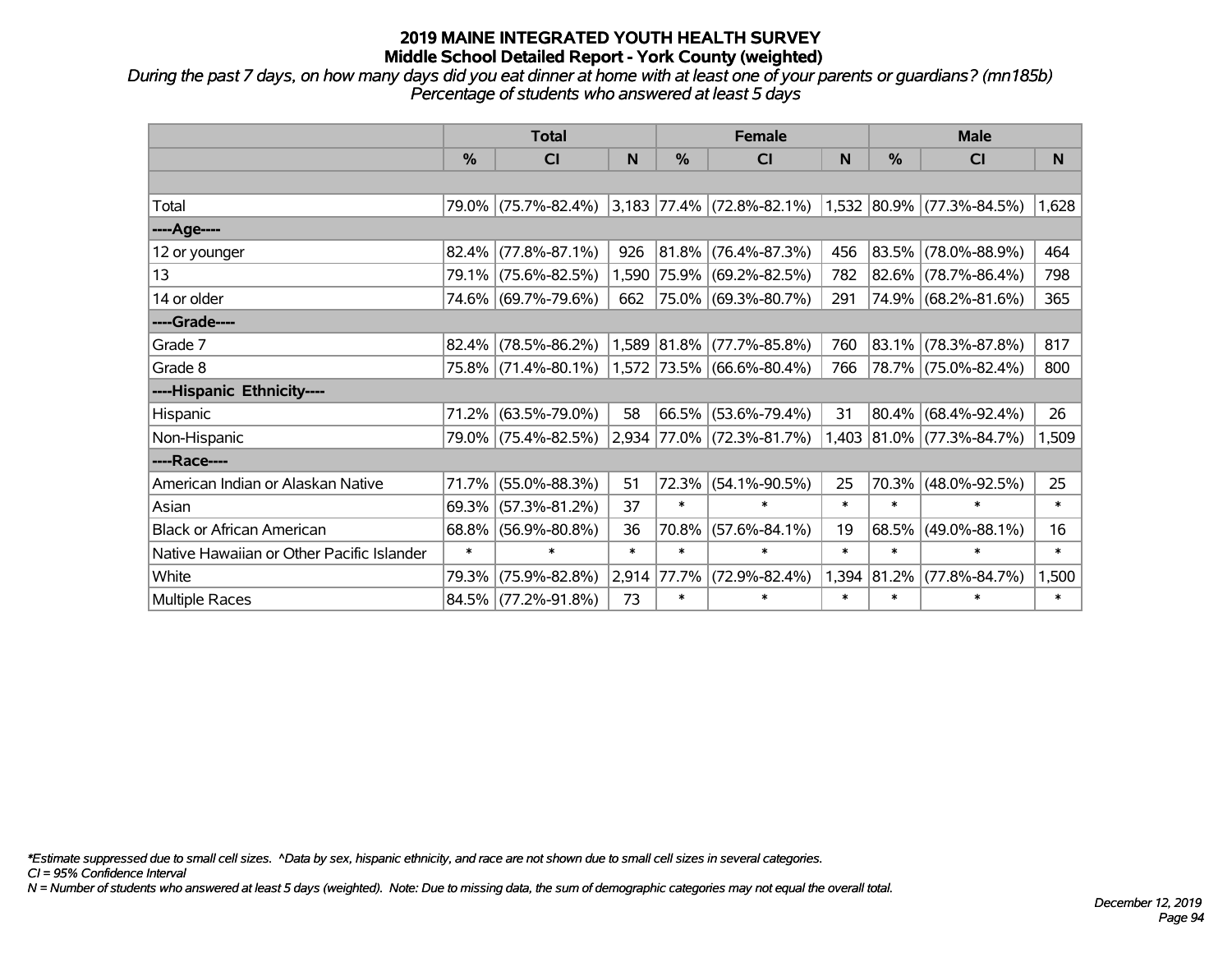*During the past 7 days, on how many days were you physically active for a total of at least 60 minutes per day? (Add up all the time you spent in any kind of physical activity that increased your heart rate and made you breathe hard some of the time.) (mn161) Percentage of students who answered at least 5 days*

|                                           | <b>Total</b> |                     |        |               | <b>Female</b>               |              | <b>Male</b>   |                              |       |  |
|-------------------------------------------|--------------|---------------------|--------|---------------|-----------------------------|--------------|---------------|------------------------------|-------|--|
|                                           | %            | CI                  | N      | $\frac{0}{0}$ | <b>CI</b>                   | $\mathsf{N}$ | $\frac{0}{0}$ | <b>CI</b>                    | N     |  |
|                                           |              |                     |        |               |                             |              |               |                              |       |  |
| Total                                     |              | 48.6% (44.4%-52.7%) |        |               | $1,899$ 45.7% (40.7%-50.6%) |              |               | $ 874 51.6\% $ (47.0%-56.1%) | 1,006 |  |
| ----Age----                               |              |                     |        |               |                             |              |               |                              |       |  |
| 12 or younger                             | 49.1%        | $(44.1\% - 54.1\%)$ | 536    |               | 47.4% (41.2%-53.7%)         |              |               | 261 50.7% (44.7%-56.7%)      | 267   |  |
| 13                                        |              | 49.3% (43.5%-55.2%) | 959    |               | 47.9% (40.4%-55.4%)         |              |               | 469 51.3% (44.5%-58.1%)      | 485   |  |
| 14 or older                               |              | 46.2% (41.4%-51.1%) | 399    |               | $37.0\%$ (33.0%-41.0%)      |              |               | 142 53.4% (45.9%-60.9%)      | 253   |  |
| ----Grade----                             |              |                     |        |               |                             |              |               |                              |       |  |
| Grade 7                                   | 50.1%        | $(45.4\% - 54.7\%)$ | 933    | 49.0%         | $(42.9\% - 55.1\%)$         |              |               | 433 51.2% (46.4%-56.1%)      | 492   |  |
| Grade 8                                   |              | 47.2% (42.4%-51.9%) | 945    |               | 42.7% (38.0%-47.5%)         |              |               | 437 52.0% (45.6%-58.3%)      | 502   |  |
| ----Hispanic Ethnicity----                |              |                     |        |               |                             |              |               |                              |       |  |
| Hispanic                                  | 42.9%        | $(32.3\% - 53.5\%)$ | 33     | $36.8\%$      | $(28.0\% - 45.7\%)$         | 15           |               | $50.0\%$ (32.7%-67.3%)       | 16    |  |
| Non-Hispanic                              |              | 49.1% (45.0%-53.3%) |        |               | 1,760 45.9% (41.4%-50.4%)   |              |               | 807 52.5% (47.6%-57.3%)      | 942   |  |
| ----Race----                              |              |                     |        |               |                             |              |               |                              |       |  |
| American Indian or Alaskan Native         | 45.5%        | $(39.2\% - 51.7\%)$ | 32     |               | 39.8% (26.7%-52.8%)         | 15           | 50.7%         | $(33.6\% - 67.7\%)$          | 17    |  |
| Asian                                     | 38.0%        | $(26.4\% - 49.5\%)$ | 17     |               | 40.3% (19.9%-60.7%)         | 10           | 34.6%         | $(16.6\% - 52.6\%)$          | 7     |  |
| <b>Black or African American</b>          | 45.2%        | $(39.2\% - 51.2\%)$ | 21     |               | 38.0% (27.7%-48.3%)         | 9            |               | 52.7% (40.1%-65.3%)          | 11    |  |
| Native Hawaiian or Other Pacific Islander | $\ast$       | $\ast$              | $\ast$ | $\ast$        | $\ast$                      | $\ast$       | $\ast$        | $\ast$                       | *     |  |
| White                                     | 49.1%        | $(44.6\% - 53.6\%)$ | 1,739  | 46.1%         | $(41.1\% - 51.0\%)$         | 796          | 52.2%         | $(47.1\% - 57.3\%)$          | 929   |  |
| Multiple Races                            | 46.0%        | $(39.2\% - 52.9\%)$ | 42     |               | 47.7% (39.4%-56.0%)         | 21           |               | 43.8% (33.2%-54.5%)          | 20    |  |

*\*Estimate suppressed due to small cell sizes. ^Data by sex, hispanic ethnicity, and race are not shown due to small cell sizes in several categories.*

*CI = 95% Confidence Interval*

*N = Number of students who answered at least 5 days (weighted). Note: Due to missing data, the sum of demographic categories may not equal the overall total.*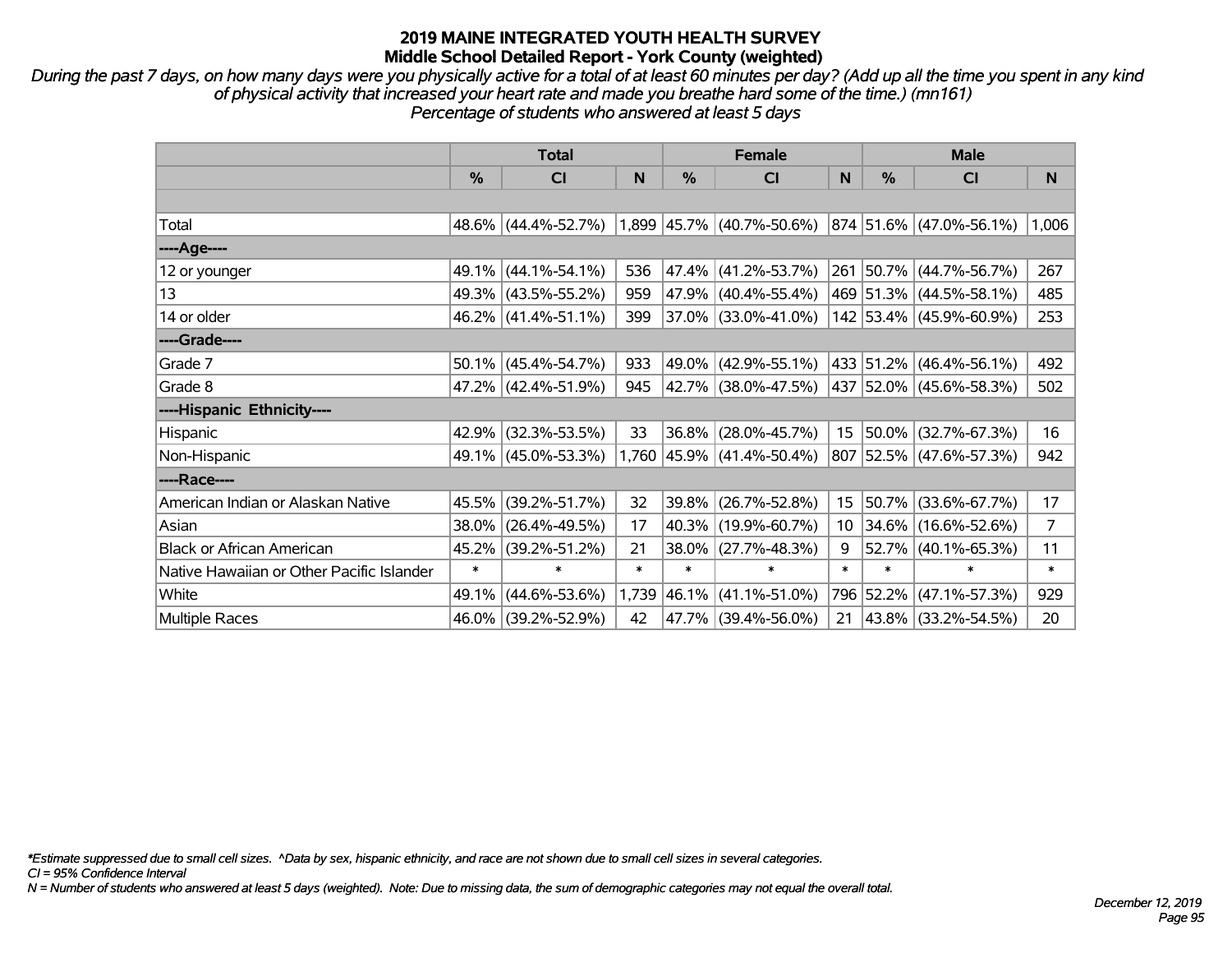*Percentage of students who were physically active for a total of at least 60 minutes per day on all of the past seven days (mnpa7day)*

|                                           | <b>Total</b>  |                     |                   | <b>Female</b> | <b>Male</b>                     |                 |           |                         |                 |
|-------------------------------------------|---------------|---------------------|-------------------|---------------|---------------------------------|-----------------|-----------|-------------------------|-----------------|
|                                           | $\frac{0}{0}$ | <b>CI</b>           | N                 | $\%$          | <b>CI</b>                       | N               | %         | <b>CI</b>               | N.              |
|                                           |               |                     |                   |               |                                 |                 |           |                         |                 |
| Total                                     |               | 25.0% (22.9%-27.1%) |                   |               | $ 978 21.1\% (18.4\% - 23.8\%)$ |                 |           | 404 29.0% (27.0%-31.0%) | 565             |
| ----Age----                               |               |                     |                   |               |                                 |                 |           |                         |                 |
| 12 or younger                             | 23.8%         | $(20.1\% - 27.4\%)$ |                   |               | 260 20.6% (16.0%-25.2%)         |                 | 113 27.0% | $(23.3\% - 30.7\%)$     | 142             |
| 13                                        |               | 25.6% (22.4%-28.8%) |                   |               | 498 23.1% (20.1%-26.0%)         |                 |           | 226 28.5% (24.1%-33.0%) | 270             |
| 14 or older                               |               | 25.4% (20.1%-30.6%) |                   |               | 219 16.9% (12.8%-20.9%)         |                 |           | 65 32.0% (25.7%-38.3%)  | 152             |
| ----Grade----                             |               |                     |                   |               |                                 |                 |           |                         |                 |
| Grade 7                                   | 24.8%         | $(22.2\% - 27.3\%)$ |                   |               | 461 21.0% (18.3%-23.6%)         |                 | 185 28.4% | $(25.2\% - 31.6\%)$     | 272             |
| Grade 8                                   |               | 25.2% (21.7%-28.6%) |                   |               | $ 504 21.1\% (17.7\% - 24.4\%)$ |                 |           | 216 29.6% (25.2%-34.0%) | 286             |
| ----Hispanic Ethnicity----                |               |                     |                   |               |                                 |                 |           |                         |                 |
| Hispanic                                  |               | 24.7% (16.0%-33.4%) | 19                |               | $ 17.7\% $ (10.2%-25.3%)        | 7               | 32.4%     | $(16.9\% - 48.0\%)$     | 10 <sup>°</sup> |
| Non-Hispanic                              |               | 24.9% (22.9%-26.9%) |                   |               | 894 21.0% (18.5%-23.5%)         |                 |           | 369 28.9% (27.0%-30.9%) | 520             |
| ----Race----                              |               |                     |                   |               |                                 |                 |           |                         |                 |
| American Indian or Alaskan Native         | 34.1%         | $(26.2\% - 42.0\%)$ | 24                |               | $ 27.5\% $ (14.1%-40.9%)        | 10 <sup>1</sup> | 40.1%     | $(20.7\% - 59.5\%)$     | 14              |
| Asian                                     |               | 22.0% (13.8%-30.2%) | 10                | $\ast$        | $\ast$                          | $\ast$          | $\ast$    | $\ast$                  | $\ast$          |
| <b>Black or African American</b>          | 25.9%         | $(19.7\% - 32.0\%)$ | $12 \overline{ }$ | $\ast$        | $\ast$                          | $\ast$          | $\ast$    | $\ast$                  | $\ast$          |
| Native Hawaiian or Other Pacific Islander | $\ast$        | $\ast$              | $\ast$            | $\ast$        | $\ast$                          | $\ast$          | $\ast$    | $\ast$                  | $\ast$          |
| White                                     | 25.0%         | $(22.5\% - 27.4\%)$ |                   | 884 20.7%     | $(17.7\% - 23.8\%)$             | 358             | 29.2%     | $(26.7\% - 31.7\%)$     | 520             |
| Multiple Races                            |               | 27.6% (20.0%-35.2%) |                   |               | 25 28.5% (20.7%-36.4%)          |                 |           | 13 26.0% (14.9%-37.1%)  | 12 <sup>2</sup> |

*\*Estimate suppressed due to small cell sizes. ^Data by sex, hispanic ethnicity, and race are not shown due to small cell sizes in several categories.*

*CI = 95% Confidence Interval*

*N = Number of students who were physically active for a total of at least 60 minutes per day on all of the past seven days (weighted). Note: Due to missing data, the sum of demographic categories may not equal the overall total.*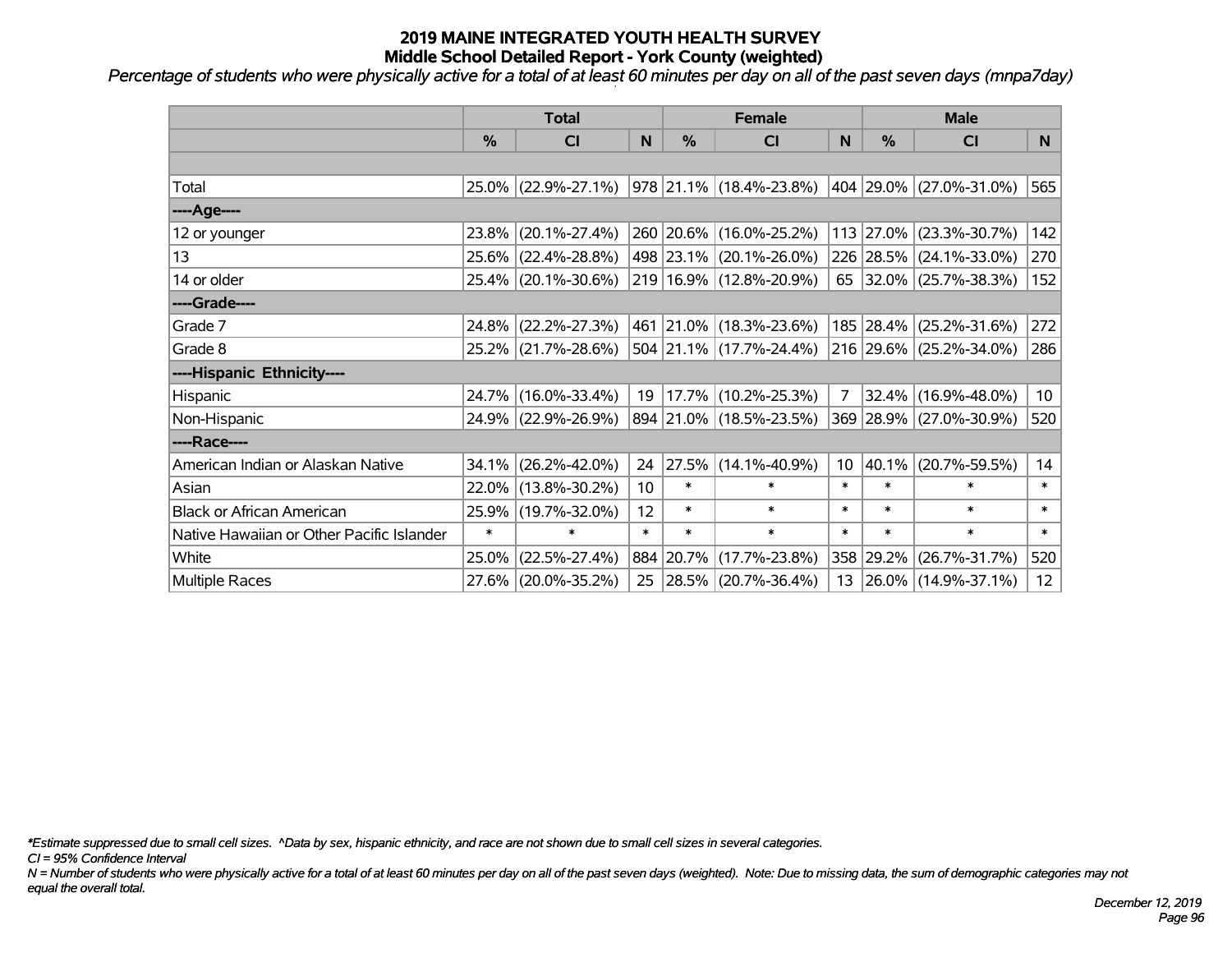# **2019 MAINE INTEGRATED YOUTH HEALTH SURVEY Middle School Detailed Report - York County (weighted)** *On an average school day, how many hours do you watch TV? (mn125) Percentage of students who answered at least 3 hours*

|                                           | <b>Total</b>  |                     |                 | <b>Female</b> | <b>Male</b>              |                 |           |                         |                |
|-------------------------------------------|---------------|---------------------|-----------------|---------------|--------------------------|-----------------|-----------|-------------------------|----------------|
|                                           | $\frac{0}{0}$ | CI                  | N               | %             | CI                       | <sub>N</sub>    | %         | <b>CI</b>               | N              |
|                                           |               |                     |                 |               |                          |                 |           |                         |                |
| Total                                     |               | 24.5% (19.5%-29.6%) |                 |               | 978 24.3% (18.6%-30.0%)  |                 |           | 477 24.7% (20.2%-29.2%) | 490            |
| ----Age----                               |               |                     |                 |               |                          |                 |           |                         |                |
| 12 or younger                             | $22.3\%$      | $(18.0\% - 26.6\%)$ |                 |               | 246 21.3% (15.3%-27.2%)  |                 | 117 23.0% | $(16.5\% - 29.5\%)$     | 125            |
| 13                                        | 24.6%         | $(20.1\% - 29.0\%)$ |                 |               | 491 24.8% (18.2%-31.4%)  |                 |           | 252 24.4% (19.2%-29.6%) | 235            |
| 14 or older                               |               | 27.4% (17.4%-37.4%) |                 |               | 240 27.7% (18.2%-37.2%)  |                 |           | 108 27.2% (16.7%-37.8%) | 130            |
| ----Grade----                             |               |                     |                 |               |                          |                 |           |                         |                |
| Grade 7                                   |               | 22.7% (18.2%-27.2%) |                 |               | 433 21.5% (15.7%-27.2%)  |                 | 198 23.5% | $(19.6\% - 27.4\%)$     | 228            |
| Grade 8                                   |               | 26.5% (19.0%-33.9%) |                 |               | 543 27.0% (18.8%-35.2%)  |                 |           | 279 26.0% (19.0%-33.0%) | 261            |
| ----Hispanic Ethnicity----                |               |                     |                 |               |                          |                 |           |                         |                |
| Hispanic                                  |               | 30.4% (19.4%-41.4%) | 25              |               | 31.1% (17.4%-44.7%)      | 15              | 29.4%     | $(17.6\% - 41.3\%)$     | 10             |
| Non-Hispanic                              |               | 24.5% (19.7%-29.2%) |                 |               | 897 24.0% (18.9%-29.0%)  |                 |           | 432 25.2% (20.3%-30.1%) | 463            |
| ----Race----                              |               |                     |                 |               |                          |                 |           |                         |                |
| American Indian or Alaskan Native         | 36.4%         | $(24.2\% - 48.7\%)$ | 26              |               | 35.1% (17.3%-52.9%)      | 12 <sup>2</sup> | 38.9%     | $(13.5\% - 64.2\%)$     | 13             |
| Asian                                     | 18.5%         | $(4.0\% - 33.1\%)$  | 10 <sup>1</sup> | $\ast$        | $\ast$                   | $\ast$          | $\ast$    | $\ast$                  | $\ast$         |
| <b>Black or African American</b>          | 34.2%         | $(10.1\% - 58.3\%)$ | 16              | 31.8%         | $(1.6\% - 62.1\%)$       | 9               | 39.2%     | $(18.1\% - 60.2\%)$     | $\overline{7}$ |
| Native Hawaiian or Other Pacific Islander | $\ast$        |                     | $\ast$          | $\ast$        | $\ast$                   | $\ast$          | $\ast$    | $\ast$                  | $\ast$         |
| White                                     | 24.2%         | $(19.2\% - 29.1\%)$ |                 | 883 24.3%     | $(18.7\% - 30.0\%)$      | 434             | 23.9%     | $(19.5\% - 28.4\%)$     | 438            |
| Multiple Races                            |               | 23.8% (15.7%-32.0%) | 20              |               | $ 32.2\% $ (15.0%-49.3%) | 13              | 15.6%     | $(7.9\% - 23.3\%)$      | 7 <sup>1</sup> |

*\*Estimate suppressed due to small cell sizes. ^Data by sex, hispanic ethnicity, and race are not shown due to small cell sizes in several categories.*

*CI = 95% Confidence Interval*

*N = Number of students who answered at least 3 hours (weighted). Note: Due to missing data, the sum of demographic categories may not equal the overall total.*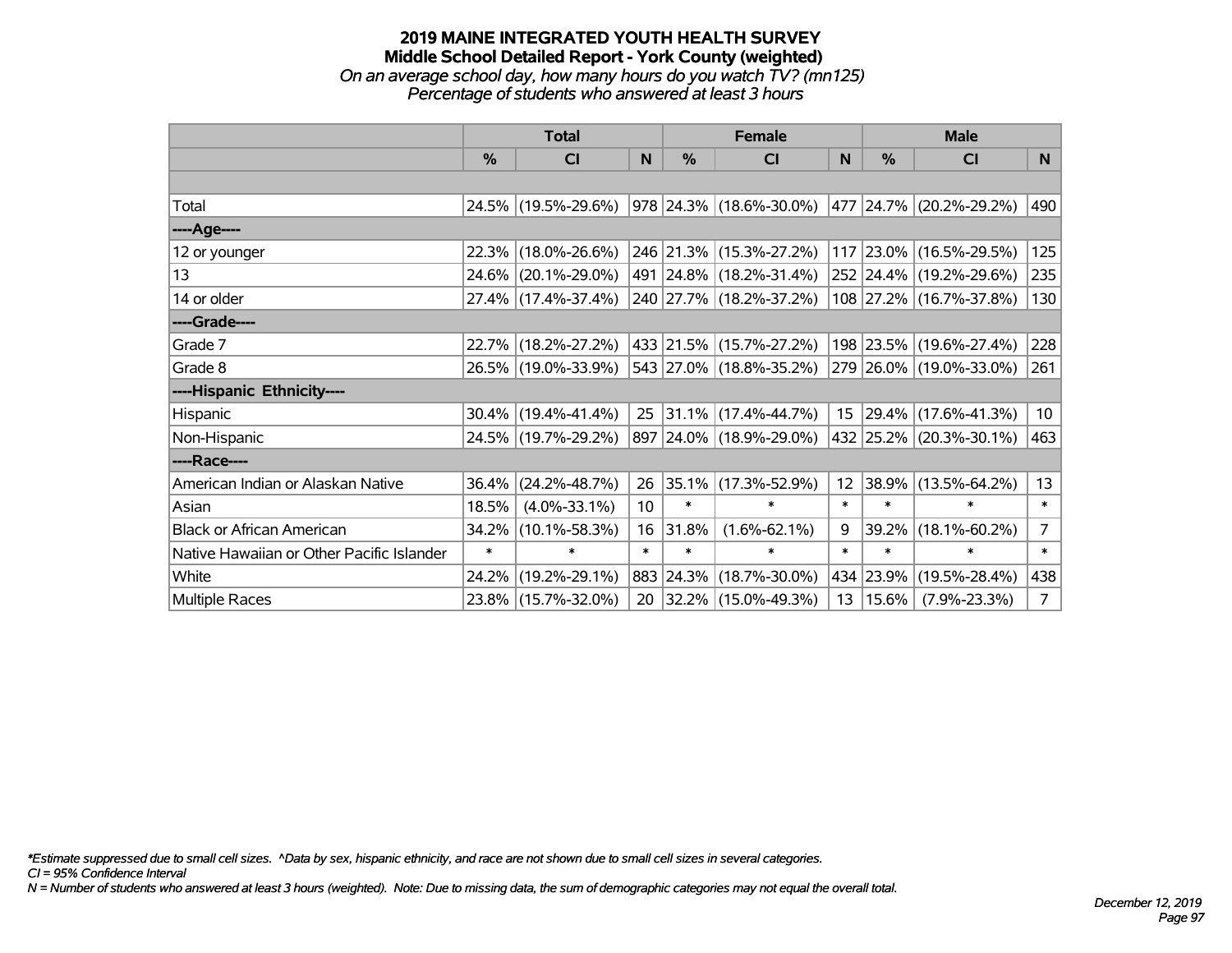# **2019 MAINE INTEGRATED YOUTH HEALTH SURVEY Middle School Detailed Report - York County (weighted)** *On an average school day, how many hours do you watch TV? (mn125\_2) Percentage of students who answered 2 or fewer hours*

|                                           | <b>Total</b> |                     |        | <b>Female</b> |                                    | <b>Male</b> |        |                           |        |
|-------------------------------------------|--------------|---------------------|--------|---------------|------------------------------------|-------------|--------|---------------------------|--------|
|                                           | %            | CI                  | N      | %             | C <sub>l</sub>                     | N           | %      | <b>CI</b>                 | N      |
|                                           |              |                     |        |               |                                    |             |        |                           |        |
| Total                                     |              | 75.5% (70.4%-80.5%) |        |               | $ 3,009 75.7\%  (70.0\% - 81.4\%)$ |             |        | 1,483 75.3% (70.8%-79.8%) | 1,497  |
| ----Age----                               |              |                     |        |               |                                    |             |        |                           |        |
| 12 or younger                             | 77.7%        | $(73.4\% - 82.0\%)$ | 859    |               | 78.7% (72.8%-84.7%)                | 433         | 77.0%  | $(70.5\% - 83.5\%)$       | 420    |
| 13                                        | 75.4%        | $(71.0\% - 79.9\%)$ |        |               | 1,508 75.2% (68.6%-81.8%)          | 766         |        | 75.6% (70.4%-80.8%)       | 728    |
| 14 or older                               |              | 72.6% (62.6%-82.6%) | 635    |               | 72.3% (62.8%-81.8%)                | 280         |        | 72.8% (62.2%-83.3%)       | 347    |
| ----Grade----                             |              |                     |        |               |                                    |             |        |                           |        |
| Grade 7                                   | 77.3%        | $(72.8\% - 81.8\%)$ | 1,477  |               | $ 78.5\% $ (72.8%-84.3%)           | 723         | 76.5%  | $(72.6\% - 80.4\%)$       | 742    |
| Grade 8                                   |              | 73.5% (66.1%-81.0%) |        |               | 1,509 73.0% (64.8%-81.2%)          | 754         |        | 74.0% (67.0%-81.0%)       | 744    |
| ----Hispanic Ethnicity----                |              |                     |        |               |                                    |             |        |                           |        |
| Hispanic                                  | 69.6%        | $(58.6\% - 80.6\%)$ | 57     |               | $68.9\%$ (55.3%-82.6%)             | 34          | 70.6%  | $(58.7\% - 82.4\%)$       | 23     |
| Non-Hispanic                              |              | 75.5% (70.8%-80.3%) |        |               | 2,769 76.0% (71.0%-81.1%)          |             |        | 1,370 74.8% (69.9%-79.7%) | 1,371  |
| ----Race----                              |              |                     |        |               |                                    |             |        |                           |        |
| American Indian or Alaskan Native         | 63.6%        | $(51.3\% - 75.8\%)$ | 45     |               | $64.9\%$ (47.1%-82.7%)             | 23          | 61.1%  | $(35.8\% - 86.5\%)$       | 21     |
| Asian                                     | 81.5%        | $(66.9\% - 96.0\%)$ | 43     | $\ast$        | $\ast$                             | $\ast$      | $\ast$ | $\ast$                    | $\ast$ |
| <b>Black or African American</b>          | 65.8%        | $(41.7\% - 89.9\%)$ | 31     | 68.2%         | $(37.9\% - 98.4\%)$                | 18          | 60.8%  | $(39.8\% - 81.9\%)$       | 11     |
| Native Hawaiian or Other Pacific Islander | $\ast$       | $\ast$              | $\ast$ | $\ast$        | $\ast$                             | $\ast$      | $\ast$ | $\ast$                    | $\ast$ |
| White                                     | 75.8%        | $(70.9\% - 80.8\%)$ | 2,768  | 75.7%         | $(70.0\% - 81.3\%)$                | 1,352       | 76.1%  | $(71.6\% - 80.5\%)$       | 1,392  |
| Multiple Races                            | 76.2%        | $(68.0\% - 84.3\%)$ | 64     |               | 67.8%   (50.7%-85.0%)              | 28          |        | 84.4% (76.7%-92.1%)       | 36     |

*\*Estimate suppressed due to small cell sizes. ^Data by sex, hispanic ethnicity, and race are not shown due to small cell sizes in several categories.*

*CI = 95% Confidence Interval*

*N = Number of students who answered 2 or fewer hours (weighted). Note: Due to missing data, the sum of demographic categories may not equal the overall total.*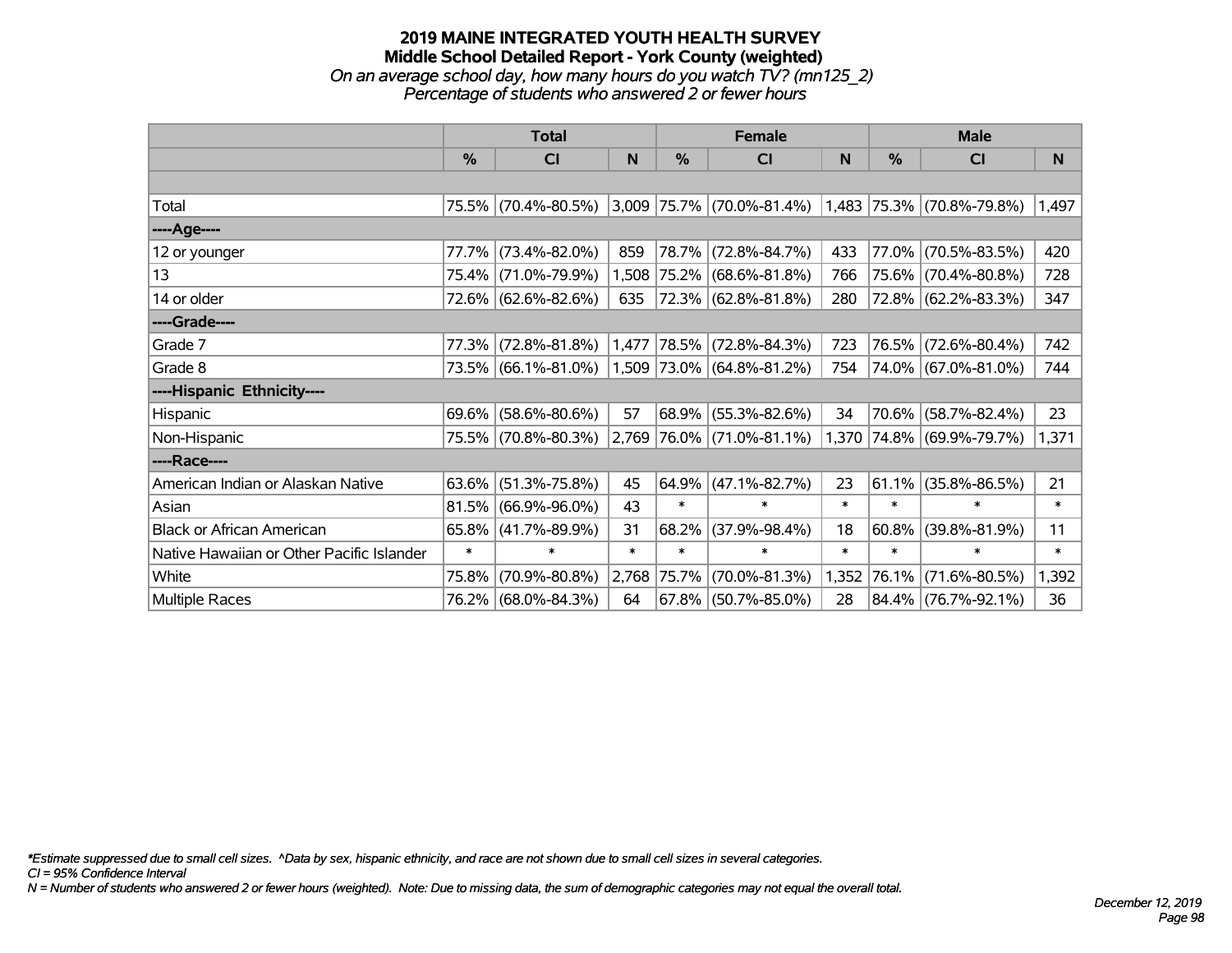*On an average school day, how many hours do you play video or computer games or use a computer for something that is not school work? (Count time spent playing games, watching videos, texting, or using social media on your smartphone, computer, Xbox, PlayStation, iPad, or other tablet.) (mn126c) Percentage of students who answered at least 3 hours*

|                                           | <b>Total</b> |                     |        |        | <b>Female</b>             |        | <b>Male</b> |                          |                 |  |
|-------------------------------------------|--------------|---------------------|--------|--------|---------------------------|--------|-------------|--------------------------|-----------------|--|
|                                           | %            | <b>CI</b>           | N      | %      | <b>CI</b>                 | N      | %           | <b>CI</b>                | N.              |  |
|                                           |              |                     |        |        |                           |        |             |                          |                 |  |
| Total                                     |              | 43.1% (39.9%-46.3%) |        |        | 1,706 39.6% (35.4%-43.8%) | 771    |             | $ 46.8\% $ (43.3%-50.4%) | 927             |  |
| ----Age----                               |              |                     |        |        |                           |        |             |                          |                 |  |
| 12 or younger                             | 43.7%        | $(38.1\% - 49.4\%)$ | 486    | 39.3%  | $(32.7\% - 46.0\%)$       |        |             | 216 48.9% (41.7%-56.1%)  | 270             |  |
| 13                                        |              | 42.2% (37.2%-47.2%) | 831    | 40.2%  | $(34.7\% - 45.7\%)$       |        |             | 407 44.5% (38.6%-50.5%)  | 420             |  |
| 14 or older                               |              | 44.4% (40.4%-48.3%) | 388    |        | 38.9% (32.6%-45.2%)       |        |             | 148 49.1% (42.1%-56.1%)  | 237             |  |
| ----Grade----                             |              |                     |        |        |                           |        |             |                          |                 |  |
| Grade 7                                   | 43.5%        | $(39.3\% - 47.7\%)$ | 831    | 40.1%  | $(33.9\% - 46.3\%)$       |        |             | 369 47.3% (41.4%-53.3%)  | 459             |  |
| Grade 8                                   |              | 42.7% (39.2%-46.1%) | 866    |        | $39.2\%$ (35.3%-43.1%)    |        |             | 399 46.4% (41.6%-51.1%)  | 462             |  |
| ----Hispanic Ethnicity----                |              |                     |        |        |                           |        |             |                          |                 |  |
| Hispanic                                  | 41.6%        | $(31.2\% - 52.0\%)$ | 33     | 34.7%  | $(23.6\% - 45.8\%)$       | 16     | 52.9%       | $(37.0\% - 68.8\%)$      | 17              |  |
| Non-Hispanic                              |              | 43.5% (40.0%-46.9%) |        |        | 1,585 39.9% (35.4%-44.5%) |        |             | 716 47.2% (43.5%-50.9%)  | 862             |  |
| ----Race----                              |              |                     |        |        |                           |        |             |                          |                 |  |
| American Indian or Alaskan Native         | 37.2%        | $(18.1\% - 56.3\%)$ | 26     | 30.3%  | $(9.2\% - 51.5\%)$        | 11     |             | 42.3% (19.2%-65.4%)      | 14              |  |
| Asian                                     |              | 43.3% (24.8%-61.8%) | 23     | 37.3%  | $(12.5\% - 62.1\%)$       | 9      |             | 48.5% (19.1%-77.8%)      | 12              |  |
| <b>Black or African American</b>          | 48.2%        | $(37.3\% - 59.2\%)$ | 24     | 51.1%  | $(29.4\% - 72.8\%)$       | 14     |             | 49.1% (21.7%-76.5%)      | 10 <sup>°</sup> |  |
| Native Hawaiian or Other Pacific Islander | $\ast$       | $\ast$              | $\ast$ | $\ast$ | $\ast$                    | $\ast$ | $\ast$      | $\ast$                   | $\ast$          |  |
| White                                     | 43.3%        | $(39.7\% - 46.8\%)$ | 1,565  | 40.0%  | $(35.6\% - 44.5\%)$       |        | 708 46.8%   | $(42.9\% - 50.7\%)$      | 852             |  |
| <b>Multiple Races</b>                     |              | 41.7% (27.0%-56.4%) | 36     |        | 36.6% (20.5%-52.7%)       |        |             | 16 47.0% (32.2%-61.7%)   | 20 <sub>2</sub> |  |

*\*Estimate suppressed due to small cell sizes. ^Data by sex, hispanic ethnicity, and race are not shown due to small cell sizes in several categories.*

*CI = 95% Confidence Interval*

*N = Number of students who answered at least 3 hours (weighted). Note: Due to missing data, the sum of demographic categories may not equal the overall total.*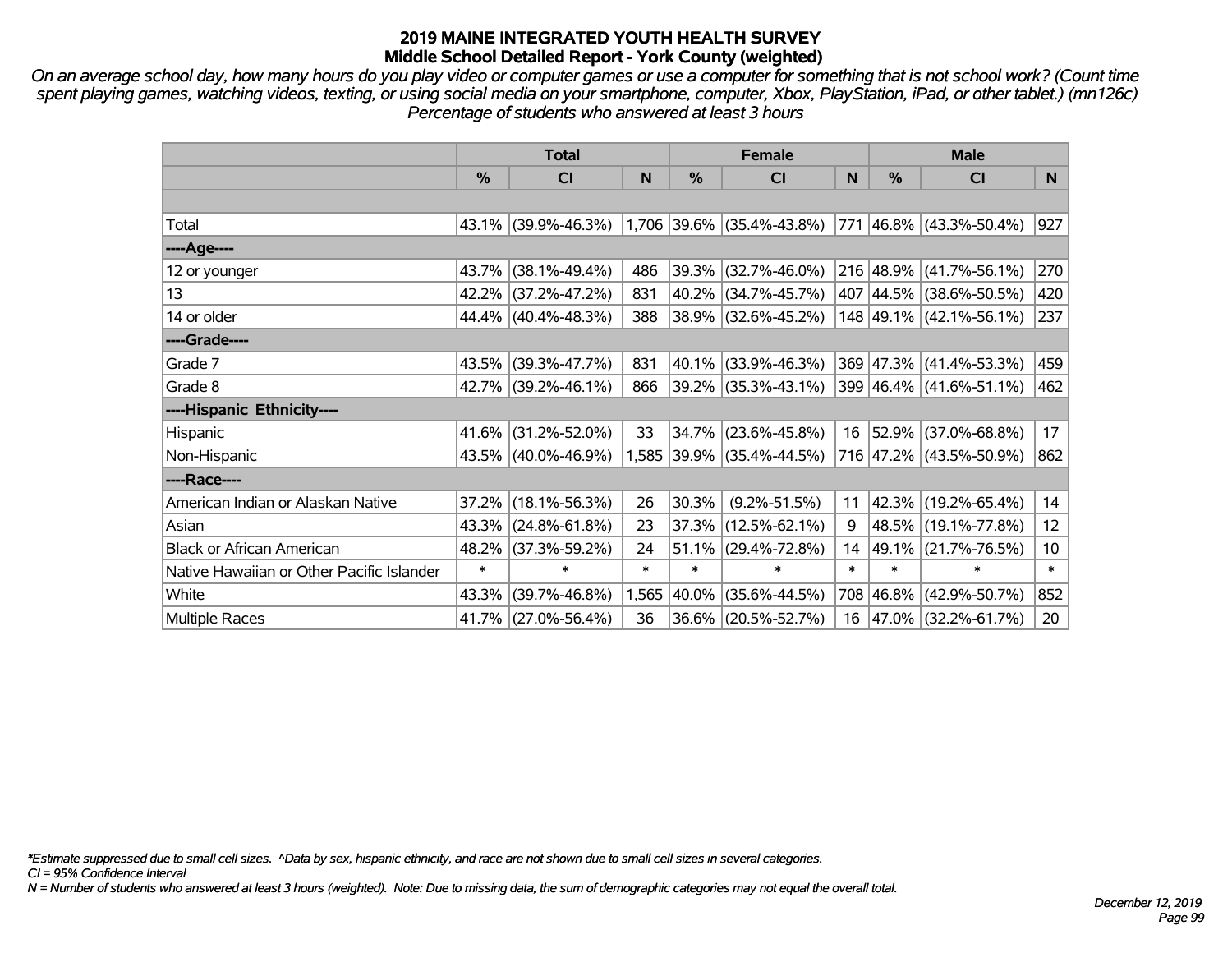*On an average school day, how many hours do you play video or computer games or use a computer for something that is not school work? (Count time spent playing games, watching videos, texting, or using social media on your smartphone, computer, Xbox, PlayStation, iPad, or other tablet.) (mn126c\_2) Percentage of students who answered 2 or fewer hours*

|                                           | <b>Total</b> |                        |          | <b>Female</b> |                                                                         | <b>Male</b> |            |                          |        |
|-------------------------------------------|--------------|------------------------|----------|---------------|-------------------------------------------------------------------------|-------------|------------|--------------------------|--------|
|                                           | $\%$         | CI                     | <b>N</b> | $\%$          | <b>CI</b>                                                               | <b>N</b>    | $\%$       | <b>CI</b>                | N      |
|                                           |              |                        |          |               |                                                                         |             |            |                          |        |
| Total                                     |              |                        |          |               | 56.9% (53.7%-60.1%) 2,256 60.4% (56.2%-64.6%) 1,175 53.2% (49.6%-56.7%) |             |            |                          | 1,052  |
| ----Age----                               |              |                        |          |               |                                                                         |             |            |                          |        |
| 12 or younger                             | 56.3%        | $(50.6\% - 61.9\%)$    | 626      |               | $60.7\%$ (54.0%-67.3%)                                                  | 333         |            | $51.1\%$ (43.9%-58.3%)   | 283    |
| 13                                        |              | 57.8% (52.8%-62.8%)    |          |               | 1,139 59.8% (54.3%-65.3%)                                               | 606         |            | 55.5% (49.5%-61.4%)      | 523    |
| 14 or older                               |              | 55.6% (51.7%-59.6%)    | 486      |               | $61.1\%$ (54.8%-67.4%)                                                  | 233         |            | $50.9\%$ (43.9%-57.9%)   | 245    |
| ----Grade----                             |              |                        |          |               |                                                                         |             |            |                          |        |
| Grade 7                                   | 56.5%        | $(52.3\% - 60.7\%)$    |          |               | $1,079$ 59.9% (53.7%-66.1%)                                             | 552         |            | 52.7% (46.7%-58.6%)      | 510    |
| Grade 8                                   |              | $57.3\%$ (53.9%-60.8%) |          |               | $1,163$ 60.8% (56.9%-64.7%)                                             | 620         |            | 53.6% (48.9%-58.4%)      | 535    |
| ----Hispanic Ethnicity----                |              |                        |          |               |                                                                         |             |            |                          |        |
| Hispanic                                  | 58.4%        | $(48.0\% - 68.8\%)$    | 46       |               | $65.3\%$ (54.2%-76.4%)                                                  | 30          |            | 47.1% (31.2%-63.0%)      | 15     |
| Non-Hispanic                              |              | 56.5% (53.1%-60.0%)    | 2,061    |               | $ 60.1\% $ (55.5%-64.6%)                                                | 1,077       |            | $ 52.8\% $ (49.1%-56.5%) | 965    |
| ----Race----                              |              |                        |          |               |                                                                         |             |            |                          |        |
| American Indian or Alaskan Native         | 62.8%        | $(43.7\% - 81.9\%)$    | 44       |               | 69.7% (48.5%-90.8%)                                                     | 24          | 57.7%      | $(34.6\% - 80.8\%)$      | 19     |
| Asian                                     | 56.7%        | $(38.2\% - 75.2\%)$    | 30       |               | $62.7\%$ (37.9%-87.5%)                                                  | 16          |            | $51.5\%$ (22.2%-80.9%)   | 13     |
| <b>Black or African American</b>          | 51.8%        | $(40.8\% - 62.7\%)$    | 25       |               | 48.9% (27.2%-70.6%)                                                     | 13          |            | $50.9\%$ (23.5%-78.3%)   | 10     |
| Native Hawaiian or Other Pacific Islander | $\ast$       | $\ast$                 | $\ast$   | $\ast$        | $\ast$                                                                  | $\ast$      | $\ast$     | $\ast$                   | $\ast$ |
| White                                     | 56.7%        | $(53.2\% - 60.3\%)$    | 2,053    | $ 60.0\% $    | $(55.5\% - 64.4\%)$                                                     | 1,060       | $ 53.2\% $ | $(49.3\% - 57.1\%)$      | 967    |
| Multiple Races                            |              | 58.3% (43.6%-73.0%)    | 50       |               | $63.4\%$ (47.3%-79.5%)                                                  | 27          |            | $53.0\%$ (38.3%-67.8%)   | 22     |

*\*Estimate suppressed due to small cell sizes. ^Data by sex, hispanic ethnicity, and race are not shown due to small cell sizes in several categories.*

*CI = 95% Confidence Interval*

*N = Number of students who answered 2 or fewer hours (weighted). Note: Due to missing data, the sum of demographic categories may not equal the overall total.*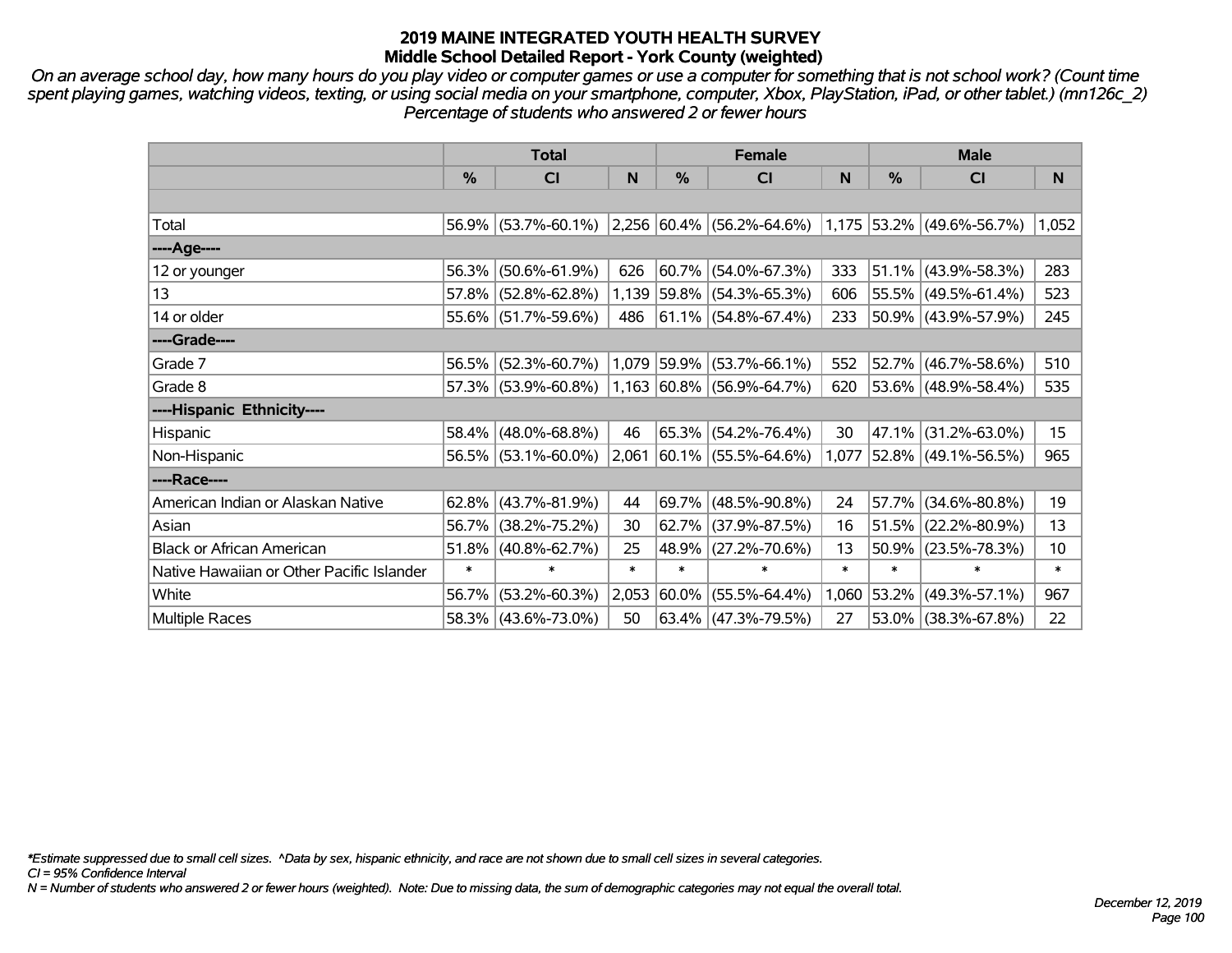*Percentage of students watching 2 or fewer hours of combined screen time (tv, video games, computer) per day on an average school day (mnscreen)*

|                                           | <b>Total</b>  |                        |        |               | <b>Female</b>                                                                                     | <b>Male</b> |           |                          |        |
|-------------------------------------------|---------------|------------------------|--------|---------------|---------------------------------------------------------------------------------------------------|-------------|-----------|--------------------------|--------|
|                                           | $\frac{0}{0}$ | <b>CI</b>              | N      | $\frac{0}{0}$ | <b>CI</b>                                                                                         | N           | %         | <b>CI</b>                | N.     |
|                                           |               |                        |        |               |                                                                                                   |             |           |                          |        |
| Total                                     |               | 26.4% (21.9%-30.9%)    |        |               | $\vert 1,036 \vert 29.9\% \vert (22.0\% - 37.7\%) \vert 576 \vert 23.1\% \vert (19.3\% - 27.0\%)$ |             |           |                          | 453    |
| ----Age----                               |               |                        |        |               |                                                                                                   |             |           |                          |        |
| 12 or younger                             | 26.0%         | $(22.1\% - 30.0\%)$    | 285    | $ 30.7\% $    | $(23.7\% - 37.7\%)$                                                                               |             | 166 21.3% | $(15.6\% - 27.0\%)$      | 115    |
| 13                                        |               | 27.4% (21.7%-33.2%)    | 537    |               | 31.3% (20.9%-41.6%)                                                                               |             |           | 314 23.4% (18.9%-27.9%)  | 219    |
| 14 or older                               |               | 24.7% (17.0%-32.3%)    | 213    |               | $ 25.2\% $ (14.9%-35.5%)                                                                          |             |           | $95$ 24.5% (16.7%-32.4%) | 116    |
| ----Grade----                             |               |                        |        |               |                                                                                                   |             |           |                          |        |
| Grade 7                                   |               | 28.3% (24.2%-32.4%)    | 535    |               | $ 33.3\% $ (25.6%-41.1%)                                                                          |             | 304 23.8% | $(20.0\% - 27.5\%)$      | 228    |
| Grade 8                                   |               | 24.5% (18.5%-30.5%)    | 491    |               | 26.6% (17.6%-35.6%)                                                                               |             |           | 268 22.5% (16.2%-28.7%)  | 222    |
| ----Hispanic Ethnicity----                |               |                        |        |               |                                                                                                   |             |           |                          |        |
| Hispanic                                  | $29.4\%$      | $(19.4\% - 39.4\%)$    | 23     | $\ast$        | $\ast$                                                                                            | $\ast$      | $\ast$    | $\ast$                   | $\ast$ |
| Non-Hispanic                              |               | 26.2% (21.6%-30.8%)    | 945    | $ 29.2\% $    | $(21.5\% - 36.8\%)$                                                                               |             |           | 518 23.2% (18.9%-27.5%)  | 419    |
| ----Race----                              |               |                        |        |               |                                                                                                   |             |           |                          |        |
| American Indian or Alaskan Native         |               | $34.4\%$ (20.0%-48.9%) | 24     | $32.0\%$      | $(20.1\% - 43.9\%)$                                                                               | 11          | 38.0%     | $(15.7\% - 60.3\%)$      | 13     |
| Asian                                     |               | 30.7% (13.8%-47.5%)    | 16     | 35.3%         | $(18.0\% - 52.5\%)$                                                                               | 9           | 24.6%     | $(1.7\% - 47.5\%)$       | 6      |
| <b>Black or African American</b>          | 27.5%         | $(13.6\% - 41.4\%)$    | 13     | $\ast$        | $\ast$                                                                                            | $\ast$      | $\ast$    | $\ast$                   | $\ast$ |
| Native Hawaiian or Other Pacific Islander | $\ast$        | $\ast$                 | $\ast$ | $\ast$        | $\ast$                                                                                            | $\ast$      | $\ast$    | $\ast$                   | $\ast$ |
| White                                     | 26.2%         | $(21.2\% - 31.2\%)$    | 939    | 29.7%         | $(21.4\% - 38.0\%)$                                                                               | 521         | 22.9%     | $(18.4\% - 27.3\%)$      | 412    |
| <b>Multiple Races</b>                     |               | 23.5% (16.5%-30.5%)    | 20     |               | $21.1\%$ (12.3%-30.0%)                                                                            | 9           |           | 25.9% (10.7%-41.1%)      | 11     |

*\*Estimate suppressed due to small cell sizes. ^Data by sex, hispanic ethnicity, and race are not shown due to small cell sizes in several categories.*

*CI = 95% Confidence Interval*

*N = Number of students watching 2 or fewer hours of combined screen time (tv, video games, computer) per day on an average school day (weighted). Note: Due to missing data, the sum of demographic categories may not equal the overall total.*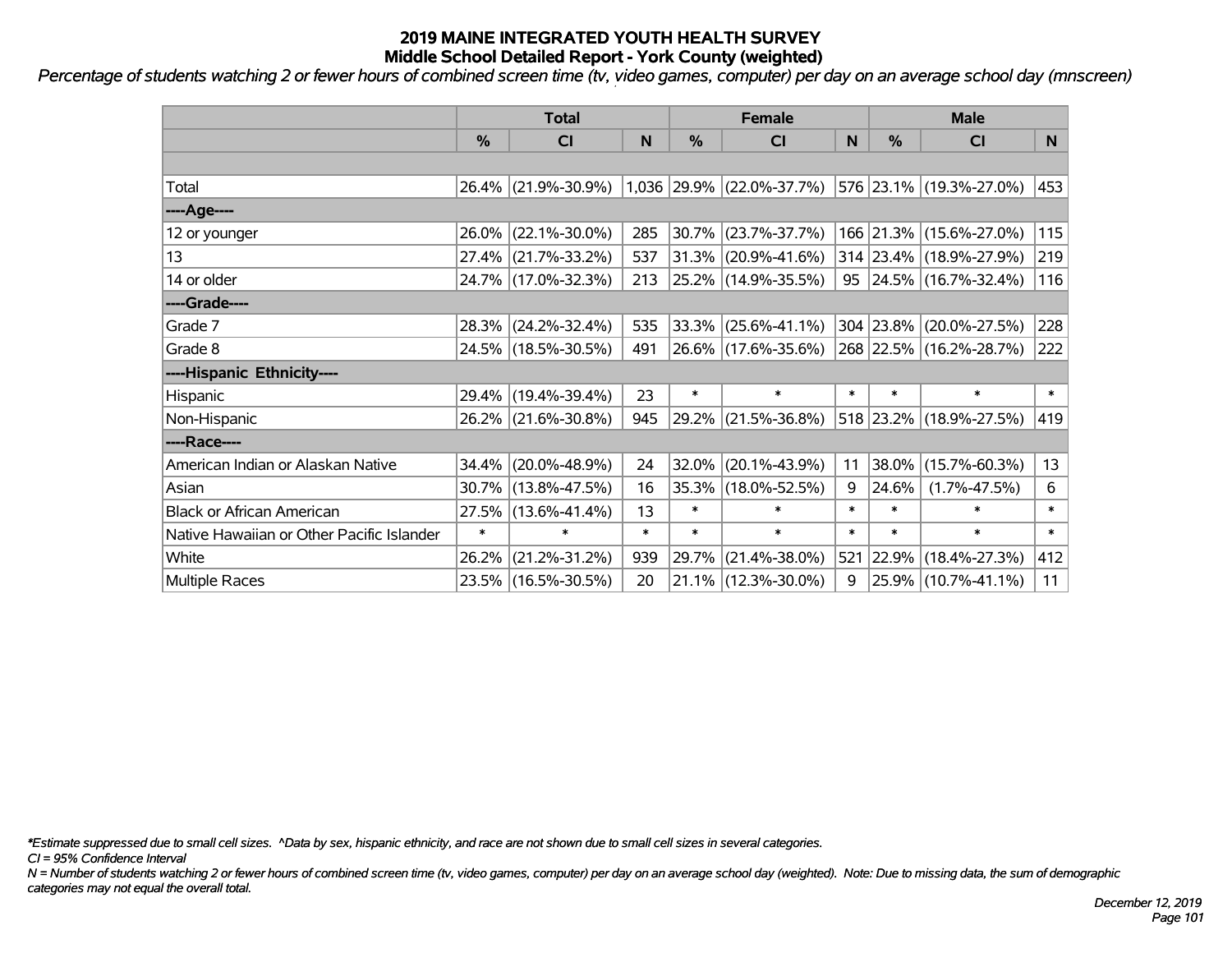*In an average week when you are in school, on how many days do you go to physical education (PE) classes? (mn127) Percentage of students who answered at least 1 day*

|                                           | <b>Total</b> |                                                  |        | <b>Female</b> |                             | <b>Male</b> |               |                           |        |
|-------------------------------------------|--------------|--------------------------------------------------|--------|---------------|-----------------------------|-------------|---------------|---------------------------|--------|
|                                           | $\%$         | CI                                               | N      | $\%$          | C <sub>l</sub>              | N           | $\frac{0}{0}$ | <b>CI</b>                 | N      |
|                                           |              |                                                  |        |               |                             |             |               |                           |        |
| Total                                     |              | $69.1\%$ (56.7%-81.5%) 2,646 67.8% (54.6%-81.0%) |        |               |                             |             |               | 1,275 70.6% (58.6%-82.5%) | 1,345  |
| ----Age----                               |              |                                                  |        |               |                             |             |               |                           |        |
| 12 or younger                             |              | 68.7% (57.6%-79.7%)                              | 738    | 66.9%         | $(56.4\% - 77.4\%)$         | 367         | 70.7%         | $(58.6\% - 82.8\%)$       | 362    |
| 13                                        |              | 69.7% (57.4%-82.0%)                              |        |               | 1,326 69.6% (56.7%-82.6%)   | 666         |               | 70.0% (58.0%-81.9%)       | 647    |
| 14 or older                               |              | $68.5\%$ (52.7%-84.3%)                           | 578    |               | $ 64.3\% $ (44.2%-84.4%)    | 241         |               | 72.0% (58.3%-85.7%)       | 333    |
| ----Grade----                             |              |                                                  |        |               |                             |             |               |                           |        |
| Grade 7                                   | 69.2%        | $(59.1\% - 79.4\%)$                              |        |               | 1,264 68.9% (58.2%-79.7%)   | 603         | 69.8%         | $(60.1\% - 79.6\%)$       | 648    |
| Grade 8                                   |              | 68.9% (53.8%-84.0%)                              |        |               | $1,354$ 66.9% (50.9%-82.9%) | 668         |               | 71.1% (56.3%-85.8%)       | 675    |
| ----Hispanic Ethnicity----                |              |                                                  |        |               |                             |             |               |                           |        |
| Hispanic                                  | 70.0%        | $(56.2\% - 83.9\%)$                              | 51     | 68.0%         | $(50.3\% - 85.7\%)$         | 26          | 70.7%         | $(54.1\% - 87.3\%)$       | 22     |
| Non-Hispanic                              |              | 69.1% (56.5%-81.7%)                              |        |               | $2,426$ 67.9% (54.6%-81.2%) | 1,173       |               | $ 70.5\% $ (58.2%-82.8%)  | 1,237  |
| ----Race----                              |              |                                                  |        |               |                             |             |               |                           |        |
| American Indian or Alaskan Native         | 69.4%        | $(58.9\% - 79.9\%)$                              | 45     | 67.6%         | $(51.5\% - 83.8\%)$         | 22          | 70.5%         | $(58.7\% - 82.4\%)$       | 22     |
| Asian                                     |              | $60.8\%$ (42.7%-78.9%)                           | 26     |               | $60.4\%$ (26.9%-94.0%)      | 14          |               | $63.1\%$ (46.9%-79.3%)    | 13     |
| <b>Black or African American</b>          | 78.6%        | $(61.4\% - 95.8\%)$                              | 35     | $\ast$        | $\ast$                      | $\ast$      | *             | $\ast$                    | $\ast$ |
| Native Hawaiian or Other Pacific Islander | $\ast$       | $\ast$                                           | $\ast$ | $\ast$        | $\ast$                      | $\ast$      | $\ast$        | $\ast$                    | $\ast$ |
| White                                     | 68.9%        | $(56.1\% - 81.6\%)$                              | 2,391  | 67.5%         | $(54.2\% - 80.8\%)$         | 1,143       | 70.3%         | $(57.7\% - 82.9\%)$       | 1,226  |
| Multiple Races                            |              | 77.1% (66.0%-88.2%)                              | 69     |               | 75.6% (61.1%-90.1%)         | 34          |               | 78.3% (66.0%-90.7%)       | 35     |

*\*Estimate suppressed due to small cell sizes. ^Data by sex, hispanic ethnicity, and race are not shown due to small cell sizes in several categories.*

*CI = 95% Confidence Interval*

*N = Number of students who answered at least 1 day (weighted). Note: Due to missing data, the sum of demographic categories may not equal the overall total.*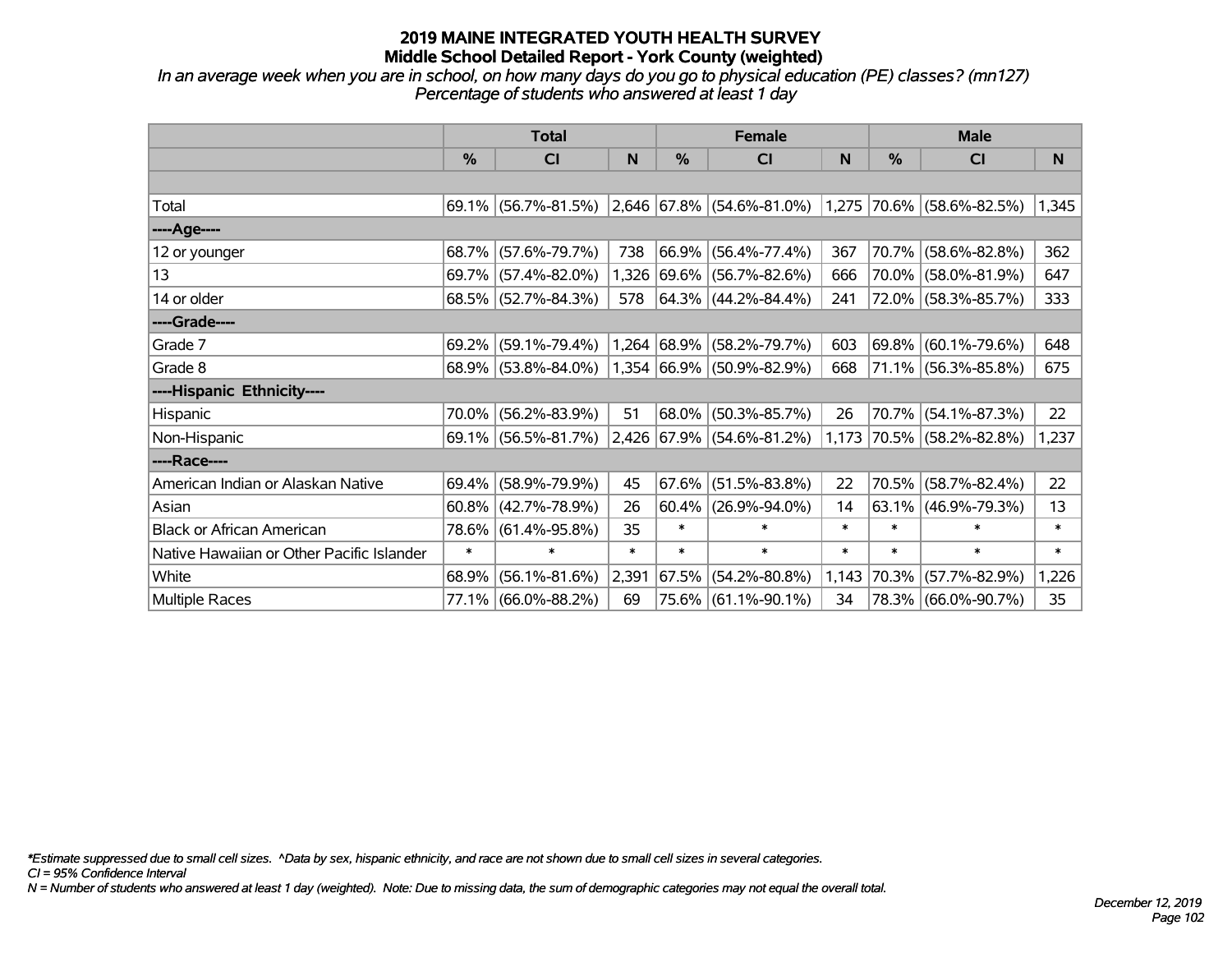*Percentage of students who attended physical education (PE) classes daily in an average week when they were in school (mndlype)*

|                                           | <b>Total</b>  |                       | <b>Female</b> |               |                                            | <b>Male</b> |           |                     |                |
|-------------------------------------------|---------------|-----------------------|---------------|---------------|--------------------------------------------|-------------|-----------|---------------------|----------------|
|                                           | $\frac{0}{0}$ | <b>CI</b>             | N             | $\frac{0}{0}$ | <b>CI</b>                                  | N           | %         | <b>CI</b>           | N.             |
|                                           |               |                       |               |               |                                            |             |           |                     |                |
| Total                                     |               | $15.8\%$ (6.1%-25.5%) |               |               | $ 604 15.0\%  (5.9\% - 24.1\%)$            |             | 282 16.5% | $(5.9\% - 27.0\%)$  | 314            |
| ----Age----                               |               |                       |               |               |                                            |             |           |                     |                |
| 12 or younger                             |               | $14.3\%$ (4.5%-24.1%) |               |               | $154 13.9\% $ (4.1%-23.7%)                 | 76          | 14.7%     | $(4.1\% - 25.4\%)$  | 75             |
| 13                                        |               | $16.4\%$ (5.6%-27.1%) |               |               | $312 15.8\%  (5.5\% - 26.2\%)$             | 151         | 16.9%     | $(5.0\% - 28.7\%)$  | 156            |
| 14 or older                               |               | $16.2\%$ (6.8%-25.5%) |               |               | $136 14.1\%  (5.5\% - 22.6\%)$             | 53          | 17.8%     | $(7.6\% - 28.0\%)$  | 82             |
| ----Grade----                             |               |                       |               |               |                                            |             |           |                     |                |
| Grade 7                                   |               | $15.1\%$ (5.1%-25.1%) |               |               | 276 15.5% (5.5%-25.5%)                     |             | 135 15.0% | $(4.7\% - 25.3\%)$  | 139            |
| Grade 8                                   |               | $16.4\%$ (6.5%-26.3%) |               |               | $ 322 14.5\% $ (5.7%-23.4%) $ 145 18.2\% $ |             |           | $(6.6\% - 29.8\%)$  | 173            |
| ----Hispanic Ethnicity----                |               |                       |               |               |                                            |             |           |                     |                |
| Hispanic                                  |               | 14.5% (0.8%-28.2%)    | 11            | $\ast$        | $\ast$                                     | $\ast$      | $\ast$    | $\ast$              | $\ast$         |
| Non-Hispanic                              |               | $15.6\%$ (6.0%-25.1%) | 547           |               | $14.8\%$ (5.7%-23.9%)                      |             | 256 16.2% | $(5.9\% - 26.4\%)$  | 284            |
| ----Race----                              |               |                       |               |               |                                            |             |           |                     |                |
| American Indian or Alaskan Native         | 19.3%         | $(2.6\% - 35.9\%)$    | 13            | 17.4%         | $(0.0\% - 36.2\%)$                         | 6           | 21.5%     | $(0.0\% - 45.3\%)$  | $\overline{7}$ |
| Asian                                     | $\ast$        | $\ast$                | $\ast$        | $\ast$        | $\ast$                                     | $\ast$      | $\ast$    | $\ast$              | $\ast$         |
| <b>Black or African American</b>          | 19.0%         | $(0.2\% - 37.7\%)$    | 8             | $\ast$        | $\ast$                                     | $\ast$      | $\ast$    | $\ast$              | $\ast$         |
| Native Hawaiian or Other Pacific Islander | $\ast$        | $\ast$                | $\ast$        | $\ast$        | $\ast$                                     | $\ast$      | $\ast$    | $\ast$              | $\ast$         |
| White                                     | 15.6%         | $(6.1\% - 25.1\%)$    | 541           | 14.8%         | $(5.8\% - 23.8\%)$                         | 251         | 16.2%     | $(5.7\% - 26.6\%)$  | 282            |
| <b>Multiple Races</b>                     |               | 23.2% (7.8%-38.7%)    | 21            |               | 16.9% (1.9%-31.9%)                         | 8           | 30.0%     | $(12.8\% - 47.2\%)$ | 13             |

*\*Estimate suppressed due to small cell sizes. ^Data by sex, hispanic ethnicity, and race are not shown due to small cell sizes in several categories.*

*CI = 95% Confidence Interval*

*N = Number of students who attended physical education (PE) classes daily in an average week when they were in school (weighted). Note: Due to missing data, the sum of demographic categories may not equal the overall total.*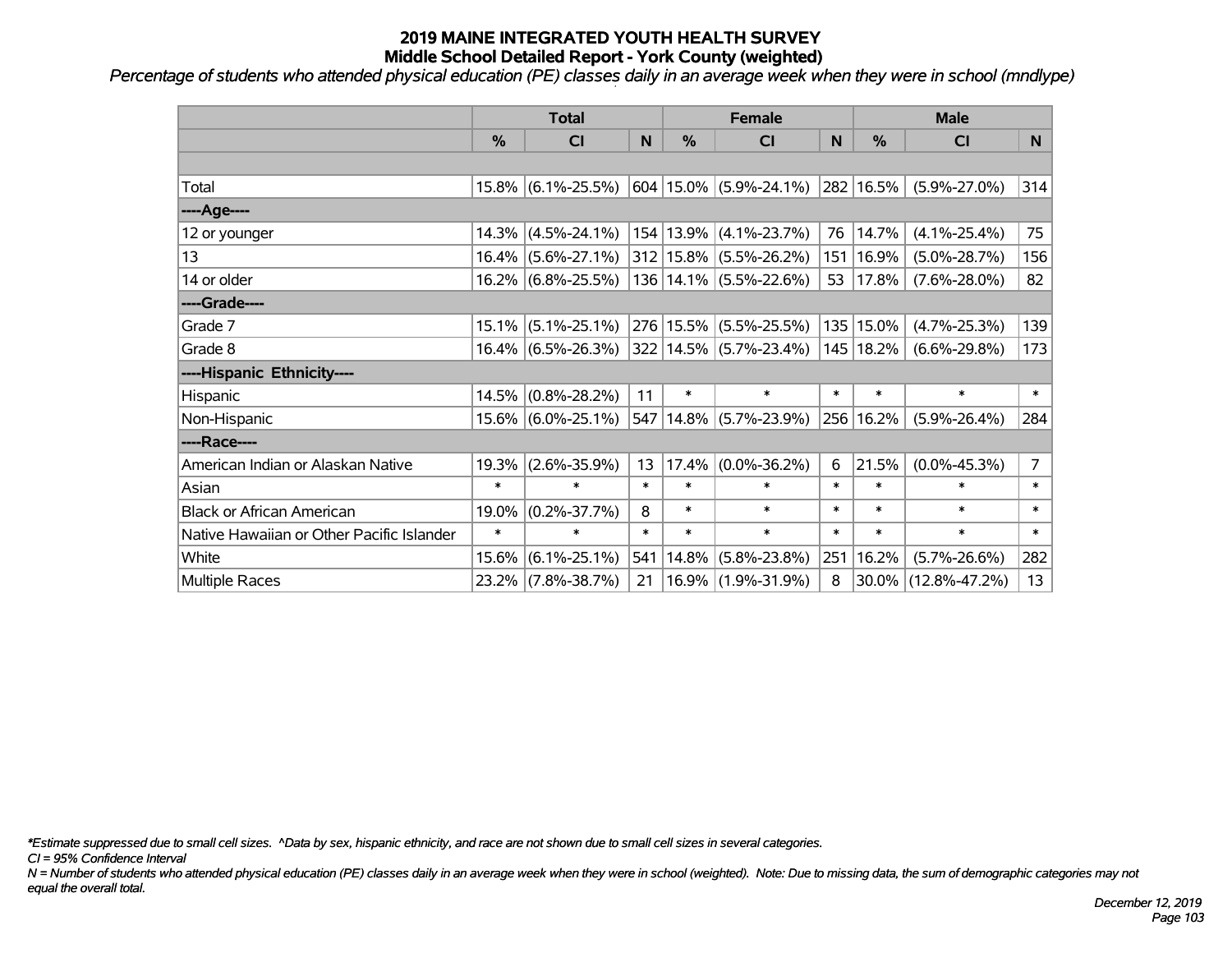*Do any of your classroom teachers provide short physical activity breaks during regular class time? (Do not count your physical education teacher.) (mn180)*

*Percentage of students who answered 'Yes'*

|                                           | <b>Total</b> |                                                | <b>Female</b>  |        |                             | <b>Male</b> |               |                                 |                 |
|-------------------------------------------|--------------|------------------------------------------------|----------------|--------|-----------------------------|-------------|---------------|---------------------------------|-----------------|
|                                           | $\%$         | <b>CI</b>                                      | N              | %      | <b>CI</b>                   | N           | $\frac{0}{0}$ | <b>CI</b>                       | N.              |
|                                           |              |                                                |                |        |                             |             |               |                                 |                 |
| Total                                     |              | $21.2\%$ (14.3%-28.1%) 821 21.0% (13.9%-28.1%) |                |        |                             |             |               | $ 398 21.7\% (14.5\% - 29.0\%)$ | 422             |
| ----Age----                               |              |                                                |                |        |                             |             |               |                                 |                 |
| 12 or younger                             | $22.1\%$     | $(13.2\% - 31.1\%)$                            |                |        | 238 23.4% (14.5%-32.3%)     |             | 125 21.3%     | $(11.5\% - 31.1\%)$             | 114             |
| 13                                        |              | 21.6% (15.0%-28.1%)                            |                |        | 419 21.3% (12.4%-30.1%)     |             |               | 210 22.2% (16.7%-27.8%)         | 209             |
| 14 or older                               |              | 19.2% (12.9%-25.5%)                            |                |        | 162 17.2% (13.7%-20.8%)     |             |               | 63 21.0% (10.6%-31.4%)          | 98              |
| ----Grade----                             |              |                                                |                |        |                             |             |               |                                 |                 |
| Grade 7                                   |              | 25.8% (16.6%-34.9%)                            |                |        | 476   27.7%   (17.1%-38.3%) |             | 245 24.5%     | $(15.6\% - 33.4\%)$             | 231             |
| Grade 8                                   |              | $17.1\%$ (11.6%-22.5%) 342 15.2% (11.1%-19.4%) |                |        |                             |             |               | 152 19.0% (11.8%-26.2%)         | 188             |
| ----Hispanic Ethnicity----                |              |                                                |                |        |                             |             |               |                                 |                 |
| Hispanic                                  |              | 33.7% (11.6%-55.9%)                            | 25             |        | $ 34.2\% $ (14.2%-54.3%)    |             | 16 34.1%      | $(0.0\% - 70.1\%)$              | 10 <sup>°</sup> |
| Non-Hispanic                              |              | 20.7% (14.3%-27.0%)                            |                |        | 740 20.7% (13.7%-27.6%)     |             |               | 362 20.9% (14.4%-27.5%)         | 376             |
| ----Race----                              |              |                                                |                |        |                             |             |               |                                 |                 |
| American Indian or Alaskan Native         | 16.3%        | $(6.8\% - 25.9\%)$                             | 11             | $\ast$ | $\ast$                      | $\ast$      | $\ast$        | $\ast$                          | $\ast$          |
| Asian                                     | $30.4\%$     | $(16.4\% - 44.4\%)$                            | 16             | 26.0%  | $(12.0\% - 40.0\%)$         | 7           | 33.6%         | $(7.1\% - 60.1\%)$              | 8               |
| <b>Black or African American</b>          | 16.0%        | $(4.7\% - 27.2\%)$                             | $\overline{7}$ | $\ast$ | $\ast$                      | $\ast$      | $\ast$        | $\ast$                          | $\ast$          |
| Native Hawaiian or Other Pacific Islander | $\ast$       | $\ast$                                         | $\ast$         | $\ast$ | $\ast$                      | $\ast$      | $\ast$        | $\ast$                          | $\ast$          |
| White                                     | 20.9%        | $(13.8\% - 28.0\%)$                            |                |        | 738 20.9% (13.7%-28.1%)     |             | 358 21.3%     | $(13.7\% - 28.9\%)$             | 380             |
| <b>Multiple Races</b>                     |              | 25.0% (15.0%-35.0%)                            | 22             |        | $ 24.3\% $ (11.2%-37.3%)    |             |               | 11   25.8% $(10.7\% - 40.9\%)$  | 11              |

*\*Estimate suppressed due to small cell sizes. ^Data by sex, hispanic ethnicity, and race are not shown due to small cell sizes in several categories.*

*CI = 95% Confidence Interval*

*N = Number of students who answered 'Yes' (weighted). Note: Due to missing data, the sum of demographic categories may not equal the overall total.*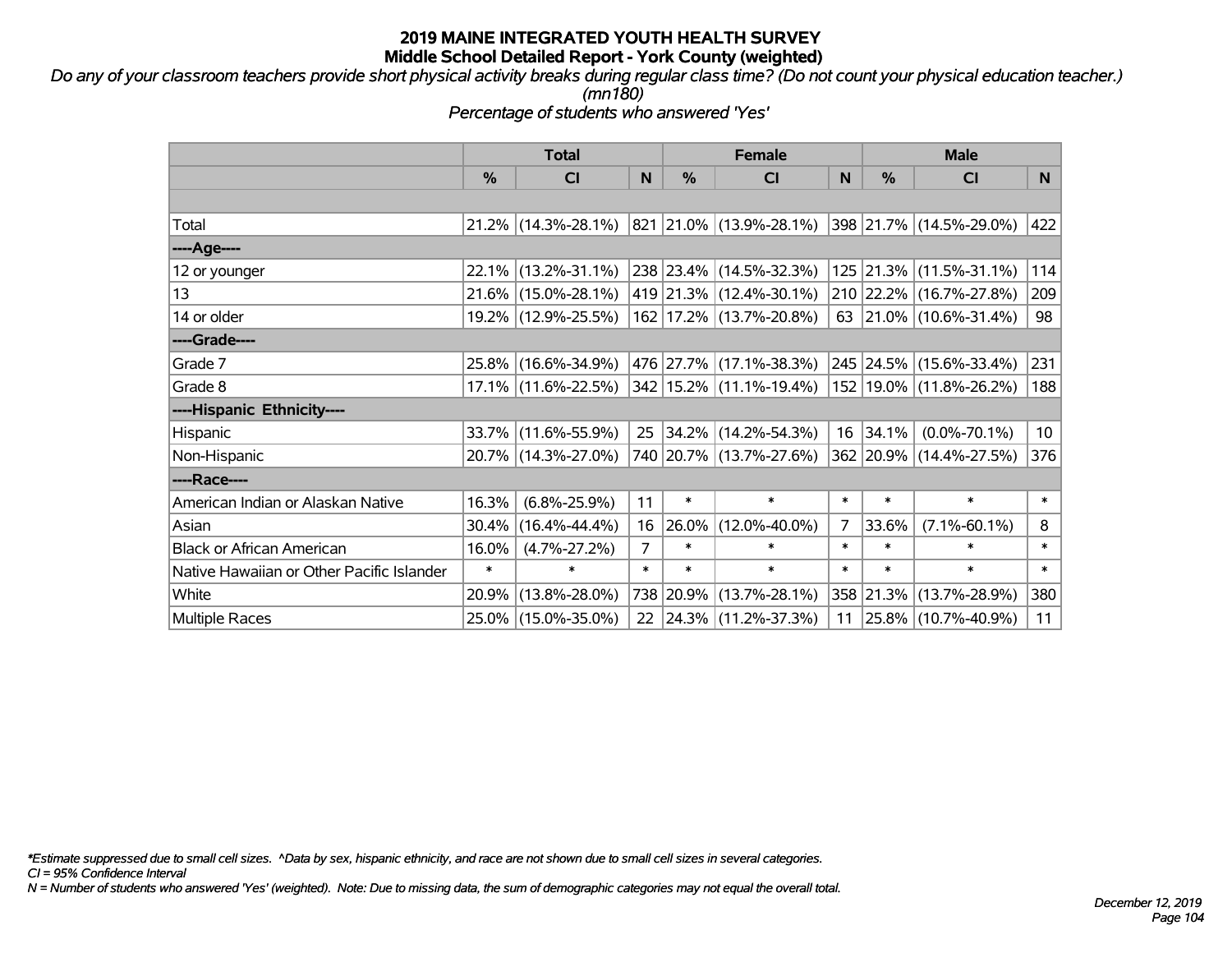*During the past 12 months, on how many sports teams did you play? (Count any teams run by your school or community groups.) (mn179) Percentage of students who answered at least one team*

|                                           | <b>Total</b> |                                               |        | <b>Female</b> |                              | <b>Male</b> |        |                           |                       |
|-------------------------------------------|--------------|-----------------------------------------------|--------|---------------|------------------------------|-------------|--------|---------------------------|-----------------------|
|                                           | $\%$         | <b>CI</b>                                     | N      | %             | <b>CI</b>                    | N           | %      | <b>CI</b>                 | N                     |
|                                           |              |                                               |        |               |                              |             |        |                           |                       |
| Total                                     |              | 72.6% (67.7%-77.4%) 2,844 71.7% (66.3%-77.0%) |        |               |                              |             |        | 1,372 73.6% (68.4%-78.8%) | $\vert$ 1,446 $\vert$ |
| ----Age----                               |              |                                               |        |               |                              |             |        |                           |                       |
| 12 or younger                             | 75.0%        | $(70.9\% - 79.0\%)$                           | 806    |               | 73.5% (69.4%-77.7%)          | 391         | 75.9%  | $(68.8\% - 83.1\%)$       | 405                   |
| 13                                        |              | 72.1% (64.5%-79.6%)                           |        |               | 1,420 71.9% (64.7%-79.0%)    | 717         |        | 72.9% (64.2%-81.5%)       | 696                   |
| 14 or older                               |              | 70.5% (65.4%-75.6%)                           | 611    |               | $ 68.2\%  (60.3\% - 76.1\%)$ | 260         |        | 72.4% (67.2%-77.6%)       | 343                   |
| ----Grade----                             |              |                                               |        |               |                              |             |        |                           |                       |
| Grade 7                                   |              | 72.4% (68.7%-76.2%)                           |        |               | 1,346 70.7% (67.0%-74.4%)    | 629         | 74.2%  | $(68.4\% - 80.0\%)$       | 704                   |
| Grade 8                                   |              | 72.5% (65.6%-79.5%)                           |        |               | $1,480$ 72.4% (64.2%-80.6%)  | 739         |        | 72.9% (65.6%-80.2%)       | 732                   |
| ----Hispanic Ethnicity----                |              |                                               |        |               |                              |             |        |                           |                       |
| Hispanic                                  | 68.2%        | $(56.4\% - 80.0\%)$                           | 54     | 69.9%         | $(58.5\% - 81.2\%)$          | 33          | 64.5%  | $(47.2\% - 81.7\%)$       | 20                    |
| Non-Hispanic                              |              | 73.0% (68.4%-77.6%)                           | 2,631  |               | $ 72.2\% $ (66.8%-77.6%)     |             |        | 1,272 73.9% (68.6%-79.1%) | 1,339                 |
| ----Race----                              |              |                                               |        |               |                              |             |        |                           |                       |
| American Indian or Alaskan Native         | $69.6\%$     | $(54.7\% - 84.4\%)$                           | 47     |               | 74.3% (55.2%-93.4%)          | 25          | 63.9%  | $(43.6\% - 84.2\%)$       | 21                    |
| Asian                                     |              | $61.0\%$ (46.8%-75.3%)                        | 31     | 68.7%         | $(39.3\% - 98.1\%)$          | 17          | 53.4%  | $(26.6\% - 80.2\%)$       | 13                    |
| <b>Black or African American</b>          | 62.9%        | $(37.3\% - 88.4\%)$                           | 29     | 67.2%         | $(50.6\% - 83.8\%)$          | 17          | 54.0%  | $(10.3\% - 97.7\%)$       | 11                    |
| Native Hawaiian or Other Pacific Islander | $\ast$       | $\ast$                                        | $\ast$ | $\ast$        | $\ast$                       | $\ast$      | $\ast$ | $\ast$                    | $\ast$                |
| White                                     | 72.8%        | $(67.9\% - 77.7\%)$                           | 2,602  | 71.7%         | $(66.0\% - 77.3\%)$          | 1,243       | 74.1%  | $(68.8\% - 79.4\%)$       | 1,337                 |
| <b>Multiple Races</b>                     |              | $67.6\%$ (54.5%-80.6%)                        | 59     |               | $63.6\%$ (43.4%-83.7%)       | 28          |        | 71.8% (60.0%-83.6%)       | 30                    |

*\*Estimate suppressed due to small cell sizes. ^Data by sex, hispanic ethnicity, and race are not shown due to small cell sizes in several categories.*

*CI = 95% Confidence Interval*

*N = Number of students who answered at least one team (weighted). Note: Due to missing data, the sum of demographic categories may not equal the overall total.*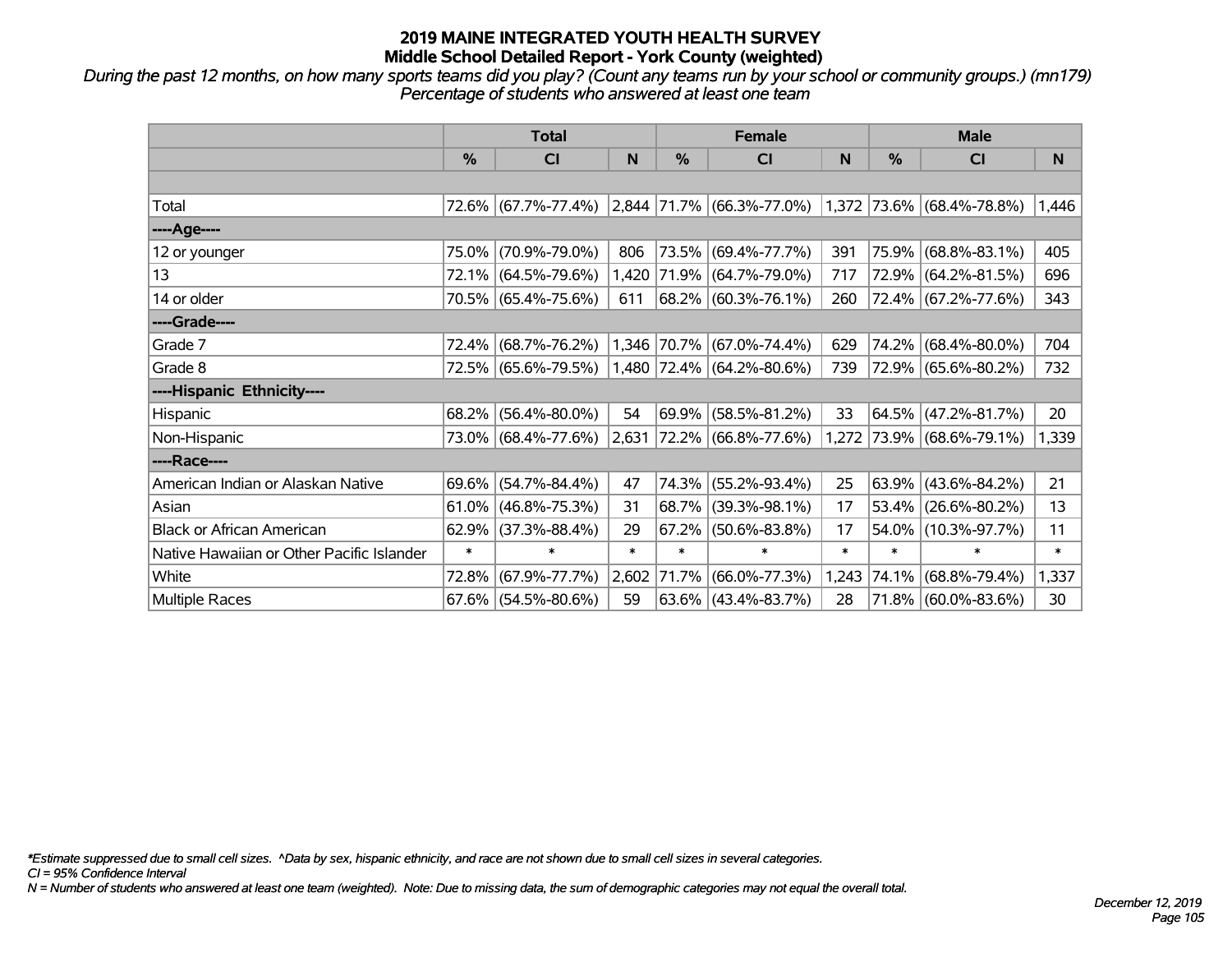# **2019 MAINE INTEGRATED YOUTH HEALTH SURVEY Middle School Detailed Report - York County (weighted)** *On an average school night, how many hours of sleep do you get? (mn178) Percentage of students who answered at least 8 hours*

|                                           | <b>Total</b> |                        | <b>Female</b> |               |                             | <b>Male</b> |               |                              |          |
|-------------------------------------------|--------------|------------------------|---------------|---------------|-----------------------------|-------------|---------------|------------------------------|----------|
|                                           | %            | CI                     | N             | $\frac{0}{0}$ | <b>CI</b>                   | N           | $\frac{0}{0}$ | <b>CI</b>                    | <b>N</b> |
|                                           |              |                        |               |               |                             |             |               |                              |          |
| Total                                     |              | 51.5% (46.2%-56.8%)    |               |               | $1,987$ 49.4% (43.8%-55.0%) |             |               | $ 924 53.6\% $ (47.5%-59.7%) | 1,046    |
| ----Age----                               |              |                        |               |               |                             |             |               |                              |          |
| 12 or younger                             | 60.5%        | $(55.5\% - 65.4\%)$    | 638           |               | 57.5% (50.9%-64.1%)         |             |               | 296 63.3% (57.9%-68.8%)      | 336      |
| 13                                        | 52.9%        | $(46.5\% - 59.2\%)$    | 1,023         |               | 51.7% (45.9%-57.4%)         |             |               | 503 53.8% (44.3%-63.4%)      | 510      |
| 14 or older                               | 37.4%        | $(27.8\% - 47.0\%)$    | 323           |               | 32.1% (19.0%-45.1%)         |             |               | 121 42.3% (32.9%-51.7%)      | 200      |
| ----Grade----                             |              |                        |               |               |                             |             |               |                              |          |
| Grade 7                                   | 59.4%        | $(54.9\% - 64.0\%)$    | 1,081         |               | 56.6% (51.8%-61.3%)         |             |               | 485 62.0% (55.2%-68.7%)      | 583      |
| Grade 8                                   | 44.4%        | $(36.5\% - 52.4\%)$    | 900           |               | 43.5% (35.1%-51.9%)         |             |               | 439 45.6% (36.5%-54.8%)      | 456      |
| ----Hispanic Ethnicity----                |              |                        |               |               |                             |             |               |                              |          |
| Hispanic                                  | 50.6%        | $(42.7\% - 58.5\%)$    | 39            |               | 46.2% (32.1%-60.4%)         | 21          |               | 55.7% (41.0%-70.5%)          | 16       |
| Non-Hispanic                              |              | $51.3\%$ (45.9%-56.8%) |               |               | $1,829$ 49.4% (43.9%-55.0%) |             |               | 855 53.2% (46.8%-59.7%)      | 962      |
| ----Race----                              |              |                        |               |               |                             |             |               |                              |          |
| American Indian or Alaskan Native         | 58.2%        | $(49.7\% - 66.8\%)$    | 38            | 51.8%         | $(36.4\% - 67.1\%)$         | 17          |               | $67.0\%$ (54.9%-79.0%)       | 21       |
| Asian                                     | 60.2%        | $(38.6\% - 81.8\%)$    | 31            | $\ast$        | $\ast$                      | $\ast$      | $\ast$        | $\ast$                       | $\ast$   |
| <b>Black or African American</b>          | 49.2%        | $(29.2\% - 69.2\%)$    | 21            | $\ast$        | $\ast$                      | $\ast$      | $\ast$        | $\ast$                       | $\ast$   |
| Native Hawaiian or Other Pacific Islander | 42.0%        | $(16.0\% - 68.0\%)$    | 6             | $\ast$        | $\ast$                      | $\ast$      | $\ast$        | $\ast$                       | $\ast$   |
| White                                     | 51.4%        | $(46.1\% - 56.6\%)$    | 1,813         | 49.2%         | $(43.2\% - 55.1\%)$         |             | 834 53.4%     | $(47.6\% - 59.3\%)$          | 963      |
| Multiple Races                            | 57.1%        | $(40.9\% - 73.4\%)$    | 49            |               | 48.3% (32.1%-64.5%)         | 21          |               | 66.7% (44.0%-89.4%)          | 27       |

*\*Estimate suppressed due to small cell sizes. ^Data by sex, hispanic ethnicity, and race are not shown due to small cell sizes in several categories.*

*CI = 95% Confidence Interval*

*N = Number of students who answered at least 8 hours (weighted). Note: Due to missing data, the sum of demographic categories may not equal the overall total.*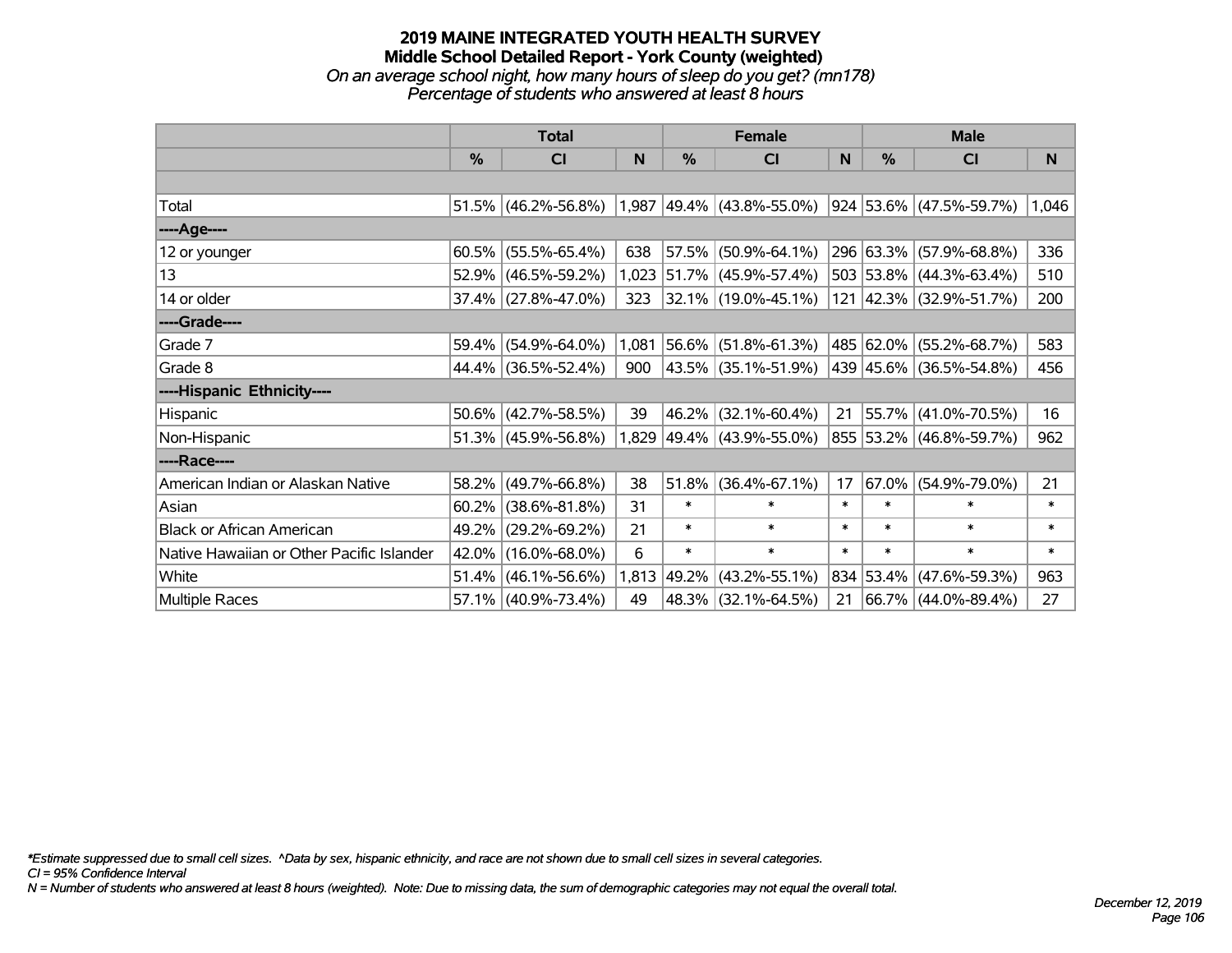# **2019 MAINE INTEGRATED YOUTH HEALTH SURVEY Middle School Detailed Report - York County (weighted)** *During the past 12 months, how would you describe your grades in school? (mn171) Percentage of students who answered 'Mostly A's' or 'Mostly B's'*

|                                           | <b>Total</b> |                     |        |             | <b>Female</b>        |        | <b>Male</b> |                           |        |  |
|-------------------------------------------|--------------|---------------------|--------|-------------|----------------------|--------|-------------|---------------------------|--------|--|
|                                           | $\%$         | <b>CI</b>           | N      | %           | <b>CI</b>            | N      | %           | <b>CI</b>                 | N.     |  |
|                                           |              |                     |        |             |                      |        |             |                           |        |  |
| Total                                     |              | 72.6% (67.4%-77.9%) |        | 2,745 79.0% | $(73.6\% - 84.4\%)$  |        |             | 1,439 67.0% (61.2%-72.8%) | 1,284  |  |
| ----Age----                               |              |                     |        |             |                      |        |             |                           |        |  |
| 12 or younger                             | 71.1%        | $(62.7\% - 79.5\%)$ | 738    | 76.3%       | $(65.4\% - 87.3\%)$  | 386    | $66.1\%$    | $(57.5\% - 74.7\%)$       | 346    |  |
| 13                                        |              | 73.9% (67.8%-80.0%) | 1,402  | 81.3%       | $(74.9\% - 87.7\%)$  | 771    |             | $67.0\%$ (59.3%-74.6%)    | 624    |  |
| 14 or older                               |              | 71.8% (65.3%-78.3%) | 601    | 76.3%       | $(66.9\% - 85.8\%)$  | 279    |             | $68.1\%$ (62.4%-73.7%)    | 314    |  |
| ----Grade----                             |              |                     |        |             |                      |        |             |                           |        |  |
| Grade 7                                   | 69.3%        | $(61.9\% - 76.7\%)$ | 1,241  | 74.5%       | $(66.9\% - 82.0\%)$  | 630    | 64.5%       | $(54.8\% - 74.3\%)$       | 597    |  |
| Grade 8                                   |              | 75.9% (71.1%-80.6%) |        | 1,496 82.9% | $(77.0\% - 88.8\%)$  | 807    |             | 69.2% (63.9%-74.6%)       | 680    |  |
| ----Hispanic Ethnicity----                |              |                     |        |             |                      |        |             |                           |        |  |
| Hispanic                                  | 70.3%        | $(57.0\% - 83.6\%)$ | 52     | 70.9%       | $(53.4\% - 88.4\%)$  | 32     | 68.2%       | $(48.1\% - 88.4\%)$       | 19     |  |
| Non-Hispanic                              |              | 73.1% (67.8%-78.5%) |        | 2,558 79.9% | $(74.3\% - 85.6\%)$  | 1,349  |             | 67.2% (61.3%-73.0%)       | 1,196  |  |
| ----Race----                              |              |                     |        |             |                      |        |             |                           |        |  |
| American Indian or Alaskan Native         |              | 66.3% (54.6%-78.0%) | 41     | 71.0%       | $(52.6\% - 89.4\%)$  | 23     | 63.4%       | $(46.9\% - 79.8\%)$       | 18     |  |
| Asian                                     |              | 70.8% (54.0%-87.6%) | 35     | $\ast$      | $\ast$               | $\ast$ | $\ast$      | $\ast$                    | $\ast$ |  |
| <b>Black or African American</b>          | 69.0%        | $(53.1\% - 84.8\%)$ | 29     | 73.2%       | $(44.4\% - 100.0\%)$ | 18     | 60.4%       | $(41.2\% - 79.6\%)$       | 10     |  |
| Native Hawaiian or Other Pacific Islander | $\ast$       | $\ast$              | $\ast$ | $\ast$      | $\ast$               | $\ast$ | $\ast$      | $\ast$                    | $\ast$ |  |
| White                                     | 73.2%        | $(68.0\% - 78.4\%)$ | 2,534  | 79.2%       | $(73.7\% - 84.6\%)$  | 1,309  | 67.9%       | $(62.3\% - 73.5\%)$       | 1,205  |  |
| <b>Multiple Races</b>                     |              | 69.5% (57.2%-81.7%) | 57     | 78.7%       | $(69.6\% - 87.8\%)$  | 33     |             | 59.4% (37.9%-80.8%)       | 23     |  |

*\*Estimate suppressed due to small cell sizes. ^Data by sex, hispanic ethnicity, and race are not shown due to small cell sizes in several categories.*

*CI = 95% Confidence Interval*

*N = Number of students who answered 'Mostly A's' or 'Mostly B's' (weighted). Note: Due to missing data, the sum of demographic categories may not equal the overall total.*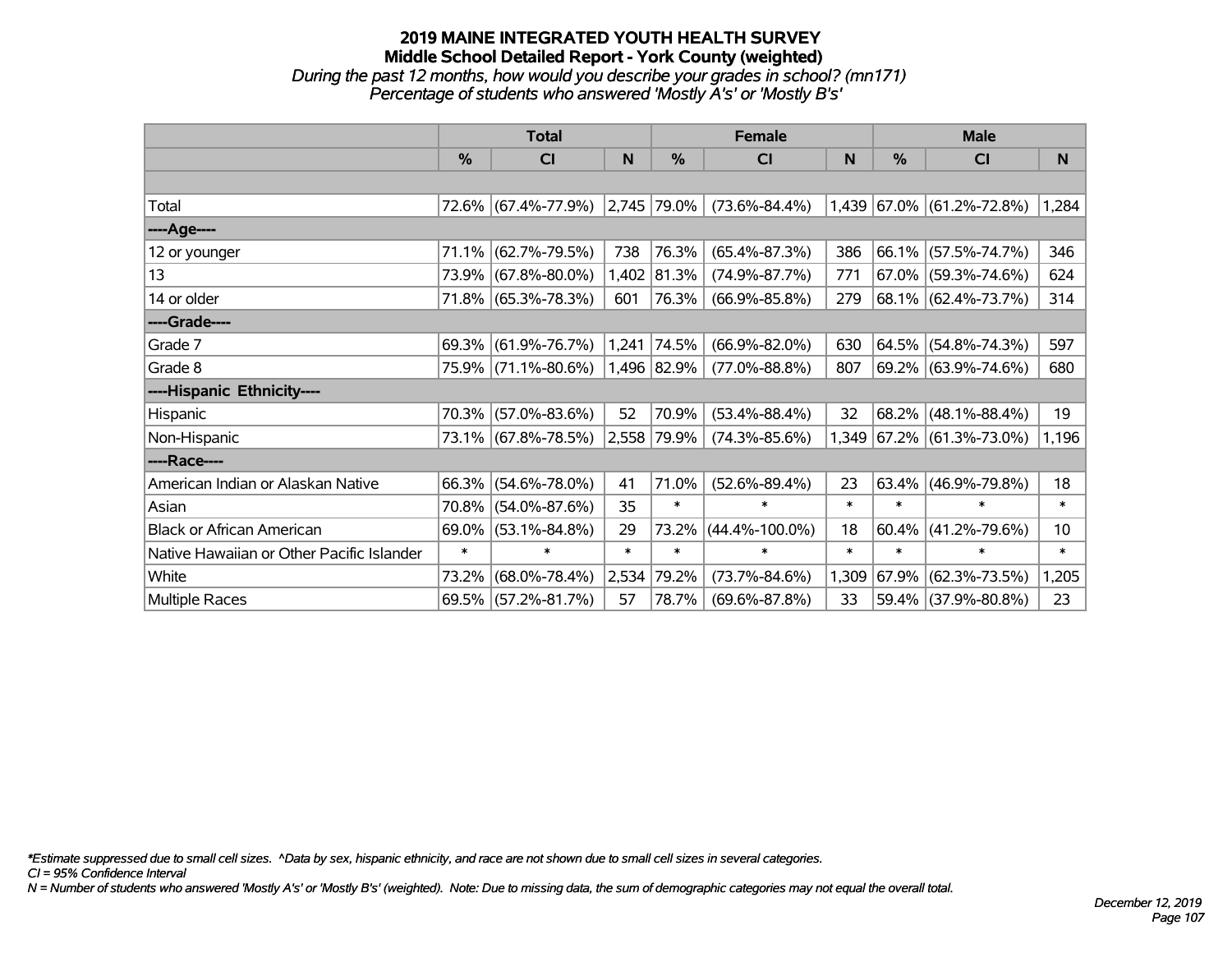*During an average week, how many hours do you spend in clubs or organizations (other than sports) outside of regular school hours? (mn146) Percentage of students who answered at least 1 hour*

|                                           | <b>Total</b> |                        |        |        | <b>Female</b>               |        | <b>Male</b> |                         |        |
|-------------------------------------------|--------------|------------------------|--------|--------|-----------------------------|--------|-------------|-------------------------|--------|
|                                           | %            | CI                     | N      | %      | <b>CI</b>                   | N      | %           | <b>CI</b>               | N.     |
|                                           |              |                        |        |        |                             |        |             |                         |        |
| Total                                     |              | 44.0% (40.5%-47.4%)    |        |        | $1,695$ 45.4% (40.3%-50.4%) |        |             | 847 42.6% (38.5%-46.6%) | 830    |
| ----Age----                               |              |                        |        |        |                             |        |             |                         |        |
| 12 or younger                             | 43.0%        | $(39.0\% - 47.0\%)$    | 452    | 45.0%  | $(36.4\% - 53.6\%)$         |        | 233 40.5%   | $(34.5\% - 46.6\%)$     | 212    |
| 13                                        |              | 45.5% (41.0%-50.0%)    | 876    |        | 45.6% (39.2%-51.9%)         |        |             | 439 45.5% (40.4%-50.6%) | 430    |
| 14 or older                               |              | $42.0\%$ (36.4%-47.7%) | 367    |        | 45.8% (35.8%-55.9%)         |        |             | 175 39.2% (29.6%-48.7%) | 188    |
| ----Grade----                             |              |                        |        |        |                             |        |             |                         |        |
| Grade 7                                   |              | 44.2% (41.2%-47.1%)    | 802    | 44.8%  | $(39.2\% - 50.4\%)$         |        |             | 389 43.4% (37.6%-49.1%) | 403    |
| Grade 8                                   |              | 44.1% (38.3%-50.0%)    | 891    |        | 45.9% (37.5%-54.3%)         |        |             | 457 42.2% (36.7%-47.6%) | 426    |
| ----Hispanic Ethnicity----                |              |                        |        |        |                             |        |             |                         |        |
| Hispanic                                  | 36.4%        | $(25.9\% - 47.0\%)$    | 28     | 42.6%  | $(29.1\% - 56.1\%)$         | 20     | 28.2%       | $(15.9\% - 40.5\%)$     | 8      |
| Non-Hispanic                              |              | 44.3% (40.8%-47.9%)    |        |        | 1,578 46.4% (40.8%-52.0%)   |        |             | 798 42.3% (38.3%-46.2%) | 765    |
| ----Race----                              |              |                        |        |        |                             |        |             |                         |        |
| American Indian or Alaskan Native         |              | 37.6% (20.5%-54.8%)    | 24     | 34.6%  | $(12.4\% - 56.8\%)$         | 11     | 38.7%       | $(19.8\% - 57.7\%)$     | 12     |
| Asian                                     | 47.7%        | $(23.9\% - 71.5\%)$    | 23     | 59.2%  | $(28.1\% - 90.3\%)$         | 14     | 37.9%       | $(11.4\% - 64.3\%)$     | 9      |
| <b>Black or African American</b>          |              | 28.4% (12.4%-44.5%)    | 13     | $\ast$ | $\ast$                      | $\ast$ | $\ast$      | $\ast$                  | $\ast$ |
| Native Hawaiian or Other Pacific Islander | $\ast$       | $\ast$                 | $\ast$ | $\ast$ | $\ast$                      | $\ast$ | $\ast$      | $\ast$                  | $\ast$ |
| White                                     | 44.6%        | $(41.2\% - 48.1\%)$    | 1,573  | 45.6%  | $(40.6\% - 50.7\%)$         | 771    | 43.6%       | $(39.6\% - 47.6\%)$     | 785    |
| Multiple Races                            |              | 36.8% (21.8%-51.9%)    | 32     |        | 45.2% (30.7%-59.8%)         | 20     | 28.2%       | $(9.4\% - 46.9\%)$      | 12     |

*\*Estimate suppressed due to small cell sizes. ^Data by sex, hispanic ethnicity, and race are not shown due to small cell sizes in several categories.*

*CI = 95% Confidence Interval*

*N = Number of students who answered at least 1 hour (weighted). Note: Due to missing data, the sum of demographic categories may not equal the overall total.*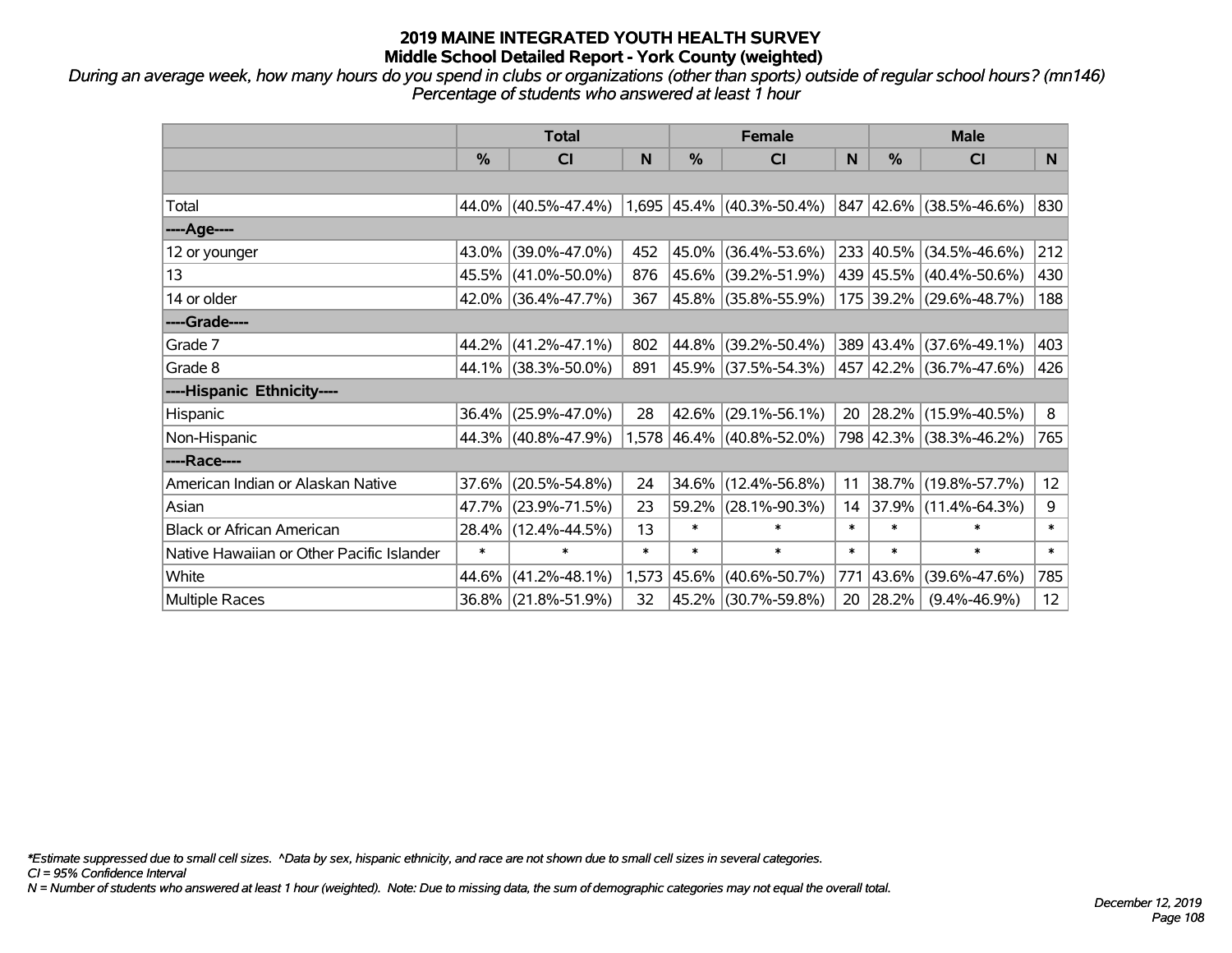*Do you agree or disagree that at least one of your teachers really cares and gives you help and support when you need it? (mn143) Percentage of students who answered 'Strongly agree' or 'Agree'*

|                                           | <b>Total</b>  |                     |        |             | <b>Female</b>                      |        | <b>Male</b>   |                              |        |
|-------------------------------------------|---------------|---------------------|--------|-------------|------------------------------------|--------|---------------|------------------------------|--------|
|                                           | $\frac{0}{0}$ | CI                  | N      | %           | <b>CI</b>                          | N      | $\frac{0}{0}$ | CI                           | N      |
|                                           |               |                     |        |             |                                    |        |               |                              |        |
| Total                                     |               | 75.6% (72.0%-79.1%) |        |             | $ 2,899 76.9\%  (73.7\% - 80.0\%)$ |        |               | 1,438 74.7% (70.3%-79.2%)    | 1,438  |
| ----Age----                               |               |                     |        |             |                                    |        |               |                              |        |
| 12 or younger                             | 75.4%         | $(71.8\% - 79.0\%)$ | 802    |             | 76.4% (73.1%-79.8%)                | 411    | 74.3%         | $(69.1\% - 79.4\%)$          | 380    |
| 13                                        |               | 77.1% (73.5%-80.7%) |        |             | 1,470 77.6% (74.8%-80.3%)          | 737    |               | 77.5% (72.3%-82.6%)          | 725    |
| 14 or older                               |               | 72.3% (65.7%-79.0%) | 620    |             | $ 75.7\% $ (65.8%-85.6%)           | 288    |               | $ 69.6\%  (61.8\% - 77.4\%)$ | 327    |
| ----Grade----                             |               |                     |        |             |                                    |        |               |                              |        |
| Grade 7                                   | 75.3%         | $(73.0\% - 77.5\%)$ | 1,371  |             | $ 74.7\% $ (71.9%-77.5%)           | 648    | 76.0%         | $(73.1\% - 79.0\%)$          | 710    |
| Grade 8                                   |               | 75.7% (70.3%-81.2%) |        |             | $1,497$ 78.7% (72.9%-84.5%)        | 784    |               | 73.3% (66.8%-79.7%)          | 706    |
| ----Hispanic Ethnicity----                |               |                     |        |             |                                    |        |               |                              |        |
| Hispanic                                  |               | 70.9% (60.9%-80.8%) | 52     | 75.8%       | $(64.9\% - 86.6\%)$                | 29     | 65.5%         | $(55.0\% - 75.9\%)$          | 21     |
| Non-Hispanic                              |               | 75.7% (72.0%-79.5%) | 2,661  |             | $ 77.2\% $ (73.8%-80.5%)           | 1,321  |               | 74.8% (70.2%-79.4%)          | 1,326  |
| ----Race----                              |               |                     |        |             |                                    |        |               |                              |        |
| American Indian or Alaskan Native         |               | 70.4% (62.1%-78.6%) | 48     | 77.8%       | $(68.9\% - 86.7\%)$                | 27     | 61.8%         | $(48.8\% - 74.9\%)$          | 20     |
| Asian                                     |               | 74.4% (63.3%-85.4%) | 33     | $\ast$      | $\ast$                             | $\ast$ | $\ast$        | $\ast$                       | $\ast$ |
| <b>Black or African American</b>          | 72.0%         | $(60.0\% - 83.9\%)$ | 29     | $\ast$      | $\ast$                             | $\ast$ | $\ast$        | $\ast$                       | $\ast$ |
| Native Hawaiian or Other Pacific Islander | $\ast$        | $\ast$              | $\ast$ | $\ast$      | $\ast$                             | $\ast$ | $\ast$        | $\ast$                       | $\ast$ |
| White                                     | 76.2%         | $(72.6\% - 79.8\%)$ |        | 2,648 77.6% | $(74.5\% - 80.7\%)$                | 1,303  | 75.2%         | $(70.6\% - 79.8\%)$          | 1,326  |
| <b>Multiple Races</b>                     |               | 71.6% (66.3%-76.9%) | 67     |             | 69.4% (62.2%-76.5%)                | 32     |               | 74.5% (69.7%-79.3%)          | 35     |

*\*Estimate suppressed due to small cell sizes. ^Data by sex, hispanic ethnicity, and race are not shown due to small cell sizes in several categories.*

*CI = 95% Confidence Interval*

*N = Number of students who answered 'Strongly agree' or 'Agree' (weighted). Note: Due to missing data, the sum of demographic categories may not equal the overall total.*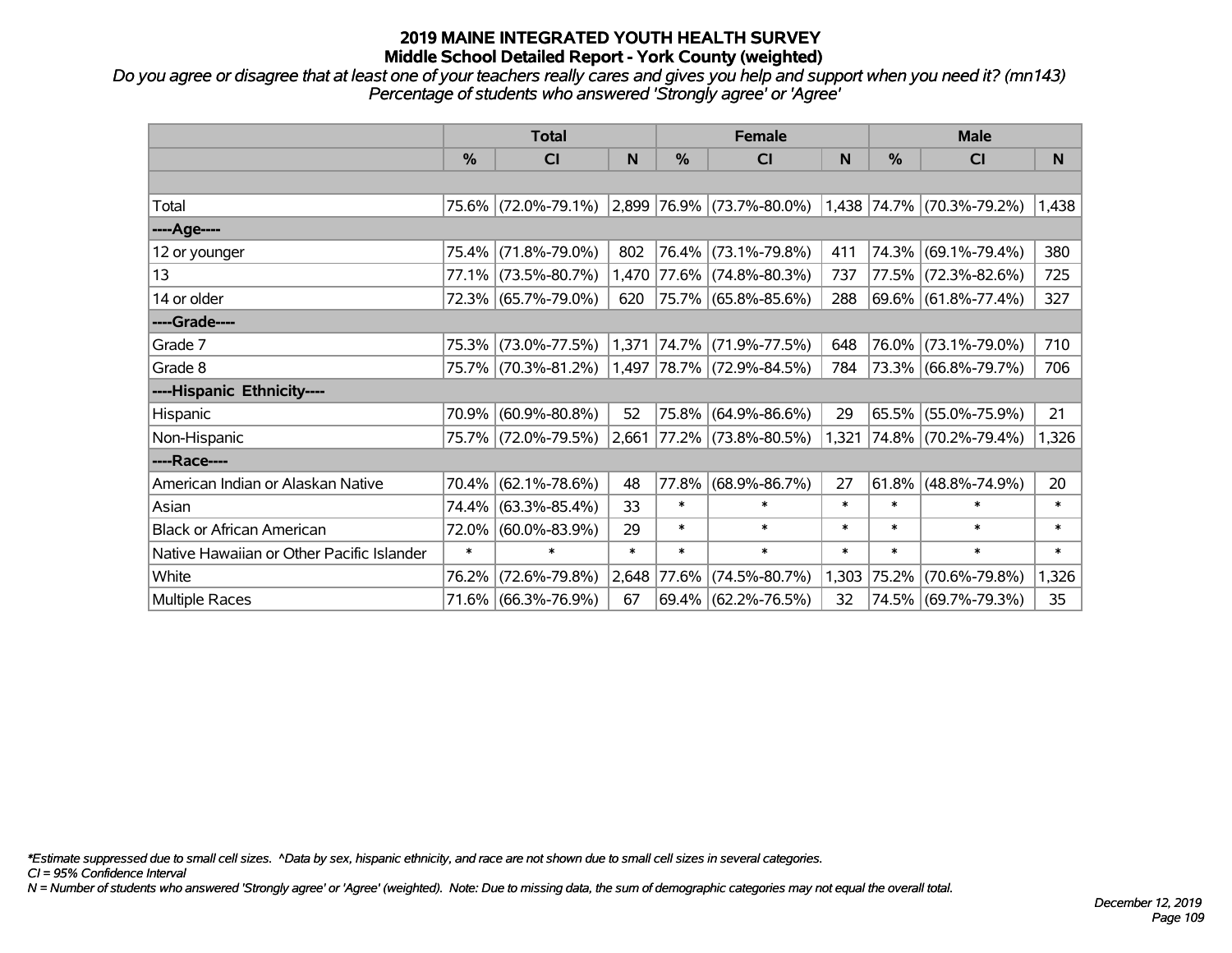### *How often does one of your parents talk with you about what you are doing in school? (mn144) Percentage of students who answered 'About every day' or 'About once or twice a week'*

|                                           |        | <b>Total</b>           |        |        | <b>Female</b>                  |        | <b>Male</b>   |                             |        |
|-------------------------------------------|--------|------------------------|--------|--------|--------------------------------|--------|---------------|-----------------------------|--------|
|                                           | %      | CI                     | N      | %      | <b>CI</b>                      | N      | $\frac{0}{0}$ | <b>CI</b>                   | N      |
|                                           |        |                        |        |        |                                |        |               |                             |        |
| Total                                     |        | $86.6\%$ (83.5%-89.6%) |        |        | $ 3,313 85.6\% $ (82.4%-88.8%) |        |               | $1,594$ 87.8% (84.5%-91.1%) | 1,690  |
| ----Age----                               |        |                        |        |        |                                |        |               |                             |        |
| 12 or younger                             | 87.3%  | $(84.1\% - 90.5\%)$    | 929    |        | 86.0% (82.8%-89.2%)            | 459    |               | 89.1% (84.8%-93.3%)         | 461    |
| 13                                        |        | 86.7% (83.2%-90.1%)    |        |        | 1,653 85.9% (81.8%-90.0%)      | 813    |               | 87.8% (84.7%-90.9%)         | 824    |
| 14 or older                               |        | 85.5% (82.0%-89.0%)    | 725    |        | 84.2% (78.7%-89.8%)            | 320    |               | 86.7% (81.3%-92.2%)         | 400    |
| ----Grade----                             |        |                        |        |        |                                |        |               |                             |        |
| Grade 7                                   | 86.7%  | $(83.1\% - 90.3\%)$    |        |        | $1,584$ 86.1% (82.3%-89.8%)    | 741    |               | 87.7% (83.9%-91.5%)         | 828    |
| Grade 8                                   |        | 86.3% (83.3%-89.2%)    |        |        | $1,693$ 85.4% (81.9%-88.8%)    | 849    |               | 87.7% (84.0%-91.3%)         | 835    |
| ----Hispanic Ethnicity----                |        |                        |        |        |                                |        |               |                             |        |
| Hispanic                                  | 78.5%  | $(71.5\% - 85.5\%)$    | 59     |        | 85.5% (77.1%-94.0%)            | 34     |               | $71.1\%$ (60.8%-81.4%)      | 23     |
| Non-Hispanic                              |        | 86.7% (83.6%-89.7%)    |        |        | 3,042 85.6% (82.5%-88.7%)      | 1,461  |               | 87.9% (84.8%-91.0%)         | 1,560  |
| ----Race----                              |        |                        |        |        |                                |        |               |                             |        |
| American Indian or Alaskan Native         | 87.3%  | $(76.2\% - 98.3\%)$    | 60     | $\ast$ | $\ast$                         | $\ast$ | $\ast$        | $\ast$                      | $\ast$ |
| Asian                                     | 79.7%  | $(71.4\% - 88.0\%)$    | 35     | $\ast$ | $\ast$                         | $\ast$ | $\ast$        | $\ast$                      | $\ast$ |
| <b>Black or African American</b>          |        | $83.2\%$ (71.3%-95.1%) | 33     | $\ast$ | $\ast$                         | $\ast$ | $\ast$        | $\ast$                      | $\ast$ |
| Native Hawaiian or Other Pacific Islander | $\ast$ | $\ast$                 | $\ast$ | $\ast$ | $\ast$                         | $\ast$ | $\ast$        | $\ast$                      | $\ast$ |
| White                                     | 87.2%  | $(83.9\% - 90.4\%)$    | 3,023  | 86.1%  | $(82.7\% - 89.6\%)$            | 1,441  | 88.5%         | $(85.3\% - 91.7\%)$         | 1,558  |
| <b>Multiple Races</b>                     |        | $80.4\%$ (74.8%-86.0%) | 75     |        | 80.0% (70.8%-89.3%)            | 37     |               | 81.7% (67.9%-95.4%)         | 38     |

*\*Estimate suppressed due to small cell sizes. ^Data by sex, hispanic ethnicity, and race are not shown due to small cell sizes in several categories.*

*CI = 95% Confidence Interval*

*N = Number of students who answered 'About every day' or 'About once or twice a week' (weighted). Note: Due to missing data, the sum of demographic categories may not equal the overall total.*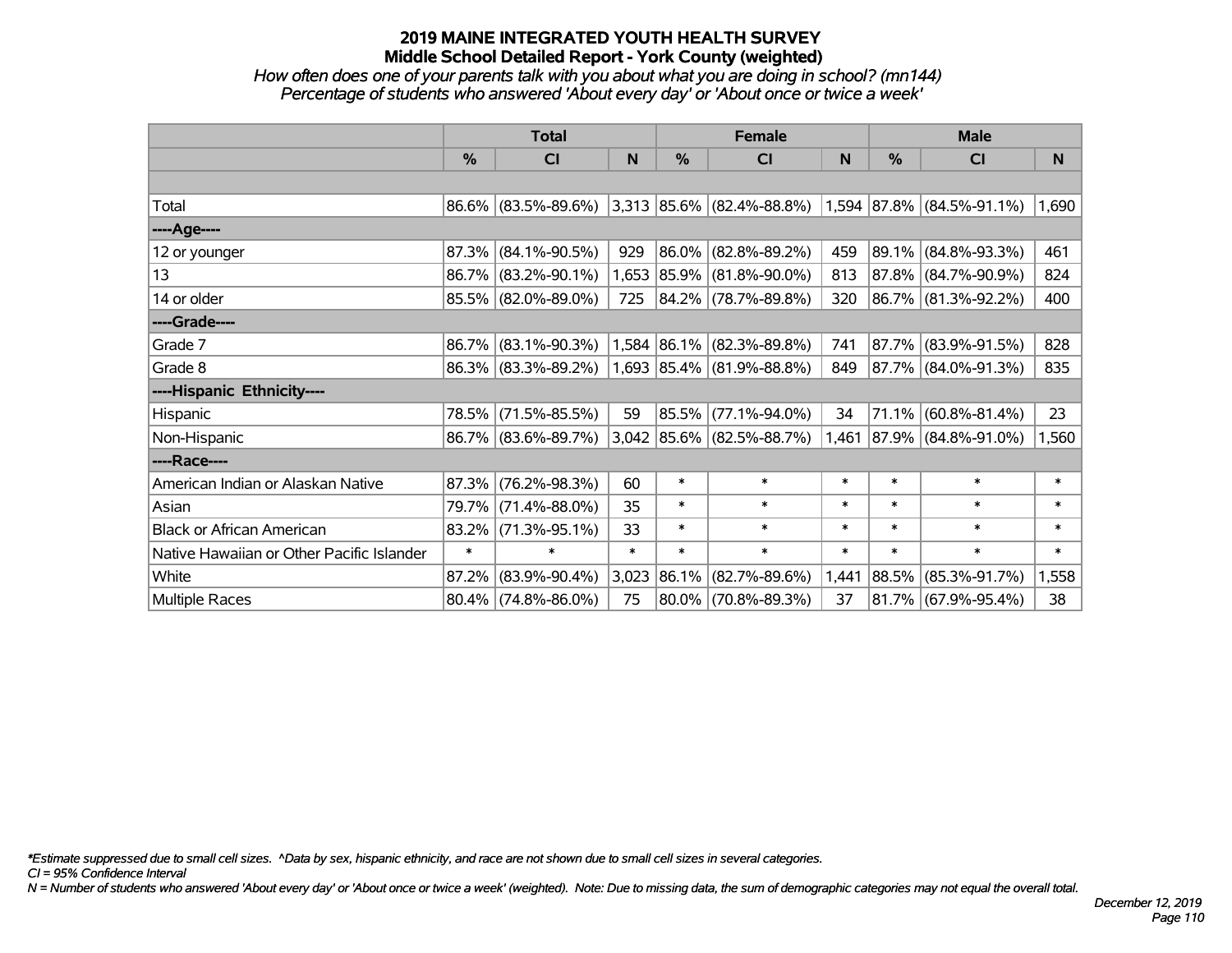## **2019 MAINE INTEGRATED YOUTH HEALTH SURVEY Middle School Detailed Report - York County (weighted)** *How often does your family give you love and support? (mn188)*

*Percentage of students who answered 'Most of the time' or 'Always'*

|                                           | <b>Total</b> |                        |        |        | <b>Female</b>                                            |        | <b>Male</b> |                          |        |
|-------------------------------------------|--------------|------------------------|--------|--------|----------------------------------------------------------|--------|-------------|--------------------------|--------|
|                                           | $\%$         | CI                     | N      | %      | CI                                                       | N      | %           | <b>CI</b>                | N      |
|                                           |              |                        |        |        |                                                          |        |             |                          |        |
| Total                                     |              | $84.4\%$ (81.5%-87.4%) |        |        | $ 3,220 84.3\% $ (81.5%-87.1%) 1,565 85.3% (81.9%-88.6%) |        |             |                          | 1,634  |
| ----Age----                               |              |                        |        |        |                                                          |        |             |                          |        |
| 12 or younger                             | 85.7%        | $(82.2\% - 89.1\%)$    | 905    |        | 85.6% (82.6%-88.5%)                                      | 453    | $ 86.1\% $  | $(81.7\% - 90.6\%)$      | 444    |
| 13                                        |              | 85.4% (82.3%-88.4%)    | 1,617  |        | 84.9% (81.8%-87.9%)                                      | 802    |             | 86.8% (83.7%-89.8%)      | 804    |
| 14 or older                               |              | 81.1% (75.9%-86.3%)    | 692    |        | 81.2% (75.8%-86.6%)                                      | 308    |             | 81.8% (74.9%-88.6%)      | 382    |
| ----Grade----                             |              |                        |        |        |                                                          |        |             |                          |        |
| Grade 7                                   | 86.1%        | $(83.1\% - 89.1\%)$    |        |        | 1,560 86.0% (83.2%-88.9%)                                | 739    | $ 86.9\% $  | $(83.4\% - 90.5\%)$      | 811    |
| Grade 8                                   |              | $82.7\%$ (79.4%-86.1%) |        |        | 1,623 82.8% (79.7%-85.9%)                                | 820    |             | 83.4% (79.4%-87.3%)      | 796    |
| ----Hispanic Ethnicity----                |              |                        |        |        |                                                          |        |             |                          |        |
| Hispanic                                  | 77.2%        | $(70.8\% - 83.7\%)$    | 57     | 74.1%  | $(62.8\% - 85.4\%)$                                      | 29     | $ 82.5\% $  | $(72.0\% - 93.1\%)$      | 26     |
| Non-Hispanic                              |              | 84.9% (81.8%-87.9%)    |        |        | 2,969 84.5% (81.7%-87.4%)                                | 1,440  |             | $ 85.7\% $ (82.3%-89.1%) | 1,512  |
| ----Race----                              |              |                        |        |        |                                                          |        |             |                          |        |
| American Indian or Alaskan Native         | 79.1%        | $(70.2\% - 87.9\%)$    | 53     | 78.6%  | $(68.7\% - 88.4\%)$                                      | 28     | 79.2%       | $(66.6\% - 91.8\%)$      | 25     |
| Asian                                     | 75.2%        | $(64.8\% - 85.5\%)$    | 34     | $\ast$ | $\ast$                                                   | $\ast$ | $\ast$      | $\ast$                   | $\ast$ |
| <b>Black or African American</b>          | 84.9%        | $(77.4\% - 92.5\%)$    | 34     | $\ast$ | $\ast$                                                   | $\ast$ | $\ast$      | $\ast$                   | $\ast$ |
| Native Hawaiian or Other Pacific Islander | $\ast$       | $\ast$                 | $\ast$ | $\ast$ | $\ast$                                                   | $\ast$ | $\ast$      | $\ast$                   | $\ast$ |
| White                                     | 84.9%        | $(81.8\% - 87.9\%)$    | 2,935  | 84.9%  | $(82.0\% - 87.8\%)$                                      | 1,416  | $ 85.5\% $  | $(82.1\% - 88.8\%)$      | 1,500  |
| Multiple Races                            |              | 79.9% (73.0%-86.7%)    | 73     |        | 78.5% (71.9%-85.1%)                                      | 35     |             | 82.0% (71.6%-92.5%)      | 38     |

*\*Estimate suppressed due to small cell sizes. ^Data by sex, hispanic ethnicity, and race are not shown due to small cell sizes in several categories.*

*CI = 95% Confidence Interval*

*N = Number of students who answered 'Most of the time' or 'Always' (weighted). Note: Due to missing data, the sum of demographic categories may not equal the overall total.*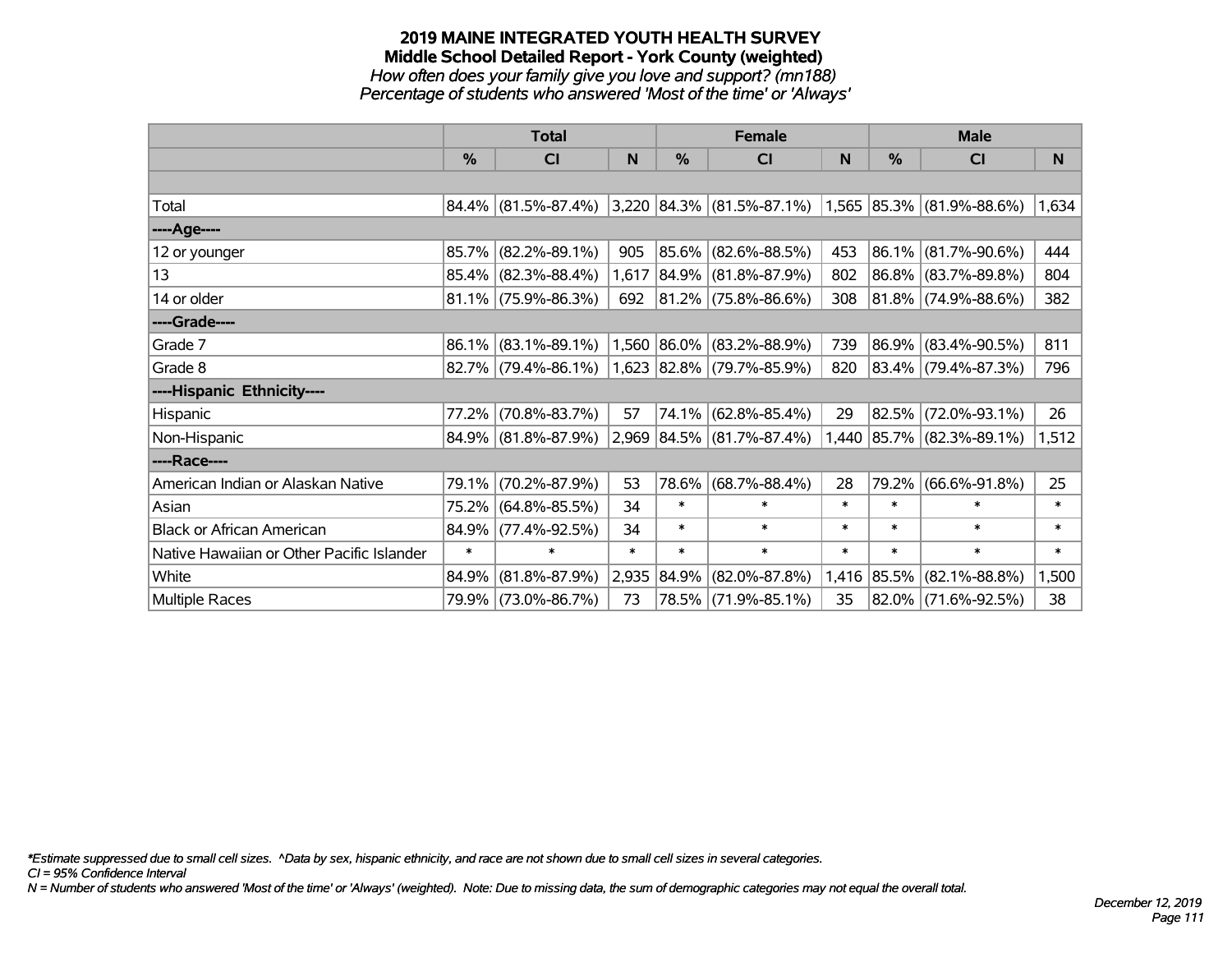*Do you agree or disagree that in your community you feel like you matter to people? (mn148) Percentage of students who answered 'Strongly agree' or 'Agree'*

|                                           | <b>Total</b> |                        |        |             | <b>Female</b>                                            |        | <b>Male</b> |                        |        |
|-------------------------------------------|--------------|------------------------|--------|-------------|----------------------------------------------------------|--------|-------------|------------------------|--------|
|                                           | $\%$         | <b>CI</b>              | N      | %           | <b>CI</b>                                                | N      | %           | <b>CI</b>              | N.     |
|                                           |              |                        |        |             |                                                          |        |             |                        |        |
| Total                                     |              | $60.2\%$ (55.9%-64.5%) |        |             | $ 2,281 55.8\% $ (51.3%-60.3%) 1,032 65.3% (60.1%-70.5%) |        |             |                        | 1,240  |
| ----Age----                               |              |                        |        |             |                                                          |        |             |                        |        |
| 12 or younger                             | 60.0%        | $(53.4\% - 66.5\%)$    | 631    |             | $56.4\%$ (48.7%-64.1%)                                   | 298    | 64.5%       | $(55.6\% - 73.3\%)$    | 330    |
| 13                                        | 62.1%        | $(58.5\% - 65.8\%)$    | 1,171  |             | 58.2% (54.2%-62.2%)                                      | 547    |             | 66.8% (61.5%-72.2%)    | 618    |
| 14 or older                               |              | 56.2% (51.1%-61.4%)    | 473    |             | 48.8% (43.3%-54.3%)                                      | 185    |             | 63.2% (57.6%-68.9%)    | 288    |
| ----Grade----                             |              |                        |        |             |                                                          |        |             |                        |        |
| Grade 7                                   | 61.7%        | $(56.6\% - 66.9\%)$    |        | 1,108 57.7% | $(52.6\% - 62.8\%)$                                      | 492    | $66.2\%$    | $(59.4\% - 72.9\%)$    | 611    |
| Grade 8                                   |              | 58.6% (54.3%-62.9%)    |        |             | $1,145$ 54.3% (48.8%-59.8%)                              | 537    |             | $64.2\%$ (59.9%-68.5%) | 608    |
| ----Hispanic Ethnicity----                |              |                        |        |             |                                                          |        |             |                        |        |
| Hispanic                                  | 58.4%        | $(45.9\% - 71.0\%)$    | 44     |             | $ 60.6\% $ (41.3%-79.8%)                                 | 24     | $ 60.4\% $  | $(48.9\% - 71.9\%)$    | 19     |
| Non-Hispanic                              |              | $60.4\%$ (56.1%-64.6%) |        |             | 2,095 55.8% (51.2%-60.3%)                                | 946    |             | 65.5% (60.3%-70.6%)    | 1,144  |
| ----Race----                              |              |                        |        |             |                                                          |        |             |                        |        |
| American Indian or Alaskan Native         | 41.7%        | $(31.5\% - 52.0\%)$    | 27     | 41.8%       | $(29.7\% - 53.9\%)$                                      | 14     | 42.5%       | $(24.9\% - 60.1\%)$    | 13     |
| Asian                                     | 38.8%        | $(31.3\% - 46.3\%)$    | 17     | 41.4%       | $(29.5\% - 53.3\%)$                                      | 10     | $38.2\%$    | $(23.7\% - 52.7\%)$    | 8      |
| <b>Black or African American</b>          | 49.0%        | $(37.4\% - 60.6\%)$    | 19     |             | $55.3\%$ (41.3%-69.4%)                                   | 12     | 43.5%       | $(30.7\% - 56.3\%)$    | 7      |
| Native Hawaiian or Other Pacific Islander | $\ast$       | $\ast$                 | $\ast$ | $\ast$      | $\ast$                                                   | $\ast$ | $\ast$      | $\ast$                 | $\ast$ |
| White                                     | 61.4%        | $(57.1\% - 65.8\%)$    | 2,111  | 57.0%       | $(52.2\% - 61.7\%)$                                      | 949    | 66.5%       | $(61.4\% - 71.5\%)$    | 1,156  |
| Multiple Races                            |              | 55.8% (48.0%-63.6%)    | 52     |             | $51.9\%$ (41.1%-62.8%)                                   | 24     |             | 60.2% (50.0%-70.4%)    | 28     |

*\*Estimate suppressed due to small cell sizes. ^Data by sex, hispanic ethnicity, and race are not shown due to small cell sizes in several categories.*

*CI = 95% Confidence Interval*

*N = Number of students who answered 'Strongly agree' or 'Agree' (weighted). Note: Due to missing data, the sum of demographic categories may not equal the overall total.*